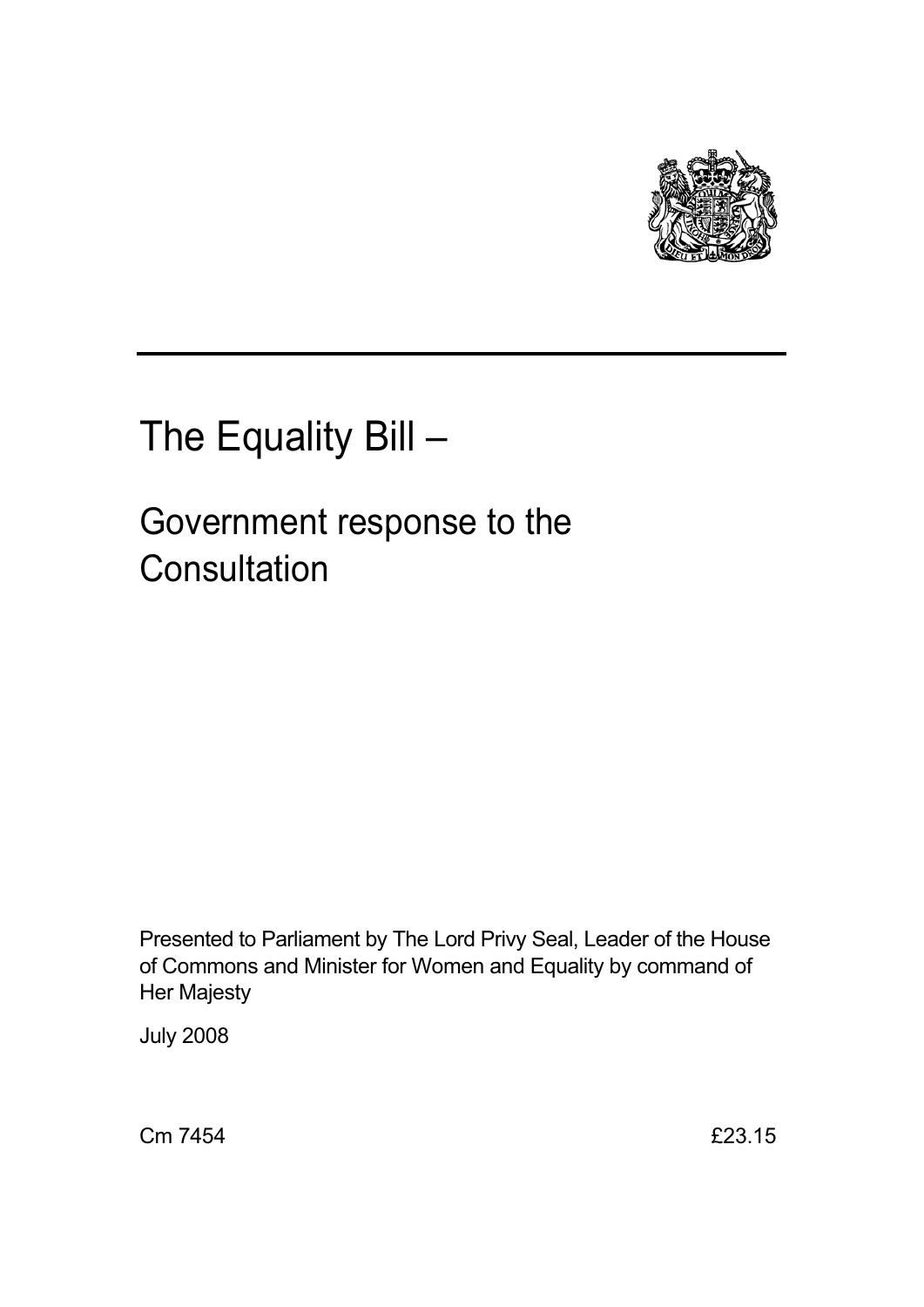#### - **Crown Copyright 2008**

The text in this document (excluding the Royal Arms and other departmental or agency logos) may be reproduced free of charge in any format or medium providing it is reproduced accurately and not used in a misleading context.The material must be acknowledged as Crown copyright and the title of the document specified.

Where we have identified any third party copyright material you will need to obtain permission from the copyright holders concerned.

For any other use of this material please write to Office of Public Sector Information, Information Policy Team, Kew, Richmond, Surrey TW9 4DU or email: licensing@opsi.gov.uk

ISBN: *9780101745420*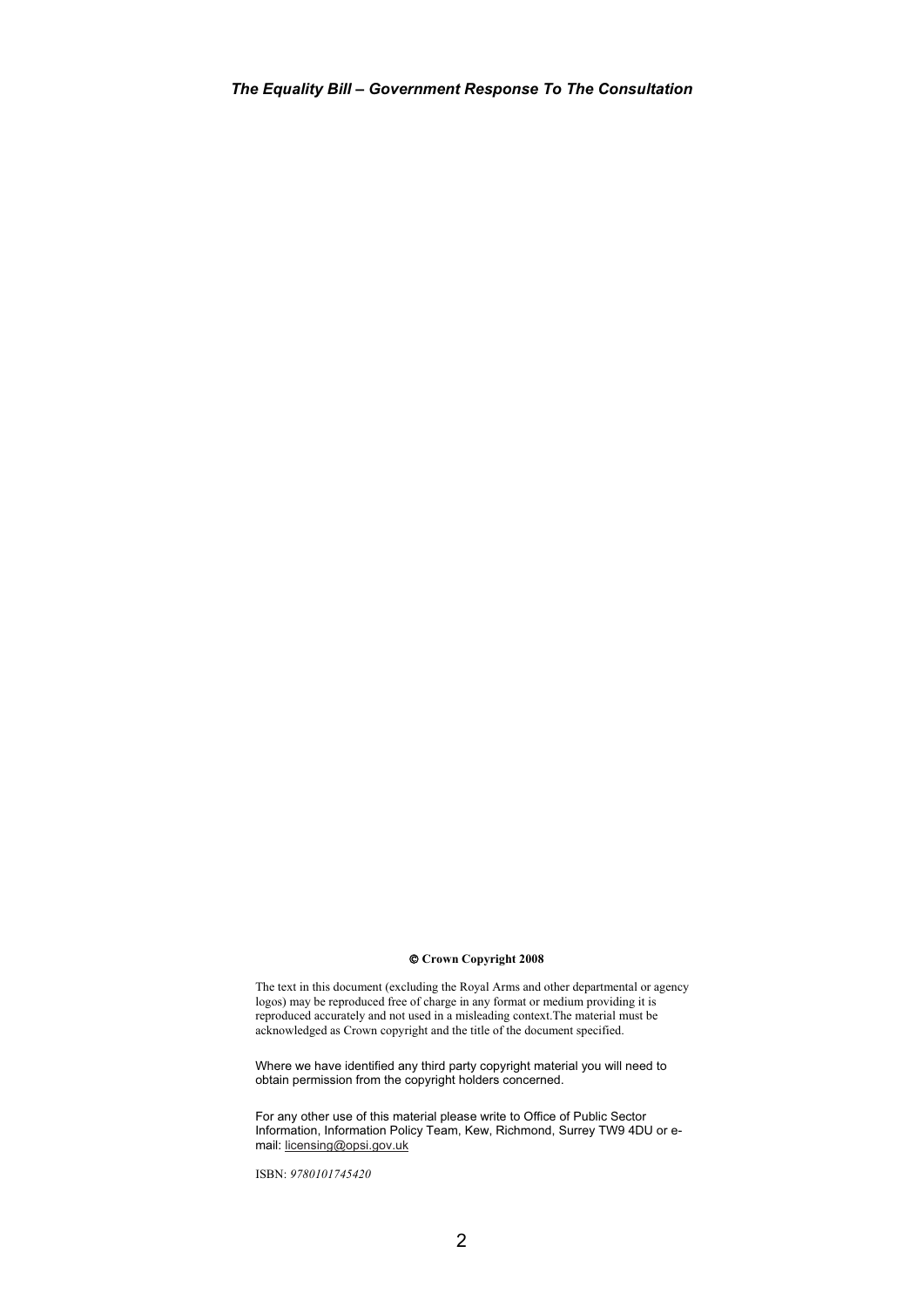## **THE EQUALITY BILL – GOVERNMENT RESPONSE TO THE CONSULTATION**

## **CONTENTS**

Executive summary

Chapter 1: Overview of the consultation

## **FRAMEWORK FOR A FAIRER FUTURE**

Chapter 2: A new Equality Duty on public bodies Chapter 3: Age discrimination outside the workplace Chapter 4: Transparency Chapter 5: Positive action Chapter 6: Enforcement

#### **STREAMLINING AND STRENGTHENING THE LAW**

- Chapter 7: Simplification measures
- Chapter 8: Exceptions
- Chapter 9: Gender reassignment
- Chapter 10: Pregnancy and maternity
- Chapter 11: Disability
- Chapter 12: Private clubs
- Chapter 13: Harassment

#### **RETAINING OUR APPROACH**

Chapter 14: Purpose clause Chapter 15: Who is protected by the law

## **THE GENDER DIRECTIVE**

Chapter 16: The Gender Directive

Annex A: Organisations which responded to the consultation Annex B: Glossary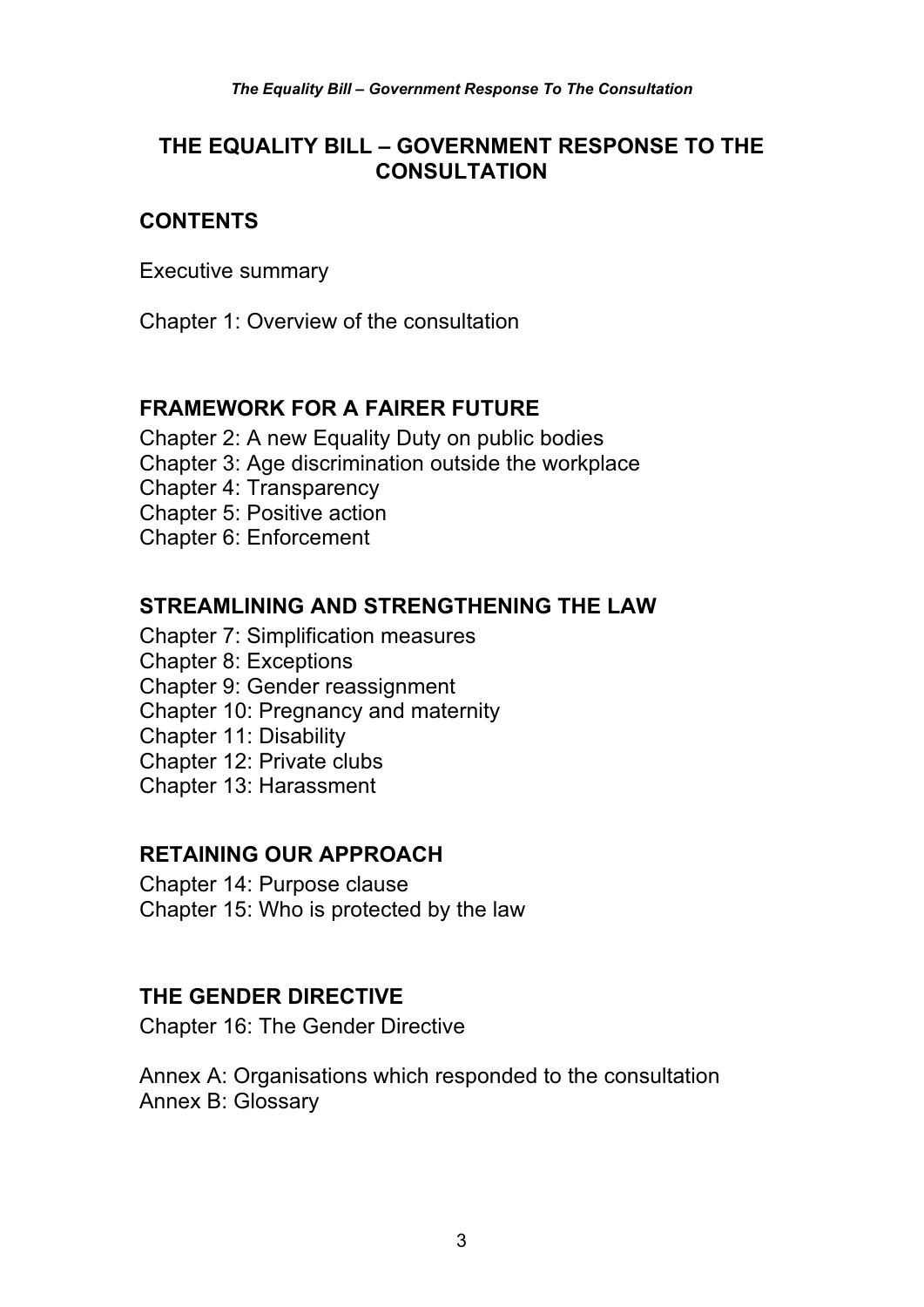## **EXECUTIVE SUMMARY**

1. Promoting equality is essential for individuals to fulfil their potential, for the creation of a cohesive society and for a strong economy. A substantial body of equality legislation has been introduced over the last four decades, protecting millions of people from discrimination and promoting greater equality. But the legislation has become complex and hard to understand. The Equality Bill will simplify and strengthen the law. The following paragraphs summarise the main measures covered in this document.

## A new Equality Duty on public bodies

2. The three existing public sector equality duties have required public authorities to give due regard to the need to tackle discrimination and promote equality for race, disability and gender. To help make progress on our public policy objectives, we will place a new Equality Duty on public bodies, which will bring together the three existing duties and extend to gender reassignment, age, sexual orientation and religion or belief.

## Ending age discrimination

3. The Bill will contain powers to outlaw unjustifiable age discrimination by those providing goods, facilities and services and carrying out public functions in the future. To allow businesses and public authorities to prepare, and to make sure the law does not prevent justified differences in treatment for different age groups, there will be further consultation on the design of the legislation and a transition period before the new legal protections from age discrimination are implemented.

## Requiring transparency

4. We cannot tackle inequality if it is hidden. Transparency is essential to tackling discrimination. We want public bodies to comply with the Equality Duty in their role as employers by reporting on important inequalities: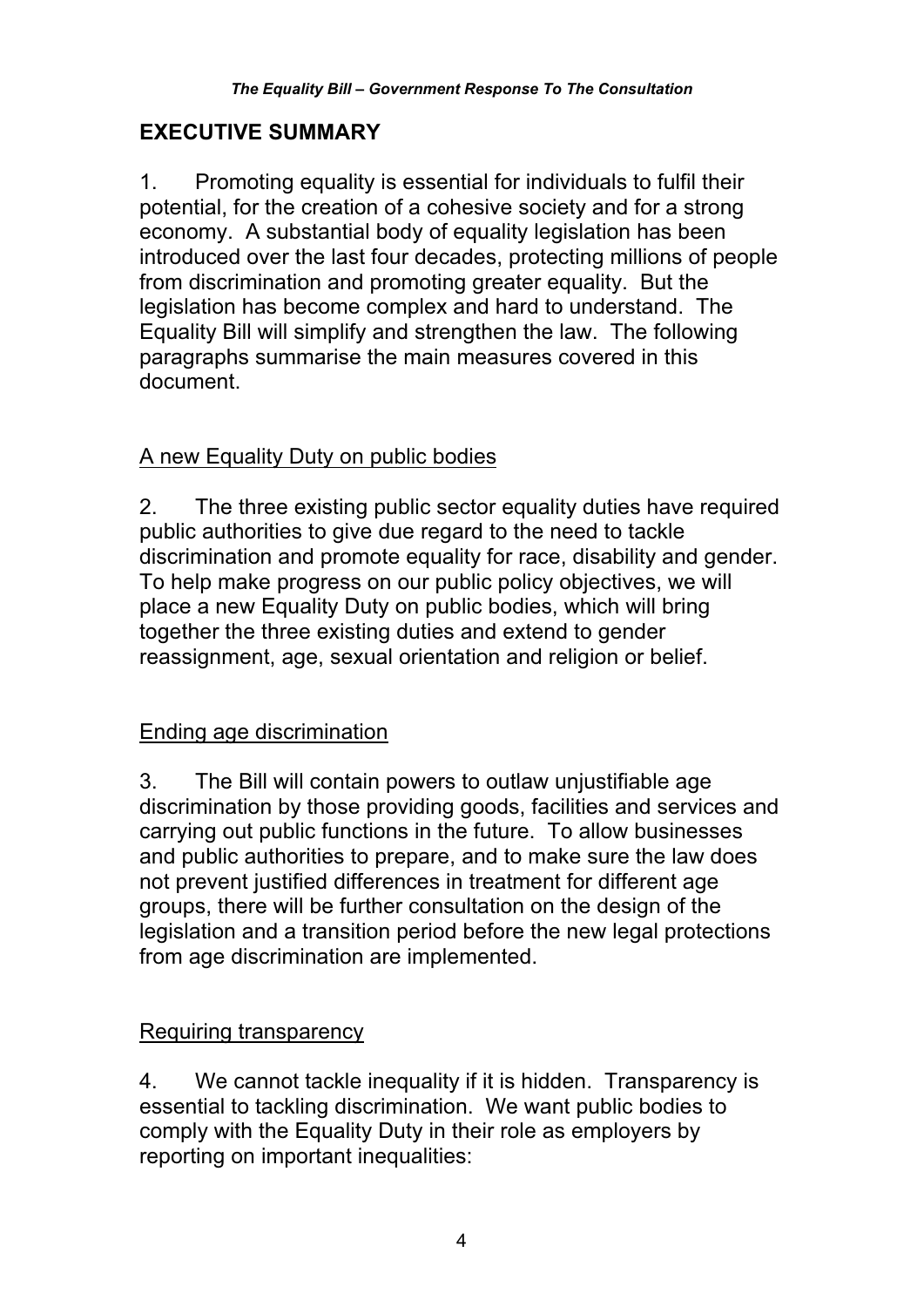- gender pay
- ethnic minority employment; and
- disability employment.

5. £160 billion is spent by the public sector on private sector contracts every year. The Equality Duty will require public bodies to give due regard to the need to tackle discrimination and promote equality through their purchasing functions. We will use this purchasing power to help us deliver our public policy objectives of greater equality.

 6. We will ban secrecy clauses which prevent people discussing their own pay.

7. The Equality and Human Rights Commission will conduct inquiries into particular sectors, including the financial services sector and the construction industry.

8. We will work with business to improve transparency in the private sector, in particular through the introduction of a new "kitemark", and gather and publish evidence on the effectiveness of equal pay audits in closing the gender pay gap.

9. We expect business will increasingly regard reporting on their progress on equality as an important part of explaining to investors and others the prospects for the company. We will review progress on transparency and its contribution to the achievement of equality outcomes and in the light of this consider, over the next five years, using existing legislation for greater transparency in company reporting on equality.

## Extending positive action

10. We will extend positive action so that employers can take into account, where they feel it is appropriate, when selecting between two equally qualified candidates, under-representation of disadvantaged groups, for example women and people from ethnic minority communities.

11. We will also extend the permission to use women-only shortlists in selecting parliamentary candidates to 2030. Whilst we will not legislate to allow for ethnic minority shortlists at this stage,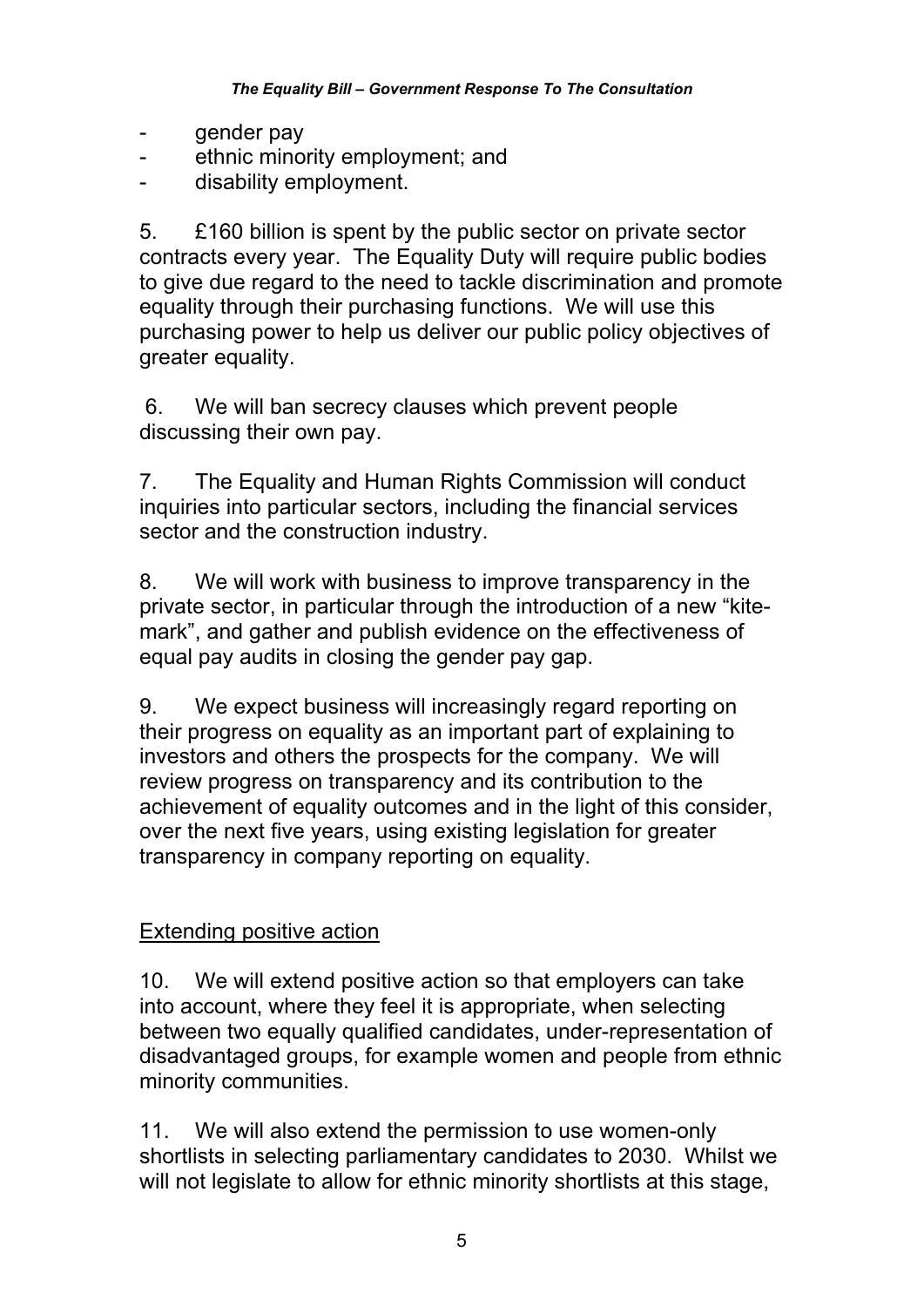we will pursue non-legislative measures to increase the number of ethnic minority elected representatives in both Parliament and local councils.

## Strengthening enforcement

12. We will allow tribunals to make wider recommendations in discrimination cases, which will benefit the employer's wider workforce and help to prevent similar types of discrimination occurring in the future.

13. We will explore further whether to allow discrimination claims to be brought on combined multiple grounds, such as where someone is discriminated against because she is a black woman.

14. We will consider whether there is a case for introducing representative actions in discrimination law, to allow trade unions, the Commission for Equality and Human Rights and other bodies (with the permission of the Court) to take cases to court on behalf of a group of people who have been discriminated against. We will not make provision for representative actions in the Equality Bill but will consider the arguments further over the coming months in the light of the Civil Justice Council's recommendations in its review of collective redress mechanisms, and further research to be commissioned by the Government Equalities Office.

15. We will support trade union equality representatives in their roles by building on current initiatives including the 15 pilot projects we are sponsoring through the Union Modernisation Fund. We will review and report on what the pilot projects have delivered by next year, with a view to next steps.

16. We will ensure that appropriate training is made available to judges hearing discrimination cases and make provision for the use of expert assessors to advise judges who hear county court cases involving discrimination across all the protected grounds.

## Simplifying the law

17. We will abolish the existing "two-tier" levels of definition and tests in the Race Relations Act and standardise the definition of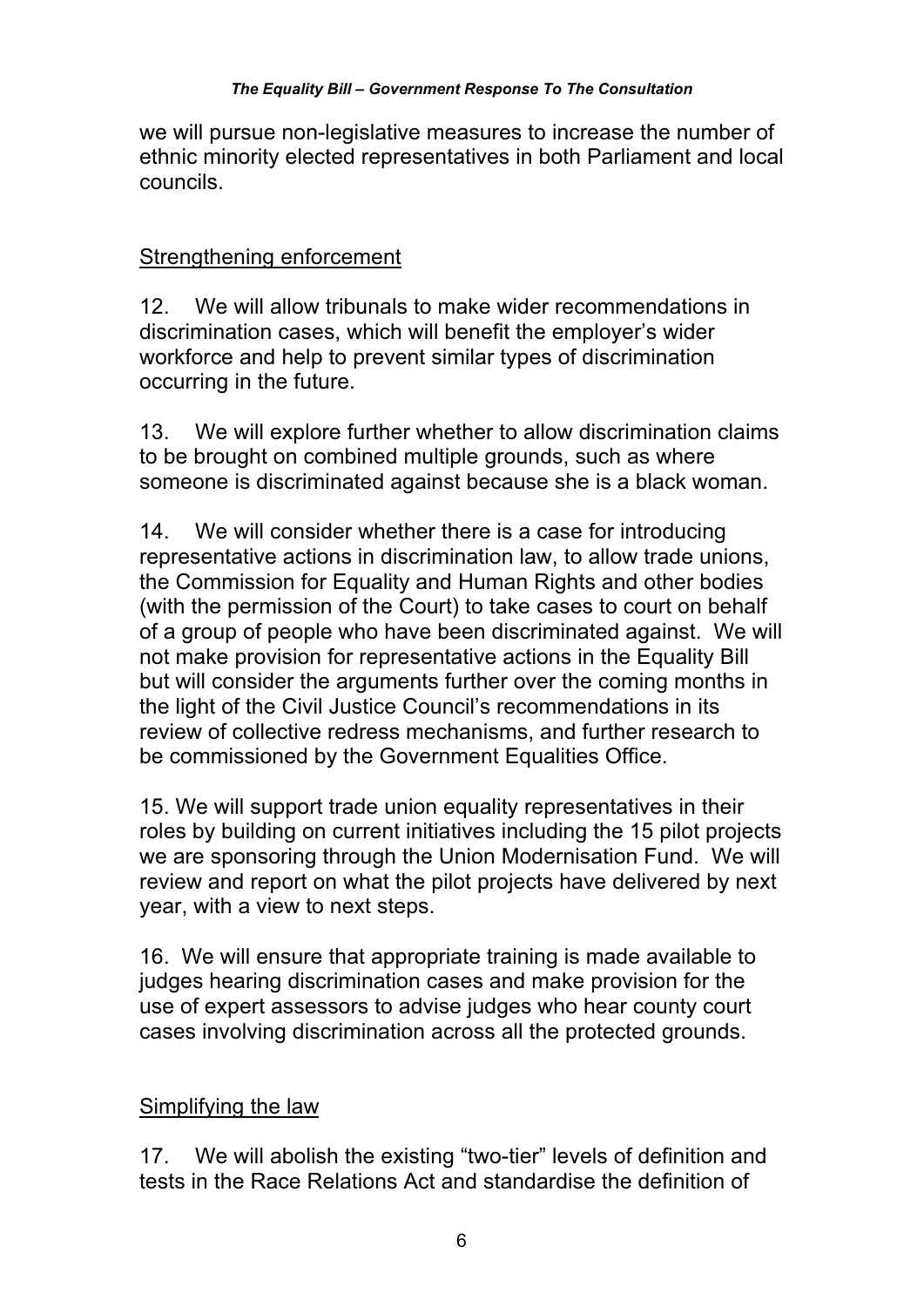indirect discrimination. We will align the approach to victimisation with the approach taken in employment law and extend protection to children in schools whose parents or siblings complain about discrimination, so that children are protected under all relevant protected grounds (e.g. race, gender, sexual orientation, religion or belief). We will bring equal pay law within the Equality Bill.

## Simplifying exceptions

18. We will devise a model for exceptions which includes a genuine occupational requirement for all grounds of discrimination at work except for disability. We do not intend to introduce a genuine service requirement for discrimination outside work. We will consider further the extent to which we need to retain specific exceptions in particular cases.

## Streamlining and strengthening the law for:

## *- transsexual people*

19. We will provide protection against discrimination for people who associate with transsexual people and protect transsexual people against indirect discrimination and discrimination in the exercise of public functions. We will clarify the definition of gender reassignment to recognise that not all transsexual people undergo medical supervision.

## *- pregnant women and new mothers*

20. We will extend protection against discrimination in the exercise of public functions to cover pregnancy and maternity. We will make clear that breastfeeding mothers are protected against discrimination in the provision of goods, facilities and services.

## *- disabled people*

21. We will simplify the definitions of disability discrimination and the different justification tests allowing disability discrimination as well as the threshold for making reasonable adjustments. We will also repeal the list of capacities which forms part of the definition of whether a person is disabled. We will remove barriers for disabled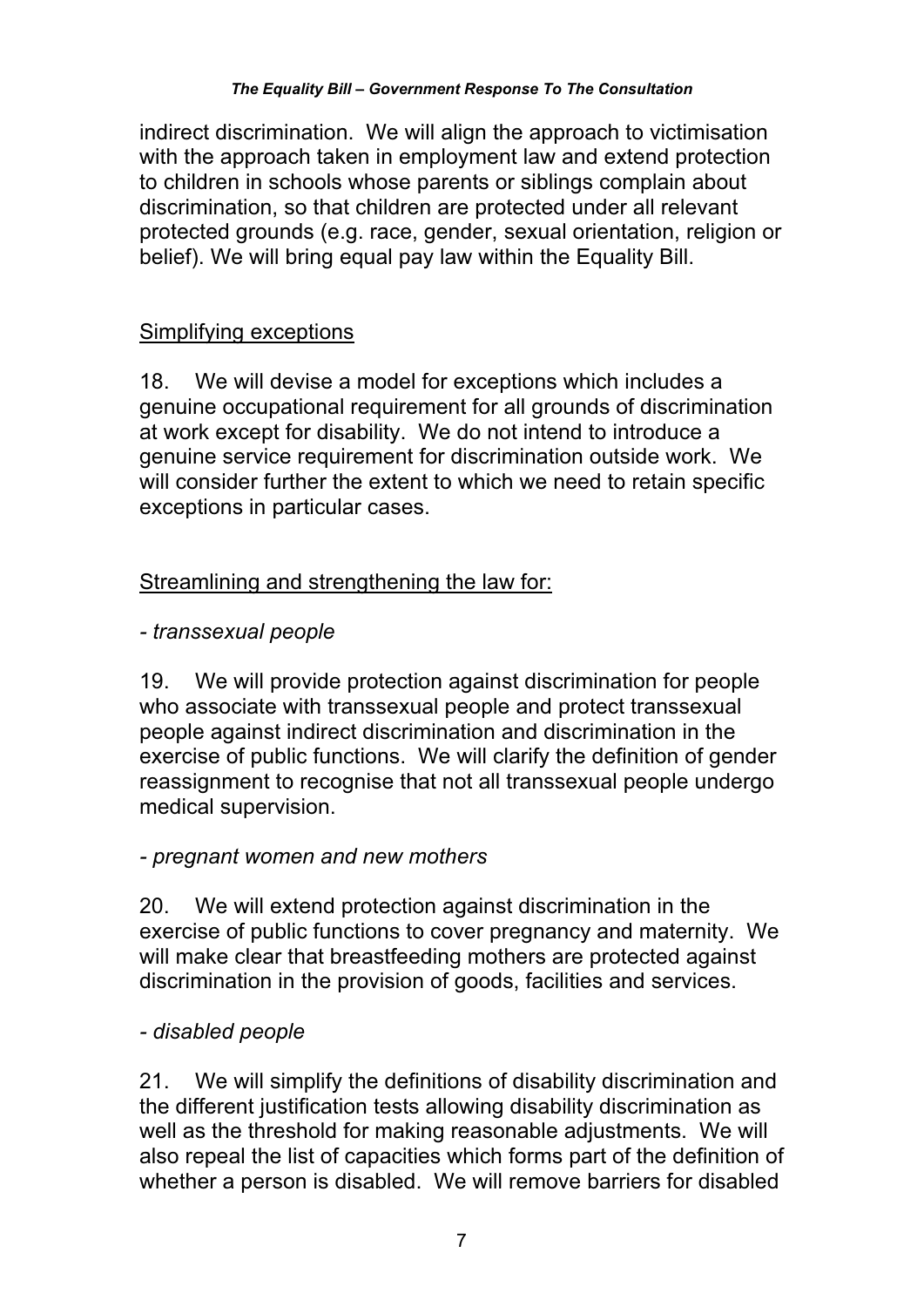people by creating a duty on landlords and managers of premises to make disability-related alterations to the common parts of residential premises.

## *- members of private clubs*

22. We will make it unlawful for mixed-sex private clubs to discriminate between men and women members so that people are not treated as second class simply because of their gender. We will also outlaw discrimination by private clubs based on religion or belief, pregnancy or maternity, gender reassignment and age. We will also outlaw discrimination by private clubs against guests on any of these grounds.

23. But we will not extend these changes to single-sex clubs (e.g. for sport) and there will be no change in the position that private clubs can limit themselves, e.g. to members of a particular religion or belief, pregnant women and new mothers, transsexual people and people of particular ages.

## Harassment

24. We do not think people at work should be subject to harassment, from whatever quarter, simply because of who they are. So we are now giving further consideration to extending the protection that already exists for employees who are harassed by a customer or client because of their sex, so that they are also protected from such harassment on all other grounds.

25. We will also extend protection against harassment outside work – in the provision of goods, facilities and services and public functions – because of a person's age where we see real evidence of need, for example in care homes, and we are considering further whether to extend protection in respect of disability. But we do not propose to extend protection against harassment outside work, on grounds of sexual orientation or religion or belief, because we do not see evidence of a real problem.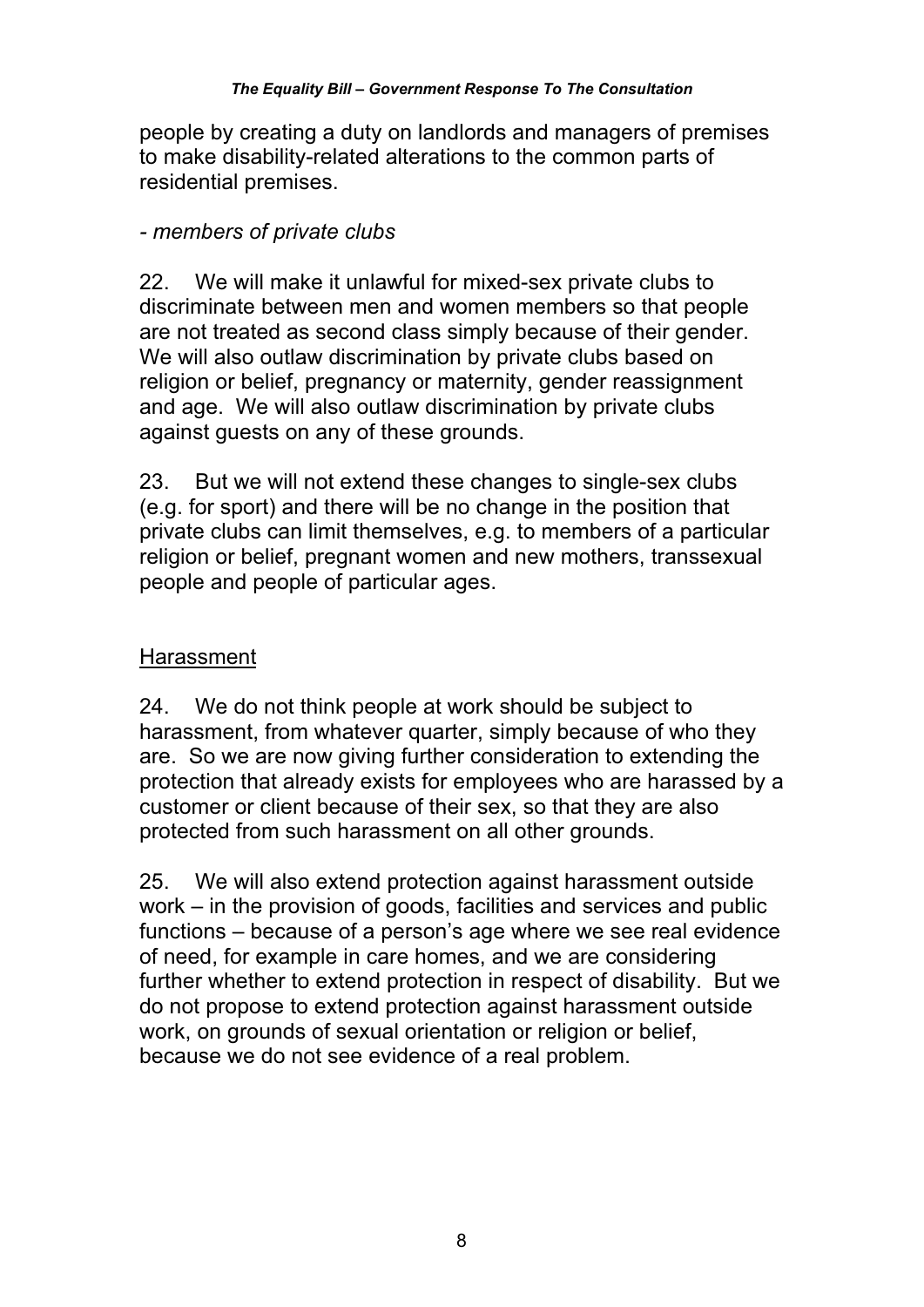#### Retaining our approach

- 26. We do not intend to:
	- include a purpose clause in the Equality Bill;
	- introduce protection against discrimination for carers as such. However, we are considering what the implications of the *Coleman* case might be for protection against discrimination based on association;
	- introduce statutory protection against discrimination on grounds of genetic predisposition, but to continue with the present system of monitoring by the Human Genetics Commission, in the light of the insurance industry's extended moratorium on the use of such information;
	- introduce specific protection against caste discrimination or discrimination for Welsh speakers.

#### Implementing the Gender Directive

27. We have implemented the Gender Directive, which extended protection on grounds of sex in the access to and supply of goods and services. The Sex Discrimination (Amendment of Legislation) Regulations 2008 came into force on 6 April 2008.

#### Next steps towards the Equality Bill

28. Over the next few months there will be a continuous and determined programme of further action to prepare for the introduction of the Equality Bill in the next parliamentary session. We are establishing a senior level stakeholder advisory group to work with us across the full range of measures to be included in the Bill. This will help us ensure that we are communicating effectively with key interests.

#### *Public sector Equality Duty*

 We will be discussing with relevant organisations how the new Equality Duty will work in practice, especially in relation to religion or belief. A cross-government working group will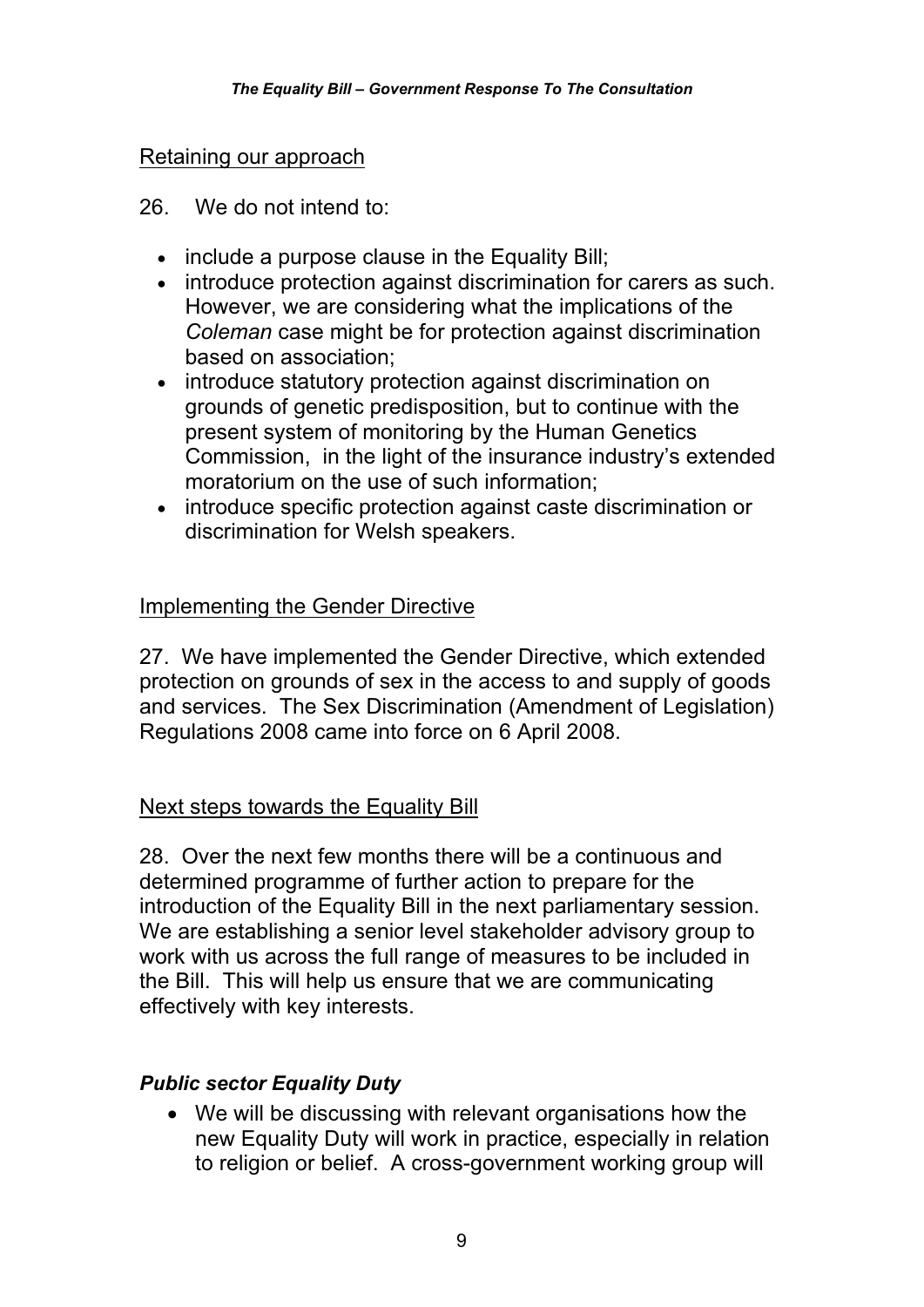develop the detail of our public sector Equality Duty proposals for secondary legislation. This group will be supported by an expert reference group involving a full range of public bodies and other key stakeholders.

#### *Age discrimination*

- A financial services working group, including age equality organisations, will assess the likely impact on customers and service providers of a number of legislative options. It will submit a final report by the end of September 2008.
- We will also establish a working group to inform the development of the legislation to prohibit age discrimination in all sectors other than financial services and health and social care. A key consideration will be how we can ensure that justifiable age-based practices (for example, concessionary travel for older and younger people) can continue.
- Subject to the progress of the two working groups, further work to inform an impact assessment, and in the light of European developments on the draft goods and services discrimination Directive, we will seek to consult in 2009 on more detailed proposals for bringing the new law into force in those sectors covered by the two working groups.
- We will make a separate statement after the parliamentary recess setting out a defined programme of work to tackle age discrimination in the health and social care sectors and to help service providers prepare for legislation.
- We will continue to take a range of other steps to ensure that older people are treated fairly, have fulfilling lives and are able to play a full part in society. For example, we are refreshing our Age Strategy and this will be published early next year. It will consider the ways society needs to adapt to demographic changes, as well as the role for Government, employers, voluntary groups, service providers, retailers and individuals.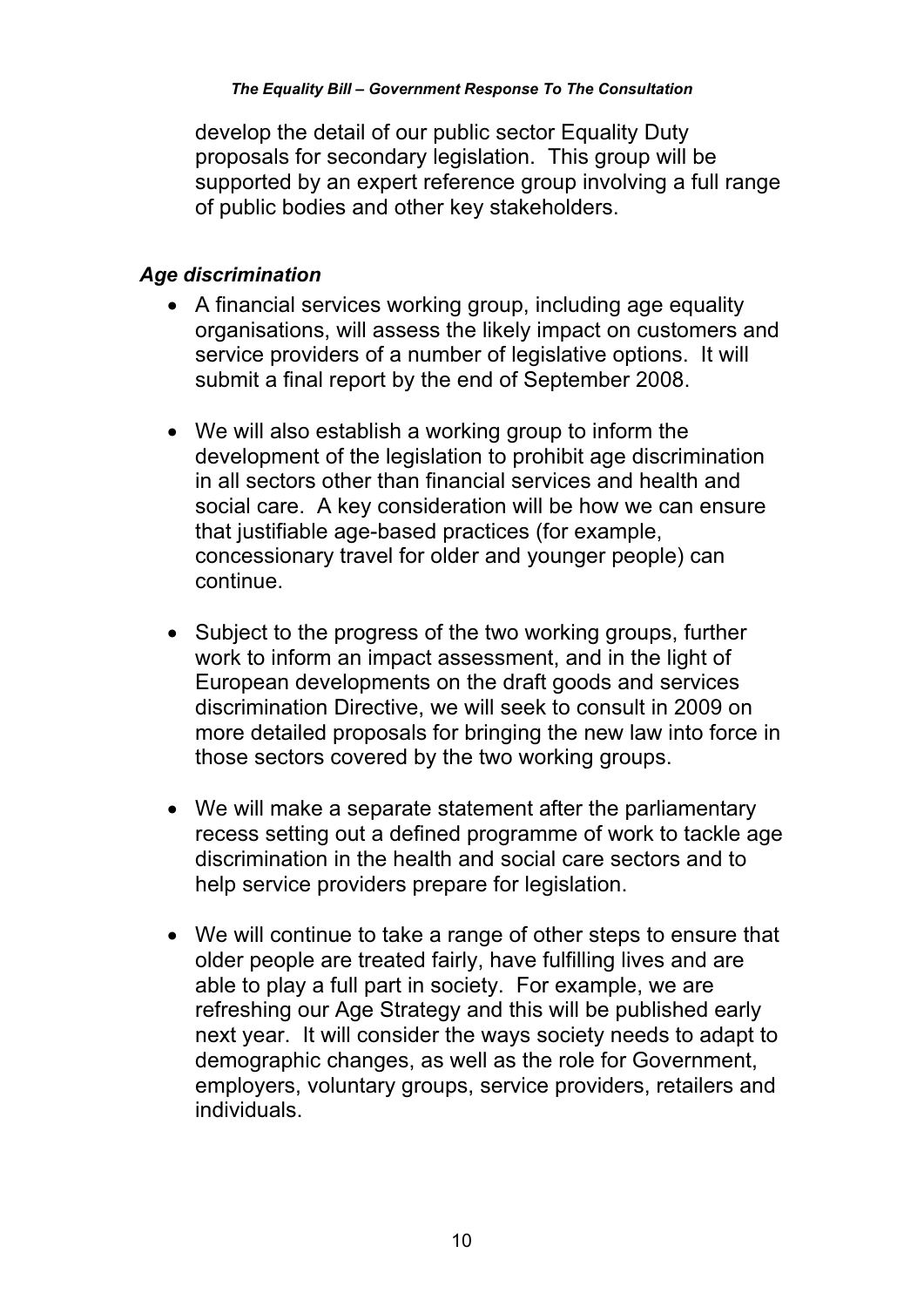#### *Transparency and procurement*

- We will work with the Office for Government Commerce and others to develop ways of improving how public bodies use their purchasing power to support the delivery of equality outcomes. Government will examine a range of options for taking forward this work and will consult with stakeholders in developing these options.
- We will work with business, the Equality and Human Rights Commission and others to develop a kite-mark scheme for employers who are transparent about reporting their progress on equality. The kite-mark will show which organisations have demonstrated acceptable equality outcomes.
- We will work with the CBI, unions and others to gather evidence on the effectiveness of equal pay job evaluation audits in narrowing the pay gap and spreading best practice.
- The Equality and Human Rights Commission will launch a series of inquiries into inequality in the financial services and construction sectors, beginning this year.

#### *Enforcement*

- We will explore with stakeholders whether it is practical to give redress to people who suffer discrimination on multiple grounds.
- We will work with the trades unions to strengthen the excellent and pioneering work of trade union equality representatives in the workplace.
- The Civil Justice Council will publish its interim findings on collective redress mechanisms across the legal system for further consultation shortly, followed by formal advice to the Lord Chancellor later this year. We have set up a cross-Government working group, which will consider the Civil Justice Council's interim report and respond to its final recommendations. Alongside this work, the Government Equalities Office will be undertaking more detailed analysis to consider whether there is a case for representative actions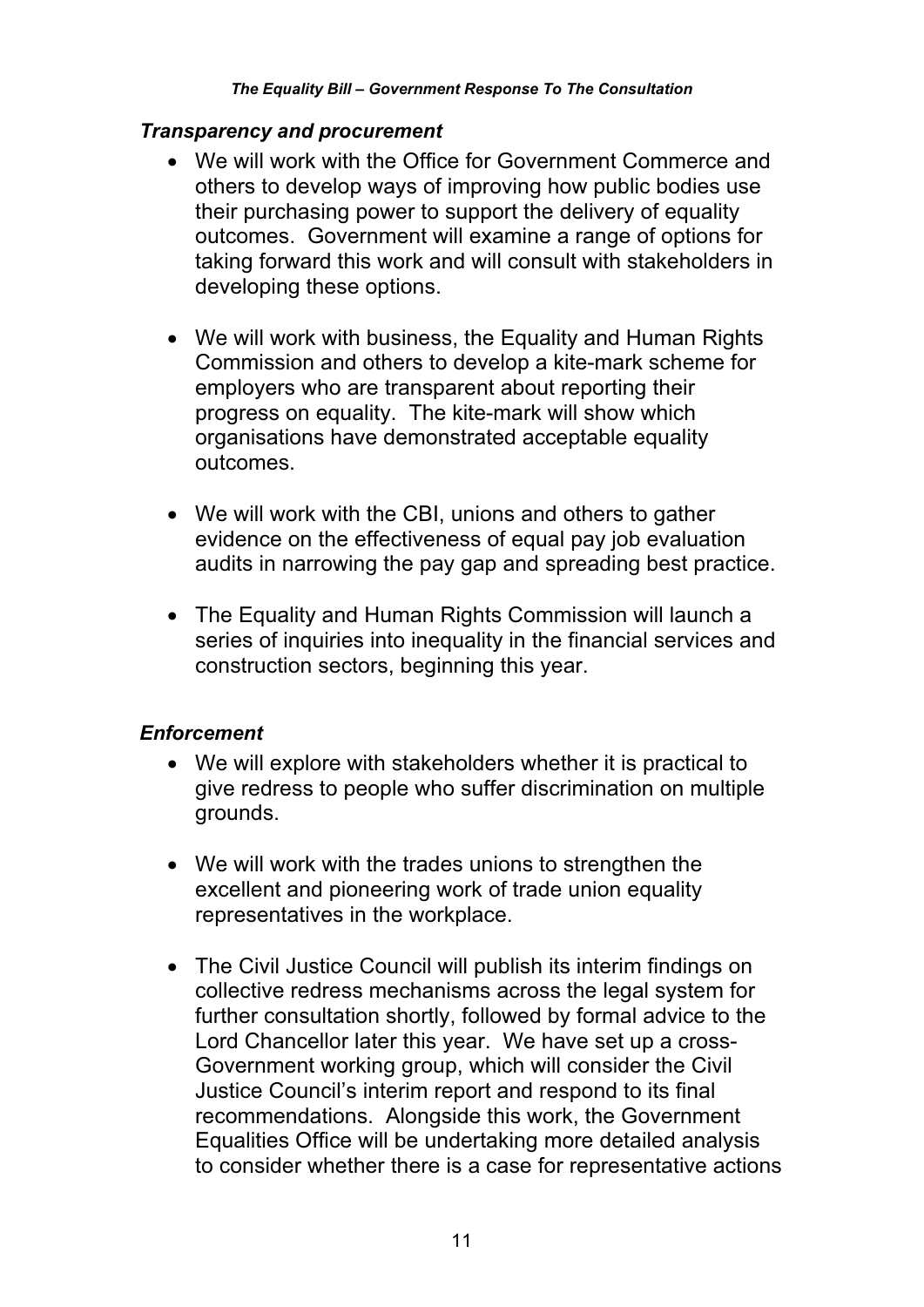in the discrimination context, including by commissioning some desk research over the summer.

- We are consulting on the practicalities of allowing employment tribunals to make wider recommendations through the Dispute Resolution Secondary Legislation Consultation<sup>1</sup>, which closes on 26 September 2008.
- We will also be working with the Tribunals Service, Employment Judges and other relevant stakeholders, to identify other ways of ensuring that we learn the lessons from tribunal judgments.

## *Related issues*

- We will look at areas where decisions may be influenced by the outcome of the ECJ judgment on *Coleman*.
- We will engage in discussions with the EU Commission on the development of a new Anti-Discrimination Directive prohibiting discrimination and harassment on grounds of age, disability, sexual orientation and religion or belief in various fields outside the workplace.

 1 http://www.berr.gov.uk/consultations/page46889.html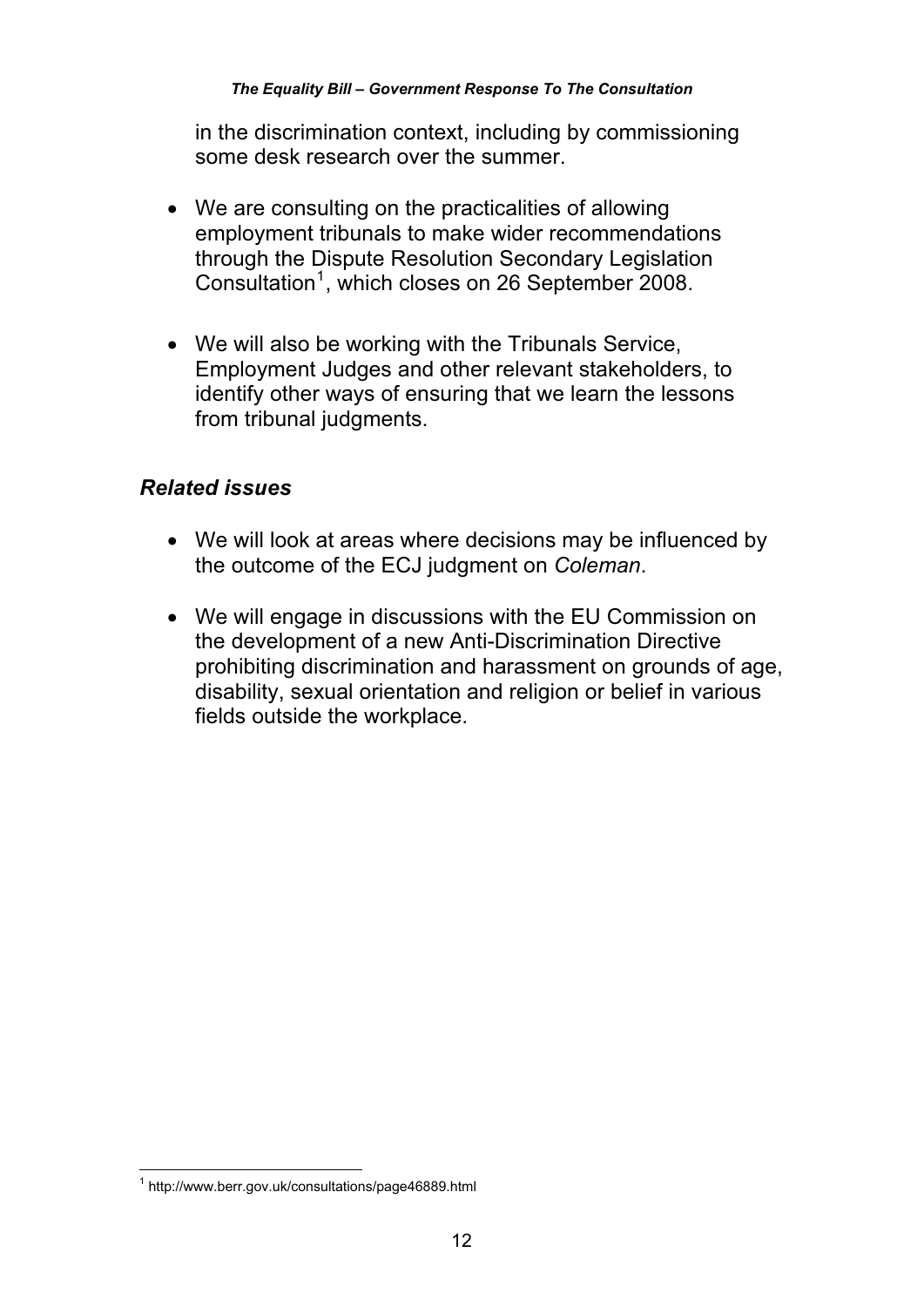#### **Chapter 1: Overview of the consultation**

#### Introduction

1.1 We made a commitment in our 2005 General Election manifesto to introduce an Equality Act in this Parliament to modernise and simplify equality legislation. The Discrimination Law Review was launched in February 2005 to fulfil this commitment by considering "the opportunities for creating a clearer and more streamlined equality legislation framework which produces better outcomes for those who experience disadvantage while reflecting better regulation principles."

1.2 The Discrimination Law Review's findings resulted in a consultation paper on proposals for the Equality Bill, entitled "A Framework for Fairness: Proposals for a Single Equality Bill for Great Britain", which was published in June 2007.

1.3 Work has since been carried forward by the Government Equalities Office<sup>2</sup> with the close involvement of other key departments, including the Department for Work and Pensions; the Department for Children, Schools and Families; the Department for Business, Enterprise and Regulatory Reform; Communities and Local Government; the Ministry of Justice; the Department of Health and the devolved administrations. This work has taken account of the findings of the independent Equalities Review, chaired by Trevor Phillips, which carried out an investigation into the causes of persistent discrimination and inequality in British society, and whose final report was published in February 2007.

1.4 This document sets out our analysis of the responses received to consultation proposals, in which we attempt to bring out the weight of the arguments for and against a particular approach as well as indicating the number of those putting forward particular views, and our decisions on the measures we will include in the Equality Bill.

1.5 Copies of all the responses we received from organisations are available on the Government Equalities Office website<sup>3</sup>.

 2 The Discrimination Law Review was launched by the Department of Trade and Industry before moving to the Department of Communities and Local Government in May 2006 and then to the Government

Equalities Office in October 2007. 3 http://www.equalities.gov.uk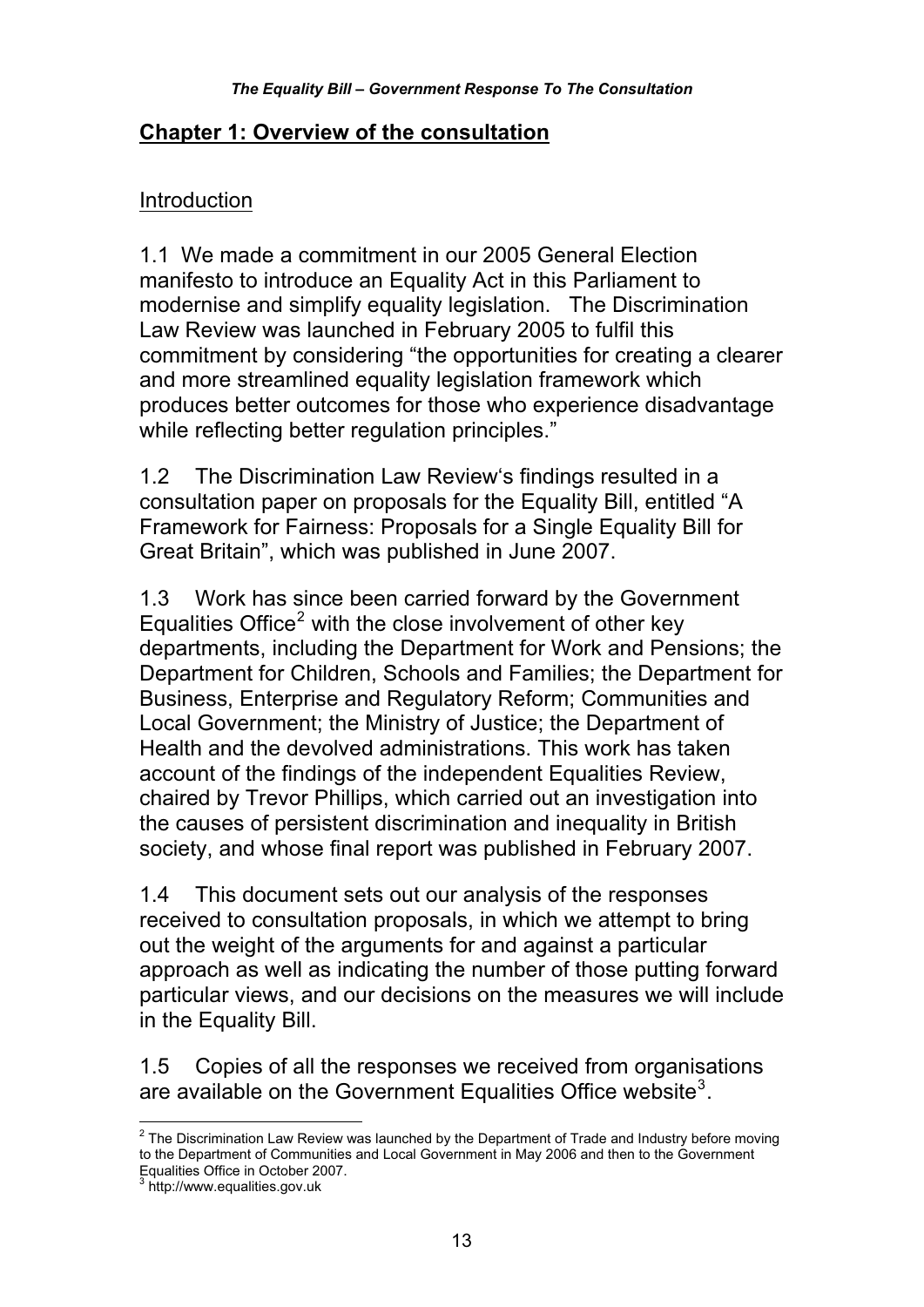## Overall responses: feedback

1.6 The consultation ran from 12 June to 4 September 2007. It was supplemented by five regional consultation events for general audiences in Bristol, Cardiff, Edinburgh, Manchester, and London. We also held a further event in London for business stakeholders and specialist events on age discrimination and public sector duties. In all, nearly 500 people attended these events. The Discrimination Law Review team also held nearly forty bilateral meetings during the consultation period with a wide range of stakeholders and interest groups.

1.7 In total, 4,226 responses to the consultation were received: 597 of these were from organisations; and 3,629 were from private individuals.

## *Responses from organisations*

1.8 A wide range of organisations responded, including the three former equality commissions (Equal Opportunities Commission, Commission for Racial Equality and Disability Rights Commission), the new Equality and Human Rights Commission, the Equality and Diversity Forum, Stonewall, Press for Change; disability groups, age groups, carers' groups, religious bodies and belief groups, trades unions, local government, lawyers and legal bodies, police and private sector businesses/interest groups. A full list of the organisations which responded is at Annex A.

## *Responses from individuals*

1.9 Most individual responses focused on one of three specific issues:

• Around 2,500 responses came from individuals expressing views about matters of religion or belief, often from a specifically Christian perspective. Their main focus was on the proposals to provide additional protection against discrimination and harassment for transsexual people; and on harassment on grounds of religion or belief or on grounds of sexual orientation, outside the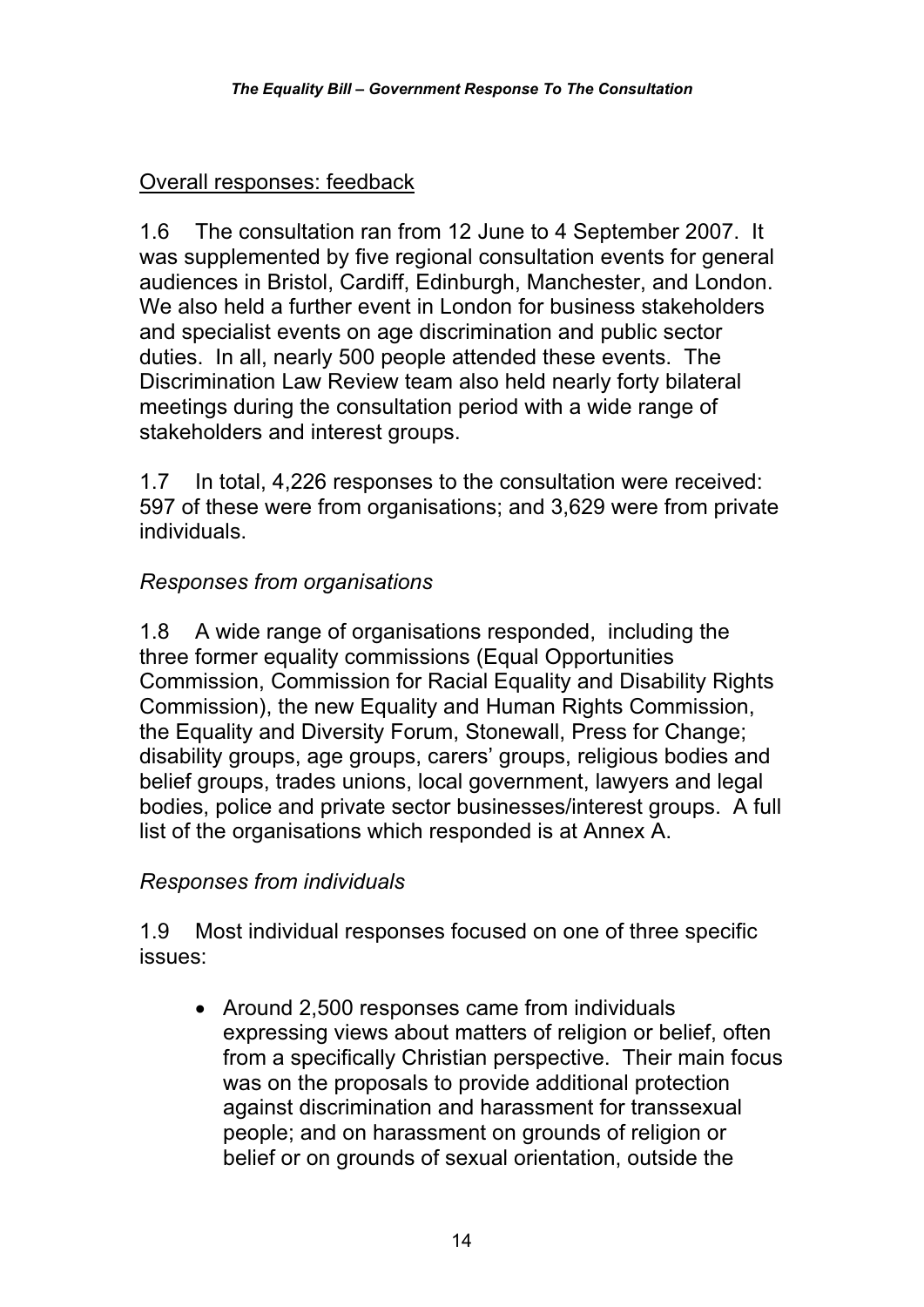workplace. Most of these responses opposed extending such protection.

- Around 500 responses came from individuals who favoured extending protection against age discrimination beyond the employment field to cover the provision of goods, facilities and services, the disposal and management of premises and the exercise of public functions.
- Around 500 responses came from individuals supporting increased rights for women to breastfeed in public places.

#### Overall responses: assessment

1.10 There was a range of reactions to the package of proposals. The Equality and Human Rights Commission, former equality commissions, organisations representing interests such as age and sexual orientation and trades unions in general considered that, overall, the consultation proposals lacked ambition. On the other hand, private sector firms and their representative organisations generally considered that the proposals struck a sensible balance between the need to modernise discrimination law and the need to avoid disproportionate burdens.

1.11 Nearly all respondents agreed with the objective of streamlining the law, replacing with a new single Equality Act the current nine major pieces of discrimination legislation and around 100 statutory instruments setting out connected rules and regulations, which have given rise to more than 2,500 pages of guidance and statutory codes of practice.

1.12 The following consultation proposals also attracted a broad level of consensus.

 **positive action**: extending the scope of voluntary positive action measures to the limit permitted by European law. Many respondents on this issue agreed that this is an area where clear and authoritative guidance is essential, and confirmed that the lack of such guidance was acting as a deterrent for fear of falling foul of the law. The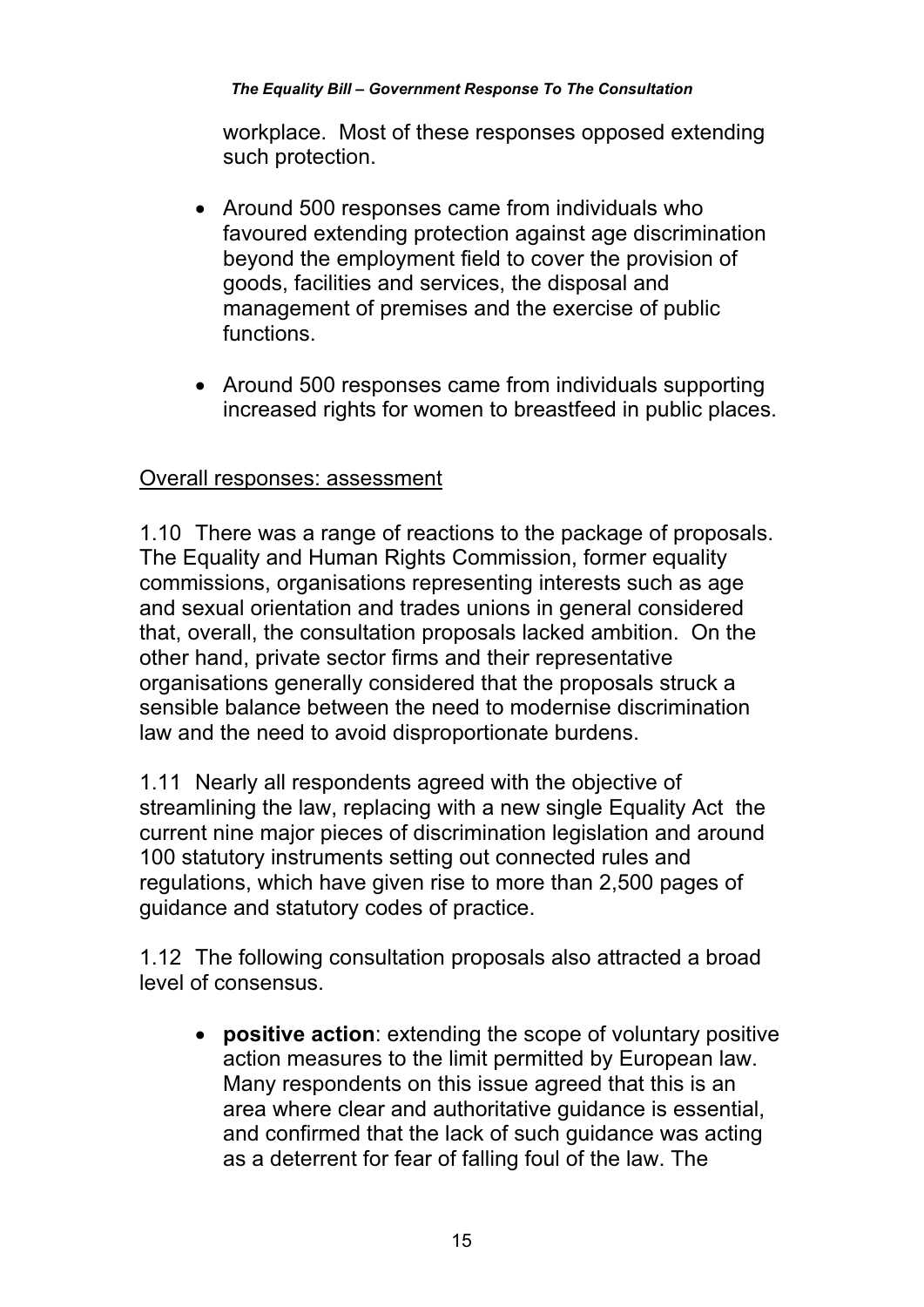Equality and Human Rights Commission will publish clear user-friendly guidance on the new measures.

- **single public sector Equality Duty**: combining the three existing public sector duties on race, gender and disability, as long as there is no loss of existing protection.
- **public sector procurement**: the potential for public sector procurement to drive change in the private sector. The Confederation of British Industry, for instance, commented that "procurement can be an effective lever to improve equality". Equality stakeholders and various public and local authorities took a similar view.
- 1.13 Other measures drew a more mixed response:
	- the proposal to remodel a new single public sector Equality Duty by focusing on priority objectives, which was strongly criticised by many equality stakeholders;
	- the need to extend protection against age discrimination in the provision of goods, facilities and services, the disposal of premises and the exercise of public functions;
	- protection against harassment outside the workplace on the basis of sexual orientation and religion/belief;
	- additional requirements on the private sector.

## **Conclusion**

1.14 We are pleased that such a large number of organisations and individuals responded to the consultation, and are grateful for the care and attention which all stakeholders took in responding to our proposals. We have reflected very carefully on all the responses received.

1.15 In the light of these responses, we announced on 26 June a package of legislative and non-legislative measures designed to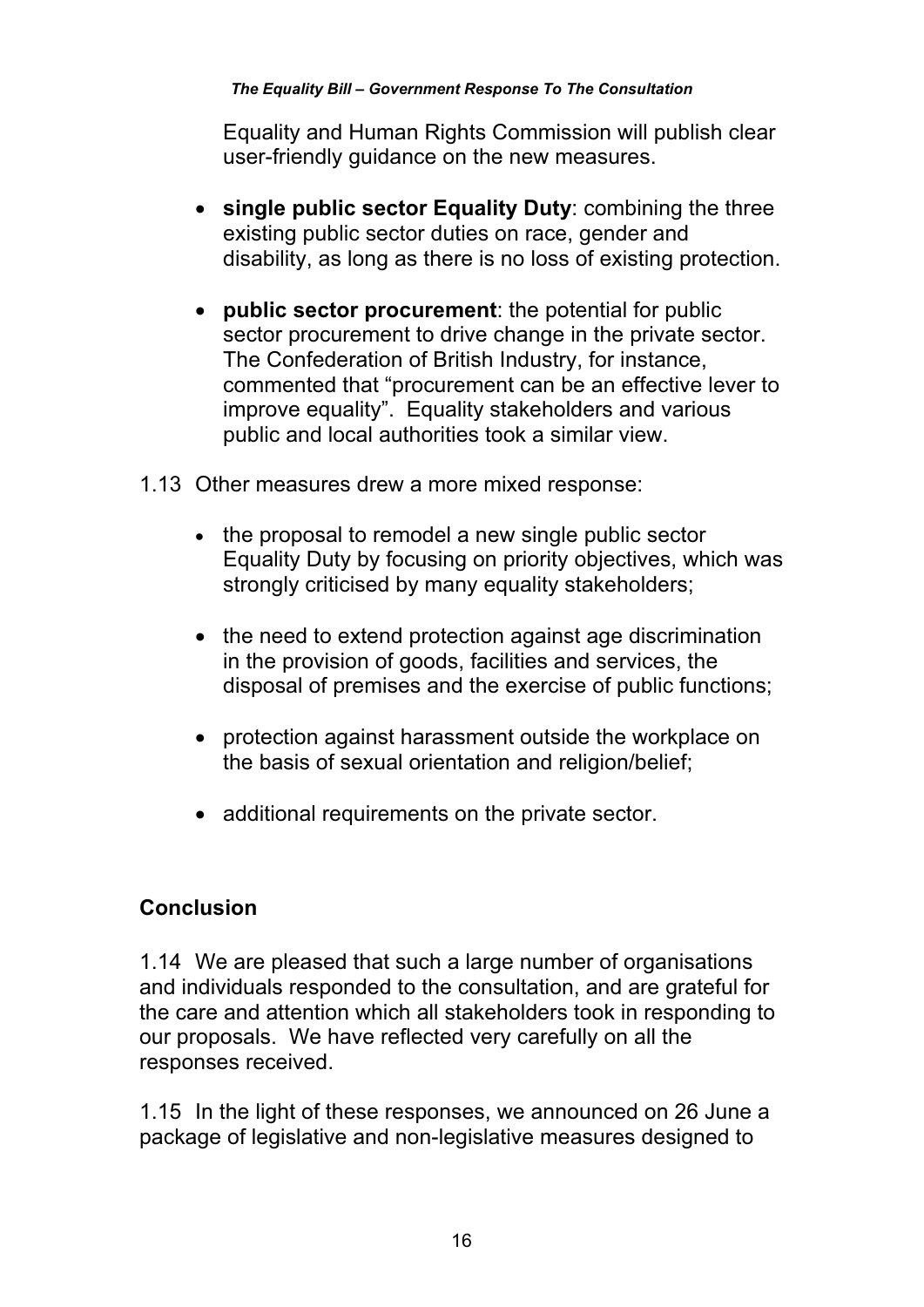strengthen protection as well as streamline the law<sup>4</sup>. We will continue to refine these proposals over the next few months, and engage in wide consultation. As signalled in our consultation on the Draft Legislative Programme for 2008-09<sup>5</sup>, we propose to introduce the Equality Bill in the next parliamentary session.

 4 Framework for a Fairer Future – The Equality

Bill<u>http://www.equalities.gov.uk/publications/FRAMEWORK%20FAIRER%20FUTURE.pdf</u><br><sup>5</sup> Preparing Britain for the Future - http://www.official-documents.gov.uk/document/cm73/7372/7372.pdf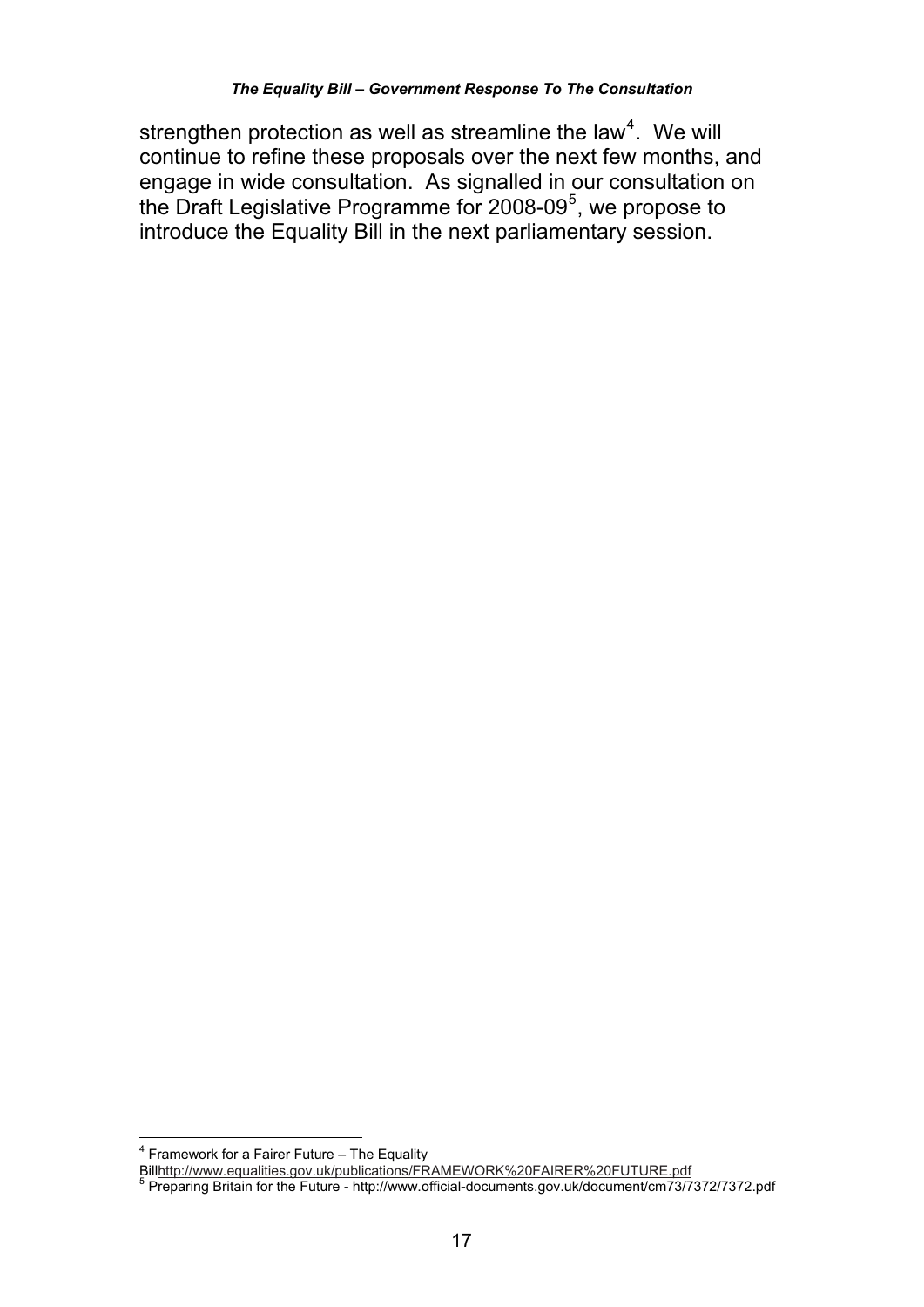#### **Chapter 2: A new Equality Duty on public bodies**

- 2.1 **We have decided:** 
	- **to introduce a new streamlined public sector Equality Duty to replace the race, disability and gender equality duties;**
	- **to frame the new Equality Duty in a way which makes clearer the outcomes it is designed to achieve;**
	- **to retain the existing structure of general and specific duties (leaving open the possibility of application of different duties to different authorities, as now);**
	- **not to proceed with other elements of the proposed restructuring of the duties (identification of priority objectives);**
	- **to extend the new Equality Duty to age, sexual orientation and religion or belief and to make explicit that it covers gender reassignment.**

2.2 The chapter on public sector equality duties in the consultation contained around a dozen questions on various aspects of the proposed single Equality Duty. It attracted many responses, with strong views expressed in many cases.

2.3 We have decided to establish a cross-government working group to develop the detail of our public sector Equality Duty proposals for secondary legislation. This group will be supported by an expert reference group involving a full range of public bodies and other key stakeholders.

#### Bringing together the existing three public sector equality duties

#### *Feedback from the consultation*

2.4 The consultation paper asked whether consultees agreed that the existing three equality duties (on race, disability and gender) should be brought together into a single duty.

2.5 We received more than 350 responses on this issue. More than 80 per cent supported the proposal to bring the three existing duties together. The Equality and Human Rights Commission and the three former equality Commissions favoured integration, but signalled the need for caution to ensure that existing protection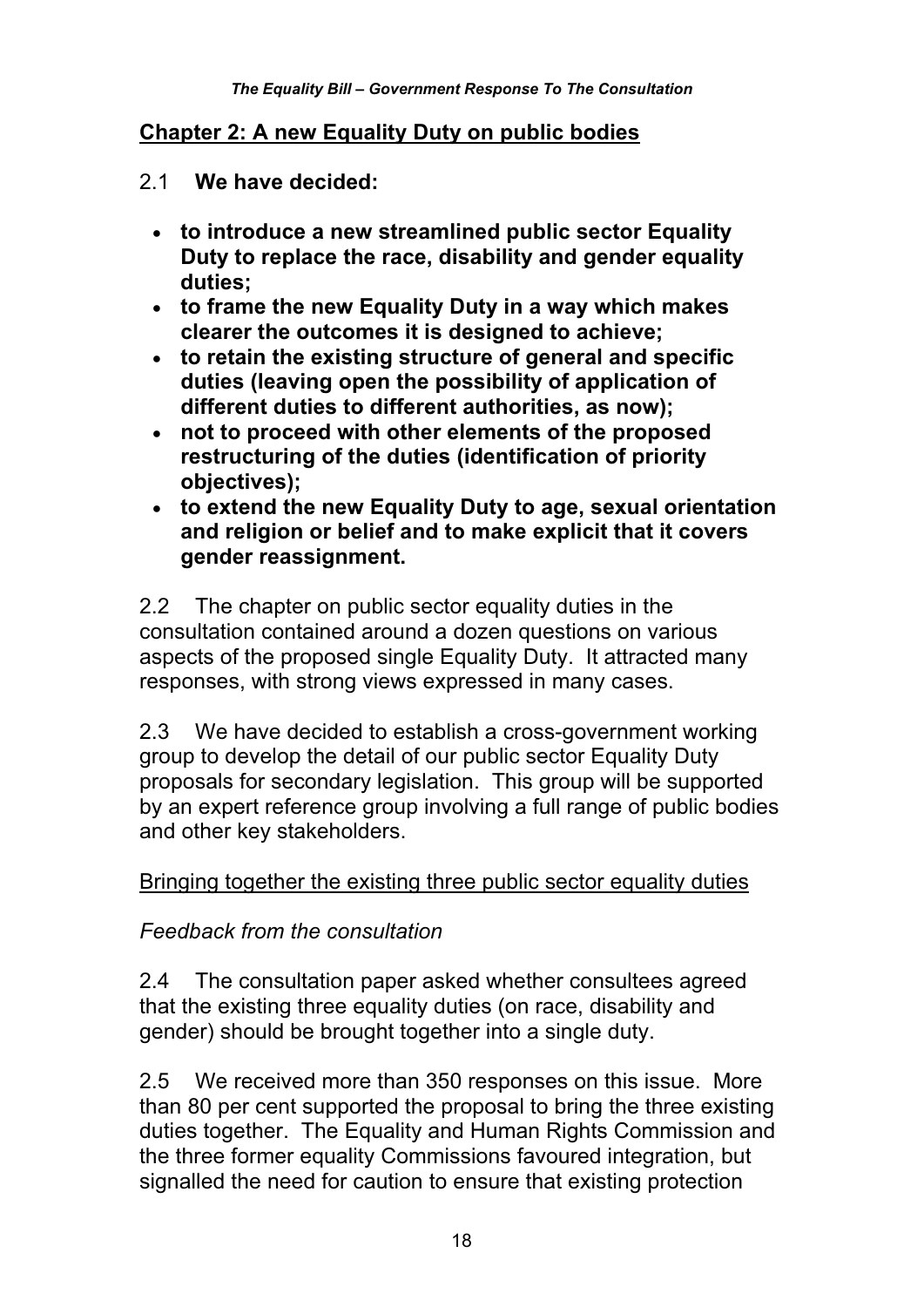was not watered down. The Disability Rights Commission made clear that it would be important to ensure that the strengths of the existing duties were retained – a point that was also made by various other respondents, particularly from the disability lobby. The Association of Disabled Professionals was opposed to incorporating the disability equality duty into a single duty, which it considered would allow public authorities to cherry-pick which activities they needed to undertake and could leave disabled people at the bottom of the political agenda.

2.6 Concerns about possible dilution were not confined to disability groups – many other equality stakeholders, argued that unification should only happen provided there was no dilution in the strength of the current provisions. The Greater London Authority also took a similar line .

2.7 Various religious bodies (the Evangelical Alliance, Muslim Council of Britain, the Board of Deputies of British Jews) favoured bringing together the three existing duties, and Trades unions warmly welcomed the proposal for integration to provide a more effective means of dealing with multiple discrimination. UNISON wanted the duties to be extended to the private sector as well.

2.8 The Scottish Executive and the Welsh Assembly Government supported the replacement of the three duties with a single duty, with the latter also requesting that the UK Government allow Welsh Ministers to place specific duties on public authorities in Wales (similar to the power that already exists for Scottish Ministers).

2.9 Probably the strongest support for integrating the existing three duties was expressed by local authorities, largely because a number of them have already adopted single equality schemes as part of the Local Government Equality Standard. The Local Government Association, in its joint response with the Improvement and Development Agency and Local Government Employers, supported the proposal, as did many individual councils.

2.10 Some local authorities, while favouring integration, also expressed concerns about potential weakening of the existing duties and the need to ensure that a single duty did not remove the need to tailor specific actions for specific equality groups. They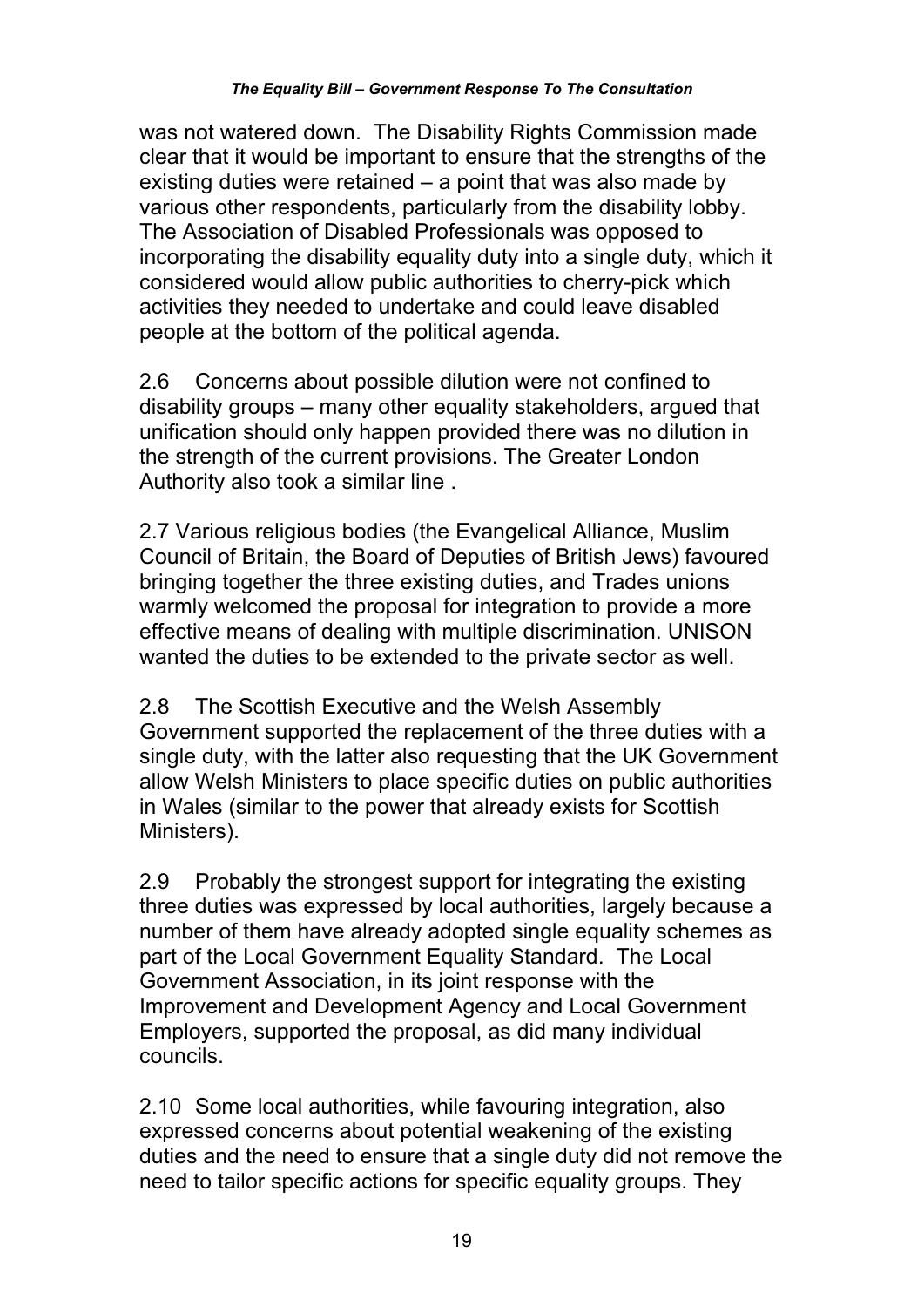also said that the definition of "public authorities" would need to be considered carefully, because the increasing emphasis on delivery through partnership meant that equality and diversity matters needed to be tackled within the context of sharing responsibilities across public agencies.

2.11 Other practitioners welcomed the proposal: a number of NHS bodies pointed out that they were already operating a single equality scheme. The Metropolitan Police Authority saw a single duty as an integral part of harmonisation and simplification that would be more understandable and easier to put into practice. The Police Federation of England and Wales considered that a single duty would simplify the administration and compliance of public bodies with their duties, with significant benefits in communicating with and training staff.

2.12 There were few responses from business on this issue: the CBI considered that a single duty could help authorities respond to the requirements more efficiently, but made clear that lessons should first be learned from the existing duties (some of which were too targeted on processes rather than outcomes) and said there was currently little evidence that the race duty had been effective in improving outcomes The Recruitment and Employment Confederation saw separate duties as potentially confusing for employers in what was already a complicated procurement process.

## *Assessment*

2.13 We believe it is right to bring together the existing three equality duties. We expect that this will provide significant rationalisation benefits, promote the development of more personalised public services which better meet people's diverse needs, and place the achievement of equality outcomes at the heart of our public services. It is noticeable that a number of public authorities are already adopting an integrated approach, not just for the existing three duties but also in relation to gender reassignment, age, sexual orientation and religion or belief. Continuing with three separate but slightly different duties, with different requirements and reporting cycles, would result in inefficiencies and fail to encourage public authorities to consider the needs of their communities as a whole, when designing and delivering public services.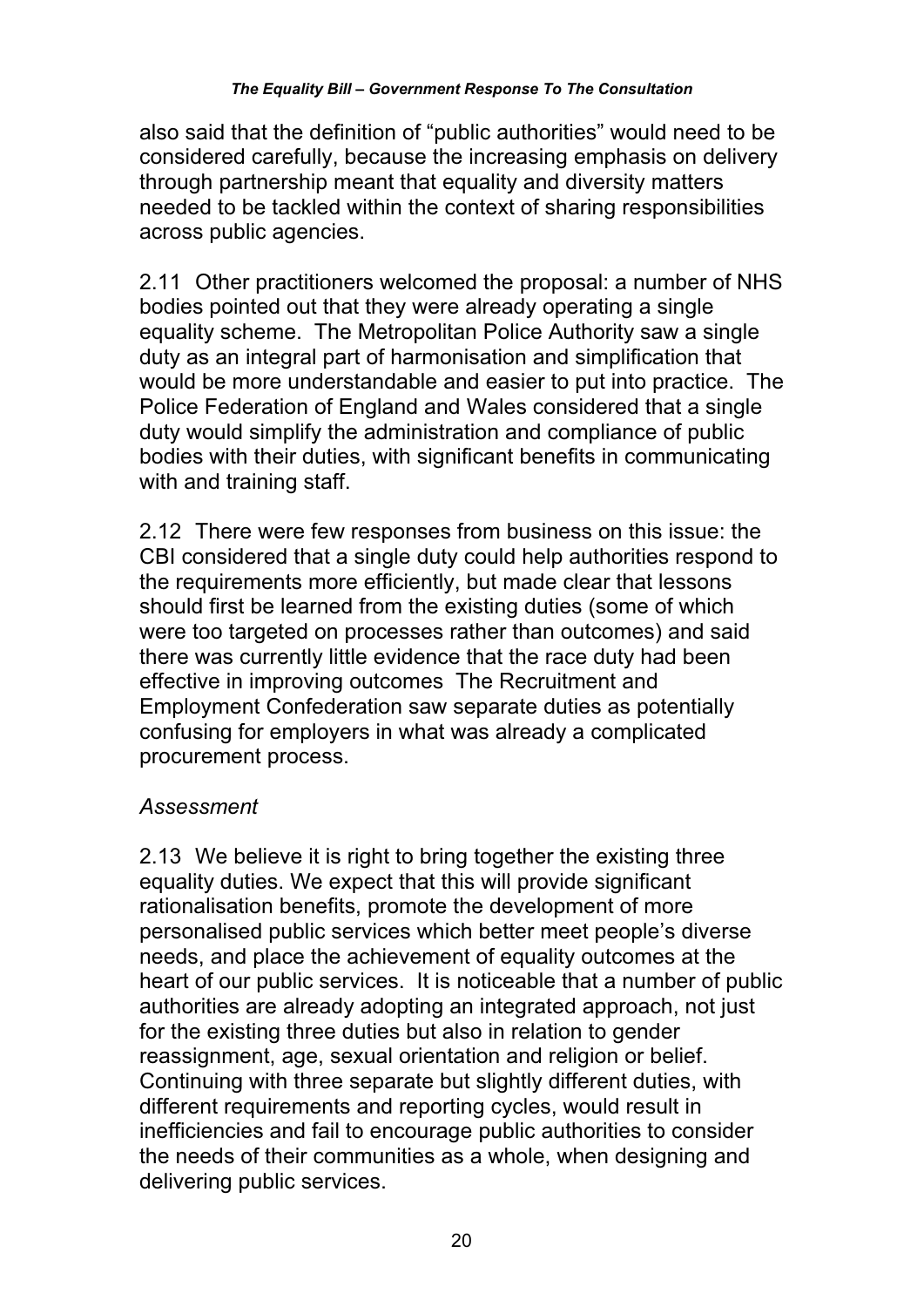2.14 It will be important to ensure that the requirements placed on public bodies through the specific duties underpinning the general duty are light-touch, flexible and proportionate. The detail of the specific duties is being considered further, and we will consult on our proposals later.

## A statement of purpose for the Equality Duty

2.15 It will be important to ensure that the new single Equality Duty is framed in a way which makes clear what equality outcomes public authorities should be trying to achieve. The consultation paper proposed that there should be a statement of purpose for the single duty, based on four "dimensions of equality": addressing disadvantage; promoting respect and fostering good relations; meeting different needs while promoting shared values; promoting equal participation.

#### *Feedback from the consultation*

2.16 Overall there was strong support for a statement of purpose, and a variety of suggestions about its content. Nearly 250 responses were received on the issue, with 90 per cent agreeing that there should be a statement of purpose. Of the nearly 200 responses concerning the four dimensions of equality, 75 per cent agreed. Seventy per cent of nearly 150 respondents agreed that the proposed statement of purpose would adequately capture the need for work to build good relations and promote positive attitudes.

2.17 Many respondents linked the idea of a statement of purpose with having a general "purpose clause" for the Equality Bill; and some(including the Greater London Authority, the former Disability Rights Commission, Justice, and the Bar Council) preferred the latter idea. A general purpose clause is discussed in chapter 8. A number of equality stakeholders (such as Help the Aged, the Women's National Commission and Liberty) said they would be content with a statement of purpose for the duty, as well as a general purpose clause. They saw such provisions as potentially providing useful guidance for interpretation and understanding of the provisions.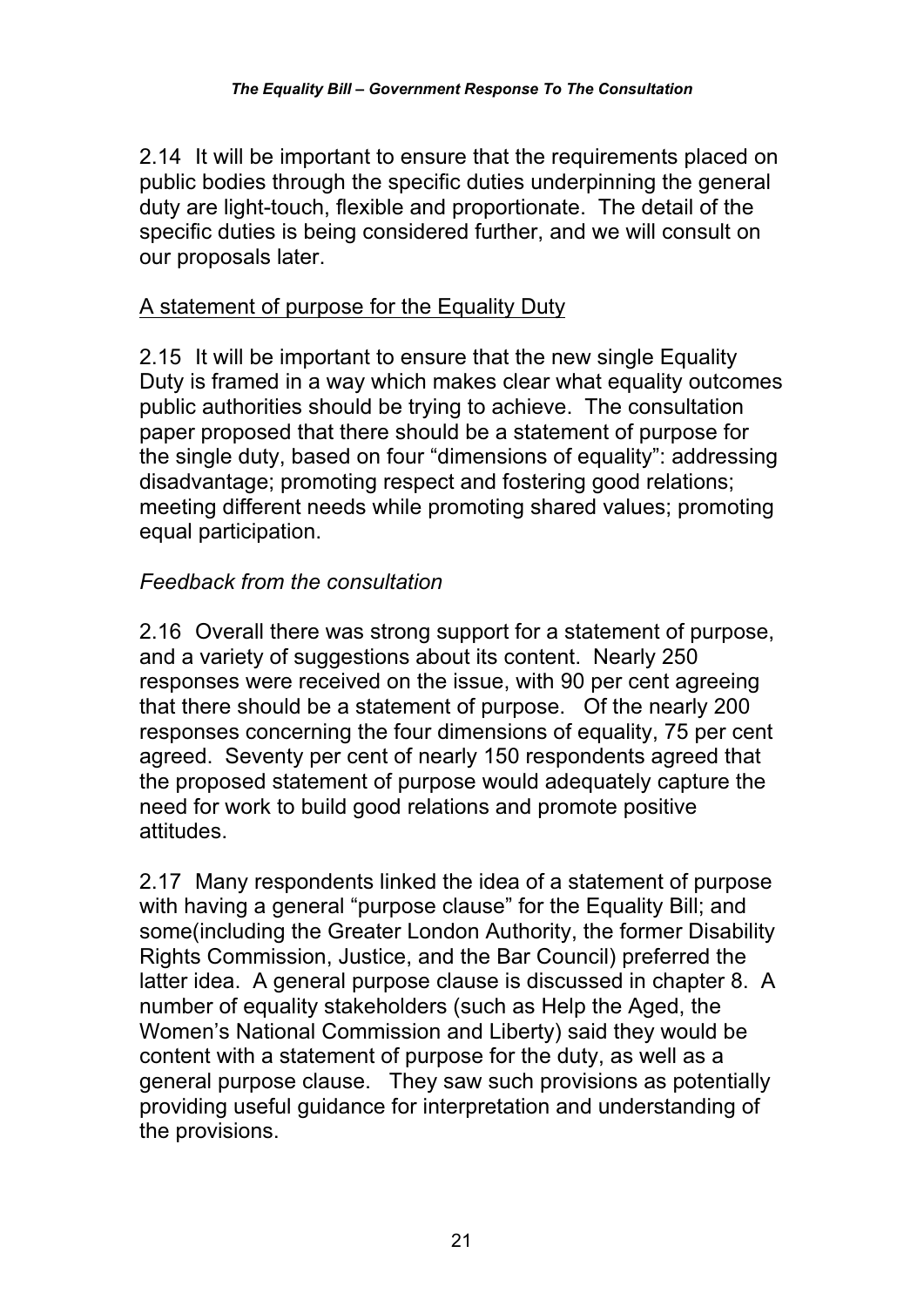2.18 Local government opinion was mixed. Some local authorities supported the idea of a statement, seeing it as a helpful foundation for taking action, and providing welcome guidance for authorities. But others disagreed. For example, Lancashire County Council considered that the current purpose of the existing statutory duties is clear enough, and the London Borough of Waltham Forest thought the proposed statement was weaker than current requirements (amongst other things, it did not specifically mention eliminating discrimination or harassment).

2.19 On the content of the statement, a good number of respondents, including equality stakeholders and local authorities, agreed with the four areas outlined. However, a number feared that, on their own, the four "dimensions of equality" would only serve as a statement of good intentions – and that what was really needed was for public bodies to assess the equality impact of everything they do.

2.20 While agreeing with the need for a statement, some suggested new or different content: for example, EAVES were not satisfied that the proposed statement adequately covered violence as a cause and consequence of systematic inequality and discrimination and the Royal College of Nursing considered that the proposed statement did not go far enough in capturing the need for work to build good relations and promote positive attitudes within and between groups.

2.21 The Scottish Executive supported the provision of a clear statement of purpose to set out the intention of the Equality Duty and provide guidance on the need to deliver meaningful outcomes.

## *Assessment*

2.22 We believe there is a good case for clarifying what the new Equality Duty is intended to achieve. This will help us move from what has in the past been perceived as a rather process-based approach to one which focuses on the achievement of outcomes. We are aware of criticism that the design of the race duty, for example, led some public bodies to focus their efforts on processes such as the production of a Race Equality Scheme, losing sight of the overall objectives to be achieved in practice.

2.23 We recognise the concern of some stakeholders, particularly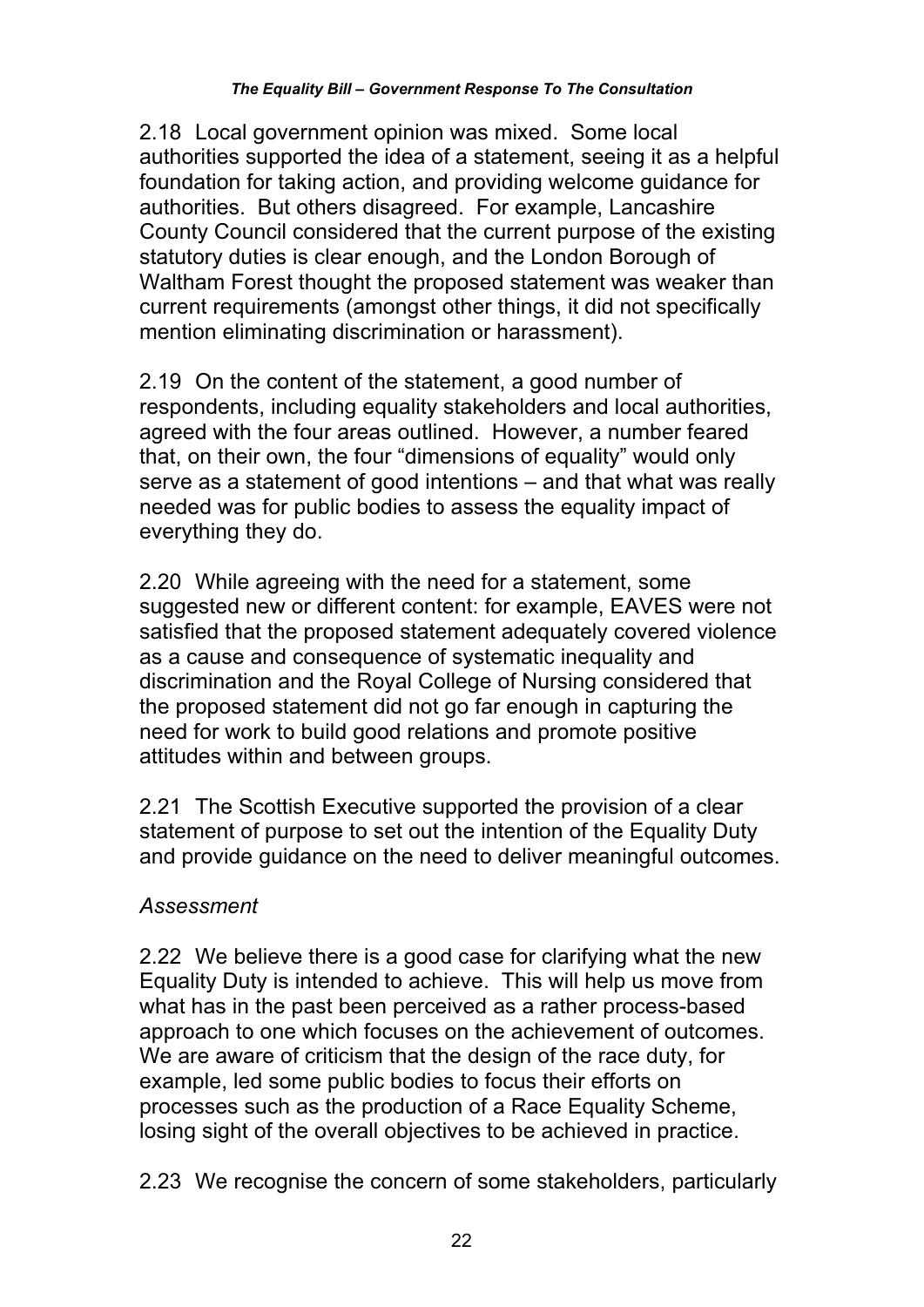groups representing disabled people, that the new Equality Duty should not be weaker than the existing requirements. We agree that the strengths of the existing general duties should be retained and built upon. In order to ensure that the new Equality Duty is proportionate, we propose to retain the requirement that public bodies should have "due regard" to the need to take action to achieve the identified outcomes.

2.24 We plan to retain the three broad "limbs" of the existing duties:

- eliminating unlawful discrimination and harassment;
- advancing equality of opportunity; and
- advancing good relations between different groups.

2.25 But to make the aim of the Equality Duty clearer, we have decided to unpack on the face of the legislation what we mean by "advancing equality of opportunity". In particular, we believe advancing equality of opportunity involves addressing disadvantage where it exists; encouraging a culture which ensures that individuals' differences are accepted and do not hold them back; meeting different needs; and encouraging participation and inclusion. We consider that this, together with supporting statutory codes of practice and guidance from the Equality and Human Rights Commission and others, should provide the greater clarity that public bodies need.

## Structure and coverage of the duties

2.26 The consultation paper proposed a possible new approach to the structure of the Equality Duty. A package of proposals included the possibility of dropping the existing split between the general duties (in the primary legislation) and the specific duties (set by secondary legislation), so that everything would appear on the face of the primary legislation; making sure that the duty applied in a proportionate way; enabling public bodies to set priority equality objectives, potentially with a role also for national governments in setting strategic objectives; and providing four key principles to underpin performance of the duties consultation/involvement; use of evidence; transparency; and capability. The consultation paper also asked whether the duties should apply to all public authorities or only to some.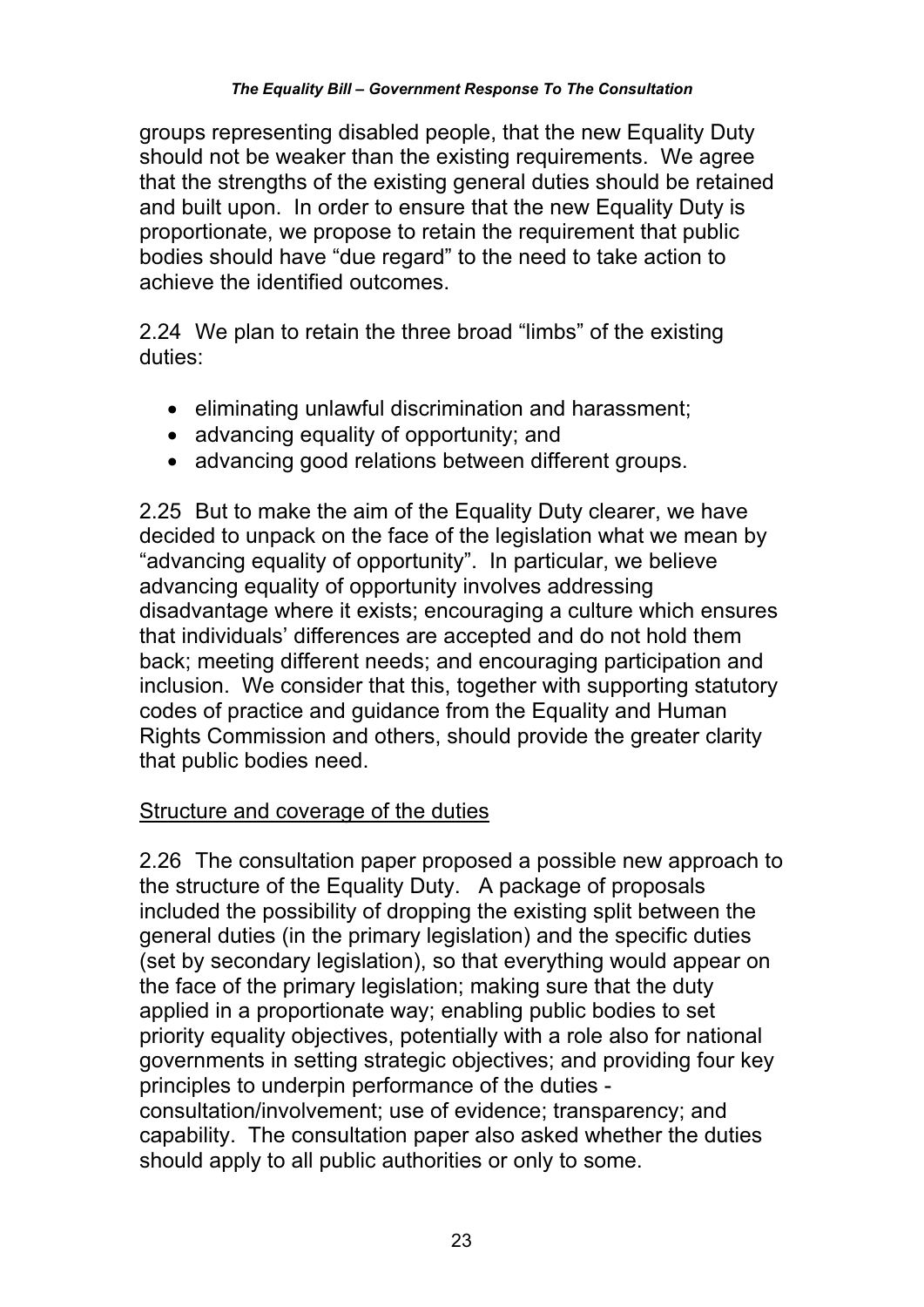## *Feedback from the consultation*

2.27 Around 60 per cent of nearly 300 responses agreed with prioritising objectives. Ninety per cent of nearly 200 respondents agreed that public authorities should be required to review their objectives at least every three years. Around 75 per cent of nearly 150 respondents agreed it would be helpful for the appropriate national governments to set strategic equality objectives.

2.28 Of all the issues raised in the consultation paper, the restructuring proposals attracted the strongest criticism, particularly from equality stakeholders (though in purely numerical terms, there was a small majority in favour of the proposals). The two key criticisms made most strongly were that the focus on priorities would weaken the existing duties because prioritisation would result in a loss of mainstreaming of equality considerations; and that restructuring would be a regressive measure. In addition, many respondents viewed the reliance on a "principles-based" approach as worrying since it would remove the current prescriptive requirements (such as the need to produce equality schemes), thus making implementation and enforcement difficult.

2.29 The former Disability Rights Commission said that the present duties legally mandate mainstreaming by requiring 'due regard' to be given to all public authority decisions and activities, and send the clear message that equality is 'core business' for the public sector. It opposed the consultation paper proposals as a break with the mainstreaming principle which, were it removed, would represent an enormous setback. It saw principles as being far harder to enforce than equality schemes and a recipe for confusion and weaker activity. In its view, the existing requirements of the disability equality duty already allowed flexibility and were less prescriptive than the race duty in certain respects. Thus, it was open to a public body with a small number of staff and few service users to adopt a different approach from a large Government Department. The Disability Rights Commission was, however, in favour of national governments setting strategic equality outcomes.

2.30 In many ways this response was reflected in those from other equality stakeholders. The Equality and Human Rights Commission did not believe that the integration of the three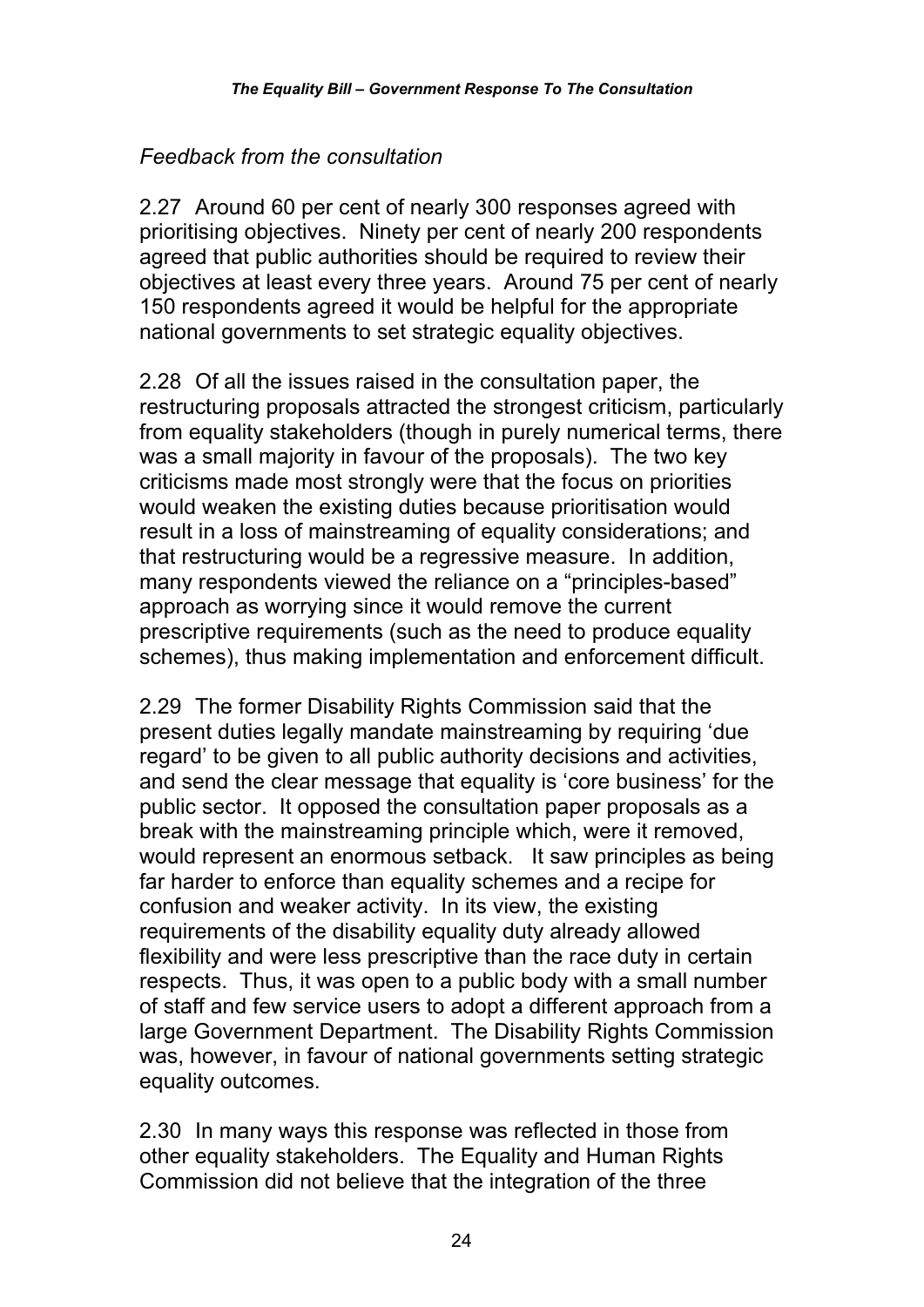existing duties and their extension to other strands would require the wholesale re-writing of the content and structure of the duties as proposed. In its view, the adoption of "key principles" had the potential to shunt the concept of equality from the core business of public authorities to the margins.

2.31 Similar objections to restructuring, prioritisation and the principles-based approach as well as, in some cases, proportionality were raised by other respondents including: the former equalities Commissions, , equality groups, the Citizens' Advice Bureau, trades unions, a number of NHS bodies and local authorities (including the Local Government Association). The Greater London Authority did not agree with the proposal, which it saw as explicitly to narrow the current requirement for public authorities to consider equality in all their work. It made clear that equality must be "mainstreamed" in that work. It opposed the replacement of specific duties with principles.

2.32 Against these strongly expressed objections, there were relatively few respondents who explicitly favoured prioritisation, proportionality or a principles-based approach, even in addition to rather than instead of mainstreaming. These were generally individual local authorities. The Church of England emphasised the need for the duty to impose explicitly proportionate duties on authorities of different sizes/kinds.

2.33 The Scottish Executive and Welsh Assembly Government favoured retaining the existing structure of general and specific duties. In particular, the Scottish Executive wished to retain the existing power of Scottish Ministers to make orders on specific duties in relation to public authorities in Scotland (and also in relation to public authorities that operate both in Scotland and in England); and the Welsh Assembly Government wished to have similar powers to those already available to Scottish Ministers, in relation to public authorities in Wales.

2.34 Besides the main proposals on restructuring, the consultation paper asked whether strategic equality outcomes should be set by the appropriate national Government; and whether the equality duty should apply to all public authorities. The great majority of respondents on these issues favoured a role for national Governments in setting strategic equality outcomes. The Scottish Executive saw such a role as crucial because it provides clear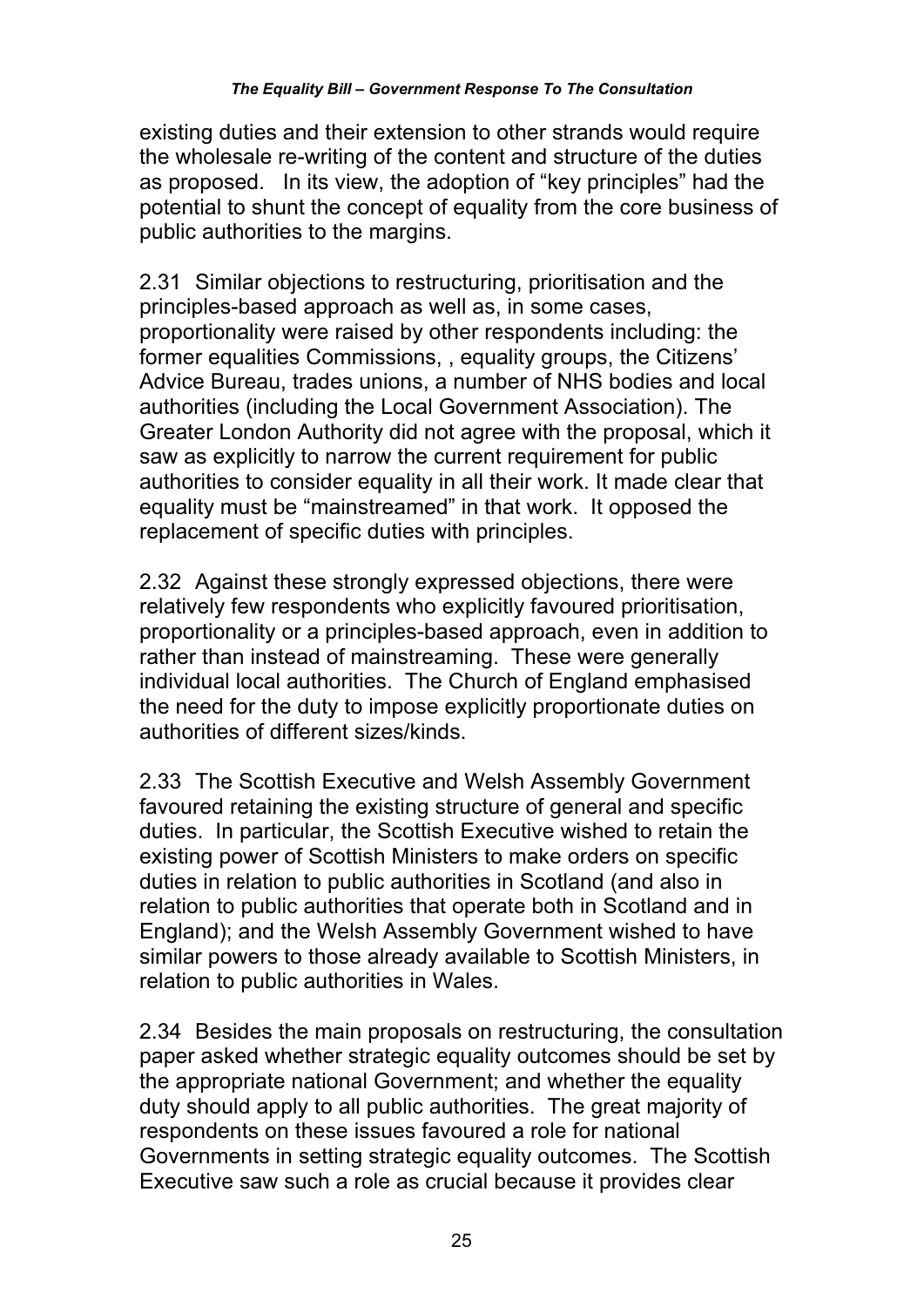leadership for the public sector; and provides clear priorities for consistent and co-ordinated action. Age Concern England thought it would be helpful for Government to have such a role, provided it did not reduce local authorities' discretion to direct resources at areas of inequality at local level, and the Access Association supported the development of some key strategic outcomes, so long as they were set in consultation with key underrepresented groups. The Equal Opportunities Commission agreed with a national equality strategy. The Local Government Association, in its joint response with the Improvement and Development Agency and local government employers, made clear that it would find it helpful for Government to set the framework within which local authorities set their own priority equality objectives and pointed to the relevance of tools used by local government to support their work on equalities, e.g. the Equality Standard for Local Government.

2.35 Not all were enthusiastic about strategic equality outcomes. The Equality and Diversity Forum found no clear agreement among its members. Devon NHS Trust considered that Government intervention could result in rapidly changing emphases based more on political requirements than on sectoral need. The Trades Union Congress was also cautious about potential politicisation and the risk that less popular causes might be omitted, such as equality for travellers and the transgender community.

2.36 Most respondents also supported applying the duties to all public authorities. The Scottish Executive saw it as essential for the general duty to apply to all public authorities, since restricting it to only some authorities would send a negative message. However, the Executive considered that the specific duties should apply to listed bodies. The Welsh Assembly Government and Liberty took a similar line, provided public authorities are only required to do what is proportionate in relation to their function and size. The Implementation Review Unit were clear that all schools, whatever their size, should come within the scope of equality legislation. And Lancashire County Council pointed out that some of the "smaller" public authorities had a huge impact on people's lives – schools, for example, which were key socialising influences and where bullying could often have an equality undertone. The BBC (which described itself as a "hybrid" body - a public authority only in relation to some of its functions) noted that the consultation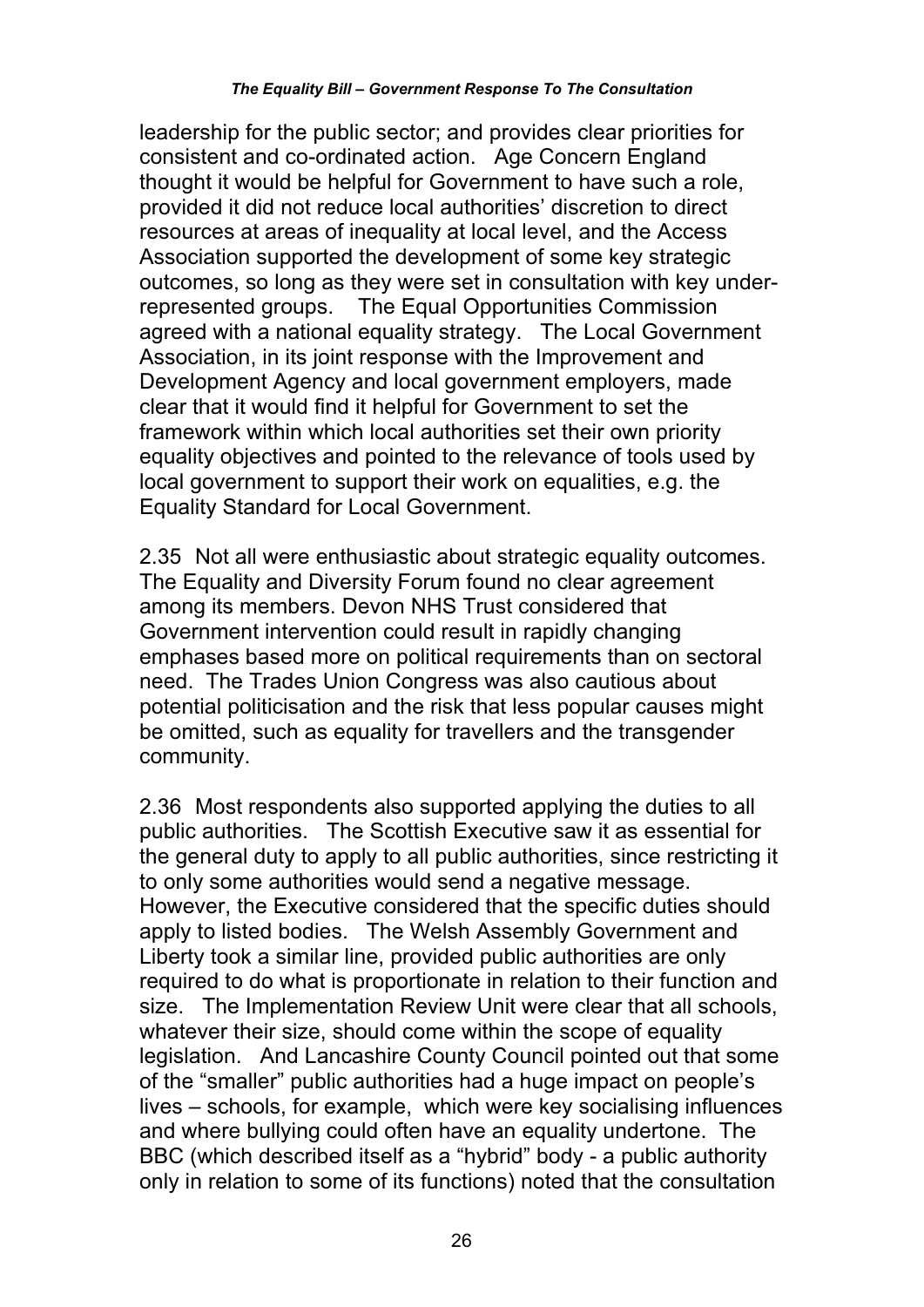paper suggested that the Equality Bill might take a different approach to the definition of public authority than that taken in the Human Rights Act; and made clear that the BBC's journalistic, programme and broadcasting activities must not be compromised by the equality duty.

2.37 Some suggested that the duties should apply more widely. The Equal Opportunities Commission recommended that the Equality Duty should apply to all public authorities and others carrying out public functions or providing services on behalf of public authorities, including the private functions of "hybrid" public authorities. The Equality and Diversity Forum, the Law Society and the Bar Council considered that the definition of "public authority" in the Bill should not be the same as for the purposes of the Human Rights Act 1998; and that it should cover all organisations that provide public services, referring to section 75 of the Northern Ireland Act 1998 which covers any organisation regulated by a statutory authority. For the specific duties, the Forum supported a listing approach but with the same duties for all, if it was made clear that the duties were proportionate. The Law Society considered that private bodies carrying out public functions on behalf of a public authority ought in principle to be covered. Liberty saw a case for extending the equality duty to large bodies in the private sector and to private contractors carrying out functions for a public authority. The Trades Union Congress was firmly of the view that the single duty should apply directly to all public authorities and to all private and voluntary sector organisations that are performing public functions (as well as to the private functions of any organisation carrying out a public function).

#### *Assessment*

2.38 We have reflected further on the structure of the equality duty, in the light of the concerns expressed by a large proportion of respondents. We conclude that it is preferable to retain the overall structure of the existing duties, that is to say a general duty as described above underpinned by specific duties designed to support performance of the general duty, for the following reasons: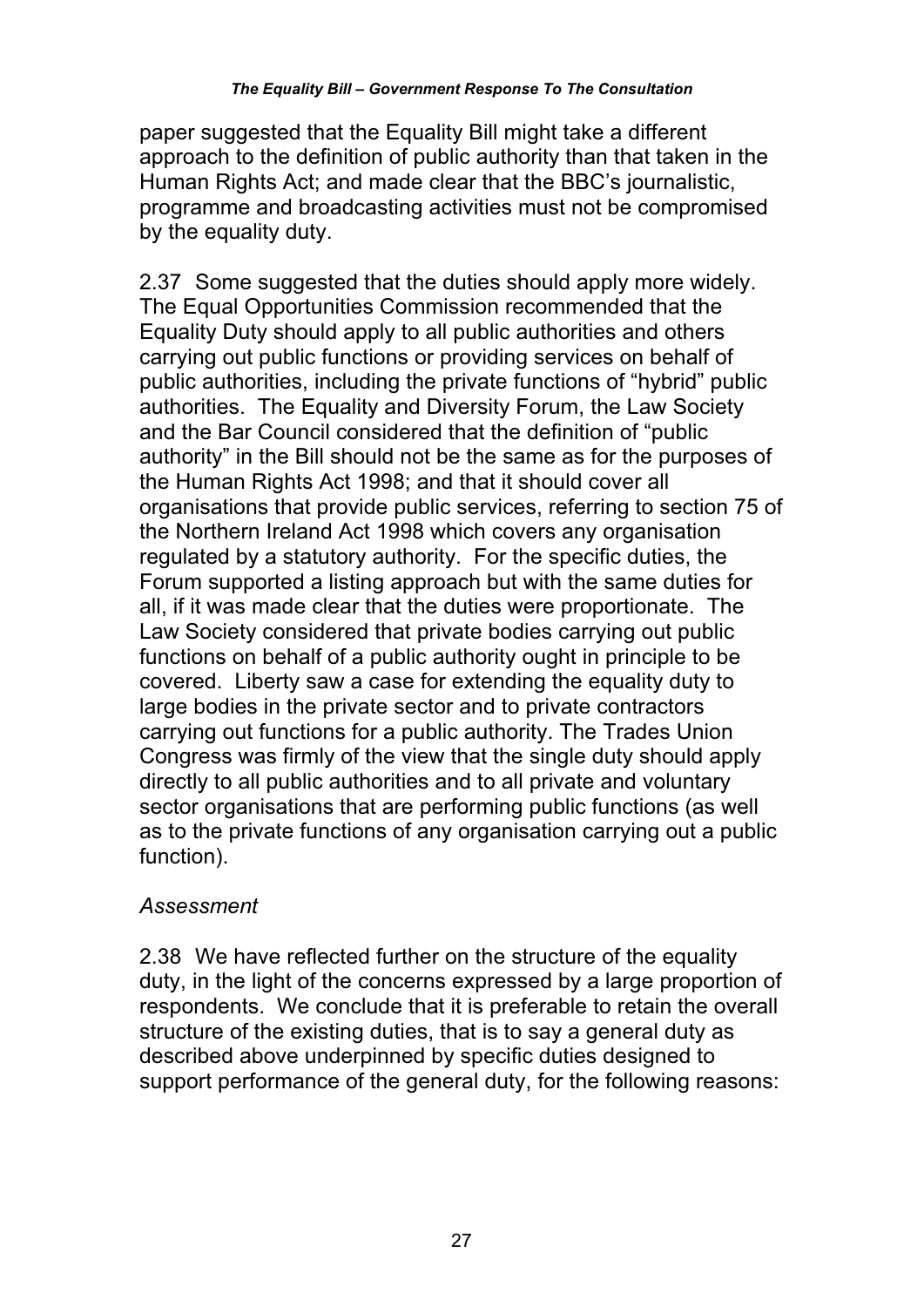- to avoid any implication that the existing duties are being weakened, or that equality considerations are being pushed out of the mainstream of public authority activities;
- to avoid a radical change in structure, so soon after the introduction of the disability and gender duties;
- to retain the level of flexibility offered by the two-level structure. Being able to make specific duties through secondary legislation means that the relevant provisions can be specific, detailed and applicable in different circumstances to different authorities as appropriate;
- the specific duties are an important guide to public authorities on how they should meet the requirements of the general duty;
- the specific duties can ensure that the Equality Duty delivers transparency and accountability on equality issues and can help enforcement of the Duty; and
- to provide time for further consideration of the detail in what is recognised as a highly complex area. The specific duties under the new Equality Duty will be subject to further consideration and consultation.

2.39 The specific duties need to be able to be used flexibly and effectively by all the different kinds of public bodies, in proportion to their size, their resources and the challenges they face. We are establishing a cross-government working group to develop the detail of our public sector Equality Duty proposals for secondary legislation for English and cross-border public bodies. This group will be supported by an expert reference group involving a full range of public bodies and other key stakeholders. The Scottish Executive will decide on the specific duties for Scottish authorities operating only in Scotland, and for the purely Scottish functions of cross-border authorities, as they do at present for the existing duties. We intend to include in the Equality Bill a similar power to allow Welsh Ministers to decide specific duties for Welsh authorities operating only in Wales, and for the purely Welsh functions of cross-border authorities.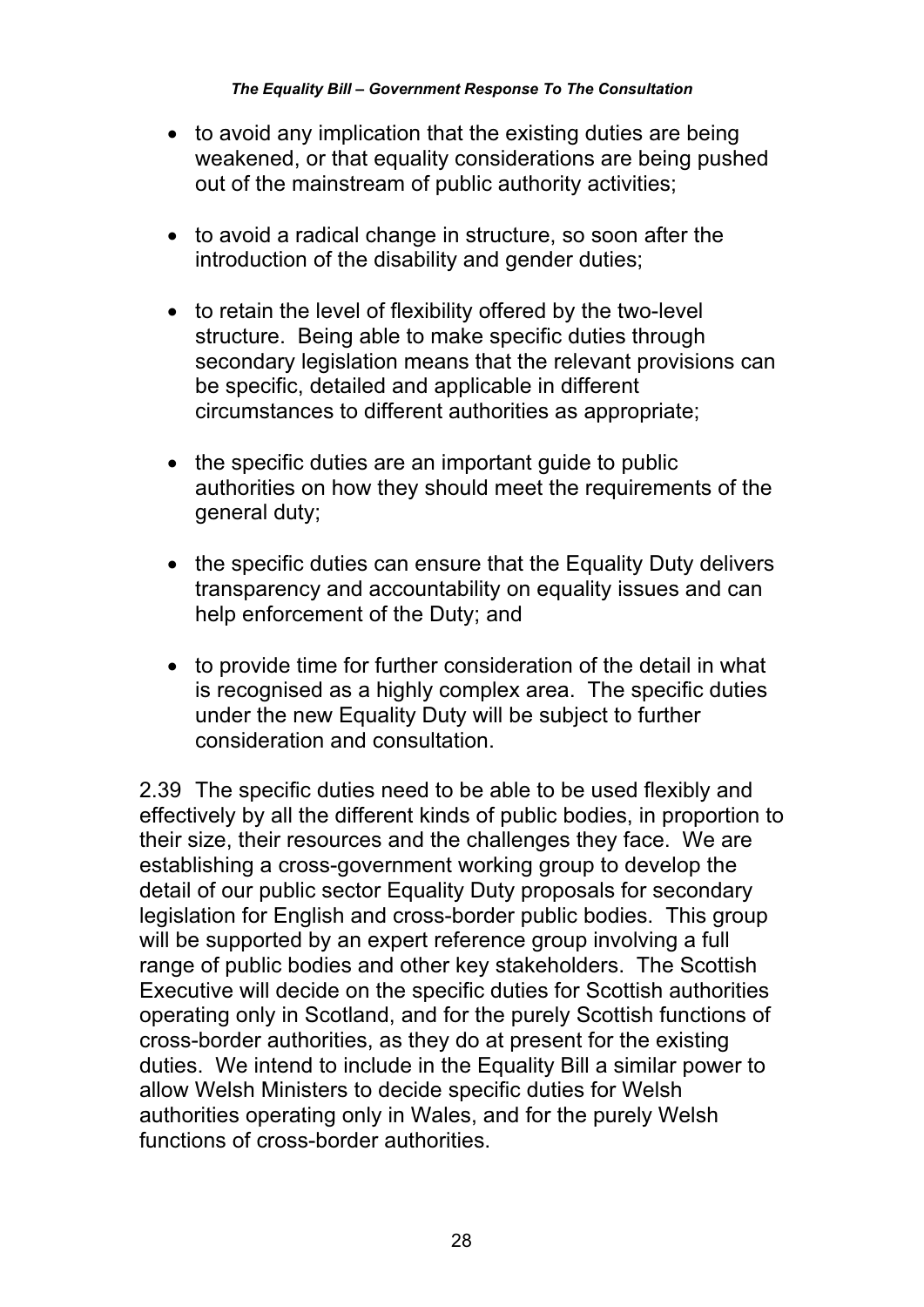2.40 We note the general support for the setting of strategic priorities by national Governments. We have already started this process through developing the first Equality Public Service Agreement (PSA) target and we will keep the operation of and outcomes achieved by this new PSA under review. We expect that public bodies will take account of this and similar national targets, as well as local circumstances, when planning how they will respond to the new Equality Duty.

2.41 Finally, we note the majority of views in favour of universal coverage of the new Equality Duty. We intend to apply the general duty to all public authorities; and to list the bodies subject to the specific duties.

## Extension of the duties

2.42 The consultation paper asked for views on extending the single Equality Duty to also cover one or more of: age, sexual orientation, or religion/belief. It made clear our intention not to extend any age duty to include services specifically provided for children.

## *Feedback from the consultation*

2.43 Nearly 350 responses were received on the issue of extending the Equality Duty, of which 90 per cent agreed with extension.

2.44 There was a strong overall response in favour of extending the Equality Duty to the three new equality strands, and also to gender reassignment. However, there were also strong objections, particularly from Christian religious organisations, to extending the duty to cover sexual orientation or gender reassignment; as well as to its extension to include religion or belief – though some of these respondents made clear that they would nevertheless argue for extension to include religion or belief, if the decision was made to extend the duty to include sexual orientation. More individuals (around 2,000) responded on this than on almost any other issue. There were a substantial number of responses from individuals (around 500) who supported extension of the duty to include age.

2.45 Many equality stakeholders wholeheartedly supported extension of the duty to all the equality strands. The Equality and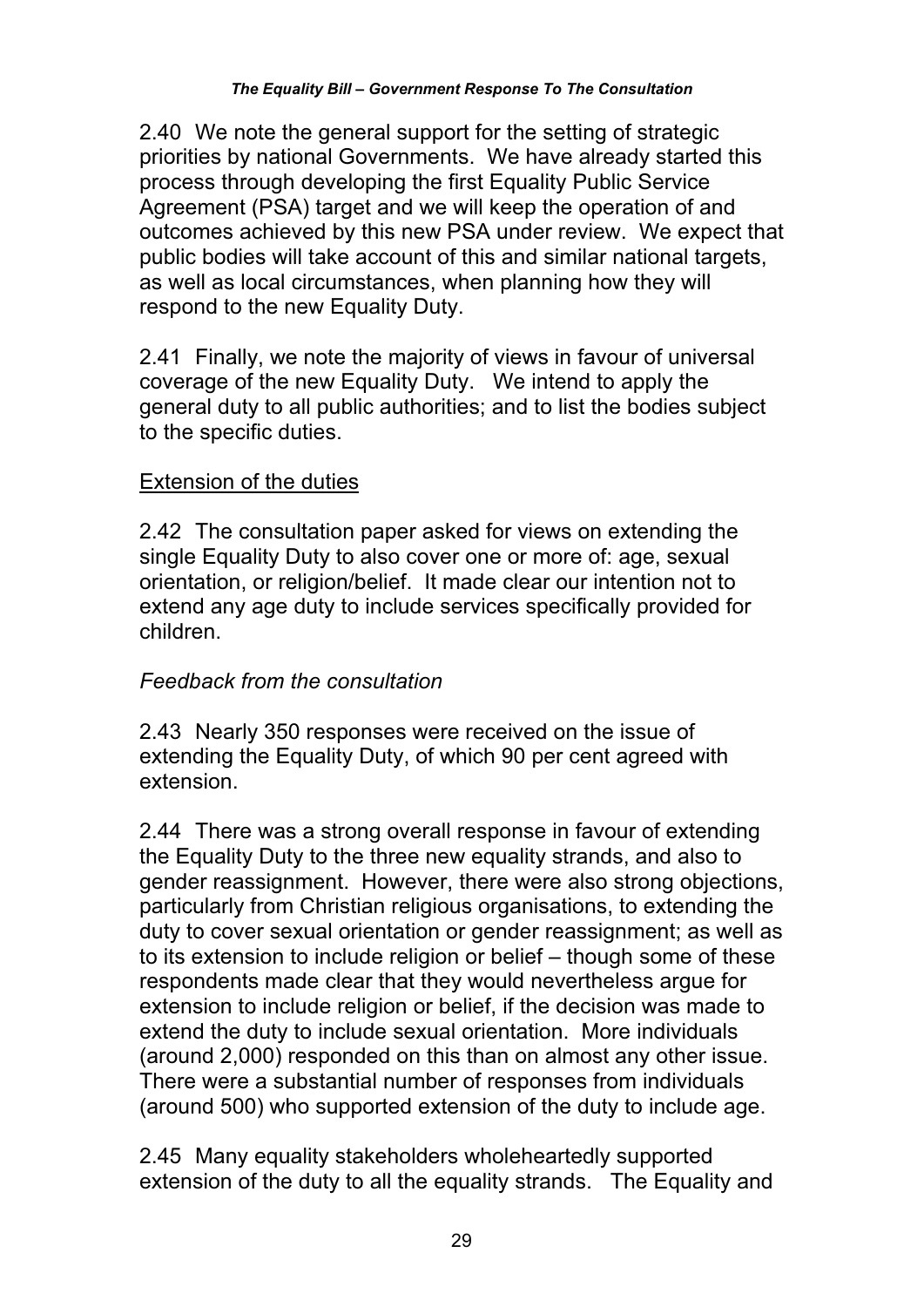Human Rights Commission fully endorsed extension to all the protected grounds. The Disability Rights Commission considered the existing model could be applied with equal benefit to the new areas of equality. The Age Employment Network favoured an extension to all equality strands – otherwise, equalities legislation would continue to be piecemeal and complex. The Policy Research Centre on Ageing and Ethnicity agreed it was time to include age, sexual orientation and religion/belief in a single duty, which could address concerns about treatment of older people in health and social care; and ensure that specialised and appropriate sexual health services would be built into planning of public authority services. The Association of Women Barristers emphasised that the single duty must cover all strands, otherwise public bodies would continue to be faced with a complex two-tier system in which equality on some grounds was given priority over others. The Fawcett Society and Equal Opportunities Commission supported extension to all three new strands, as did the Women's National Commission and. Stonewall. A number of NHS bodies supported extension to all three new strands, including Lewisham PCT and Velindre NHS Trust, who saw benefits in improved access for older people to health promotion initiatives, improved medical treatment for gay men, lesbians and bisexual people, and in countering Islamophobia. The Greater London Authority emphasised that the duty should cover all the strands because public services should be delivered on the basis of equality for all – it would be illogical to offer protection to some groups and not others.

2.46 There was strong support for extension to all three new strands from trades unions (the Trades Union Congress, UNISON, ASLEF, USDAW) and some higher education institutions (the University of Edinburgh and legal experts from Clare College Cambridge, who pointed out that privacy issues relating to the monitoring and accuracy of information about sexuality or religion or belief would need to be dealt with sensitively, relying on guidance produced by the Equality and Human Rights Commission). In the education sector, the Learning and Skills Network, Implementation Review Unit (IRU), and the Higher Education and Funding Council for England were clear that the duty should be extended to cover all three new strands, though the IRU suggested phasing in the duties over a period of years; and the Higher Education Funding Council for England identified potential challenges in acquiring the evidence base for prioritising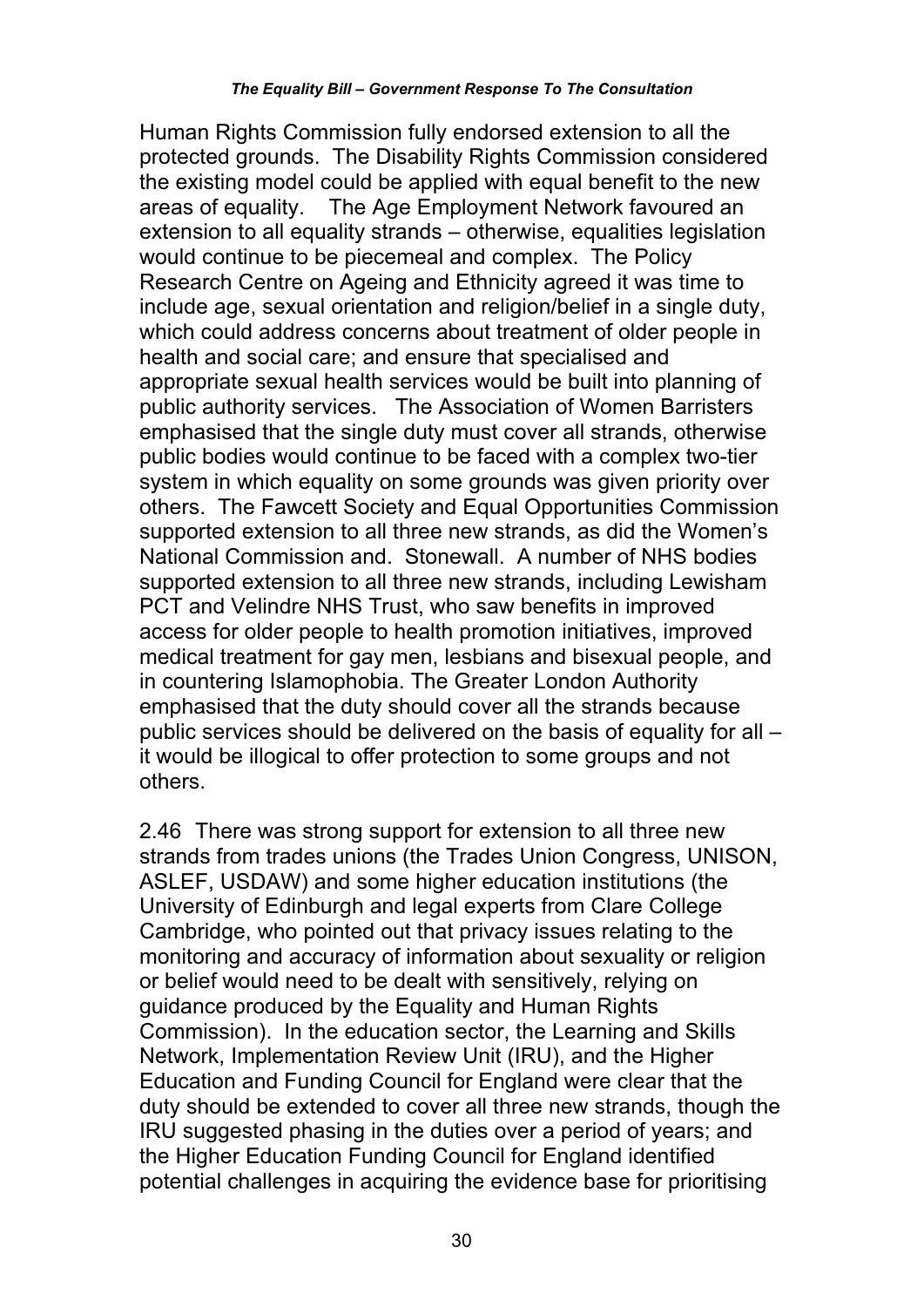and assessing the impact of policy. The National Association of Schoolmasters/Union of Women Teachers and the National Union of Teachers supported extension.

2.47 The Police Superintendents' Association of England and Wales, the Police Federation of England and Wales and the Metropolitan Police Authority all supported extending the duty. The Association of Police Authorities considered such a development to be a sensible progression and suggested further work on extension to other areas such as transgender. It saw Muslim groups as likely to be disadvantaged by the lack of a duty in relation to religion/belief; drew attention to research in Wales on inappropriate housing provision for young gay men and lesbians; and saw links between coverage of age and disability.

2.48 Age Concern England and Help the Aged supported extension to age, sexual orientation and religion or belief on the grounds that an integrated duty would be simpler for public authorities to implement and enable multiple discrimination to be addressed more easily, and that it would help local authorities plan properly for demographic change.

2.49 There were a number of objections to the Government's stated intention not to include children's services in any extension of the age duty. The Children's Commissioner for England thought this approach discriminatory and inequitable in itself and was totally opposed to the exclusion of children from such protection. The Children's Rights Alliance for England felt the extension to cover age should particularly apply to children, on the basis that society was becoming less tolerant of children who were suffering various forms of discrimination in, for example, accessing leisure services, mental health and child protection services. Save the Children very much welcomed extending the duty to cover age, so long as it covered children and young people, because they had no real political or social power, were economically dependent on adults, subject to rules that did not apply to other social groups and were vulnerable to ill-treatment by others more powerful than them.

2.50 Other stakeholders wanted wider explicit extension: Justice considered that the duties should also explicitly cover, transgender, pregnancy and maternity, as well as the three new strands. Carers UK argued that a single duty could be neither inclusive nor effective without addressing the discrimination,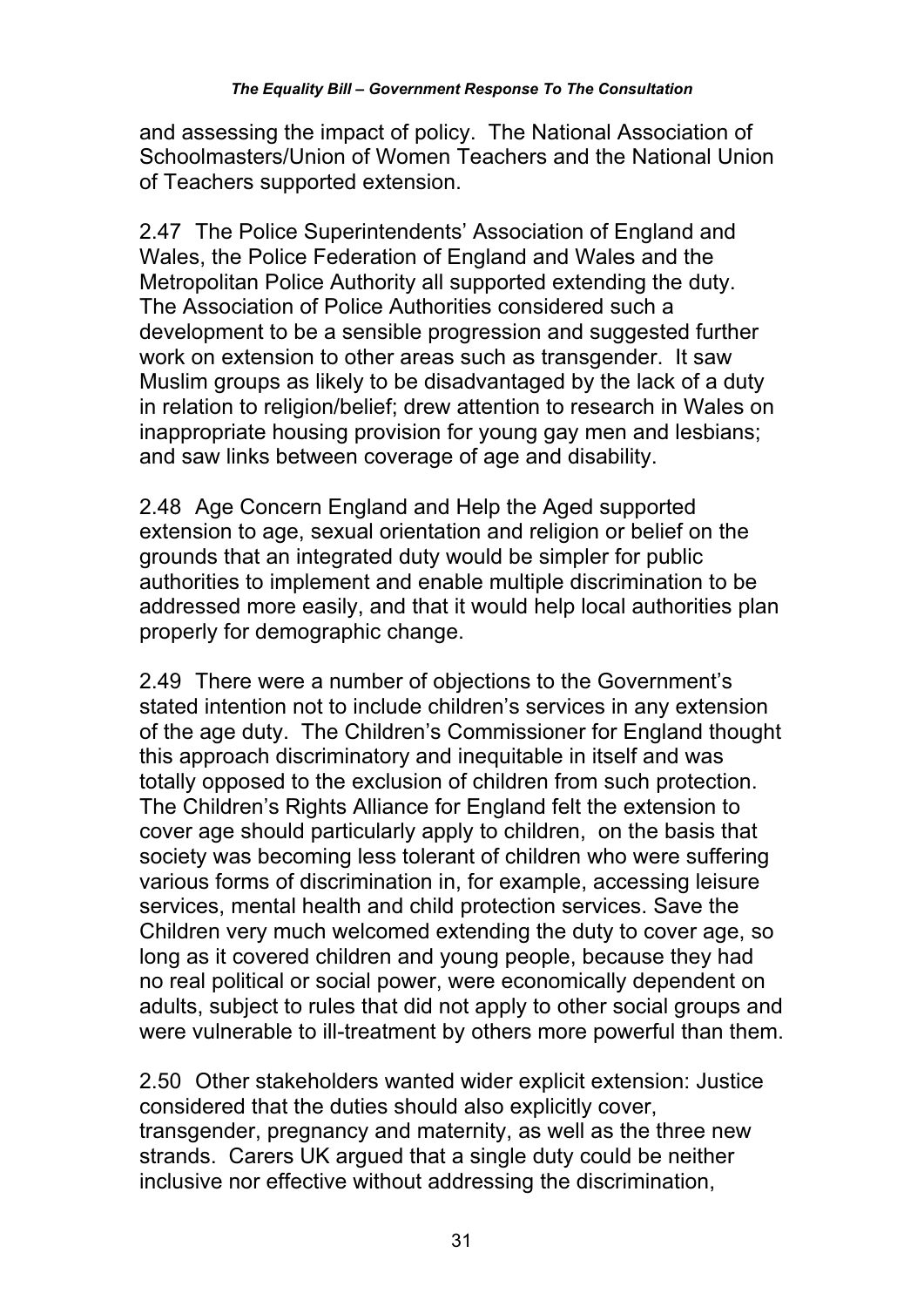harassment and inequalities faced by the significant and growing proportion of the population who are carers. The Vale of Glamorgan Council said there was a need to consider how Welsh Language legislation would fit in with the duty, a point also made by the Welsh Language Board and Rhwydiaith – the Welsh Language Officers Network. Press for Change, the Scottish Transgender Alliance, a:gender as well as other respondents (such as UNISON) wanted the duty explicitly to cover gender reassignment.

2.51 The Scottish Executive was, in general, very supportive of a single public sector equality duty and considered it would be beneficial to introduce legislation that is harmonised and streamlined across equality categories including sexual orientation, age and religion/belief. The Welsh Assembly Government also favoured such an extension and indicated that it was working towards production of a single equality scheme for its own policy development.

2.52 The legal profession was broadly in favour of extension to the three new strands. The Bar Council considered that the advantages of bringing in the new groups far outweighed the disadvantages and noted that there was already, in many areas of the country, a perception that certain religious groups were either overtly favoured or discriminated against – if authorities had data as to the impact of their policies on these groups it would help dispel much existing misinformation and enable proportionate action to be taken to address their needs. The Discrimination Law Association and the Employment Lawyers Association also supported extension to the new strands, though the latter argued for delayed introduction until the three-year review point of the gender duty had been reached. The Law Society also agreed but struck a note of caution (also picked up by some other respondents) in relation to religion or belief, pointing out that it considered it less than ideal that groups defined by religion or its absence should be allowed a role in policy making.

2.53 Local government respondents were generally strongly in favour of extension to all three new strands. However, the Local Government Association in its joint response with the Improvement and Development Agency and Local Government Employers, was concerned that any extension to include an age duty should be properly costed, introduced in a phased way, funded and cross-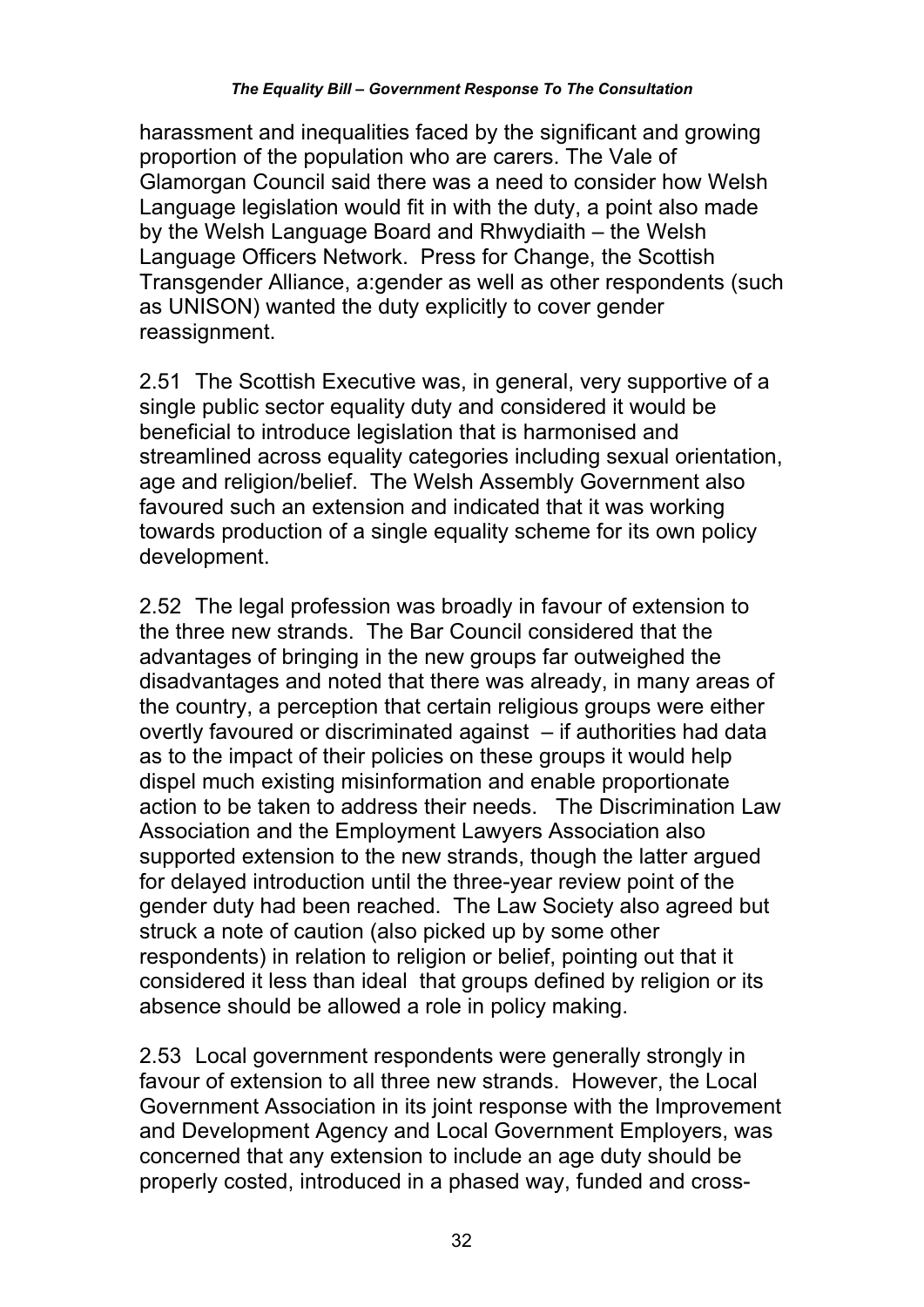referenced to any relevant changes in regulation or guidance on the provision of social care services.

2.54 However, there were a number of notes of caution (in addition to the one or two mentioned above) about extension to sexual orientation and/or religion or belief. A number of respondents (including Strathclyde Fire and Rescue Service), although generally supportive, considered that sexuality and religion or belief were essentially private matters. The Confederation of British Industry considered that lessons should be learned from the existing duties before a single duty was introduced. The City of York Council said that extension to religion or belief should not take positive arrangements away from others e.g. Christmas, bank holidays based on the Christian calendar, etc. Nottinghamshire Police envisaged huge difficulties in data collection about religion and sexual orientation.

2.55 As indicated above, there was a generally negative response from Christian organisations, belief groups and a large number of individuals to any extension of the duty to cover sexual orientation or religion or belief. The Church of England did not believe that the duty should extend to those two strands (or to age), considering that it could result in an unbalancing of the status quo in relation to sexual orientation and religious conscience. The Church was also concerned about promoting respect for the equal worth of different groups in the context of faith schools, and that such an approach could more generally undermine the Church's established position. The Catholic Bishops Conference of England and Wales was concerned that such a measure could require a public authority to promote civil partnerships as equal to marriage; and wanted to have reassurance that faith schools could continue to teach in line with the tenets of their faith. The Catholic Parliamentary Office and the Christian Institute considered that extension of the duty to sexual orientation would establish a framework which could lead to the promotion of homosexuality.

2.56 The Evangelical Alliance considered it would be best to avoid potential tensions by not requiring public authorities to actively promote equality across all six strands, but that if the duty were to be extended, it should be extended to all. King's Church International opposed what they saw as the promotion of "minority" religions at the expense of Christianity. The Lawyers Christian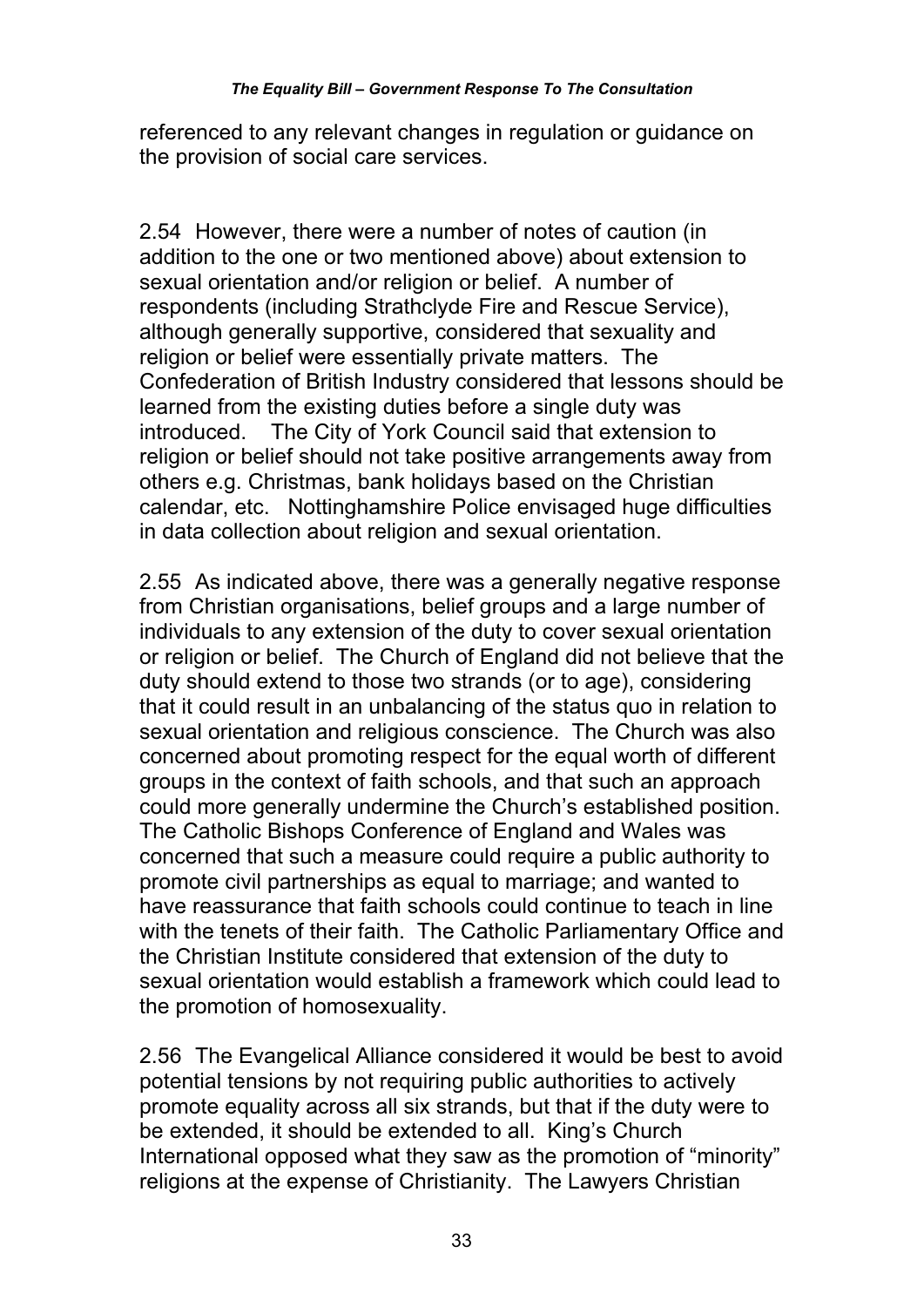Fellowship said that empirical evidence was clear that not all sexual orientations or behaviour were of equal value; and believed it wrong in principle to promote the equality of different religions or beliefs which in its view were not of equal value and benefit to society. The British Humanist Association considered that extending the duty to religion or belief would be problematic.

2.57 Few religious organisations supported extension to religion or belief, except the Muslim Council of Britain and, to an extent, the Board of Deputies of British Jews. Faithworks considered that local authorities have a responsibility to ensure greater understanding of religion and belief in order to increase community cohesion and prevent potential tensions.

#### *Assessment*

2.58 We note the strong overall response in favour of extending the Equality Duty to fully cover gender reassignment and to cover the three new strands: age, sexual orientation and religion or belief. We believe the Equality Duty is a key means of tackling systemic discrimination and, led by the public sector, achieving cultural and social change towards greater tolerance and cohesion. This is not a matter of special treatment for minority groups, but of considering the needs of everyone - men and women; people of all ethnic groups; people of any age or sexual orientation and any religion or belief, or none.

2.59 We have therefore decided that, as well as race, disability and gender, the new Equality Duty will cover age, sexual orientation and religion or belief, and also to clarify that the duty will fully cover gender reassignment. We note that a number of public authorities are already adopting an integrated approach which looks at how public functions, policies and services affect all the equality groups including age, sexual orientation and religion or belief.

2.60 A significant number of those opposed to the extension of the public sector duty believed that this would result in schools being required to "promote" homosexuality; or local authorities being required to treat all religions or beliefs equally. This is not true. The point of the Equality Duty is to ensure that public authorities take account of the different needs of all their constituents or customers, whatever their sexual orientation, age,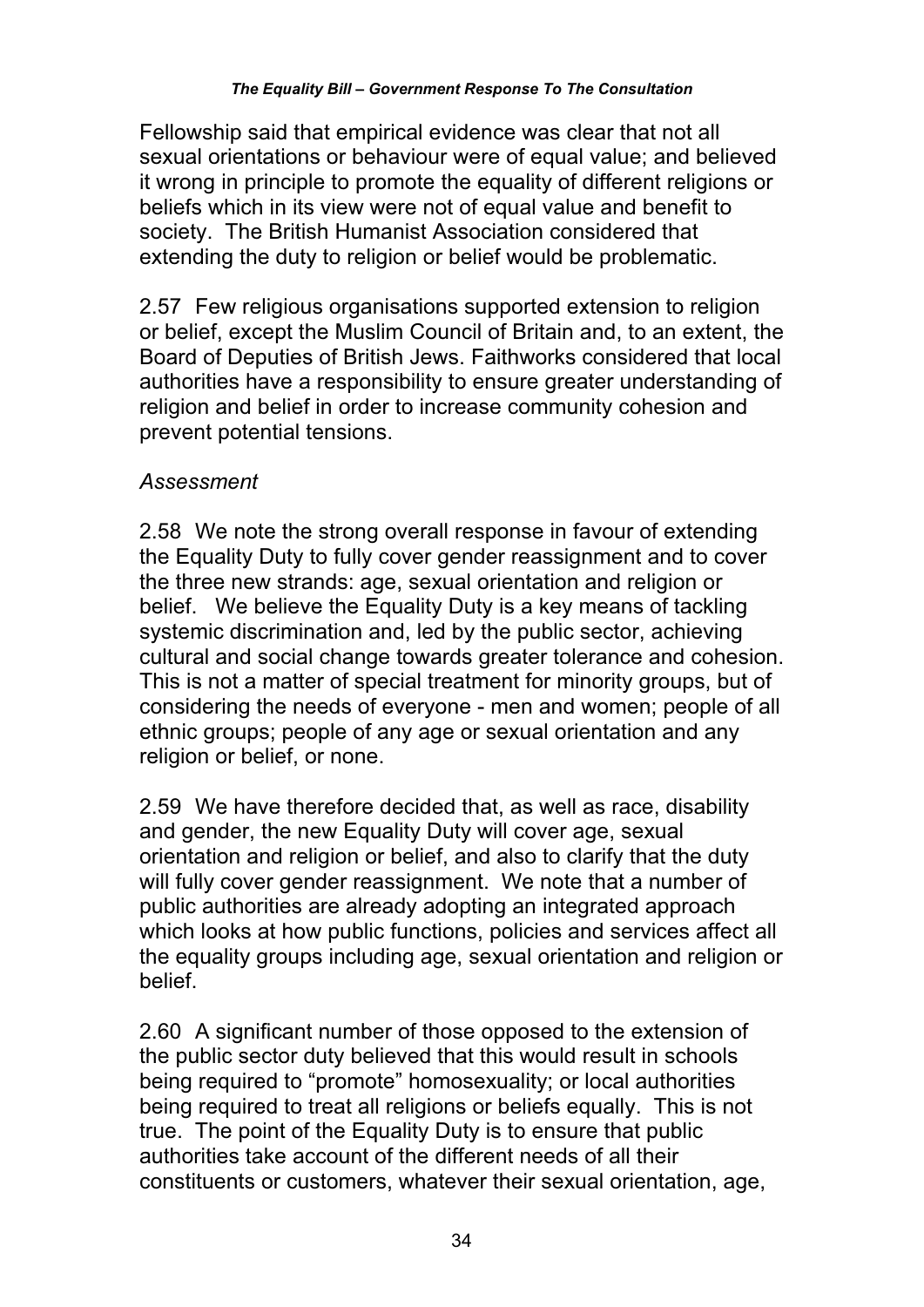religion or belief, race, disability or gender. It is intended to ensure that certain groups are not overlooked or disadvantaged. For example, it could encourage schools to adopt explicit antihomophobic bullying strategies. Or it could mean a local authority making available a halal or kosher option as part of its meals on wheels service to ensure that older Muslim or Jewish residents are able to benefit from the service. But it would not mean that the authority would have to provide a traditional festive meal to cater for every religious festival; it could just provide a traditional Christmas dinner on 25 December. However, to fully understand the possible risk of unintended consequences we will have further discussions with stakeholders, and with religious groups in particular, as to whether the *'*advancing equality of opportunity' part of the duty should be extended to the religion or belief strand and if so how best to apply it.

2.61 In relation to age, experience in Northern Ireland shows that such a positive duty can deliver positive results: for example, a more proactive approach to consulting and involving older people in policy and service development and improved awareness of stereotyping and older people's diverse needs.

2.62 However, despite the arguments put forward in favour of including children's services in the age duty, we do not consider that this would be appropriate. Of course, we do not condone the abuse, bullying or maltreatment of children. However, the use of discrimination law, and particularly an age equality duty, does not seem an appropriate mechanism to combat poor treatment of children in children's services; and could become impractical and even counter-productive. As indicated in the consultation paper, it is almost always appropriate to treat children of different ages differently and to provide particular functions and services especially for children. An age duty which in effect required public authorities to distinguish between the needs of and services delivered to nine-year-olds as distinct from ten-year-olds would be unworkable.

## Implementation and enforcement of the duties

2.63 The consultation paper asked for views on the role of the Equality and Human Rights Commission as the primary agency for enforcement of the Equality Duty. Some respondents were concerned that the consultation paper appeared to rule out the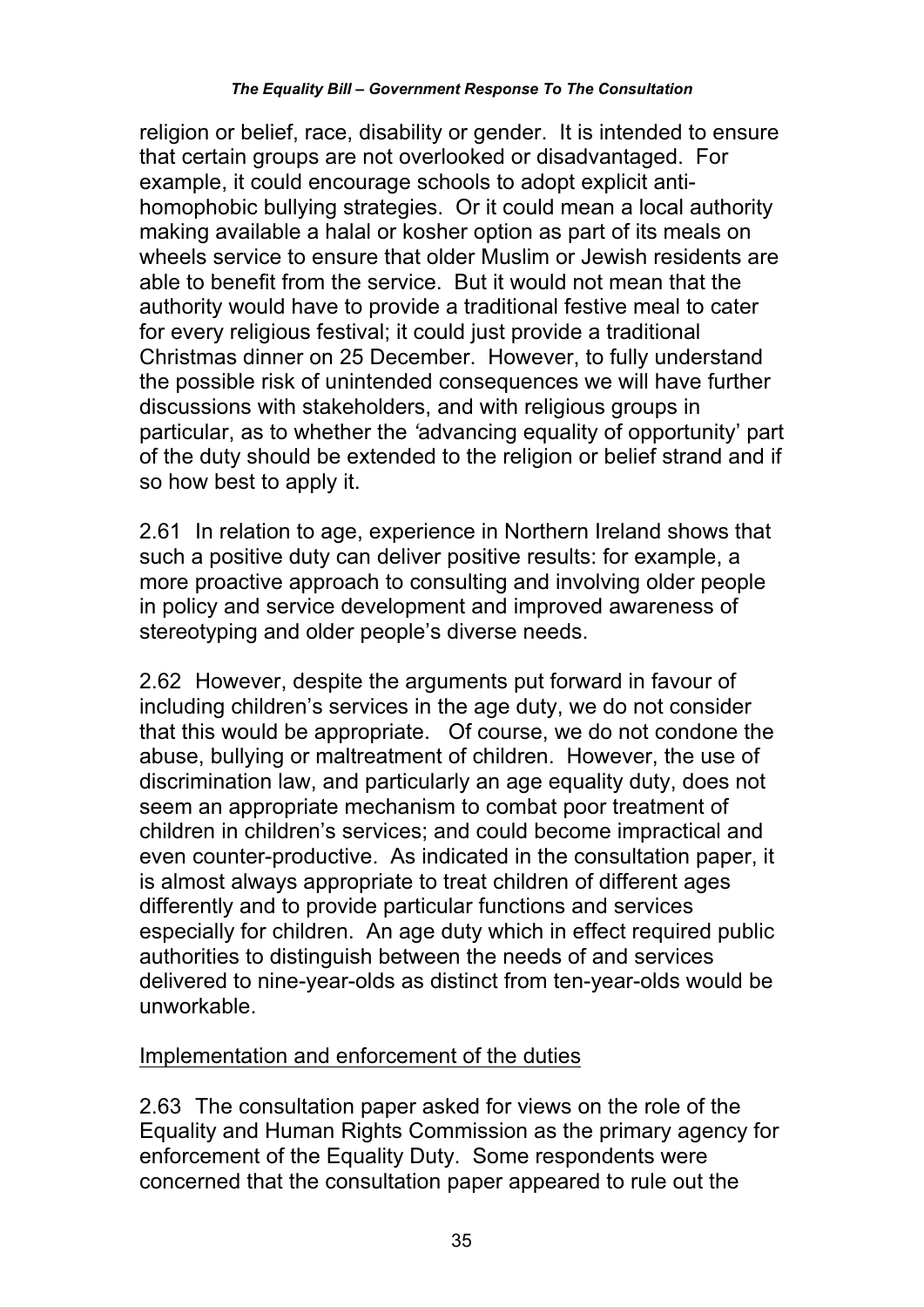possibility of a private individual or organisation bringing a case for judicial review in the event of a public body failing to implement the general duty. There was no such intention – the option of judicial review proceedings will remain open to anyone who wishes to challenge a public body's implementation of the general duty. The consultation paper also asked for views on the role of the public service inspectorates (such as the Audit Commission, Healthcare Commission, Office for Standards in Education) in assessing compliance with the public sector duty; and on timing of when the new Equality Duty should come into force.

#### *Feedback from the consultation*

2. 64 The majority of the nearly 200 responses on the role of public sector inspectorates agreed they should be involved with assessing compliance with the public sector duties.

2.65 The Equality and Human Rights Commission agreed that it should retain its statutory enforcement role. On enforcement by inspectorates, it commented that the existing equality duties had been underpinned by the expectation that the key players in enforcing the duties would be the various public service inspectorates which, for the organisations they audit or inspect, carry far greater clout than the former equality Commissions. The Commission understood that some inspectorates had embraced their equality obligations under the Race Relations Act while others had not, or only in limited ways. The Commission considered that it ought not to be necessary to introduce further legislation to ensure that inspectorates check for compliance with statutory equality duties in the same way as for other statutory duties. However, it accepted that some mandatory requirement on inspectorates may in fact now be necessary.

2.66 Among the inspectorates which responded, there were divergent views on whether and how they should have a role in enforcing the public sector duty. The Office for Standards in Education (OFSTED) made clear their firm belief that quality and equality are inseparable and pointed out that consideration of issues relating to equality was an integral part of their inspection. However, they did not agree with "compliance checking" as such. They preferred the existing approach in the education sector, of self-evaluation by schools backed by dissemination of best practice and occasional "health checks" by inspectors with a view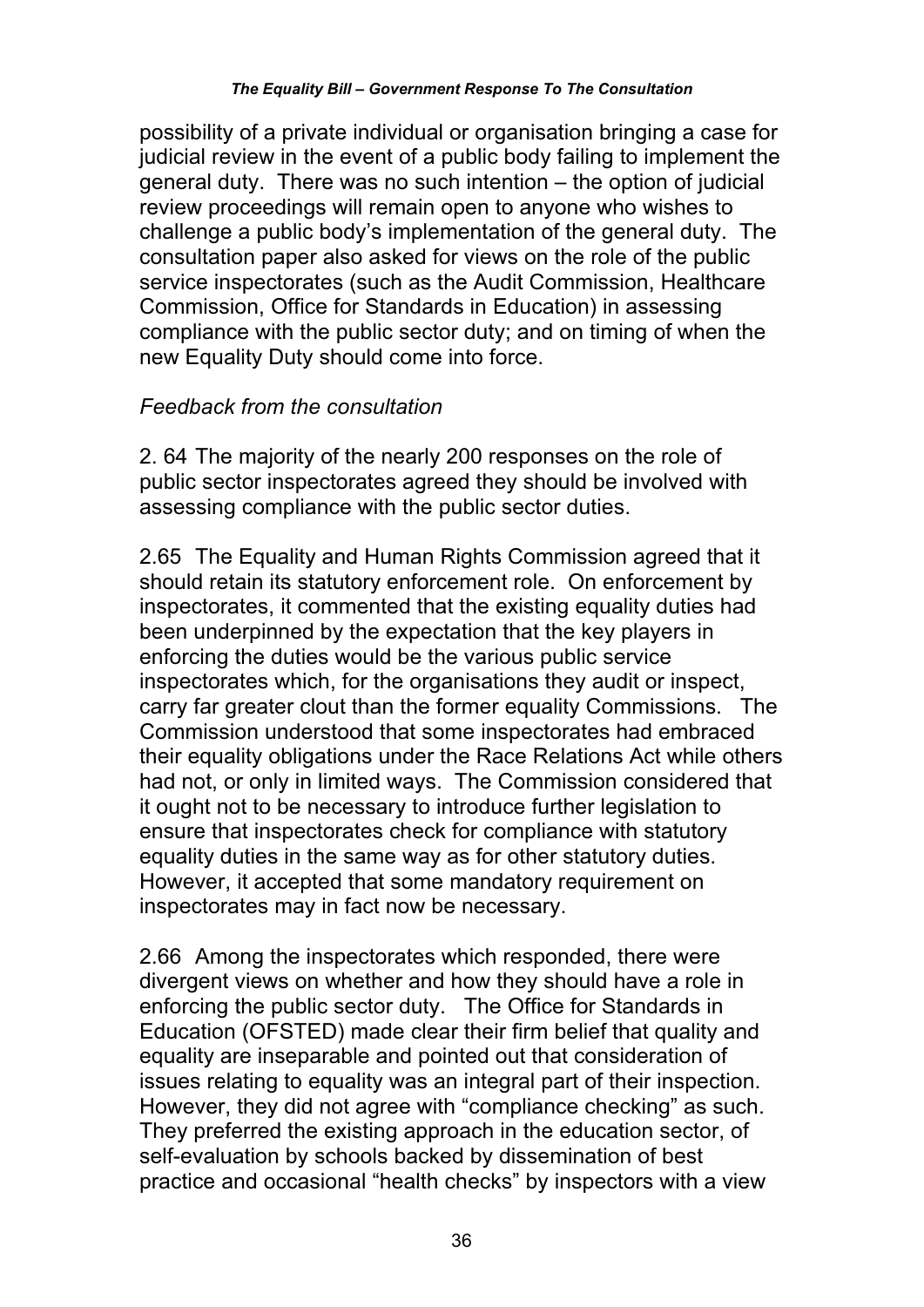to promoting improvement through evaluating the impact of service provision on outcomes. A similar line was taken by Her Majesty's Inspectorates of Probation, of Constabulary, and of Constabulary for Scotland Her Majesty's Inspectorate of Probation and the Commission for Social Care Inspection both welcomed the opportunity to work closely with the Equality and Human Rights Commission. Her Majesty's Crown Prosecution Service Inspectorate made clear that it had always seen it as part of its general duty to ensure equality issues are properly integrated within its inspection framework, and that it expected to specifically focus on equality issues from time to time, in the form of thematic reviews; however, it considered it inappropriate to rely on inspectorates for wide-ranging and comprehensive monitoring of compliance and enforcement.

2.67 The most favourable responses from inspectorates were from the Audit Commission, which welcomed close working relationships between the inspectorates and the Equality and Human Rights Commission and pointed out its own earlier successful arrangement with the Commission for Racial Equality; and the Mental Health Act Commission which considered that inspectorates should have a statutory role in checking compliance. By contrast, Her Majesty's Inspectorate of Court Administration considered that public service inspectorates should not have any formal role in assessing compliance with the duties; it pointed out that it had no power to report to and/or influence bodies other than the relevant Minister and the body under inspection and was not convinced that memoranda of understanding would be particularly helpful. It said that if inspectorates were to take on this role then they would need to be provided with the skills and resources to discharge the duty.

2.68 The majority of others who commented on the role of public service inspectorates agreed that they should indeed have a role in enforcing the public sector duty alongside the Equality and Human Rights Commission. Some (including the Greater London Authority, the Disability Rights Commission, the Equal Opportunities Commission, the Women's National Commission and the Bar Council)thought this should be an explicit legal duty to ensure consistency.

2.69 Others argued for close links between the public service inspectorates and the Equality and Human Rights Commission.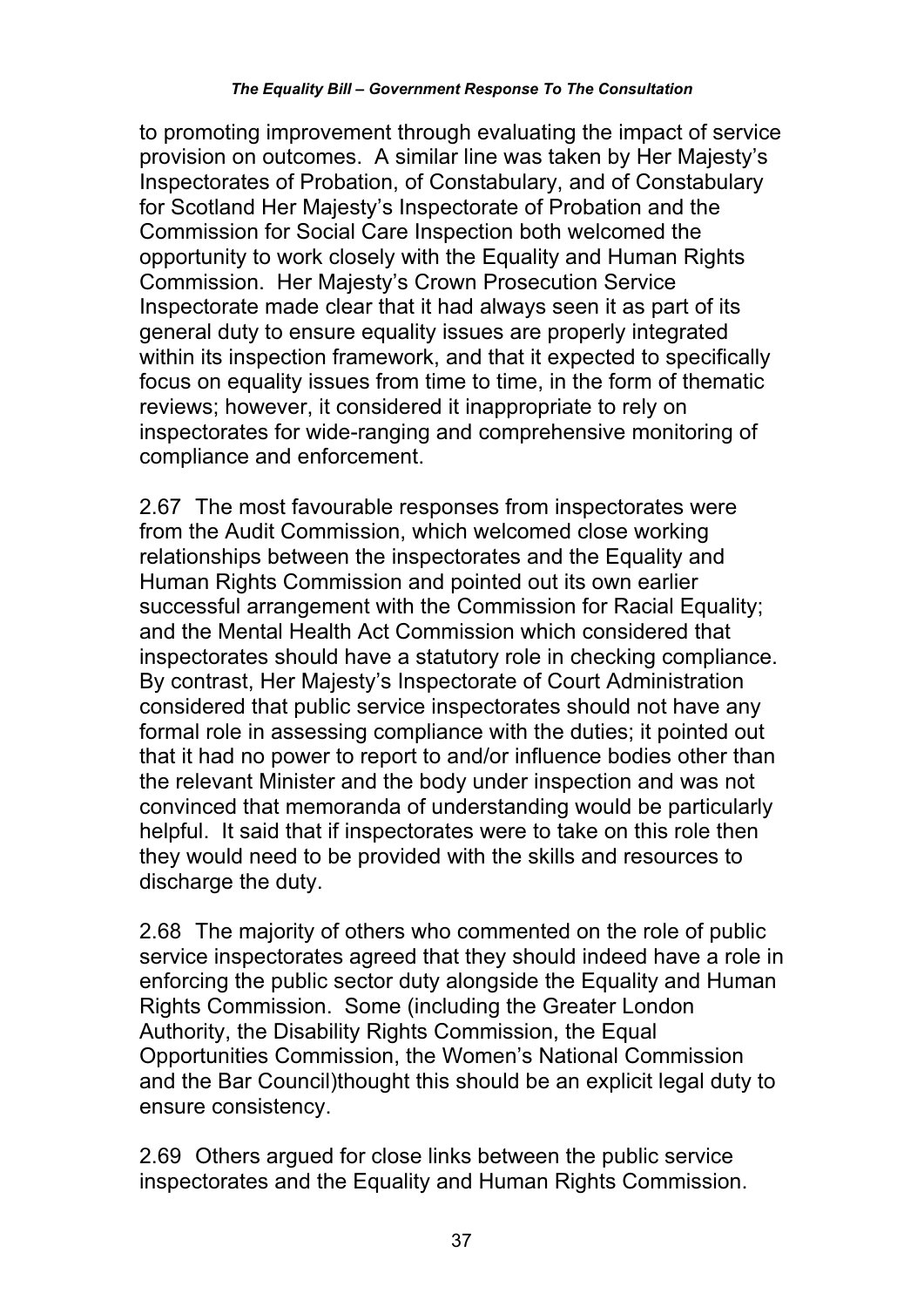The Scottish Executive made clear its belief that audit and inspection bodies have a crucial role to play in pushing forward the equality agenda across the public sector. The Welsh Assembly Government agreed that the consultation document set realistic expectations of how inspectorates could contribute to equality outcomes, consistent with their primary functions and a risk-based approach.. The Police Federation of England and Wales saw merit in enabling Her Majesty's Inspectorate of Constabulary to assess compliance but pointed out that its ability to do so would be enhanced by guidance from the Equality and Human Rights Commission (a point also made by a number of inspectorates themselves). A number of county councils favoured the inspectorates monitoring relevant aspects of equality.. The National Union of Teachers suggested that inspectorates and the Equality and Human Rights Commission should have a joint role whereby the inspectorate would notify the Commission whenever it found evidence of non-compliance (as had previously been the arrangement between the Healthcare Commission and the Commission for Racial Equality).. UNISON considered that inspectorates should take a pivotal role and that bodies such as the Higher Education Funding Council for England and the Learning and Skills Council should not fund providers which were failing to meet the duties. The Higher Education Funding Council for England pointed out that there was no existing statutory body which inspects the higher education sector, with the Quality Assurance Agency's role being to monitor academic standards, not legal compliance, due to the nature of higher education.

2.70 On timing of implementation of a new Equality Duty, suggestions ranged from an upper limit of "indefinite" (Equality 2025 considered that the disability equality duty should continue until such time as it was no longer needed) or eight to ten years (Council for Disabled Children) to "immediately", subject to consultation on the specific duties (Association of Women Barristers, Liberty). The majority view was around three years from introduction of the gender duty (which came into force in April 2007), to link with the natural milestone of the duty's three-year review.

### *Assessment*

2.71 We are impressed with the evidence which emerged from the consultation response of a number of inspectorates having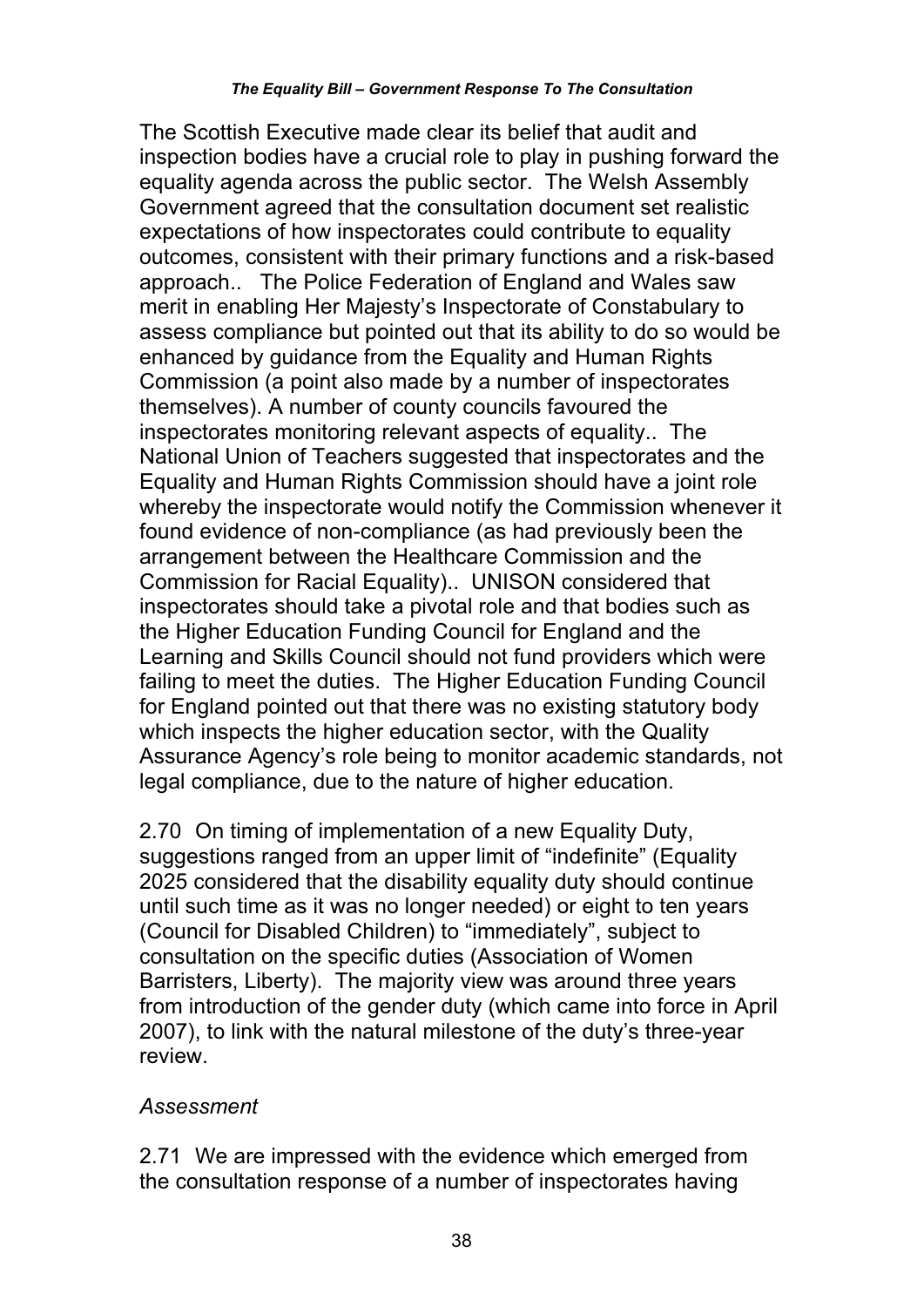established good working links with the former equality Commissions; and already covering equality issues in their work with the bodies which they inspect. We note that the inspectorates are themselves, as public bodies, already subject to the existing duties and they will of course be subject to the new Equality Duty. As part of the work we are taking forward on developing proposals for the specific duties, we will consider whether inspectorates have a role to play in monitoring or assessing the performance of public authorities in complying with the duties.

2.72 On timing of implementation, we consider that it would make sense not to implement the new single duty before the reviews of the gender and disability duties have been completed after their first three years. It will also be necessary to carry out a consultation on the specific duties, and that process, combined with drafting the relevant regulations, can be expected to take perhaps twelve months in itself. This all suggests implementation around 2010/2011 at the earliest.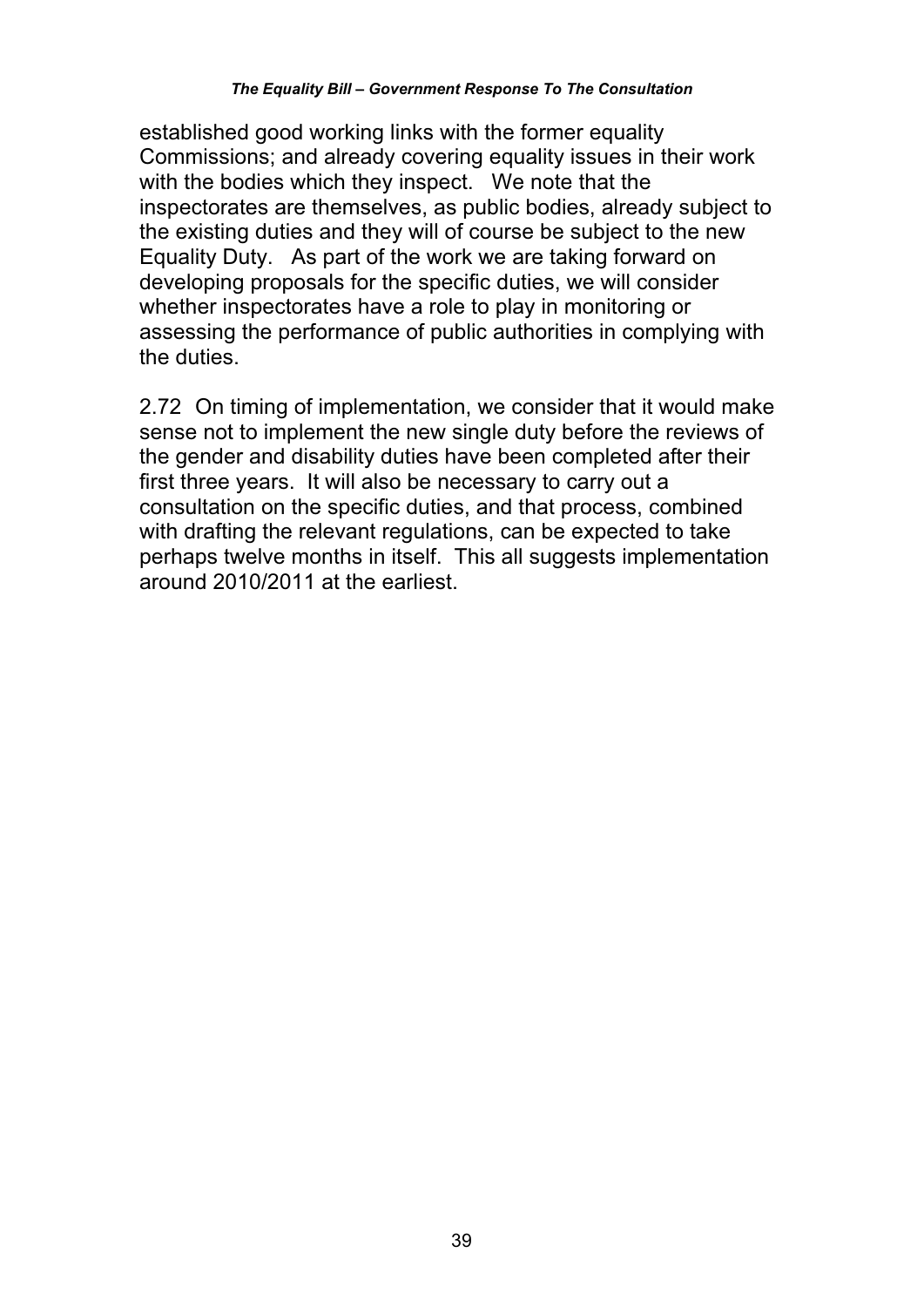#### **Chapter 3: Age discrimination outside the workplace**

#### **3.1 We have decided that:**

- **the Equality Bill will enable us to make it unlawful to discriminate against adults aged 18 and over because of their age when providing goods, facilities and services and carrying out public functions in the future;**
- **the specifics of the new law will be set out in secondary legislation made under the Equality Bill;**
- **the legislation will not prevent the differential provision of products or services for people of different ages where this is justified.**

#### Preparing for the new law

#### *Implementation challenges*

3.2 We recognise that tackling harmful age discrimination is likely to be a long-term challenge and we will give service providers time to address the practical and organisational issues that are likely to arise. Work is under way to improve our understanding of the impact on different sectors, and we will make provision to be able to bring the new law into force more quickly in those sectors which will be ready to comply with the law earlier than others. The Equality and Human Rights Commission will help those service providers affected to prepare for the introduction of the new law.

3.3 Recent research<sup>6</sup> suggests that implementation challenges will be greatest in the health and social care sectors, so we anticipate that this sector will require the longest transition period.

#### *Non legislative initiatives to promote age equality*

3.4 The Department of Health is taking a number of steps to tackle age discrimination. These include the work the Care Services Improvement Partnership is doing on older people's mental health services, and the development of a vision for services to succeed

 6 The Department of Health commissioned two literature reviews and two research studies on the costs and benefits of eliminating age discrimination in the provision of health and social care. Links to each of these can be found on the Department of Health website at: www.dh.gov.uk/en/publicationsandstatistics/DH\_085763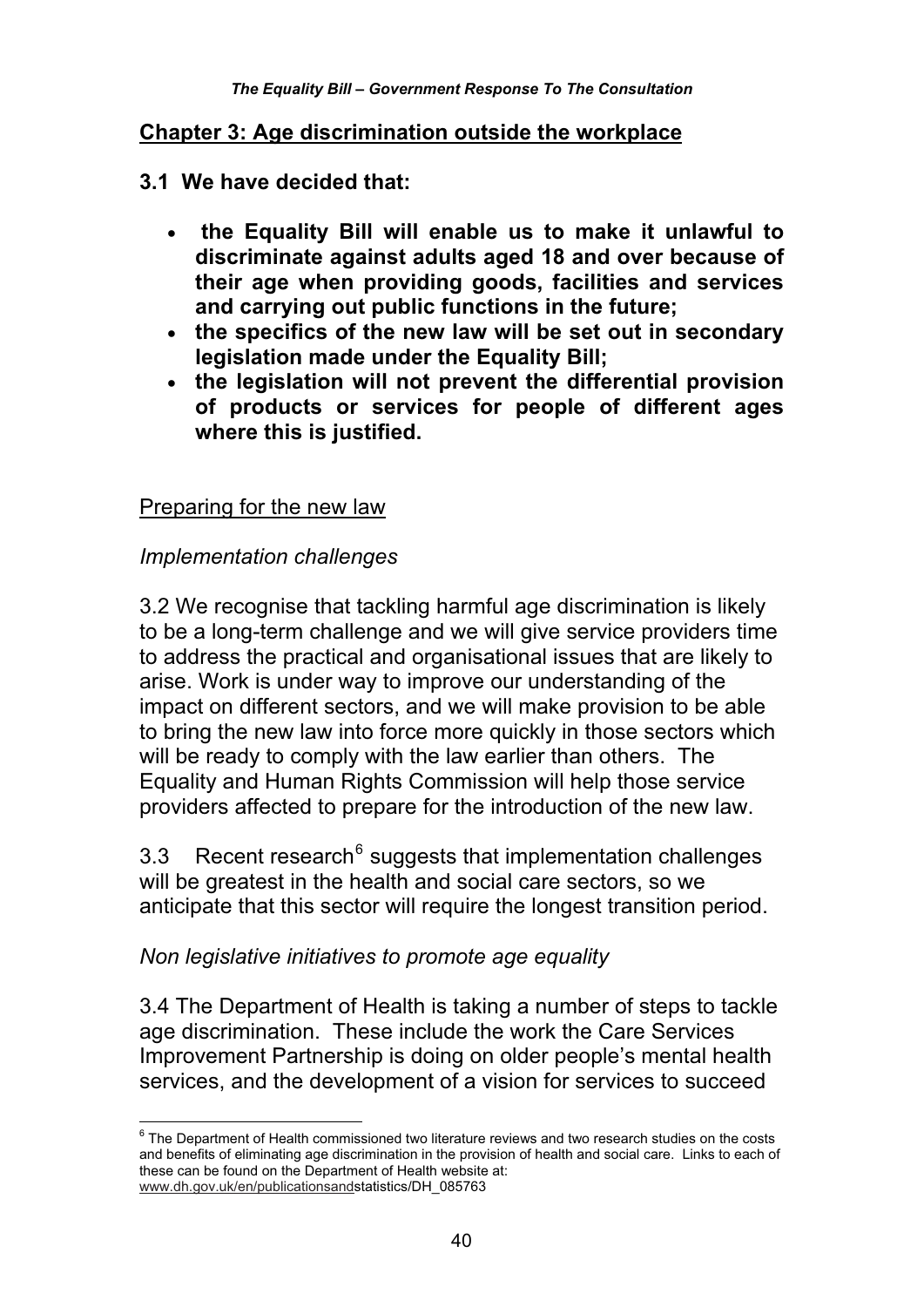the National Service Framework for Mental Health, which covered adults of working age only but expires in 2009. All new policy initiatives are now subject to age equality impact assessments. This process has led, for example, to pilot programmes examining how we can make sure that older people benefit from improved access to psychological therapies. The Individual Budgets pilots have sought to ensure that the budgets offered to individuals to fund social care are not differentiated by age.

3.5 A cross-Government project to consider the key long-term questions about how we should adapt to an ageing society is also under way, to inform the development of a new Age Strategy to be published early next year. Led by the Department for Work and Pensions with input from the Prime Minister's Strategy Unit, the Department of Health and the Department for Communities and Local Government, the project will consider the various ways Government will need to adapt how it serves people as they age, as well as the role for other players including employers, voluntary groups, service providers, retailers and individuals.

### *The path to legislation*

3.6 We want to continue to make progress on work to develop the new law and make it effective:

- a financial services working group, including age equality organisations will assess the likely impact on customers and service providers of a number of legislative options. The group will submit a final report by the end of September.
- we will also establish a working group to inform the development of the legislation to prohibit age discrimination in all sectors others than financial services and health and social care. A key consideration will be how we can ensure that justifiable age-based practices (for example, concessionary travel for older and younger people) can continue.
- subject to the progress of the two working groups, further work to inform an impact assessment, and in light of European developments on the draft goods and services discrimination Directive, we will seek to consult in 2009 on more detailed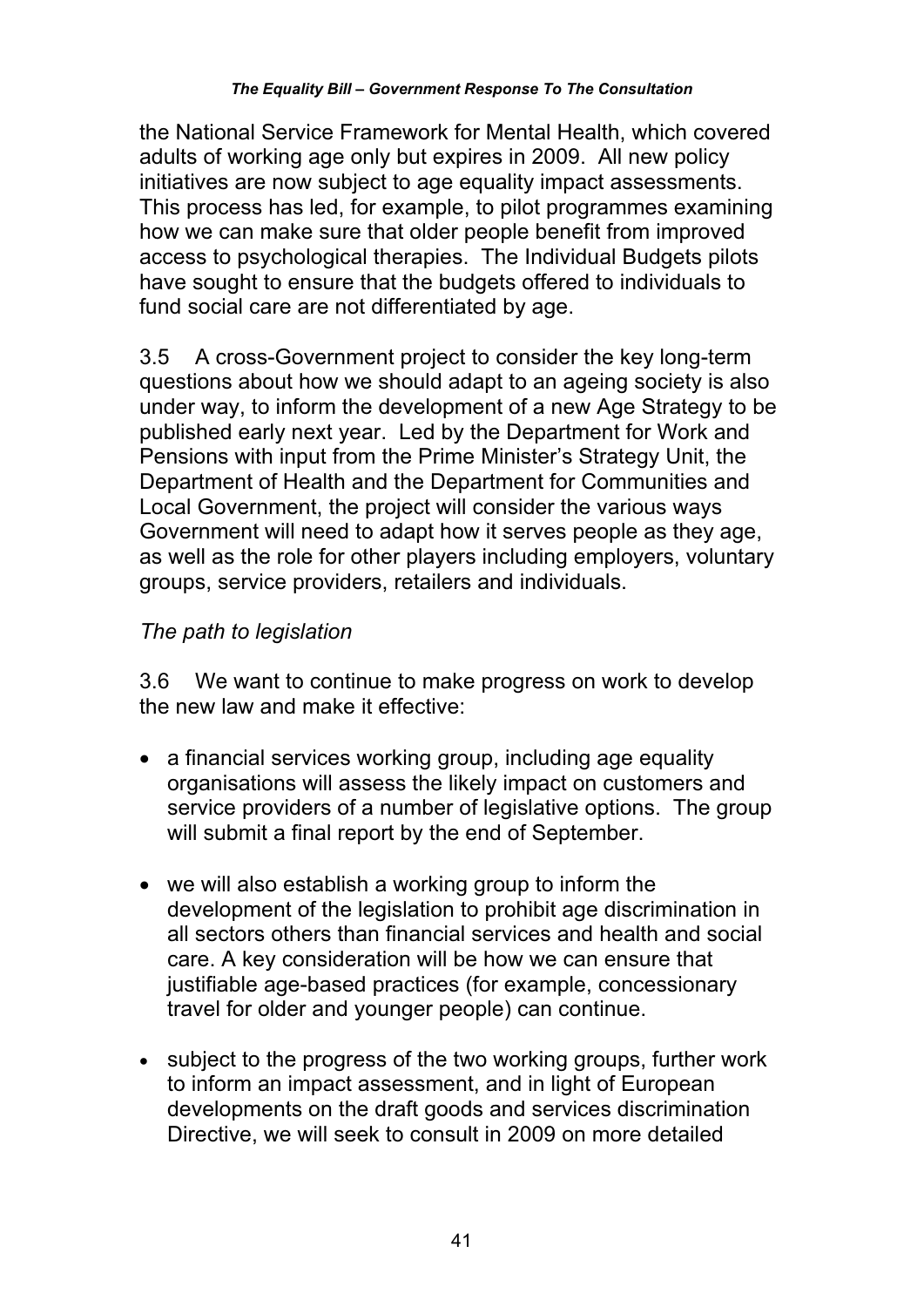#### *The Equality Bill – Government Response To The Consultation*

proposals for bringing the new law into force in those sectors covered by the two working groups.

 we will make a separate statement after the Parliamentary recess setting out a defined programme of work to tackle age discrimination in the health and social care sectors and to help service providers prepare for legislation.

### *Feedback from the consultation*

3.7 The consultation document did not make a specific proposal to ban age discrimination in the provision of goods, facilities and services and the exercise of public functions. Rather, we asked for evidence of unfair age discrimination, sought views on whether legislation would be the best way of tackling such discrimination and on how legislation could be targeted, and invited general comments. We indicated that we would exclude children under 18 from any proposed legislation.

3.8 The majority (around 80 per cent) of the nearly 750 responses on this issue were in favour of legislation to tackle harmful age discrimination in these fields. The responses included around 500 individual responses forwarded by Help the Aged, the vast majority of which supported legislation.

3.9 There was strong support for legislation from age and equality organisations. However, there were significant concerns from business and some public sector service providers over the possible impact legislation might have on beneficial and justifiable age-based differences, and the potential burdens of complying with legislation.

3.10 Many of those who favoured legislation considered it was needed to plug a major gap in the existing matrix of antidiscrimination legislation, a view strongly supported by the Equality and Human Rights Commission. Help the Aged and the Equality and Diversity Forum suggested that legislation was necessary to send a clear signal that all discrimination is unacceptable, and argued that the Equality and Human Rights Commission's work would be hampered if the Equality Bill maintained the existing 'hierarchy of rights'.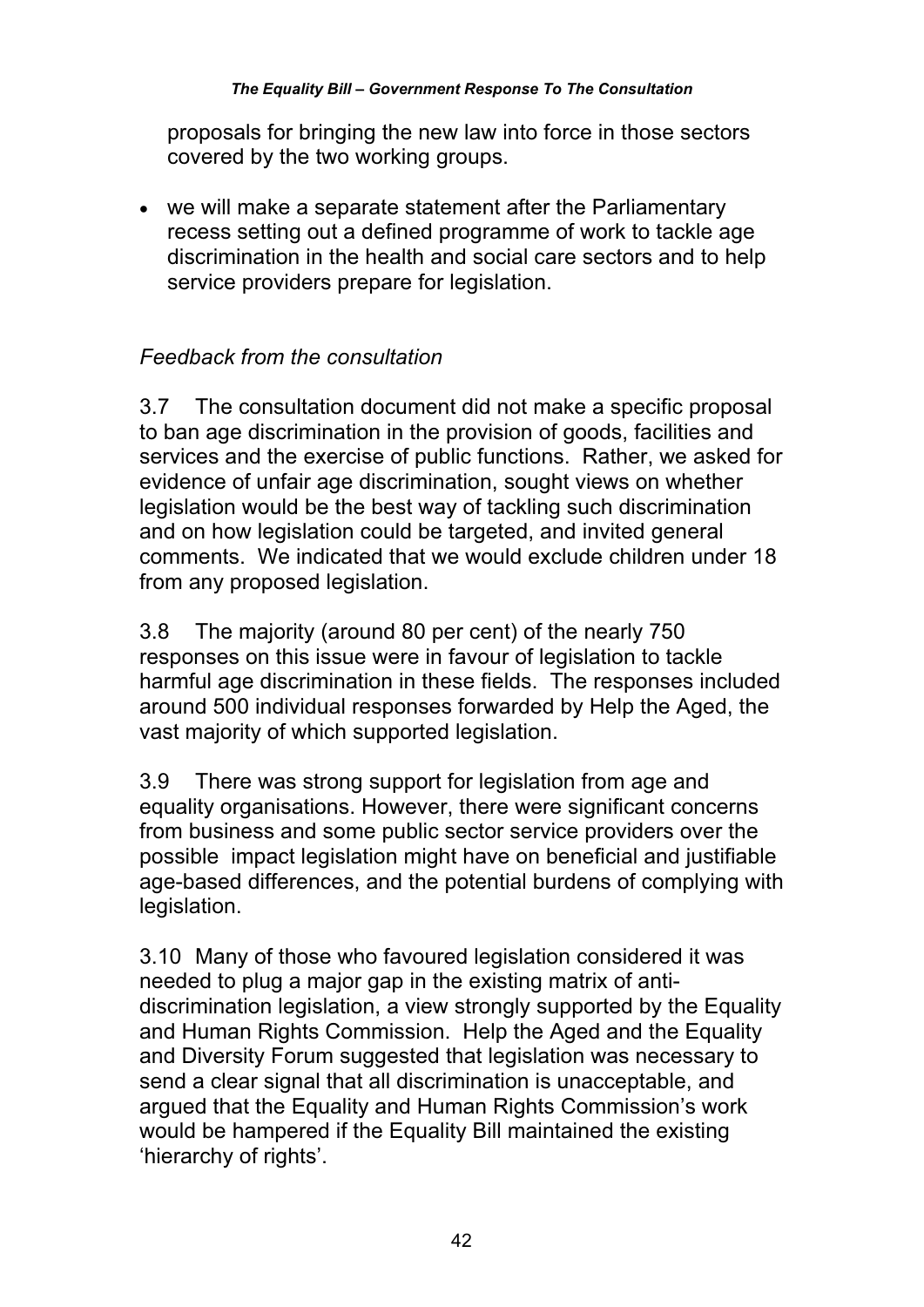3.11 The Equality Challenge Unit pointed out that voluntary initiatives had failed to tackle age discrimination in employment. However, it also warned that the Employment Equality (Age) Regulations 2006 had created uncertainty among service providers as to whether certain age-based concessions (notably reductions in fees for older people undertaking further education courses) were still lawful. The Bar Council also argued that legislation was needed since voluntary measures had failed, adding that the costs of introducing and maintaining such a law would be low and that unintended consequences and disproportionate burdens would be avoided through the provision of clear guidance and appropriate exceptions.

3.12 A number of private sector organisations, including ASDA, B&Q and the British Retail Consortium, saw legislation as potentially problematic and complicated, with a risk of unintended consequences if the correct exceptions were not made to ensure that discounts could still be offered to pensioners, or products and services marketed to particular age groups. Freshfields Bruckhaus Deringer anticipated that legislation could cause problems for the provision of pension products and services, while the Employers Forum on Age, the Confederation of British Industry and the British Bankers Association thought the large number of exceptions required would make the law unworkable.

3.13 The examples of age discrimination received largely reflected the areas of concern which the consultation paper had outlined, with health and social care and financial services the most frequently mentioned. Age equality groups also cited a recent survey which found that almost 30 per cent of adults surveyed report experiencing age discrimination - more than any other form of prejudice. The Trades Union Congress quoted a Social Exclusion Unit finding that 29 per cent of people over 80 are excluded from important basic services.

3.14 Those respondents raising concerns about age discrimination in the provision of health and social care services included Age Concern, Help the Aged, Justice, the Mental Health Act Commission, a number of local authorities and primary health care trusts, and medical bodies including the Royal College of Psychiatry, the British Psychological Society, the Royal College of Nursing and others. Concerns raised included women over 70 not receiving routine invites for breast cancer screening, that none of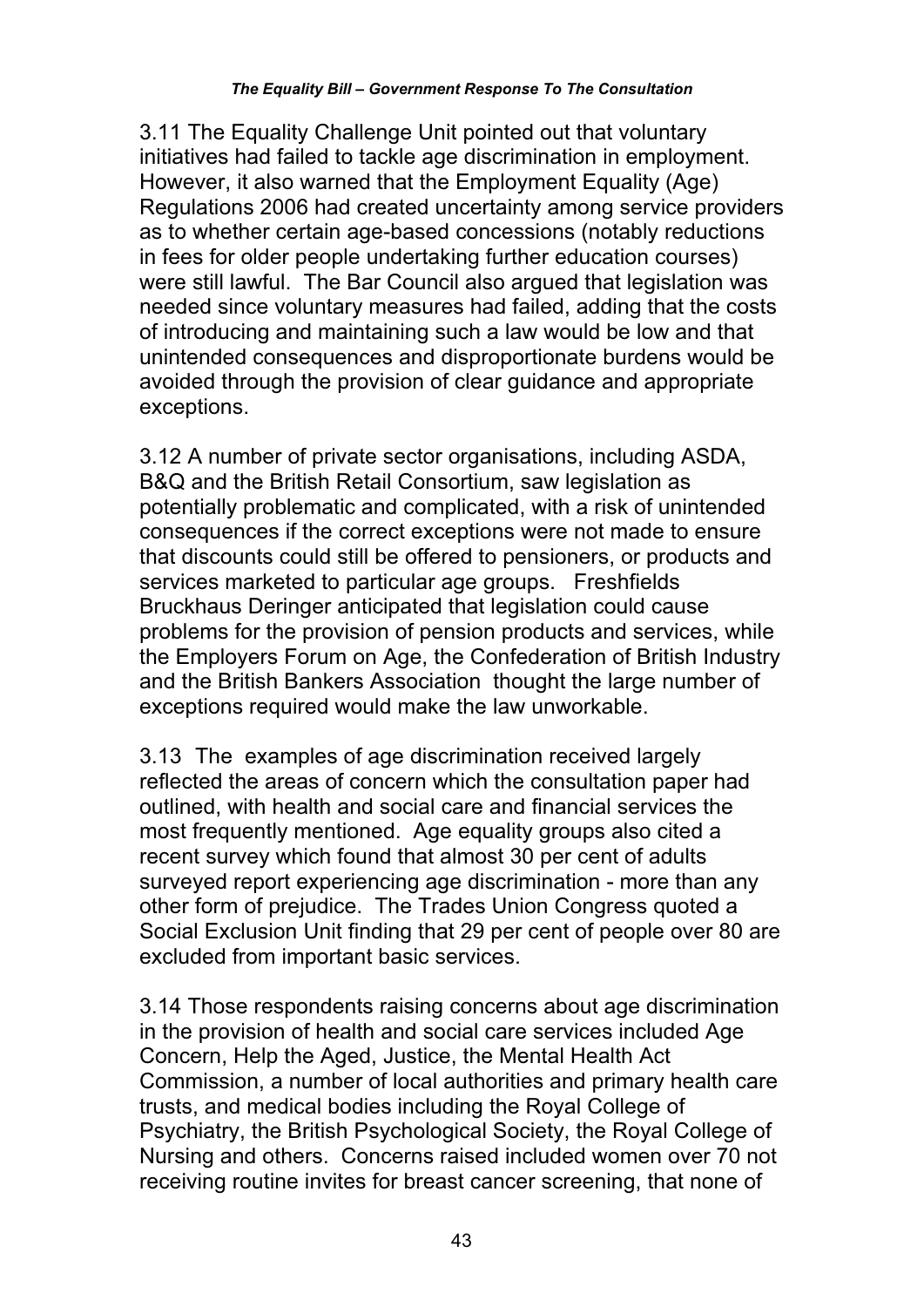the additional £1 billion invested in services after the publication of the National Service Framework for Mental Health was directed to services for older people, a lack of dignity and respect shown to older people and a lack of staff training to help implement the NHS National Service Framework for Older People. Numerous respondents pointed out the difference in mental health services available to over-65s and many argued that only legislation would ensure adherence to existing guidance that treatment should be provided on the basis of clinical need, not age.

3.15 Age Concern argued that any additional costs incurred in improving the service to older people in mental health and social care, for example, would be offset by the potential benefits of earlier preventative work. The British Medical Association recognised that older people often experience inequities in health and social care provision, but thought further targeted nonlegislative measures should be deployed to tackle the problem with the possibility of legislation kept under constant review.

3.16 Justice objected to age limits imposed on certain state benefits and funds – a concern raised by other respondents.

3.17 A number of respondents, including equality organisations and a large number of individual respondents, raised concerns about age discrimination in the private sector. Most commonly, the examples given related to insurance and other financial services. For example, Age Concern cited surveys suggesting that those aged 75 and over are nearly ten times more likely to be refused a quote for motor or travel insurance than people aged 30 to 49, and noted that premiums can rise sharply with age. Age Concern argued that both of these factors can lead to older people being unable to access 'bundled' products such as bank accounts which offer free travel insurance. It was also noted that age limits on motor insurance can lead to older people being unable to hire cars.

3.18 The London Older People's Strategy Group echoed these concerns, and also pointed out that some older people have to give up volunteering activities due to problems in getting insured and that older people may be turned down for mortgages or other financial products solely on the basis of age.

3.19 The Association of British Insurers and a number of insurance companies opposed legislation. Many of these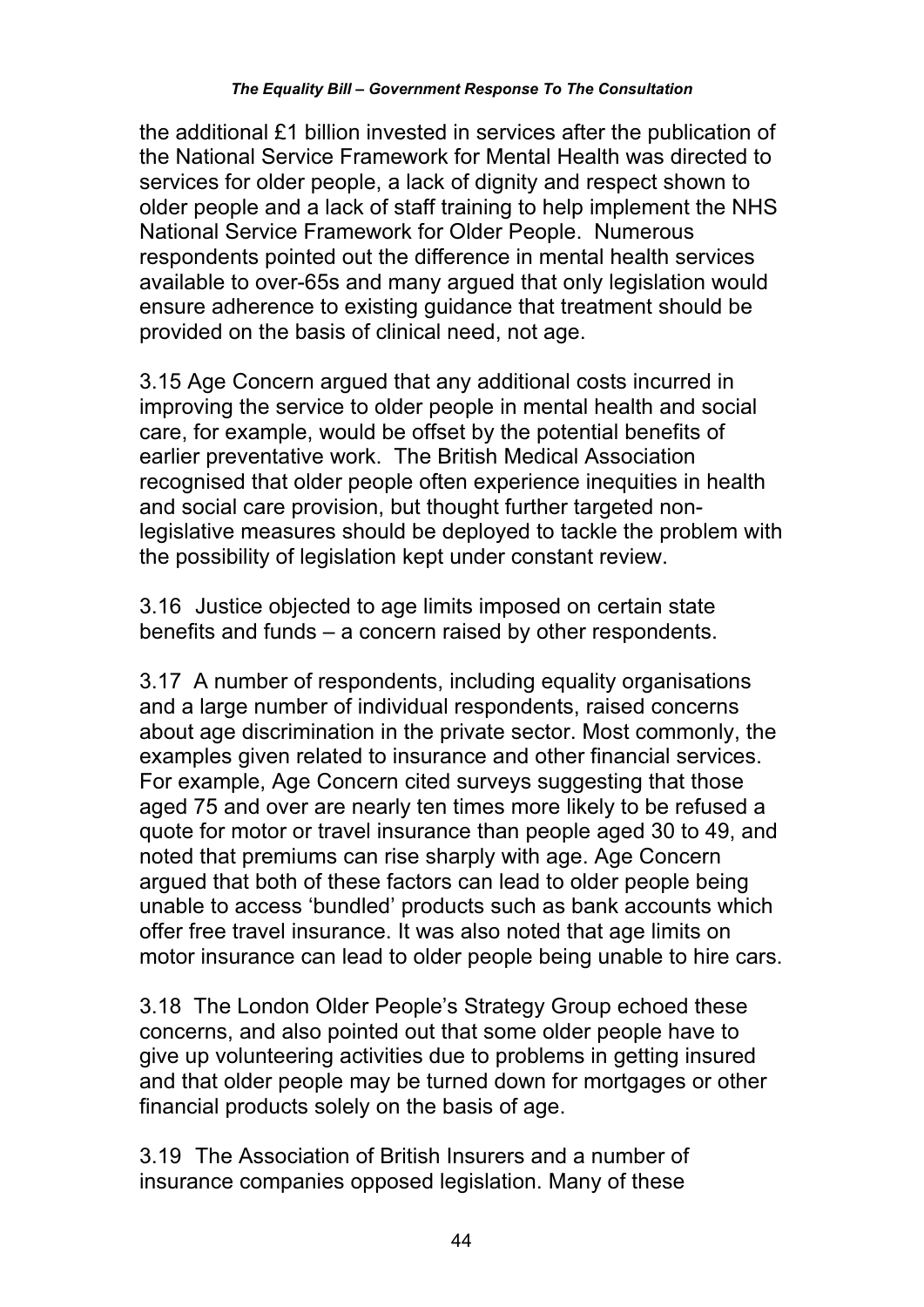respondents either disputed that there was any evidence of harmful age discrimination in the insurance sector or argued that legislation would not be the best way to tackle concerns about older people's access to insurance. It was felt that legislation would not meet the Government's aim of a proportionate response to a real problem and that there was a significant risk of legislation having unintended consequences.

3.20 The Association of British Insurers and other insurance respondents pointed out that the use of age in the assessment of risk allows insurers to make accurate decisions about pricing and cover which ensure fairness, competition and choice for customers of all ages. It was suggested that if age legislation were considered necessary in this area, there would need to be a watertight exemption for insurers, to ensure that insurers could continue to use age in the assessment of risk.

3.21 A number of local authorities identified issues which they felt amounted to age discrimination against older people, including differential access to medical treatment and a general lack of respect shown to older people in the delivery of services, whether in individuals' homes, care homes, day centres or the wider community. However, the Local Government Association, the Association of Directors of Adult Social Services and a number of local authorities also warned that achieving equal provision of social care for people all ages would lead to either a reduction in services provided to younger adults or a cost of billions added to the social care bill.

3.22 The Scottish Executive and Welsh Assembly were concerned that the age discrimination legislation might have significant resource consequences for local authorities and health bodies in Scotland and Wales.

However, both the devolved Governments were supportive of the principle of extending anti-discrimination legislation across all strands. The Scottish Executive felt there could be significant complications and difficulties in terms of legislating effectively for age discrimination in goods and services, and felt that there may be other means of effectively tackling age discrimination. The Scottish Executive emphasised that if legislation were not brought forward, then concrete alternative non-legislative measures to tackle age discrimination should be identified.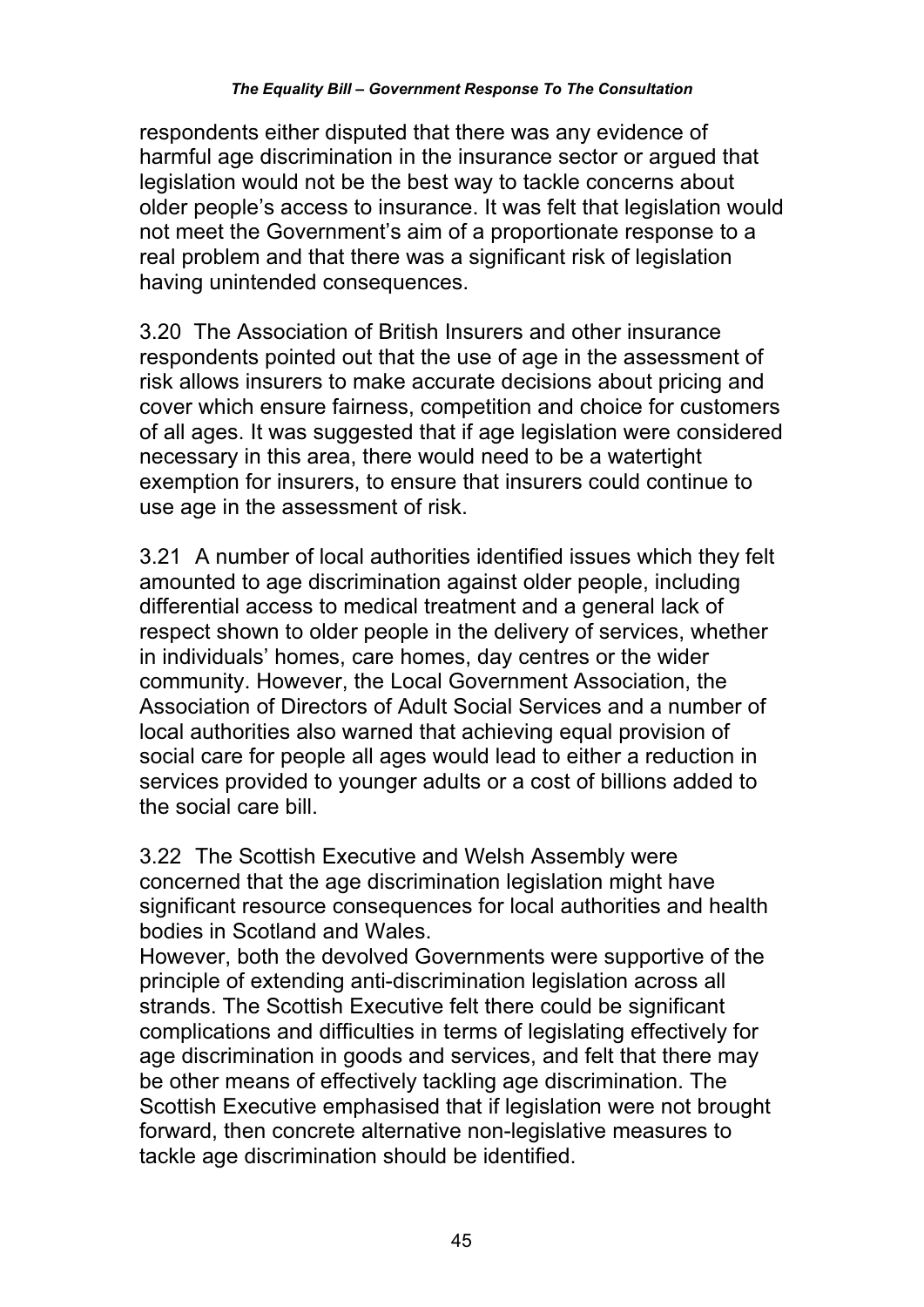3.23 The Age and Employment Network argued that age limits for group holidays were discriminatory, whilst Saga holidays opposed legislation on the grounds that private sector service providers, including holiday operators, should be able to target their products or services at particular niche markets defined by age.

3.24 The National Caravan Council and the British Holiday and Home Parks Association both questioned how legislation would affect the qualifying ages used in residential home parks, which they considered a justifiable means of enabling older people to enjoy their preferred lifestyle amongst others of a similar age. An individual respondent cited the same age restrictions, along with age limits imposed by holiday letting agencies covering hotels, guest houses, self catering accommodation and even campsites.

3.25 A number of respondents argued against the consultation paper's proposal to exclude children from protection against age discrimination. These included children's rights organisations such as the Children's Commissioner for England and the Children's Rights Alliance for England, a number of legal and consumer bodies, and the Equality and Human Rights Commission. It was stated that 43 per cent of under 18 year olds considered that they had been treated unfairly because of their age. The specific examples of unfair treatment cited by these respondents included signs on shop doors saying 'no school children' or 'only two children at a time', difficulties experienced by teenagers in accessing mental health and child protection services, discriminatory treatment in leisure services such as cinemas and swimming pools, a lack of appropriate provision in public settings (family toilets, family changing rooms in swimming pools etc), a lack of appropriate and safe seating in public transport for babies and younger children, the use of mosquito electronic devices, ASBOs, stop and search, curfews, dispersal zones and restrictions on use of public space. A number of local authorities also cited concerns about restricted access to services for young people with learning disabilities as they leave children's services and move into adult services.

## *Assessment*

3.26 We were presented with a significant amount of evidence that older people are being treated in a discriminatory way by those providing goods and services, including health and social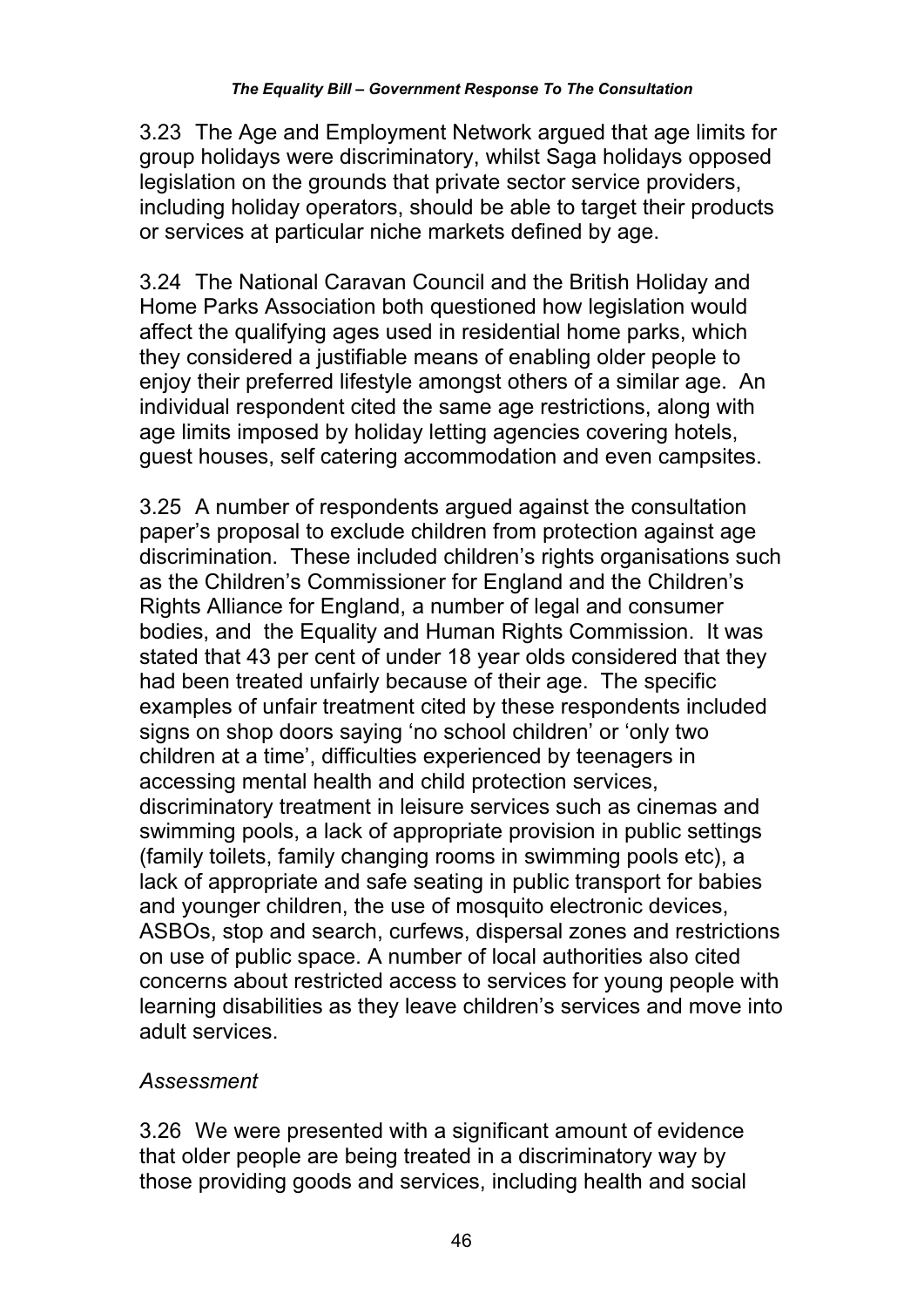care. There were also strong concerns about restricted access to some financial services, such as insurance.

 3.27 It is wrong that people are treated in a discriminatory way because of their age. With the number of people aged over 85 set to double over the next two decades, we need to ensure that older people are treated fairly, lead fulfilling lives and are able to play a full part in society.

3.28 Many respondents also voiced concerns about the potential impact of legislation.

3.29 We agree that it will be vital to ensure that legislation does not prevent service providers from offering age-specific goods and services where this can be justified and recognise that tackling harmful age discrimination is likely to be a long-term challenge.

3.30 We have therefore decided that the Equality Bill will include powers to outlaw unjustifiable age discrimination by those providing goods, facilities and services and carrying out public functions in the future. There will be a transition period before these powers are brought into force. The specifics of the new law will be set out in secondary legislation made under these powers. This will give service providers time to address the practical and organisational issues that are likely to arise, and enable us to consult interested parties on how to make the new law effective, including how we can ensure that we only outlaw unjustified discrimination without unintentionally stopping things that are beneficial to particular age groups.

3.31 When the secondary legislation comes into force, it will ban unjustifiable age discrimination against those aged 18 years and over. For example, a doctor failing to investigate a health complaint raised by an older person or not providing treatment simply because of their age; or retailers assuming that older people are incapable of signing a contract – for example for a mobile phone or loan – without a younger person present to explain the details.

3.32 The legislation will not prevent the differential provision of products or services for people of different ages where this is justified – for example, free bus passes for the over-60s and discounted rail travel for young people, priority flu vaccinations for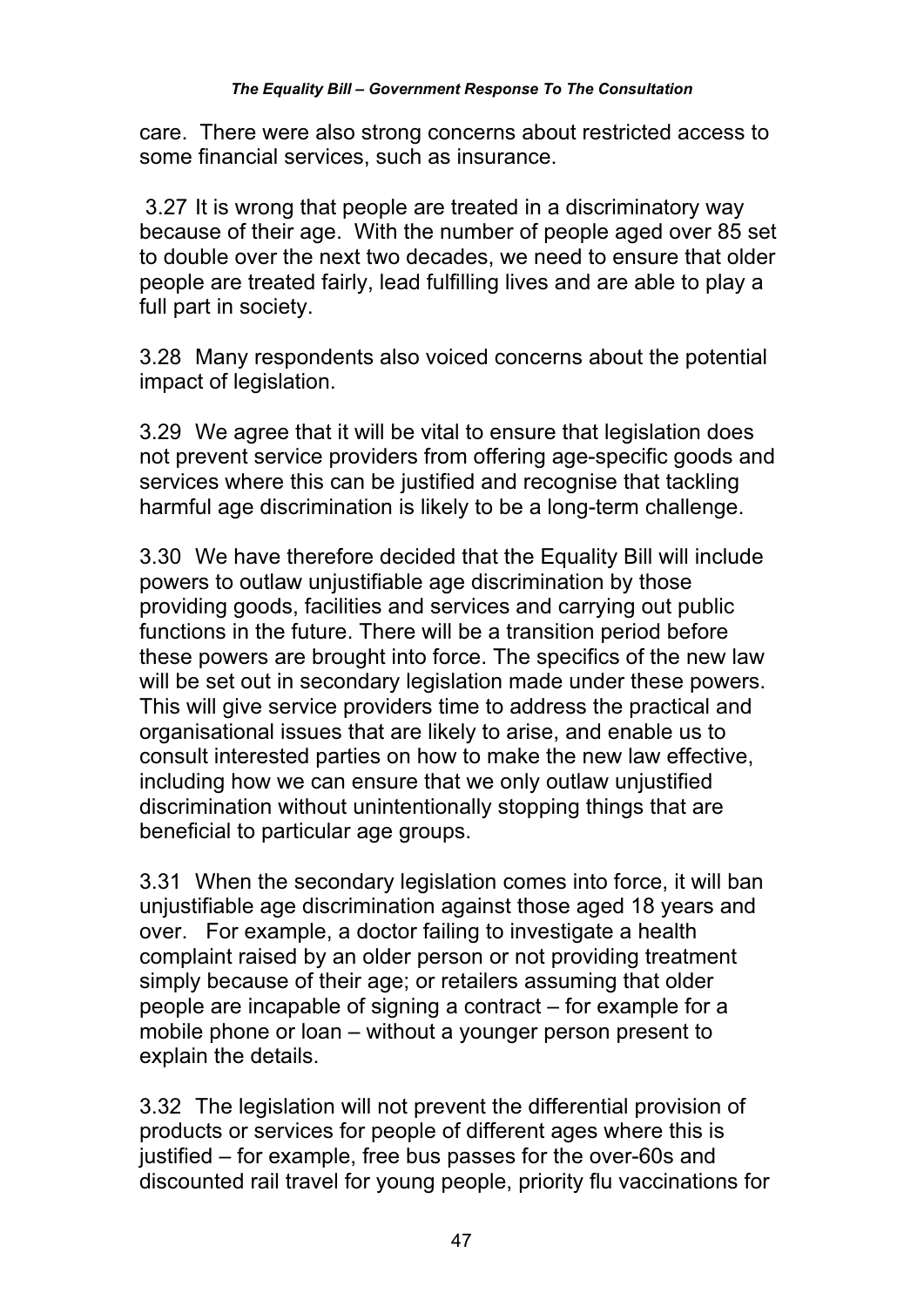#### *The Equality Bill – Government Response To The Consultation*

over-60s, holidays for particular age groups, or different treatment on grounds of age in the provision of financial services, where this is based on actuarial evidence.

3.33 We have considered the arguments which were put forward for prohibiting age discrimination against children as well as adults. However, we continue to believe that age discrimination legislation is not an appropriate way to ensure that children's needs are met.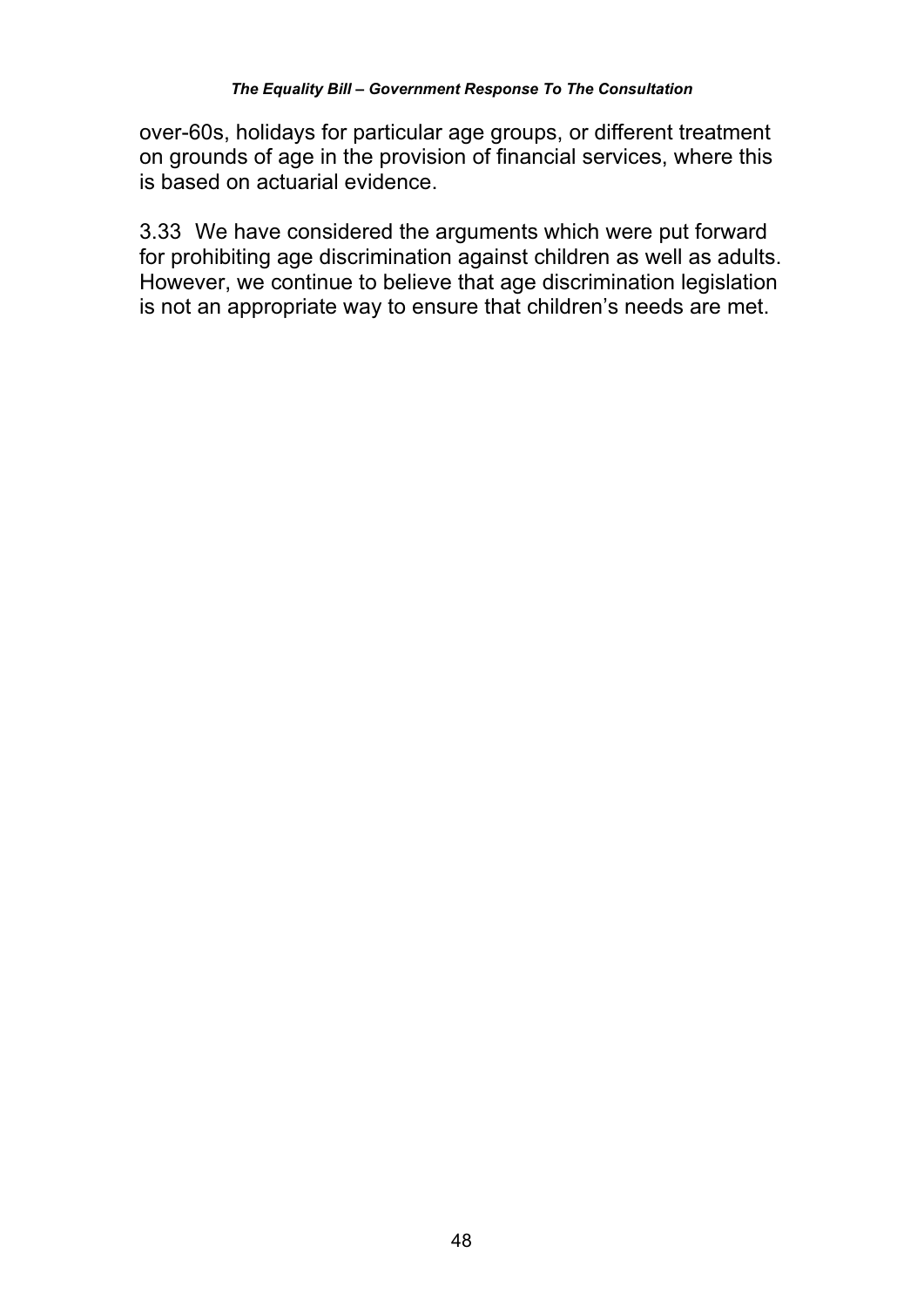#### **Chapter 4: Transparency**

- **4.1 We have decided that we want:** 
	- **the new expanded single public sector Equality Duty to make our public bodies more transparent without putting an undue administrative burden on them;**
	- **public bodies to report on important equality areas;**
	- **to develop ways to help public bodies comply with the new equality duty when they are purchasing goods and services. We are exploring how public procurement can be used to further equality outcomes, and will examine a range of both legislative and non-legislative options. We will also be looking at how we can encourage greater transparency on equality issues among private sector contractors, to contribute to the delivery of our equality targets;**
	- **to outlaw pay secrecy clauses, which make it unlawful to stop employees discussing their pay;**
	- **to develop non-legislative mechanisms for improving transparency amongst employers through a series of inquiries by the Equality and Human Rights Commission and development of a kite-mark scheme for employers who are transparent about reporting their progress on equality;**
	- **but we do not want to make equal pay job evaluation audits mandatory or to allow a moratorium on claims.**

Transparency in the public sector

#### *Feedback from the consultation*

4.2 We have set out information about the consultation feedback on the new public sector Equality Duty in chapter 2.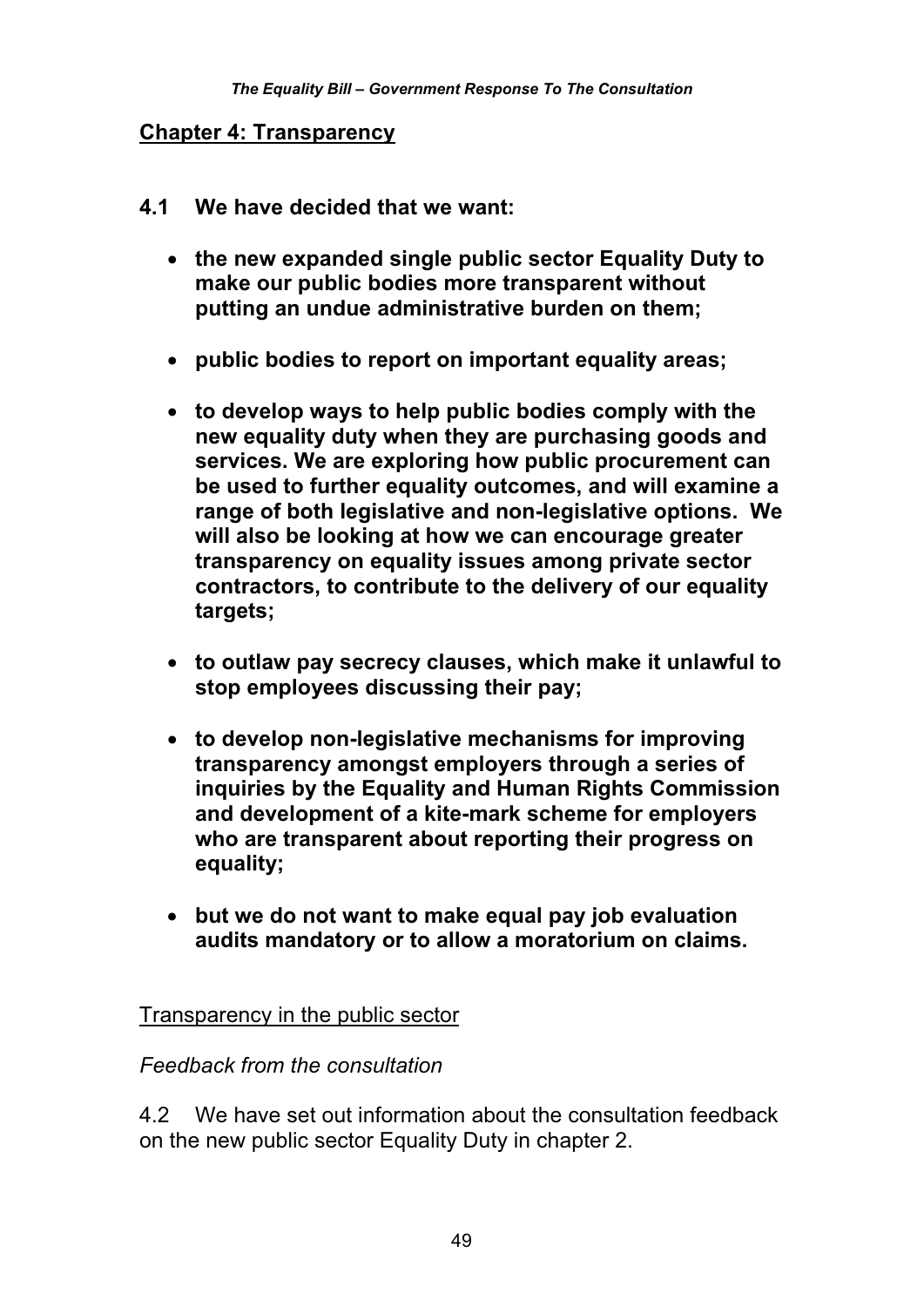#### *Assessment*

4.3 The new expanded single public sector Equality Duty (see chapter 2) will make our public bodies more transparent without putting an undue administrative burden on them.

4.4 The Government has national targets to reduce the gender pay gap and the ethnic minority and disability employment gaps. But to tackle inequality, we must be able to see it.

4.5 We know that across the country as a whole, there is a fulltime pay gap between men and women of 12.6 per cent; if you are from an ethnic minority you are a fifth less likely to find work than if you are white; and if you are disabled you are two and a half times more likely to be out of work. But we do not know what the picture is by workplace. Transparency will highlight areas where we need to make progress

4.6 Public authorities are under legal equality duties on race, disability and gender but there is no clear mechanism for identifying progress on these duties. That means the public cannot hold public authorities to account for their performance on addressing discrimination and promoting equality. We want to make progress in areas such as closing the gender pay gap, so we need more transparency on how the public sector is performing.

4.7 We want public bodies to report on important equality areas**.**  We are doing further work before putting forward proposals for exactly what information public bodies should be required to publish, and we will consult on this later. These could include, for example

- gender pay;
- ethnic minority employment; and
- disability employment.

This transparency will enable us to see progress year by year within a public authority and to:

- see which authorities are making progress and learn lessons from them;
- identify which authorities are falling behind; and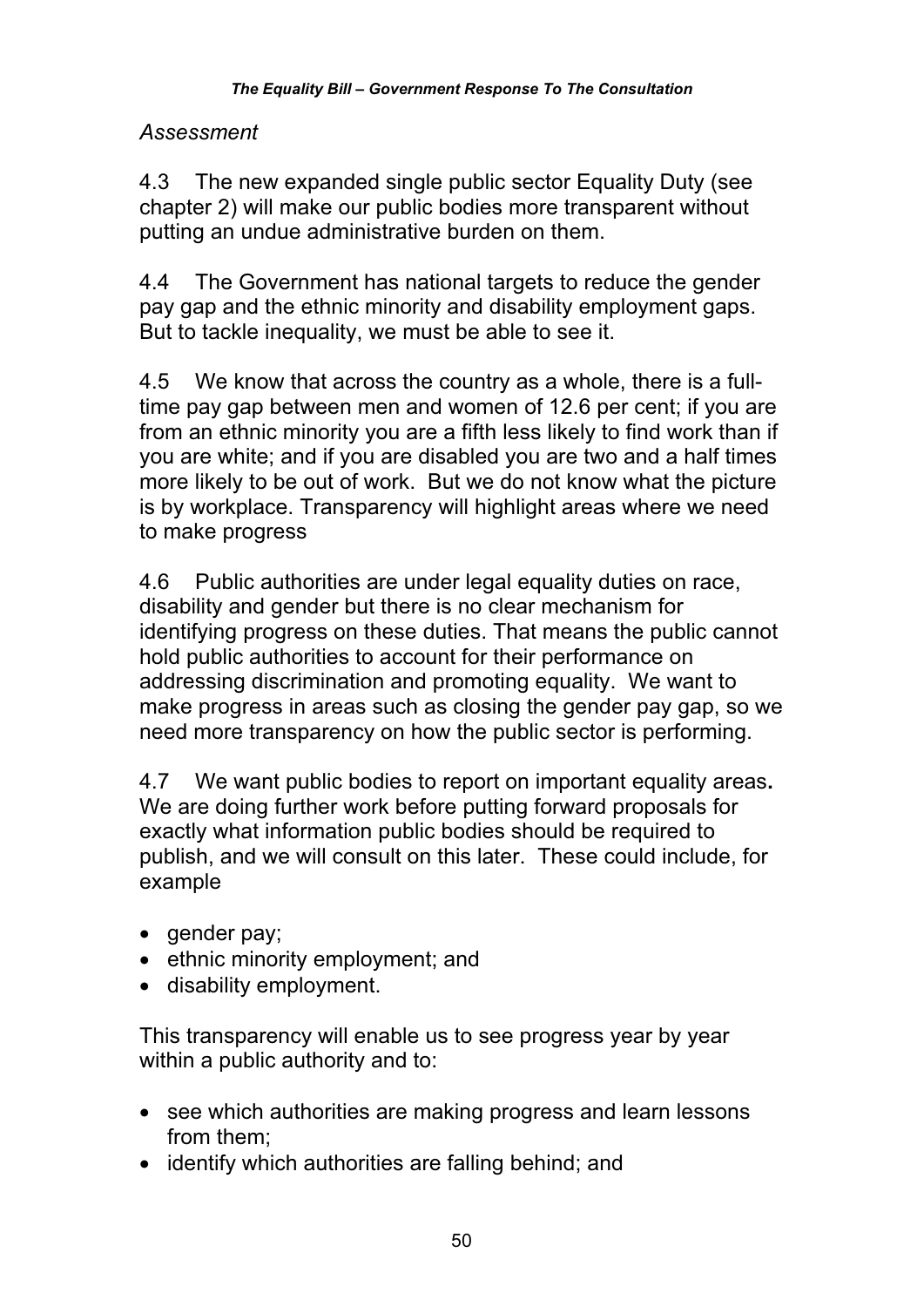• allow comparisons between similar authorities.

4.8 We shall also be consulting on which public bodies should be listed in the legislation as subject to these requirements. The Equality and Human Rights Commission will produce statutory codes of practice and non-statutory guidance on the application of the Equality Duty to help public bodies implement the new duty effectively in all their functions.

#### Transparency through public sector procurement

### *Feedback from the consultation*

4.9 We received more than two hundred responses on this issue from a wide range of respondents including local authorities, equality stakeholders, trade unions, business representatives, public service providers and business stakeholders.

4.10 Many respondents argued that more needed to be done than simply improving the guidance on procurement: these included the Equality and Human Rights Commission, who suggested that the new Bill should require public authorities to incorporate equality considerations into all aspects of their procurement processes. The Greater London Authority called for a new statutory obligation placing anti-discrimination measures at the heart of public sector procurement. Others favouring going beyond the provision of guidance alone included the Bar Council, the Discrimination Law Association, Justice, and a number of Trades Unions, equality and diversity bodies.

4.11 The Confederation of British Industry, in accepting proposals to extend positive action measures so long as they remained voluntary, agreed that public sector procurement could be an effective lever to improve equality and support an outcomefocussed public sector duty. They went on to suggest that the Government must commit to developing procurement practice which promotes environmental and social objectives by making clear the requirements placed on contractors. They made a number of recommendations for improving procurement practices, including making human resources professionals part of procurement teams for a better understanding of equality requirements.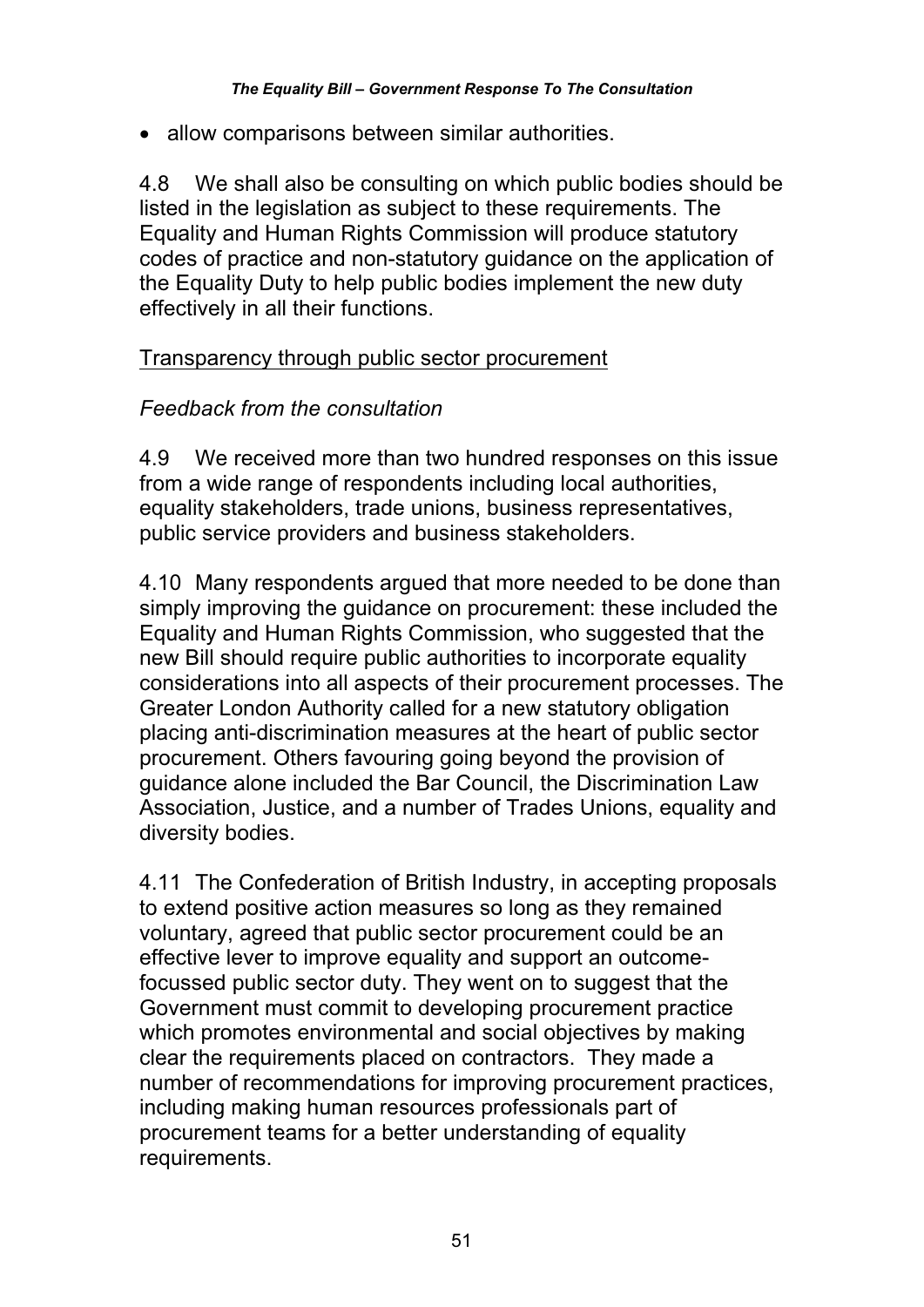4.12 Other respondents were concerned about possible fairness issues. The EEF argued, for example, that there should not be mandatory disqualification from public sector contracts for employers with an employment tribunal finding of discrimination against them, because this would encourage employers to "pay off" claimants and would unfairly exclude employers who had changed their practices as a result of a particular case at Tribunal. The EEF were also concerned that introduction of onerous requirements could deter small and medium-sized enterprises which, though well disposed to equality issues, lack the resources to meet the requirements.

### *Assessment*

4.13 We are looking at how to help public bodies comply with the new equality duty when they are purchasing goods and services. We are exploring how public procurement can be used to further equality outcomes, and will examine a range of both legislative and non-legislative options. We will also look at how we can encourage greater transparency on equality issues among private sector contractors, to contribute to the delivery of our equality targets.

4.14 The Equality Duty will help us deliver our equality targets by improving transparency in the public sector, but 80 per cent of people are employed in the private sector and the gender pay gap is double what it is in the public sector. We can drive progress in the private sector in a number of ways, including using the spending power of the public sector to deliver greater transparency in the private sector and working with business to improve practice on equality issues. Below, we set out the measures we will take to encourage greater transparency in the private sector.

4.15 The public sector spends £160 billion every year on purchasing goods and services from the private sector. Thirty per cent of British companies are contracted by the public sector. The Government recently set out how social outcomes can be delivered through public sector purchasing<sup>7</sup>.

l  $7$  Buy and Make a Difference – How to address Social Issues in Public Procurement (Office of Government Commerce) (http://www.ogc.gov.uk/documents/Social\_Issues\_in\_Public\_Procurement.pdf)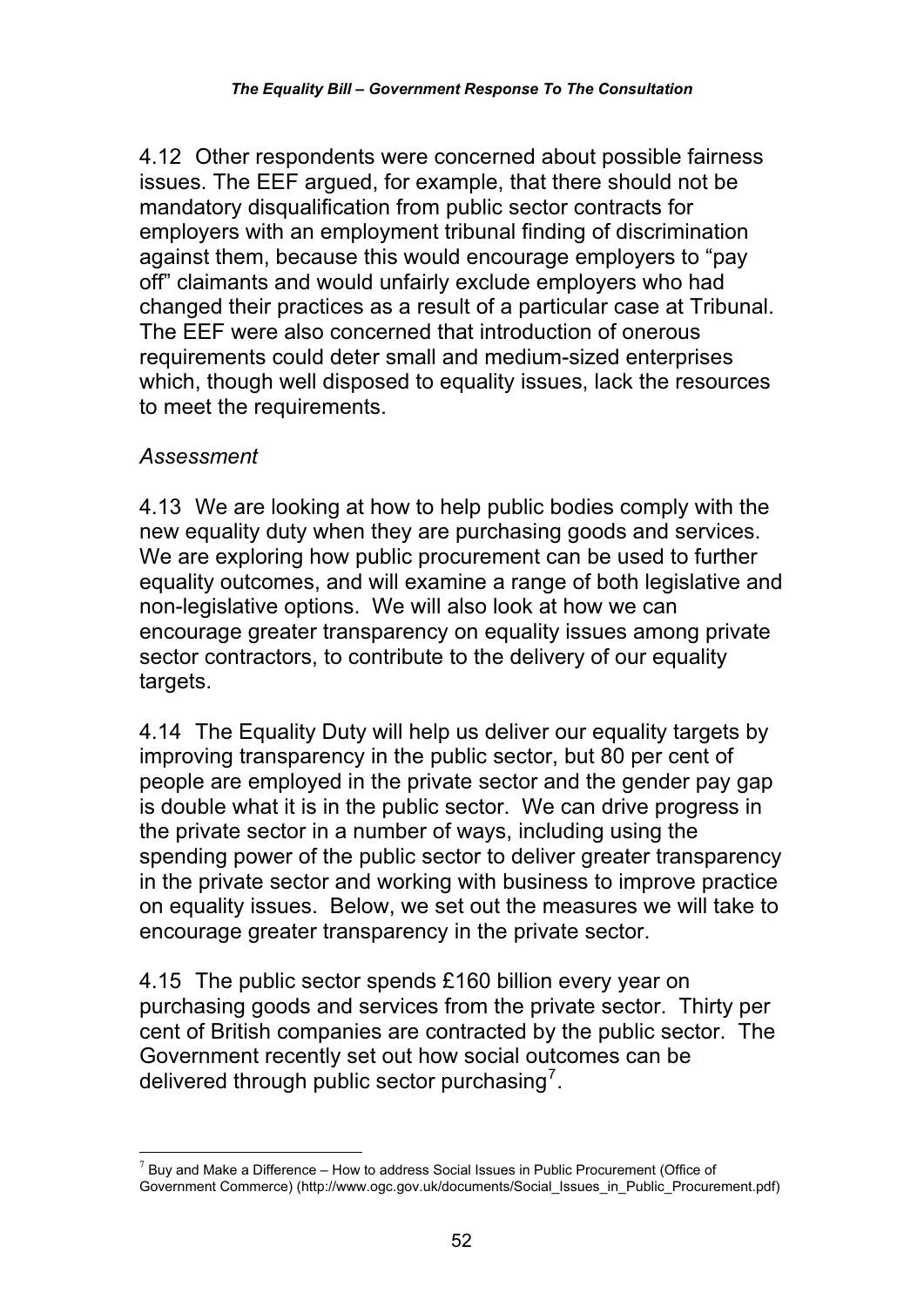4.16 Under the existing public sector equality duties, public bodies are already required, in carrying out procurement, to have due regard to the need to the need to eliminate unlawful discrimination and to promote race, disability and gender equality. Some public bodies are already choosing, for example, to ask potential contractors what percentage of their staff are from ethnic minority communities.

4.17 The consultation feedback on this issue was noticeable for the relatively large number of positive responses from public authorities.

4.18 The stages at which authorities might consider taking account of social factors, such as equality, are as indicated in the recent Office of Government Commerce publication, "Buy and make a difference", which sets out an approach to reflecting wider social issues through procurement - at the specification stage; at the pre-qualification/selection stage; at the award stage; in the performance of the contract; and through relationship management. The Office of Government Commerce will be publishing a similar guide specifically on addressing equality issues in procurement, including clarification of what the existing public sector equality duties mean for public procurement.

4.19 The Government Equality Office will work with the Office of Government Commerce and others to develop ways of improving how public bodies use their purchasing power to support the delivery of equality outcomes. Government will examine a range of options for taking forward this work and will consult with stakeholders in developing these options.

# Transparency through banning pay secrecy clauses

# *Feedback from the consultation*

4.20 We did not specifically consult on this issue but a number of respondents made proposals in response to the question asking for suggestions about improvements to equal pay legislation. In particular, the Equal Opportunities Commission cited research carried out for it in 2004 which found that 22 per cent of employers did not allow employees to share information about their pay with their colleagues. It also found that women on lower wages were more likely to be unaware of the pay of their peers than higher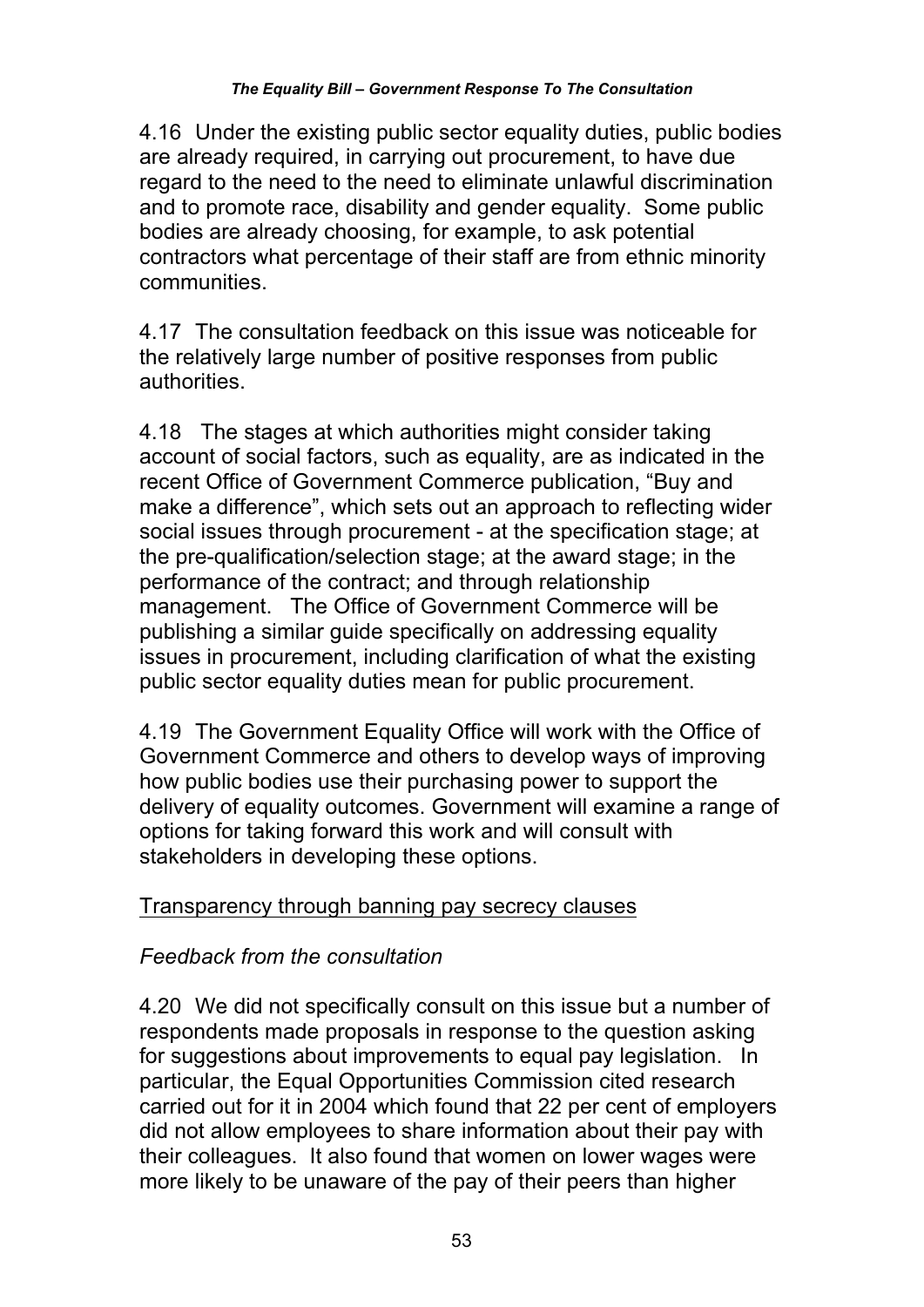earners; and that women were also more likely to be unaware of the pay of their colleagues than men were. In some cases, the research found that non-disclosure conditions were written into the employee's employment contract.

#### *Assessment*

4.21 The Equality Bill will outlaw pay secrecy clauses, making it unlawful to stop employees discussing their pay. This does not mean that people will be compelled to disclose their pay details. But in situations where colleagues work closely together, on similar work, but are paid different rates or have different packages, it is right that they should be able to compare if they want.

4.22 We are committed to closing the gender pay gap and for the first time we have a Government target to reduce it. Without transparency, it is difficult to see where unequal pay exists. It means that firms and employees are less likely to discuss pay and tackle any pay inequality. That means that women find it more difficult to challenge employers who unfairly and unlawfully pay them less.

4.23 One of the obstacles to transparency is pay secrecy. We consider that ensuring that employees can discuss their pay with each other, like requiring public authorities to publish their gender pay gap, is a simple and effective means of achieving a significant increase in transparency.

4.24 Businesses increasingly recognise the advantages they can gain from improving their performance on equality, so that they can attract and retain talent from the widest possible pool and tap into new markets. We therefore expect that performance on equality will increasingly be a matter which companies choose to report to their shareholders and stakeholders.

4.25 We will review progress on transparency and its contribution to the achievement of equality outcomes and, in the light of this, consider, over the next five years, using existing legislation for greater transparency in company reporting on equality.

### Equal pay job evaluation audits and a moratorium on claims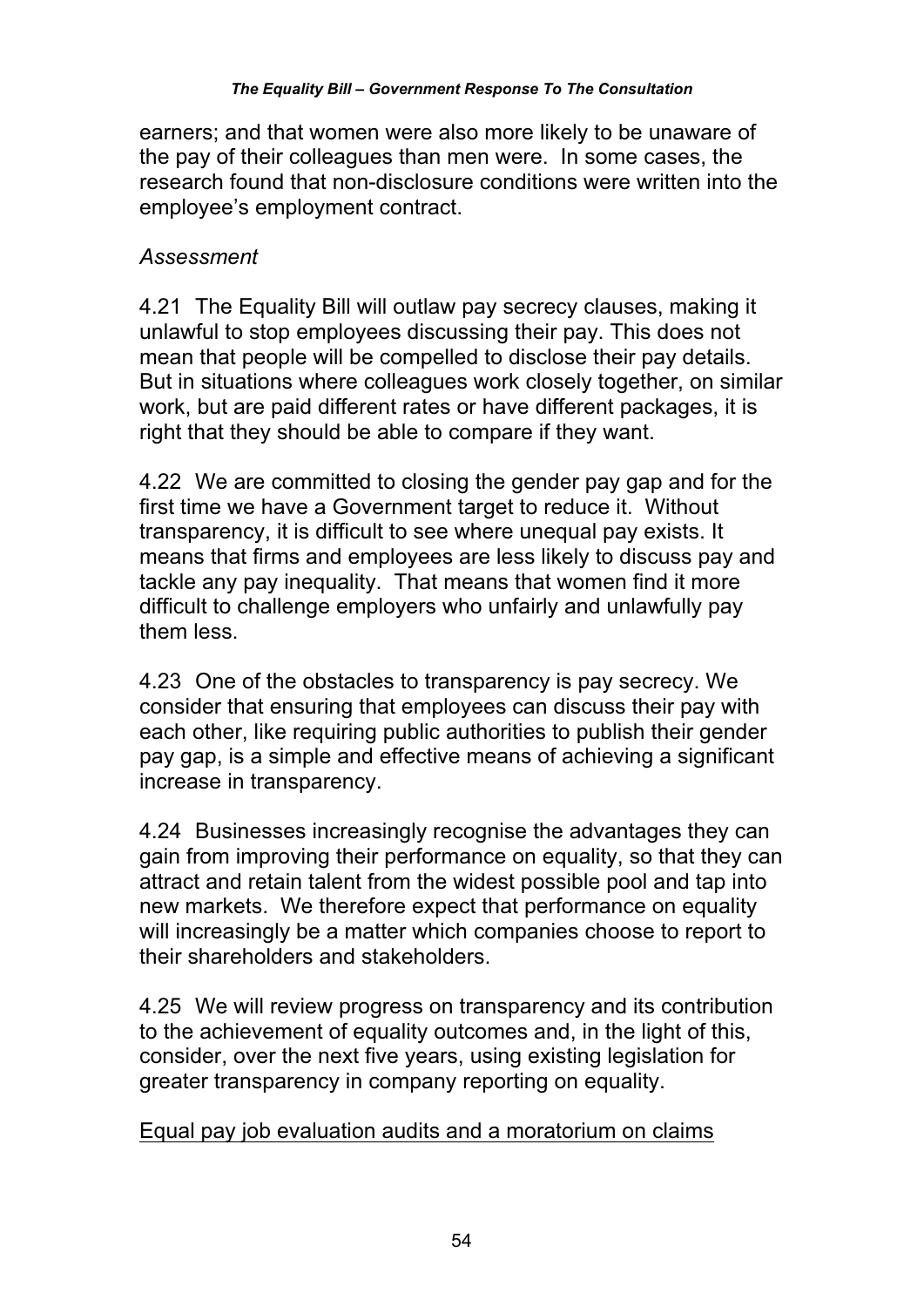4.26 The measures we will take to improve pay transparency respond to concerns, from a range of respondents, that more needs to be done to narrow the gender pay gap. The most prominent expression of that concern came in the form of calls from various stakeholders to introduce mandatory equal pay job evaluation audits. Such an audit is a systematic examination of how women and men are rewarded as employees in an organisation, to expose any gender pay gap.

4.27 The Civil Service has been conducting equal pay job evaluation audits since 2003 and some private sector companies have voluntarily carried them out, with mixed results. We want to examine in more detail the impact equal pay job evaluation audits have had. We will work with the CBI, unions and others to gather evidence on the effectiveness of equal pay job evaluation audits in narrowing the pay gap and spreading best practice.

4.28 We are not persuaded that it would be right to allow a moratorium on claims, due to the strong concerns that this would deny access to justice and risk infringing European rules.

### *Feedback from the consultation*

4.29 Those who proposed that there should be a form of mandatory pay audit included the Citizens Advice Bureau, the Association of Women Barristers, the Fawcett Society, a number of local authorities and a number of trades unions. The Women's National Commission wanted to see an obligation on employers to identify any gender pay gap within their workforce and the ability to make transitional arrangements (i.e. a moratorium on claims) to enable employers to carry out a rigorous equal pay review. The Equal Opportunities Commission, which argued in detail for an obligation on employers to examine their equal pay gap, followed by a full pay review only where there were signs of pay discrimination, also proposed a "period of grace" for employers who are undertaking pay reviews, to remove any disincentive to conducting a review which could highlight any pay discrimination. The Fawcett Society thought the "period of grace" worth considering in some circumstances.

4.30 Some trade unions such as the National Association of Schoolmasters Union of Women Teachers, and the National Union of Teachers were strongly opposed to a moratorium as potentially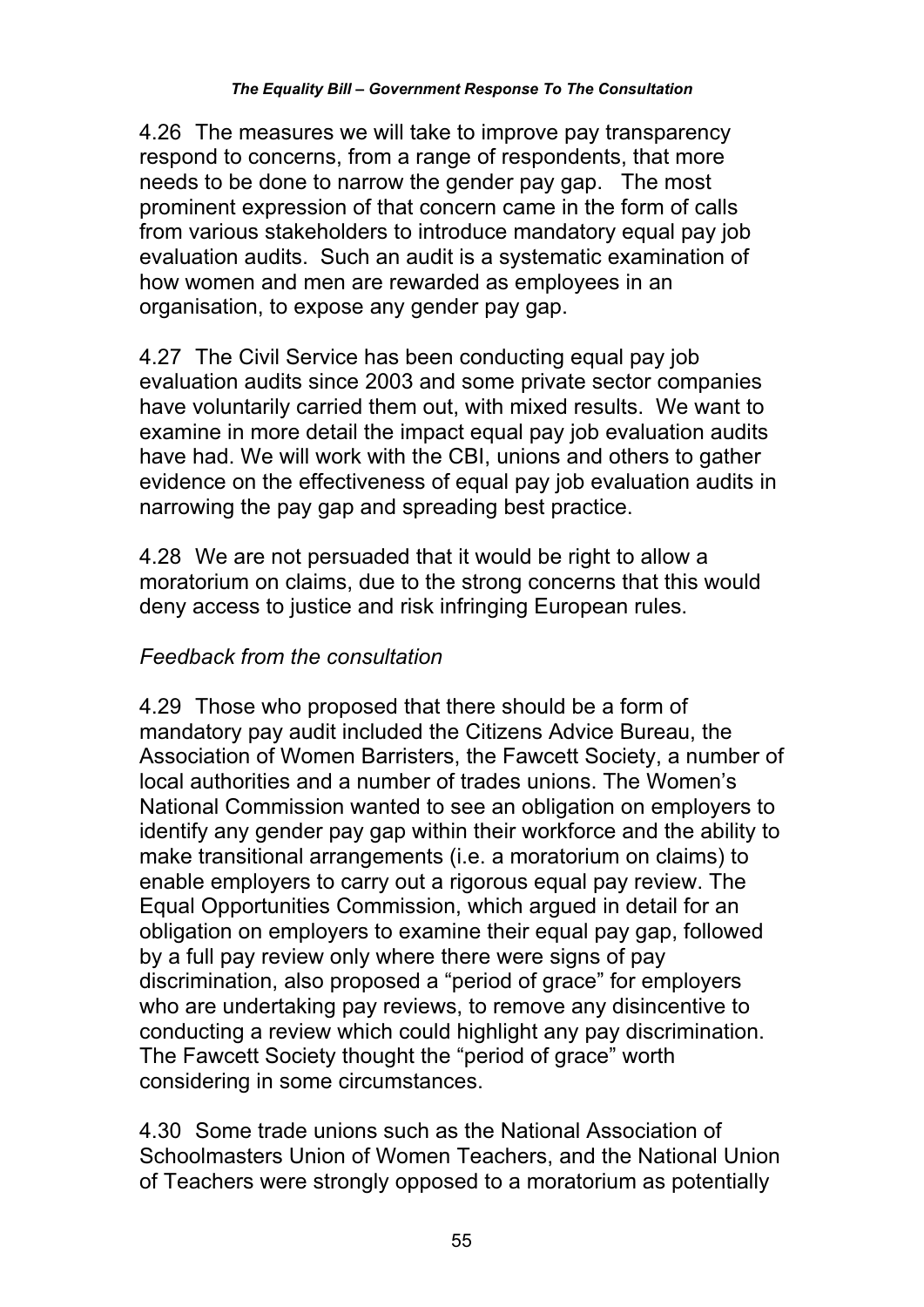denying many women the right to a claim. Members of the legal profession such as the Association of Women Barristers and the Employment Lawyers' Association made points suggesting that the concept of a moratorium was fraught with practical difficulties, unfair and would potentially infringe European law.

4.31 Various private sector organisations opposed mandatory equal pay job evaluation audits. For example, the EEF reported that its member companies were strongly against such audits, as being expensive and burdensome.

### *Assessment*

4.32 We believe that, in tackling the gender pay gap, the key issue is to determine what works. As noted above, the Civil Service has been conducting equal pay job evaluation audits for some years and some private sector companies have voluntarily carried them out. We want to examine in more detail the impact that equal pay job evaluation audits have.

4.33 We are not persuaded that it would be right to allow a moratorium on claims. We are persuaded by the arguments of some respondents that such a moratorium would deny access to justice and run the risk of infringing EU rules.

### Transparency through sector inquiries by the Equality and Human Rights Commission

4.34 The Equality and Human Rights Commission will launch a series of inquiries into inequality in the financial and professional services and construction sectors, beginning this year.

4.35 The consultation document focused on legislative rather than non-legislative mechanisms, and did not address this possibility. However, it is important not to lose sight of the potential for nonlegislative measures, especially in helping to identify where problems may exist and what action needs to be taken.

4.36 The level of inequality varies between different sectors of our economy. For example: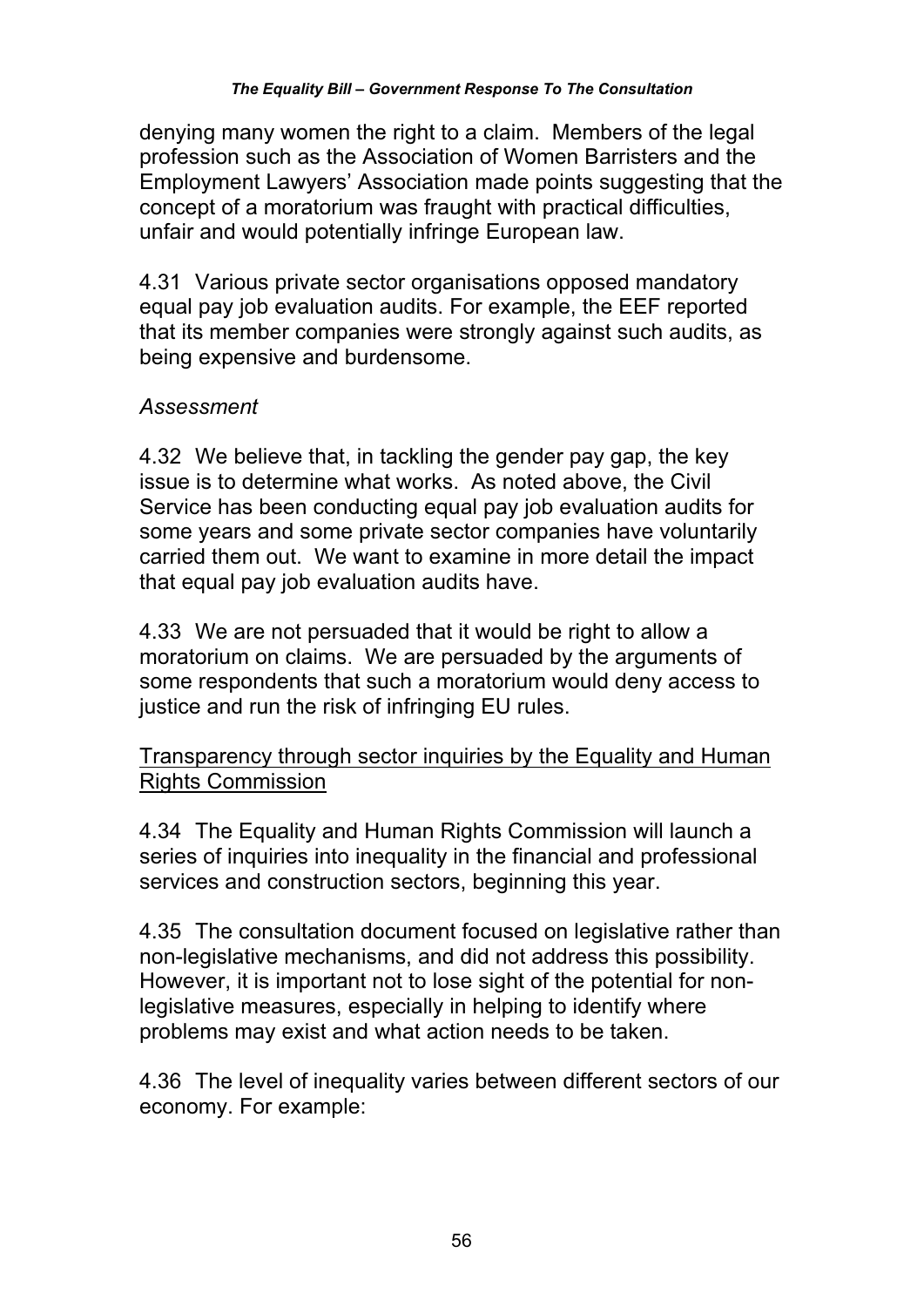- In the financial sector, which employs over 1 million people, the gender pay gap is 41.5 per cent compared to the national figure of 12.6 per cent $^8$ .
- In the construction industry, 2.5 per cent of workers are from ethnic minorities, whereas the average for the workforce as a whole is around 8 per cent.

The Equality and Human Rights Commission has an important role to play in highlighting these persistent inequalities in different sectors of our economy and ensuring the private sector tackles discrimination and promotes equality.

#### An equality kite-mark

#### *Feedback from the consultation*

4.37 We consulted on two options for a voluntary equality standard scheme:

- an independently assessed voluntary accredited standard; or
- a non-accredited voluntary standard based on selfassessment.

There were more than 200 responses on this issue. There was not a great deal of support for a voluntary accredited standard. A number of equality stakeholders were unconvinced by or opposed to the proposal as it did not go far enough to add value: for example, the former Disability Rights Commission were concerned that such a scheme might undermine current, robust strand specific initiatives; the Runnymede Trust preferred mandatory employment equity plans; and the Equality and Diversity Forum preferred mandatory publication of equality indicators.

4.38 Some businesses and advisory and legal bodies were also not convinced. Freshfields Bruckhaus Deringer considered that good equality practice was evolving without the need for government intervention. The Law Society doubted that a "onesize fits all" approach would be appropriate. ASDA had concerns that the introduction of an equality standard could distract

 $\overline{\phantom{a}}$  $^8$  The extent of the gender pay gap is driven principally by two factors (a) the structural difference in pay between the sexes for work of equal value and (b) the disproportionate representation of women in lower paid jobs. The importance of each of these factors may vary in different sectors.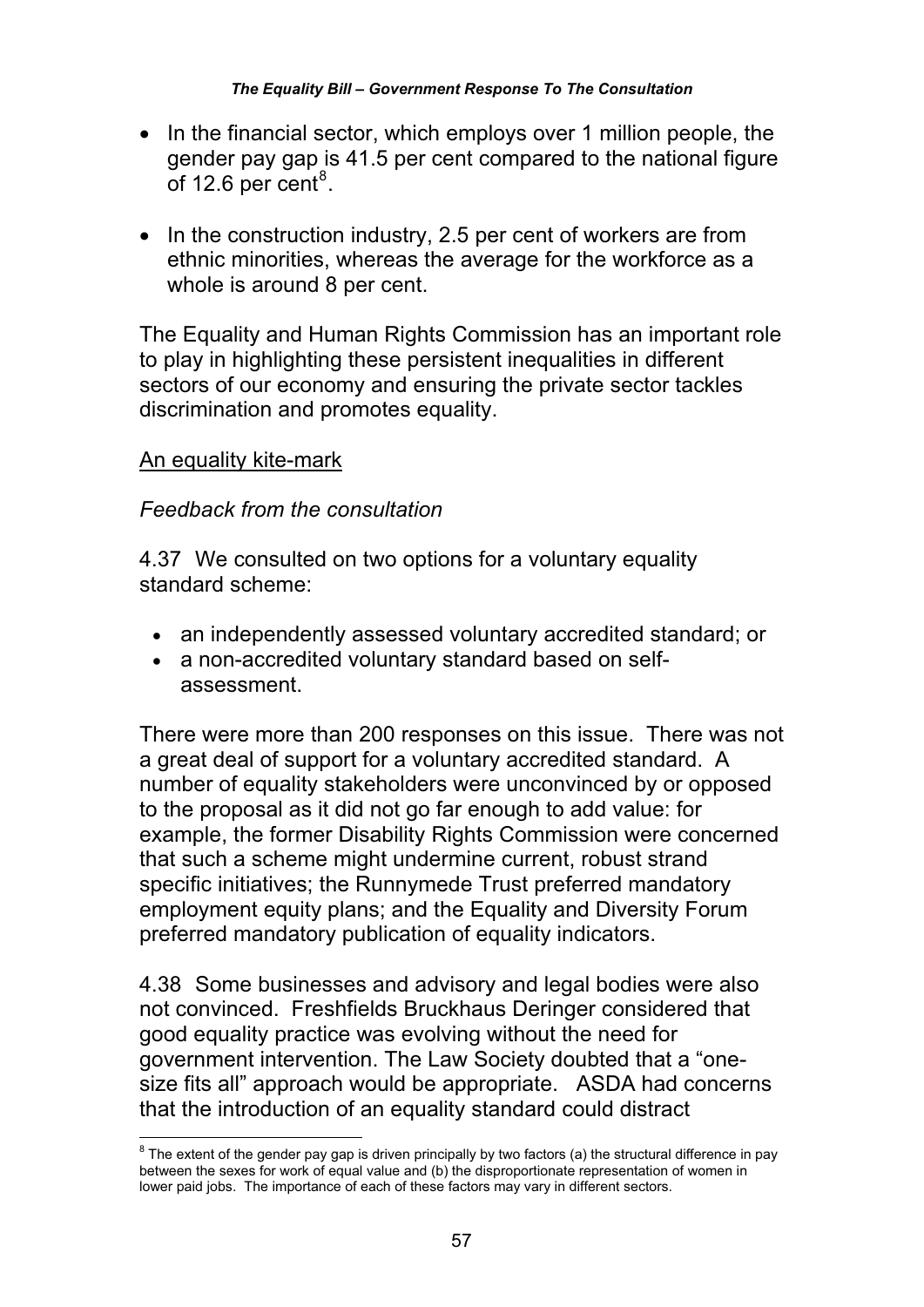employers from actually delivering equality outcomes. B&Q were concerned that an independently assessed accredited standard could give rise to significant costs. The EEF considered that an equality standard in addition to existing standards such as Investors in People would not be helpful, preferring to see development of a checklist-style tool not involving accreditation.

4.39 A number of stakeholders favoured a non-accredited standard or equality check tool, including the Confederation of British Industry. The British Bankers Association supported the idea of a kite mark if it would obviate the need to complete forms on diversity issues during a tendering process, but were wary of setting up a bureaucracy to administer it, and Zurich Financial Services preferred a non-accredited tool to enable organisations to tailor the initiatives to their particular business.

### *Assessment*

4.40 We will work with key partners including business, the Equality and Human Rights Commission, the Trades Unions and others to develop a kite-mark scheme for employers who are transparent about reporting their progress on equality.

4.41 We consider that an equality standard could potentially deliver benefits. Many businesses, of all sizes, want to be able to demonstrate their equality credentials because they recognise that this information is of interest to shareholders, potential investors, customers, the media, their existing workforce and prospective employees. Therefore we do see a case for development of a voluntary kite-mark scheme for employers who are transparent about reporting progress on equality. The Business Commission on Race Equality in the Workplace<sup>9</sup> has already recommended that Government should explore this approach.

4.42 Businesses increasingly recognise the advantages they can gain from improving their performance on equality, so that they can attract and retain talent from the widest possible pool and tap into new markets. We therefore expect that performance on equality will increasingly be a matter which companies choose to report to their shareholders and stakeholders.

 9 The Business Commission on Race Equality in the Workplace: a report by the National Employment Panel, October 2007 (http:// www.dwp.gov.uk/ndpb/nep-pdfs/BusCommissionReport.pdf)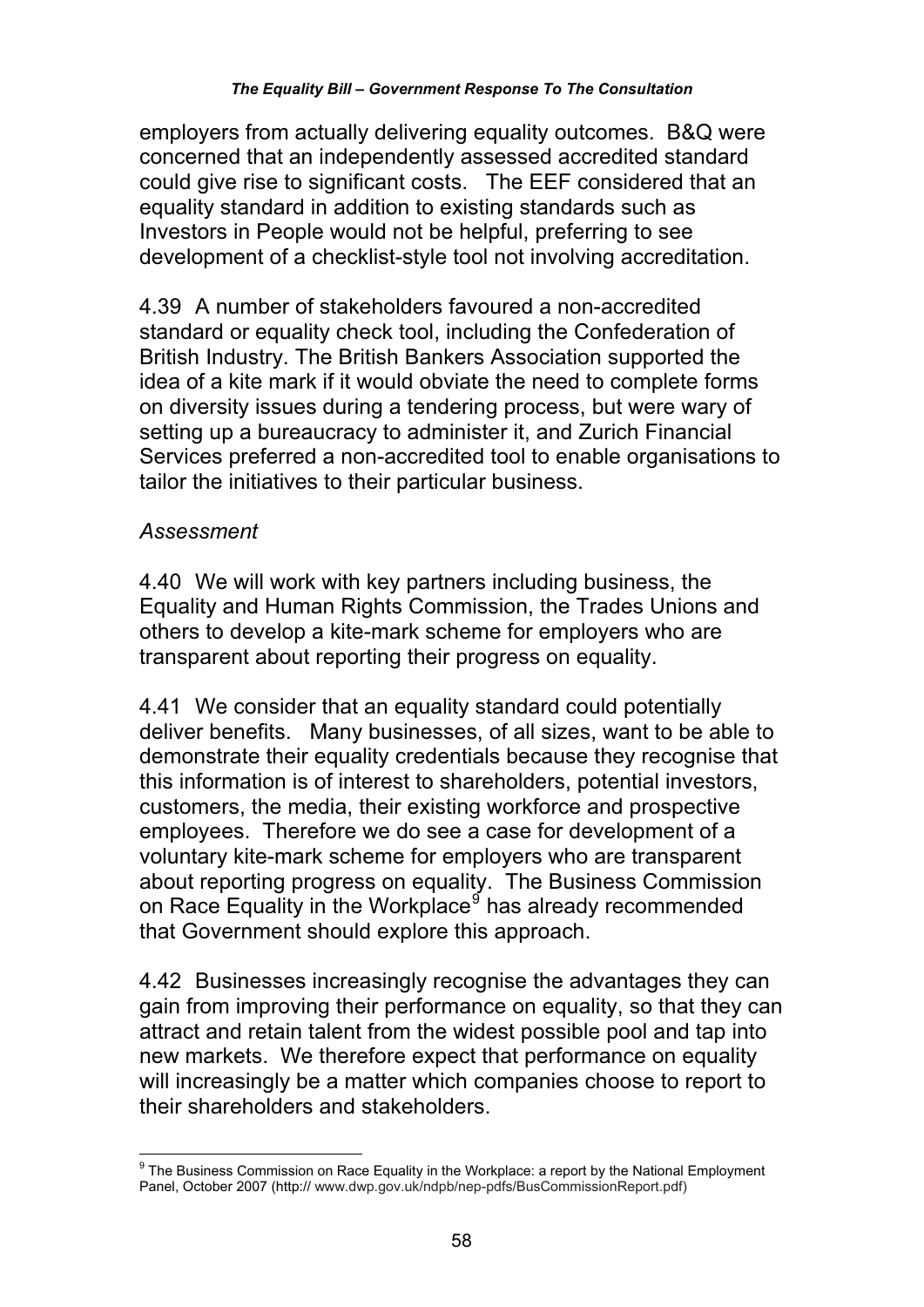4.43 We will review progress on transparency and its contribution to the achievement of equality outcomes and, in the light of this, consider, over the next five years, using existing legislation for greater transparency in company reporting on equality.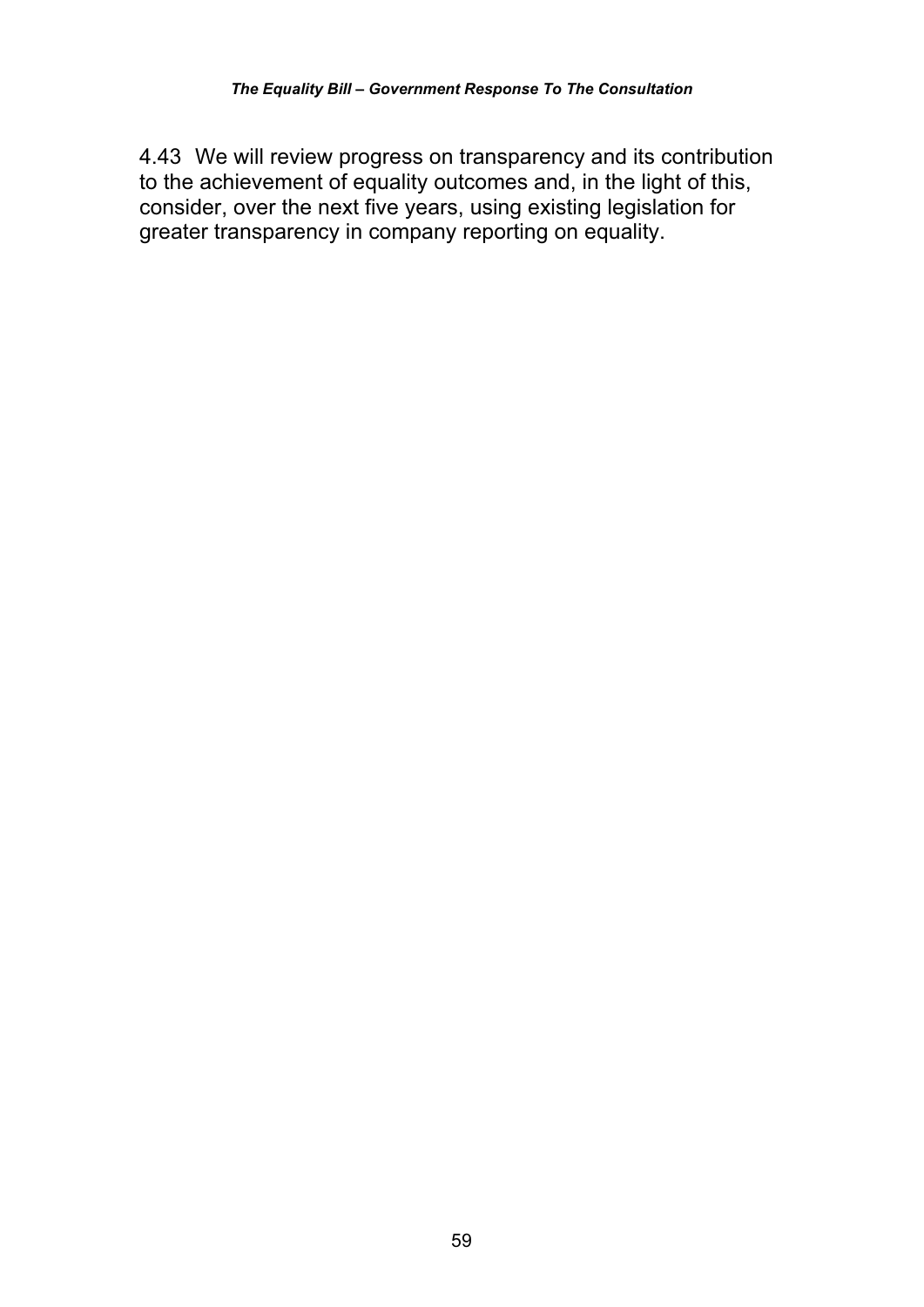#### **Chapter 5: Positive action**

- 5.1 **We have decided:** 
	- **to broaden the range of voluntary positive action measures which can be taken by employers or service providers to the full extent allowed by European law. This will be backed by comprehensive and authoritative guidance from the Equality and Human Rights Commission;**
	- **that employers, where they feel it is appropriate, will be able to take under-representation into account when selecting for appointment or promotion between two equally qualified candidates. However, making decisions irrespective of merit (i.e. quotas) or having an automatic policy of favouring those from underrepresented groups will remain unlawful;**
	- **that all protected groups10 will benefit from measures to meet particular needs in relation to education, training, welfare or other benefits;**
	- **that we will build on progress already made in improving democratic representation by extending the expiry date for all-women election shortlists from 2015 to 2030, and take forward non-legislative measures to increase black and ethnic minority representation.**
	- **that we will not extend the concept of "reasonable adjustments" to other protected groups besides disabled people.**

#### *What is 'positive action'?*

5.2 Positive action was addressed in the consultation paper under the heading of "balancing measures". "Positive action does not permit under-represented groups to be given favourable treatment regardless of merit. What it does is to allow targeted measures to prevent or compensate for disadvantage or to meet special needs,

 $\overline{\phantom{a}}$  $10$  Except disability, where positive action provisions are not needed because the law does not prevent more favourable treatment of disabled people.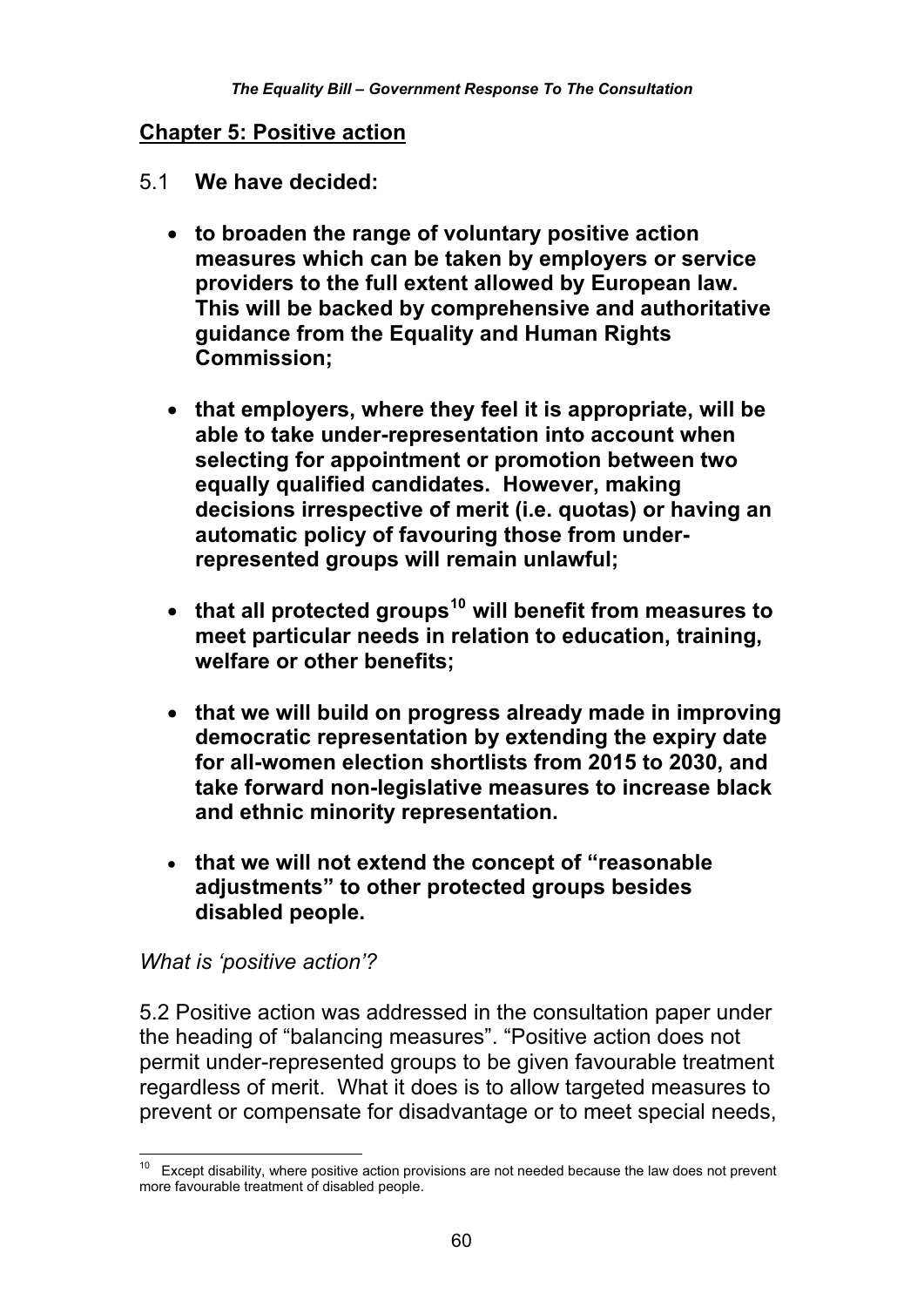so that people from disadvantaged groups can compete on equal terms. This is distinct from "positive discrimination", which disregards merit and is generally unlawful.

5.3 The consultation paper proposed extending the general scope for positive action beyond the current limits in domestic legislation – which refers mainly to training and encouragement to take up certain types of work - and also addressing some specific areas such as political representation.

### Extending the scope of positive action provisions (including measures to meet special needs); reasonable adjustments

## *Feedback from the consultation*

5.5 More than 150 responses were received to the question asking to what extent current positive action provisions were being used. There were over 250 responses to the question asking whether it would be helpful for organisations to be able to use a wider range of voluntary positive action measures, of which more than 90 per cent agreed.

5.6 The responses indicated that positive action mechanisms are being used more frequently in the public sector than the private sector. However, there is widespread uncertainty about whether, and to what extent, such measures are lawful; and an almost unanimous wish for further and accurate guidance. While some respondents argued for positive action measures to be mandatory, the majority favoured the proposed voluntary approach. Very few respondents wanted to go as far as positive discrimination and some, including police representatives, argued against such an approach. A number of respondents pointed to concern about the impact on the remainder of the workforce of what might appear to be special treatment for some employees.

5.7 On the whole, equality stakeholders regarded the existing positive action measures as being under-used. The Equality and Human Rights Commission considered there to be an even greater reluctance to take positive action outside the employment area, and thought that it would be unlikely to be enough merely to permit additional positive action. The Commission identified a need to encourage such measures and for it to produce a statutory code of practice with examples on what would and would not be permitted.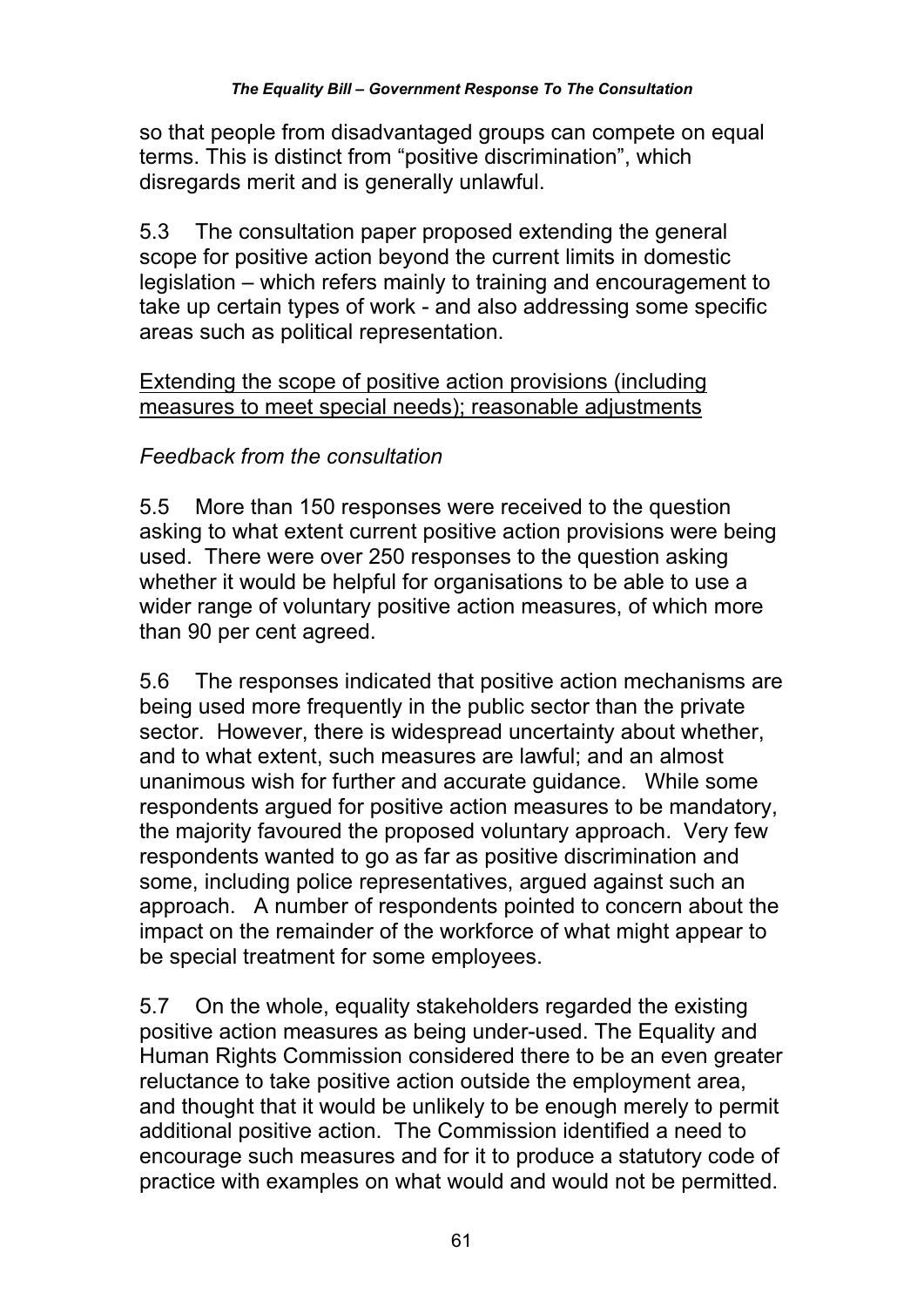The Age Employment Network was not aware of examples of positive action measures in the field of employment but welcomed the proposed wider scope. Age Concern and Help the Aged also agreed with widening the scope for such measures, with the latter seeing this as necessary to compensate for historical disadvantage in relation to age. The former Equal Opportunities Commission and Disability Rights Commission favoured the proposed widening of scope. The National Disabled Staff Network saw little evidence of employers taking positive action and referred to the statistics showing under-employment of disabled people – it was also one of the relatively few respondents which argued for a mandatory approach, because it felt that there was no convincing evidence that voluntarism works.

5.8 The Scottish Executive accepted that there should be a broader framework for positive action measures, so that it and other public bodies could attract a more diverse workforce, but emphasised the need for greater clarity. The Welsh Assembly Government drew attention to a range of initiatives which it uses to address the under-representation of minority groups in its own workforce, as did a number of other authorities, including: Strathclyde Fire & Rescue Service and the London Fire and Emergency Planning Authority. The Merseyside Fire and Rescue Service pointed out that all such services were the subject of challenging employment diversity targets which have to be achieved by 2009, and that it had achieved its target for employment of ethnic minority fire fighters and was above the national average for employment of female fire fighters. However, this body did not agree with a target-driven approach and, while agreeing with the proposal to widen the range of positive action, was opposed to any form of positive discrimination.

5.9 A number of Councils drew attention to actions that they had been taking, including Lancashire County Council, which also argued for mandatory positive action. East Dunbartonshire Council responded that it actively undertook positive action measures but found that the current provisions created a level of uncertainty. On the other hand, some Councils had identified little evidence of positive action measures being used, including Coventry City Council, Glasgow City Council, Vale of Glamorgan Council and the London Borough of Walthamstow. All these Councils favoured widening the range of permitted measures.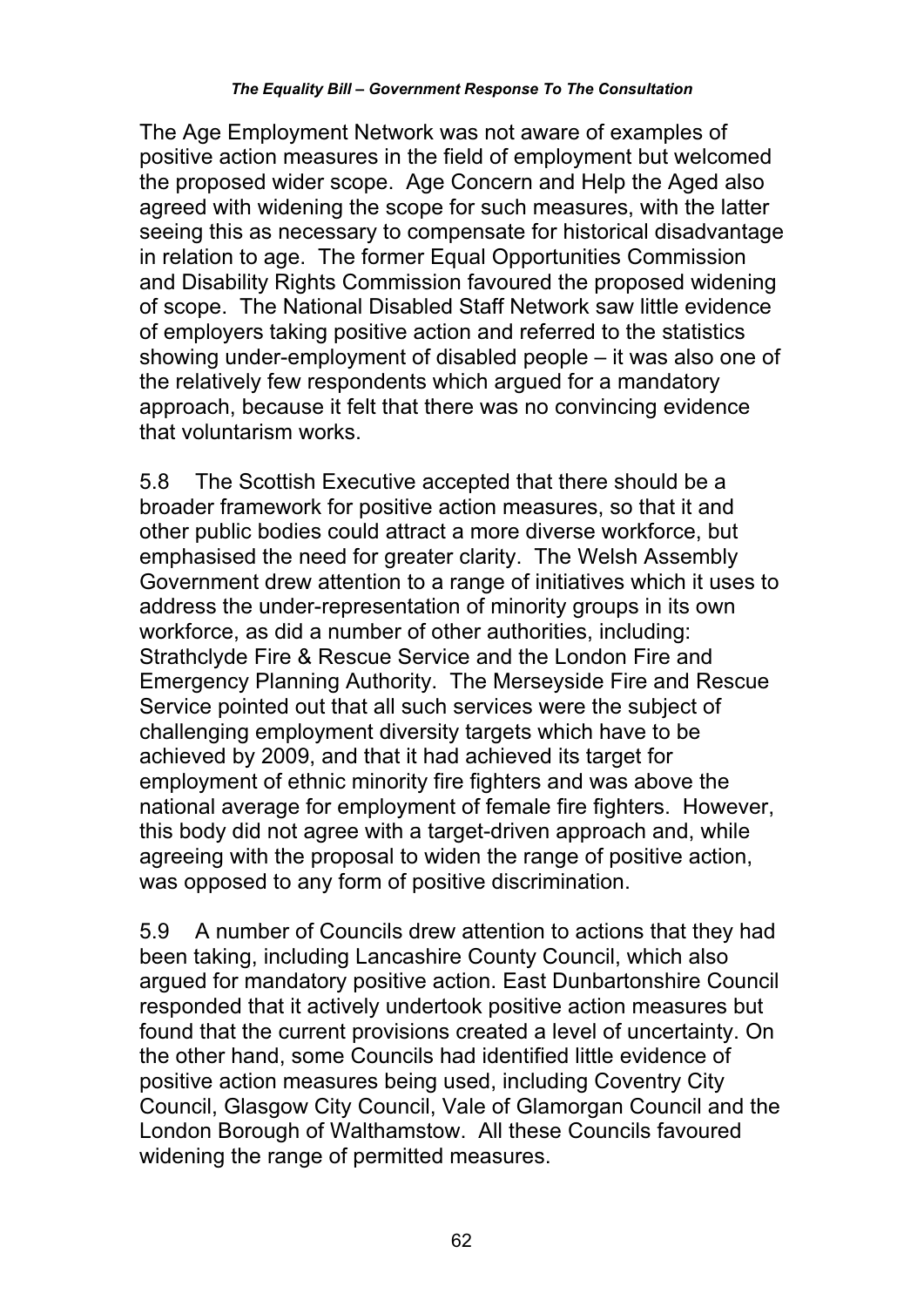5.10 The Citizens Advice Bureau agreed there should be a broader framework for positive action to redress chronic problems of under-representation and systemic discrimination. It wanted greater clarity about the practical application of such measures and suggested that the Equality and Human Rights Commission could have the power to initiate positive action where appropriate, following an investigation and in the context of agreeing action plans.

5.11 The Bar Council supported the proposal in principle but considered that the range of balancing measures should be specified. The Law Society noted that the usual targeting measures, such as selected advertisements, were not very effective in correcting gender imbalance but stressed that it would never wish to recruit anyone other than the best candidate for the job.

5.12 NHS Employers found evidence that the current positive action provisions are being used within the NHS but that there was some confusion about how to use them. It would support further legitimate measures to help redress imbalances and agreed that there should not be positive discrimination or quotas; and that the actual process of selection must be fairly applied.

5.13 Northumbria Police agreed that relaxing existing limitations would improve recruitment of minority groups but was concerned about possible public perception of this. The Association of Chief Police Officers pointed to past and ongoing activity to encourage sustained positive action and broadly welcomed the consultation paper's proposals for a wider range of positive action measures. The Police Federation of England and Wales agreed that positive action is the correct vehicle to improve recruitment and address under-representation. It supported the consultation paper's proposals but made clear that it was opposed to positive discrimination, because it was vitally important to retain popular support. The Association of Police Authorities pointed to a range of positive action measures and supported the proposals in principle. However, it made clear that the proposals would need to be developed with care and noted that about one-third of its membership was opposed to the idea of going beyond the existing positive action measures.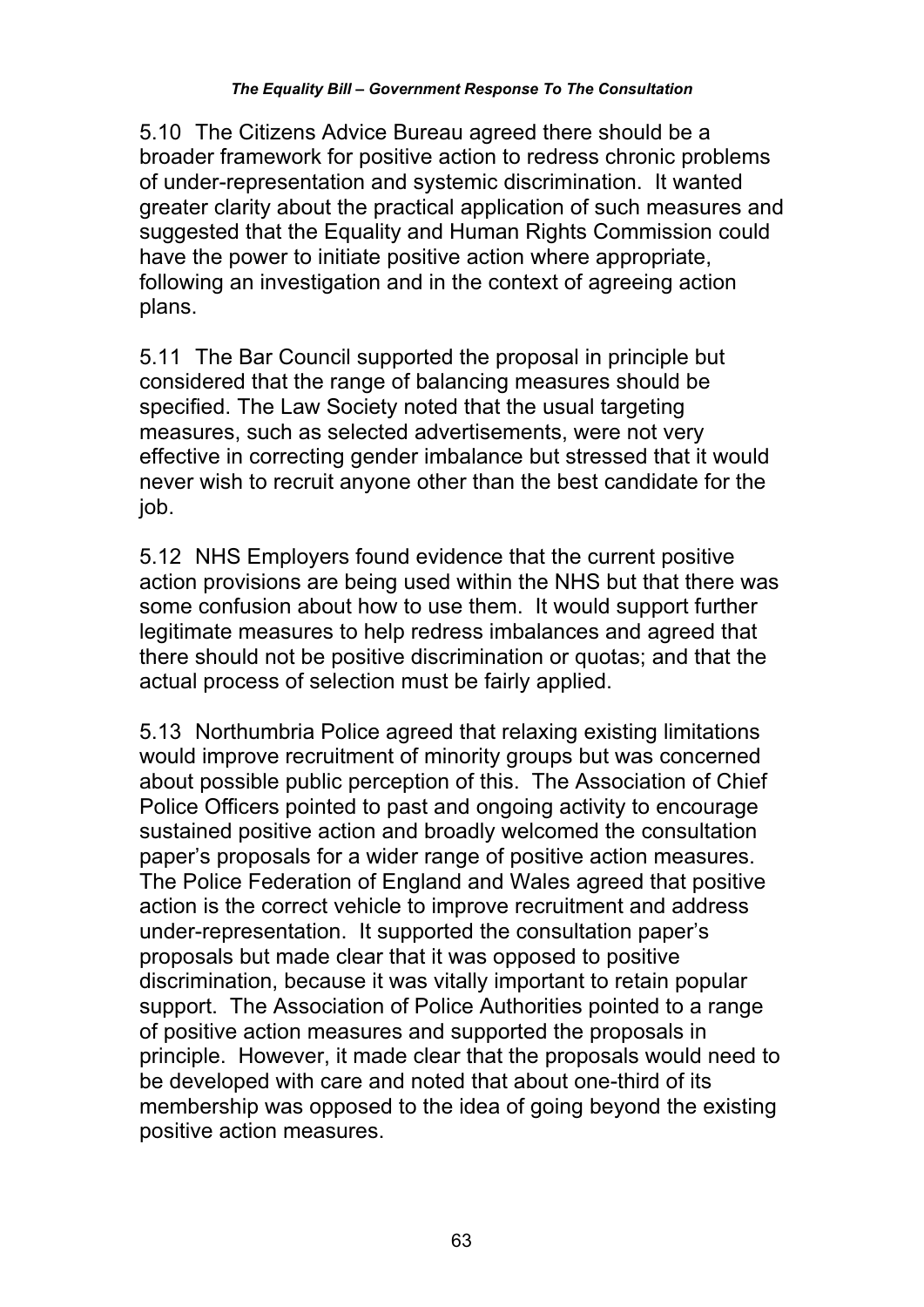5.14 The Confederation of British Industry thought that, according to its 2007 employment trends survey, a significant proportion of employers were using the existing positive action provisions: around one-third of employers were, for example, providing training and encouraging applications from under-represented groups, including 53 per cent of firms with more than 5,000 employees. It also thought that the main reasons for not taking positive action were confusion and a lack of awareness, as well as uncertainty about what is and is not permitted. It agreed that a wider range of permissible positive action could help improve equality in specific workplaces, but made clear that such measures should remain voluntary and backed by adequate support and guidance.

5.15 The Chartered Institute of Personnel and Development believed there was confusion about what is meant by positive action and positive discrimination. It made clear that measures should remain voluntary and that the merit principle should be sacrosanct. The Recruitment and Employment Confederation agreed that there should be more clarity about what employers could and could not do; but was wary about extending the current provisions which it saw as under-used. The EEF found that there was a degree of confusion and uncertainty among its members and suspected that take-up of existing options was limited. B&Q stressed that any programmes adopted by employers must remain voluntary. ASDA pointed to areas where it was already taking positive action and did not believe further measures would be helpful, citing the concern that positive action measures for one group could raise a claim from another, a concern shared by the British Retail Consortium.

5.16 The Trades Union Congress and UNISON supported a broader range of positive action measures, though the Public and Commercial Services Union expressed concern that some posts might be perceived as being filled by people who were not up to the job.

5.17 The possible use of positive action measures outside the workplace also attracted a high rate of responses from religion and belief bodies. The Muslim Council of Britain favoured a wider range of options as did the Church of England. On the other hand, the National Secular Society and British Humanist Association expressed concern about extending the potential for positive action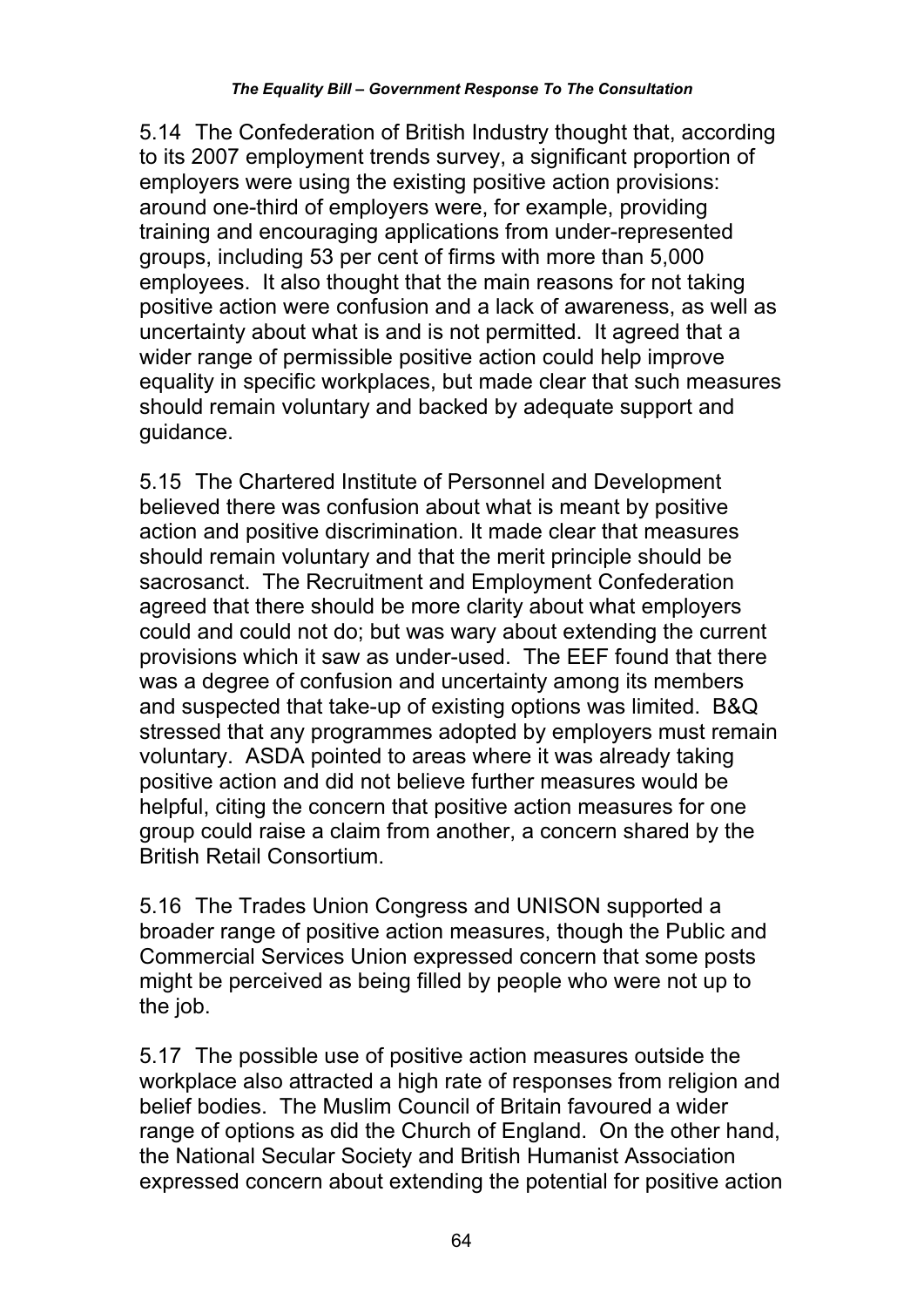on grounds of religion or belief, seeing a risk that new and unjustifiable inequalities or disadvantages could be introduced.

5.18 On the more specific questions (should "reasonable adjustments" be extended to other equality strands beyond disability; should all protected groups be able to benefit from measures to meet special needs in relation to education, training, welfare or other benefits?), the great majority of respondents on these points were against extending "reasonable adjustments" (concern about adding confusion; adding burdens; diluting existing protections); and in favour of extending measures to meet special needs, though the Equal Opportunities Commission expressed some detailed concerns about the way in which the current provisions are framed, from a gender equality perspective.

#### *Assessment*

5.19 We welcome the evidence of positive action measures that the consultation has revealed, particularly in the public sector. However, we would like to be able to make faster progress in tackling the disadvantage and under-representation which persists despite the progress we have made. It is clear that domestic legislation, as it stands, does not offer the same range of potential measures to help disadvantaged groups as are available under European legislation.

5.20 We have therefore decided to widen the scope of positive action measures for all the grounds protected by discrimination law<sup>11</sup>. This will allow all protected groups to benefit from measures to meet their special needs. It will also enable employers, where they feel it is appropriate, and where there is a choice between two or more equally qualified candidates, to take under-representation into account when making recruitment or promotion decisions, provided there is not an automatic rule favouring those with any particular protected characteristic. Positive action measures will remain strictly voluntary and the principle of selection on merit will be retained.

5.21 It will be essential for the new provisions to be supported by clear, user-friendly guidance produced by the Equality and Human

 $\overline{\phantom{a}}$  $11$  Except disability, where positive action provisions are not needed because the law does not prevent more favourable treatment of disabled people.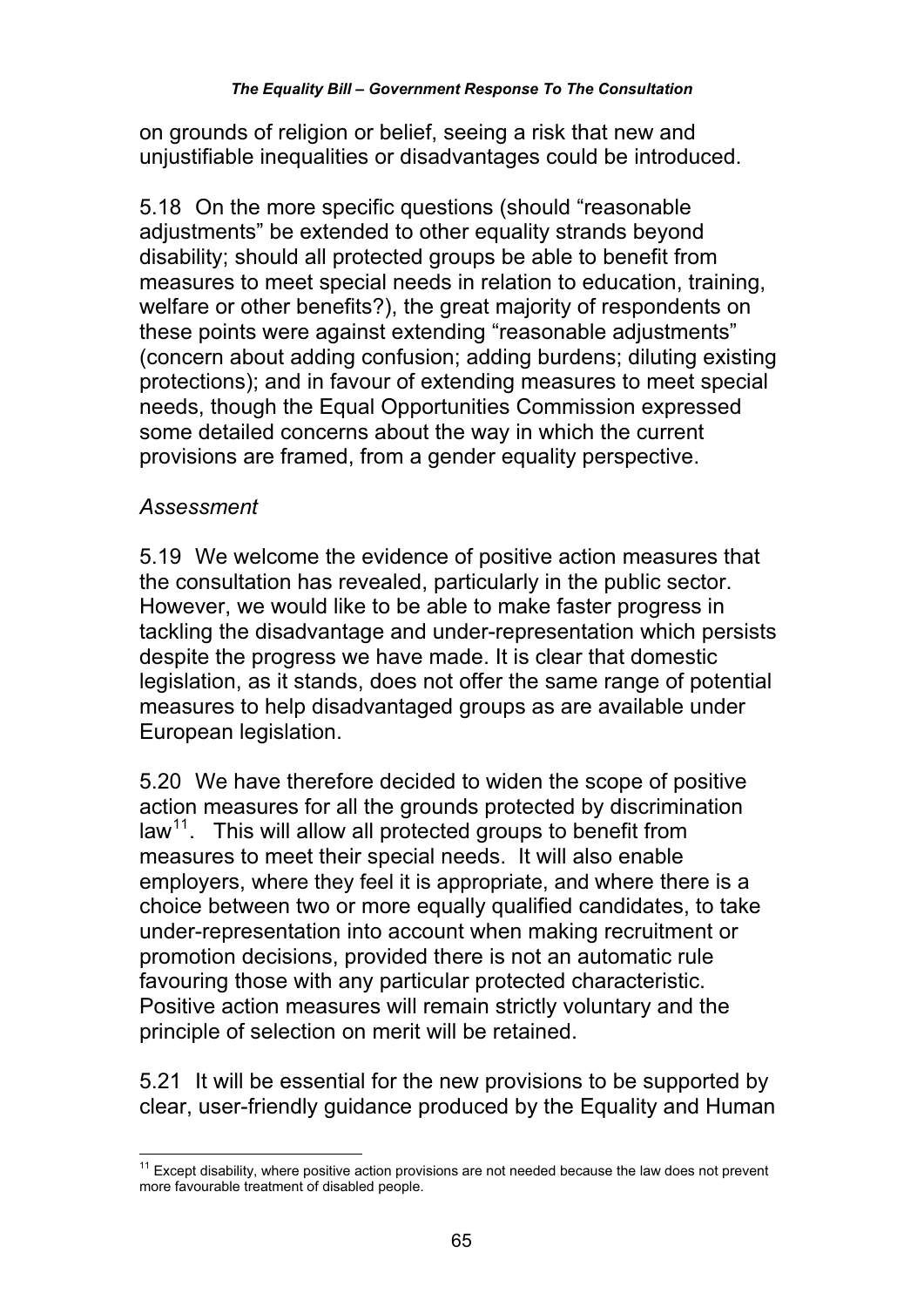Rights Commission, which illustrates the types of measures that can and cannot be taken.

#### Political candidates

5.22 It is important that Parliament and our other democratic institutions properly reflect the make-up of our society, including women as well as men and people from ethnic minorities. Of course, all our MPs represent the whole community in their constituencies, but having more representative elected bodies ensures that our political institutions better understand and reflect the society they serve. Only 19 per cent of MPs are women, and only 2.3 per cent of MPs are from non-white backgrounds, compared with 8 per cent of the population.

5.23 The Sex Discrimination Act allows political parties to take positive measures towards increasing the participation of women in our democratic institutions. Such measures include allowing women-only shortlists for election candidates in national and European parliamentary elections and local government elections. The consultation paper asked whether this provision, due to expire in 2015, should be extended.

5.24 The consultation paper also asked for views on whether or not to widen the scope of voluntary positive action measures for political parties to target the selection of candidates beyond gender. Following the consultation, the Government commissioned a report by Operation Black Vote to look further at the case for Black and Minority Ethnic-only shortlists. The report<sup>12</sup>, published on 19 May, recommends the adoption of Black and Minority Ethnic-only shortlists as a means of helping to increase the representation of ethnic minorities in Parliament and elsewhere. It also provides examples of various other positive action measures that could be taken by political parties to encourage more ethnic minority candidates to come forward.

## *Feedback from the consultation*

5.25 The great majority (more than 90 per cent) of the nearly 150 respondents on the issue of women-only shortlists agreed that the existing provision should be extended. There was a general

 $\overline{1}$ <sup>12</sup> *How to Achieve Better BME Political Representation* (May 2008)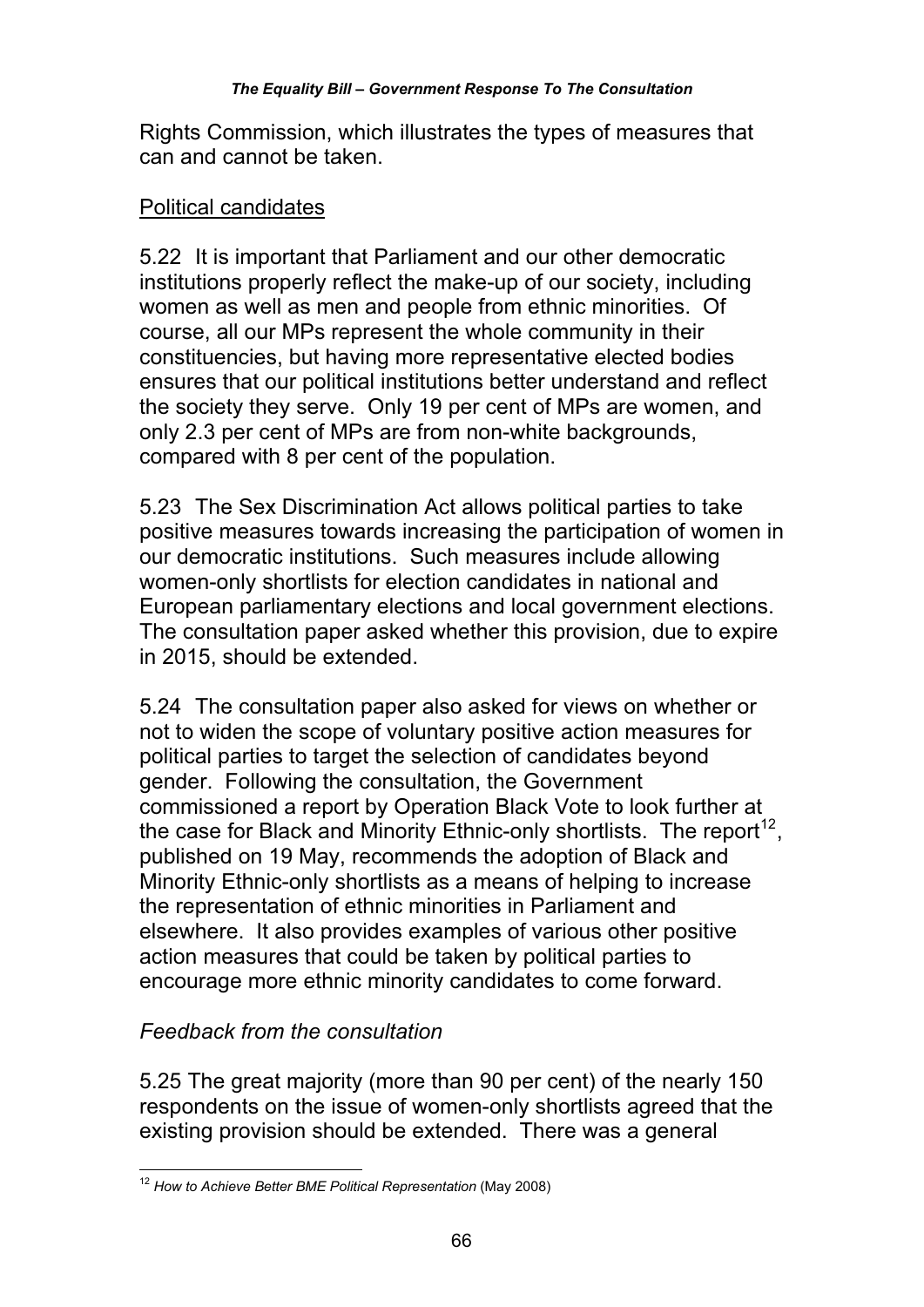sentiment that the provisions should continue for as long as it was considered necessary and proportionate to retain them i.e. until a gender balance is achieved in Parliament. A number of respondents wanted similar provisions for all equality groups.

5.26 The Scottish Executive noted that there was still some way to go before our electoral processes reflect the diversity of the people living and working in our communities; and that the latest elections in Scotland saw a reduction in the number of women in the Scottish Parliament and no meaningful increase in women representatives in Scottish local authorities.

5.27 Trades unions which responded all supported extending the expiry date for women-only shortlists. The Association of Women Barristers pointed to research by the Equal Opportunities Commission, indicating that, at the current rate of progress, the gender gap in Parliament would take almost 200 years to close. The Equal Opportunities Commission, the Fawcett Society, Liberty and a variety of other respondents including the former Commission for Racial Equality strongly supported the proposal. The main argument was one of fairness and practicality – to date, the measures had not been fully successful, and needed to be kept in place until a fair gender balance had been achieved.

5.28 Local authorities generally supported extension but on the whole were more cautious. The Greater London Authority and London Councils agreed unreservedly with continuing women-only shortlists. Some other authorities considered that the existing provisions for women-only shortlists should continue beyond 2015 only if the need is clear and the measure proportionate. Additional conditions suggested included the idea of a published review and evaluation of an extended provision every three years after 2015.

5.29 The great majority (more than 90 per cent) of the nearly 150 respondents on the issue of widening existing voluntary measures to increase representation of other under-represented groups in Parliament, agreed with it. This was particularly the case in the responses from groups representing disabled people, but also from others including the Equal Opportunities Commission, the Bar Council (suggested targeting for other strands for a time-limited period), Stonewall (which noted that women-only shortlists have not resulted in a single openly declared lesbian being elected to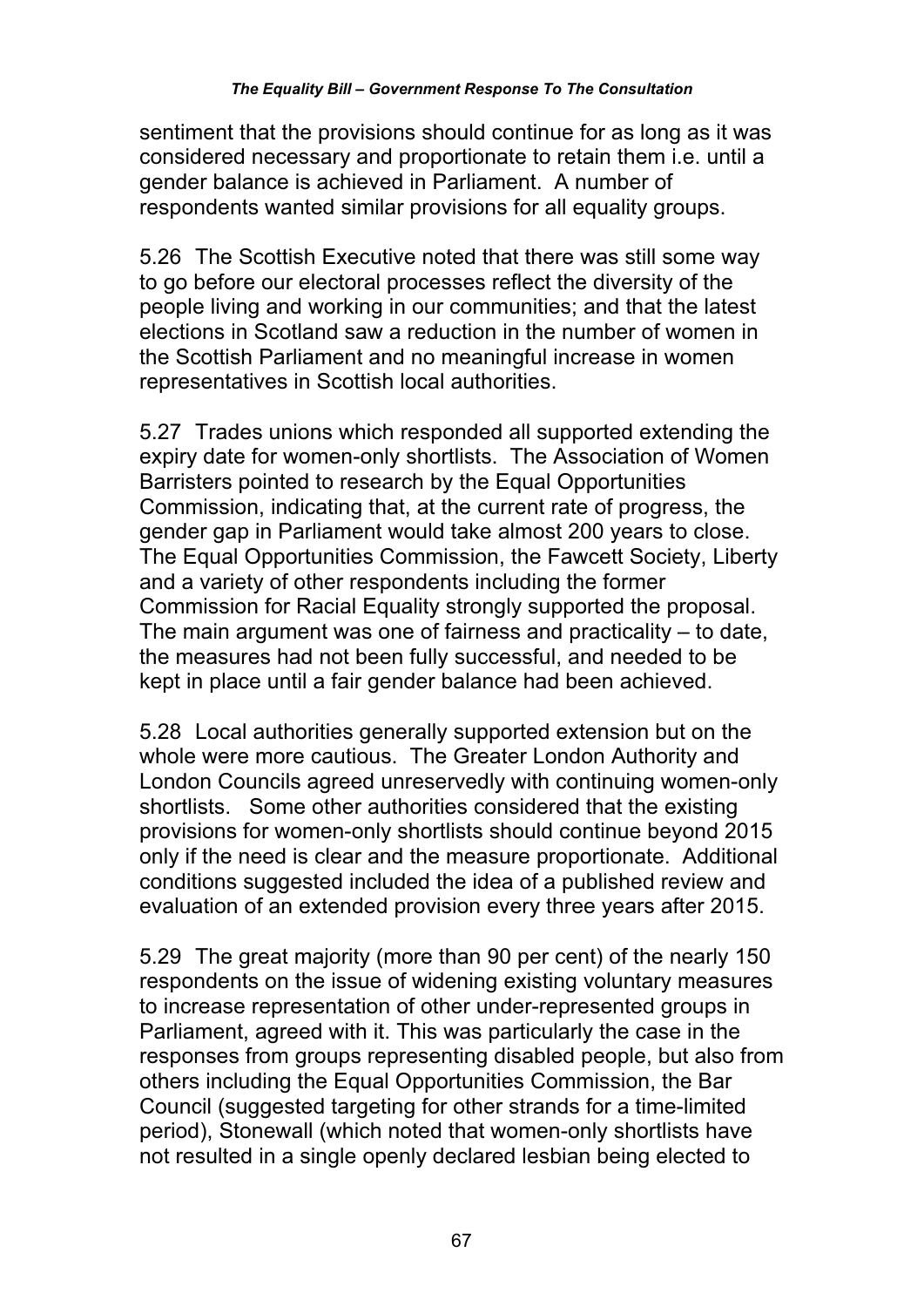the House of Commons), the Policy Research Centre on Ageing and Ethnicity and a number of local authorities.

5.30 A number of respondents agreed specifically with the introduction of measures aimed at increasing ethnic minority representation, including Black and Minority Ethnic-only shortlists. They included the National Assembly Against Racism, the Ethnic Minority Advisory Group, and London Councils. The Trades Union Congress, UNISON and Unite the Union all saw a case for further consideration of such measures, without offering further detail. .

5.31 The Commission for Racial Equality pointed out that the low representation of people from minority ethnic groups as councillors or MPs was a more complex issue than might be presumed. It noted (as did Justice) that the activities of political parties generally should be brought within the scope of discrimination law; pointing out that various measures were already available to political parties to encourage increased representation, such as mentoring or shadowing, and that these did not require new or additional measures, just commitment and leadership. It questioned how a Black and Minority Ethnic group would be defined, for the purpose of a shortlist. It therefore did not consider that legislation permitting Black and Minority Ethnic-only shortlists should be introduced, but a full programme of positive action should be adopted. The Discrimination Law Association considered that selection criteria on anything other than gender grounds would be problematic, raising the question of which minority ethnic groups, religions or beliefs or age groups would be eligible for a shortlist.

5.32 Others could envisage some extension but only to certain groups. The Law Society agreed with extension but only to gender, race and disability. It did not think it appropriate to have selection targets for religion or belief (too many forms of religion/belief) or sexual orientation (essentially a private matter). The British Humanist Association did not believe that positive action for candidate selection should be extended beyond gender.

### *Assessment*

5.33 The provisions which we introduced in 2002 to allow womenonly shortlists for election candidates have been extremely successful: the number of women MPs rose from 60 in 1992 to 128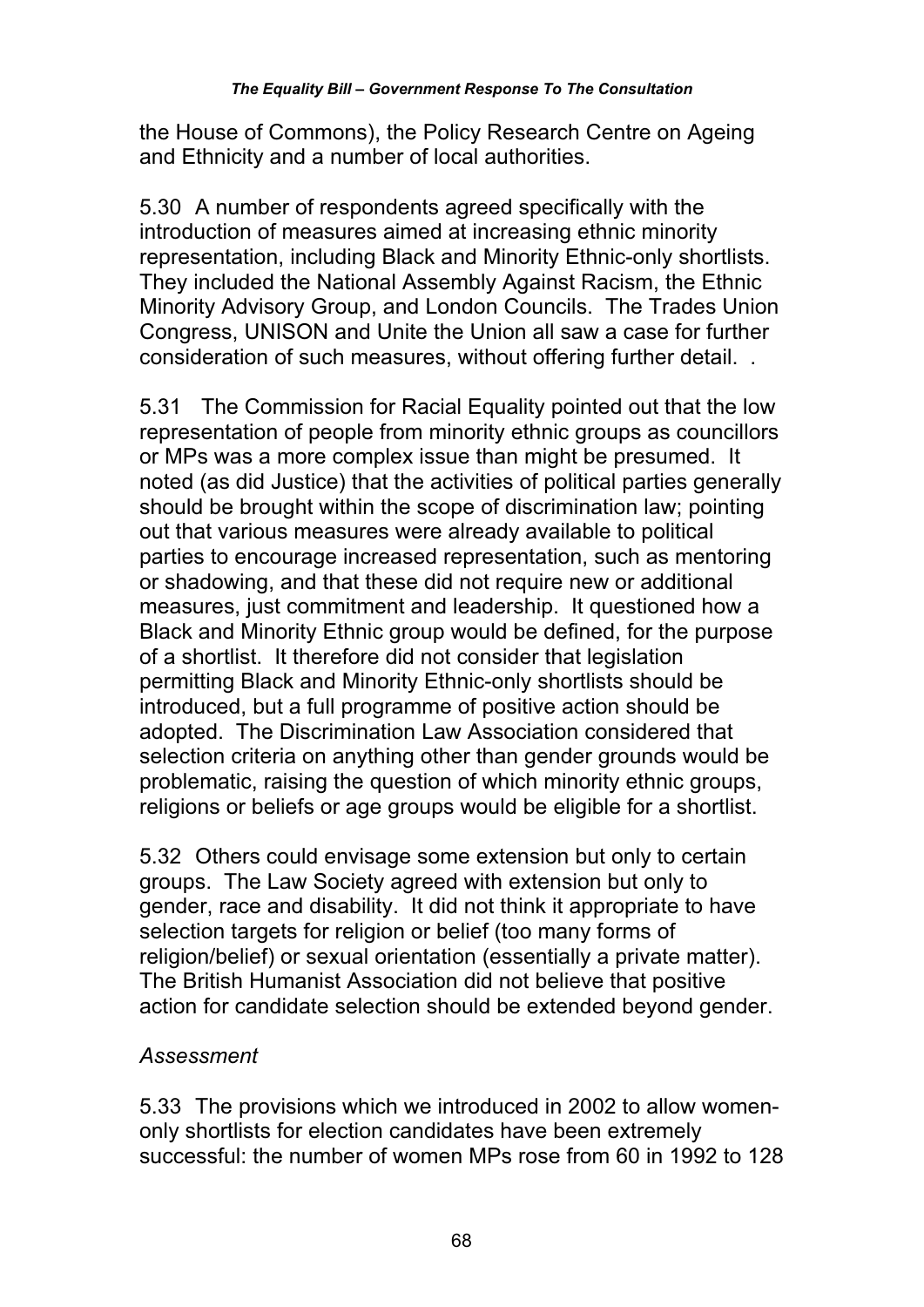in 2005. But this still only amounts to just over 19% of MPs despite women making up 51% of the population.

5.34 We have therefore decided to extend these provisions beyond 2015, to 2030. This is on the basis that this will cover a further five national elections and, if current progress is maintained, enable a critical mass of approximately 200 women MPs to be achieved by then. The existing legislation contains a power to extend the expiry date should that prove necessary in the future – that power will also be replicated in the Equality Bill.

5.35 We have decided not to legislate at this stage to allow for Black and Minority Ethnic-only shortlists, or to provide similar measures for other groups beyond gender, as there is no consensus on this issue. However, we will introduce in the Equality Bill specific positive action provisions for political parties to use across all protected grounds, similar to those contained in the Sex Discrimination Act but excluding the shortlists provisions. This will allow parties to take a wider range of positive action measures in relation to matters regarding their constitution, organisation and administration, such as those suggested in Operation Black Vote's report, including:

- carrying out an audit of political party membership to identify the proportion of members from under-represented groups and identify where gaps are present;
- setting targets for recruitment drives:
- carrying out general and specific or targeted recruitment drives;
- running mentoring and leadership programmes;
- setting targets for increasing the proportion of politicians and staff from under-represented groups;
- establishing and supporting in-house forums for underrepresented groups;
- reaching out to community and faith organisations:
- supporting local young Mayors and youth parliament;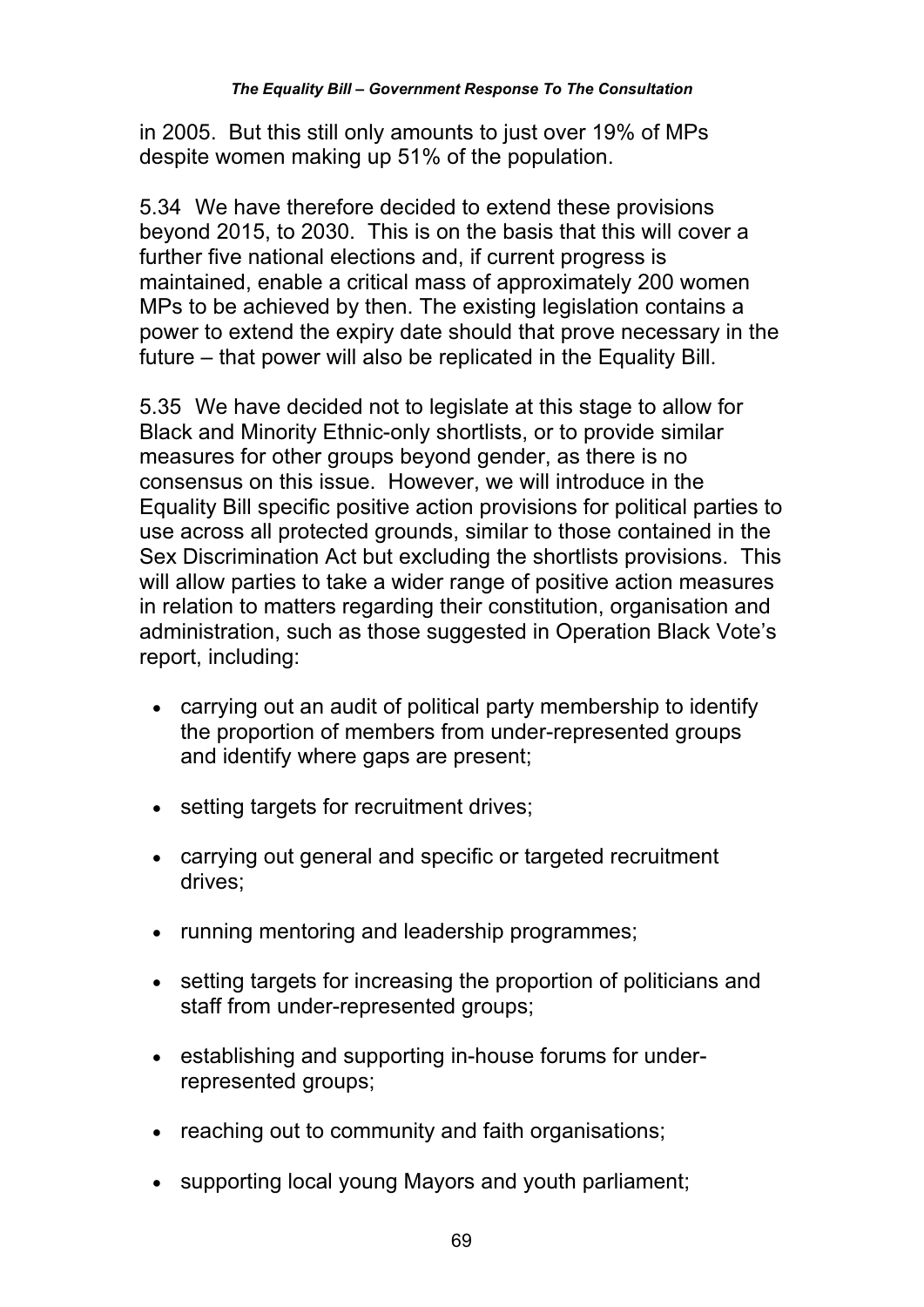supporting non-partisan voter registration initiatives and democracy week.

### **Chapter 6: Enforcement**

- **6.1 We have decided that:** 
	- **the Bill will allow employment tribunals to make wider recommendations in discrimination cases, which will benefit the wider workforce and help to prevent similar types of discrimination occurring in the future;**
	- **we will be working with the Employment Tribunal Service, employment judges and other relevant stakeholders to identify other means of ensuring that we learn the lessons from tribunal judgments and are able to take a more strategic approach to tackling discrimination;**
	- **if practical, we want to allow discrimination claims to be brought on combined multiple grounds. This is a very complex area and we are exploring it further, including whether the legislation could be made to work in practice and what the costs and benefits would be;**
	- **we will support trade union equality representatives in their roles by building on ongoing initiatives**
	- **we will not make any provision for representative actions in the Equality Bill. In the light of the Civil Justice Council's recommendations in its review of collective redress mechanisms, we will consider whether there is a case for introducing representative actions in discrimination cases. We will consult on any proposals for reform;**
	- **we will continue to promote Alternative Dispute Resolution mechanisms as an effective means of resolving many disputes fairly and speedily outside the legal system, whilst recognising that the courts and**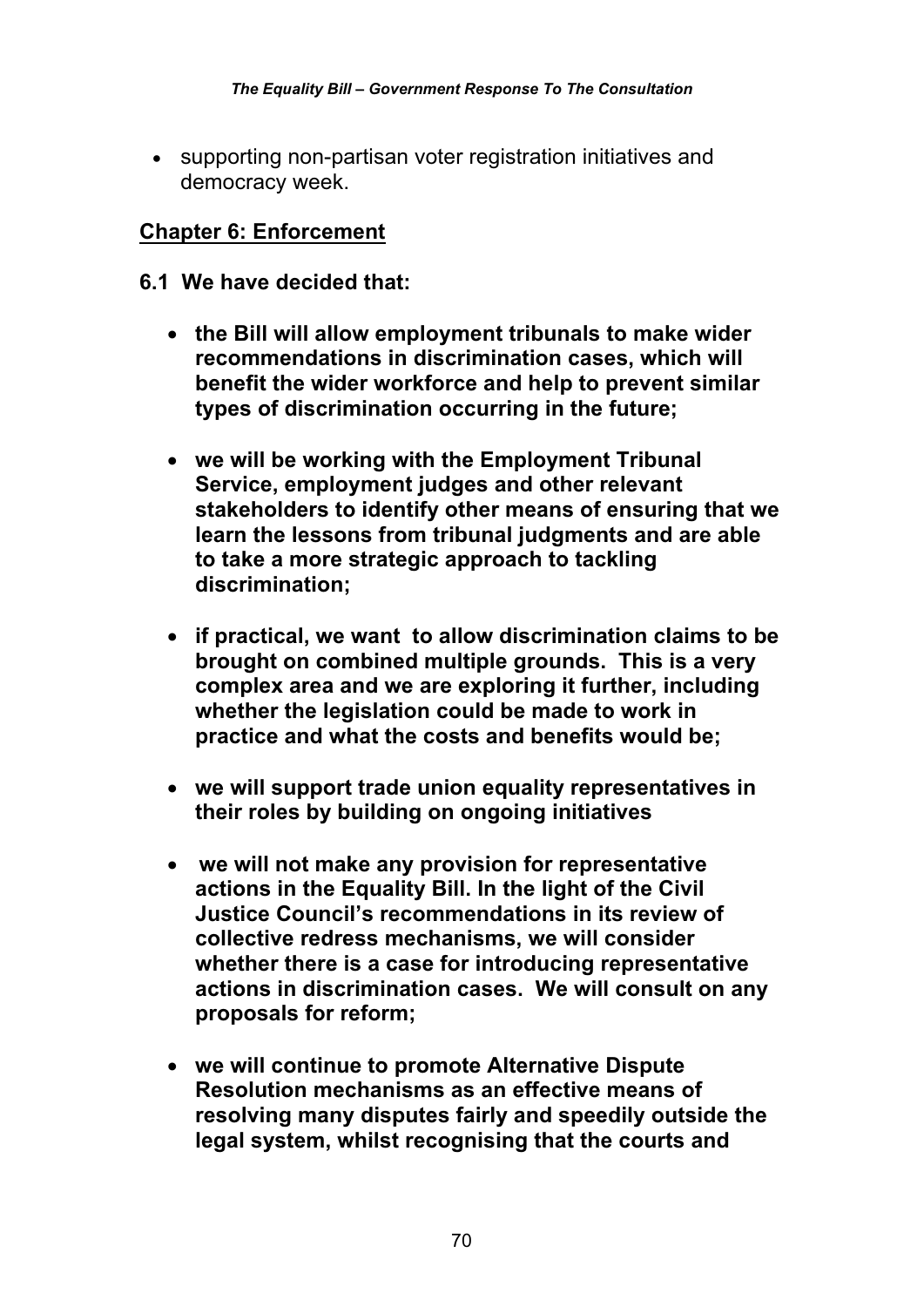**tribunals will remain the most appropriate means of redress for some cases;** 

- **we consider that there is scope to explore further the potential role of Ombudsmen in relation to equality issues. The Equality and Human Rights Commission will work with Ombudsmen to ensure that they are equipped to deal effectively with discrimination complaints which they receive, in cooperation with the relevant bodies;**
- **we are not persuaded of the need to introduce equality tribunals;**
- **we will not designate specific courts to hear discrimination cases but we will ensure that appropriate training is made available to judges hearing discrimination cases, as well as making provision for the use of expert assessors to advise judges in court cases involving discrimination across all the protected grounds;**
- **transfer disability discrimination school education cases in Scotland (including education cases relating to admissions and exclusions) to the Additional Support Needs Tribunals for Scotland.**

### Extended recommendation powers for employment tribunals

6.2 Currently tribunals can only make recommendations where an employer has been found to have discriminated, but only if they directly benefit the person who has been discriminated against. However, as around 70 per cent of employees involved in discrimination cases leave the organisation, this ties the hands of tribunals.

6.3 Allowing a tribunal to make wider recommendations will mean, for example, that where a female employee leaves her employer because of discrimination and has subsequently won the case, the tribunal could recommend that the employer should introduce an equal opportunities policy.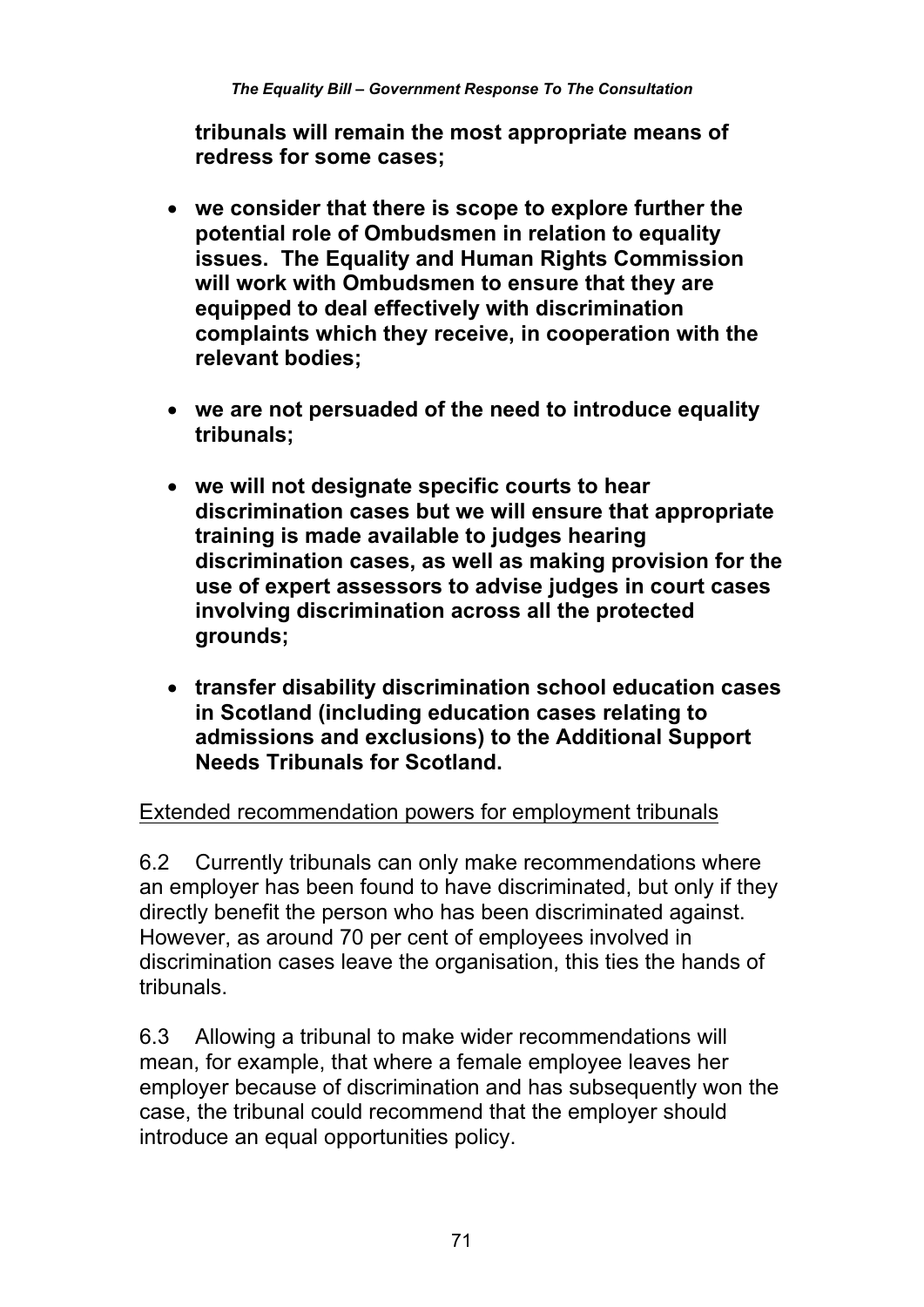6.4 This would not benefit the woman who had left, but it would benefit women still in the workforce. And it would also benefit the employer, who would be less vulnerable to future claims. If the employer did not comply and a further claim was made, the tribunal would be able to take the earlier recommendation into account when considering the case. This power will encourage better employment practice and should help reduce the number of race, sex, disability and other types of discrimination claims at employment tribunals.

6.5 Recommendations will form part of the tribunal's judgment, which will in due course be made available on the Employment Tribunal Service's website. Claimants and/or their representatives will therefore be able to search for previous recommendations. They could also ask the respondent about any previous recommendations through the questionnaire procedure.

6.6 Training and guidance will be provided to Employment Tribunal judges to assist them in exercising their new powers effectively.

6.7 On 1 July, the Department for Business, Enterprise and Regulatory Reform published a consultation on a number of proposals designed to complement the measures set out in the Employment Bill and other changes arising from the Dispute Resolution Review. This package of measures will provide a framework for a more efficient system for dispute resolution which is easier to use and enables disputes to be resolved earlier, with less lost time, expense and stress for all parties. The Dispute Resolution secondary legislation consultation also asks a number of practical questions about how the extended recommendations power should be implemented. The closing date for this consultation is 26 September 2008. Responses should be sent to Dispute Resolution Secondary Legislation Consultation, Bay 4100, BERR, 1 Victoria Street, London SW1E 0ET.

6.8 We will also be working with the Employment Tribunal Service, employment judges and other relevant stakeholders, to identify other means of ensuring that we learn the lessons from tribunal judgments. We wish to explore the scope for establishing a more effective mechanism for sharing knowledge about the cases which arise in tribunals across the country. This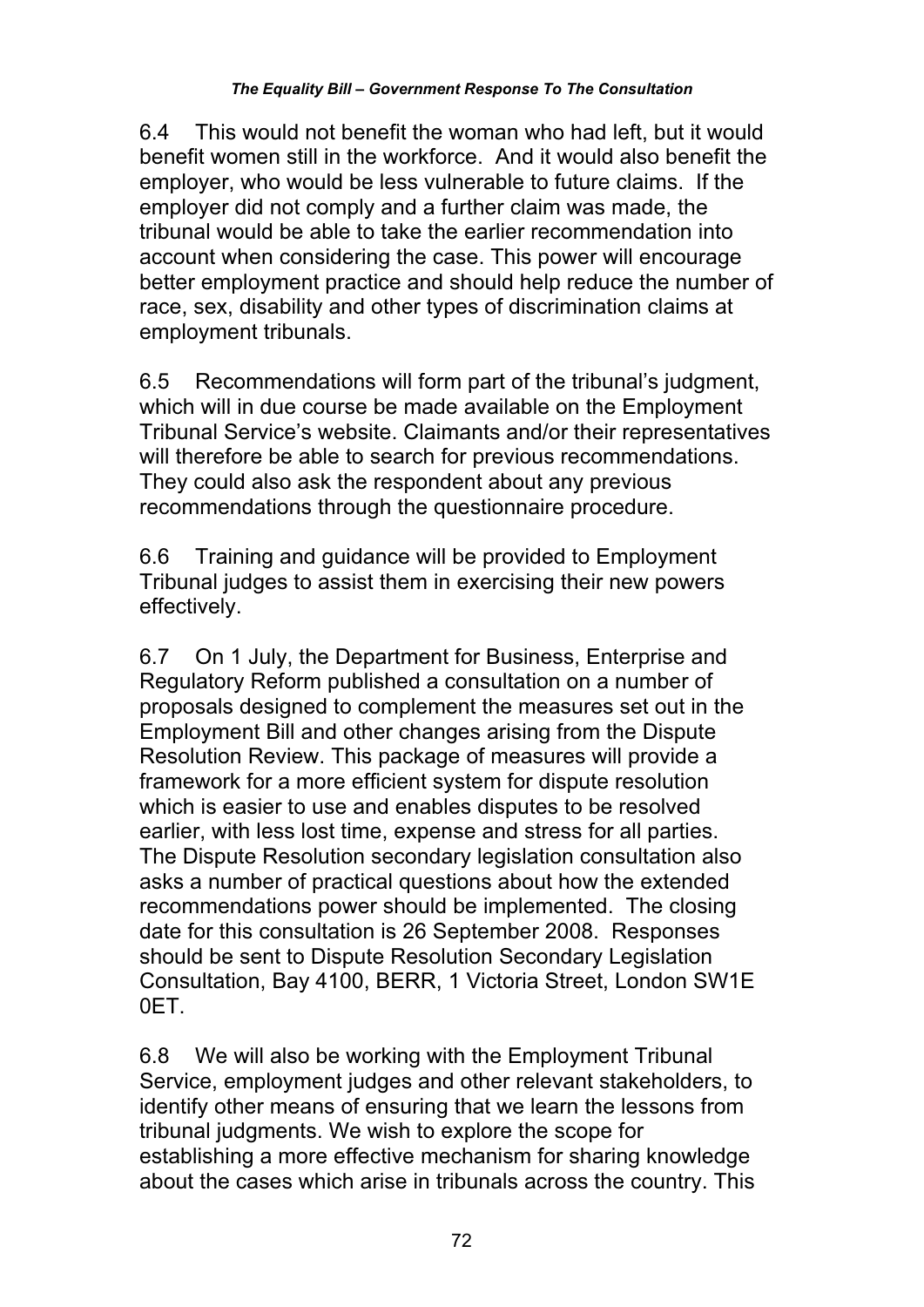would enable us to identify whether similar cases are arising repeatedly in a particular sector, for example. Such a mechanism would enable Government, the EHRC, employers and trade unions to take a more strategic approach to tackling discrimination, to spread learning from individual cases in a systematic way, and help to achieve a shift in corporate culture.

## *Feedback from the consultation*

6.9 There were a fair number of responses on the issue of an extended recommendations power from a wide range of stakeholders, despite it not having been explicitly addressed in the Equality Bill consultation.

6.10 The response from employer organisations was mixed. The Confederation of British Industry was not in favour of extending tribunals' powers to allow them to make recommendations for the benefit of the wider workforce. They argued that a tribunal would not understand the workings of a firm on the strength of an individual case, that a scenario where different tribunals make contradictory recommendations would lead to confusion, and that it would be inappropriate for a tribunal to "recycle" a recommendation related to a similar case for another different organisation.

6.11 However, some other business organisations were in favour. The Employers' Forum on Disability reported that its members were in favour of tribunals being able to make recommendations even when the employee is no longer employed, so as to effect systemic change and enhance the legal case for action on equality. The Federation of Small Businesses also recognised that recommendations could help firms to comply with the law in the future, although it also felt tribunal judges should take into account the fact that small businesses very rarely have a Human Resources department and the case may have arisen because the small business owner was not aware of, or had not understood, discrimination legislation.

6.12 A number of local government organisations responded in favour of stronger recommendation powers, which it was felt would make the aims of anti-discrimination law easier to meet by strengthening the remedies available to Employment Tribunals,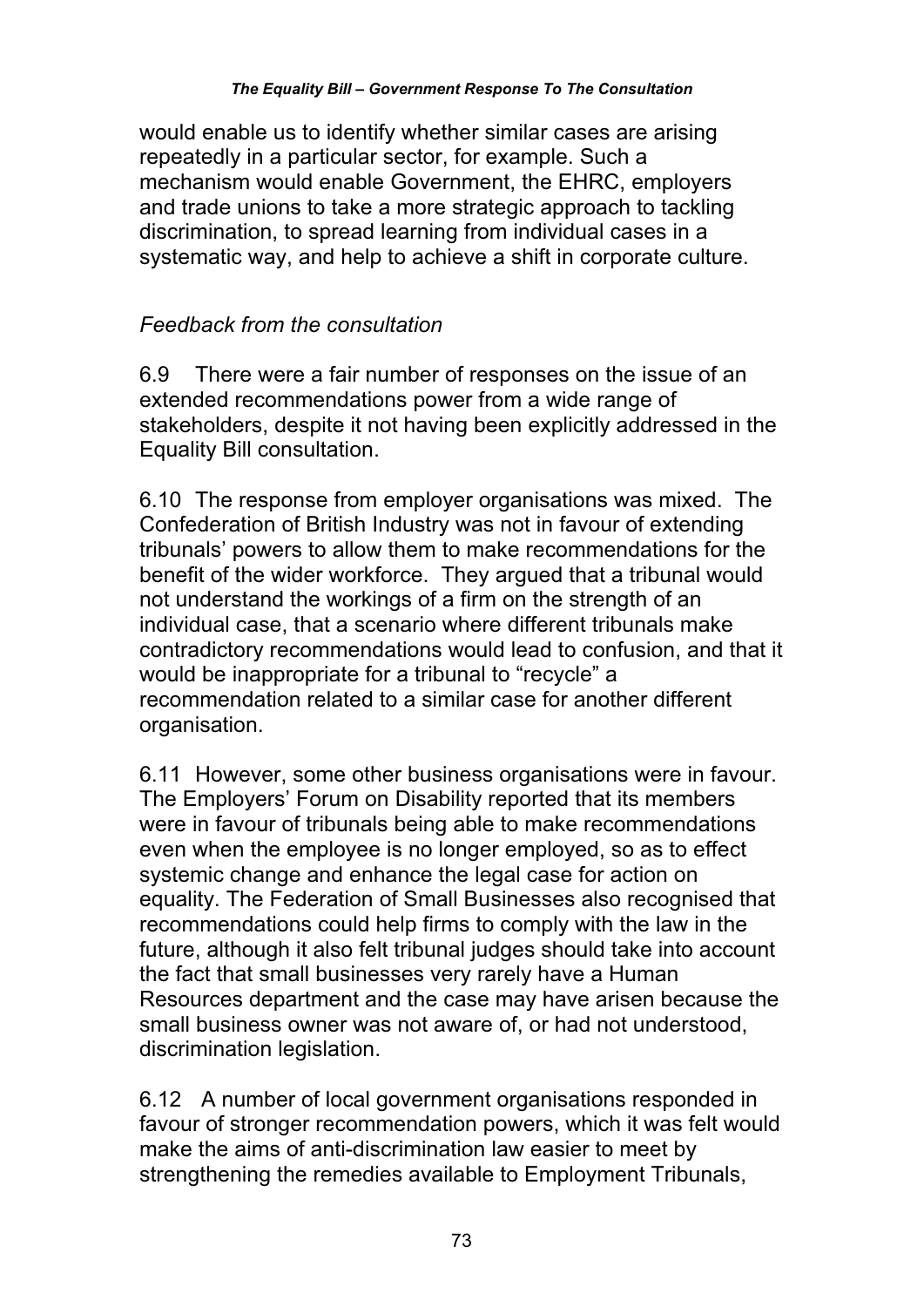and result in a more efficient use of resources by extending the benefit of any ruling more widely.

6.13 The Trades Union Congress and the five trades unions which raised the issue of the operation of tribunals were in favour of extending the power to make recommendations, as were a large number of equality and legal organisations. The most common argument made in favour of such an extension was that recommendations would significantly improve the tribunal's impact on the poor practice of employers who lose tribunal cases, by enabling the employment tribunal to address underlying discriminatory practices and help employers to dismantle structural or institutional discrimination which may exist in an organisation. It was argued that such a power would complement other provisions which can be used to address systemic disadvantage and discrimination.

# *Assessment*

6.14 The power of tribunals to make recommendations already exists in respect of the individual claimant and recommendations made under the existing power may already benefit the wider workforce indirectly. For example, a recommendation that managers are trained in fair and transparent promotion procedures, following a finding that the respondent had discriminated against the claimant in a promotion exercise, would benefit not only the claimant but also the wider workforce.

6.15 A stronger recommendation power already exists in Northern Ireland, under the Fair Employment and Treatment Order 1998 (Article 39). Recommendations are confined to the facts of the individual case but are not restricted to remedying the claimant's present situation and there is a financial sanction for failure to comply. There is no evidence that this power has had adverse effects on business.

6.16 We do not think it likely that a wider recommendation power would result in an increase in claims. There is no evidence that this has happened in Northern Ireland. On the contrary, we consider that recommendations will encourage better employment practice and should help to reduce the number of claims at employment tribunal.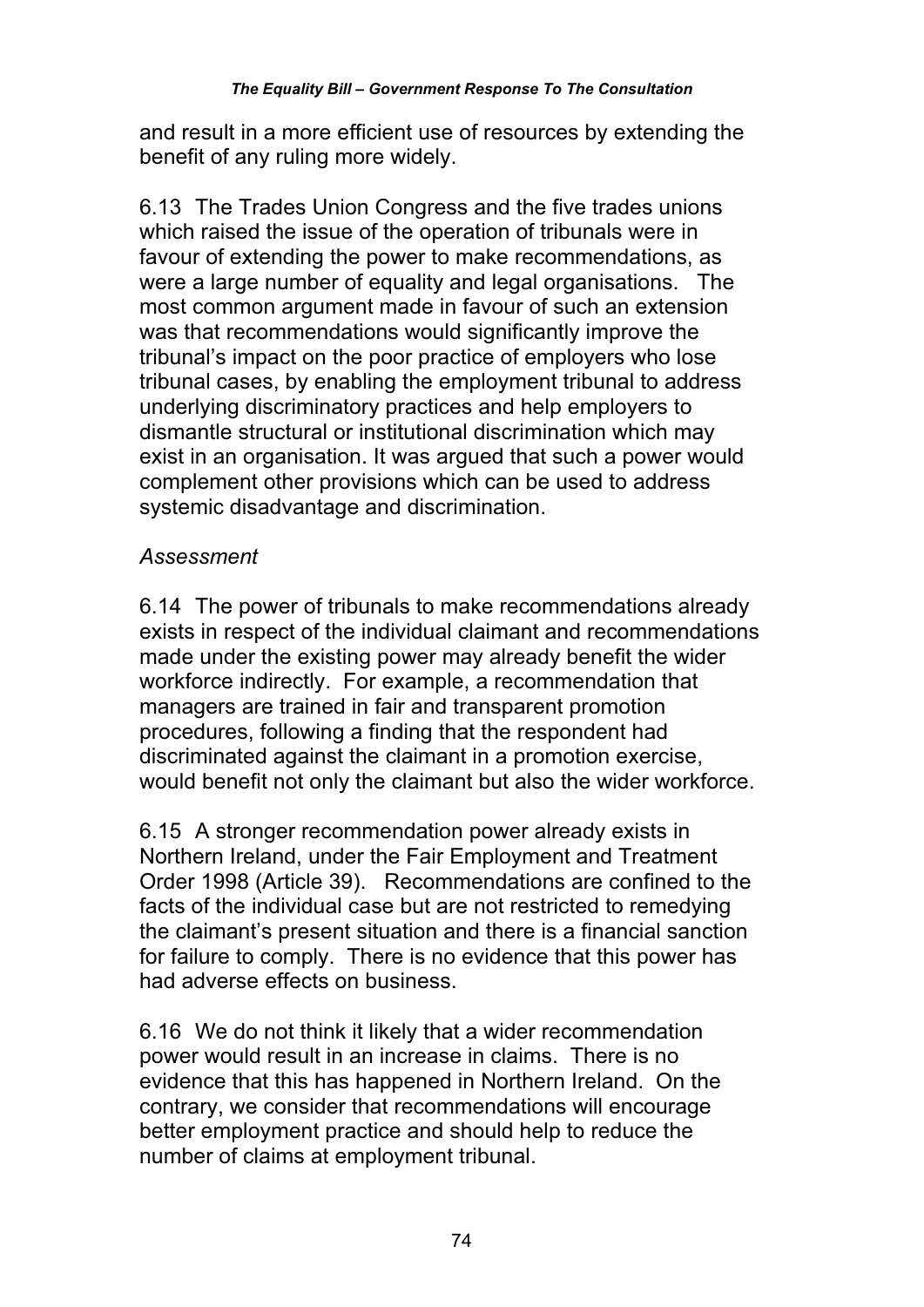6.17 In discussions with the Government Equalities Office, the Employment Tribunal Presidents have made a commitment to providing training on the changes we are making to recommendation powers. This will help ensure that recommendations deal only with the facts heard in the case and are a proportionate means of ensuring compliance with the law. Employment Judges are assisted by two lay members from the union and management sides, both of whom will have expertise in human resources issues. As already noted, the Government issued a public consultation on 1 July, as part of the Dispute Resolution Review, on the practical implementation of the power. The response to this will inform the training and guidance given to Employment Judges.

6.18 Any recommendation could be overturned on appeal if it was clear that there was no evidence for it, or on grounds of lack of reasonableness.

6.19 In addition, we consider that well-founded recommendations for the benefit of the wider workforce could add real value in tackling the structural causes of discrimination.

# Multiple discrimination

6.20. Currently, people can only bring a claim that someone has treated them unfairly because of one particular characteristic, for example their race, sexual orientation or gender. However, there are situations where people are discriminated against because of a particular combination of characteristics. For example, a black woman may suffer prejudice or harassment which a black man or a white woman would not experience.

6.21 The consultation document noted earlier calls for people to be able to bring claims on a combination of grounds and asked for evidence of difficulties in gaining legal redress in such cases under the present system.

# *Feedback from the consultation*

6.22 There were nearly one hundred responses on this issue. Examples were provided of discriminatory incidents which, it was argued, could have been brought to tribunal or court only if there were provision to bring combined multiple claims. In addition,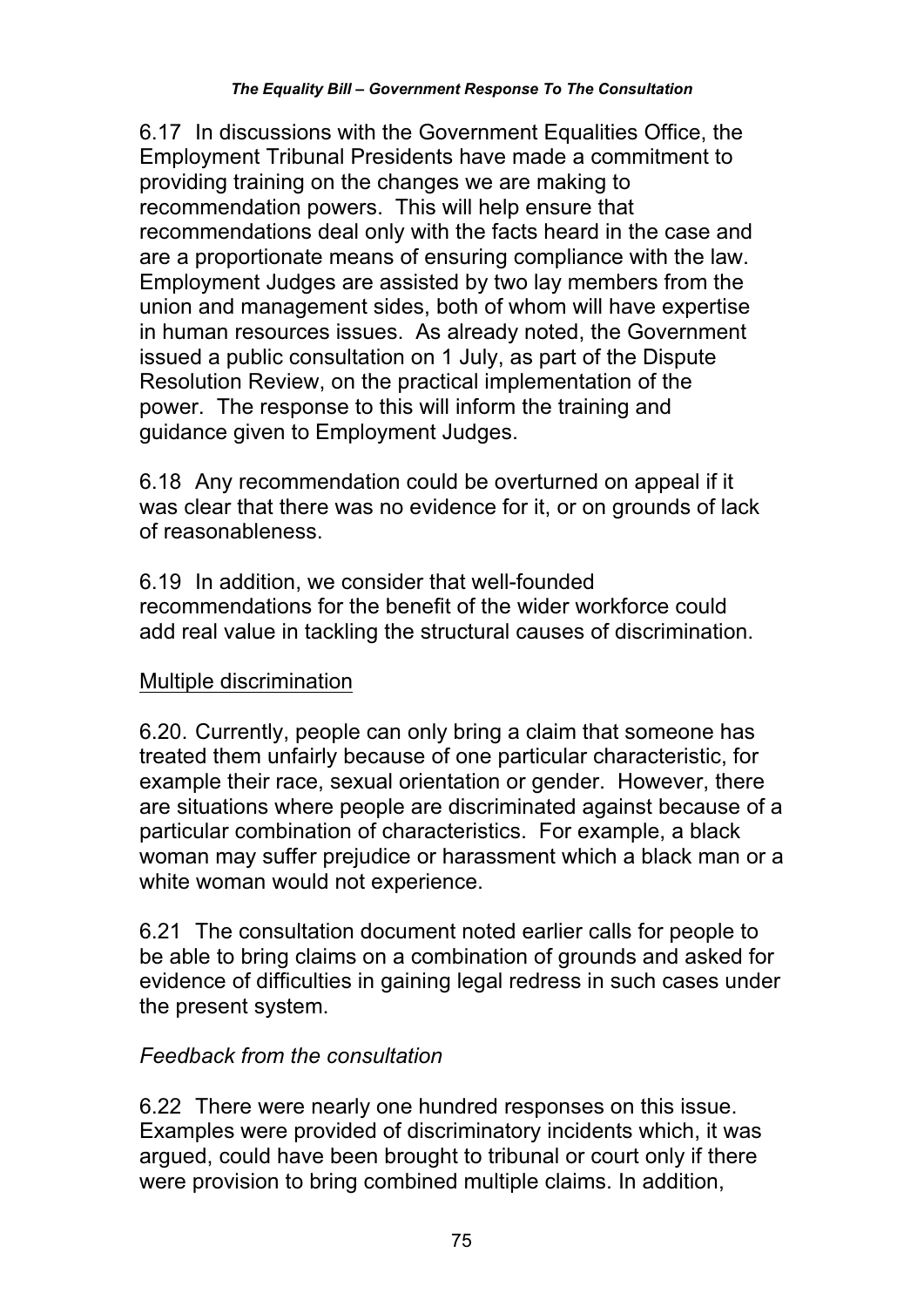examples were given of cases which had come to tribunal or court and which, it was argued, could only have succeeded had there been provision for combined multiple claims. A number of respondents made the point that, since the law did not currently permit cases to be brought on combined grounds, it was hard to provide evidence of difficulties in gaining legal redress, since no one would seek to bring such a case.

6.23 Generally speaking, equality stakeholders supported additional protection against multiple discrimination, along with a number of trades unions, voluntary bodies and legal organisations. It was argued that the law must be changed to reflect the fact that people's identities are multi-layered and complex. The Equality and Human Rights Commission did not believe that it would be difficult to amend the law to allow combined multiple discrimination claims, and stressed that such a change should not be problematic or onerous for employers because they would need to respond to only one combined complaint rather than two or more based on separate grounds. The Bar Council, along with a number of equality organisations, argued that courts and tribunals should be able to award higher levels of compensation in multiple discrimination cases.

6.24 A number of equality organisations argued that the consideration of multiple combined claims would be more straightforward if the law were amended to allow courts and tribunals to take a less strict approach to the use of a comparator when determining whether discrimination has taken place. The British Institute of Human Rights, along with a number of other respondents, saw potential in adopting a holistic human rights approach which would not be dependent on specific grounds or comparators at all. They noted that one of the benefits of this approach would be to overcome the problem of identifying the correct comparator in cases of multiple discrimination.

6.25 On the whole, public authorities were less convinced of the need to allow individuals to bring combined multiple discrimination claims. The Local Government Association considered there was no need to introduce specific legislation on multiple discrimination but indicated that it would welcome some reassurance on how the existing system would best serve multiple claimants.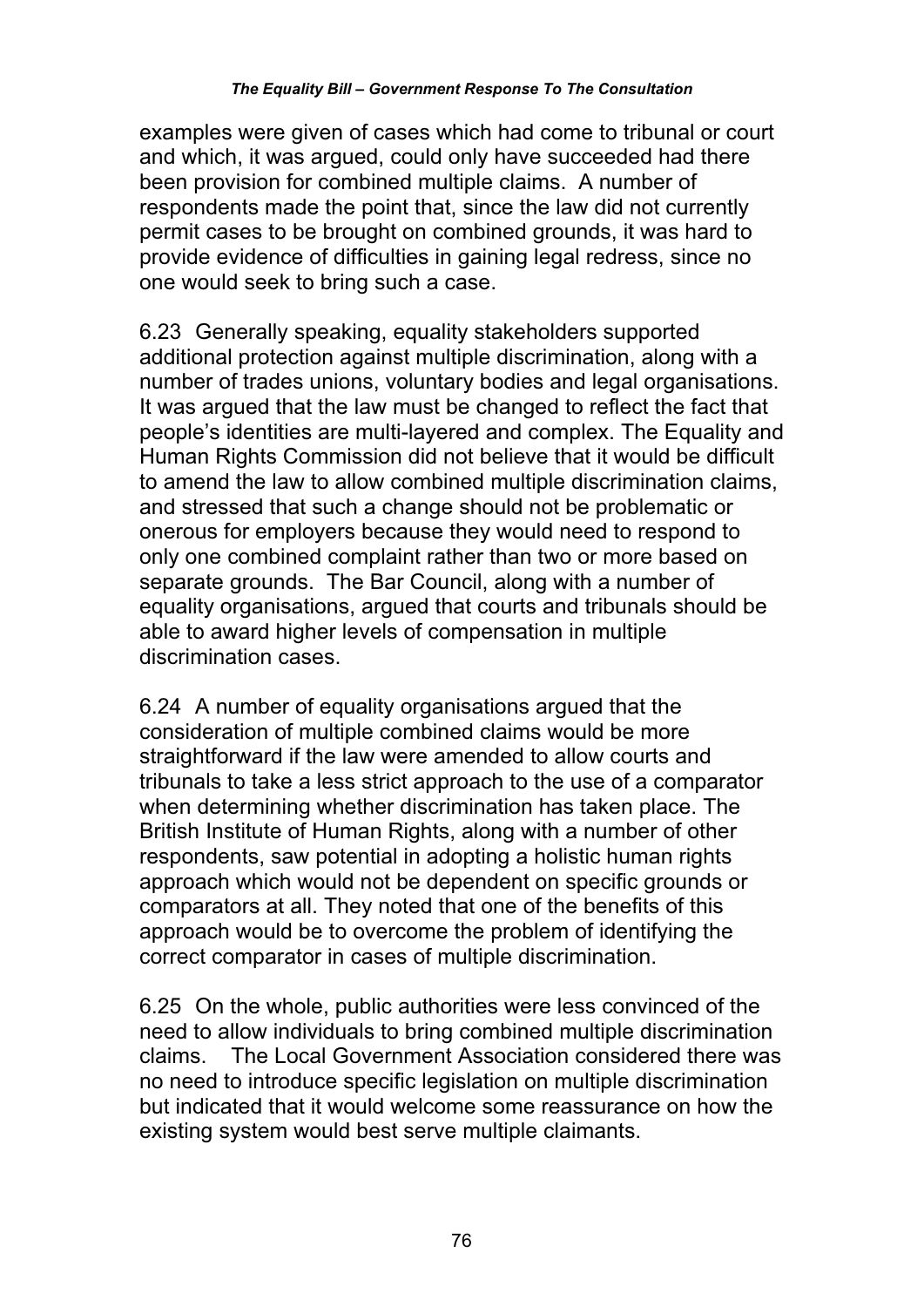6.26 Most of the business respondents on this issue opposed any change to the law to allow individuals to bring multiple discrimination claims. The Chartered Institute of Personnel and Development considered such a change would increase the risk of increasingly time-consuming and multi- faceted cases being brought, which could leave employers open to significant stress and inconvenience. PricewaterhouseCoopers saw the ability to bring multiple discrimination claims as being unnecessarily complex. The EEF considered there was no clear evidence of a problem and that combined cases would overcomplicate the law and make it significantly harder for employers to understand.

### *Assessment*

6.27 We are considering in the light of the consultation responses whether there may be a gap of some kind in the way in which the law is currently framed. The most commonly cited example of multiple discrimination is that of black women who have been treated less favourably not solely because they are either black or female but because they combine these characteristics. Under current legislation, a person against whom a claim of discrimination is brought may be able to evade liability by demonstrating that he or she treated a black woman no differently from how he treated other women and no differently from how he treated black men.

6.28 We are taking forward further work before reaching a final decision on whether and if so how to allow discrimination claims to be brought on combined multiple grounds.

## Trade Union Equality Representatives

6.29 The consultation did not propose statutory recognition of trade union equality representatives, but a number of stakeholders suggested it. Workplace equality representatives play a supportive role for individuals in the workforce. They look at a range of issues which are of concern to employees, including flexible working, equal pay discrimination and harassment. They do not currently have statutory status, unlike Union Learning Representatives and Shop Stewards whose functions, rights and responsibilities are set out in legislation.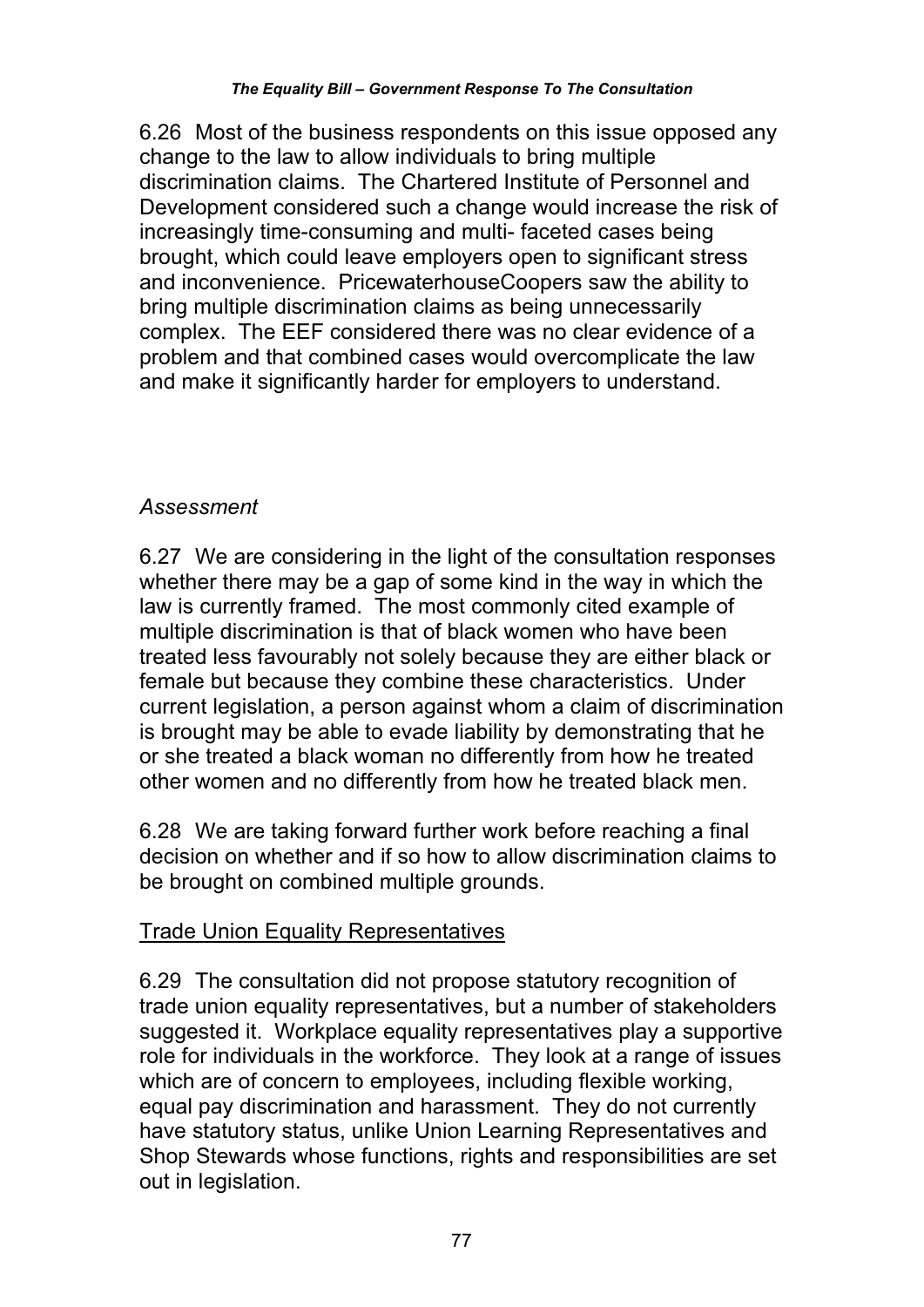## *Feedback from the consultation*

6.30 The Trades Union Congress stressed the valuable role equality representatives can play in promoting equality and diversity and made clear that it believes that statutory union equality representatives would be an extremely effective and collaborative route to promoting good equality practice and ensuring widespread compliance with the law.

6.31 The Equal Opportunities Commission saw the issue in the context of giving statutory recognition to the role played by trade unions in negotiating equal pay. It acknowledged the Government's adoption of the Women and Work Commission's recommendation to prioritise capacity building, through the Union Modernisation Fund, for trade union and workplace equality representatives, but considered that more could be done if there was a specific role of equality representative, legally recognised, with proper facilities time, protection from victimisation and a place at the bargaining table.

6.32 These views were shared by a number of other stakeholders including the Discrimination Law Association, UNISON, the National Union of Teachers and UNITE.

# *Assessment*

6.33 We recognise the valuable contribution that trade union equality representatives can make. Equality representatives contribute to the delivery of key public policy objectives, including tackling child poverty where one of the ways to do this is to ensure that parents of children with a disability or lone parents can be supported to remain in work and be better off.

6.34 This is why we are supporting the development of the trade union equality representative's role in various ways:

• we have sponsored fifteen pilot projects through the Union Modernisation Fund, providing about £1.5m to develop a union infrastructure to support the workplace activities of equality representatives – for example through training and development;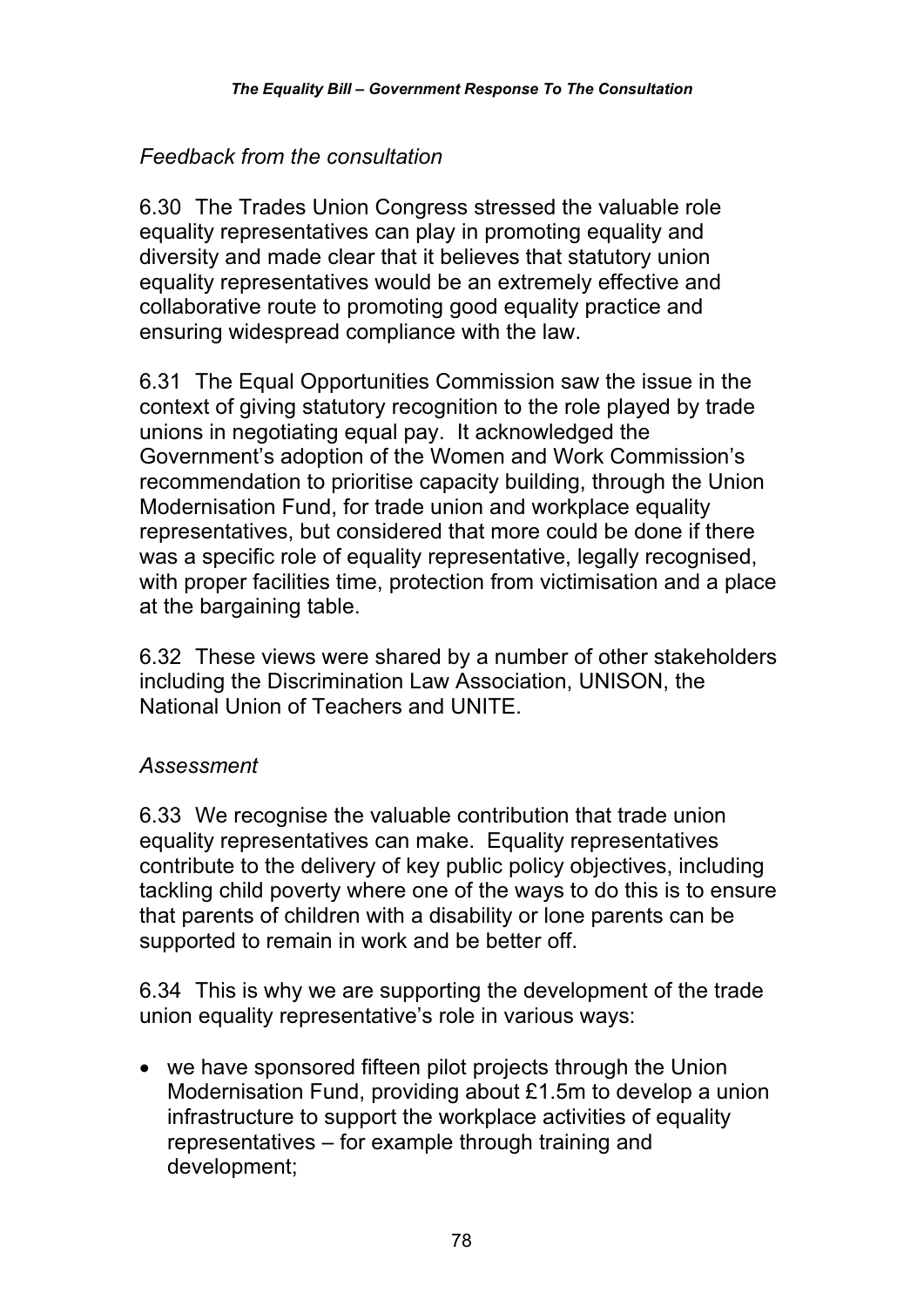we held an event on 24 June 2008 with equality representatives and the unions to highlight the good work they already do and to identify learning points for other equality representatives.

6.35 The main actions arising from the 24 June event were:

- the Trades Union Congress will set up an informal or semiformal network of equality representatives to share best practice and identify key themes;
- the Trades Union Congress will help to build an evidence base on the effectiveness and value of equality representatives.

## Representative actions

6.36 Currently, employees who believe they have been the subject of unlawful discrimination and wish to bring a tribunal claim must do so as individuals. This carries financial and emotional costs, as well as a risk to their reputation. However, some discrimination is systemic and a number of employees may face the same kind of unfair treatment.

6.37 Representative actions would enable bodies such as trade unions or the Equality and Human Rights Commission to take cases to court or tribunal on behalf of a group of individuals as a single claim.

## *Feedback from the consultation*

6.38 The consultation document addressed the issue of representative actions in relation to goods, facilities and services cases heard by courts. The Department for Trade and Industry's (now the Department for Business, Enterprise and Regulatory Reform) consultation on the Dispute Resolution Review addressed the issue of representative actions in relation to employment cases. Both documents indicated that the Government was not persuaded that there was a good case for establishing this mechanism. The Equality Bill consultation received responses addressing the case for representative actions in both the courts and the tribunals.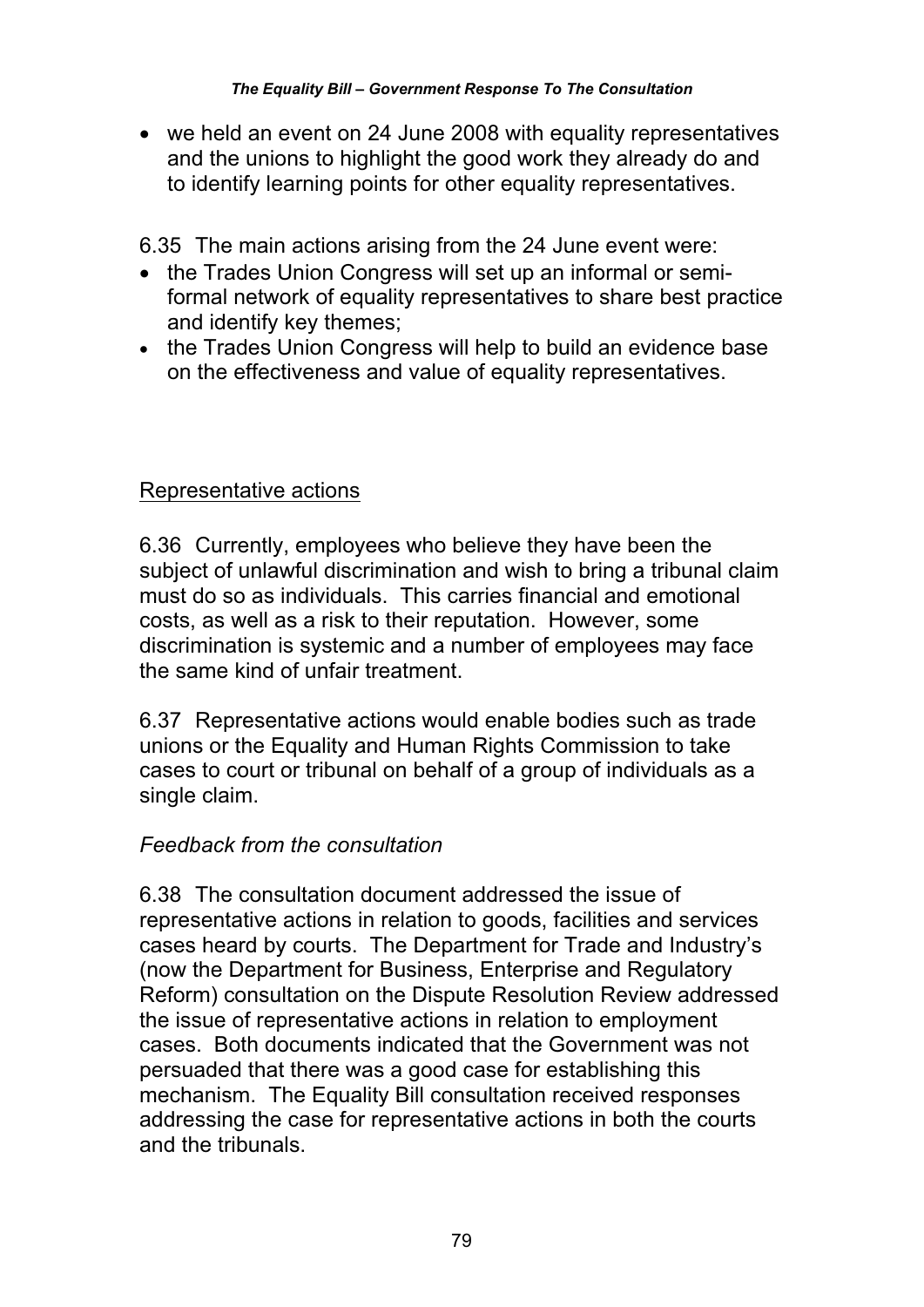6.39 The Confederation of British Industry's response made it clear that they are strongly opposed to any move to introduce representative or class actions. They stressed that introducing representative actions would risk destabilising relationships between employers and trade unions and could pose a threat to employee relations in the long-term. They also considered that introducing representative actions was likely to undermine the partnership between employers and the Equality and Human Rights Commission, which it saw as crucial to the promotion of equality and diversity.

6.40 However, the Equality and Human Rights Commission itself supported the introduction of representative actions for certain types of cases, and noted that the Government was already considering introducing representative actions in some areas. The Commission referred to an earlier Law Commission consultation on representative claims in civil actions, which concluded that representative actions should be introduced only where there is a clear need for them, and to proposals in 2007 by the then Department for Trade and Industry to introduce representative actions for consumer protection legislation where breaches of consumer protection legislation affect a number of consumers in a similar way.

6.41 The majority of respondents to the Equality Bill consultation who raised this issue were in favour of introducing representative actions, and did not think it likely that representative actions would lead to a more litigious claims culture. These respondents included equality organisations (including the equality commissions), trade unions, voluntary, consumer and legal organisations and some local authorities.

6.42 Many of the arguments advanced in support of representative actions related to the need to improve access to justice and reduce the burden on individual claimants. It was argued that at present, the potential of the law to tackle 'group discrimination' and dismantle systemic discrimination is blunted by the individual focus of the litigation process and remedies, and that representative actions would avoid the entire weight of litigation falling on often vulnerable individuals. It was noted that many individuals are unwilling to bring a case because they fear they will suffer retaliation or victimisation as a result, and that representative actions would minimise this fear, thus improving access to justice.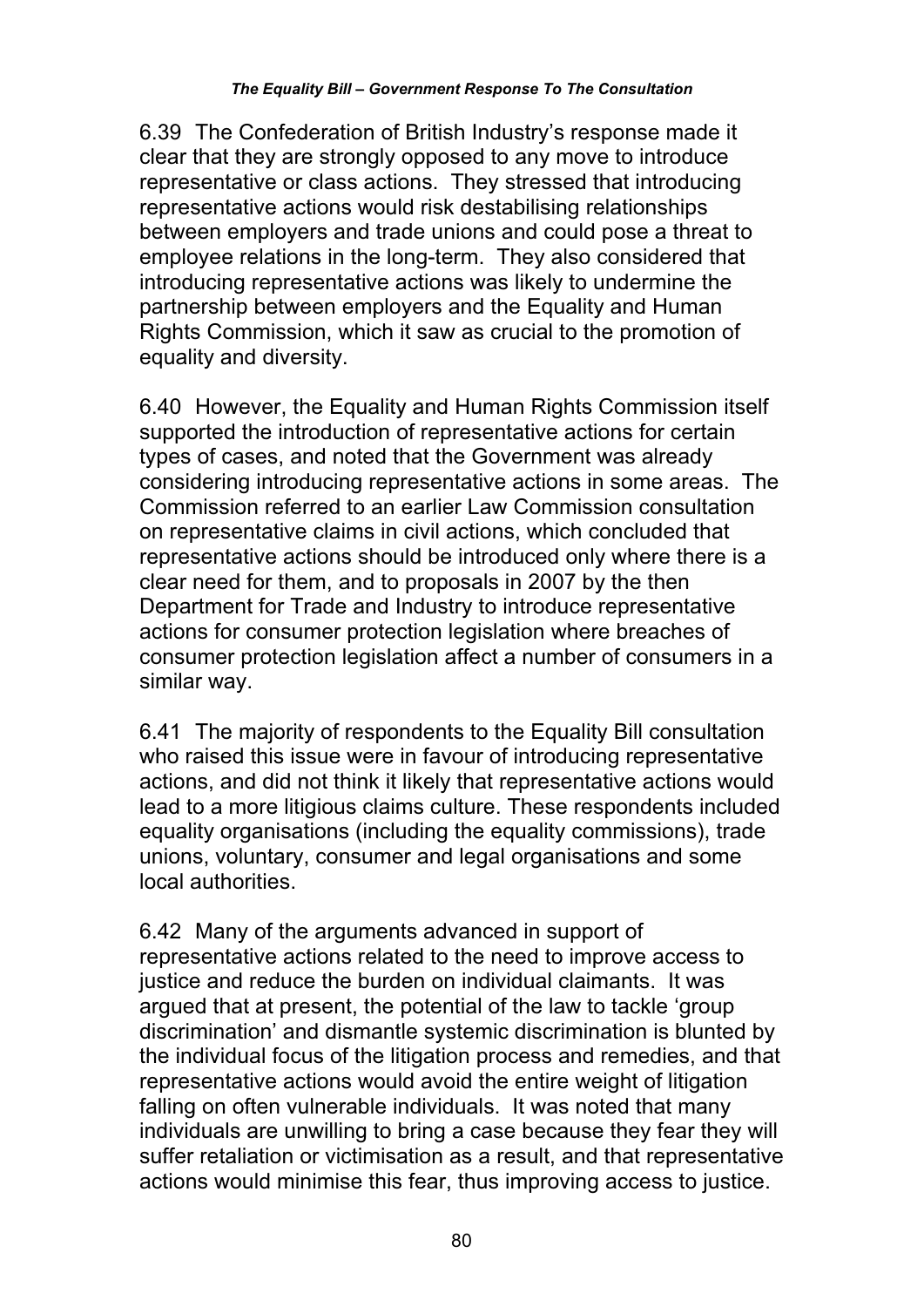The need to improve access to justice was particularly emphasised with respect to disability discrimination in the non-employment field, where evidence suggested that there was a high incidence of discrimination but a very low volume of cases being heard in the courts.

6.43 It was argued by many respondents that the grouping of similar claims together as a representative action would enable more efficient use of both the tribunal's and the parties' resources. One reason given for this was that representative bodies such as trade unions have significant resources and expertise at their disposal, which would enable more efficient running of cases in comparison with numerous cases brought separately by litigantsin-person.

## *Assessment*

6.44 Looking at the responses on this issue in the round, both to the Equality Bill consultation and the Dispute Resolution Review, the views divide between those of business and those of equality bodies, trade unions and others. Businesses were generally opposed to the introduction of representative actions, class actions or the like, on grounds that they would expose business to spurious or vexatious claims and create a compensation culture, as well as significantly increasing the number of claims. In comparison equality bodies, trade unions and others regarded representative actions as a way to open up access to justice, empower individuals, tackle systemic discrimination and make the handling of cases more efficient.

6.45 The Civil Justice Council - an advisory body on civil justice issues - is in the process of gathering evidence on the case for introducing representative actions across the legal system. The Civil Justice Council is aware of the strong response to the Discrimination Law Review calling for representative actions to be introduced for discrimination cases. The Civil Justice Council expects to publish its interim findings on collective redress mechanisms across the legal system for further consultation shortly, followed by formal advice to the Lord Chancellor later this year.

6.46 The Ministry of Justice is leading a cross-Government working group, which will bring together the different Departments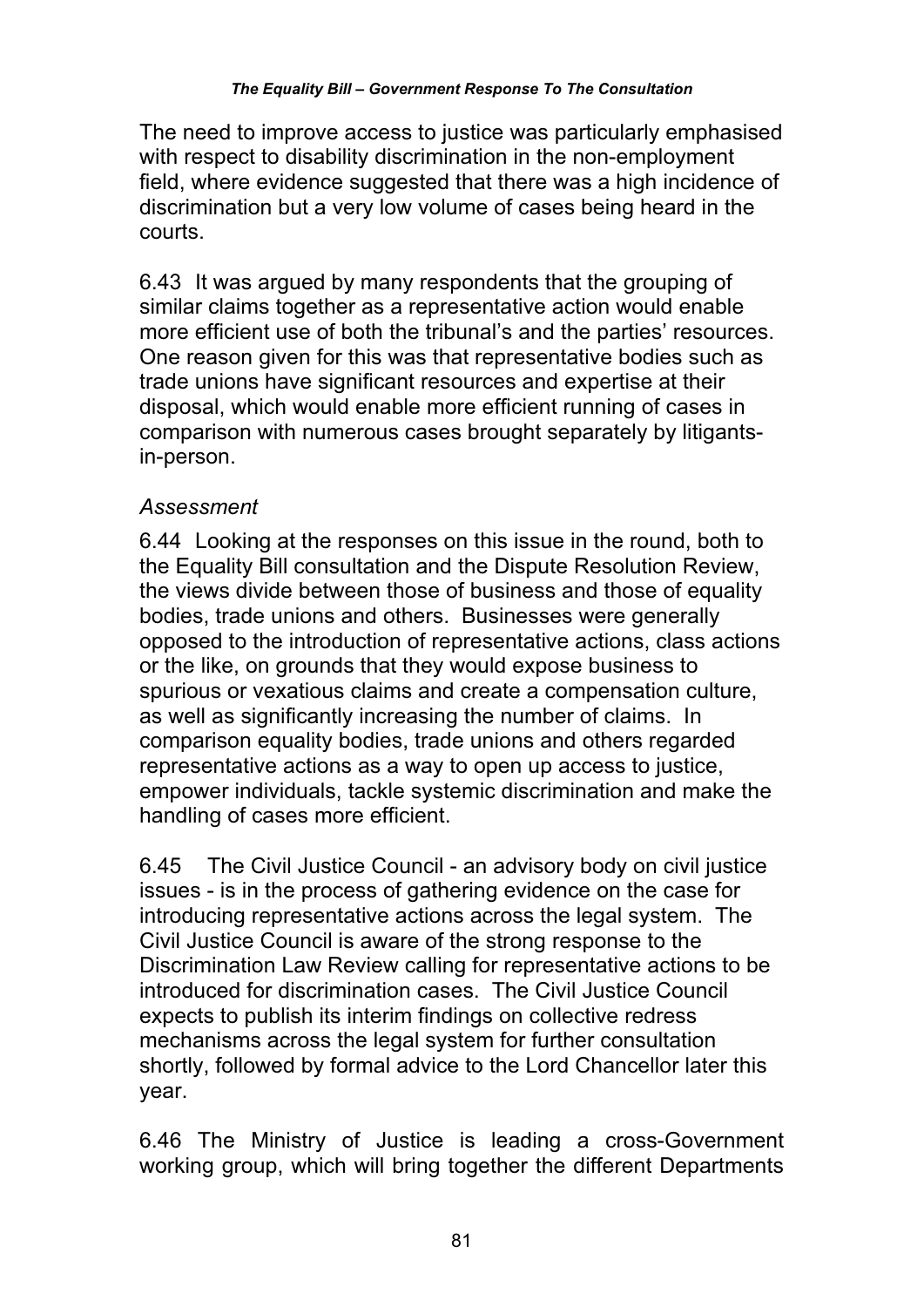with an interest in collective redress in different areas of law and will coordinate engagement with interested stakeholders. The group will consider the Civil Justice Council's interim report and respond to its final recommendations, including considering whether there is a case for introducing representative actions in discrimination cases.

6.47 Alongside this work, the Government Equalities Office will be undertaking more detailed analysis of the case for representative actions in the discrimination context. We will commission some desk research over the summer to look more in-depth at the applicability of the Civil Justice Council recommendations to discrimination cases and what the impact of making provisions for collective redress would be in relation to discrimination.

6.48 We would consult on any proposals for collective redress procedures in the discrimination context which emerge from the work set out above.

### Measures to improve the handling of discrimination cases in the courts

## Alternative Dispute Resolution

6.49 Alternative Dispute Resolution mechanisms are a means of enabling disputes to be resolved fairly and speedily without burdening the courts, although they do not replace the need for access to redress in the courts.

#### *Feedback from the consultation*

6.51 The consultation asked for suggestions about ways in which Alternative Dispute Resolution could be used more effectively or widely to resolve discrimination disputes in the non-employment field. Nearly 150 responses were received on this issue.

6.52 A wide range of respondents including equality and legal bodies and private and public sector organisations agreed that Alternative Dispute Resolution mechanisms, for example in the form of mediation and conciliation services, offered potential benefits to all parties, through avoiding possibly lengthy and costly court cases and facilitating earlier and more speedy resolution of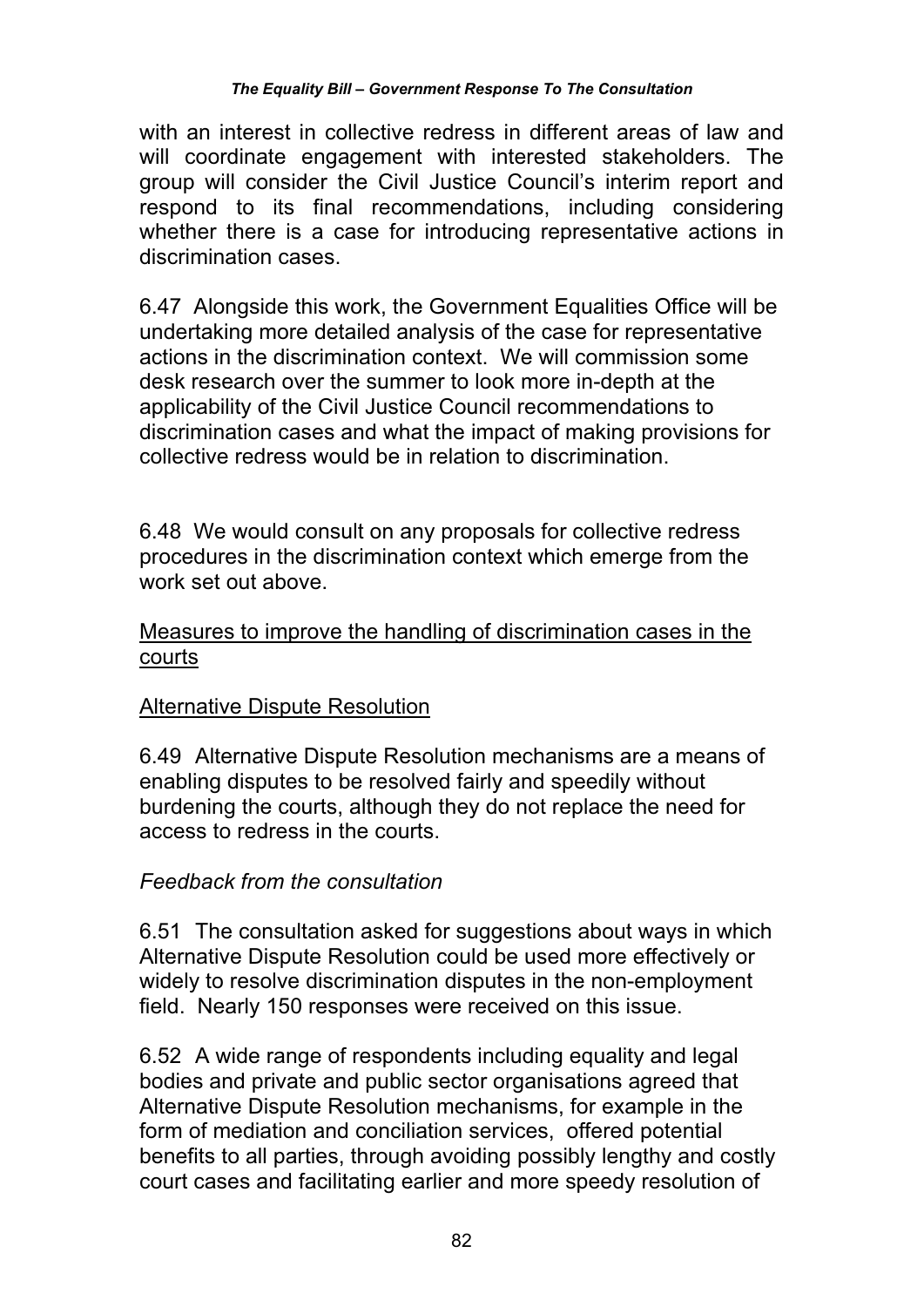disputes. No-one opposed such mechanisms, though opinions differed as to their usefulness and appropriateness.

6.53 A number of respondents noted that Alternative Dispute Resolution could provide a remedy for individuals who would not be eligible for public funding and for whom legal action would be financially prohibitive, or where issues raised are sensitive or the claims complex but of low value.

6.54 Others pointed out that the Disability Discrimination Act conciliation process had proved helpful and that conciliation or mediation may achieve the desired result in a more effective and less stressful way than a court hearing. It was also suggested that the mechanism for Alternative Dispute Resolution in the first stage of the current National Health Service Complaints Procedure could also cover cases of discrimination.

6.55 However, some respondents also made clear that Alternative Dispute Resolution procedures were not suited to resolving the more fundamental question of access to justice. A number of equality and legal organisations and trade unions pointed out that the nature of Alternative Dispute Resolution meant that outcomes would be geared to the individual and would not therefore be appropriate for resolving wider problems such as structural patterns of discrimination. Alternative Dispute Resolution would not therefore provide a substantive solution to the majority of discrimination matters.

6.56 The Bar Council made the similar point that many county court cases are of low financial value but are of importance to the people involved. The Bar Council went on to propose a form of national mediation assistance where mediators would be trained to deal with particular equality strands and be made available throughout the court system to mediate in their particular strand. They suggested that cases falling below a particular financial value should be compulsorily referred for mediation. They also suggested an inquisitorial approach as used by the Irish Equality Authority might be useful.

6.57 The Council of Her Majesty's Circuit Judges and Association of District Judges fully supported current Alternative Dispute Resolution initiatives to encourage mediation in small claims, fasttrack and multi-track cases through the National Mediation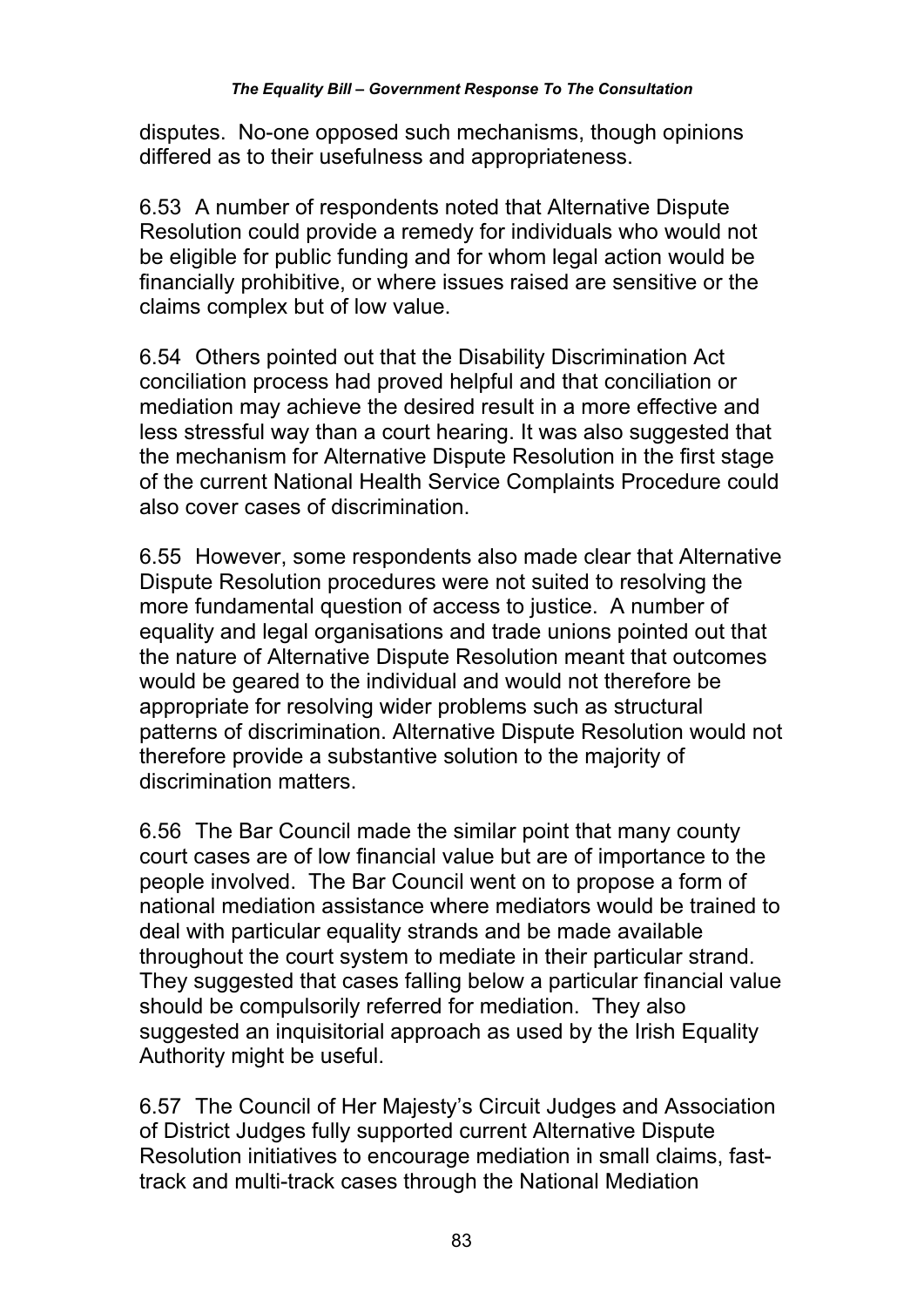Helpline. Like other respondents, the Council and Association also pointed out that there was also a need for the courts to interpret discrimination laws and the resultant publicity from such cases can serve as a force for changing the culture in society as a whole.

6.58 Whilst supporting Alternative Dispute Resolution, a number of respondents made clear that there should be no compulsion on parties to participate in Alternative Dispute Resolution procedures and that a system must be in place to allow claimants to return to the court process if Alternative Dispute Resolution failed. A number of legal bodies felt that in order for Alternative Dispute Resolution to be just and effective, parties must be placed on an equal footing and that currently, service providers would often have legal representation whereas the individual would not.

# *Assessment*

6.59 It is encouraging to note the positive responses to the use of Alternative Dispute Resolution mechanisms. We regard such mechanisms as a means of enabling disputes to be resolved fairly and speedily without burdening the courts. The Ministry of Justice is taking forward work to enhance the information provided to users and potential users of civil courts, with particular emphasis on individuals with small claims, and to direct people to appropriate sources of advice and other dispute resolution methods, including a new civil disputes website. This will include information on discrimination claims.

## Role played by Ombudsmen in ensuring compliance with discrimination law

# *Feedback from the consultation*

6.60 About 80 responses were received to this question which asked for suggestions for ways in which the role of Ombudsmen might be used more effectively to resolve discrimination disputes.

6.61 The Parliamentary and Health Service Ombudsman did not at present see any scope for using existing Ombudsmen to determine discrimination disputes conclusively as Ombudsmen do not ordinarily make findings of law or seek to determine legal cases. However, she considered that the introduction of the positive equality duties was beginning to bring to Ombudsmen's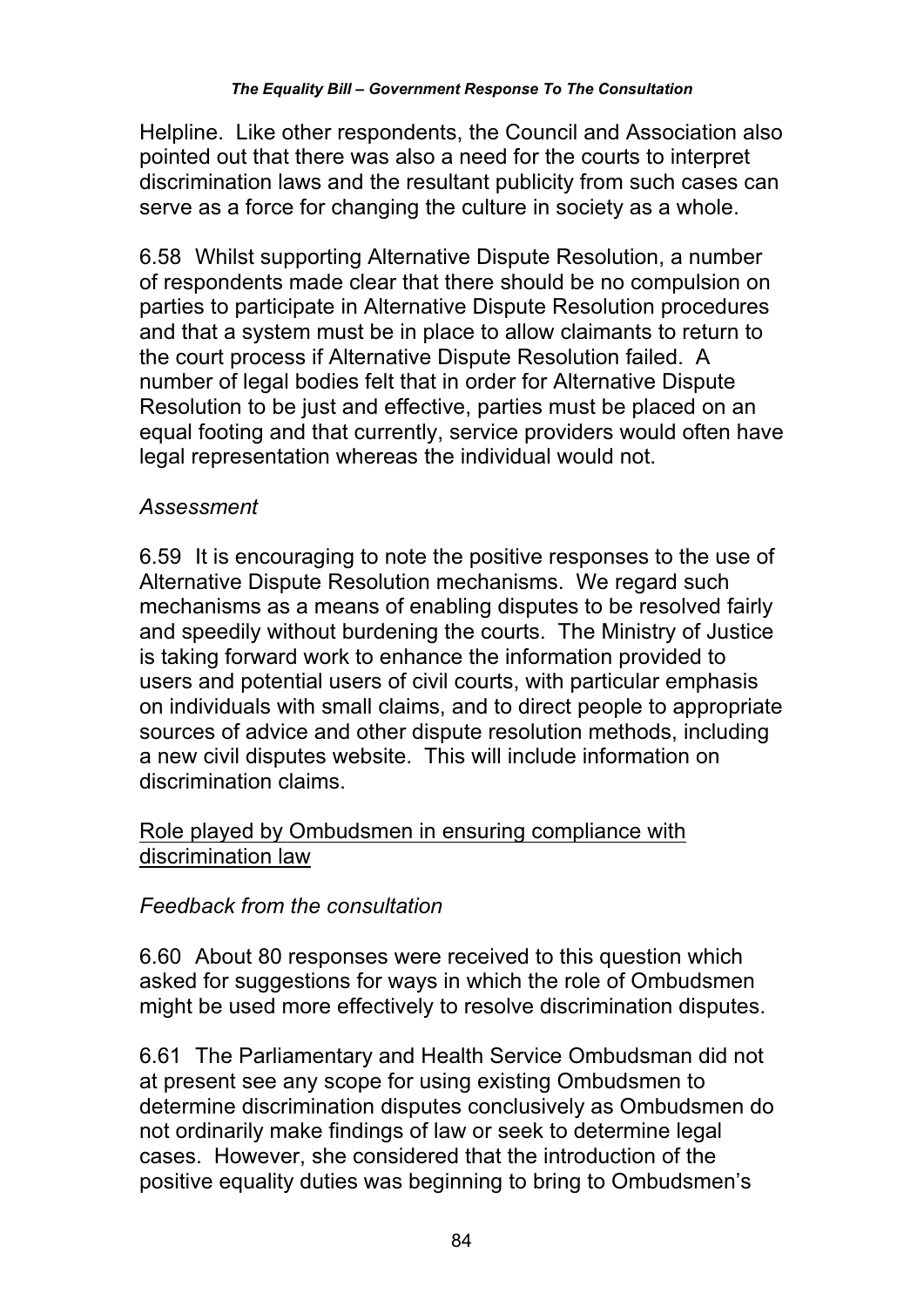attention the fact that users of public services can reasonably expect public bodies to comply with those duties as well as with the conventional anti-discrimination legislation. Failure to do so might justify or contribute to a finding of maladministration.

6.62 The Citizens' Advice Bureau wanted to make greater use of Ombudsmen which it saw as independent, non-adversarial and more cost-effective than the courts. It also considered that Ombudsmen were becoming increasingly aware of equality and human rights issues and that they may be able to deal with discrimination issues if, for example, equality standards that a public body was expected to meet were clearly set out and fell under the remit of an Ombudsman. It envisaged Ombudsmen providing a mechanism whereby the Equality and Human Rights Commission could expect that market regulators (for example the Financial Services Ombudsman) would ensure that the markets and firms they authorise and oversee are not discriminating unfairly. The Disability Rights Commission and the Equal Opportunities Commission noted, however, that it was unlikely to be feasible to extend the role of Ombudsmen to additional sectors such as pubs, shops and businesses.

6.63 A number of local authorities saw potential in developing the role of Ombudsmen, as a mediator, in a training capacity, or in the resolution of discrimination disputes - as a final port of call if the local authority's own complaints procedure was not sufficient.

6.64 A number of respondents felt that although Ombudsmen could have a useful role to play, because their decisions were not binding cases might still have to be pursued in the courts. A number of respondents considered in more detail how an enhanced role for the Ombudsmen might interplay with the court process. The Bar Council suggested that an Ombudsman's recommendation should be admissible as evidence when discrimination cases proceed to mediation, arbitration or a formal court hearing, whilst the Council on Tribunals noted that consideration would need to be given to the operation of time limits for bringing cases in the event of a complaint to an Ombudsman.

*Assessment*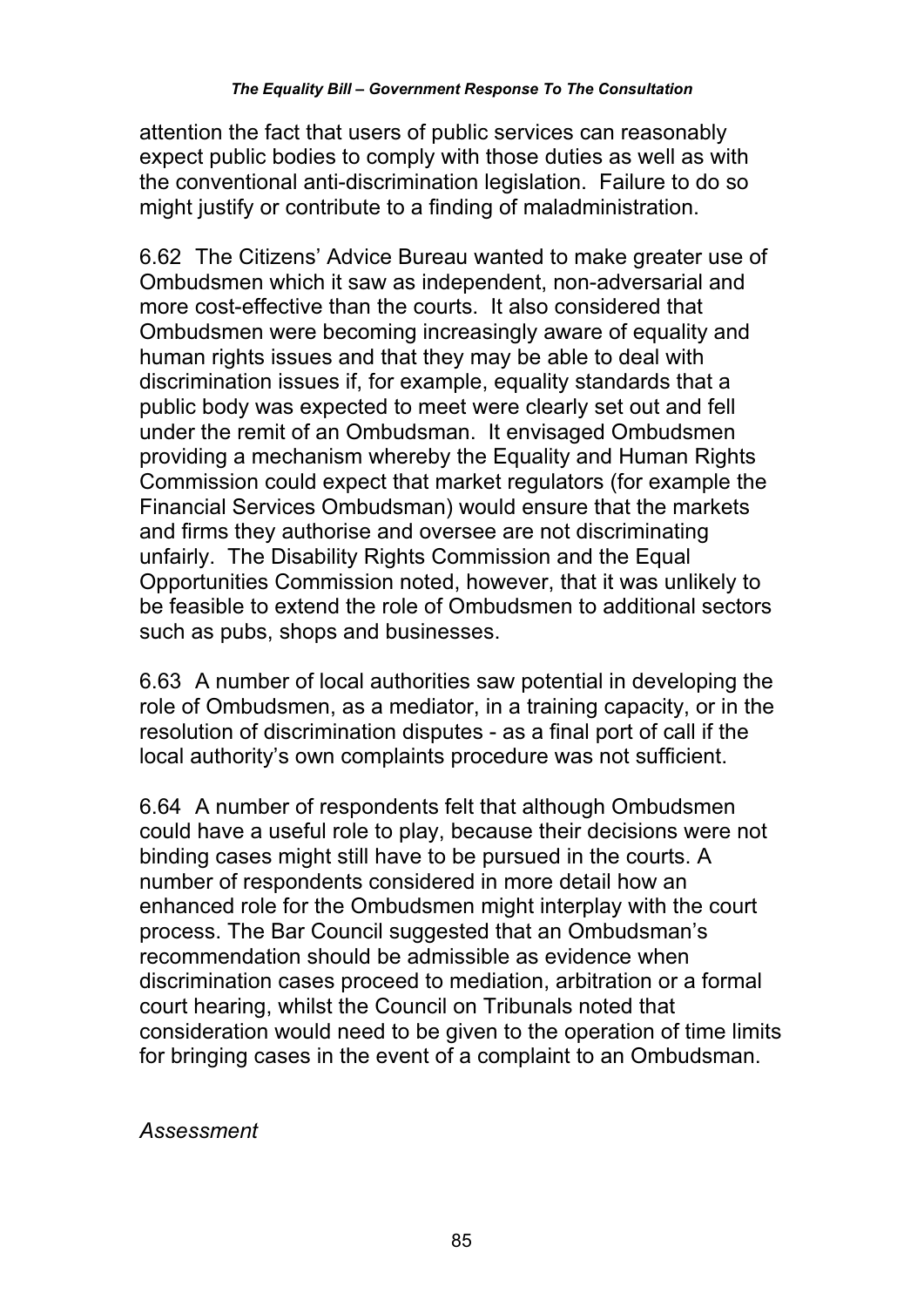6.65 We agree that there is scope to explore further the potential role of the Ombudsmen in relation to equalities issues. The Equality and Human Rights Commission will work with Ombudsmen to ensure that they are equipped to deal effectively with discrimination complaints which they do receive, in cooperation with the relevant bodies.

### Equality Tribunals

6.66 As indicated in the Equality Bill consultation paper, we are not persuaded of the need to introduce "equality tribunals". We consider that such a change would divert specialist resources from the employment tribunals and create jurisdictional problems.

## *Feedback from the consultation*

6.67 The consultation document therefore did not ask any specific questions about "equality tribunals". Despite this, a number of stakeholders indicated in their responses that they were in favour of equality tribunals and some linked this issue with, as they saw it, the need for stronger sanctions and for improving access to justice generally. Those arguing in favour of equality tribunals included a number of equality organisations, trade unions and voluntary bodies.

6.68 Disability organisations, including the former Disability Rights Commission, tended to argue in favour of "equality tribunals". The Disability Rights Commission stated that individuals who experienced disability discrimination were deterred from bringing claims in the courts by the complexity and costs associated with the court process, compounded by the relatively low level of compensation awards. It felt that these factors were restricting access to justice and that the paucity of cases and low levels of compensation had led to a culture of complacency amongst service providers. For these reasons the Commission favoured starting all discrimination cases in the employment tribunals and felt that the legislative and administrative changes would be reasonably straightforward. In addition, the Commission argued for stronger sanctions and increased levels of compensation, especially for disability cases where compliance with some provisions might incur significant expense for service providers and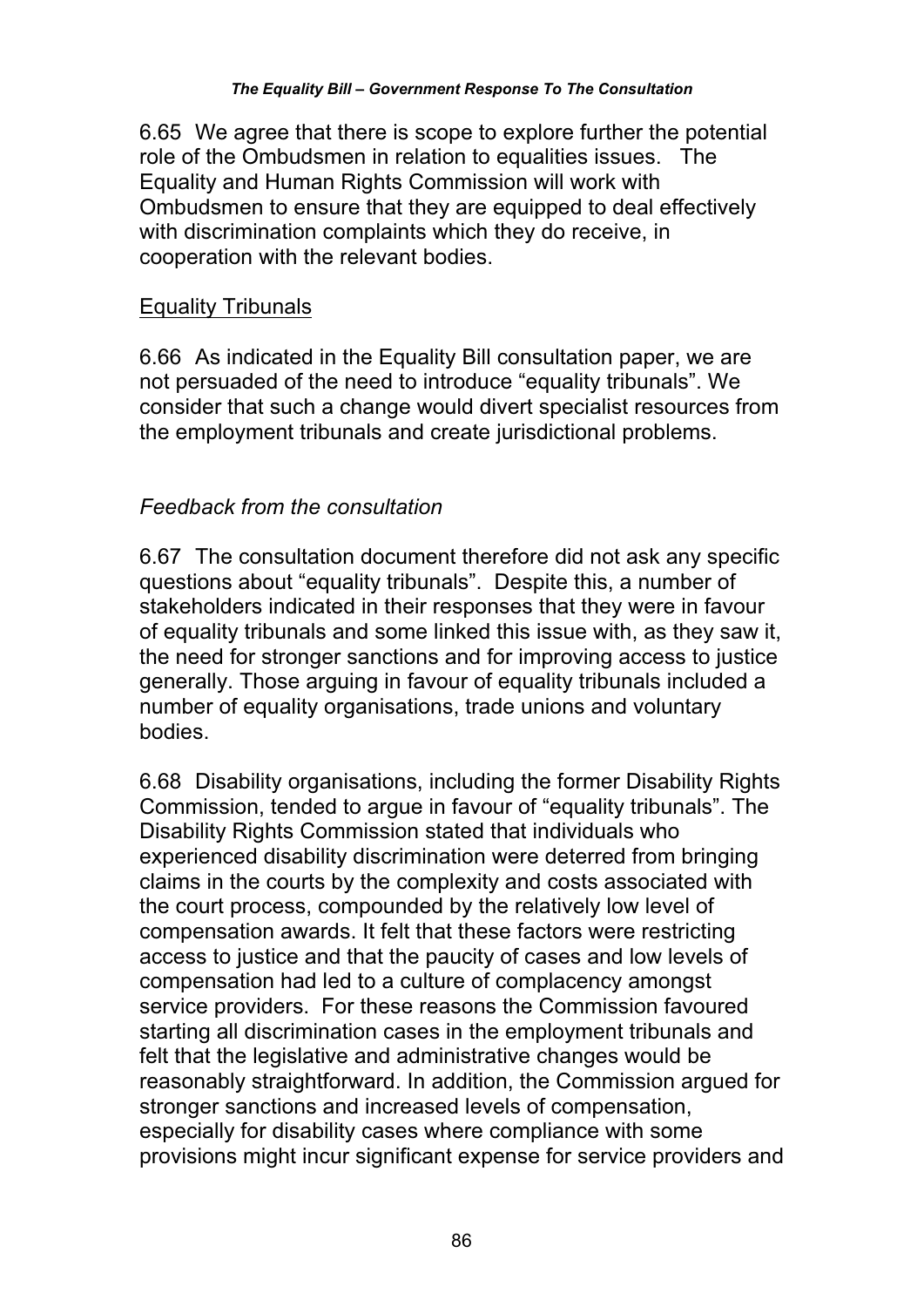employers, as well as broader sanctions such as removal of licences for pubs that have discriminated.

6.69 The idea of creating "equality tribunals" was supported by some members of the Employment Tribunal judiciary, who noted that, over the past 35 years of adjudicating discrimination complaints in the field of employment and employment-related areas, tribunals had built up considerable expertise in these types of complaint which could be utilised in non-employment discrimination claims.

6.70 While acknowledging that there were problems with access to justice for some discrimination cases, the former Commission for Racial Equality did not support the establishment of "equality tribunals". The Commission considered that "equality tribunals" would not be sustainable in the longer term as the only forum for equalities expertise, envisaging that they would be less effective in dealing with complex cases involving services or the exercise of public functions. The Commission for Racial Equality also considered that "equality tribunals" were inconsistent with the policy on mainstreaming in the public sector and that all courts and tribunals needed to become skilled and equipped to hear discrimination cases.

6.71 The Equality and Human Rights Commission noted that there was not universal support for this proposal and recommended further discussion and consultation.

6.72 The Council of Her Majesty's Circuit Judges and Association of District Judges did not support the notion of "equality tribunals". They made clear that they were strongly of the opinion that discrimination claims arising outside the workplace should continue to be dealt with in the county courts. They refuted any suggestion that there had been unpredictable outcomes or that judges sitting in such cases had been unfamiliar with the law.

6.73 The Law Society agreed that goods, facilities and services cases should not be transferred to the tribunal system.

## *Assessment*

6.74 We do not consider that a structural solution – the creation of "equality tribunals" – is the appropriate way forward. As indicated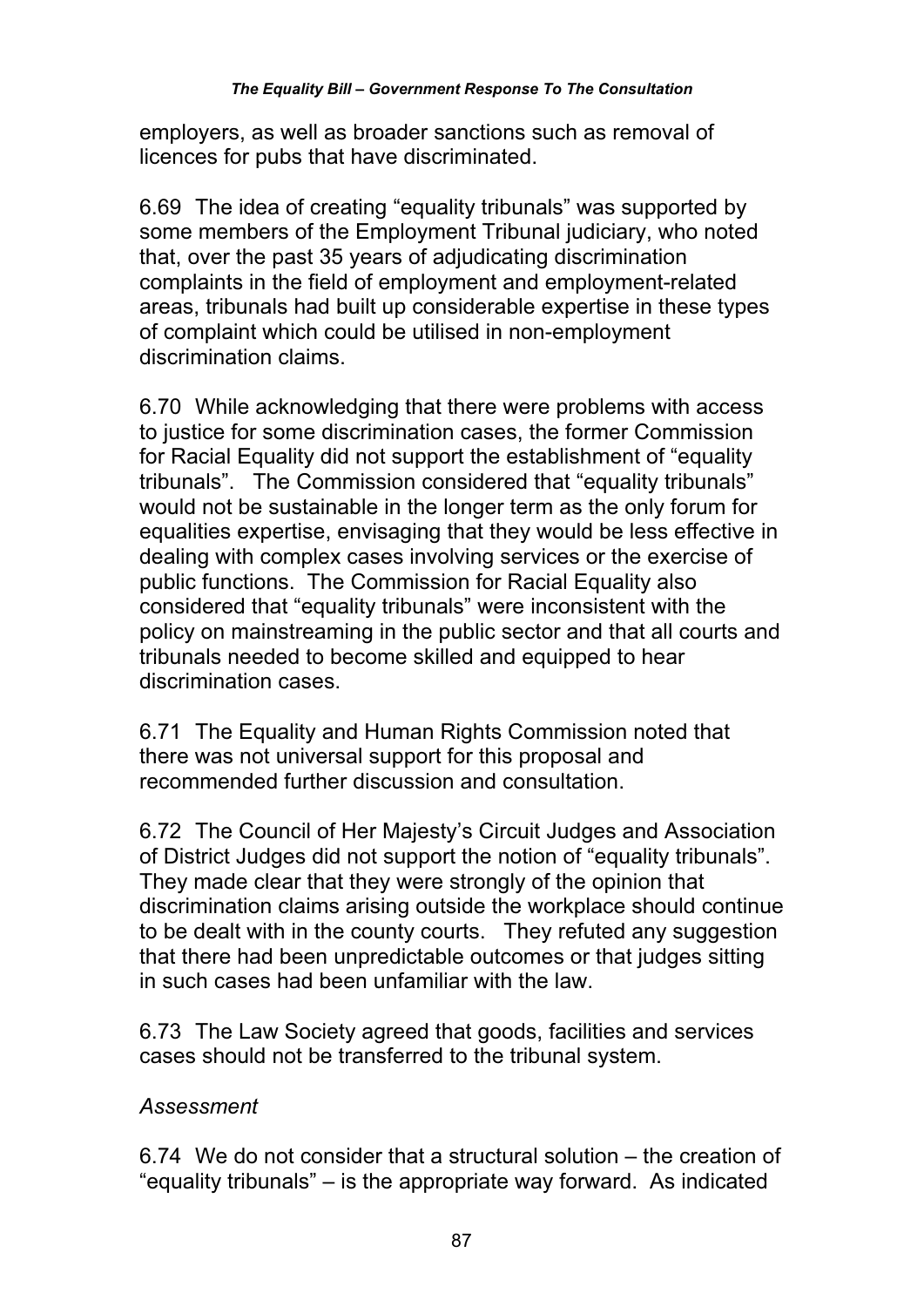in the consultation document, it might appear to solve some problems but at the expense of creating others (for example, discrimination cases involving housing would still have to be heard in the courts). While equality stakeholders, particularly the disability lobby, were strongly in favour of "equality tribunals" it was also clear that significant elements of the legal profession were against such a measure.

6.75 It is difficult to state with any certainty how many discrimination cases reach the courts. This is because, unlike in employment tribunals, there is no centralised record of court cases. However, we accept that relatively few discrimination cases involving the provision of goods, facilities or services appear to come before the courts. We also accept that, as reported in consultation responses, there are people who complain that they have been deterred from bringing a case, for example because of the complexity, costs and risks of doing so.

6.76 One reason why there are relatively few discrimination cases outside the employment area may be because customers, rather than challenging discrimination by a particular establishment, choose to buy goods or services from a competitor. The nature of the discriminatory experience can be transitory in a service environment, as distinct from discrimination experienced in a work environment, where there is an ongoing relationship.

6.77 We continue to believe that the civil courts remain the most appropriate venue for hearing non-employment discrimination cases but that there is scope to improve the handling of these cases. Our proposals for achieving this are set out below.

## Enhancing discrimination expertise in the courts

6.78 The consultation document proposed a number of options for enhancing discrimination expertise in the courts:

- designating certain courts to hear all non-employment discrimination cases and within those courts, providing a small number of judges with specialised training and assigning them to all such cases;
- increasing the use of expert assessors in discrimination cases.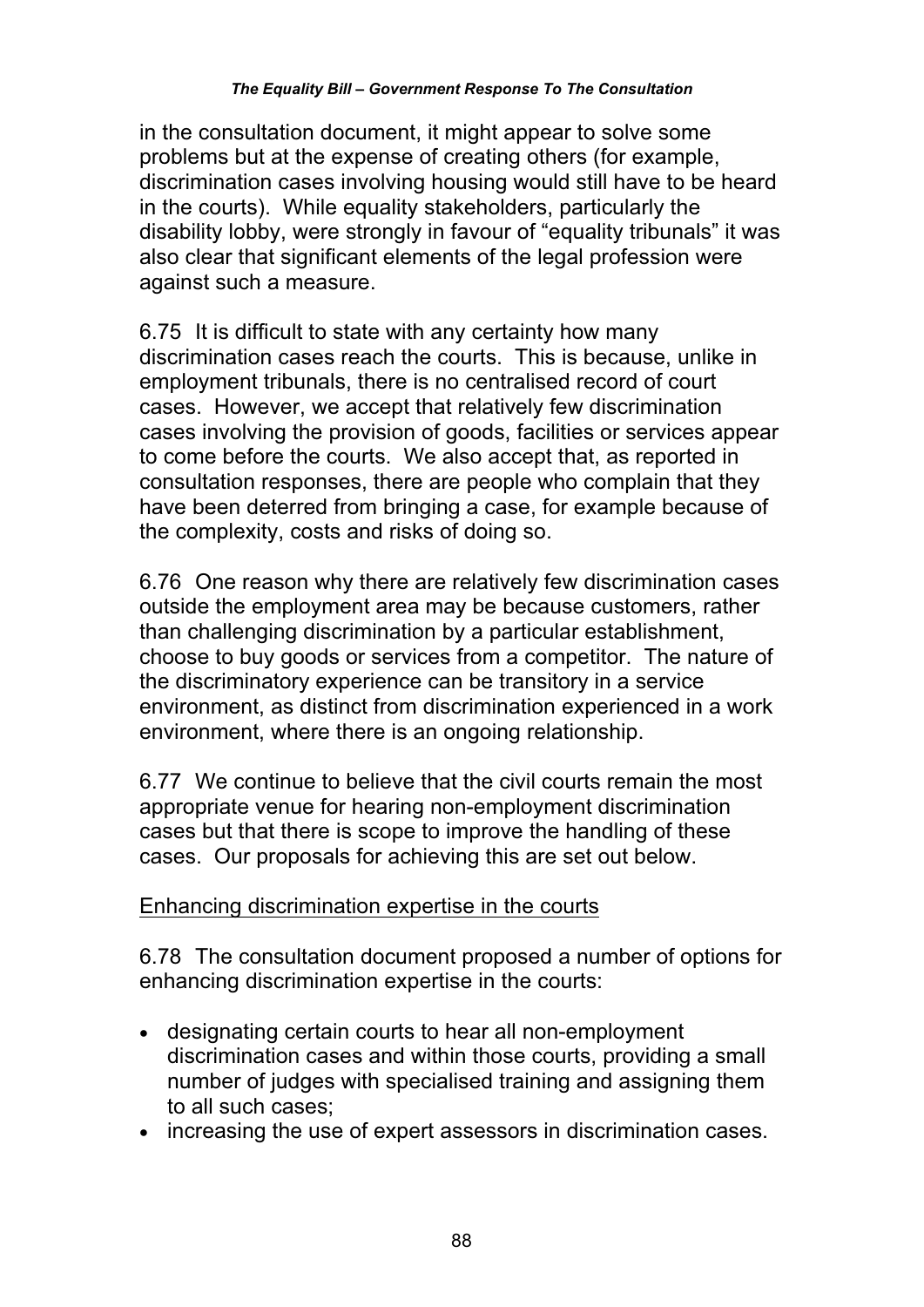## *Feedback from the consultation*

6.79 Nearly 150 responses were received giving views on proposals for enhancing discrimination expertise in the county and sheriff courts.

6.80 There was a generally negative response to the proposal to designate certain courts to hear all non-employment discrimination cases and to provide specialised training to a small number of judges. It was thought that this would limit access to justice, especially for disabled people or those with caring responsibilities, who might find it more difficult or expensive to travel long distances to attend a hearing. But there was a positive response to the provision of additional training overall, and to making greater use of expert assessors.

6.81 Those opposing the designation of courts and 'ticketing' of judges included the Council of Her Majesty's Circuit Judges and Association of District Judges, who saw no reason why all judges sitting in county courts should not deal with discrimination claims, as well as a number of legal organisations, trade unions, disability and other equality bodies. All those opposed were concerned about the negative impact these proposals might have on access to justice.

6.82 The Law Society supported the proposal for designated judges and, possibly, courts on the grounds that it is necessary to have specially trained judiciary in discrimination cases, but felt that in order to facilitate access to justice, it may be necessary for designated judges to sit away from their home court.

6.83 There was strong support for the provision of additional training to judges hearing discrimination cases. The Council of Her Majesty's Circuit Judges and Association of District Judges recognised the need for and the value of proper training to ensure consistency in decision-making and were confident that what is needed will continue to be provided by the Judicial Studies Board either by means of dedicated training exercises or as part of its continuing programme of education for judges.

6.84 The Bar Council agreed that it is essential that judges should be trained in discrimination law properly and that it should be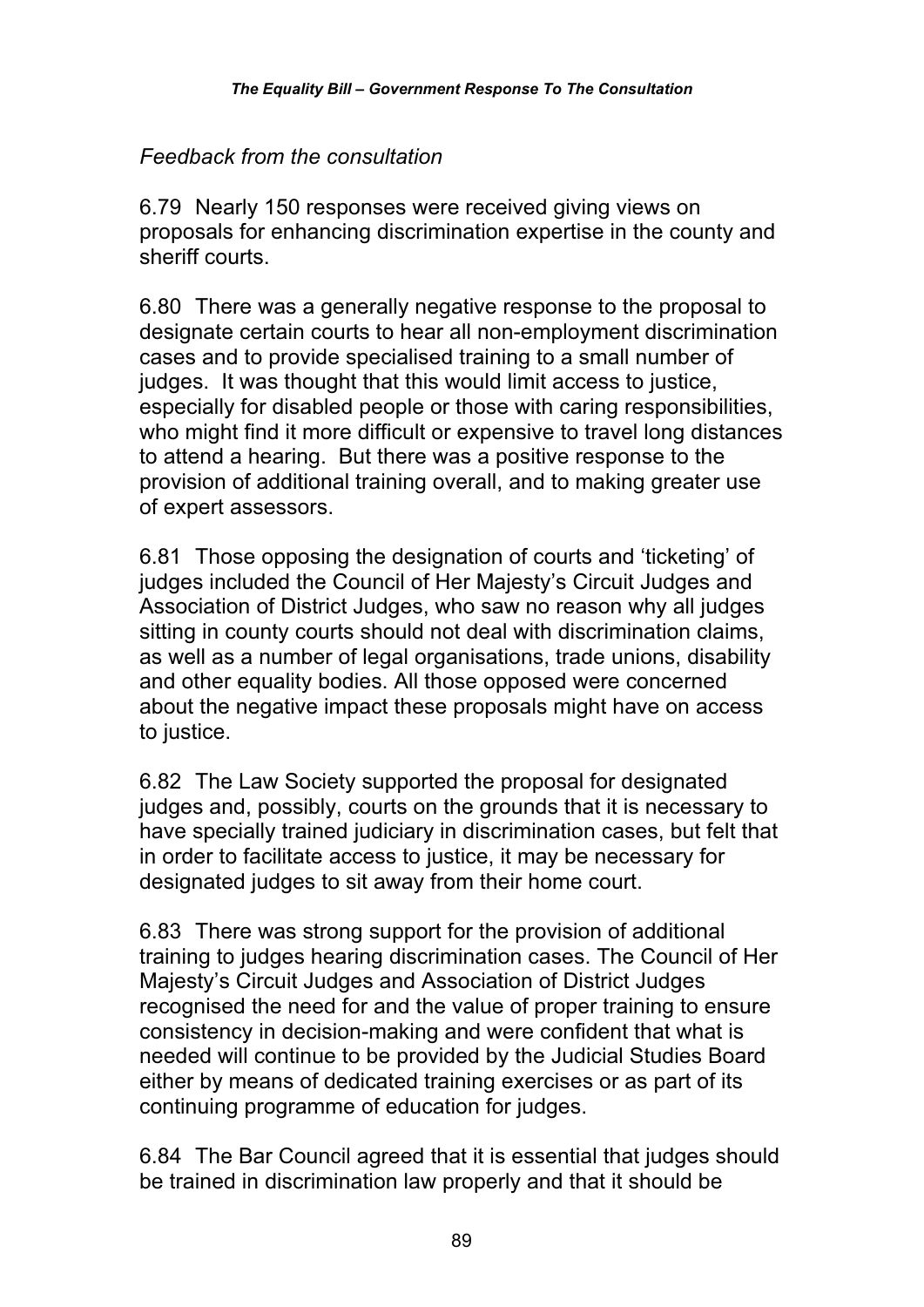possible for all judges to have a proper working understanding of this area of law.

6.85 A wide variety of respondents, including equality organisations, trade unions, legal bodies and local authorities, supported an extension of the use of expert assessors to all strands. The Bar Council considered that for the foreseeable future it would remain necessary to supplement the insight of judges into these issues with the experience and skill of trained assessors relating to the strand(s) involved in the case that comes before the court and that the use of assessors in race discrimination cases had been key in ensuring a better judicial understanding of the area. They felt that the use of assessors should be compulsory.

6.86 The former Commission for Racial Equality and the Equality and Human Rights Commission also supported the use of assessors across all strands. They argued that the role of assessors should be clarified and that assessors should be enabled to take an equal part in the decision-making process.

## *Assessment*

6.87 We accept, on further consideration, the concerns that a system of designating certain courts or formally ticketing judges to hear non-employment discrimination cases would limit access to justice. We have therefore decided not to proceed with this proposal.

6.88 We have invited the Judicial Studies Board to make special training in discrimination law available to all judges. The Judicial Studies Board will develop a discrimination law module for inclusion in its core civil continuation course. As only one-third of civil judges are invited to these courses each year, the Judicial Studies Board will, in addition, develop a distance learning module which will be accessible electronically to all judges. This will provide supplementary guidance to the civil continuation module and also serve as a training resource for any judge faced with a discrimination case for the first time who had not yet attended a continuation seminar module. We will discuss further with the senior judiciary the appropriateness of asking them to ensure that cases are heard by judges with the relevant discrimination law training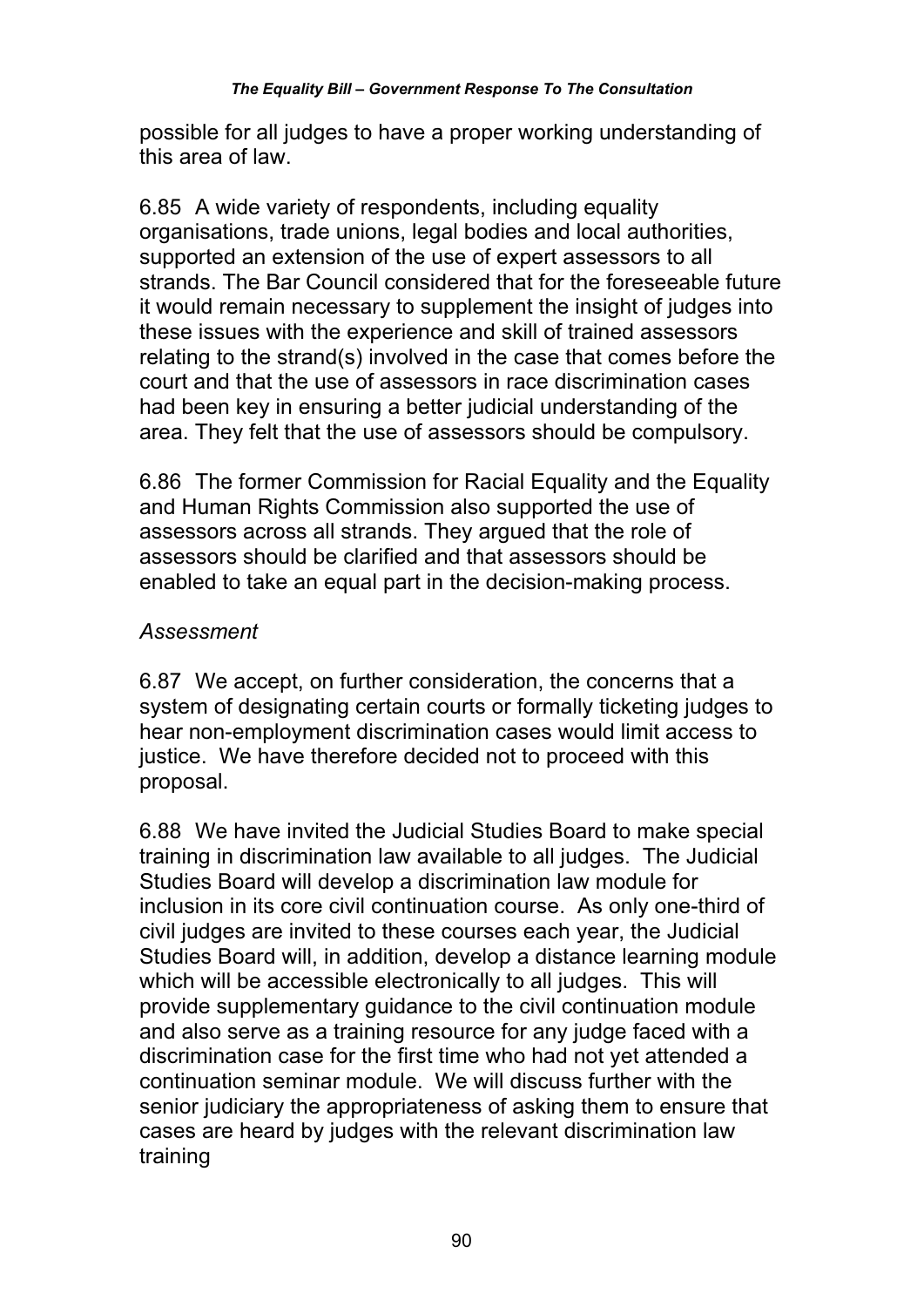6.89 There was strong support from a number of stakeholders for the use of assessors to be made mandatory for all discrimination cases. We have decided that provision should be made for one lay assessor (to be drawn from the body of employment tribunal side members) to assist the judge in all discrimination cases. There will be a strong presumption that judges will sit with an assessor, unless it is unnecessary to do so. Judges will use their discretion to decide whether an assessor is necessary in each individual case, taking into account matters such as the nature of the case, their own experience of dealing with discrimination cases and the wishes of the claimant, for example.

6.90 Currently, assessors in Race Relations Act cases are appointed by the Secretary of State. We have decided to use employment tribunal side members as assessors for nonemployment discrimination cases because they already have experience and expertise in hearing discrimination cases. A range of criteria will be used to select those most qualified to act as assessors in the courts. We consider that one assessor will be sufficient to ensure that the appropriate level of expertise is available in civil court cases, because levels of awareness of diversity and discrimination issues amongst the judiciary are significantly higher than in the 1970s (when the Race Relations Act and Sex Discrimination Act were introduced with provisions for two assessors), and judges will have access to appropriate training.

## Additional Support Needs Tribunals for Scotland: disability discrimination in education

6.91 The consultation document asked whether the powers of the Additional Support Needs Tribunals for Scotland should be extended to include consideration of disability discrimination cases in education.

# *Feedback from the consultation*

6.92 Well over 90 per cent of the more than 50 responses on this issue were in favour of the proposal.

6.93 The President of the Additional Support Needs Tribunals for Scotland (ASNTS) considered there were strong arguments for extending the jurisdiction of the Tribunals in this manner, including: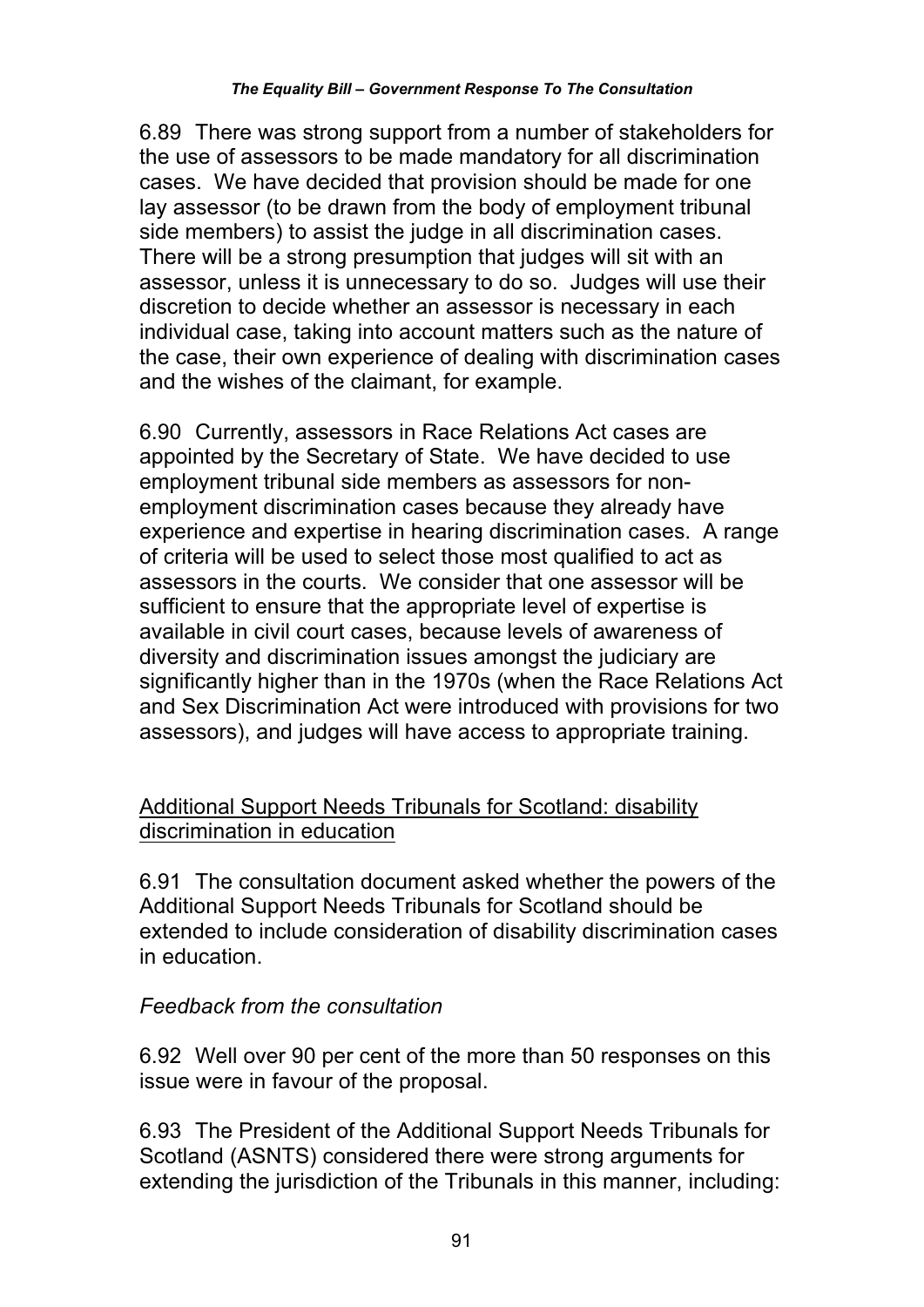- bringing remedies in Scotland into line with the broadly equivalent systems in England and Wales;
- it is more appropriate for disability discrimination cases relating to education to be heard by Additional Support Needs Tribunals, which know and understand the school context and are experienced in dealing sensitively with cases concerning children and young people with additional support needs.
- the Additional Support Needs Tribunals are very new but have established sufficient credibility and experience to warrant an extension of jurisdiction;
- the Additional Support Needs Tribunals would be more accessible, more user-friendly, cheaper and able to act more responsively to the needs of the users;

6.94 The Scottish Executive also strongly favoured this proposal and drew attention to its own specific consultation exercise on this issue which attracted general agreement from all stakeholders. It saw key benefits of the tribunals as:

- being a less confrontational system;
- providing a more holistic approach;
- providing more opportunity for workable remedies;
- being cheaper, quicker and more user friendly.

6.95 Those opposing the proposal included the Sheriffs' Association, which considered that it was not necessary to change a system that appeared to be working and that aligning the jurisdictions was not a sufficient reason of itself to justify the measure. The Faculty of Advocates also raised a number of operational and jurisdictional issues, including the need, if disability discrimination were moved to the tribunal, for the tribunal also to deal with exclusion of disabled pupils (this point, as well as the need for the tribunal also to consider admissions, was also raised by the Scottish Executive).

# *Assessment*

6.96 Despite the concerns of a relatively small number of respondents, we do not believe that any operational and jurisdictional difficulties associated with this transfer of responsibilities will be insuperable. The system works in England and Wales. We are persuaded by the strong arguments put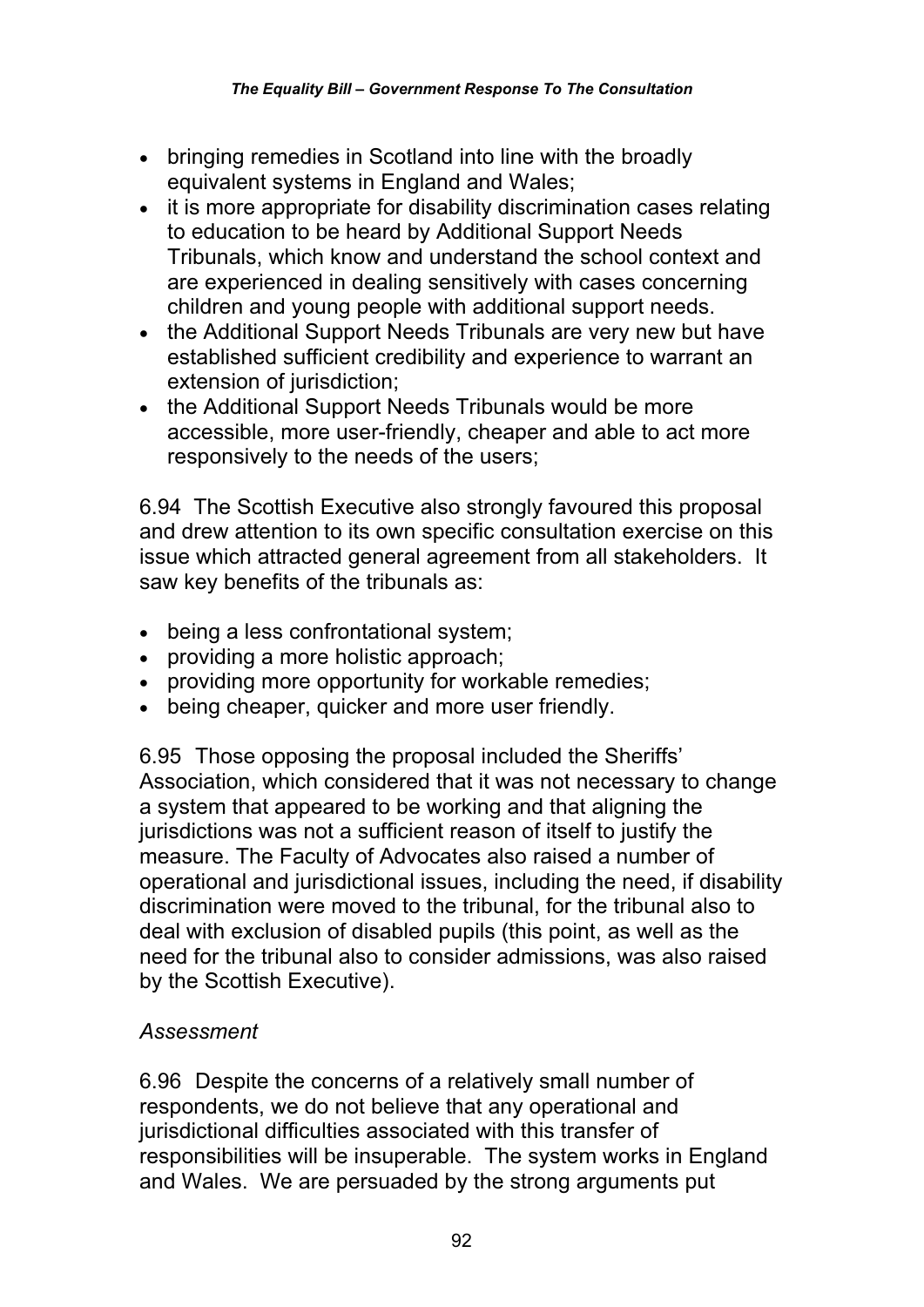forward in favour of the measure, particularly the benefits of a cheaper and more user-friendly system.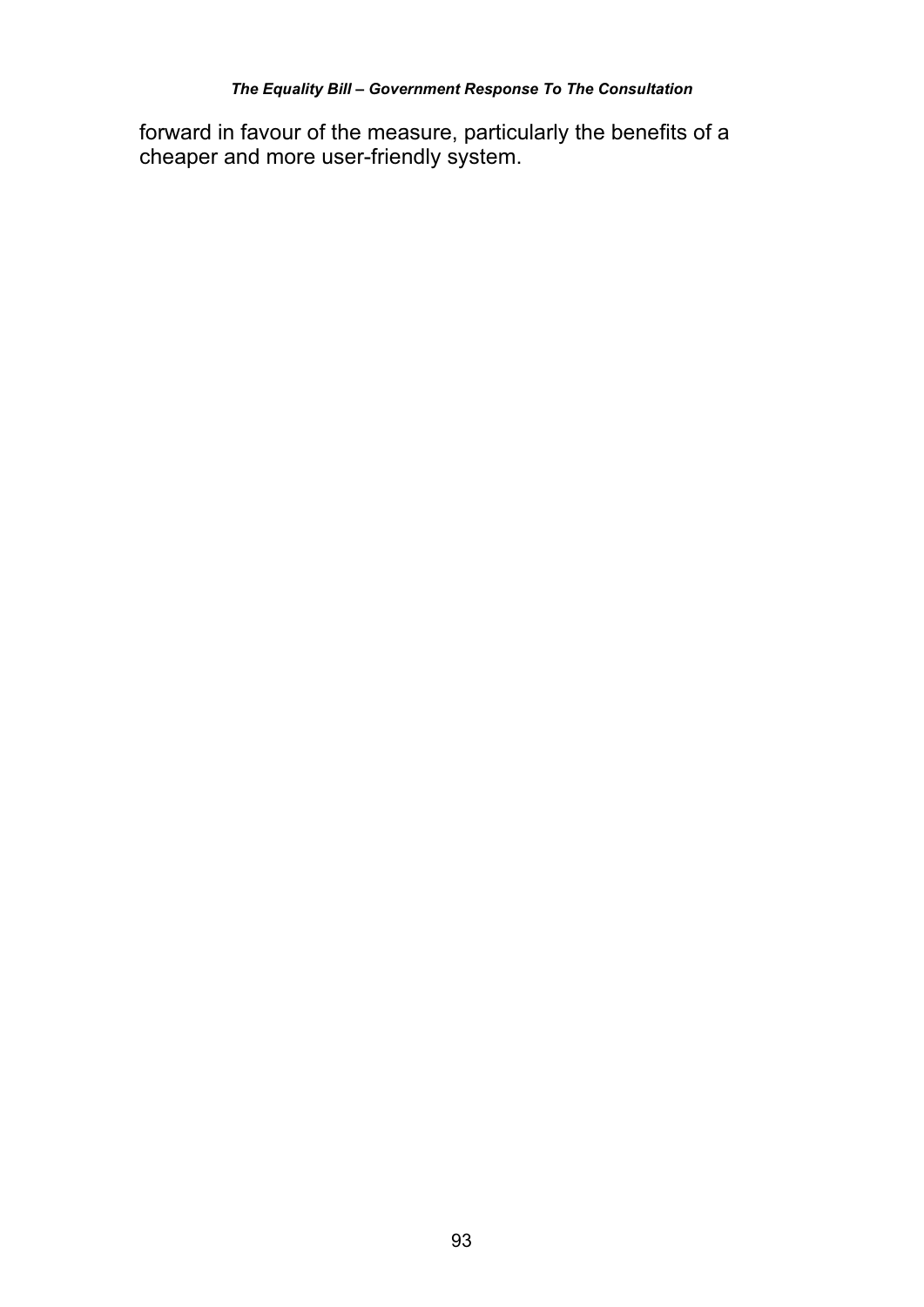#### **Chapter 7: Simplification measures**

- **7.1 We have decided:**
- **to retain the requirement for a comparator in direct discrimination claims;**
- **to keep the existing approach to discrimination on the basis of perception and association13, except for an extension to protect against discrimination on the grounds of association with transsexual people;**
- **to extend protection from indirect discrimination to transsexual people;**
- **to harmonise the definition of indirect discrimination by adopting the test of particular disadvantage arising from application of a 'provision, criterion or practice';**
- **to align the approach to victimisation in discrimination law with that of employment law, by removing the requirement for a comparator for all cases of victimisation in discrimination law;**
- **to harmonise protection for children from victimisation in the education field, where their parent or sibling does a protected act (for example makes a complaint or supports someone else's complaint) under the legislation. Currently such protection only applies to a protected act done under the Disability Discrimination Act;**
- **to adopt a harmonised approach to the way the law treats the exercise of public functions and the provision of goods, facilities and services, across all protected grounds;**
- **to bring equal pay provisions within the Equality Bill (and harmonise and clarify some aspects);**
- **to retain separate approaches to contractual and noncontractual pay matters;**

 $\overline{\phantom{a}}$  $13$  We are considering the implications of the ECJ judgement in Coleman v Attridge Law published on 17 July 2008.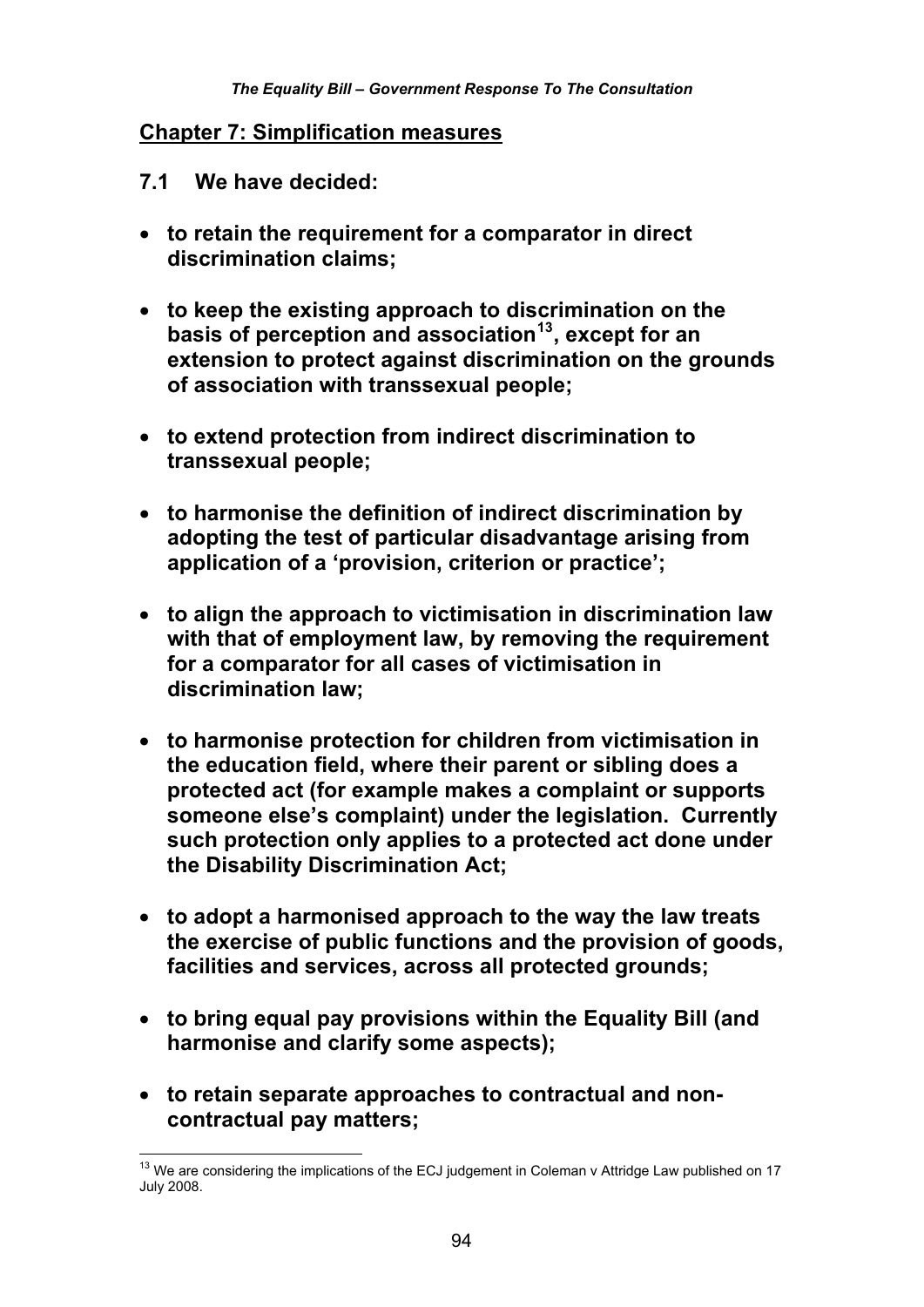### **not to introduce hypothetical comparators into equal pay claims.**

### Overall approach to simplification

7.2 The consultation document set out a range of proposals to simplify and harmonise the various definitions and exceptions currently contained in nine major pieces of discrimination legislation and around a hundred ancillary instruments. These proposals are designed to simplify the law and help employers and service providers understand and comply with their responsibilities.

7.3 Our intention is to standardise existing definitions and concepts used in different pieces of discrimination law covering different protected groups unless there is an overriding reason not to. Our proposals are based on the following principles:

- Existing protections should not be eroded;
- Common approaches should be adopted wherever practicable;
- Definitions, tests and exceptions should be practical and reflect the realities of people's experience of discrimination and the way business operates; and
- British discrimination law should comply with the requirements of European law.

# *The requirement for a comparator*

7.4 The consultation document asked for comments on whether we should retain the requirement for a comparator in direct discrimination claims.

## *Feedback from the consultation*

7.5 More than 200 responses were received to this question. Feedback was mixed, with around 75 per cent in favour of retaining the comparator. It was felt that the system was imperfect and any achievable simplification would be welcome.

7.6 Legal groups had varied views on the issue. The Law Society argued that it is unnecessary to retain a comparator and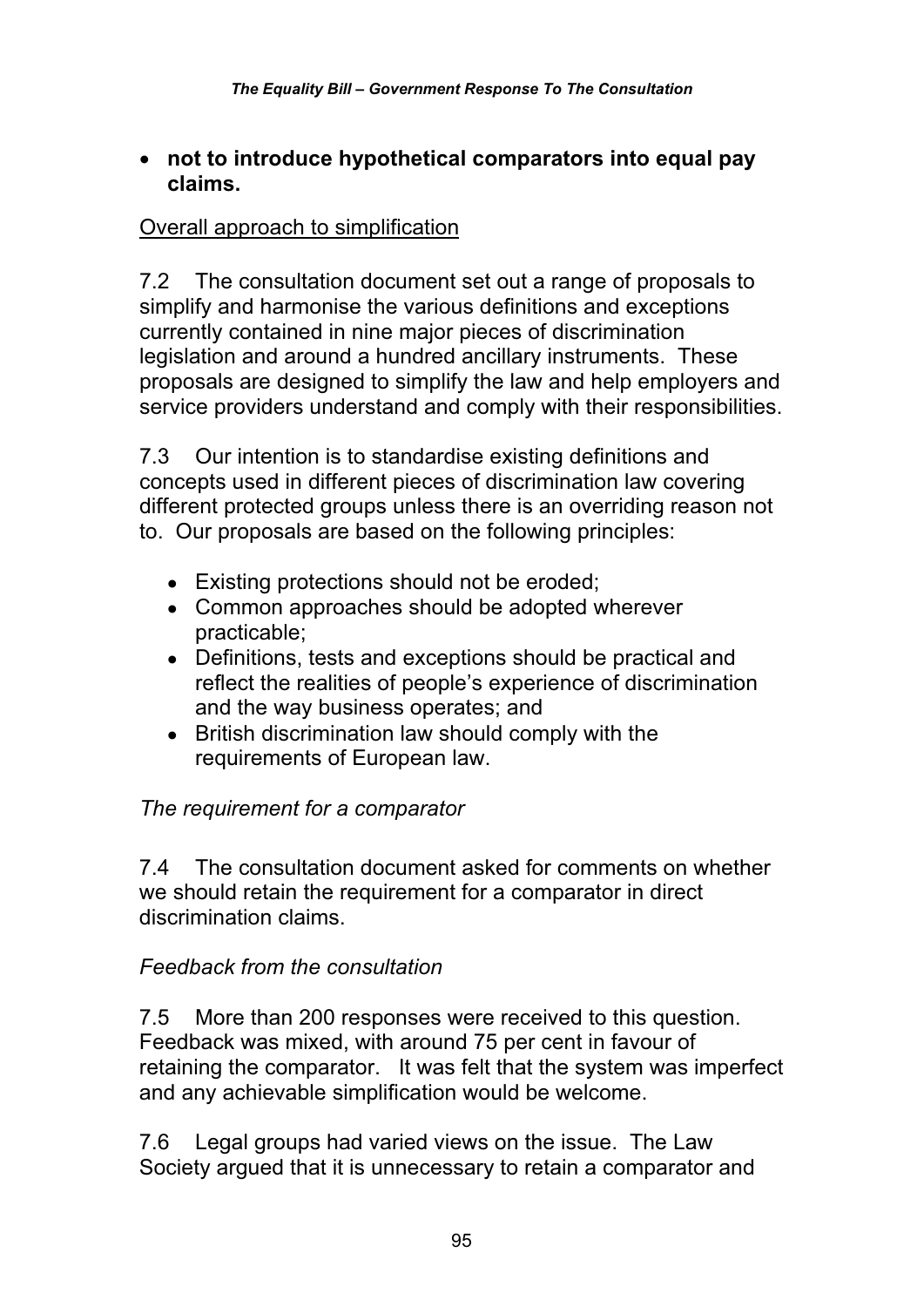that claimants should merely have to show that they had been unfairly treated or subjected to a detriment. The Employment Lawyers Association favoured the retention of a comparative approach to discrimination, based on establishing that there had been less favourable treatment, but did not see that a specific comparator at the outset was needed. The Discrimination Law Association agreed. They emphasised the need to distinguish between a consideration of the type of evidence needed to persuade a tribunal/court that less favourable treatment was on the prohibited ground; and the formal need to find a comparator in every case. They recommended amending the current definition of direct discrimination so that it takes place where a person, on the relevant grounds, treats another less favourably than they would treat "other persons".

7.7 Nearly all of the responses from business organisations were in favour of retaining the comparator. Organisations such as the British Retail Consortium and the Confederation of British Industry, emphasised the importance of comparators, whether hypothetical or real, in establishing a claim, as without that element an individual could ascribe any act or omission to discrimination without needing to show that it would not have happened had they not possessed the protected characteristic. EEF welcomed the proposal to retain a comparator and suggested that problems with the selection of the right comparator may have been overemphasised. During the litigation process, employment tribunals would, EEF argued, step in where it was adjudged that the claimant had initially selected the wrong comparator.

7.8 The vast majority of local authorities and equality stakeholders including disability, gender, race and religion or belief groups were supportive of retaining a comparative element in claims, as without it they felt tribunals would struggle to decide whether there had been less favourable treatment on the basis of a protected characteristic. However, this did not in all cases equate to support for the retention of real or hypothetical comparators.

*Assessment*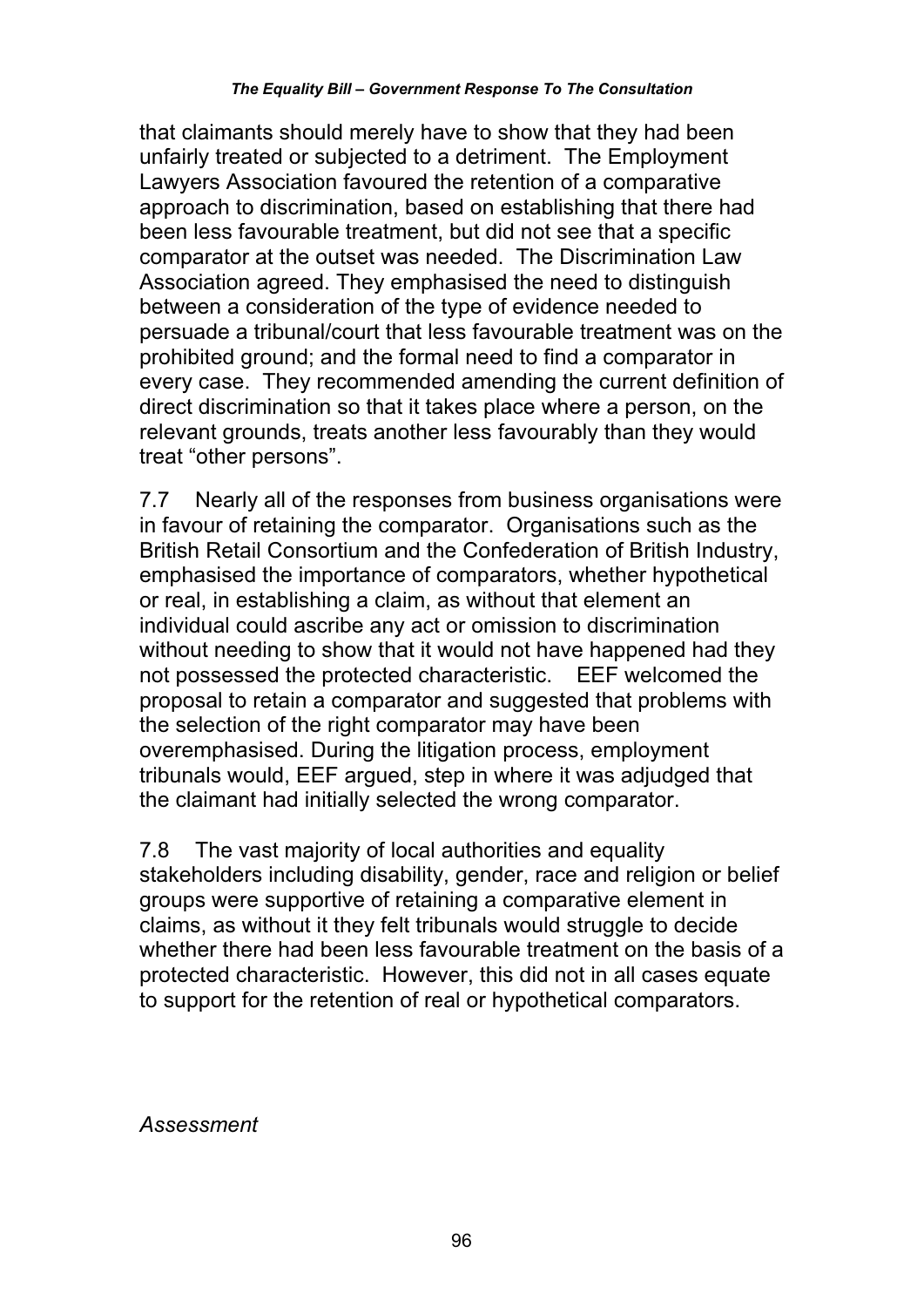7.9 Currently, for a discrimination case to succeed at tribunal or in court, the person must show that because they possess a protected characteristic (e.g. they are black, or gay, or a woman) they were treated less favourably than someone who does not share that particular protected characteristic. This is the comparator. In respect of pregnancy and maternity leave in employment (as a result of a recent judicial review judgment), and for pregnancy and maternity in the field of goods, facilities and services (following our implementation of the Gender Directive), no comparator is needed and it is enough to show that less favourable treatment is because of pregnancy or maternity.

7.10 The consultation document discussed the case for removing the comparator since it is sometimes difficult to define or identify in a given case. On balance, however, we propose to retain the requirement for a comparator (except for pregnancy and maternity, and pregnancy and maternity leave) since this reflects that discrimination is principally about equal rather than fair treatment and courts and tribunals have flexibility on how to define comparators in each case. Removing the comparator would make it harder to ascribe actions to inequitable treatment based on a protected characteristic, which is a key and long-standing principle governing discrimination law. Organisations would find it more difficult to address actual rather than hypothesised discrimination in the absence of a comparator. A comparator remains one of the best ways to measure "different" treatment.

# Perception and association

# *Feedback from the consultation*

7.11 Nearly 250 responses were received on the issue of perception and association. The vast majority were in favour of extending protection to cover discrimination on the grounds of association with transsexual people; our response on this issue, and on the question of providing protection on the grounds of perceived gender reassignment, is in Chapter 9. However, a large number of responses called for protection on the grounds of association and perception in other areas.

7.12 Age Concern England and the Disability Rights Council, for example, argued that discrimination by association should be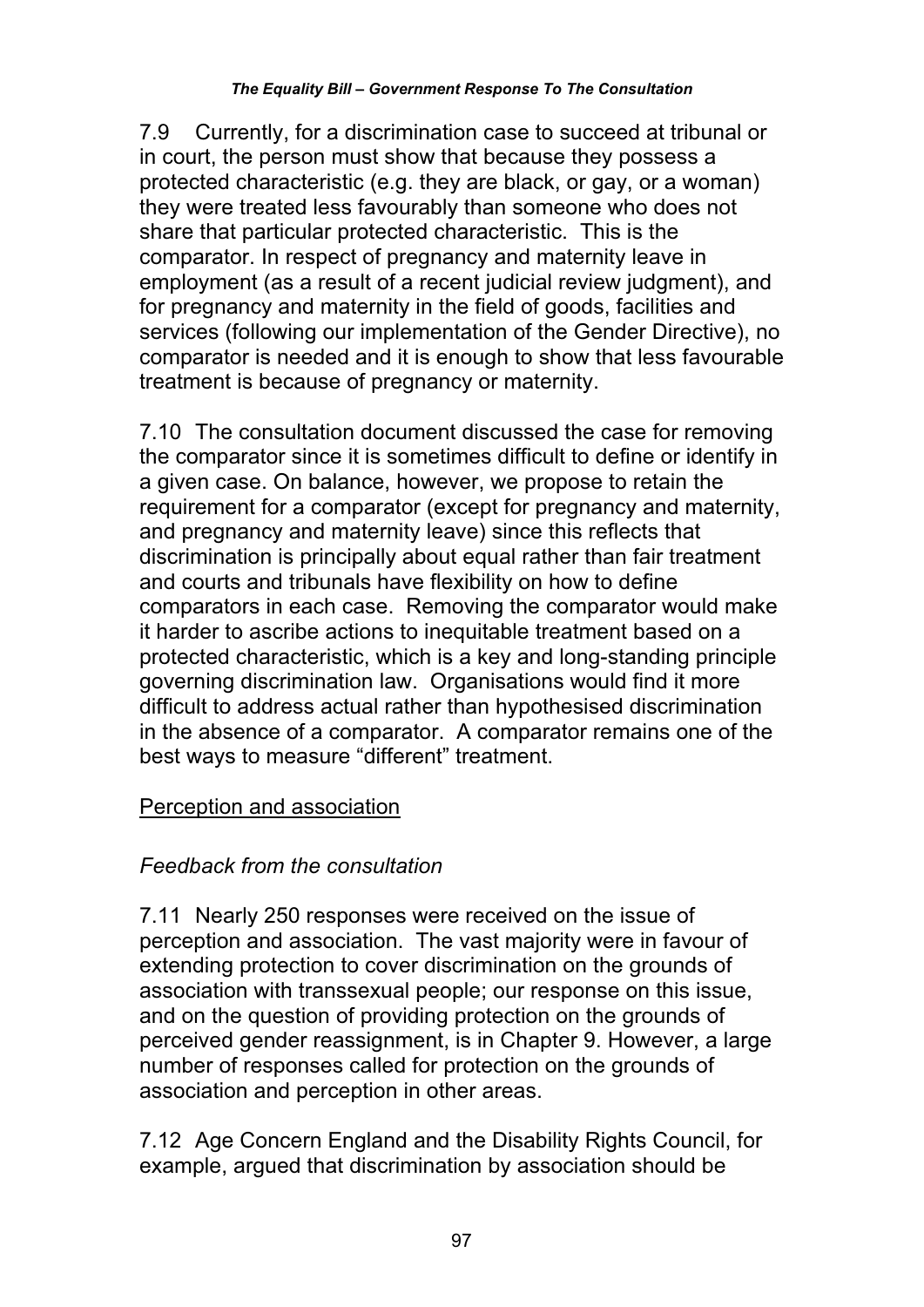extended on the grounds of disability and age. This would provide protection to carers. Similarly The Princess Royal Trust for Carers called for protection for people who associate with disabled people, as families are often affected by discrimination related to their caring responsibilities.

7.13 The London Fire and Emergency Planning Authority were supportive, noting that some fire fighters have experienced discrimination because they were thought to be gay or belong to a distinct religious group.

7.14 Liberty considered that adverse treatment connected to gender, disability status, gender reassignment status and age should be outlawed; and that the definition of direct discrimination should therefore reflect the definition that is already provided in other enactments, including the Race Relations Act and European Directives. This was a view shared by the majority of trades unions, who argued for the proposals to go further than providing protection on the grounds of association with a person going through gender reassignment, to cover association with people of different ages, disabled people and to cover people who were perceived to be undergoing gender reassignment.

# *Assessment*

7.15 In certain fields and protected grounds, the standard protection from discrimination extends so that it is also unlawful to discriminate against someone because they are perceived to possess a protected characteristic or because they associate with someone who possesses a protected characteristic. For example, in the employment field it is unlawful to discriminate against someone because they are perceived to be a certain age or because they associate with someone of Asian origin.

7.16 We propose to retain and strengthen current arrangements so that, broadly, protection explicitly exists on the grounds of race, religion or belief and sexual orientation for both association and perception, in all the areas protected by discrimination law. In Chapter 9 we set out our decision to extend protection to people who associate with transsexual people. In relation to association more generally, we recognise the referral of the Coleman case to the European Court of Justice, which has considered the current exclusion of disability from associative discrimination. We will need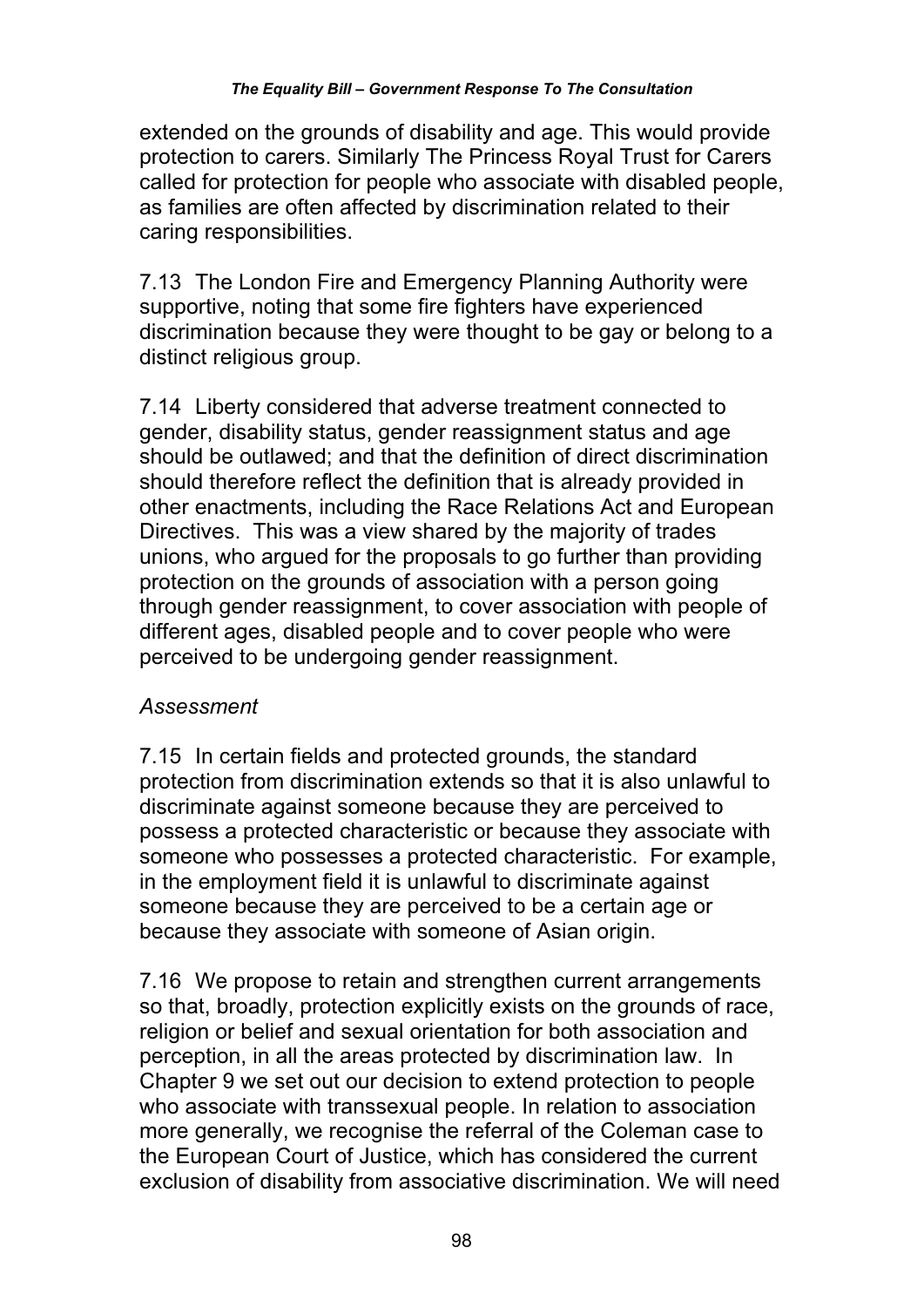to consider the terms of the judgment published on 17 July 2008 carefully before determining the implications for the Equality Bill.

## Harmonising the definition of indirect discrimination

## *Feedback from the consultation*

7.17 More than 200 consultation responses were received to the question of whether to harmonise the definition of indirect discrimination where it applies across the protected grounds, and around 95 per cent were in favour.

7.18 The Equality and Human Rights Commission said they "supported proposals for a simpler definition making the law more accessible to those who believe their rights in relation to equality have been breached". The vast majority of race groups supported this measure as a means of bringing greater consistency and clarity across discrimination law. The former Commission for Racial Equality welcomed the harmonised definition of indirect discrimination across all strands, recommending that anticipatory actions in respect of indirect discrimination be allowed by adopting the definition of indirect discrimination in Article 2 of the Race Directive.

7.19 Most disability groups were also supportive of the harmonisation proposal, similarly on the basis that this would bring clarity and serve to extend protection.

7.20 All gender groups were in favour of the proposal including the former Equal Opportunities Commission.

7.21 Sexual orientation, age and trades union stakeholder groups were also unanimous in their support of the proposals, which it was hoped would bring consistency, clarity and simplicity to the law.

7.22 All 11 business groups that responded were also in favour of this proposal. The British Bankers' Association and the Chartered Institute of Personnel and Development thought that it would bring harmonisation and enable better understanding. All local authorities were in favour, for example Dorset Fire Service observed that it should bring more flexibility in considering whether compliance had been demonstrated.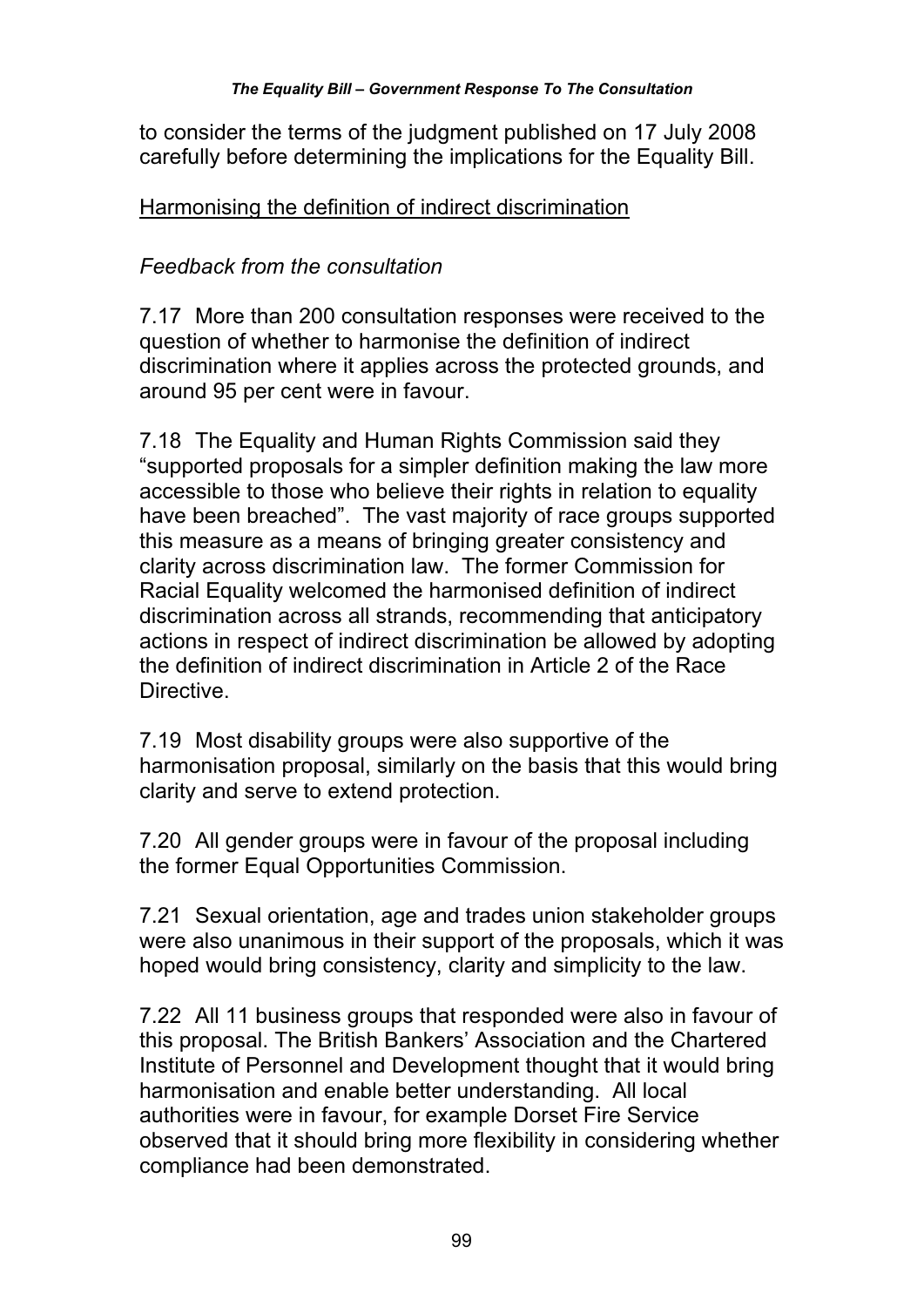7.23 Some religious organisations and individuals were opposed to aspects of these proposals however, with the Christian Institute and Christian Action Research and Education arguing that including gender reassignment in any definition would restrict religious freedoms.

7.24 The consultation responses were overwhelmingly (94 per cent) in favour of the proposal to adopt the same objective justification provisions. A small number of respondents of various interests agreed that there should be harmonisation but argued that the definition should also include the stipulation that in order to be justified, indirect discrimination should be "appropriate and necessary" rather than "proportionate".

## *Assessment*

7.25 We welcome the strong support for these proposals*.* We believe that it is right to harmonise the definition of indirect discrimination to refer to an apparently neutral "provision, criterion or practice" which puts or would put people of the claimant's group at a particular disadvantage. We believe the concept of "a particular disadvantage" entails a more flexible test than hitherto. It opens up the possibility of expert evidence or witness evidence being used rather than detailed statistical analysis to show particular disadvantage to a particular group of people. This is important for strands such as sexual orientation and religion or belief, where reliable statistics are not available, and where there are issues of privacy involved in gathering data which might provide statistics.

7.26 We consider that the wording "appropriate and necessary" is problematic in domestic discrimination legislation because of the extreme exigency associated with "necessity" in domestic law. If this wording were to be used there might be a risk that that this would be interpreted by the courts as an overly-strict requirement (for example, in order to satisfy the test the provision, criterion or practice would have to be the only possible means of achieving the legitimate aim). We therefore believe it is better to require that the justification be a "proportionate means of achieving a legitimate aim", and we propose to harmonise the test on this basis.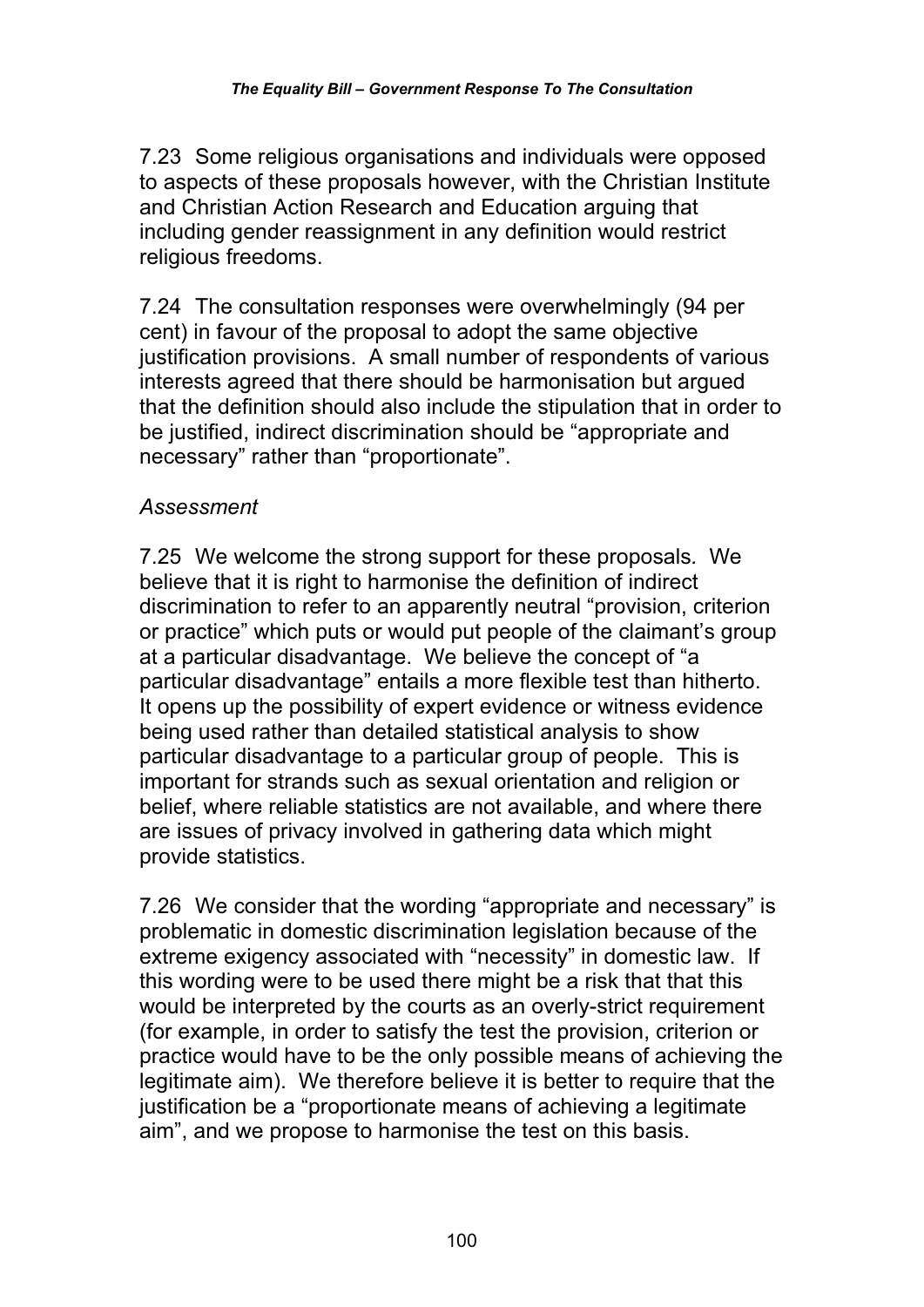## Victimisation

7.27 In our consultation paper we sought views on whether or not to have the same approach to victimisation in discrimination law as in employment law, by removing the requirement for a comparator. We felt that this would make the law more effective, though it would be unlikely to result in significantly more claims.

7.28 We did not consult on the protection of children from victimisation in schools where their parent or sibling does a protected act, but we have subsequently identified this as an important addition to our proposals since the consultation, in the interest of having a harmonised approach to protection for children in the education in schools field.

## *Feedback from the consultation*

7.29 We received more than 180 consultation responses on the issue of removing the comparator of which around 95 per cent were in favour of aligning the approaches.

7.30 The three former Equality Commissions all welcomed the proposed alignment with the employment law approach to make the law more consistent and easier to understand. The Commission for Racial Equality recommended "a definition of victimisation that combines the current breadth of "protected acts" under section 2(1) of the Race Relations Act, with the proposals to move away from comparators as a legal requirement to establish "unlawful victimisation."

7.31 All of the other equality stakeholders as well as most local authorities and trade unions supported this proposal. For example, Liberty endorsed the proposals to remove the requirement for a comparator in victimisation law, noting that the need for a comparator had resulted in considerable difficulty, complexity and costs. Many public sector bodies welcomed alignment with the employment law approach as it would make the law easier to understand and apply and would generally lead to a more effective approach to dealing with victimisation.

7.32 Nearly all responses from legal bodies supported our proposal. For example, the Bar Council "welcomed the expansion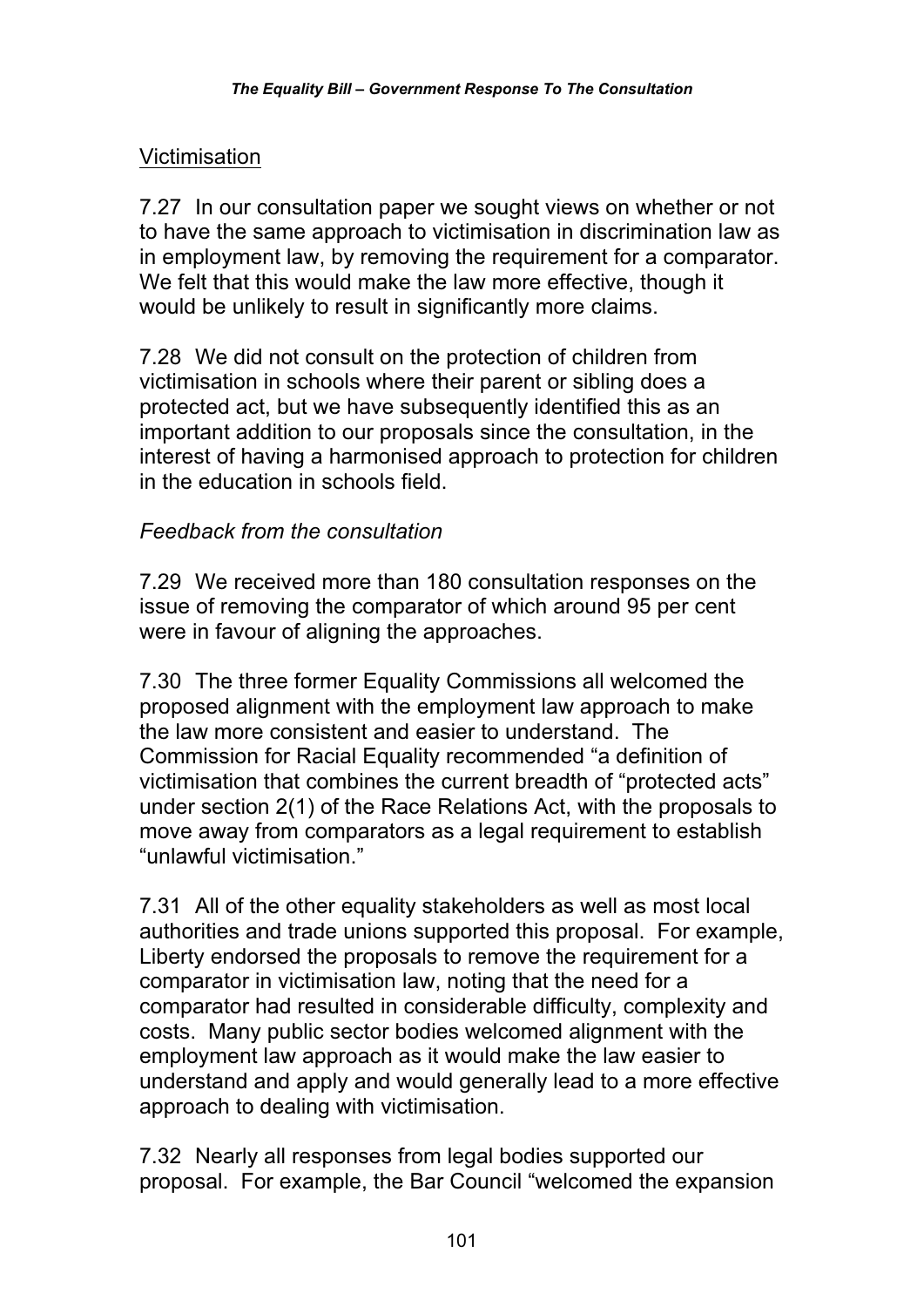and clarification of protection that this proposal brings". It was also supported by the vast majority of education and research organisations.

7.33 Most business responses also supported these proposals, citing the difficulty in identifying appropriate comparators and that an aligned approach to victimisation would make it easier for business to understand and adhere to.

7.34 Some respondents however, queried the benefits of aligning the law, outlining concerns that differences between the discrimination and employment fields are likely to render alignment ineffective and calling for comparators to be retained to ensure that claimants have actually been treated differently, rather than just being dissatisfied.

# *Assessment*

7.35 As the consultation document explained, currently victimisation in discrimination law is generally defined as less favourable treatment of someone who has made a complaint, given evidence or otherwise contributed towards a "protected act" under the discrimination legislation compared to a person in similar circumstances who has not done any of those things. By contrast, in employment law it is only necessary to demonstrate that the person has suffered a detriment – no comparator is considered necessary. We proposed to adopt this approach across discrimination law. We recommended ending the need for a comparator through aligning with the approach in employment law because this offers a more effective, workable system – not one in which it would necessarily be easier to win a case, but one where attention rightly focused on considering whether the "victim" suffered an absolute harm, irrespective of how others were being treated in the same circumstances.

7.36 Feedback suggests that the proposed change would be widely supported, as it will facilitate a simpler and more effective approach to victimisation, whether relating to a discrimination claim or to an employment claim.

7.37 Although not discussed in the consultation paper, we also intend to harmonise protection for children from victimisation in the education field, where their parent or sibling does a protected act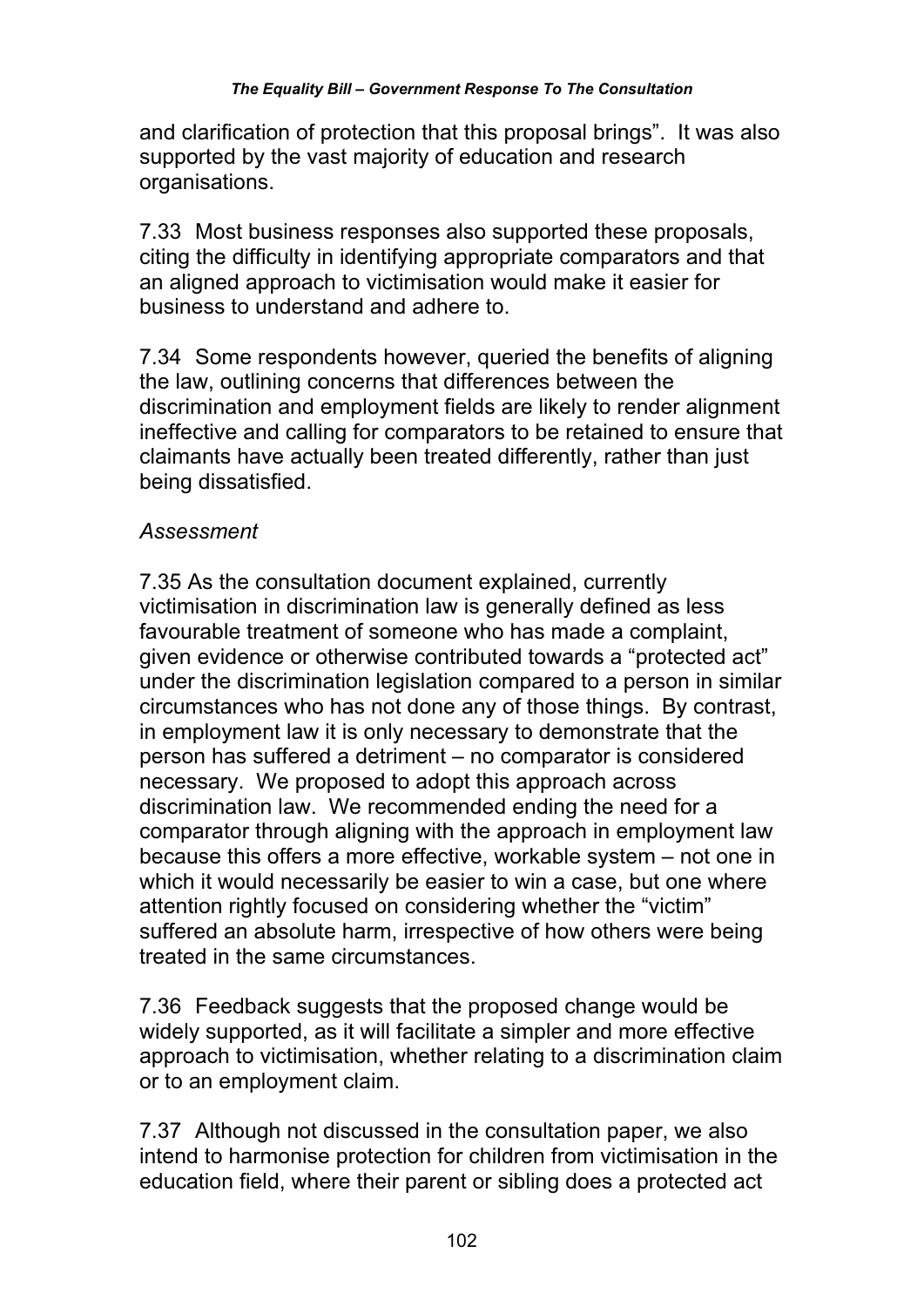(for example makes a complaint, whether on their own behalf or the child's, or supports someone else's complaint) under the legislation. This will mean that parents or siblings will not be deterred from making a complaint or the like, for fear of their child or sibling suffering a detriment. Currently such protection only applies to a protected act done under the Disability Discrimination Act. We will extend this protection to the other relevant discrimination grounds. This will correct an anomaly dating from the Special Educational Needs and Disability Act 2001, where the scope of that Act only allowed such protection to be conferred within schools in the disability sphere.

## Goods, facilities and services and public functions

7.38 Currently various pieces of discrimination legislation contain differences of approach between the provisions on goods, facilities and services (e.g. accommodation in a hotel or facilities for transport and travel or the provision of library or leisure services) and those relating to public functions (e.g. policing functions or the policy-making activities of local authorities and government organisations), albeit that they reflect the same policy intention i.e. to ensure that all the activities of public authorities are subject to the prohibition on discrimination unless expressly excepted.

7.39 We consulted on whether there would be benefits in adopting a harmonised approach to the way goods, facilities and services and public functions provisions are structured across all protected grounds and whether the exceptions could be streamlined in this area.

# *Feedback from the consultation*

7.40 We received nearly 200 responses to the consultation question on whether to adopt a harmonised approach, of which 96 per cent were in favour of our proposal. This included the vast majority of local authorities, equality bodies and business stakeholders. No group of stakeholders was strongly opposed to the proposals.

7.41 Help the Aged supported "a unified approach to the way goods, facilities and services and public function provisions are structured across protected grounds, plus a streamlining of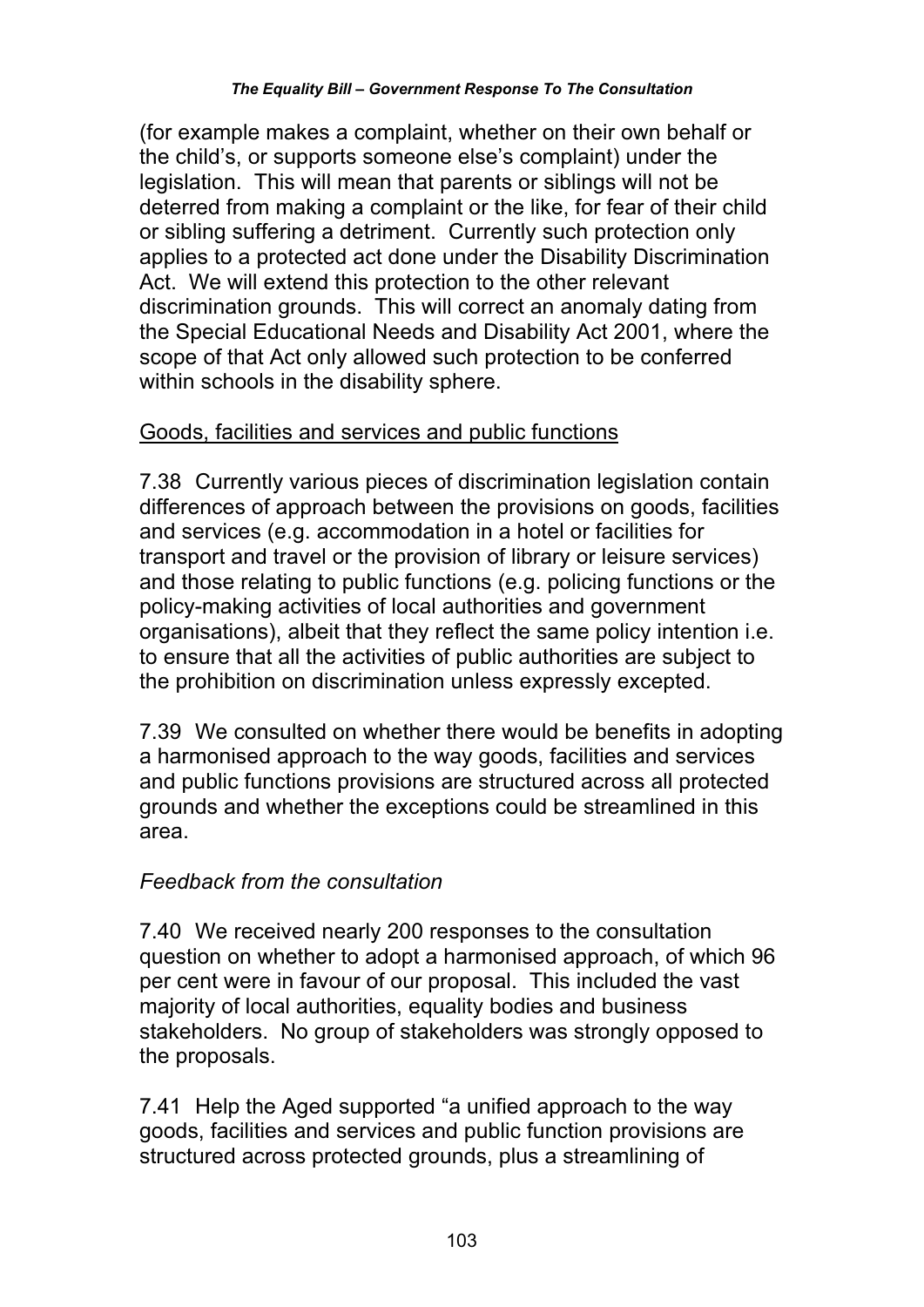exceptions which would avoid a two tier system'. Similar views were expressed by Age Concern England.

7.42 Almost all public bodies were in favour of a harmonised approach, given that the currently differing arrangements across the various strands can lead to administrative burdens for service providers. Many welcomed the clarity the changes would bring for service providers and users in terms of their respective responsibilities and rights under the law. Some organisations – for example The Crown Prosecution Service and Lancashire County Council made their support conditional on the retention of necessary exceptions for specific grounds.

7.43 All three former Equality Commissions also supported a harmonised approach to provisions for goods, facilities and services and public functions. The Disability Rights Commission said that harmonisation would deliver greater clarity and certainty but that care would need to be taken that the proposed changes didn't weaken protection.

7.44 The Chartered Institute of Personnel Development and the Trades Union Congress also agreed with the proposal.

7.45 On the question of whether exceptions should be streamlined, over 75 per cent were in favour. The Age and Employment Network's view was typical: "We believe that exceptions could be streamlined for both private bodies and public authorities. Streamlining exceptions would help to create a more consistent and simplified legislative framework, avoiding a "two tier" system".

7.46 However, the Crown Prosecution Service cautioned that streamlining must be qualified by the availability of exceptions as and when they may be needed. This was a view shared by the City of London who noted that private and public bodies often differ in the nature of the services they provide and so uniformity in exceptions would not be appropriate.

7.47 The former Equal Opportunities Commission did not find varying exceptions across the public and private sectors acceptable, since this would not make for easier to understand law and would not fit with the trend to outsource or privatise public services and functions. And the Trades Union Congress, did not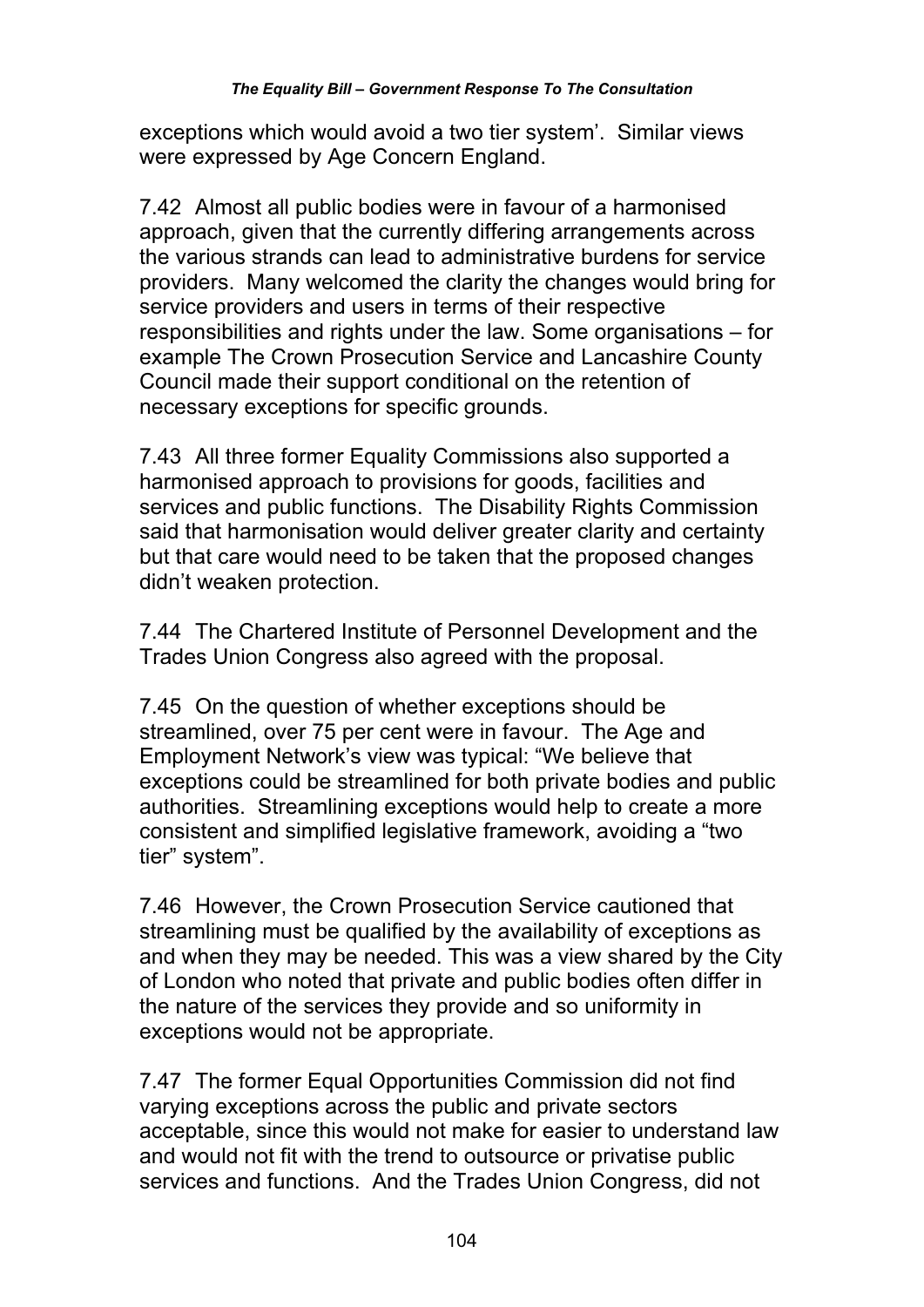accept that public authorities should have access to additional exceptions.

#### *Assessment*

7.48 We recognise that having different models for goods, facilities and services and public functions for the different protected grounds can be unhelpful for both providers and users of public services. In view of the strong support in the consultation for our proposal, we have decided to adopt a harmonised approach to the way the law treats public functions and goods, facilities and services provisions across all the protected grounds. This will provide greater clarity and certainty. However we will retain any necessary exceptions relating to specific grounds.

7.49 We will also proceed with our proposal to streamline the exceptions in the public functions provisions in order to help create a more consistent legislative framework. However, in the light of the consultation responses we will consider further whether public authorities need more or different exceptions from private bodies.

### Harmonising equal pay law and retaining separate approaches to contractual and non-contractual pay matters

7.50 Currently two separate Acts cover UK law on pay-related discrimination between women and men. The Equal Pay Act deals with contractual pay issues. The Sex Discrimination Act deals with discrimination related to discretionary pay, which could include non-contractual bonuses or employee share ownership plans.

7.51 The consultation paper proposed that the distinction between contractual and non-contractual pay matters should be retained.

## *Feedback from the consultation*

7.52 A significant majority (70 per cent) of respondents were in agreement with the proposal to retain the distinction between contractual and non-contractual pay.

7.53 Those who agreed included Women's Voice and the British Bankers' Association, who argued that in simplifying the law care must be taken not to restrict it and in doing so exclude vital areas which need addressing, or leave the law inflexible to future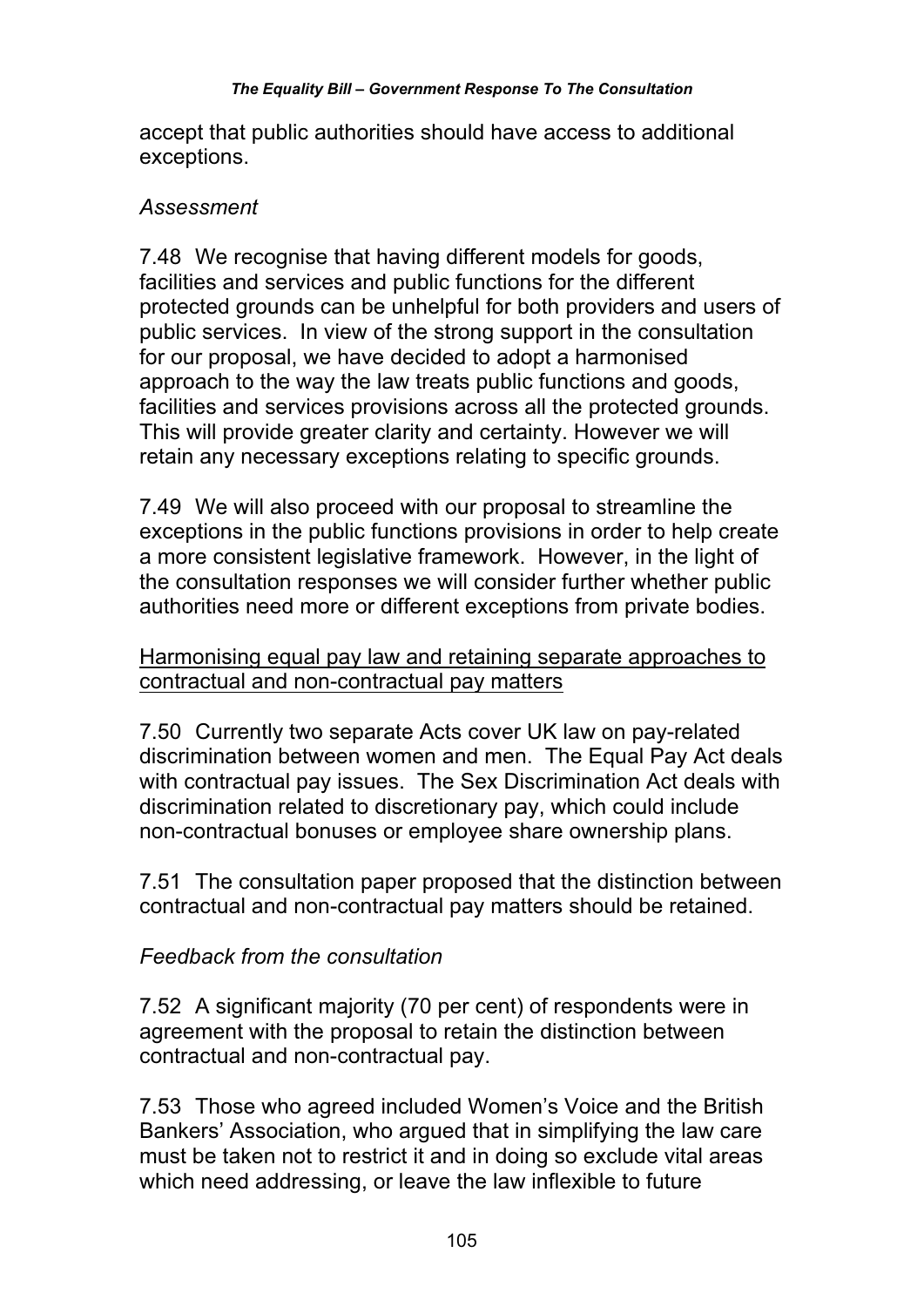developments in employment. The Local Government Association also agreed with our proposal to bring the equal pay provisions within a single Equality Act but to retain the current distinction between contractual and non-contractual claims in relation to the different legal concepts and defences available to employers. The City of London argued that there are substantive differences between contractual and non-contractual pay matters, which require different approaches. The Law Society agreed with this view, as they felt that finality is required for contractual claims but case law is increasingly causing difficulties. The British Retail Consortium and Zurich Financial Services supported the proposal that employers should not be liable for aggravated or exemplary damages.

7.54 Those who opposed the proposal, including Unison, Prospect and Liberty, considered the Equal Pay Act to be inflexible, slow and expensive to litigate under. Unison stated that there should be a pro-active duty on employers to ensure equal pay, arguing that the current system is too individualistic and does nothing to address the systemic pay discrimination in the wider workforce. Prospect felt strongly that there should not be a distinction between contractual and non-contractual. They argued that this distinction is unnecessary and goes to the heart of the reason why the Equal Pay Act is so complex and therefore is less effective at achieving its stated aim.

7.55 Some, including Liberty and the Association of Women Barristers, argued that the distinction has the paradoxical result that women often argue that their pay entitlements are noncontractual as a means of keeping their claims out of the Equal Pay Act. The Crown Prosecution Service also wanted the distinction repealed and argued that there is a risk that employers will put in place non-contractual arrangements which are not equitable so as to avoid complaints.

7.56 Legal experts argued that a discrimination model need not lead to uncertainty if there was clear guidance on how the change affected the different types of claims. Furthermore, they did not necessarily agree that an employer could face unlimited aggravated or exemplary damages even where there is no deliberate discriminatory intent and argued that, even if this is the case, the defendant's conduct would have to be shown to be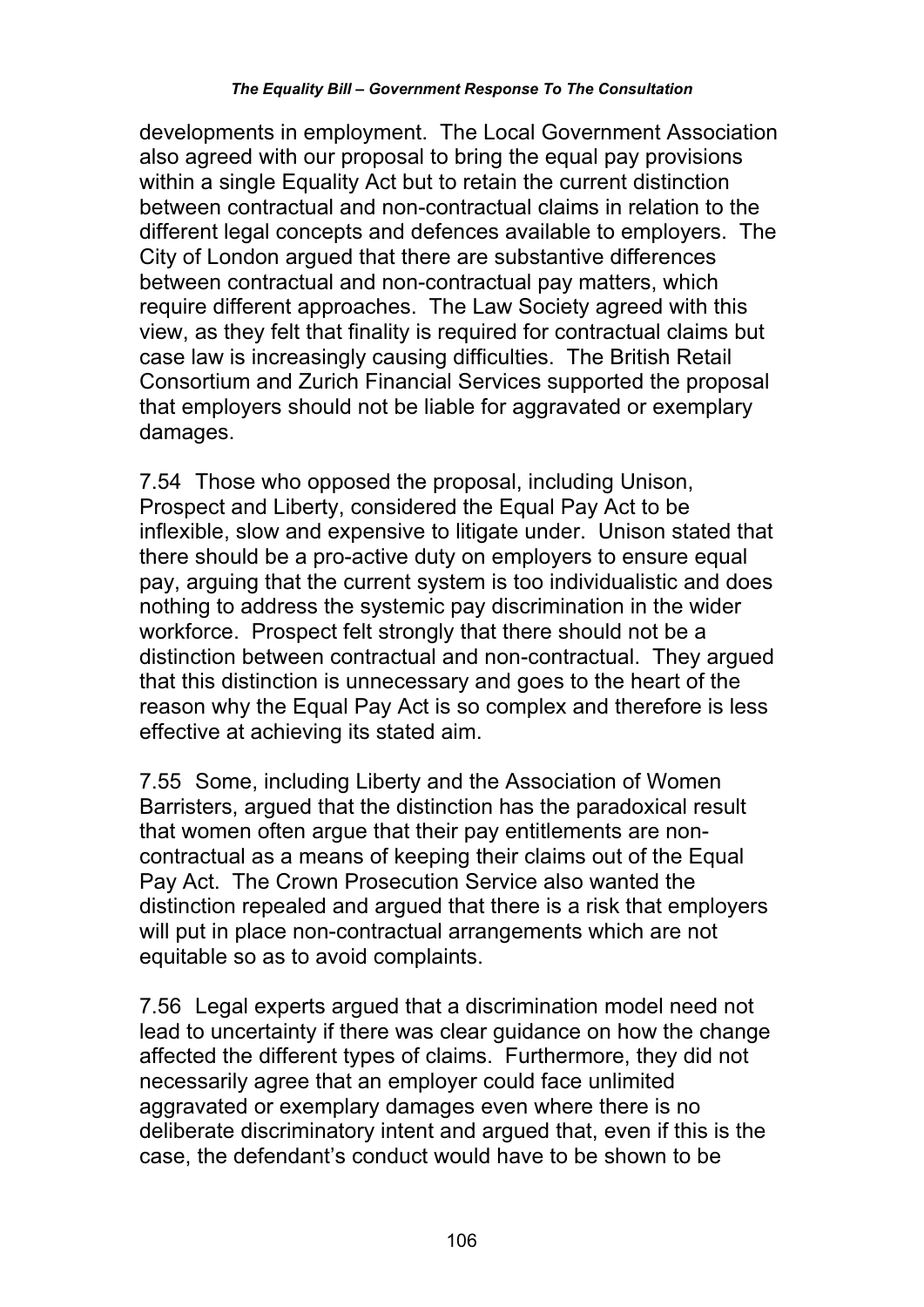calculated to make him a profit which would exceed the compensation otherwise payable.

7.57 Some respondents, including the Discrimination Law Association, suggested that a modified form of the contractual approach to pay matters should be retained alongside the standard discrimination-driven approach to gender discrimination.

#### *Assessment*

7.58 Having two approaches in the two existing Acts covering contractual terms and sex discrimination more generally arguably adds a level of complexity for those trying to understand the law. This is because different legal concepts and models are used; and there are differences in the way the defences operate; differences in the range of remedies; and different time limits for bringing claims. However, we remain of the view that it is better to retain the current approach to equal pay in principle. This is not least because the implied contractual equality provision provides a valuable guarantee to women in the workforce of their right to be employed on the same terms as men. Incorporating this model in the Bill will provide a valuable opportunity for us to clarify the law where possible, while retaining the connections with current case law.

7.59 In dealing with equal pay in the Equality Bill, we propose to focus on the inter-relationship between the provisions of the two current Acts and to ensure that together the provisions of the two Acts create a scheme of legislation with neither gap nor overlap, which maintains continuity with existing case law. We believe that this approach, together with the changes we are making to improve transparency about the gender pay gap and to increase access to justice through strengthened enforcement mechanisms, offers the best option for making our equal pay law more effective. The Government Equalites Office will work closely with other Government Departments to ensure that the changes support the good progress already being made in relation to public sector equal pay settlements.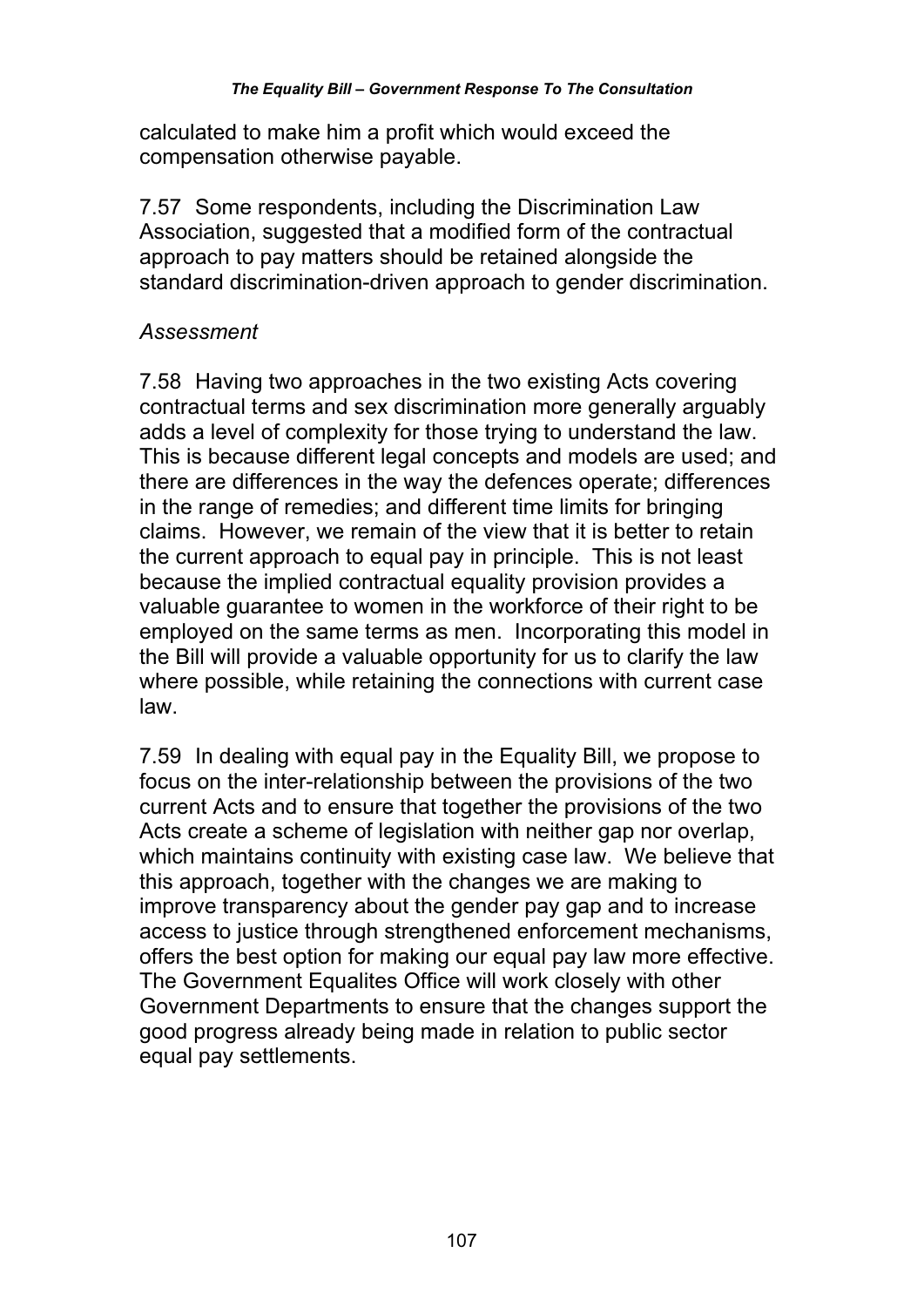## Hypothetical comparators in Equal Pay

#### *Feedback from the consultation*

7.60 The majority of responses disagreed with our view that allowing the use of hypothetical comparators would be unlikely to give any benefit in practice.

7.61 The majority of gender organisations argued that the Bill should provide for the use of hypothetical comparators in equal pay claims. The former Equal Opportunities Commission and the Fawcett Society argued that this would benefit women who are currently unable to bring claims due to an inability to identify an actual male comparator. The Fawcett Society further commented that the requirement to identify an actual comparator is virtually impossible to comply with for those working in the private sector. Eaves supported the proposals of the Equal Opportunities Commission to allow both hypothetical comparators and representative actions in equal pay claims.

7.62 A number of legal stakeholders also disagreed with our proposal: the Law Society and the Association of Women Barristers, for example considered the use of hypothetical comparators would make a helpful contribution to resolving difficulties which arise in practice.

7.63 Liberty did not consider that the comparator requirement should be retained generally, but if it were to be, they thought that use of hypothetical comparators would likely be of real benefit, particularly where male comparators are difficult to identify, for example in segregated workplaces or occupations.

7.64 The Greater London Authority and London Councils supported the move to allow for hypothetical comparators to be used in claims for equal pay, particularly in areas where occupational segregation is typical and characterised by the undervaluing of work done by women. It would also help where matters such as starting salaries or bonus payments were at issue.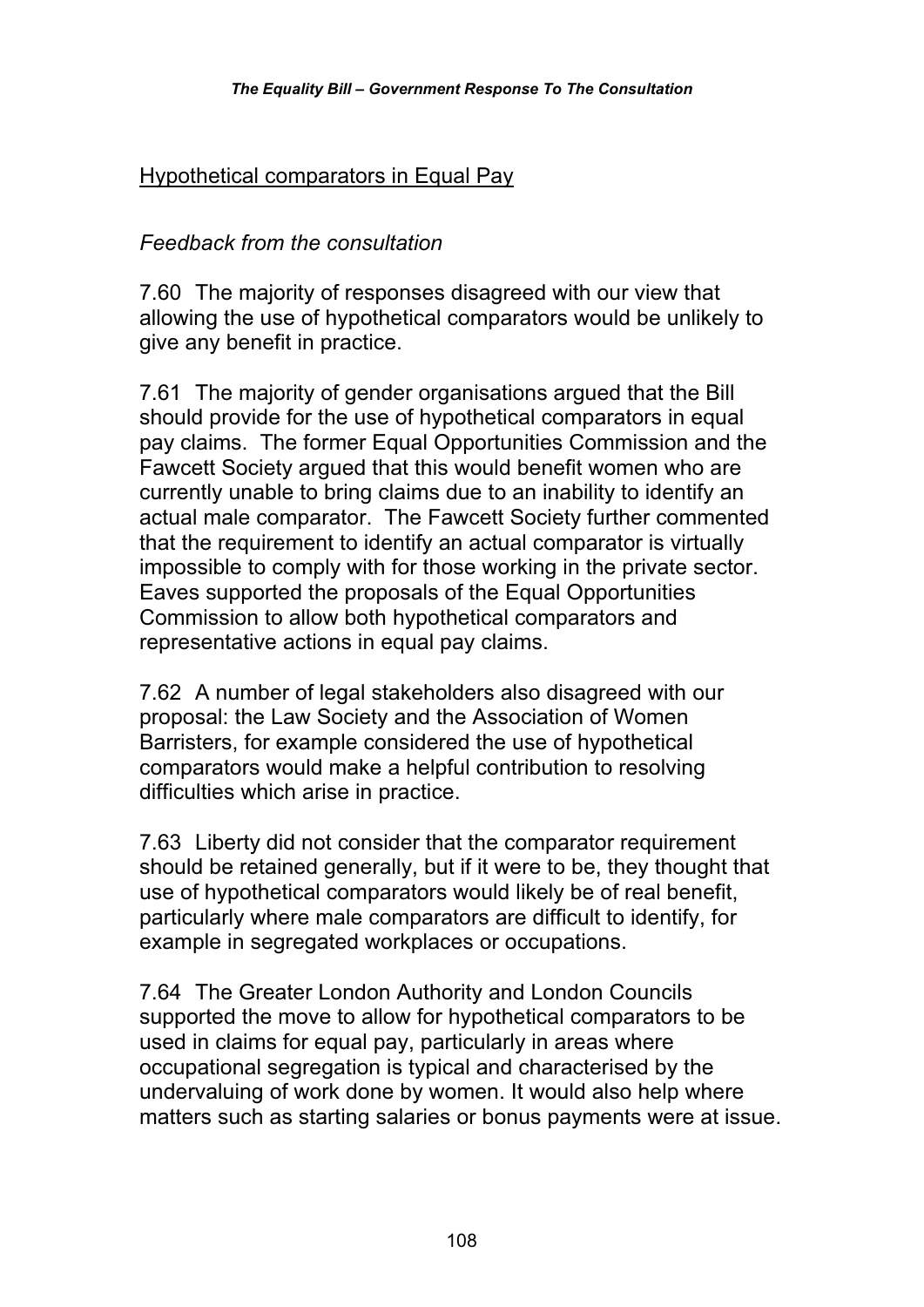7.65 Of those that agreed with the proposal, the British Chambers of Commerce was opposed to the use of hypothetical comparators as, they argued, they are likely to increase uncertainty for employers and make it almost impossible to ensure that their employment practices are legally compliant. They added that a shift towards hypothetical comparators is also likely to increase the number of weak tribunal claims and in turn the costs for employers and employees. The British Bankers' Association agreed, arguing that hypothetical comparators are unhelpful and create uncertainty. The EEF also strongly supported our proposal to retain the requirement for an actual comparator in equal pay claims. Zurich Financial Services took a similar line.

#### *Assessment*

7.66 Respondents seeking the use of hypothetical comparators in Equal Pay cases cite a range of situations in which they consider they would be useful, mostly relating to claims about work of equal value. Some of these involve a gap in time between the work of the claimant and the existence of a comparator (i.e. there used to be someone doing an equivalent job but there is not now); in others the suggestion is that where work is accepted not to be equal, but the pay differential is bigger than the difference in work can justify, the law should be able to correct the situation; another is the case where there is strong evidence of discrimination, but no comparator at all (i.e. the employer says to a woman in his employment "you would have been paid more if you were a man"). Each of these situations presents particular challenges for the law.

7.67 We are concerned that there is a risk that allowing hypothetical comparators in equal pay claims could therefore result in perverse results: for example, at the extreme, a male gardener could potentially then claim the same pay as a caretaker (also male) on the grounds that the work was of equal value, by citing a hypothetical female caretaker as an example. In short equal pay law could be turned into a "fair pay for equal work law", potentially bringing about a large number of claims which would have nothing to do with gender inequality, and possibly even producing results which tend to increase, rather than decrease, the gender pay gap.

7.68 Nor does it seem that the equal pay framework and remedies are appropriate for dealing with cases where work is acknowledged to be different and of different value. We believe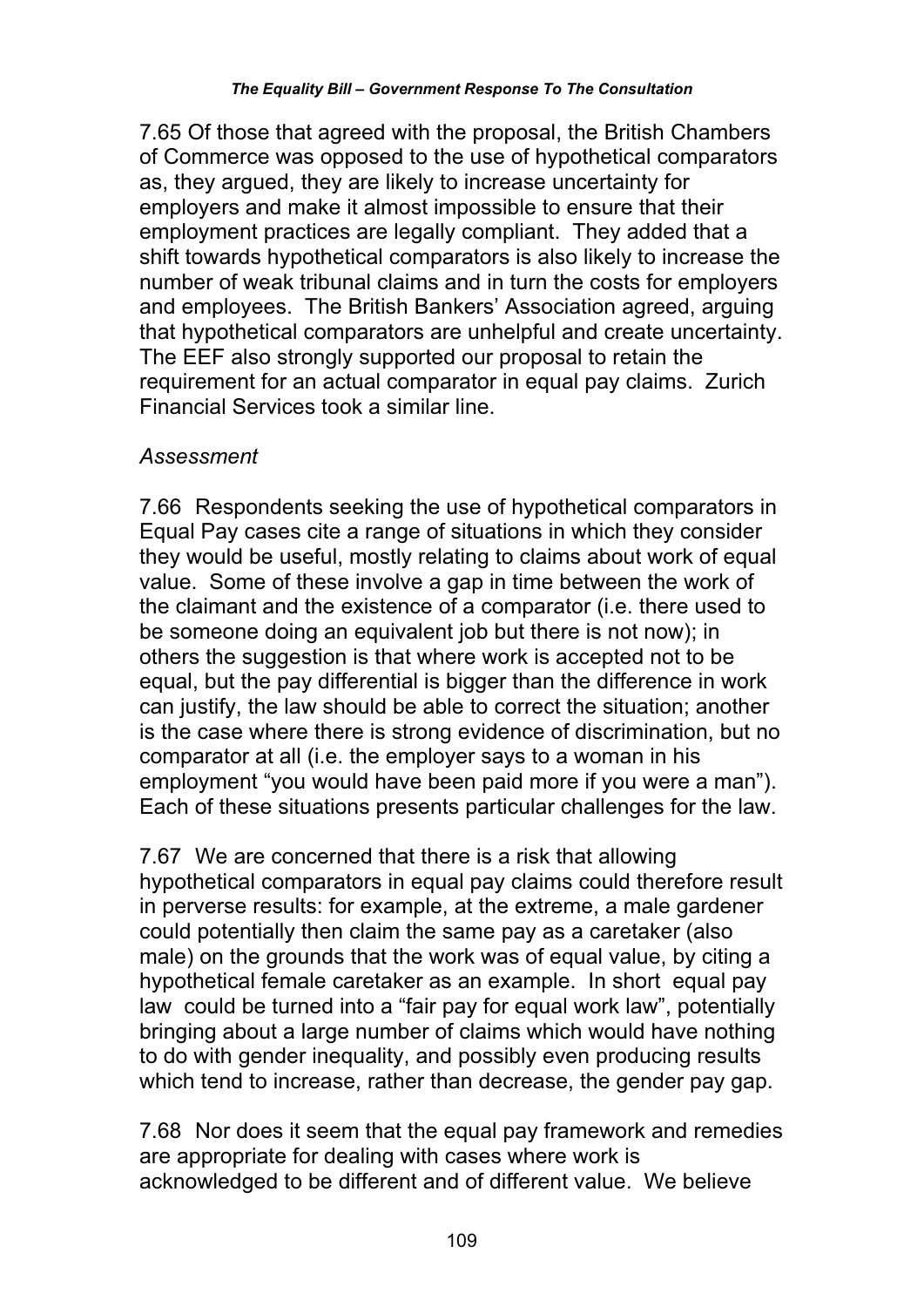that by adjusting the way the two elements of the law relate, as described above, we can ensure that gender discrimination in pay matters can be addressed without running the risk of allowing claims that have nothing to do with gender discrimination.

#### Codification of Equal Pay case law

#### *Feedback from the consultation*

7.69 Responses on the question of codification of case law were mixed, with roughly half of respondents considering that codification could bring benefits, and half emphasising the advantages of flexibility of case law and the risks of codification. There was no point of law which was widely cited as appropriate for codification. Simplification suggestions tended to focus on matters such as pay audits, representative actions and other transparency and enforcement issues, which have been discussed elsewhere in this document.

#### *Assessment*

7.70 We agree that measures which shine a spotlight on the gender pay gap, such as those we have outlined in Chapter 4 (Requiring transparency), and measures which help women access their right to equal pay, such as those we have outlined in Chapter 6 (Enforcement) are the best means of galvanising action to tackle unequal pay.

7.71 We have decided, that alongside the approach outlined above, we will seek to clarify the law in two ways: we will make clear how the burden of proof is to operate in this area of discrimination law, and how genuine material factors should be dealt with by the courts. Beyond this we do not consider that explicit codification would be helpful at this stage, although we note that there are significant cases currently before the higher courts.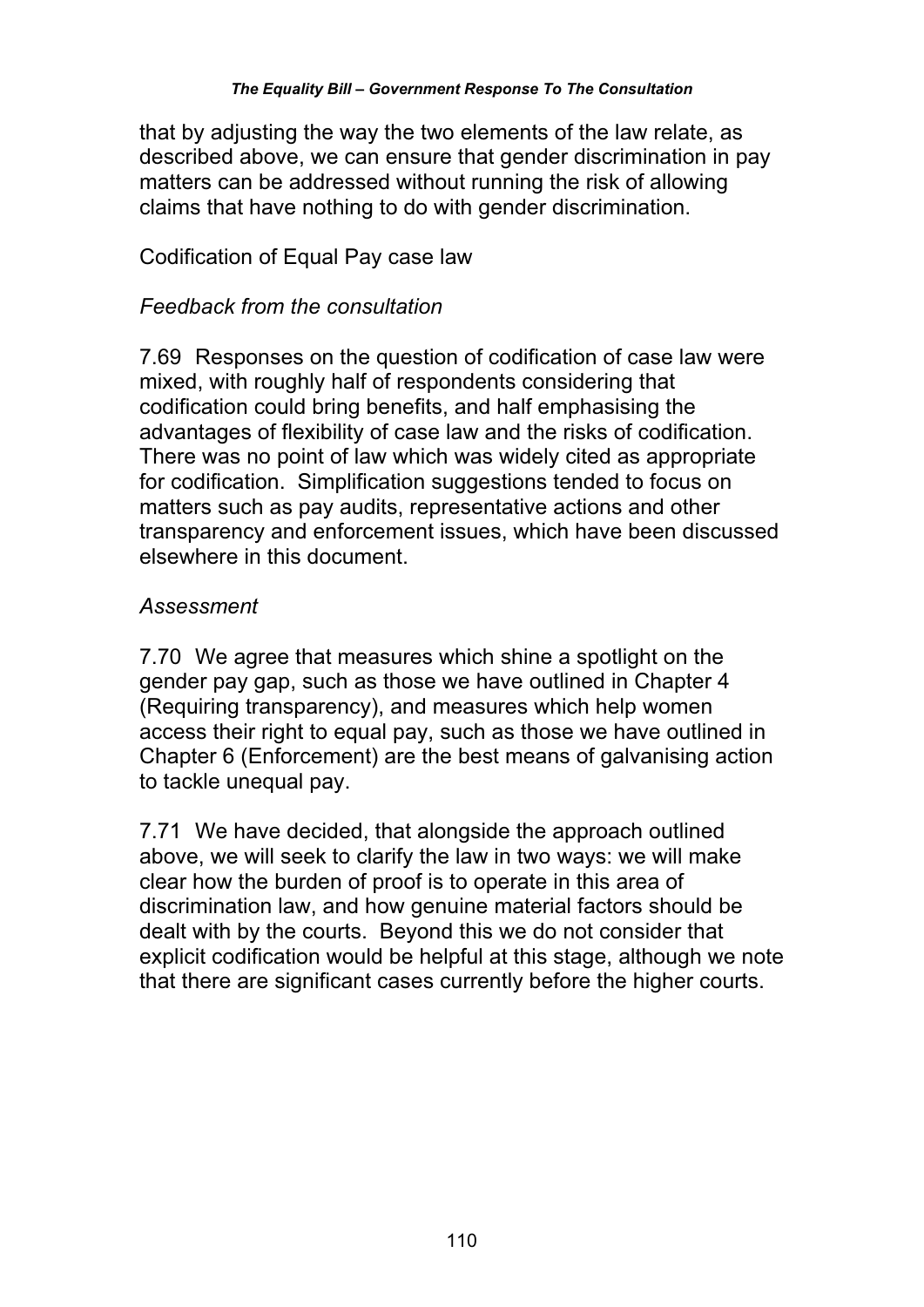#### **Chapter 8: Exceptions**

#### **8.1 We have decided:**

- **to adopt a simplified overall approach to exceptions by introducing the general occupational requirement test across all the protected grounds, except in the case of disability where such a test is not necessary;**
- **to remove the existing specified general occupational qualifications exceptions applying to gender, colour and nationality;**
- **to consider further whether there is a need to introduce more specific genuine occupational requirement tests in some cases to provide clarity;**
- **to work with the Equality and Human Rights Commission to raise awareness through guidance about exceptions so that people will understand the reasons for them and be encouraged to report misuse of exceptions (for example, in the case of advertising jobs) to the Equality and Human Rights Commission for it to take any necessary enforcement action;**
- **not to introduce a genuine service requirement test;**
- **to consider further what specific exceptions are appropriate as we develop the Bill, in the light of responses to the consultation;**
- **to remove the insurance exception which allows insurers to treat people differently on the grounds of sexual orientation.**

8.2 The consultation document set out the various existing different approaches to exceptions, and asked for views on how these approaches could be simplified. It made clear that our preferred approach was to simplify and harmonise exceptions where possible, while recognising that there needed to be a mix of general and specific exceptions to allow for both flexibility and certainty.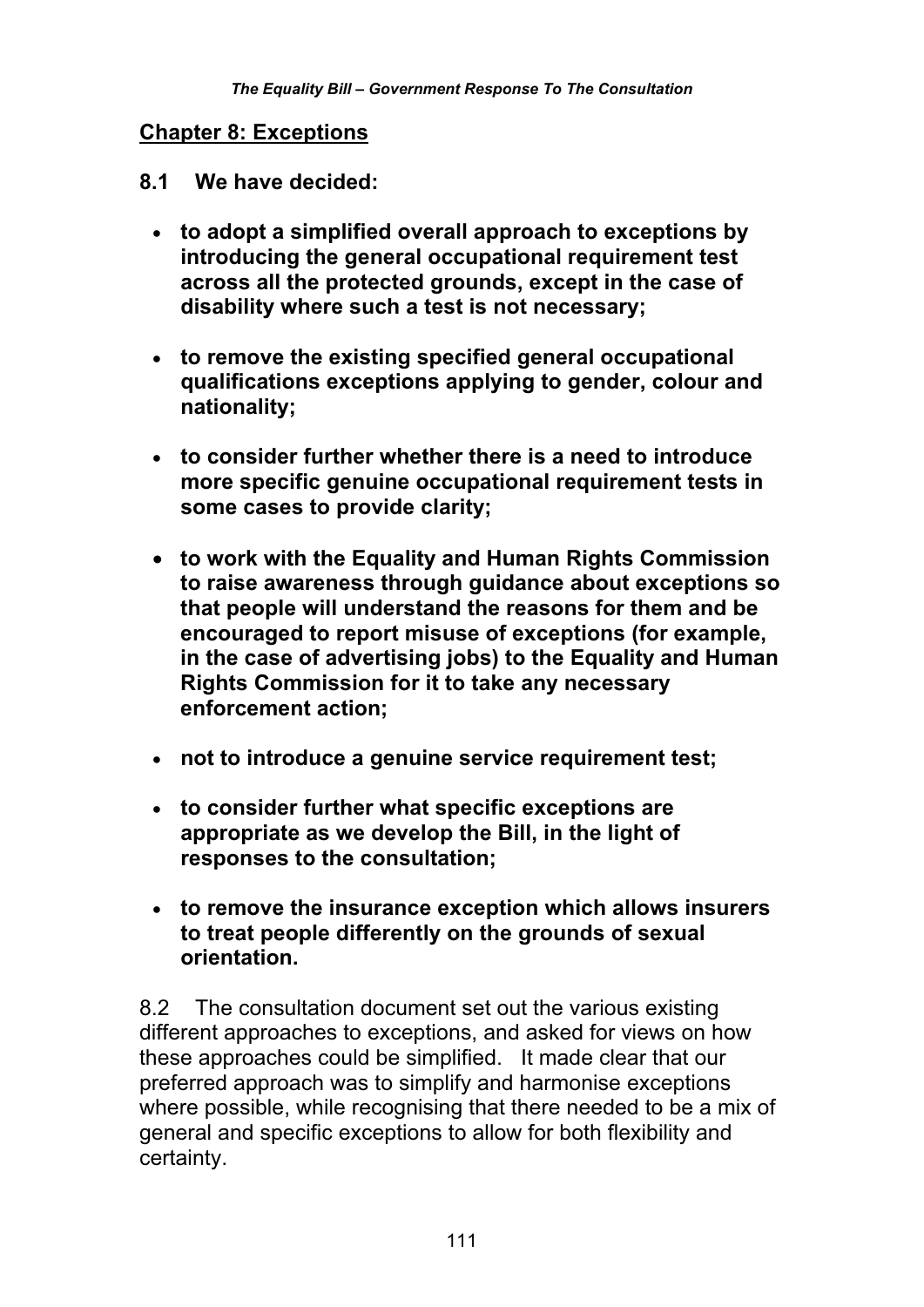- 8.3 The consultation focused on a number of specific issues:
- whether there should be a genuine occupational test for all the grounds of discrimination (except disability);
- whether any of the existing genuine occupational qualifications in relation to gender and race should be retained;
- whether there should be a new genuine service requirement test;
- the particular nature of exceptions relating to insurance; and
- (in Annex A) two tables listing specific exceptions that we proposed to retain or to abolish.

8.4 We can now set out the general approach we will adopt to exceptions in the Equality Bill. We received a great variety and range of comments on specific exceptions and we want to consider these further before reaching individual decisions as we develop the Bill. It has been clear to us in reading and analysing the responses that the approach which would find general favour is one which delivers legislation which is flexible and capable of responding to future developments and which does not compound or create legal uncertainty.

### Genuine occupational requirement test for all grounds; removal of genuine occupational qualifications

8.5 The consultation document explained how the genuine occupational requirement test already applies, as a result of European Directives, in all the equality strands except gender and race (for colour and nationality), or disability (where such a requirement is inappropriate because the Disability Discrimination Act does not protect non-disabled people). Where a genuine occupational requirement test applies, the law allows direct discrimination by an employer, but only where it can be shown that being of a particular race or religion or belief, for example, is a *genuine and determining* occupational requirement - in other words, a person without that characteristic would not be able to do the job adequately - and it is *proportionate* to apply the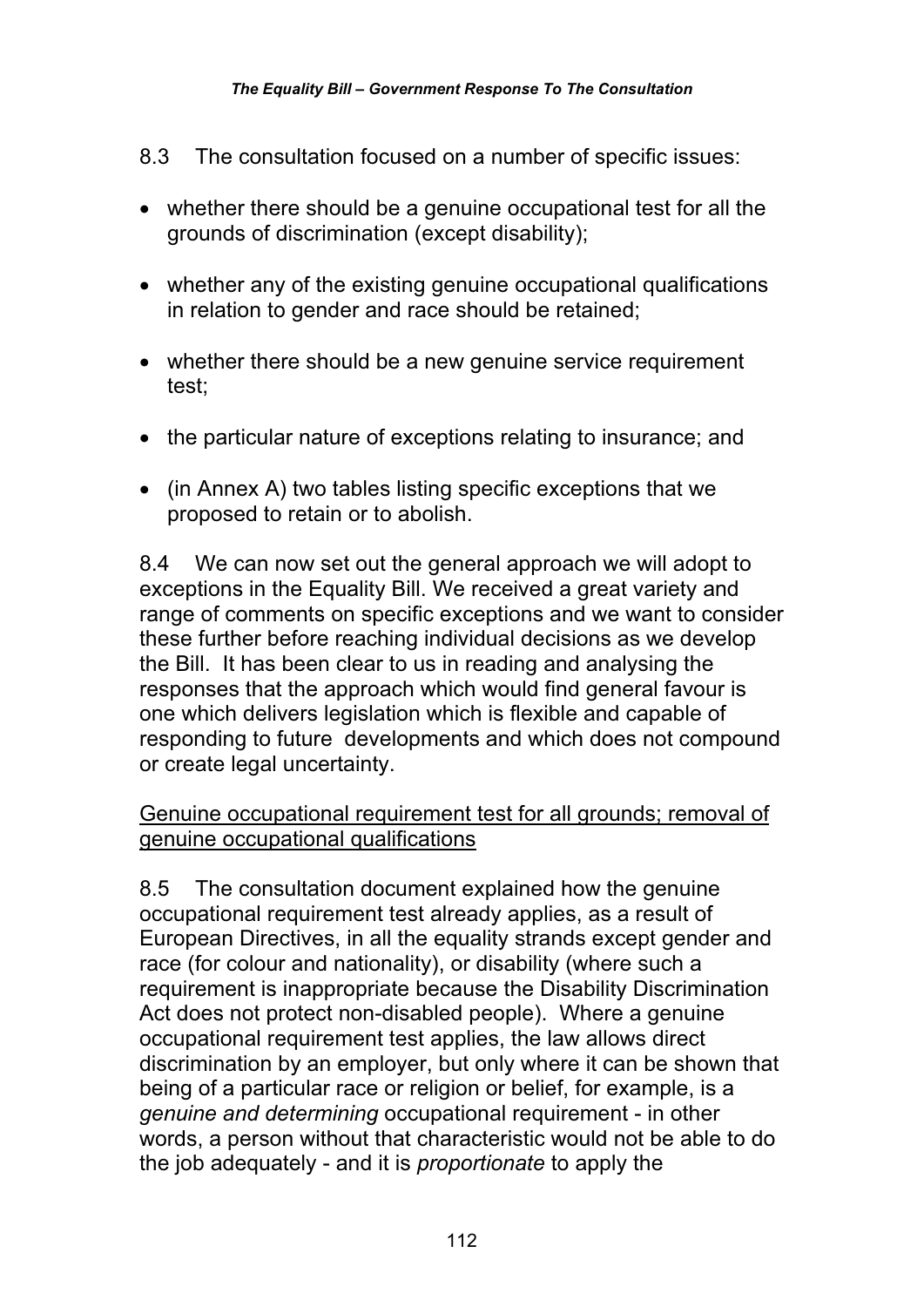requirement in the case in question. For example, an organisation advising on or promoting gay rights might be able to show that it is essential that its chief executive, as the public face of the organisation, should be gay.

## *Feedback from the consultation*

8.6 The majority of respondents on this question agreed with introducing a genuine occupational requirement test for all grounds of discrimination (except disability). Responses from equality organisations commented that the genuine occupational requirement test was sufficiently broad and rigorous to be used appropriately and proportionately; but that it would be important for the legislation to make clear that the exception should only be used where there is a legitimate objective and the requirement is proportionate.

8.7 Business stakeholders thought that the test would provide consistency and would permit businesses to take a more flexible approach to meet their business requirements. The CBI commented that the Equality and Human Rights Commission should help in providing guidance and assistance.

8.8 Responses from religious stakeholder groups included Christian Action Research and Education which felt that the genuine occupational requirement test had been very important for the protection of religious ethos.

8.9 Among local authorities which responded, some supported the proposal which would clarify the legislation, but some commented on the need for legal certainty. There was also support for clear guidance to help employers understand what is and is not permitted. Responses from police organisations were also in line with the general balance of comments described above.

8.10 Some lesbian, gay, bisexual and transgender stakeholders commented that there were issues around genuine occupational requirements, particularly between sexual orientation and religious organisations. Comments suggested that case law had defined a very tight interpretation and any changes should not weaken this, and that there was a risk of re-opening issues which had already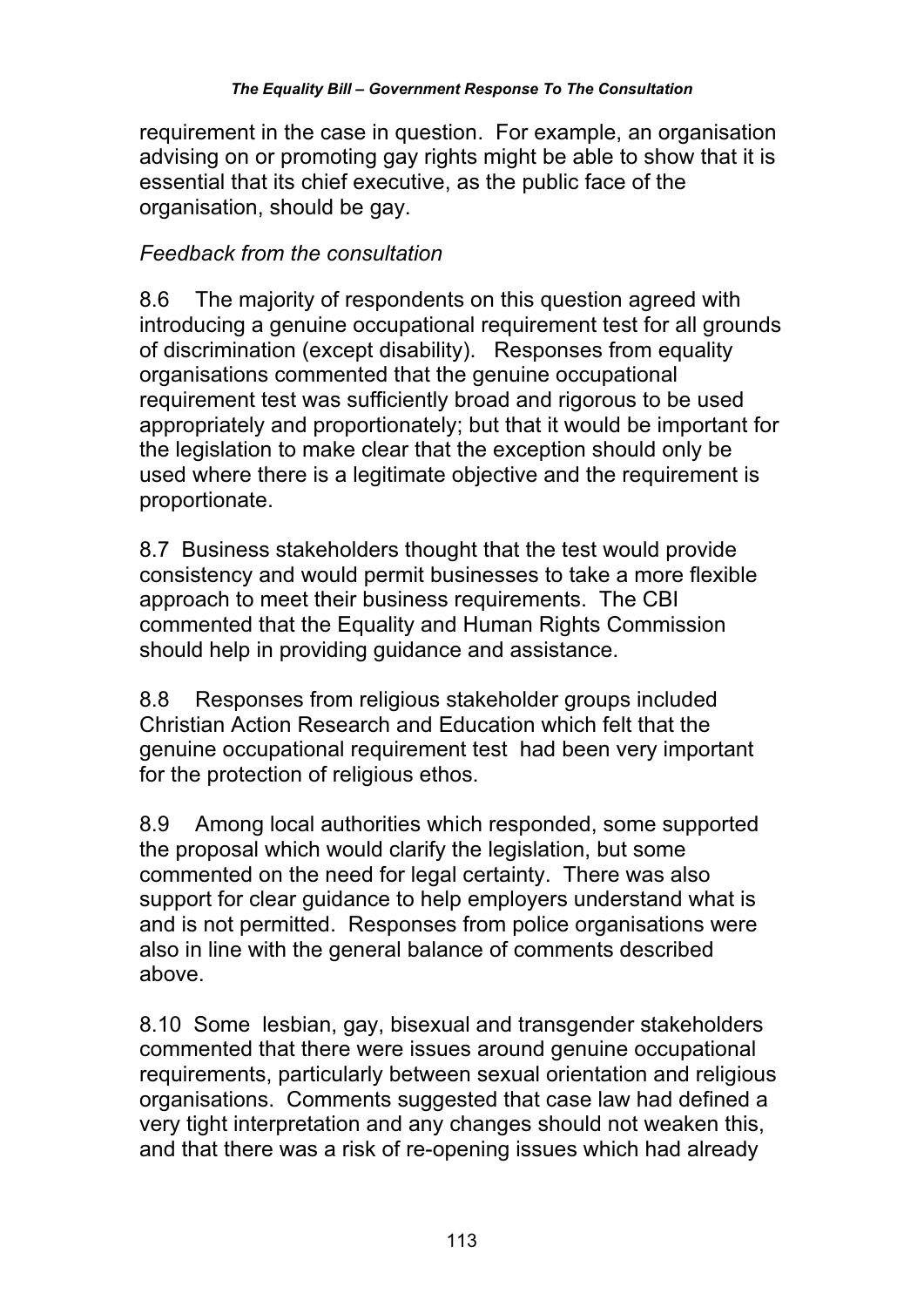been resolved with much difficulty. Stonewall did not agree with the proposal.

8.11 Responses from the Trade Union movement supported a genuine occupational requirement test and did not think it necessary to retain the specific exceptions in the Race Relations Act and Sex Discrimination Act as these would be covered under a generic test.

8.12 Some respondents opposed the proposal, commenting that specific exceptions provided more clarity and certainty. Help the Aged felt that adopting this proposal would reduce the level of protection available to workers by providing employers with the opportunity to justify direct discrimination in relation to a much wider number of occupations than under the current tests.

## *Assessment*

8.13 In approaching this issue, the criteria which we have applied are those of simplicity, certainty, clarity, flexibility, minimisation of the possibility of abuse, and future-proofing. As we said above, we recognise – as indeed many respondents also recognised – that there are tensions between these criteria, particularly as between certainty (where complete certainty is probably only achievable through very specific exceptions) and flexibility/future-proofing (because it is impossible to encompass or foresee all the possible situations in which exceptions may be used).

8.14 Inevitably, therefore, a balance needs to be struck. For reasons of simplicity, we consider that our proposal to apply the genuine occupational requirement test across the board (with the exception of disability), extending it to sex and race (colour and nationality) is the right way forward. This also means abolishing the existing genuine occupational qualifications for sex and race (colour and nationality). Among other things, this standard approach will remove the current parallel approaches within the Race Relations Act and therefore reduce confusion. It will also bring the domestic provisions closer to the approach of the relevant European Directives.

8.15 At the same time, we recognise the understandable concern that the removal of the specific genuine occupational qualification exceptions might increase the scope for unjustifiable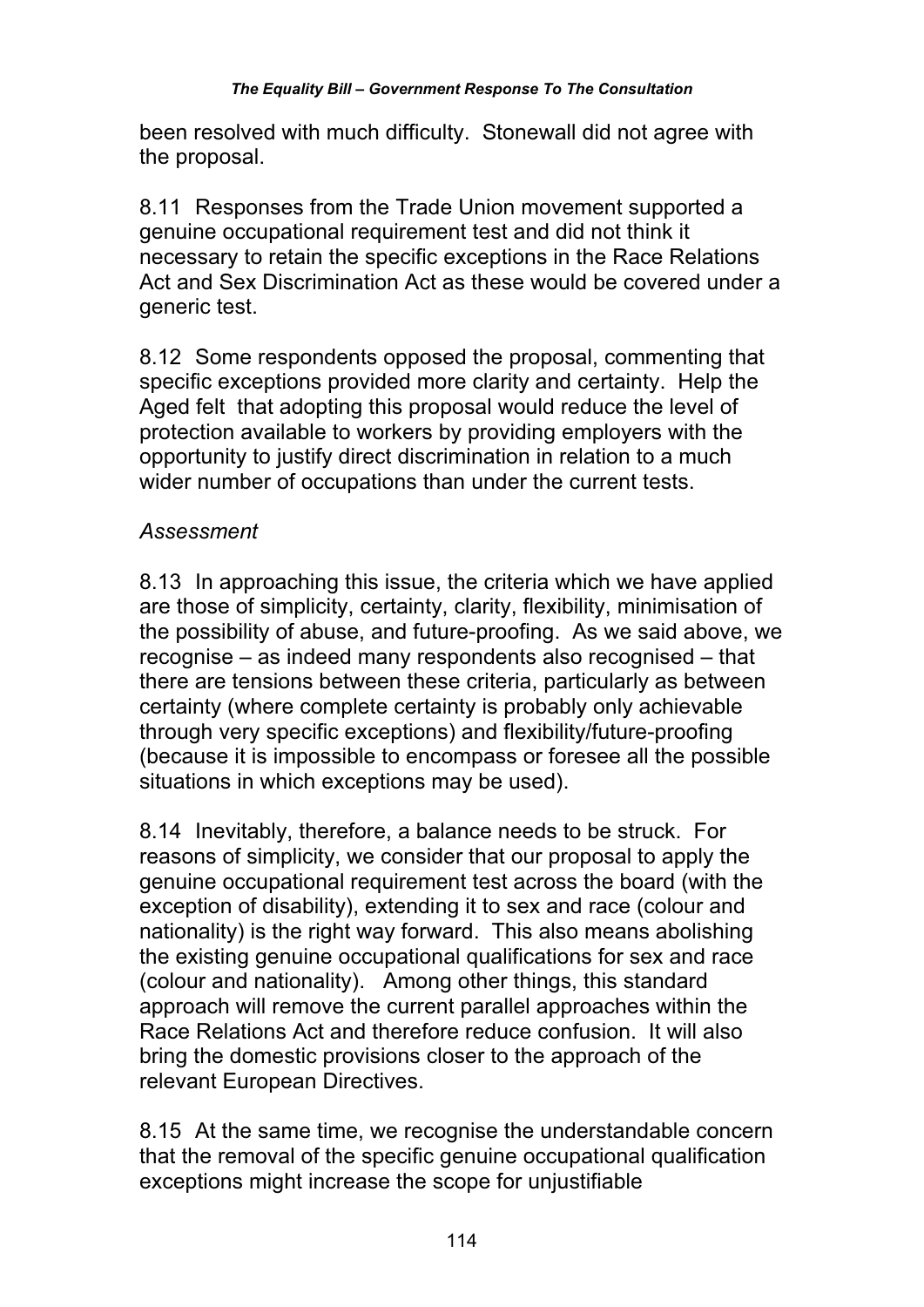discrimination. We are convinced that it is essential to reduce as far as possible the scope for people to abuse the more flexible approach of the genuine occupational requirement test. While we believe that the current genuine occupational requirement test is a high threshold, requiring the exception to be justified by a genuine and determining requirement for the job in question, in moving to this approach across the board, we will also wish to take the opportunity to explore the scope for standardising within domestic law so that the test is framed as tightly and explicitly as possible while, of course, remaining compliant with the relevant European Directives.

8.16 We also think that we can help to ensure that the test works properly by increasing people's awareness of how such exceptions work and of how, if they suspect that an exception has been misused, they can complain so that action is taken . We therefore consider that the Equality and Human Rights Commission could usefully produce further guidance, which might include a statutory code of practice, on the operation of the genuine occupational requirement test. Such guidance should be for the benefit of employers and employees and prospective employees. It could include a range of illustrative examples of cases which do and do not meet the genuine occupational requirement test; as well as advice on how to complain.

8.17 We also received several responses questioning why disability was omitted from the genuine occupational requirement proposal. The Disability Discrimination Act 1995 does not protect non-disabled people. The disability discrimination aspects of the Equality Bill will not do so either. A general occupational requirement for disability is therefore unnecessary.

### Genuine service requirement test

8.18 The consultation document asked whether people would support or oppose the introduction of a genuine service requirement test, to justify direct discrimination in the provision of goods, facilities and services, housing and the exercise of public functions. Such an approach could enable service providers or public bodies exercising public functions to objectively justify actions which, while being apparently discriminatory, are a genuine requirement of the service or public function being provided. This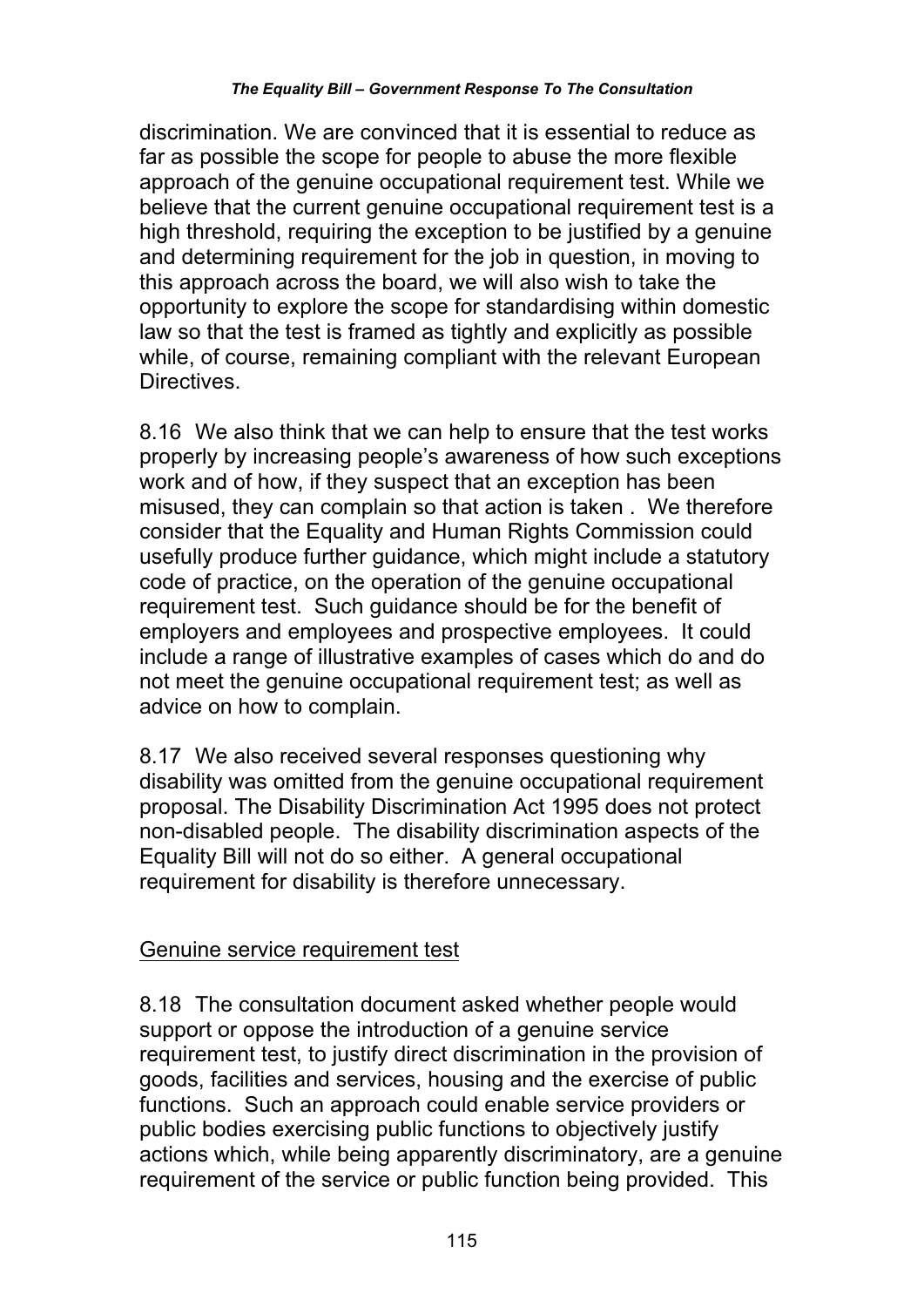test would be in addition to any specific exceptions necessary for the sake of clarity and legal certainty.

#### *Feedback from the consultation*

8.19 There were over 150 respondents on this issue. The majority supported a genuine service requirement test, with a fairly large minority of respondents opposing such a test. On the whole, views were split within categories of respondents.

8.20 Among equality stakeholders, some expressed concern that a genuine service requirement would effectively provide a defence to direct discrimination in the supply of goods and services across all equality strands and that this was unnecessary, likely to lead to increased litigation and posed a significant threat to the level of protection that the legislation currently affords to individuals. Some organisations thought there was merit in the idea, but were cautious about the risk of making it too easy to justify discrimination outside the employment area. The Equality and Human Rights Commission considered that the form of the genuine service requirement suggested in the consultation document would not be acceptable as it could open the door to justification of direct discrimination on all grounds.

8.21 There were also mixed views from health stakeholders, local authorities, and legal bodies. Some supported such a provision because they thought it would allow, for example, single-sex services to be provided; others were concerned that it could be problematic and lead to uncertainty and widespread challenge.

8.22 The majority of responses from Trade Union organisations were not in support of a genuine service requirement. Comments included concerns that, as well as potentially causing more confusion, such a test would make it considerably more difficult for potential claimants to challenge discrimination.

8.23 The majority of responses from religion or belief stakeholders were in favour of a genuine service requirement test because they felt it would, for example, enable churches and other religious organisations to continue to provide services for people of a particular sex – for example mother and child groups, or men's groups – on the basis that differentiating in this way would increase service take-up by the relevant group. However, the National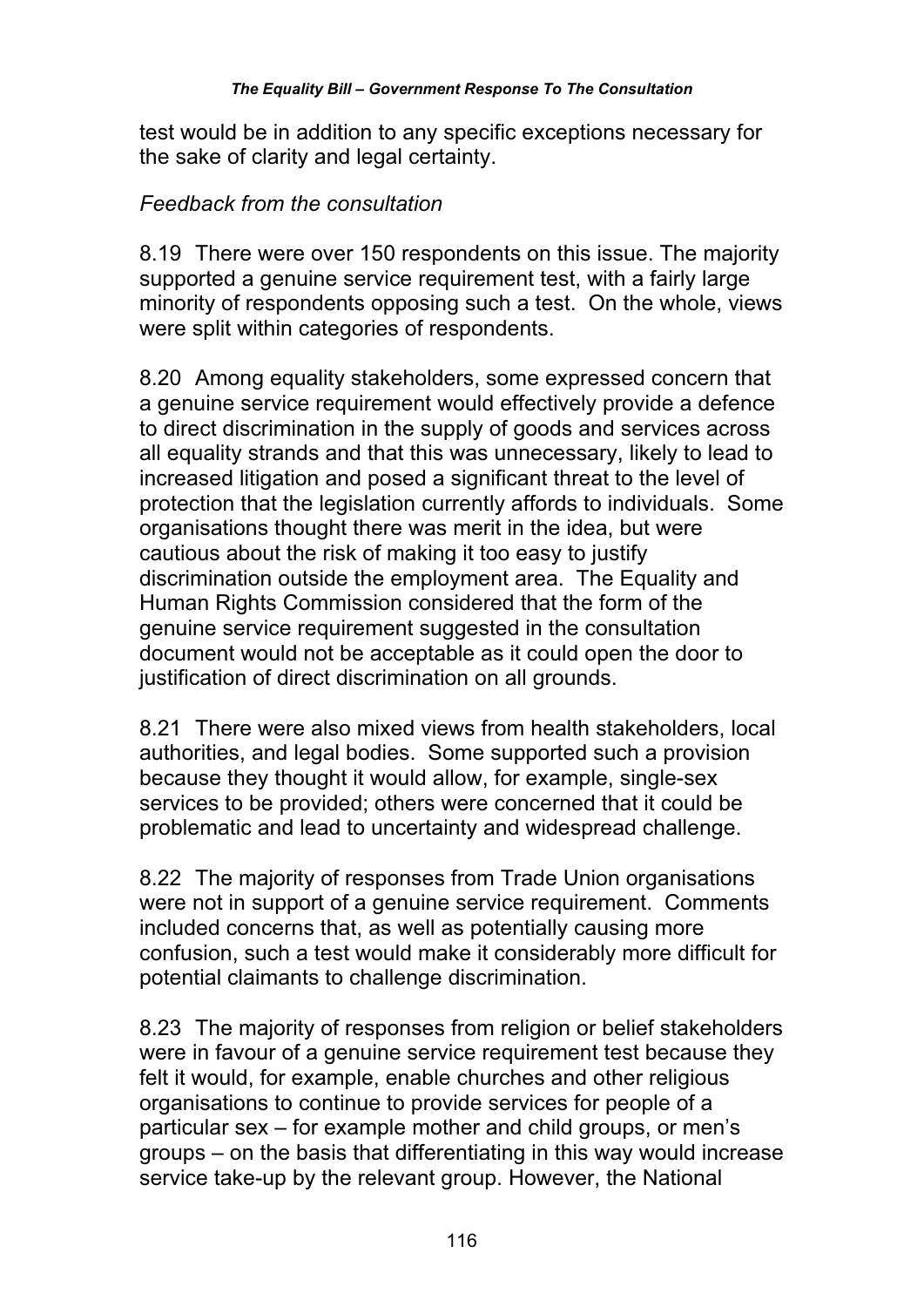Secular Society were strongly opposed because they considered such a test could lead to attempts to justify aims which were not legitimate and would lead to a widening of areas of dispute.

## *Assessment*

8.24 We have noted that, while the majority of respondents on this issue favoured introducing a genuine service requirement, a substantial minority of respondents were opposed and views were divided amongst some categories of respondents. In addition, many of those who supported a genuine service requirement gave examples of the benefits they thought it would provide which are actually examples of positive action measures (see Chapter 5).

8.25 While we can see some advantages in a genuine service requirement test (harmonisation and standardisation with the approach taken for exceptions in the workplace), we consider that there are too many uncertainties and imponderables about how such a test would operate in practice. It is also not clear what advantages or additional scope for action such an approach would bring, over and above the provisions we are bringing forward to allow positive action for under-represented or disadvantaged groups in service provision as well as in employment. In addition, it remains possible that a genuine service requirement test would be incompatible with the Race Directive.

8.26 We have therefore decided not to introduce a genuine service requirement test.

### Approach to specific exceptions

8.27 The consultation document sought views on the proposal for a unified approach where exceptions apply to more than one protected ground, where this is appropriate. The consultation document also set out (in Tables 1 and 2 of Annex  $A^{14}$ ) specific exceptions that we considered should be retained; and specific exceptions that we considered should be removed.

 $\overline{\phantom{a}}$ <sup>14</sup> The tables in Annex A contained two errors in listing the Disability Discrimination Act exceptions for retention and removal. Sections 24B(1) and (3) and 24H(1) and (3) were listed in both tables. They should have been listed only in Table 1 for retention. Section 22(2) was listed in Table 2 for removal. This section should have been listed in Table 1 for retention.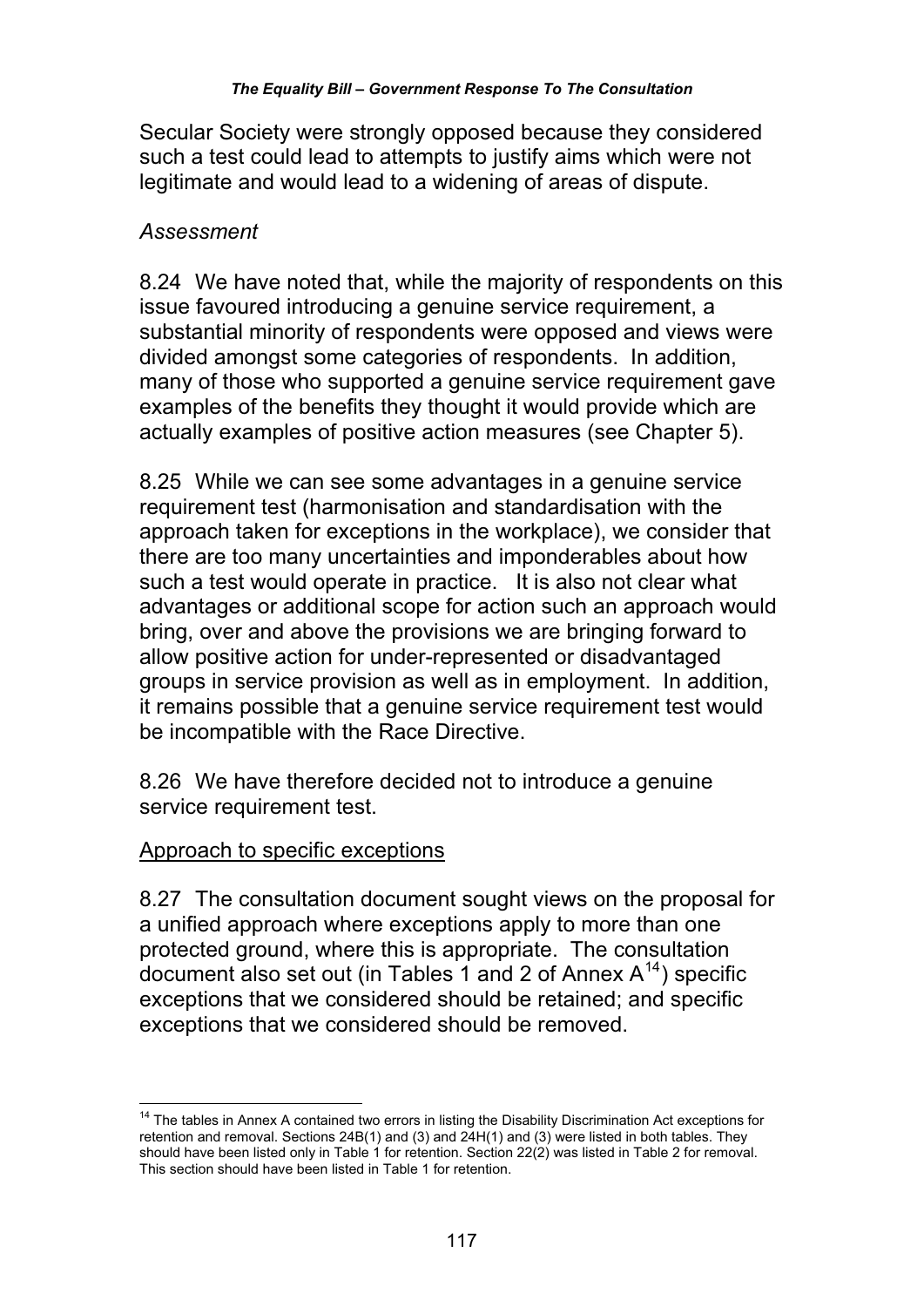## *Feedback from the consultation*

8.28 A wide variety of views were expressed on these and other specific exceptions in discrimination legislation. These included comments on exceptions for education authorities, the Charity Commission, in relation to disability discrimination and transport, ships and aircraft, volunteering, religious organisations, differences in uniform requirements and height of police officers, immigration and nationality, blood donation and other issues.

## *Assessment*

8.29 We have not reached a final decision on all of these and other specific exceptions and will come to a view as we develop the Bill, in the light of the responses received.

## Insurance exception: sexual orientation

8.30 The consultation document noted that the Equality Act (Sexual Orientation) Regulations 2007 included an insurance provision allowing differential treatment on grounds of sexual orientation, where supported by sound actuarial evidence. The intention was that this exception should not continue to apply beyond the end of 2008; and it was noted that the latest Association of British Insurers guidance made clear that insurers should not ask about sexual orientation or negative HIV tests but instead base risk assessment on answers about behaviour, regardless of sexual orientation.

### *Feedback from the consultation*

8.31 There was consensus across the large majority of the more than 150 respondents on this issue that insurers should not be permitted to treat people differently on grounds of sexual orientation beyond 2008. All the responses from representatives of the insurance industry supported the removal of the exception. Comments included a statement from a financial services organisation that they do not use sexual orientation in their underwriting process and calls for premiums to be based on behaviour rather then sexual orientation. The Association of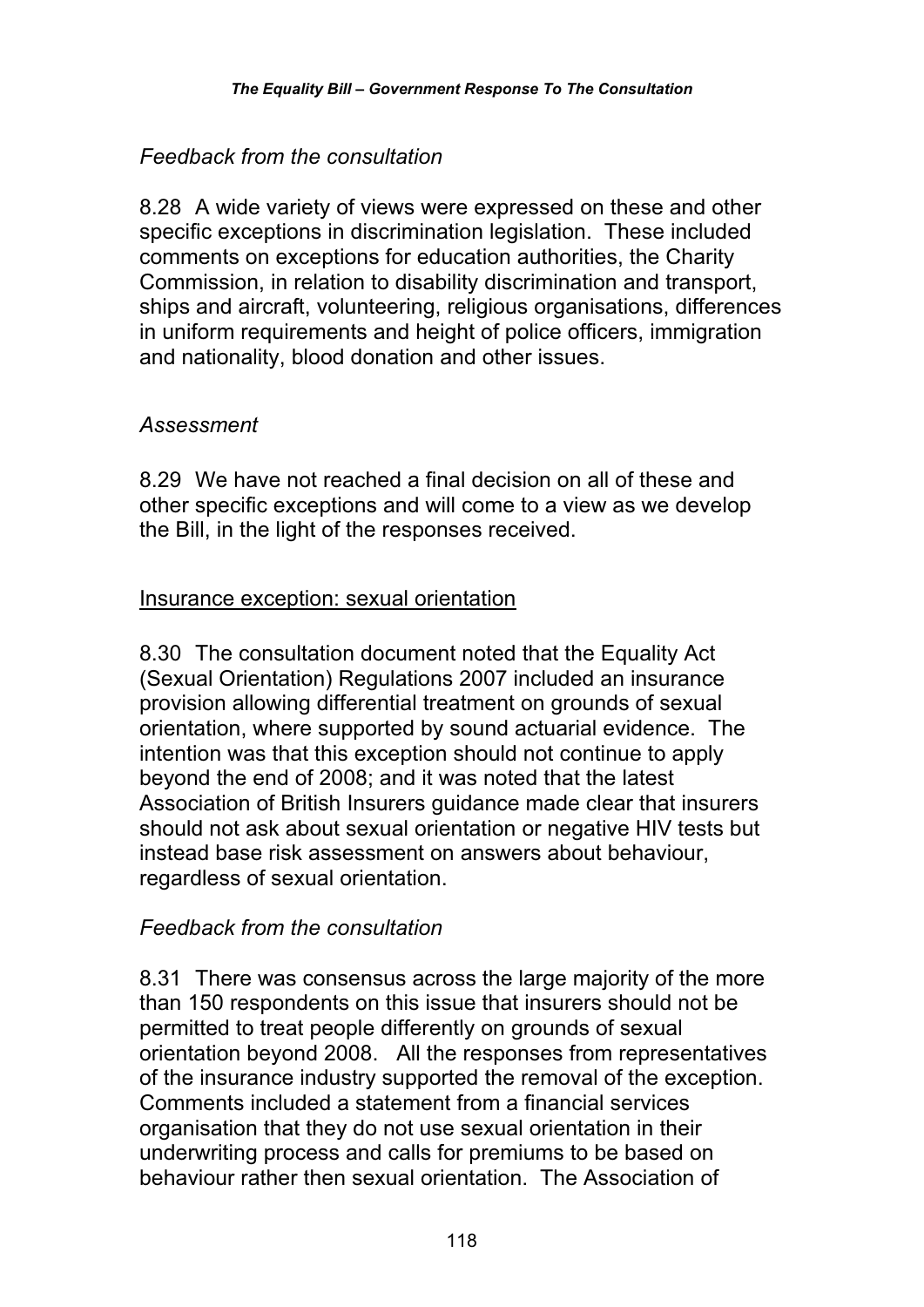British Insurers saw no need to differentiate between people in civil partnerships and married couples for insurance purposes. This was an area where there had already been very positive changes made: clear HIV and insurance guidelines had been introduced by the Association of British Insurers already which required insurance companies to treat gay men fairly when applying for life assurance products.

### *Assessment*

8.32 We consider that the views expressed, particularly by those most directly affected, strongly support our proposal to abolish the exception for insurers to differentiate on grounds of sexual orientation. We will therefore abolish this exception in the Equality Bill. If this means abolishing it significantly beyond the end of 2008, we will consider whether there is an alternative suitable legislative opportunity which would allow us to abolish it earlier.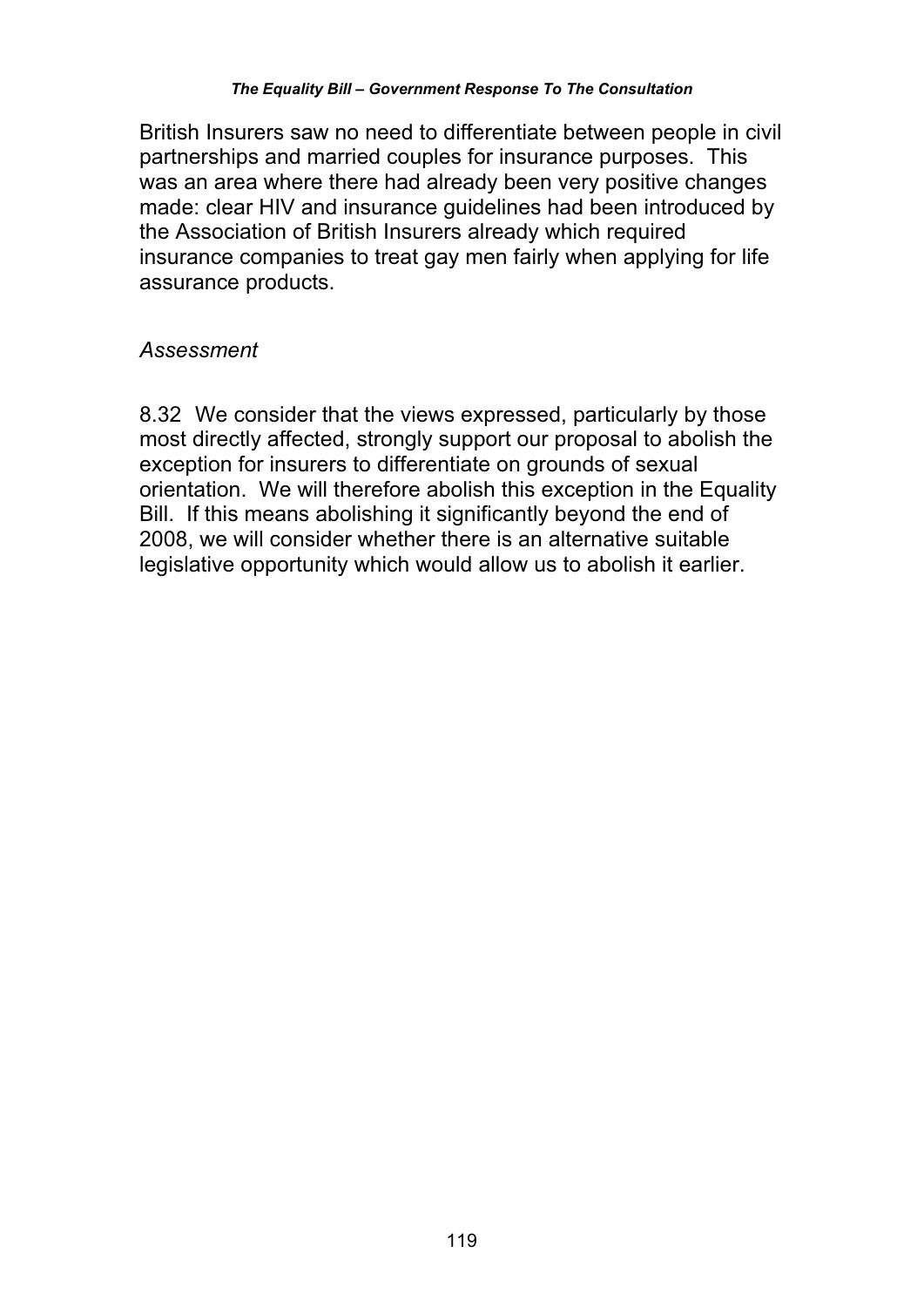#### **Chapter 9: Gender reassignment**

- **9.1 We have decided:** 
	- **to extend protection against discrimination because of gender reassignment in a number of ways:** 
		- **providing protection against direct discrimination for people who associate with people who are planning to undergo, are undergoing or have undergone gender reassignment (but not for those who are – wrongly – perceived to be a transsexual person);**
		- **providing protection against indirect discrimination for people who are planning to undergo, are undergoing or have undergone gender reassignment;**
		- **providing protection against discrimination because of gender reassignment in the exercise of public functions; and**
		- **changing the definition to make clear who is protected from gender reassignment discrimination by ensuring that a person is protected whether or not they undergo medical supervision.**
	- **not to extend protection against discrimination because of gender reassignment in schools**

9.2 The consultation document asked for views on a range of questions which are covered individually below.

Direct discrimination on grounds of gender reassignment: protection for people who associate with transsexual people

9.3 Currently, people are protected against direct discrimination if they are perceived to be of a particular race, religion/belief, age or sexual orientation, or because of their association with people who possess one of other of those characteristics. The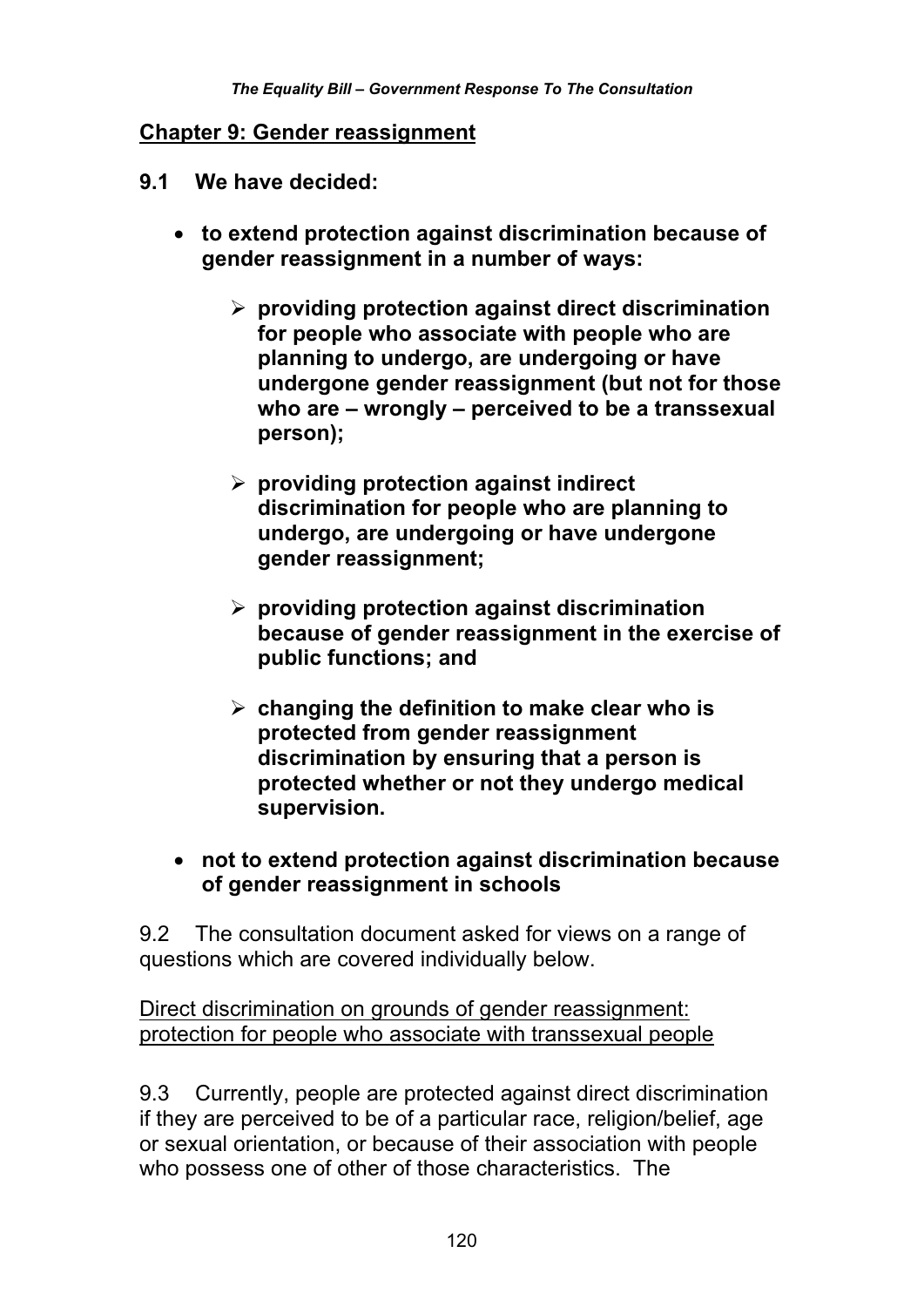consultation paper proposed to extend such protection to transsexual people in relation to association. (Chapter 14 deals with our response on direct discrimination more generally.)

# *Feedback from the consultation*

9.4 The great majority of respondents on this issue supported extending protection for people who associate with transsexual people. And the great majority also favoured going further, to provide protection against discrimination for people who are (wrongly) perceived to be transsexual. Lesbian, gay, bisexual and transsexual groups were strongly in favour of greater protection. a:gender pointed out that discrimination can occur against family and friends of transsexual people but also argued that protection must also be provided on the basis of perceived gender reassignment. Similar views were expressed by other lesbian, gay, bisexual and transsexual groups.

9.5 More broadly, support for extension of protection was expressed by stakeholders such as the former Equal Opportunities Commission, Liberty, Stonewall, the Bar Council (which considered that a consistent definition of protection by association should be applied to all equality strands), the Equality Network, Citizens Advice Bureau, various local and police authorities and others.

9.6 The majority of legal firms responding were in favour of the proposal to protect people who associate with transsexual people.

9.7 The majority of business responses were also in favour of the proposals, including the Confederation of British Industry.

## *Assessment*

9.8 We welcome the broad support for our proposal to extend protection for people who associate with transsexual people – friends, family and others. We believe that such discrimination does take place and we intend to take this measure forward in the Equality Bill.

9.9 The question whether to extend protection to people who are wrongly perceived to be transsexual is more difficult and less clearcut. We consider that the likelihood of such situations arising in the workplace is relatively low: people who are undergoing, have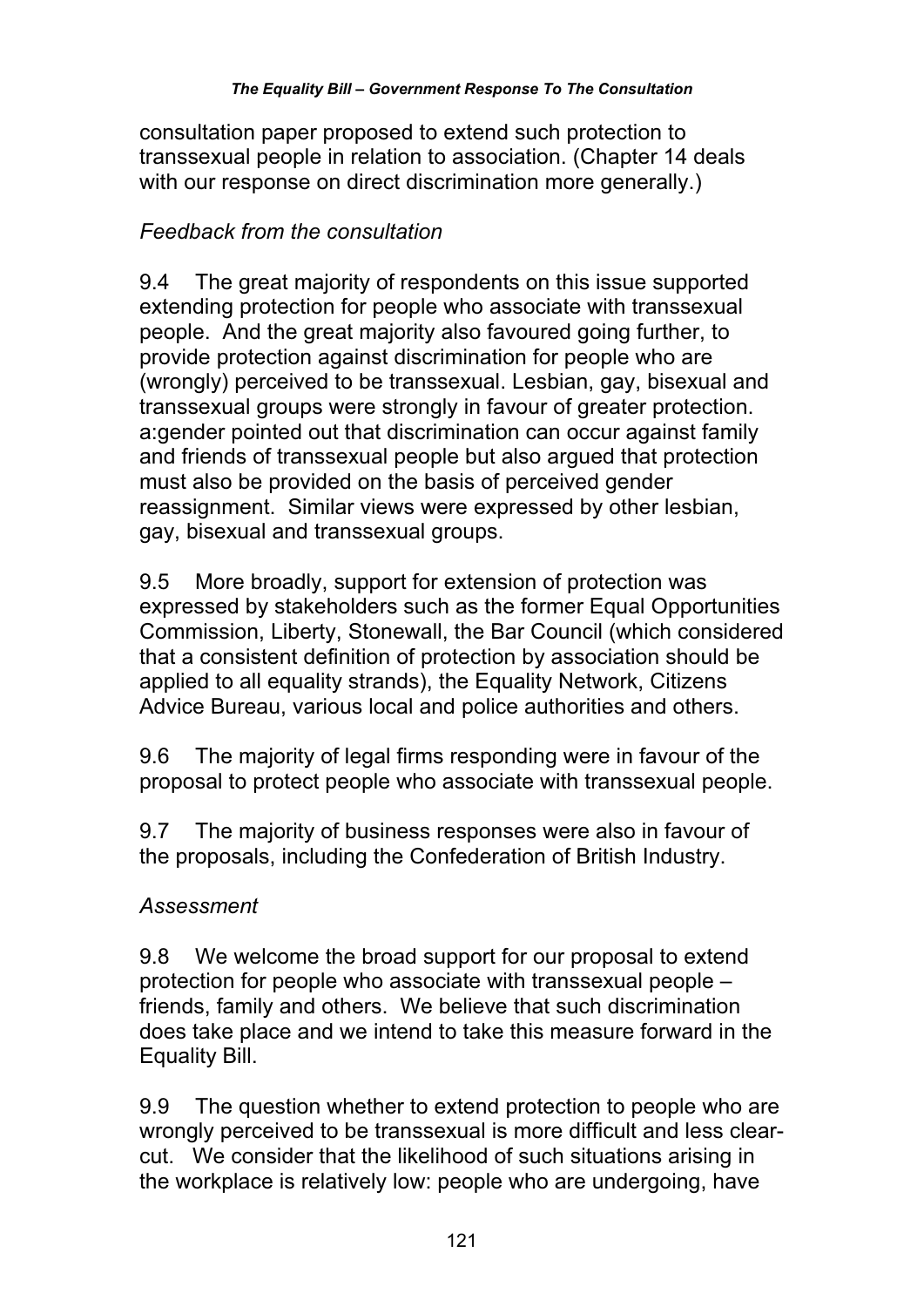undergone or are planning to undergo gender reassignment would normally make this apparent to the employer in some way, and be protected at work by virtue of their having done so.

9.10 We are clear that transsexual people must be protected against discrimination arising from their gender reassignment, whether or not they undergo medical supervision. However, our intention is not to protect a wider group such as transvestite people or others who have no intention or commitment to live life permanently in the sex opposite to their birth sex. Extending protection to perceived gender reassignment would encompass that wider group.

9.11 Therefore, while revising slightly the definition of gender reassignment to ensure that it covers all those we intend to protect (see below), we do not see a case for extending protection against direct discrimination to apply to those who are perceived to be a transsexual person.

## Indirect discrimination: extend protection because of gender reassignment

9.12 The consultation document asked whether protection from indirect discrimination should be extended to cover gender reassignment. Of the responses received to the consultation on this issue, very nearly all were in favour of the Government's proposal to extend protection (the response on extension of indirect discrimination to disability discrimination law is dealt with in chapter 14).

## *Feedback from the consultation*

9.13 Around 75 per cent of the more than 200 responses on this issue agreed with our proposal to extend indirect discrimination to cover gender reassignment.

9.14 A wide variety of respondents supported extending protection against indirect discrimination to transsexual people. A number of respondents asked why this could not be done ahead of the Equality Bill, through regulations implementing the Gender Directive. Some also referred to the definition of gender reassignment in this context, arguing for it to be widened. Some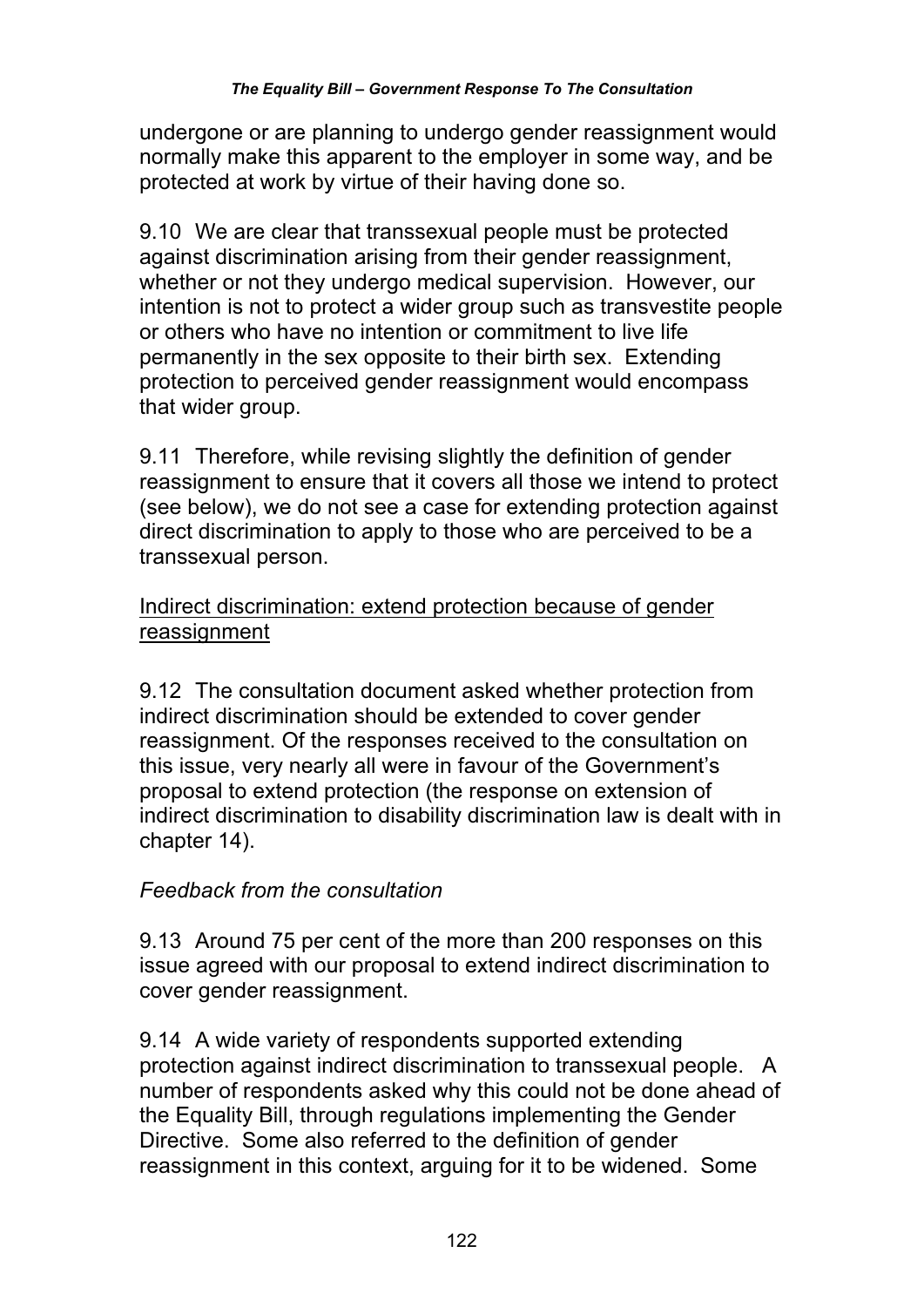religious bodies asked for exceptions to be permitted so that, for example, religious organisations could exclude transsexual people from belonging to their faith.

9.15 Those favouring speedier and/or wider extension of protection included individuals and organisations such as a:gender which agreed with the proposal to extend indirect discrimination to cover transsexual people, but on a wider basis than the narrow, medical, definition of gender reassignment. Other respondents made similar comments. The Trades Union Congress considered that such a measure was long overdue. A number of organisations supported extension of protection without further comment.

9.16 The Confederation of British Industry was concerned about employers being required to change an individual's records without being able to ask for proof of their transsexual status and said that in order to be workable, a gender recognition certificate would need to be provided and employers should be able to seek confirmation from a doctor that an individual was undergoing gender reassignment. BUPA had no objection in principle but was also concerned at the practical difficulty of dealing with new legislative measures in this field without the requirement of a gender recognition certificate.

9.17 The Church of England called for adequate protection for clergy and others, if protection were extended, to enable them to refuse to alter baptismal and other church registers, if they cannot in conscience accept this. The Catholic Bishops Conference of England and Wales made similar points, as did the Evangelical Alliance which made clear that it did not believe that it is possible for a person to change gender.

### *Assessment*

9.18 We welcome the strong support for this measure which we have decided to include in the Equality Bill. We have not included the measure in the Regulations implementing the Gender Directive because in our view the Directive, as interpreted by reference to case law, covers only direct but not indirect discrimination and our intention was to implement the minimum standards required by the Directive. The Equality Bill is therefore the appropriate way to close this gap in protection.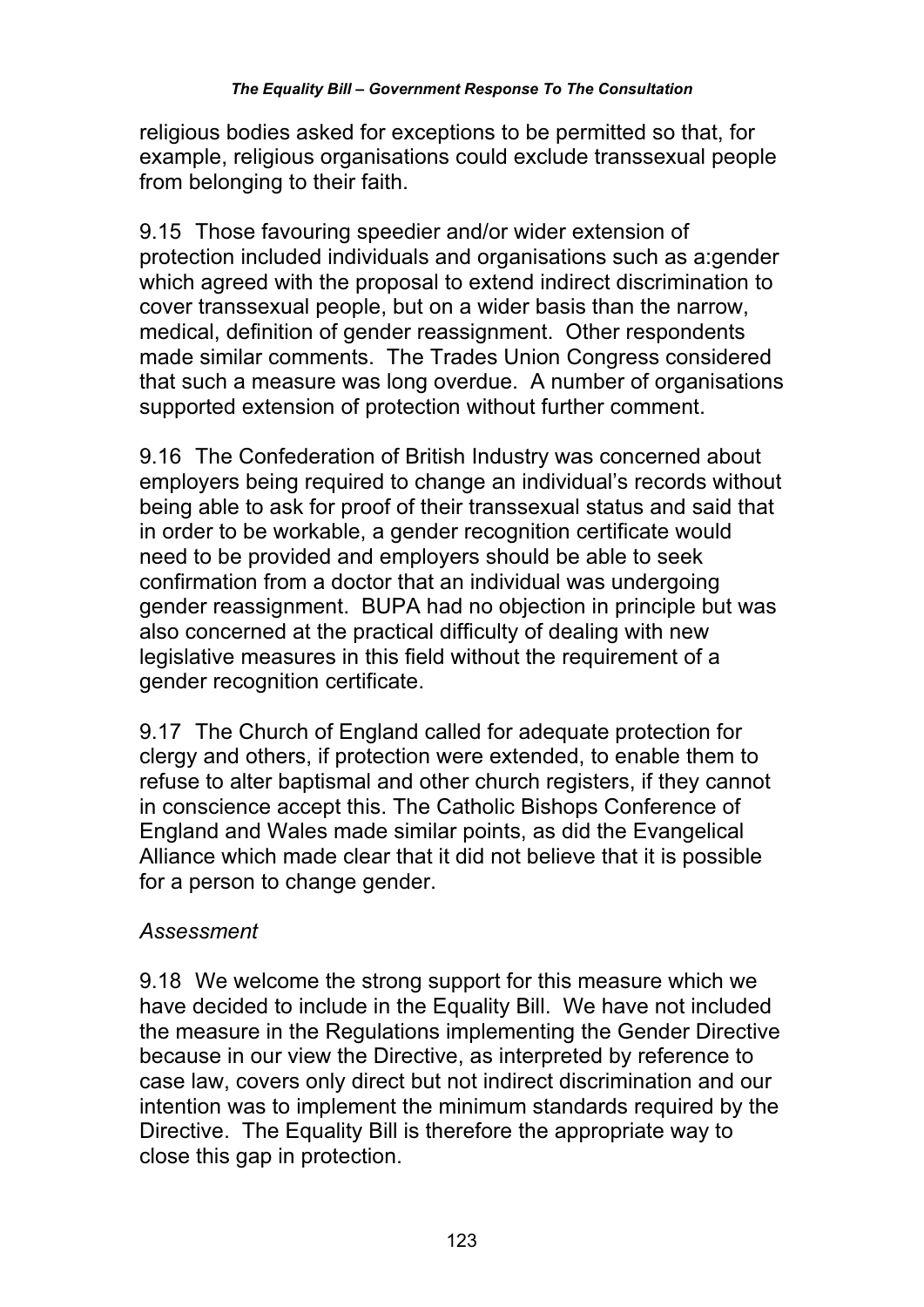9.19 We accept that there are good reasons to allow exceptions because of religious doctrine. However, we do not see a reason to allow exceptions where religious organisations carry out public functions (see below).

## Protection against discrimination in the exercise of public functions

9.20 The consultation document proposed that there should be protection against discrimination because of gender reassignment, in the exercise of public functions. Public functions are activities carried out by a public authority (or a body acting as a public authority) which are not goods, facilities or service. Generally speaking, they are activities such as setting national or local government policies, policing functions or allocating funds.

## *Feedback from the consultation*

9.21 Nearly 200 stakeholders responded on this issue, with only a handful opposing such an extension. Those in favour represented a wide range of respondents, including transgender groups, medical interests, businesses and legal respondents, as well as the former Equal Opportunities Commission, which provided examples of the reported experiences of transsexual people in healthcare, the prison system, policing and immigration.

9.22 Public authorities (local authorities, health authorities and police) were virtually unanimous in supporting the proposal.

9.23 The main objections to extending protection in this way came from religious organisations. Although some agreed to the principle of protection from discrimination, most qualified this by saying that many Christians believe that gender is given before birth and cannot change.

### *Assessment*

9.24 We welcome the overwhelmingly positive response to our proposal to extend protection from discrimination against gender reassignment to include the exercise of public functions. The main benefits of extending protection in this way are consistency and fairness.

### Non-application to schools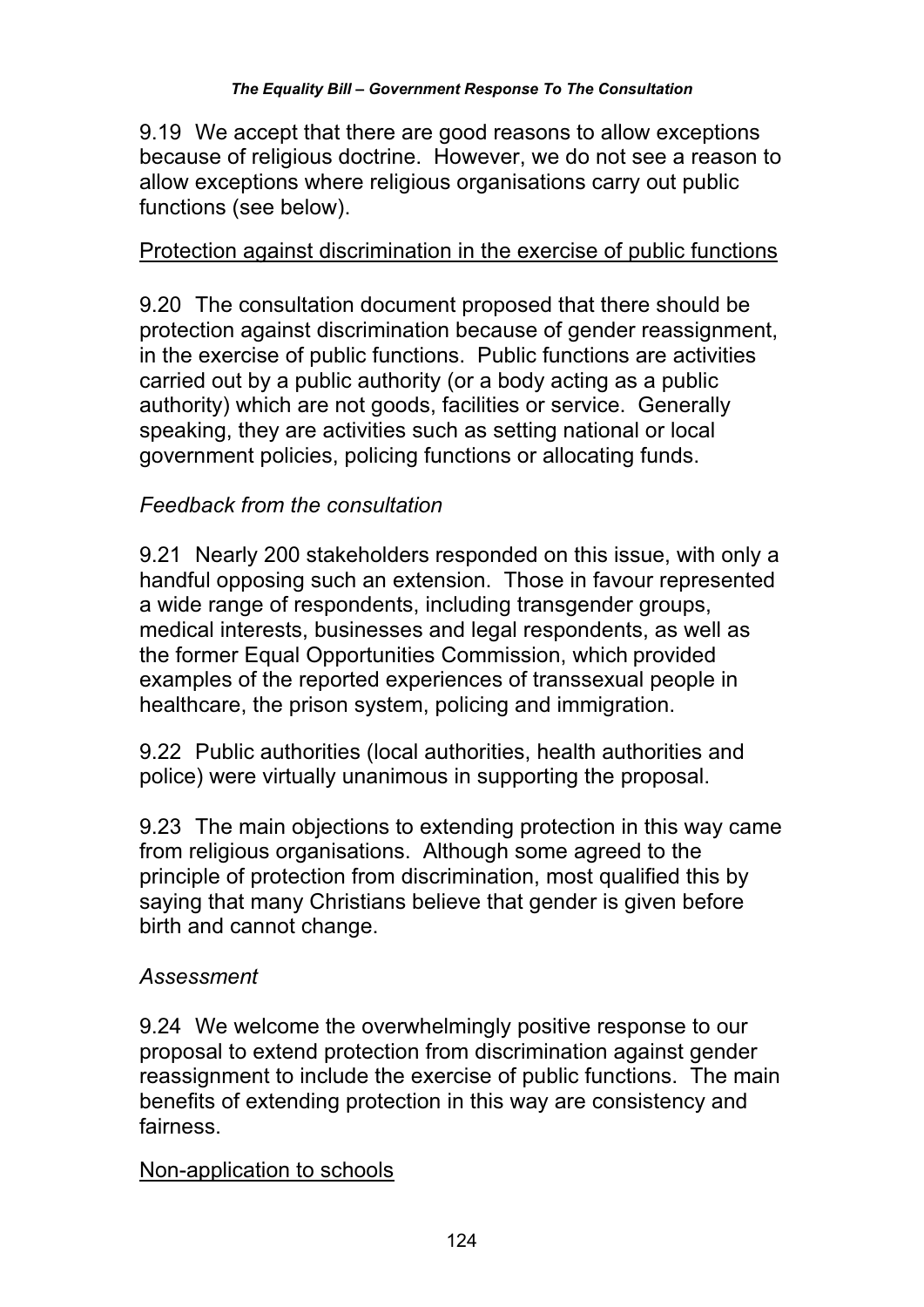## *Feedback from the consultation*

9.25 Around 65 per cent of more than 180 respondents thought that protection should be extended to cover schools. Education providers, local authorities and public service providers were broadly split on this issue; religious groups did not want to extend protection to cover schools; and equality groups, including transgender groups, were generally in favour of including schools.

## *Assessment*

9.26 Although the majority of consultation respondents on this point favoured extending protection against discrimination because of gender reassignment in the exercise of public functions to include schools, we consider that there are good arguments for not applying the public function provisions to schools.

9.27 Some of those who called for schools to be included, including JUSTICE, the National Children's Bureau, some Unions and the Bar Council considered that legal protection is required as a means of protecting young people who are vulnerable to transphobic bulling and harassment in schools. While it is accepted that there may be a small number of children in schools who are undergoing gender reassignment, or intending to do so, the welfare and care of school pupils is already extensively covered by education legislation, common law and the Human Rights Act. For the very small number of cases of such a sensitive nature which may occur in schools, we believe that these provisions are sufficient.

9.28 Our homophobic bullying guidance<sup>15</sup> was drafted in collaboration with Stonewall but does not cover transgender issues. However, we recognise that there could possibly be cases of this nature for schools to deal with and we are therefore currently considering guidance in relation to the bullying of young people because of gender or transgender issues.

## Exceptions for organised religion

 $\overline{\phantom{a}}$ <sup>15</sup> Issued by the Department for Children, Schools and Families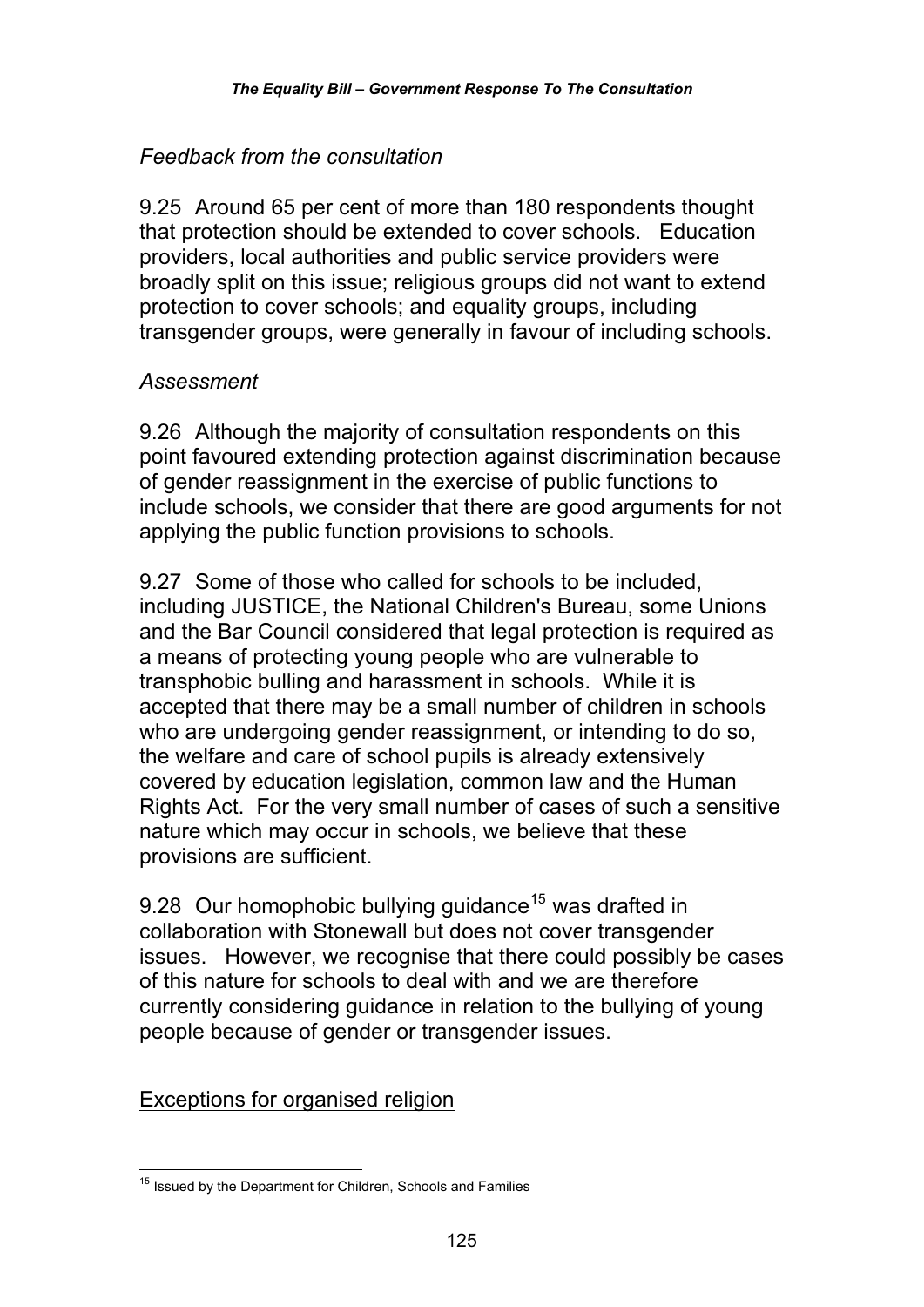## *Feedback from the consultation*

9.29 We received more than 1,500 responses on this, of which around 95 per cent agreed that there should be a provision allowing organised religions to treat people differently on the grounds of gender reassignment. Most of the responses supporting an exception were from individuals writing in as part of a campaign. Of the remainder, more than 30 responses considered that there are circumstances in which it is necessary for organised religions to treat people differently on the grounds of gender reassignment, but around 100 took the opposite view.

9.30 There were about a dozen responses from religion/belief organisations, none of which flagged up circumstances which fall within the sphere of the provision of public functions, that is to say when a religious body would itself be carrying out a public function. Where they considered there was a need for exceptions was to protect freedom of religious expression in the context of implementation of the Gender Directive, i.e. the provision of goods, facilities, services and management or disposal of premises.

### *Assessment*

9.31 We want the Equality Bill to take full account of, and strike the right balance between, the rights of transsexual people and freedom of religious expression. This is why we sought views in the consultation on whether there are any circumstances in which it is necessary for organised religions to treat people differently on the grounds of gender reassignment. However, respondents, while identifying some areas for exceptions to do with religious doctrine or practice, did not identify any such circumstances in the area of public functions – that is, in cases where a religious body is itself carrying out a public function on behalf of a national or local authority such as a role in welfare or community care.

9.32 Instead, concerns about exceptions for religious organisations focussed firmly on the areas covered by the Regulations implementing the Gender Directive, i.e. the provision of goods, facilities, services and the management or disposal of premises. Most of the responses received on this issue, including more than 1,000 from individuals, raised issues relating to exceptions on the ground of sexual orientation rather than gender reassignment.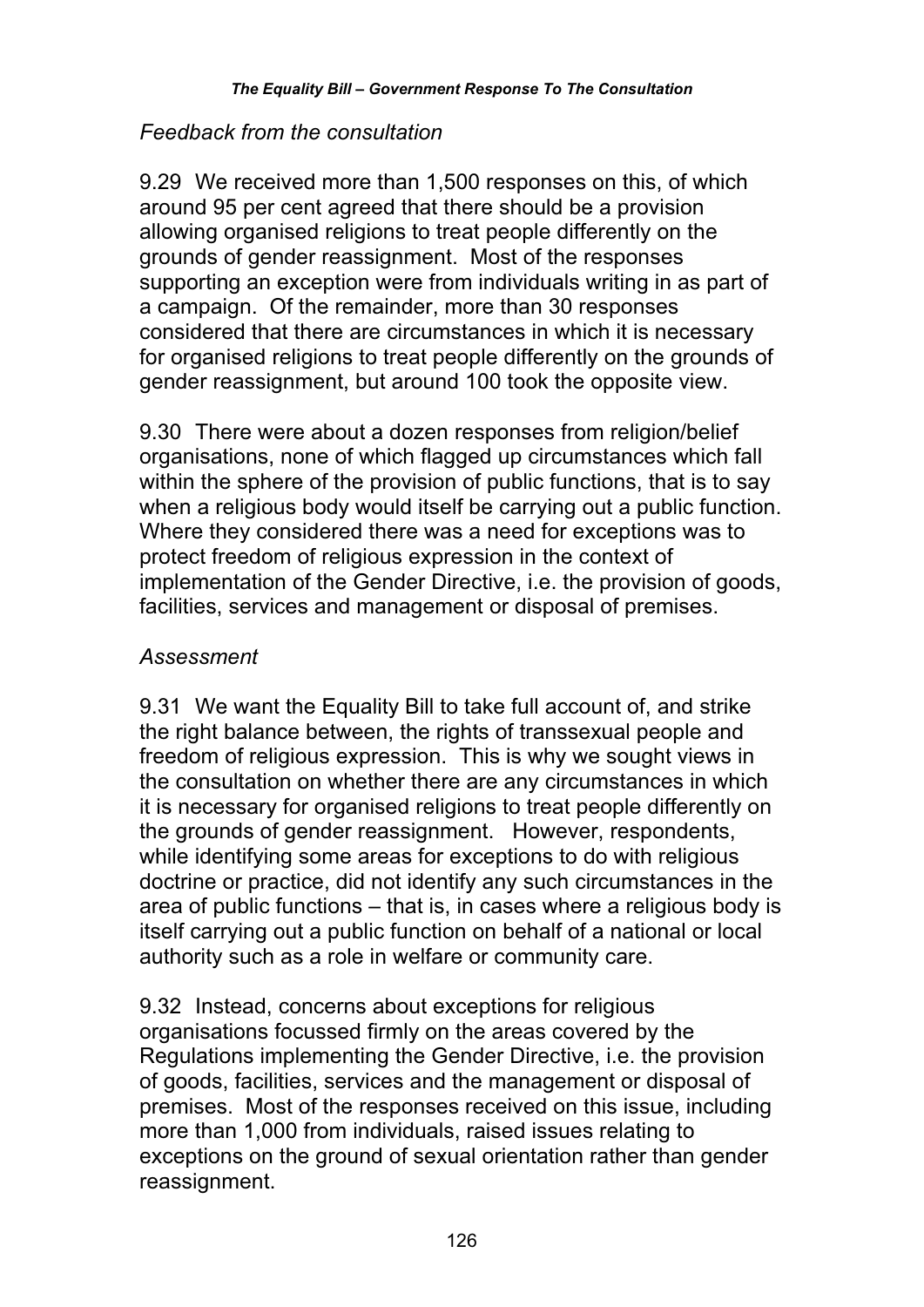9.33 We consider that the balance we have struck in relation to exceptions because of religion or belief is the appropriate one.

#### Definition of gender reassignment

9.34 The consultation document asked whether consultees agreed that we should keep the existing definition of gender reassignment. The current definition of gender reassignment is:

*"a process which is undertaken under medical supervision for the purpose of reassigning a person's sex by changing physiological or other characteristics of sex, and includes any part of such a process.<sup>16</sup>*

#### *Feedback from the consultation*

 $\overline{a}$ 

9.35 Nearly 200 stakeholders responded on this issue, of whom over forty per cent said "yes" (we should keep the existing definition), and nearly fifty-five per cent said "no" (the remaining were recorded as unsure).

9.36 Those who said "yes" largely consisted of local authorities. They favoured the existing definition because, among other things, they thought it reflected a balanced view and is clear and understandable. Others supporting the existing definition included

*(b) Transgender people/gender identity*. The terms transgender and gender identity include transsexual people, cross-dressers (transvestites), and other groups of 'gender-variant' people. 'Transgender' has also been used to refer to all persons who express gender in ways not traditionally associated with their sex. Gender identity covers an individual's own concept of their gender.

 $16$  The different groups of people who might be covered under different definitions are as follows.

*<sup>(</sup>a) Transsexual people*. Transsexual people may identify as a member of the opposite sex from a very early age. When young, they may describe it as 'being born in the wrong body'. At some time in their life, depending on their personal and social circumstances, their family support and their own determination, they will seek medical advice and many will be diagnosed as having *gender dysphoria/gender identity disorder*, i.e. as being a transsexual person. Most will begin living permanently in the gender they are acquiring. With medical support, some will also start hormone therapies and possibly gender reassignment surgeries, but these steps are not essential to being a trans man or trans woman.

*<sup>(</sup>c) The trans community*. This is an umbrella term. The three categories generally used to describe the trans community are transvestite, transgender and transsexual. However, this is very simplistic. Trans people may move from one 'trans' category into another over time.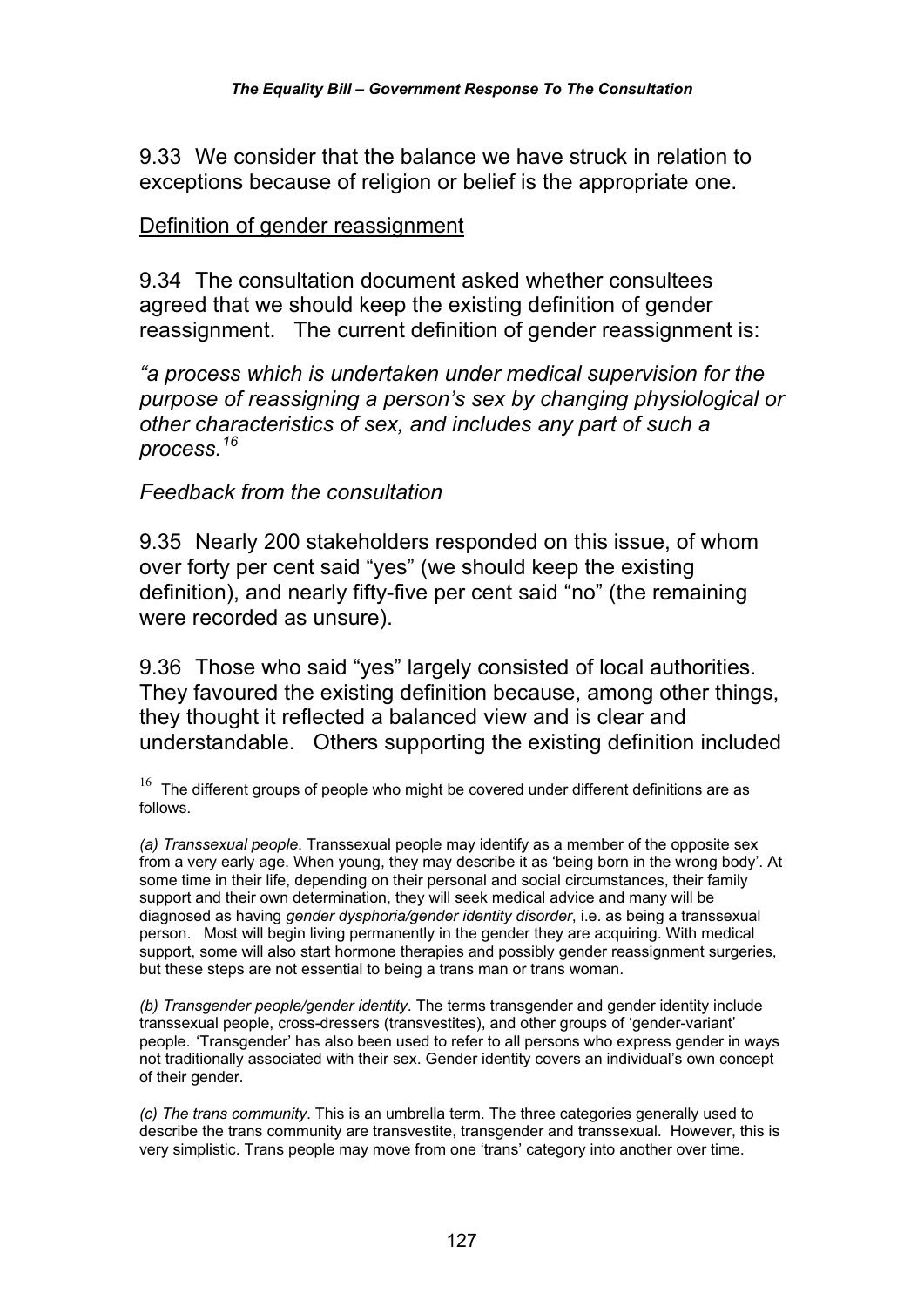#### *The Equality Bill – Government Response To The Consultation*

other public service and education providers, and some business organisations.

9.37 Of those who said "no" to retaining the current definition the majority (over forty responses) were individual responses and the next largest response group (16 responses) were lesbian, gay, bisexual and transsexual groups. In many cases it was argued that the definition should be expanded to include people who are not under any medical supervision. Other respondents who favoured widening the definition argued that transsexuals should not be defined by whether or not they chose to seek medical advice.

9.38 In many of these cases, the responses expressed concern that there is a widespread misunderstanding that the reference to 'medical supervision' means surgical intervention. The transgender lobby group, Press for Change, in its report on gender reassignment for the Equalities Review, pointed out that in the survey for the report that 38 per cent of respondents did not meet the current definition of gender reassignment.

9.39 The former Equal Opportunities Commission, various trades unions and gender and equality organisations also called for more radical change: they wanted to extend protection under discrimination law beyond transsexual people (see above) to include the wider 'trans' community. Suggestions for defining the protected ground included 'gender identity and expression', 'transgender' and 'gender variance'.

#### *Assessment*

9.40 Responses to the consultation demonstrated that our intentions underpinning the reference to 'medical supervision' in the definition of gender reassignment are generally misunderstood. Our intention has never been to limit the protection of discrimination law to transsexual people who undergo ongoing medical supervision or gender reassignment surgery. Rather, the definition is intended to apply to people who make a commitment over a period of time to live permanently in their non-birth gender, with or without requiring surgical intervention.

9.41 The largest number who wanted a change in the definition took issue with the reference to 'medical supervision' in the current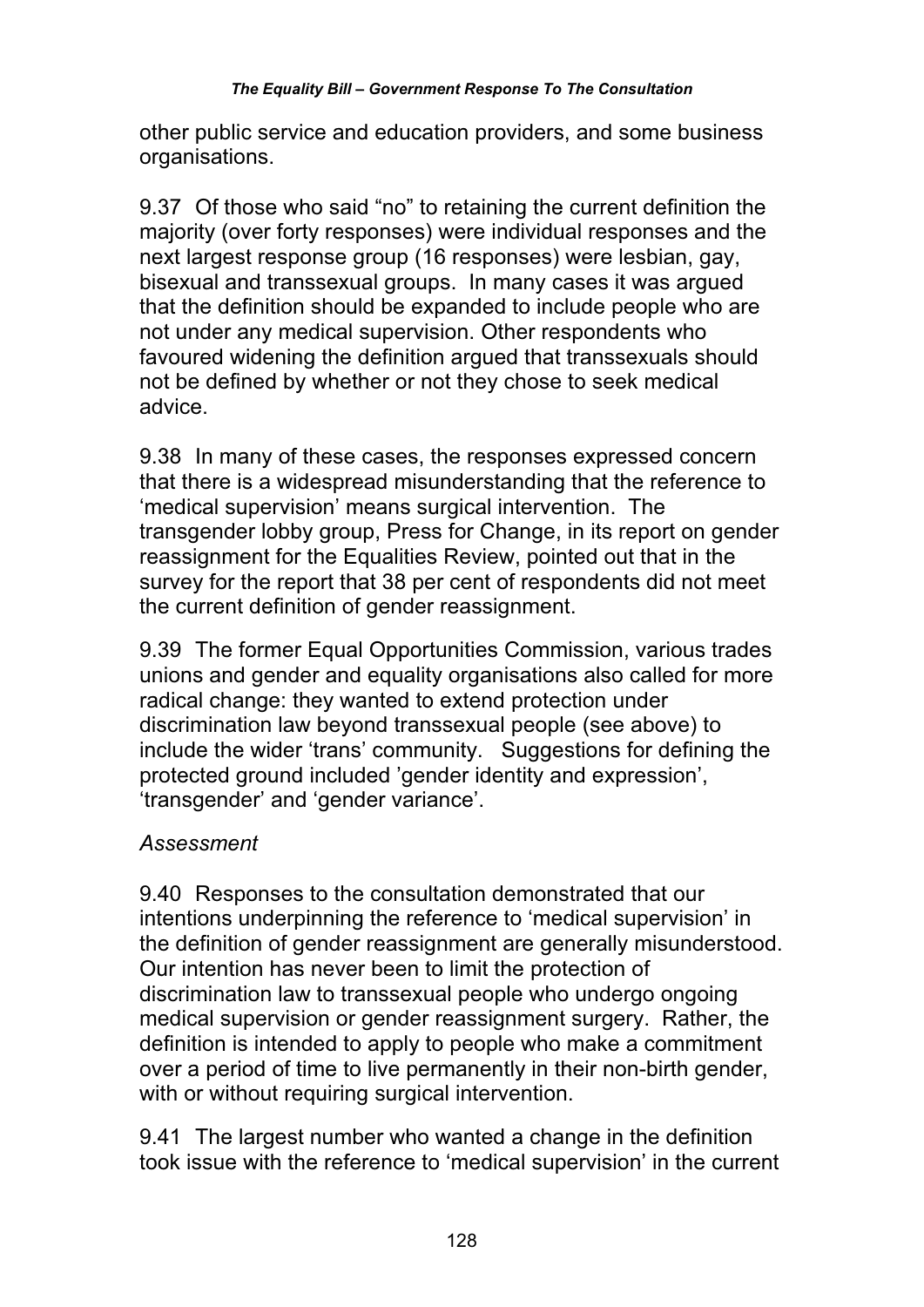definition of gender reassignment. Having analysed the responses received, we have decided to amend the definition to make clear that the reference to gender reassignment being a process taken under medical supervision does not go so far as to require either ongoing medical supervision or gender reassignment surgery.

9.42 This definition does not cover transvestites or others who choose temporarily to adopt the appearance of the opposite gender. Whilst we do not condone anyone being treated badly because of the way they present themselves, we do not consider it appropriate to provide a person who presents themselves temporarily in other than their birth gender with the same protection against discrimination that is available to a person with gender dysphoria.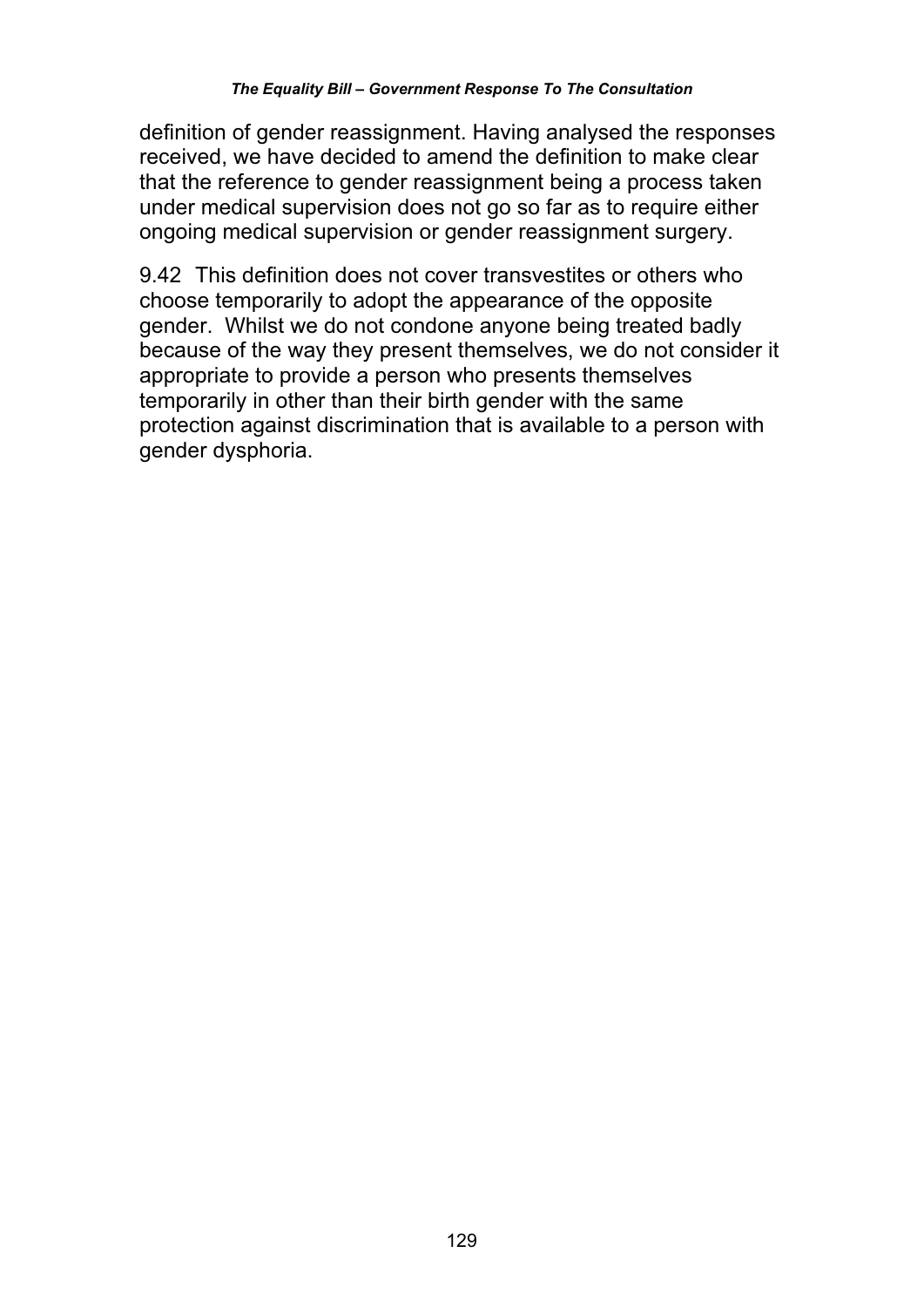#### **Chapter 10: Pregnancy and maternity**

**10.1 We have decided to:** 

- **extend the public functions provisions to cover pregnancy and maternity;**
- **exclude schools from any increased protection;**
- **make it absolutely clear that it is unlawful to ask a woman to leave a café or restaurant or to get off a bus because she is breastfeeding a baby.**

### Providing clarity for public authorities

10.2 The consultation document made clear that we would provide protection from discrimination on grounds of pregnancy and maternity in the provision of goods, facilities or services and the management or disposal of premises, to comply with the requirements of the European Gender Directive<sup>17</sup>. However, the Gender Directive does not explicitly apply to the exercise of public functions, but British discrimination law does cover the exercise of public functions as a matter of course. The consultation document therefore proposed that we should make less favourable treatment of a woman on grounds of pregnancy and maternity unlawful in the exercise of public functions.

### *Feedback from the consultation*

10.3 We received over 150 consultation responses to this question, of which nearly all were in favour of our proposal. This included all responding gender bodies, other equality bodies such as Liberty, Fawcett and Justice, the majority of legal stakeholders such as the Discrimination Law Association and the Law Society, the majority of local authorities, and religious organisations such as the Evangelical Alliance and Churches Together in Oxfordshire. The main reasons which respondents gave in favour were consistency and clarity of protection. Women's Voice argued that ensuring that those who are pregnant or new mothers are protected against direct discrimination across the board in public sector activities would give a clear statement that less favourable

 $\overline{\phantom{a}}$  $17$  Council Directive 2004/113/EC (also referred to as the "Gender Directive")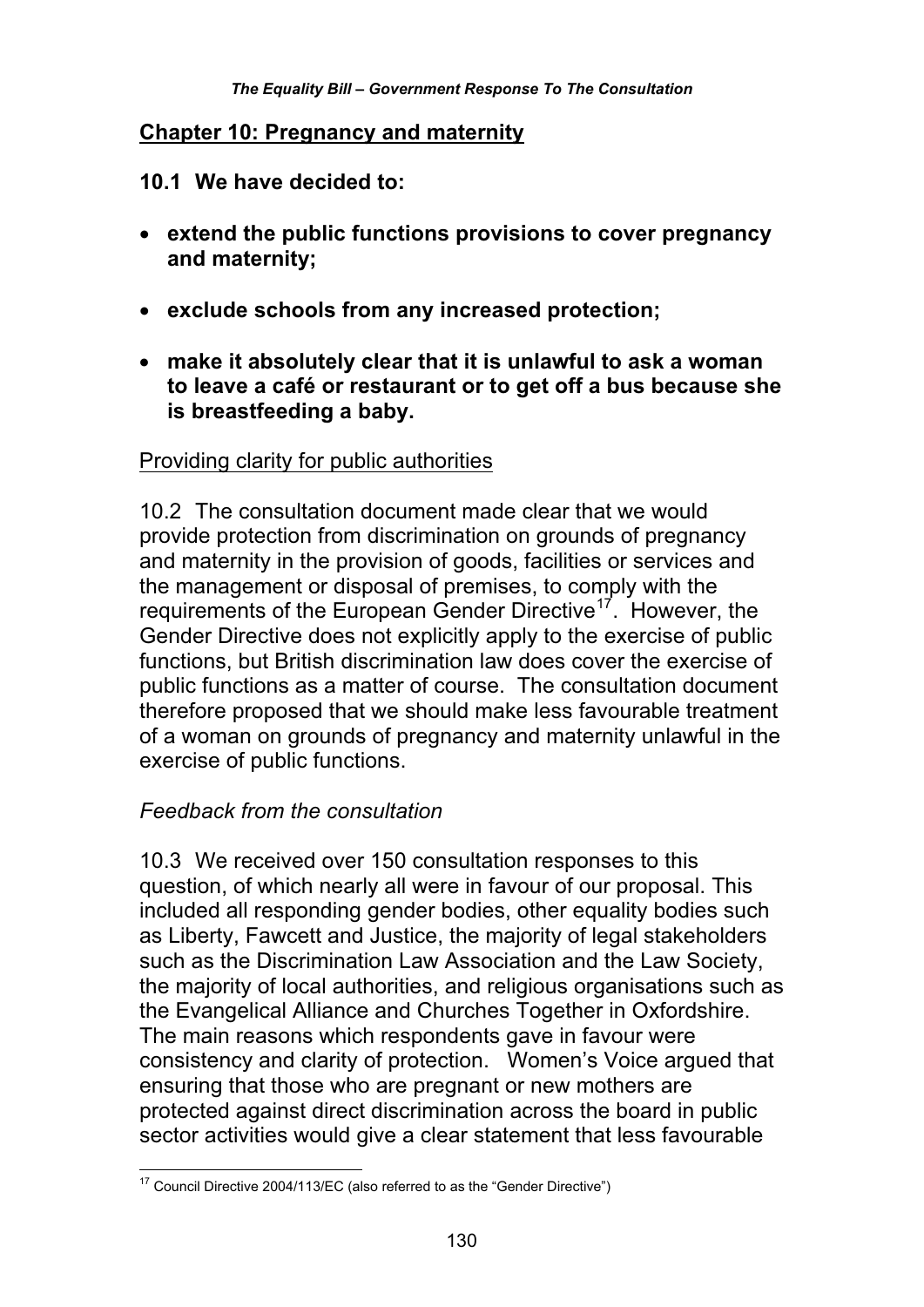treatment of women on the basis of pregnancy and maternity is unacceptable. Liberty said that pregnancy remains a key cause of discrimination and disadvantage for women, both within and outside the employment fields. It considered that legislation addressing pregnancy discrimination had repeatedly been found wanting.

10.4 Northumbria Police saw no reason why the protection should not be extended to public functions for as long as health and safety were paramount (and there were sensible exceptions based on those grounds). The Police Superintendents Association of England and Wales also considered our proposal necessary.

10.5 Most of the responses from business stakeholders supported the proposal. Glaxo Smith Kline agreed for reasons of fairness and equity. Some, such as Royal Mail, called for exceptions to be prescribed carefully. The British Library thought that there needs to be some control through objective justification. For example, a new mother using a library with a fretful baby and causing a disturbance might not be acceptable regarding conditions of use and other readers.

10.6 The Association of British Insurers however opposed the proposal, arguing that there may well be legitimate reasons why certain public functions treat women differently as a result of pregnancy and maternity; and recommended that if we do decide to make differential treatment unlawful, we should consult widely and carefully on the language of the provision. Staffordshire County Council reported that they envisaged no benefits relating to their services from the proposal.

## *Assessment*

10.7 We agree with the great majority of respondents that it makes sense to extend protection against discrimination on grounds of pregnancy and maternity to include the exercise of public functions, for reasons of consistency, clarity and fairness. The obligations of public authorities in relation to pregnant women and new mothers will then be consistent with their existing obligations towards other groups (which are already protected against discrimination in the exercise of public functions). This will lead to a fairer outcome for pregnant women and new mothers who otherwise would not have had the same degree of protection.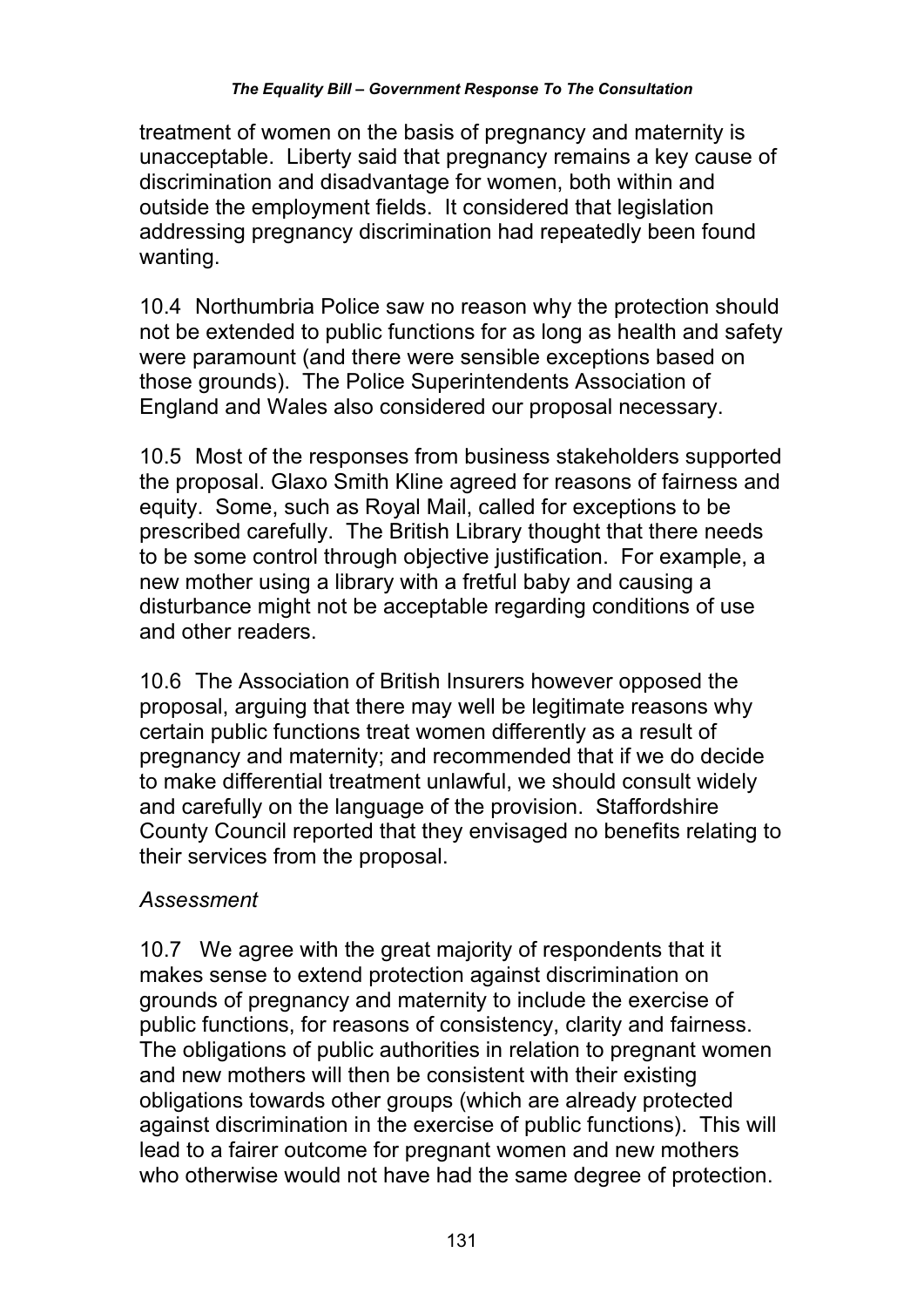## Excluding schools from any increased protection

10.8 We proposed that it was neither necessary nor appropriate to extend protection on grounds of pregnancy and maternity to school pupils and education in schools.

## *Feedback from the consultation*

10.9 We received nearly 150 responses to this question. Nearly 60 per cent of respondents felt that protection should be extended to cover schools, whilst around 40 per cent opposed.

10.10 A range of local authorities agreed with our proposal and emphasised that schools and local authorities already have duties under education law to deal with these issues. Lancashire County Council, while agreeing with our proposal, requested that the law must apply to pregnant women and mothers in extended school activities, for example, those attending night school classes etc.

10.11 Northumbria Police felt that the purposes for which a pregnant pupil is at school are enshrined in other legislative duties. The Metropolitan Police supported our proposal and Nottinghamshire Police said schools already have flexible and effective processes for addressing the individual needs of pregnant schoolgirls. The British Library agreed to our proposal on the basis that there is already adequate protection for school pupils in pregnancy and maternity.

10.12 BUPA supported our proposal. Zurich Financial Services stated that other legislation and guidance already exists for school age parents, so it agreed that it is not necessary or appropriate to extend protection to school pupils and education.

10.13 The Association of Teachers and Lecturers maintained that although guidance for schools states that pregnancy is not a reason for exclusion from school, research by Sheffield University shows that many pregnant pupils feel compelled to self-exclude because of the inaction and/or intransigence of schools in making concessions to the girl's pregnancy. Pregnant pupils are, for example, more likely to be bullied, they tend to receive no extra support as it is often assumed that the problem lies with the girl when she gets pregnant, and schools might not allow for missed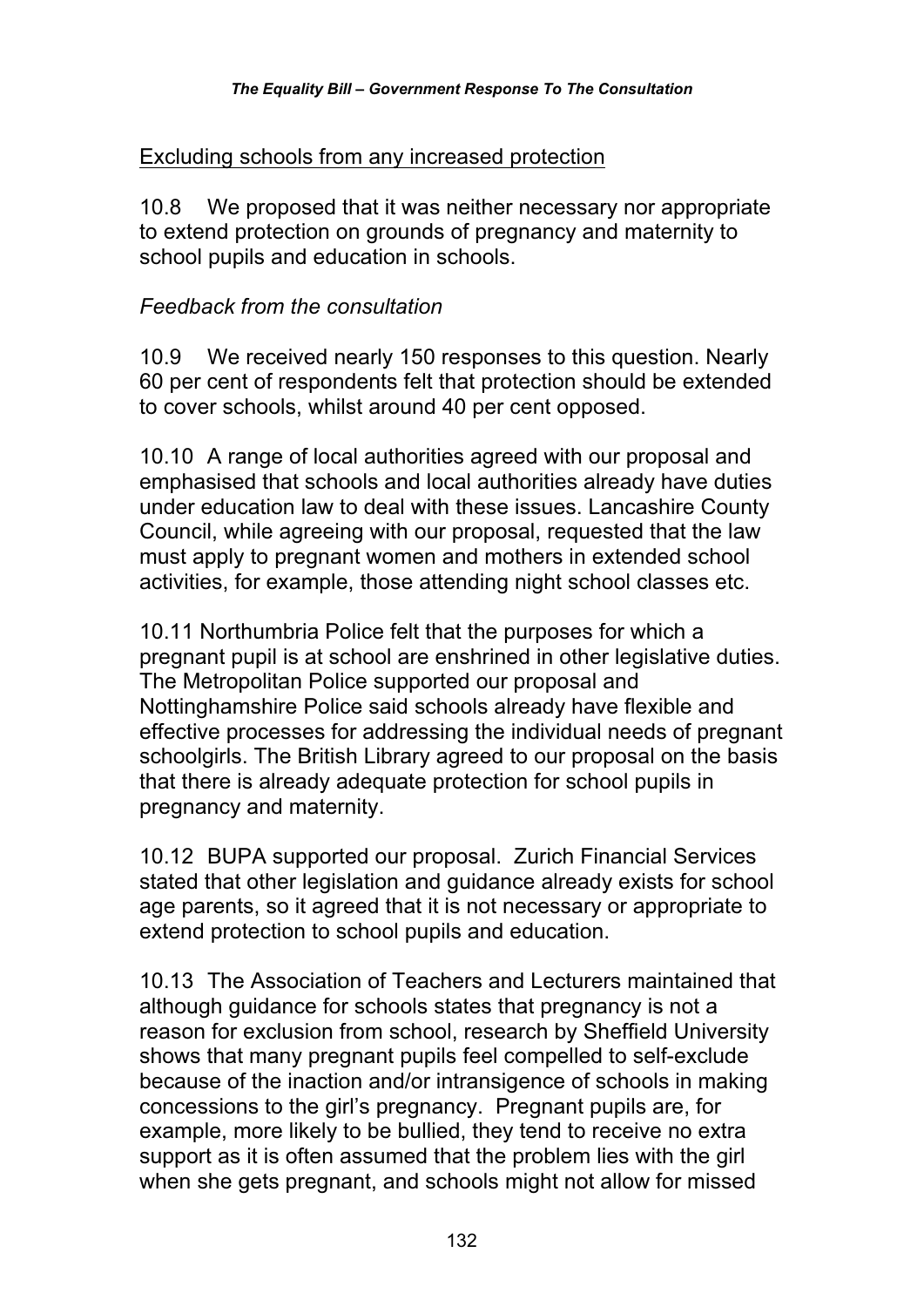time at school due to morning sickness or around the time of giving birth. They therefore recommended that we adopt a comprehensive and inclusive approach to pregnancy and maternity.

10.14 Churches Together in Oxfordshire felt that a teenage girl becoming pregnant should not be a reason for depriving them of appropriate education.

10.15 The former Equal Opportunities Commission reported that there are both legal and practical reasons for extending protection on grounds of pregnancy and maternity to school pupils and education. They therefore disagreed with our proposal, as did Liberty, Fawcett and the Children's Rights Alliance for England. Some local authorities also disagreed. Oxfordshire County Council, for example, pointed out that young mothers or expectant young mothers should not only be seen as school pupils or teenagers but must be treated with the same respect as any other woman; they should have access to appropriate services and support during pregnancy and maternity, and should not only have recourse to this through their education provision.

## *Assessment*

10.16 We take a similar approach to this issue as to the question of whether to prohibit discrimination in public functions in schools in relation to gender reassignment. We consider that pregnant pupils, like pupils with gender identity issues, are best supported on an individual basis rather than by treating them equally with other pupils. Schools should therefore have the flexibility to treat such pupils appropriately and sensitively, in a way that will serve with the individual's best interests.

10.17 We will not, therefore, extend discrimination protection on grounds of pregnancy and maternity to school pupils in the Equality Bill. The welfare and care of school pupils is already extensively covered by education legislation, common law and the Human Rights Act. Schools are under a duty to provide suitable education to all children, including those who are pregnant. It must remain open to schools to be able to treat pregnant pupils and pupils who have children differently from other pupils, on the basis of providing the necessary individual care and attention to all. The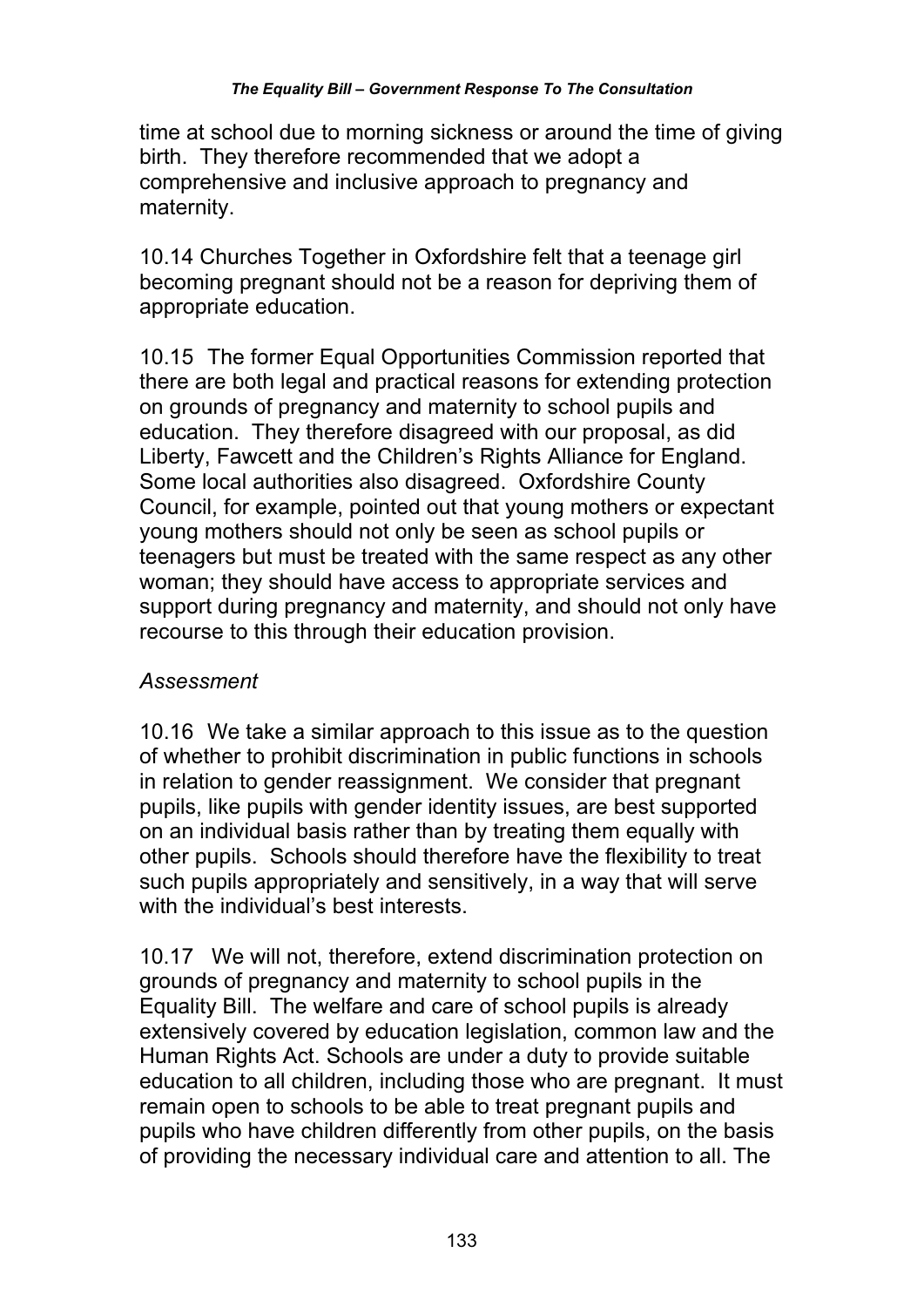general duty of care on schools should ensure that the right treatment is provided.

10.18 Our Teenage Pregnancy Strategy aims to ensure that school age parents receive the support and appropriate tuition they need to complete their compulsory education, with the aim of enabling them to continue in learning post-16. In July 2007, the Department for Children, Schools and Families and the Department of Health jointly published a comprehensive guidance on supporting Teenage Parents Next Steps: Guidance for Local Authorities and Primary Care Trusts.

## **Breastfeeding**

10.19 The consultation document did not ask a specific question about breastfeeding, but in relation to the implementation of the Gender Directive we sought views on the definition of maternity in the provision of goods, facilities or services and premises.

## *Feedback from the consultation*

10.20 We received nearly 600 responses from individuals and a number of organisations including the Breastfeeding Network, Association of Breastfeeding Mothers and Breastfeeding Manifesto Coalition, calling for us to make an explicit protection for mothers to be able to breastfeed in public.

10.21 The National Childbirth Trust welcomed the proposal to make less favourable treatment of women on the grounds of maternity unlawful in terms of breastfeeding. It stated that breastfeeding is recognised as the best way to feed babies for optimal health, growth and development, though breastfeeding rates in the United Kingdom remain low.

10.22 The Association of British Insurers suggested that a 52 week definition of maternity would disadvantage some insurers who currently use a much shorter, medically based definition of maternity of around eight - twelve weeks. It reported that insurance companies could face additional costs, envisaged from claims by new mothers, made over a whole year. AEGON suggested that, while a period of a year would be too long, it would recommend a period of up to six months for protection from maternity discrimination.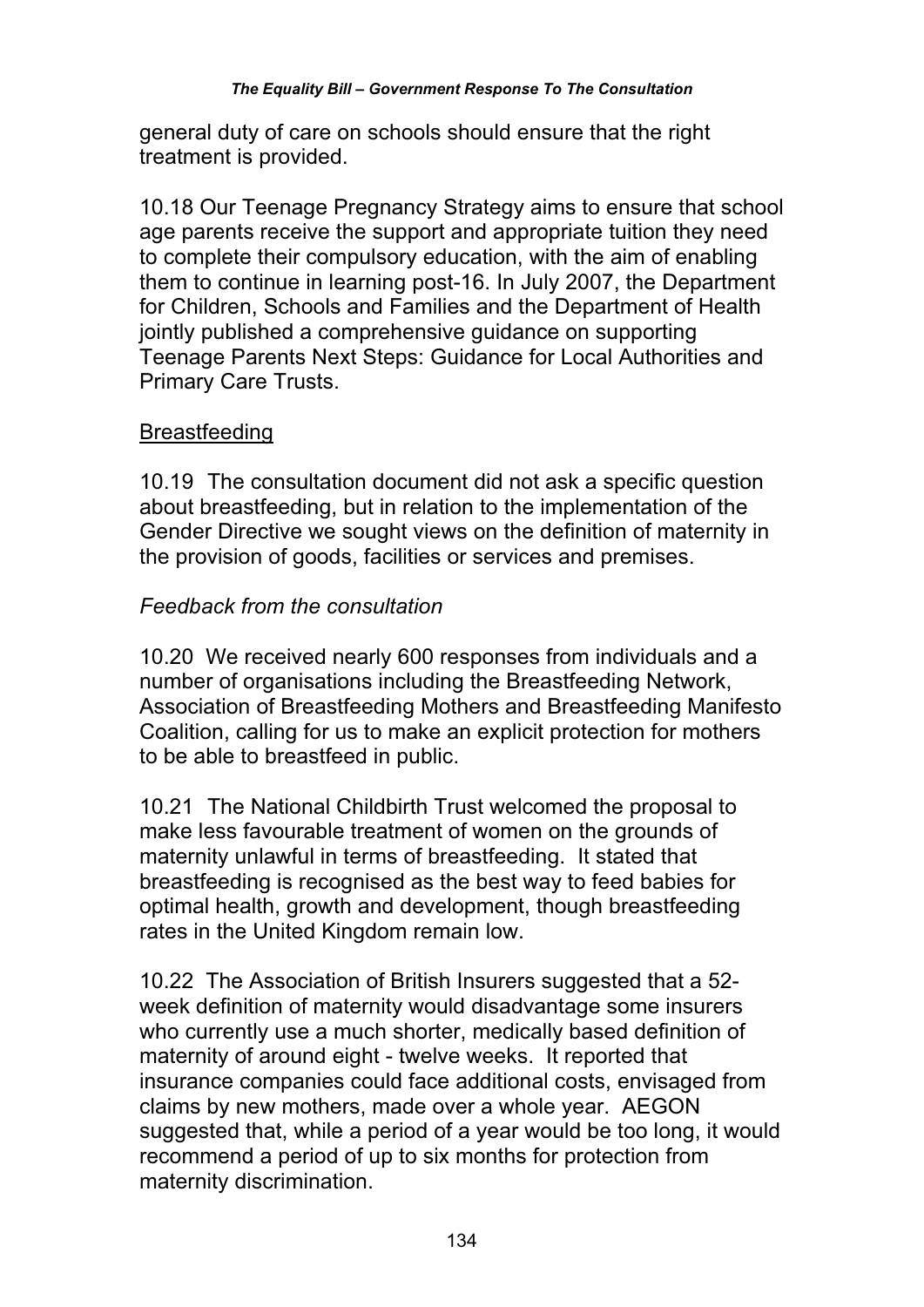#### *Assessment*

10.23 We will make it absolutely clear that it is unlawful to ask a woman to leave a café or restaurant or to get off a bus if she is breastfeeding a baby.

10.24 The existing law already implicitly protects breastfeeding women against discrimination when they are in this kind of situation, and we will make it clear when the new Equality Bill is published that this protection continues.

10.25 There is no reason why a breastfeeding mother should feel deterred from going about her normal business like everyone else. And there is every reason to encourage breastfeeding.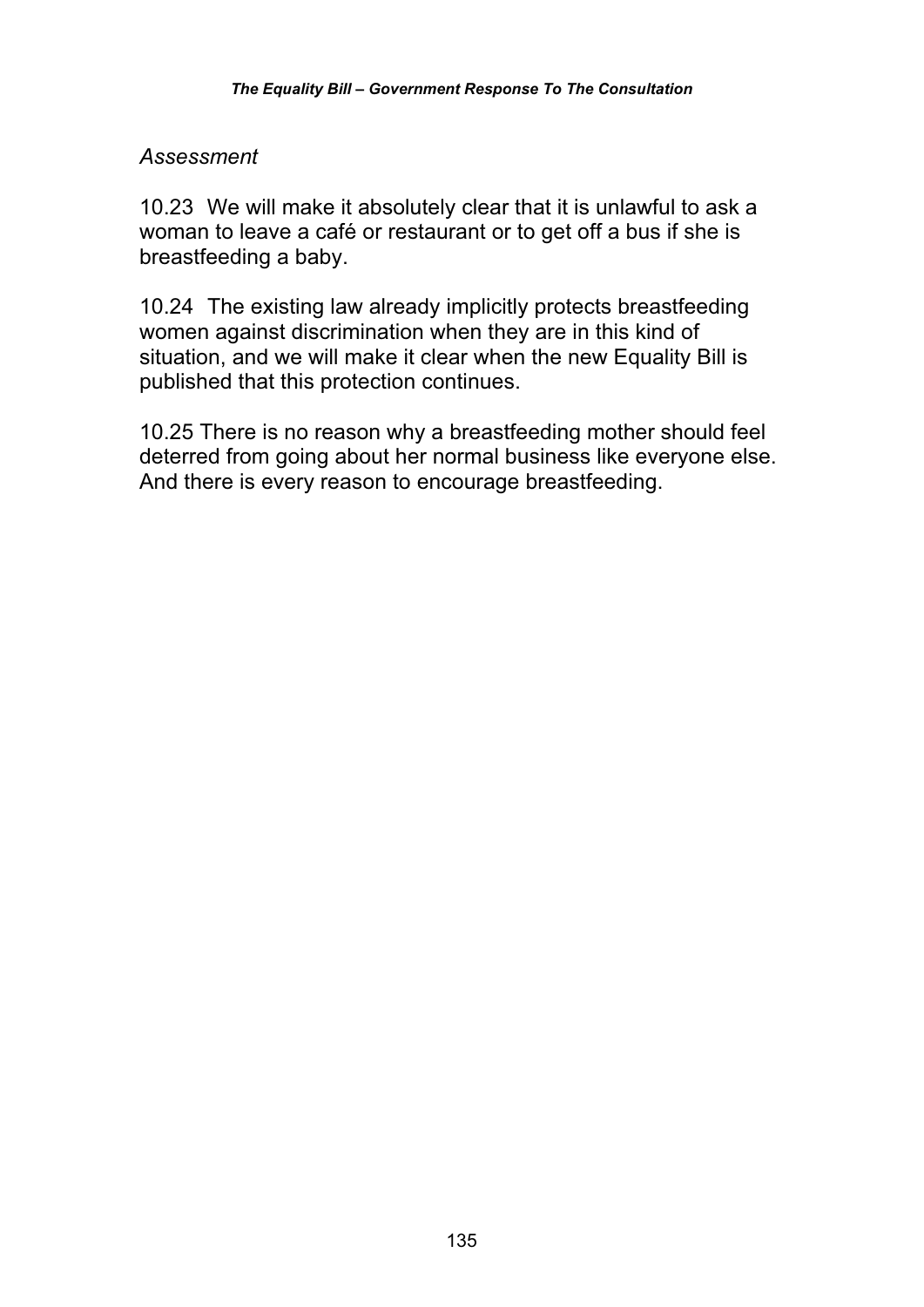#### **Chapter 11: Disability**

#### **11.1 We have decided to:**

- **replace the separate definitions of discrimination currently contained in Part 3 of the Disability Discrimination Act 1995 with a single definition of disability discrimination for rights of access beyond the employment field, without diminishing the legal protection which disabled people have under current law;**
- **make clear in the Equality Bill that less favourable treatment amounting to direct discrimination will not be justifiable in the provision of: goods, facilities and services; public functions; private clubs; and premises;**
- **replace the different justification tests in disability antidiscrimination law with a single objective justification test;**
- **remove the possibility of justifying a failure to make a reasonable adjustment in the provision of: goods, facilities and services; public functions; private clubs; and premises;**
- **establish a single threshold for the point at which the duty to make reasonable adjustments is triggered;**
- **repeal the Disability Discrimination Act's list of capacities;**
- **create a duty on landlords and managers of premises to make disability-related alterations to the common parts of residential premises, where reasonable and when requested by a disabled tenant or occupier;**
- **make discriminatory advertisements unlawful in relation to the provision of goods, facilities and services for disabled people, as with all other equality strands;**
- **outlaw discrimination against disabled people in the provision of goods, facilities and services in respect of relationships which have ended, as part of a harmonisation measure across all equality strands;**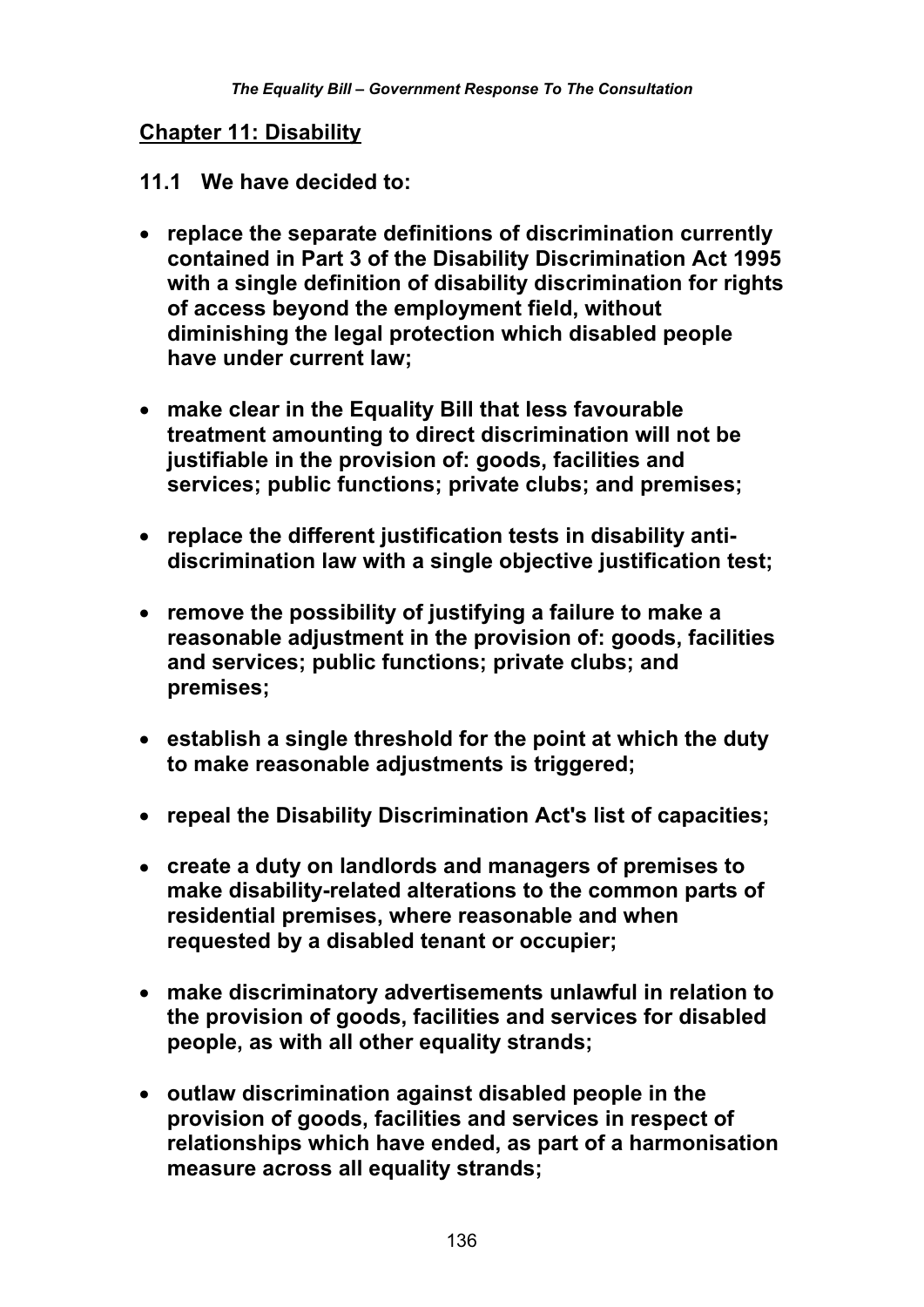- **change the law to permit both disabled and non-disabled people to make a complaint about a term of a contract etc which might be unlawful under disability antidiscrimination law;**
- **harmonise the law by providing for the burden of proof in non-employment disability discrimination cases to be transferred to the respondent once a** *prima facie* **case has been made;**
- **repeal our power to exclude certain cancers from the automatic coverage disability anti-discrimination law gives to people diagnosed with cancer; and**
- **amend the law so that the duty on private clubs to make reasonable adjustments will apply fully in respect of prospective members and prospective guests.**

### The definition of disability discrimination

11.2 Significant improvements to the Disability Discrimination Act 1995 were made by the Disability Discrimination Act 2005. In particular, new provisions covering discrimination beyond the employment field were added. As a result, the Disability Discrimination Act has evolved to contain separate definitions of discrimination for: goods, facilities and services; public functions; private clubs; and premises. These separate definitions of discrimination have attracted criticism for making the law complex and difficult to follow. The consultation paper proposed that the law should be simplified by replacing the separate definitions with a single definition of disability discrimination, subject to the overriding principle that doing this should not result in any diminution of disabled people's rights.

#### *Feedback from the consultation*

11.3 Around 75 per cent of a total of more than 180 responses were in favour of this proposal.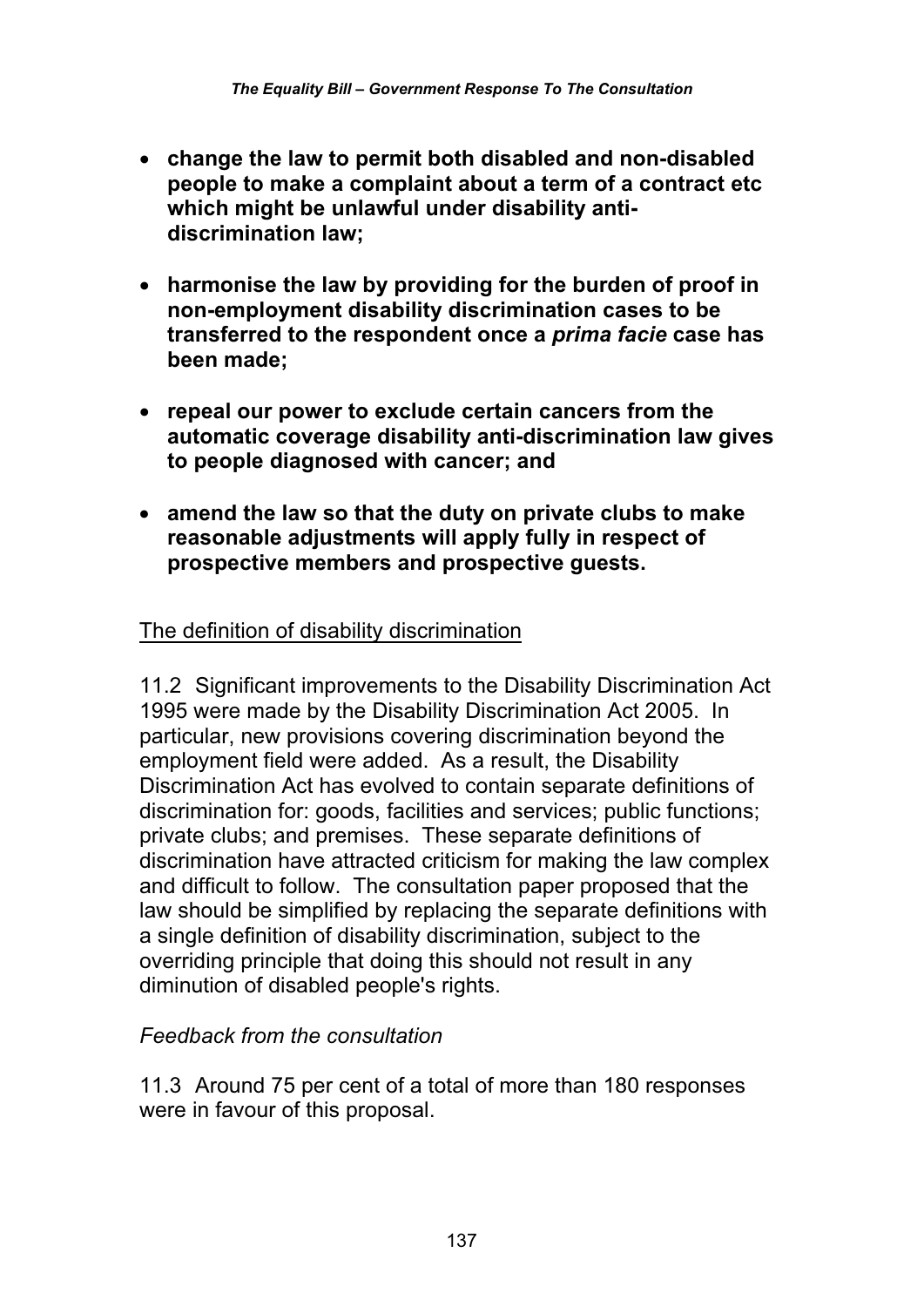11.4 Among these, there was evident support for the former Disability Rights Commission's recommendation that a new single definition of discrimination should be formulated which not only simplifies the law but also strengthens protection for disabled people. The Disability Rights Commission argued that this would be achieved by basing the single definition on that relating to employment, so that direct discrimination is also specifically prohibited in relation to the provision of goods, facilities and services etc., and so that it is no longer possible to justify a failure to make a reasonable adjustment in these areas.

11.5 Some responses from a variety of stakeholders emphasised that it would be important to formulate a new definition carefully to ensure that there would be no loss of protection. The Bar Council, while also agreeing that it would be useful to harmonise the definitions, cautioned against creating a single definition that was unwieldy and difficult to apply, thus creating new uncertainty for disabled people and businesses. Several organisations, including Mencap and the National Autistic Society, indicated that they agreed in principle with a single definition, but that they would need to see what the new definition looked like before fully endorsing it.

11.6 Among dissenting responses, Lancashire County Council were against the proposal because they believe that the current separate definitions mean different things, while Sheffield City Council were in favour of keeping the existing definitions unless a new single definition actually improved protection.

11.7 Responses from a range of organisations and individuals also commented on this question - often in support of the Disability Rights Commission's call for a fundamental change to the definition of disability - by stating the case for new law which would abolish the current requirement that a person has a substantial and long-term impairment. A single definition of discrimination could then contribute to legislation which focuses on the act of discrimination, and not the extent and impact of the impairment.

### *Assessment*

11.8 We agree that care will need to be taken to ensure that the new single definition of disability discrimination is formulated so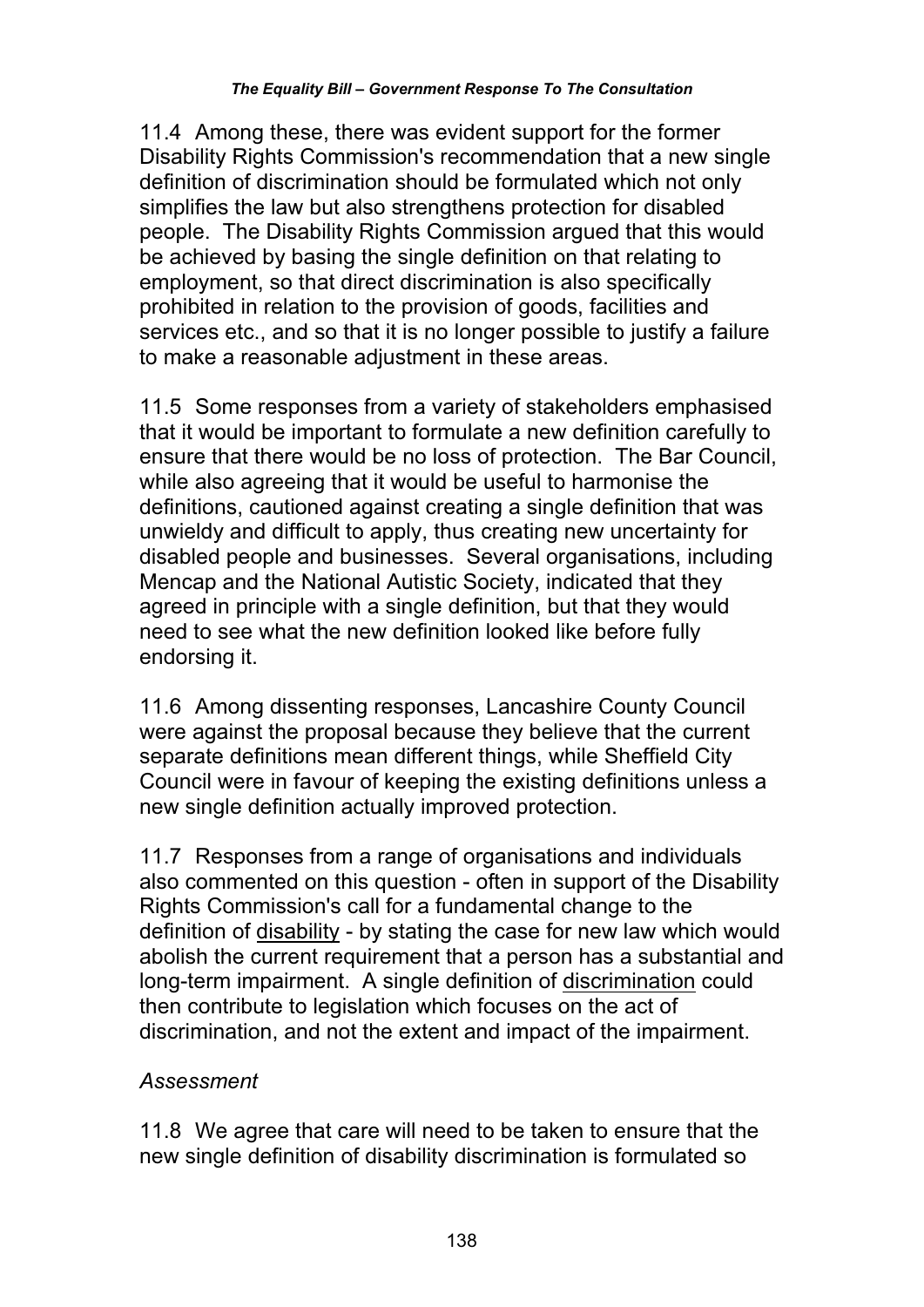that there is no diminution of disabled people's rights, and will not compromise any of these rights merely to simplify the law.

11.9 We have also considered the case made by the Disability Rights Commission and others for the new definition to be modelled on the definition of discrimination contained in the Disability Discrimination Act's employment provisions. Among other things, this would mean creating specific provision making it clear that treatment in the provision of goods, facilities and services etc. which amounts to direct discrimination would be an unjustifiable act.

11.10 In considering this, we also took account of concern expressed in some responses that the proposal to adopt a single overarching 'objective justification' defence (see below) for disability anti-discrimination law would widen the scope for justifying disability discrimination too widely. The Disability Rights Commission, in supporting the proposal, argued that this new single justification defence would make it all the more important to outlaw direct discrimination in the provision of goods, facilities and services etc.

11.11 We are persuaded that the case has been made that treating a disabled person less favourably on the ground of his or her disability should not be permissible in areas beyond employment and occupation. Outlawing direct discrimination in this way will address concerns that a single objective justification defence would give too much scope for justifying discrimination, and will simplify disability anti-discrimination law by aligning more closely the provisions governing access to goods, facilities, services etc with those for employment and occupation.

# Justification defences in disability anti-discrimination law

11.12 All anti-discrimination law contains provisions, known as justification defences, which enable an employer or service provider to justify their actions in certain situations where Parliament has decided that it should be possible for discrimination to be lawful. At present the Disability Discrimination Act contains a variety of justification defences, covering a range of circumstances in the employment field and in the provision of goods, facilities and services etc. We want to replace these different justification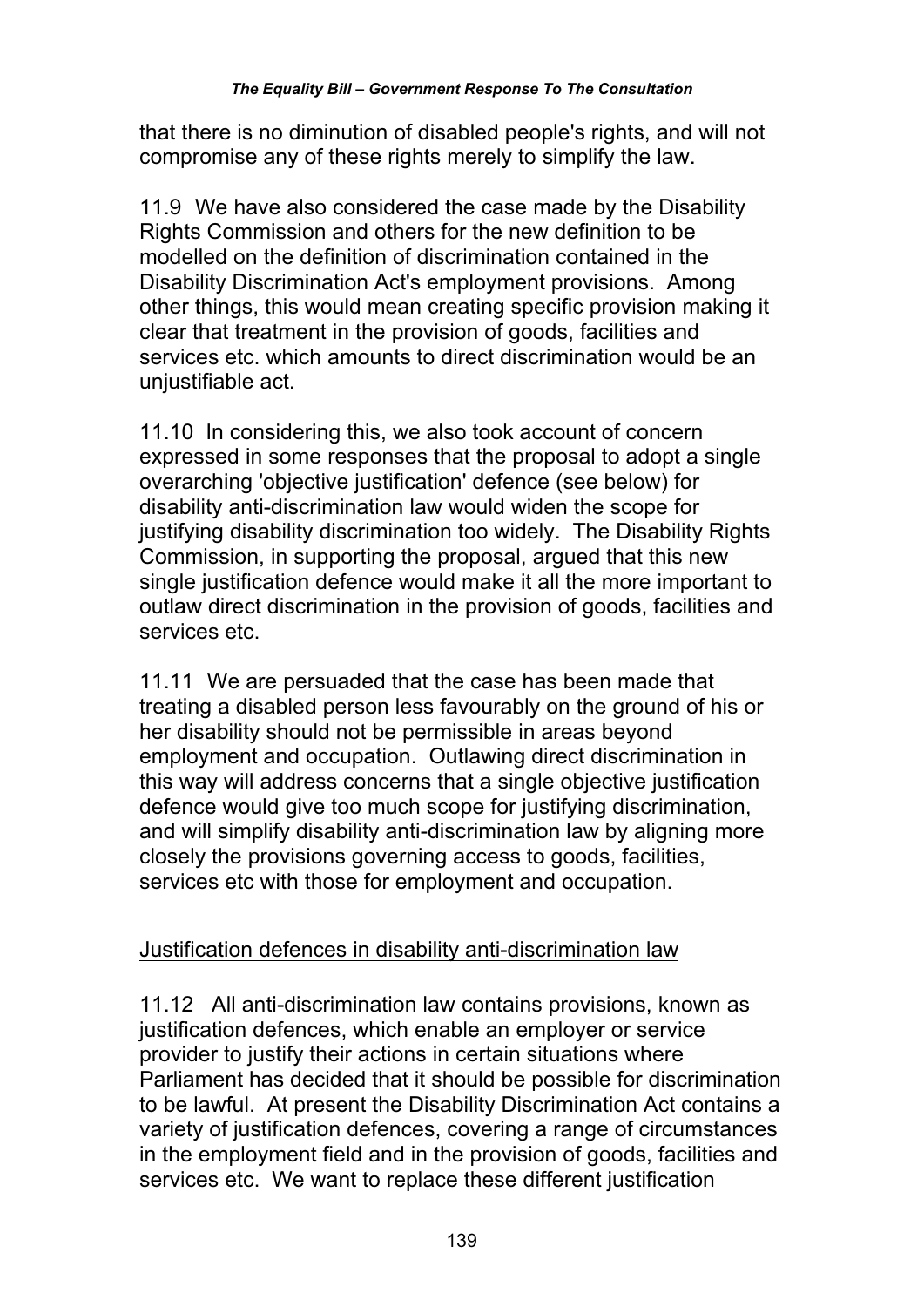defences with a single 'objective justification' test, which would require that the conduct in question is 'a proportionate means of achieving a legitimate aim'. This is a test which is already well established in British anti-discrimination law, notably as a justification defence for an act which might otherwise amount to unlawful indirect discrimination.

## *Feedback from the consultation*

11.13 Around 85 per cent of nearly 160 responses were in favour of the proposal.

11.14 Those who supported the proposal included the former Disability Rights Commission, the Disability Charities Consortium and the Employers' Forum on Disability. Several, including Leonard Cheshire and Capability Scotland, explicitly welcomed the effect this would have on making the justification regime more stringent by removing the two partly subjective tests (described below in the *Assessment* section).

11.15 Several responses, including that of the Confederation of British Industry, stated the need for clear guidance if this new justification regime is introduced.

11.16 A number of responses from legal organisations were also in favour of a single objective justification defence. Of these, the Discrimination Law Association, Justice and the Law Society all supported the Disability Rights Commission's call for the definition of objective justification to be based on that contained in European law. This would mean that the action - or 'means' - taken by the employer or service provider would need to be 'appropriate and necessary' rather than 'proportionate' in order to be justifiable. The argument for this approach was that the inclusion of the concept of necessity would provide a more robust test.

11.17 The Disability Rights Commission also argued that the introduction of a single objective justification defence would mean that it would then be important to make direct discrimination a separate act in the provision of goods, facilities and services etc. which would not be justifiable.

11.18 The Bar Council was against the proposal, arguing that it would create a vague test in place of the current restricted set of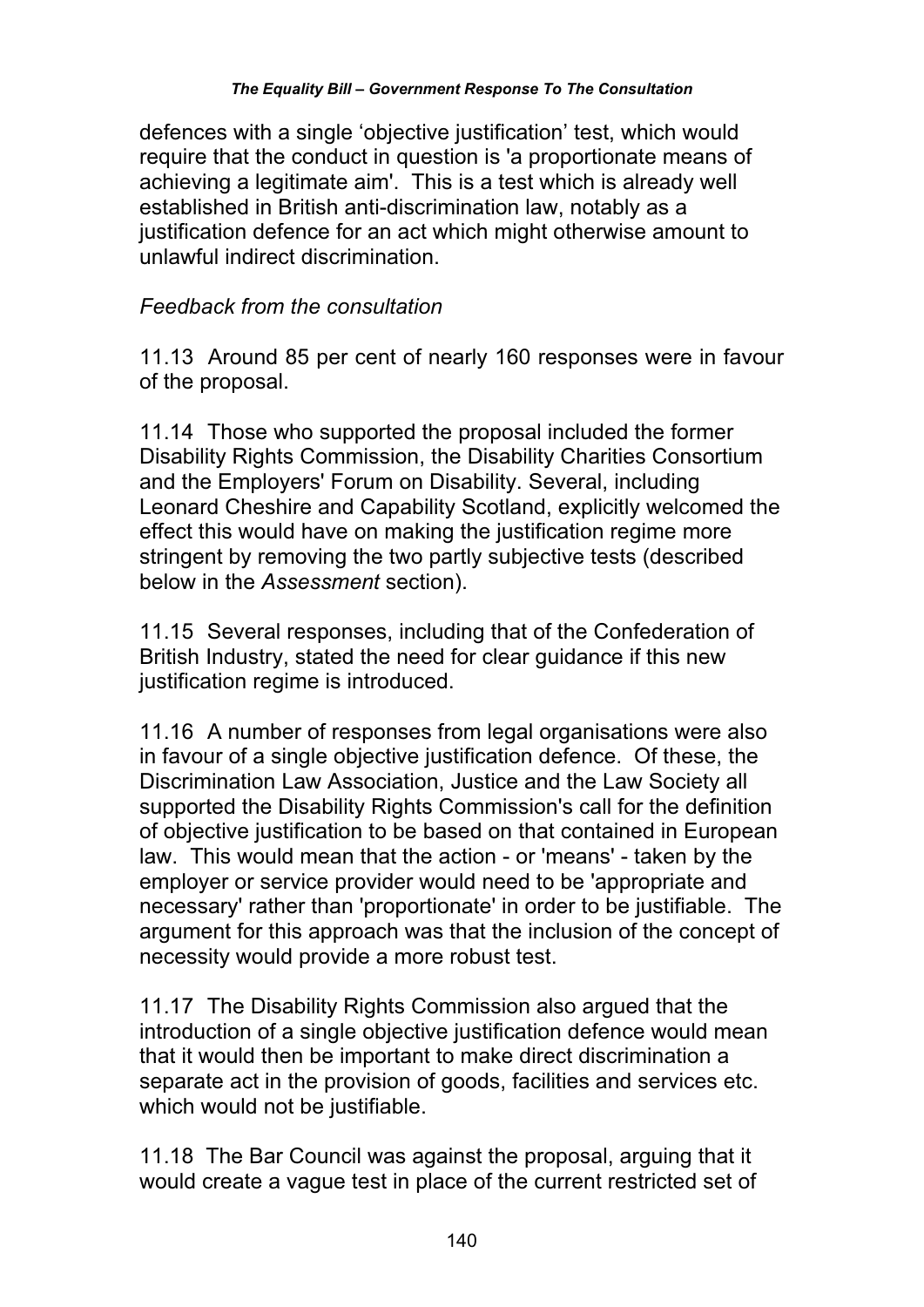circumstances where discrimination can currently be justified, and would weaken protection for disabled people by removing these restrictions. This concern was shared by the National Deaf Children's Society, which argued that a generalised test which was likely to be vaguer was likely to discourage disabled people from challenging discrimination through litigation.

11.19 Inclusion Scotland and ECAS (a Scottish organisation for physically disabled people) similarly argued for the retention of the current regime, and the Mental Health Act Commission and Staffordshire County Council could only support the proposal if the range of circumstances in which justification would be possible was not widened.

11.20 Some responses from the employer/service provider perspective were against the proposal, and argued variously: that the proposed new test would tip the balance of rights and responsibilities too far against those with duties; that the subjective elements contain important safeguards for those with duties under the Disability Discrimination Act; and/or that the proposal would not simplify the law, but would lead to more complexity and uncertainty.

11.21 The Association of British Insurers and AEGON (a life insurance and pension company) argued for retaining the current specific justification defence for the insurance industry, even if the Government decides to proceed with the proposal for a single objective justification defence in all other circumstances. The Association of British Insurers asserted that the current arrangements work well, and that they could not see the justification for changing existing arrangements, nor the consumer benefit that would arise from doing so.

## *Assessment*

11.22 Although we have set out the arguments made against this proposal in some detail, there was a clear overall majority in favour of it, and we therefore intend to proceed with including it in the Equality Bill. We note the concern expressed in some responses about the risk of creating uncertainty about the law, and agree that guidance will serve an important role in enabling both those with rights and those with responsibilities to familiarise themselves with the new regime. It should also be remembered that this will not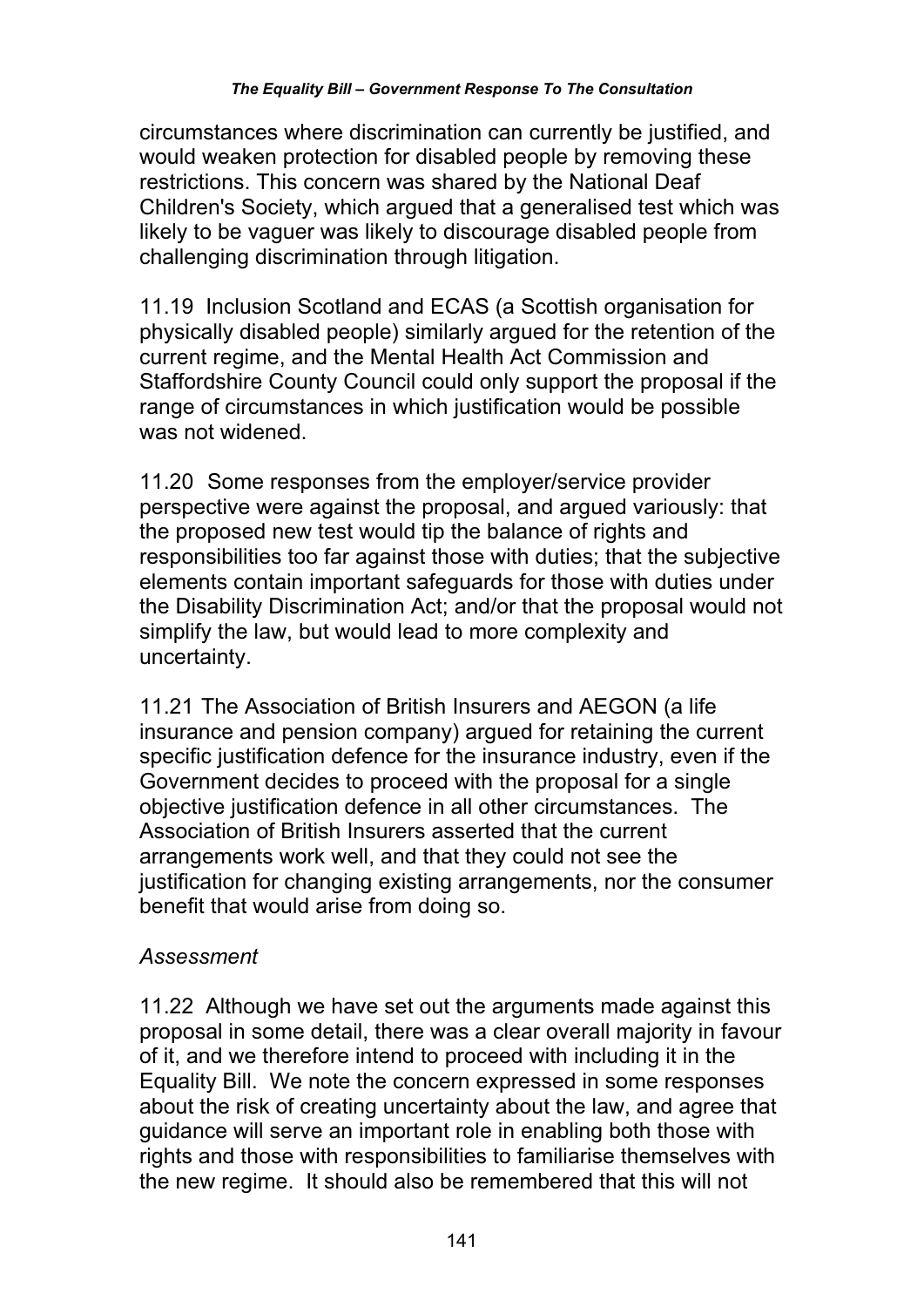introduce a new concept into British law: 'objective justification' is already well established in anti-discrimination law covering indirect discrimination.

11.23 We also note that disagreement with the proposal has been expressed both from the points of view of employers and service providers and also of disabled people, to the effect that the balance between rights and responsibilities would be disturbed.

11.24 Some employers and service providers were concerned that the new objective justification test would be more stringent than those currently contained in the Disability Discrimination Act because it will remove two partly subjective elements which courts and tribunals currently take into account in deciding whether unlawful discrimination has occurred. For discrimination in employment, an employer can currently justify their action if the reason for it 'is both material to the circumstances of the particular case and substantial'. Outside the employment field, service providers etc can currently justify their refusal to provide a service if they reasonably held the opinion that one of the specific Disability Discrimination Act's justifications applied and it was reasonable to have that opinion given all the circumstances of the case.

11.25 On the other hand, some equality groups were unhappy that, while the removal of these partly subjective elements will create a stricter test for employers and service providers, the current restrictions on the use of justification defences would also be removed, widening the range of circumstances where it is possible to justify discrimination.

11.26 We have considered these contrasting views, but believe the appropriate balance between rights of disabled people and responsibilities of employers and service providers etc will be maintained: while the justification test will be stricter, it will also be available in a wider range of circumstances.

11.27 We note that several responses in favour of the proposal called for the formulation of the objective justification defence to be based on that contained in European law, i.e. based on the formulation of 'appropriate and necessary'. Our position on this proposed formulation is discussed in Chapter 7.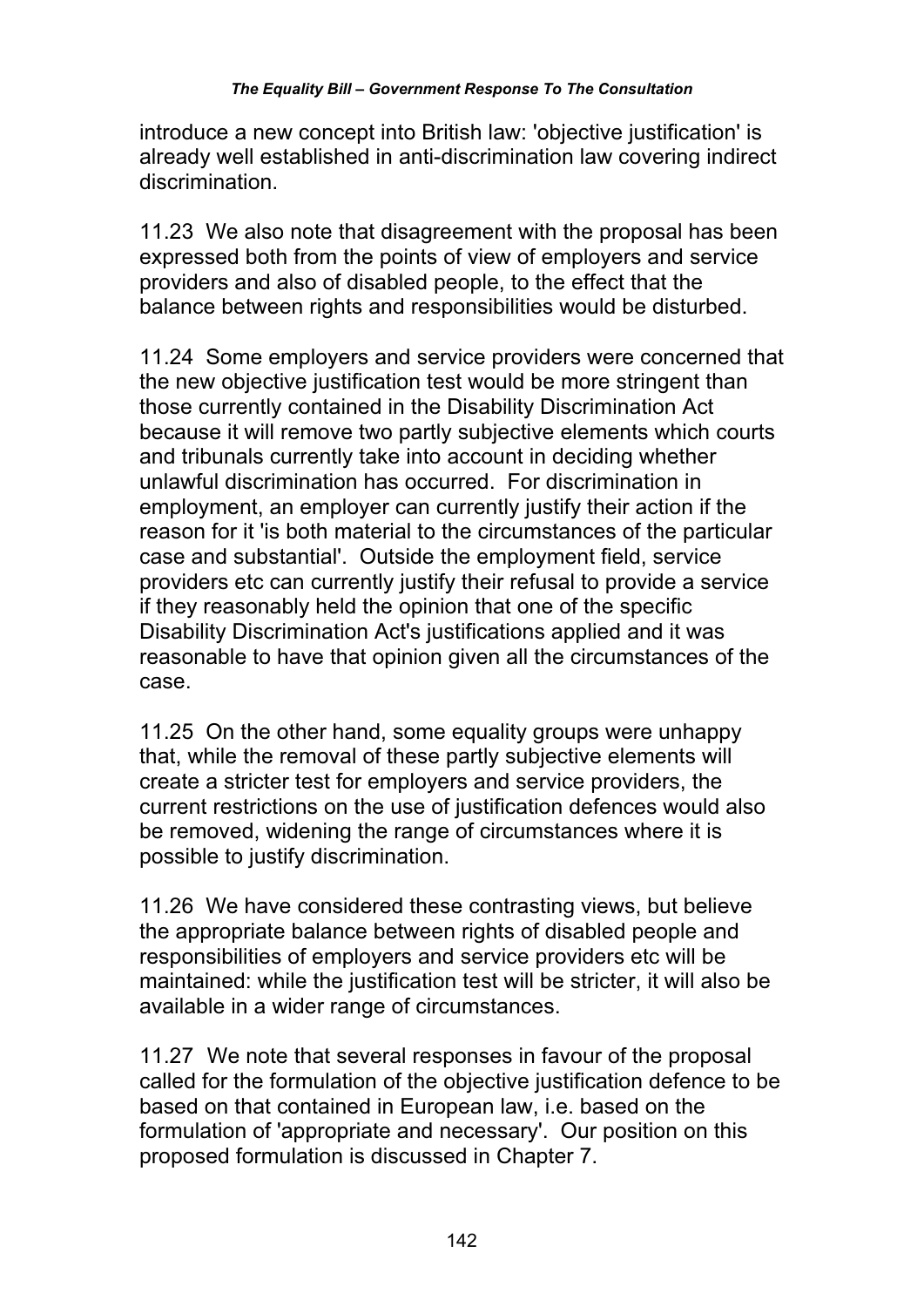11.28 We are, however, persuaded that a specific justification defence for the insurance industry should be included in the Equality Bill, because we do not wish to risk disturbing the current competitive market in insurance products for disabled people. The specific justification contained in the Disability Discrimination Act already requires that any defence against a claim of disability discrimination should be based on factual information, such as actuarial or statistical data or a medical report. The insurance industry will therefore still need to produce a high level of objectively demonstrable evidence in any case brought against them.

## *Removing the justification for a failure to make a reasonable adjustment*

11.29 The Disability Rights Commission and others also called for the new definition of discrimination for service providers etc to align more closely with the equivalent employment field provisions, by specifying that a failure to make a reasonable adjustment could not be justified.

11.30 We have decided that including such a provision would not make the adjustment duty for service providers etc any more onerous, because they would still be required only to make adjustments which were reasonable in all the circumstances of the case. On balance, we consider that the current possibility of justifying a failure to make an adjustment is unnecessary and superfluous: if the failure to make an adjustment could be justified, it would be unreasonable in any case. Removing the justification provision will also simplify the law by aligning the employment and non-employment disability anti-discrimination provisions more closely.

### Establishing a single threshold for the point at which the duty to make a reasonable adjustment is triggered

11.31 The duty to make reasonable adjustments is one of the cornerstones of the Disability Discrimination Act. However, the circumstances in which the duty arises, also known as the threshold or trigger, differ according to which area of life is concerned. There are two levels of threshold: one which applies in the employment and education fields, and another in relation to the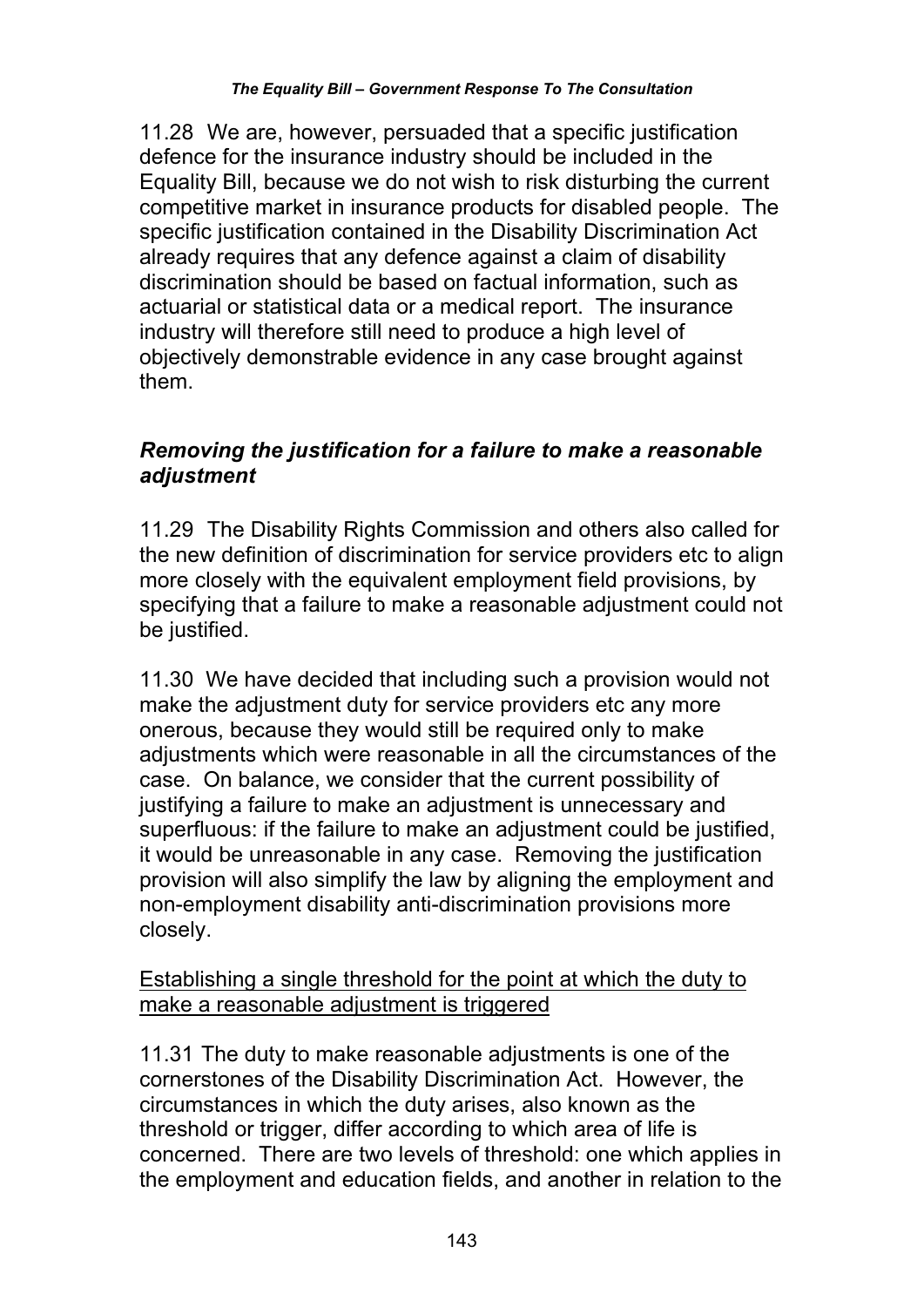#### *The Equality Bill – Government Response To The Consultation*

provision of goods, facilities and services etc.

11.32 Currently under the law, employers have a duty to consider making a reasonable adjustment whenever an employee or job applicant would be placed at a 'substantial disadvantage' compared with other non-disabled employees/applicants if no adiustment were made. This 'substantial disadvantage' trigger also applies to the Disability Discrimination Act's education provisions.

11.33 In the case of the provision of goods, facilities and services etc, currently service providers must consider making an adjustment when a failure to do so would make it 'impossible or unreasonably difficult' for the disabled person to use the service.

11.34 We intend to simplify the law by introducing a single threshold for making reasonable adjustments, using the threshold that currently applies to the Disability Discrimination Act's employment and education provisions - that is, whenever a disabled person would be at a 'substantial disadvantage' compared to a non-disabled person if no adjustment were made.

#### *Feedback from the consultation*

11.35 Over 80% of around 170 responses were in favour of this proposal, including the Disability Rights Commission, Disability Charities Consortium and all major disability equality groups. The Disability Rights Commission, for example, agreed that a single threshold 'would make it clearer to disabled people, employers and service providers what their rights and responsibilities are under the law'.

11.36 The majority of private sector organisations who responded were also in favour of the proposal. The Employers' Forum on Disability reported however that, while its public sector members agreed with the proposal on the basis that it would provide greater clarity, its private sector members were concerned that it could cause confusion for service providers when deciding at what point a reasonable adjustment needed to be considered.

11.37 Other private sector responses which were not in favour of the proposal were mostly concerned about the potential additional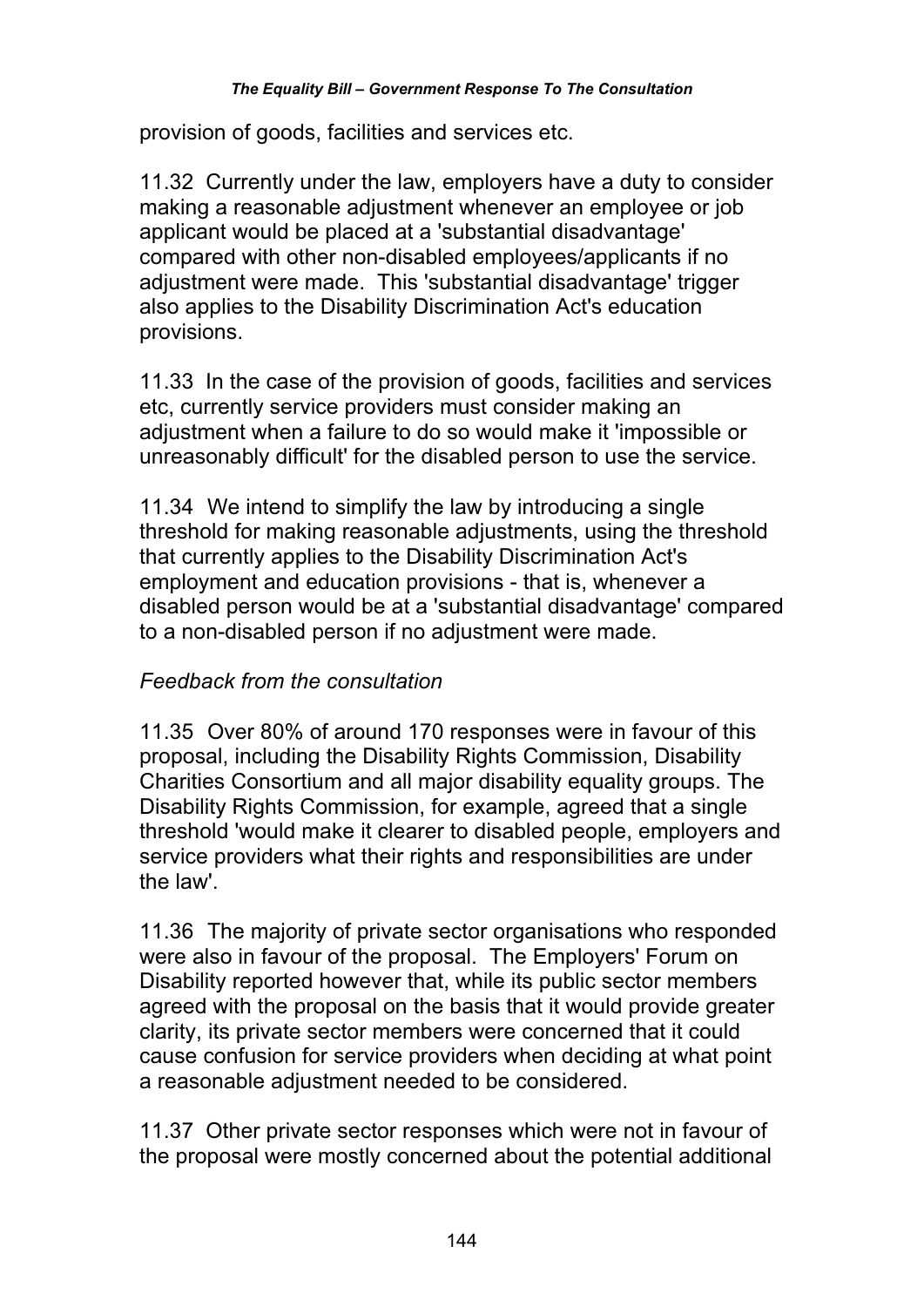costs which would be imposed by the proposal. This concern was also registered in responses from other sectors.

11.38 The British Property Federation, while not objecting to adopting a single threshold in the main, disagreed with applying this threshold in respect of our proposal to provide for reasonable adjustments to the common parts of let residential premises (see below), and the Association of Residential Managing Agents also expressed reservation in this specific regard.

11.39 The Bar Council commented that the 'substantial disadvantage' wording makes the trigger unclear and that the wording 'must be explicit and intelligible to the lay person'. This was echoed in Capability Scotland's and the Crown Prosecution Service's responses, which suggested using 'particular disadvantage', and also in that of the National Deaf Children's Society, which suggested putting the accepted meaning of 'substantial' in the Act itself by using 'more than minor or trivial disadvantage'.

11.40 Other responses did not call for a new legal formulation of the trigger, but pointed out the need for clear guidance to illustrate the concepts of reasonable adjustment and substantial disadvantage.

# *Assessment*

11.41 The majority of those who responded on this point agreed that this proposal would make it easier for disabled people, employers and service providers to understand their rights and responsibilities under the legislation.

11.42 We note the concern expressed in some responses that service providers etc would incur increased costs in order to comply with this proposal. Our calculations of the additional cost to service providers were published in the Impact Assessment which accompanied the consultation and stated: 'this change will increase the number of reasonable adjustments by between one per cent and three per cent and therefore the annual cost will be between £2 million and £6 million, based on the average cost of adiustments.'

11.43 However, service providers will benefit from the increased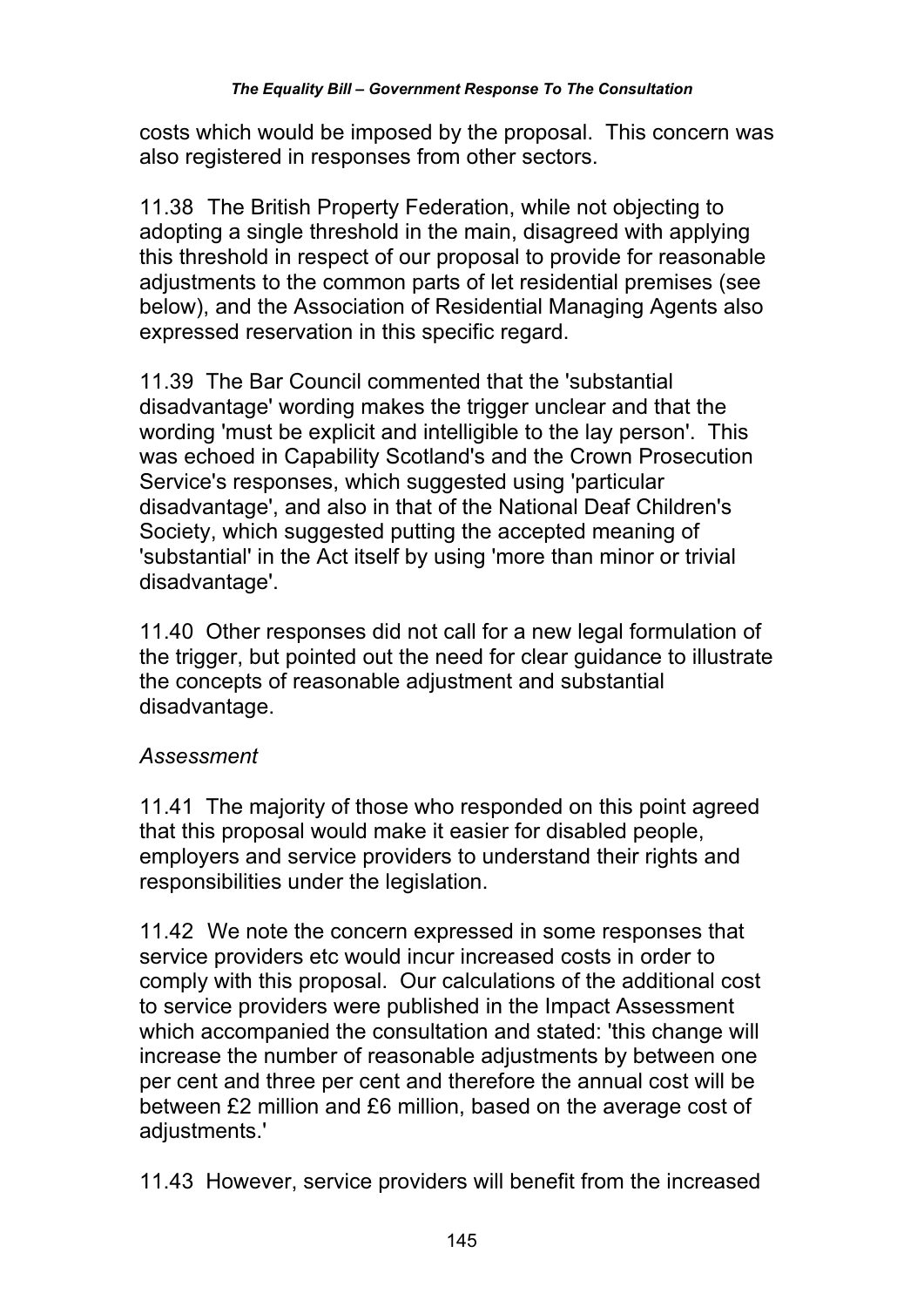customer base that will be available to them and, while there will be an increased requirement to make adjustments, this will be substantially mitigated by the fact that these adjustments will continue to be required only where *reasonable*. Factors such as the cost and practicability of making the adjustment, and the resources available to the service provider may all be taken into account in determining what is reasonable.

11.44 We do not agree that a case has been made for 'substantial disadvantage' to be replaced with 'particular' or 'more than minor or trivial' disadvantage: we believe that the meaning of 'substantial' is already well-established, having been in place since the Disability Discrimination Act first came into force in 1996, and expresses appropriately the level at which the threshold is reached.

### Indirect discrimination in disability discrimination law

### *Feedback from the consultation*

11.45 The consultation paper proposed that protection from indirect discrimination should be extended to cover gender reassignment, but that it should not be explicitly introduced into disability discrimination law. Around 75 per cent of respondents agreed with this. However, it is not possible to specify a percentage of responses for or against the disability aspect of this proposal because the question covered gender reassignment as well, and not all respondents took a view on both parts of the question. The responses in respect of gender reassignment are dealt with in Chapter 9.

11.46 Respondents who supported a different approach to protection for disabled people in this area included organisations representing disabled people and equality organisations more generally. They tended to contest the argument that reasonable adjustments adequately protect disabled people and called for indirect discrimination to be extended, or supported the Disability Rights Commission's proposal for an 'anticipatory duty'. This would place a duty on employers to consider in advance reasonable adjustments that might be needed by disabled applicants or employees.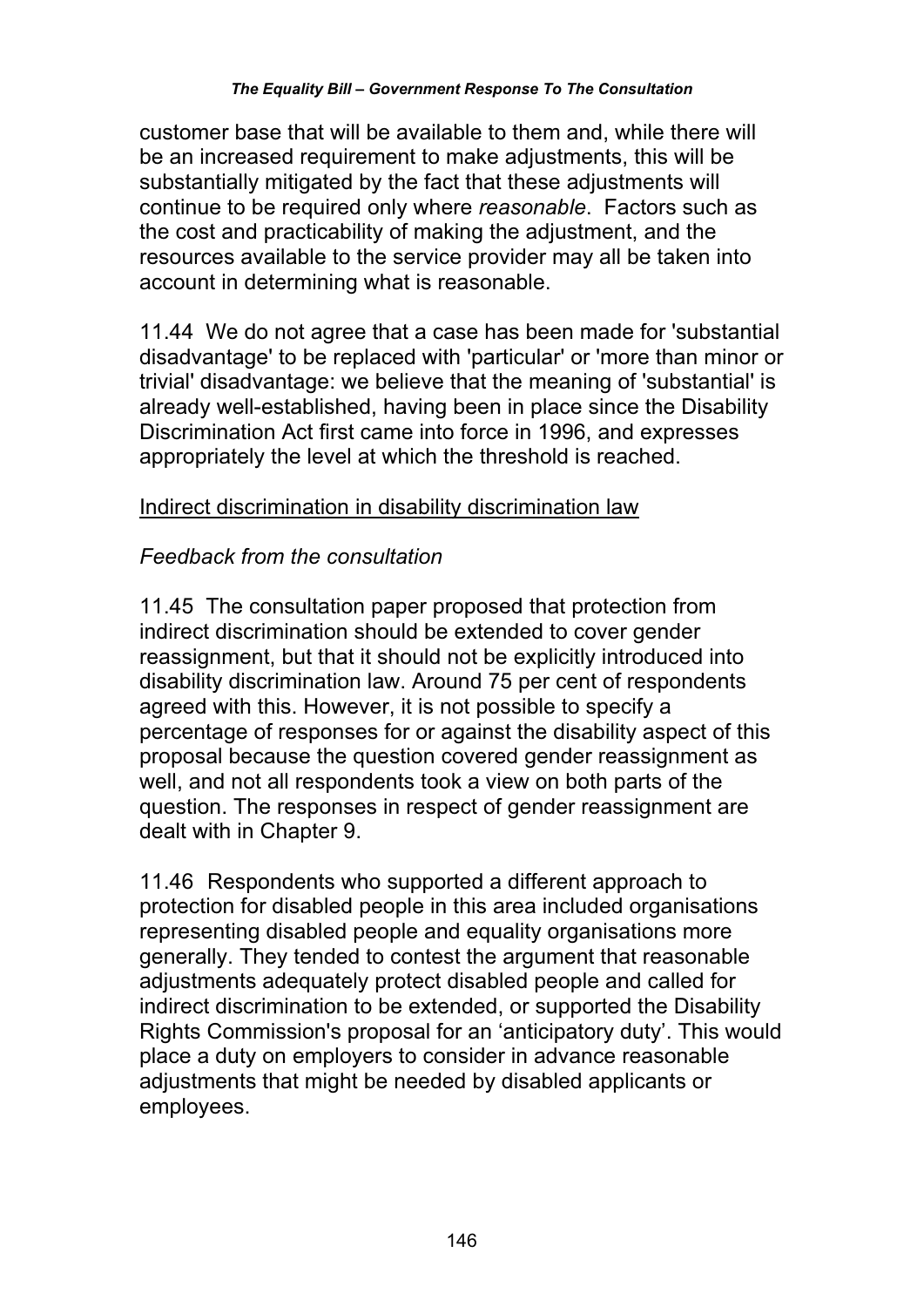### *Assessment*

 $\overline{a}$ 

### *Indirect Discrimination*

11.47 We are considering the implications of a recent House of Lords judgement which has relevance to the issue of indirect discrimination and disability anti-discrimination law. <sup>18</sup>

### *An anticipatory duty on employers to make adjustments*

11.48 We do not intend to change the employer's duty to make reasonable adjustments so that it is anticipatory. We are, of course, strongly in favour of employers factoring disability considerations into all aspects of their business operations, and there is already a sound economic incentive for them to do so when, for example, undertaking building refurbishment or purchasing new communications and information technology systems.

11.49 However, the employer/employee relationship differs significantly from the service provider/customer relationship in that employees spend a large part of their lives in their working environment. For this reason, it is much more important that adjustments made for them are tailored to the individual and to the specific demands and structure of the job, in consultation with the employee him/herself.

11.50 The anticipatory activity described above is not capable of this individual focus. There is a risk that introducing a legal anticipatory requirement could lead employers to spend money on adjustments which turned out to be unsuited to disabled people they subsequently employed. And having spent money on these anticipatory measures, they might have insufficient remaining resources to make adequate individual adjustments.

### Repealing the Disability Discrimination Act's list of capacities

11.51 The Disability Discrimination Act generally defines a disabled person as someone with a mental or physical impairment

 $^{18}$  Lewisham London Borough Council v Malcolm [2008] UKHL 43; on appeal from [2007] EWCA Civ 763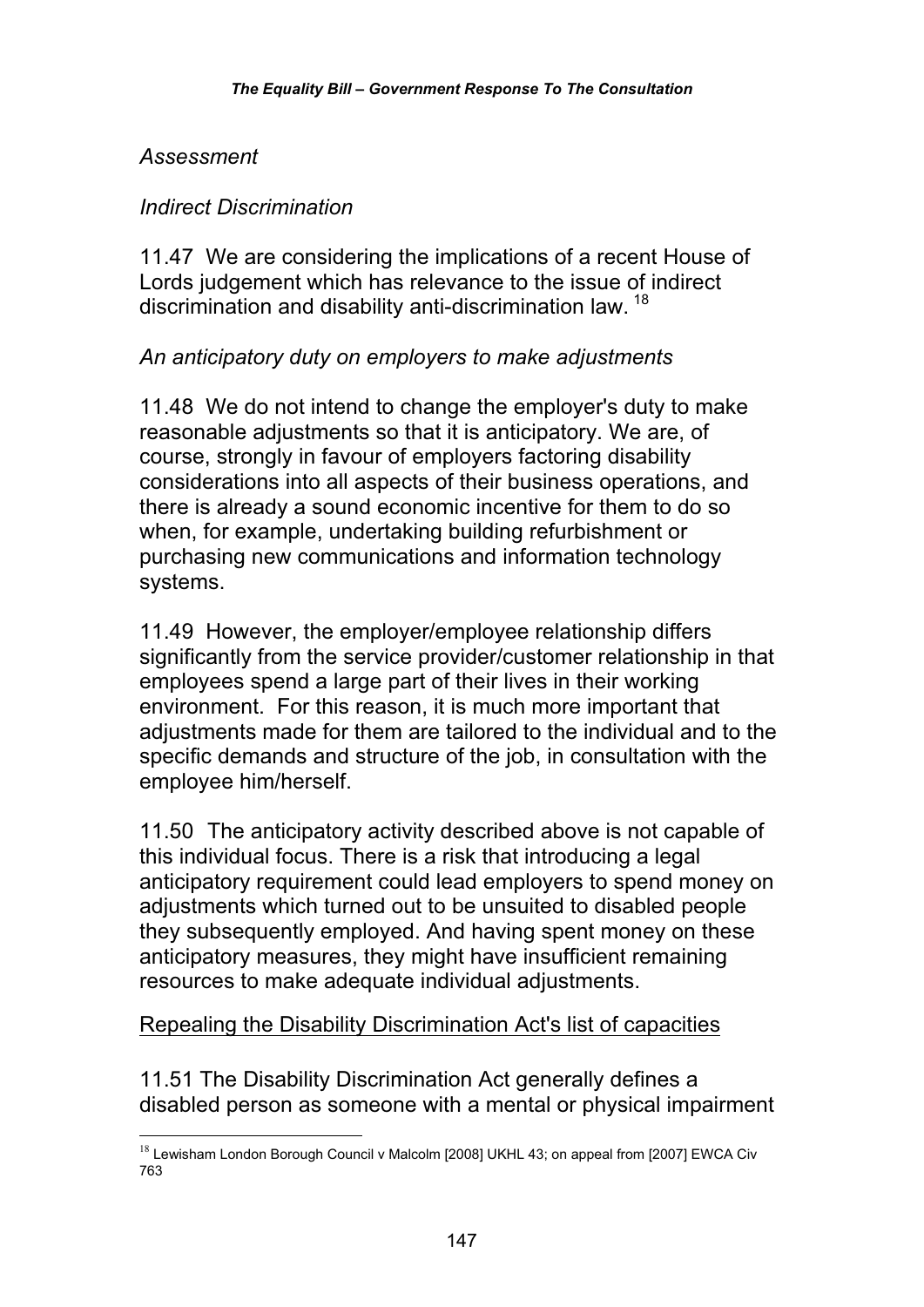which has a substantial and long-term adverse effect on their ability to carry out normal day-to-day activities. In addition, the Act currently requires that the impairment must affect one or more of a list of 'capacities', which are:

- mobility
- manual dexterity
- physical co-ordination
- continence
- ability to lift, carry or otherwise move everyday objects
- speech, hearing or eyesight
- memory or ability to concentrate, learn or understand
- perception of the risk of physical danger.

11.52 Therefore, if a person making a complaint of disability discrimination in a court or tribunal is challenged to prove that they are disabled, they would have to give evidence to show how their impairment had an impact on at least one of these capacities.

11.53 We announced in the consultation paper our intention to repeal this list of capacities. This decision was based on evidence indicating that the list served little or no purpose in helping to establish whether someone is disabled in the eyes of the law, and was an unnecessary extra barrier to disabled people taking cases in courts and tribunals. Furthermore, the list of capacities has led to some confusion, and has frequently been misinterpreted as a list of day-to-day activities. There is also evidence that it can be harder for people with a mental health condition to demonstrate their impairment's effect on one of these capacities (although revised statutory guidance on the definition of disability has alleviated this).

### *Feedback from the consultation*

11.54 Around 85 per cent of a total of almost 160 responses were in favour of the proposal. Commonly, responses mentioned the difficulties that people with mental health or short-term but recurrent conditions had experienced in showing how their impairment impacted on one or more of the capacities. Some responses, in agreeing with the proposal, recommended that further detailed guidance for tribunals and/or employers should be provided on the definition of disability if the list of capacities is removed.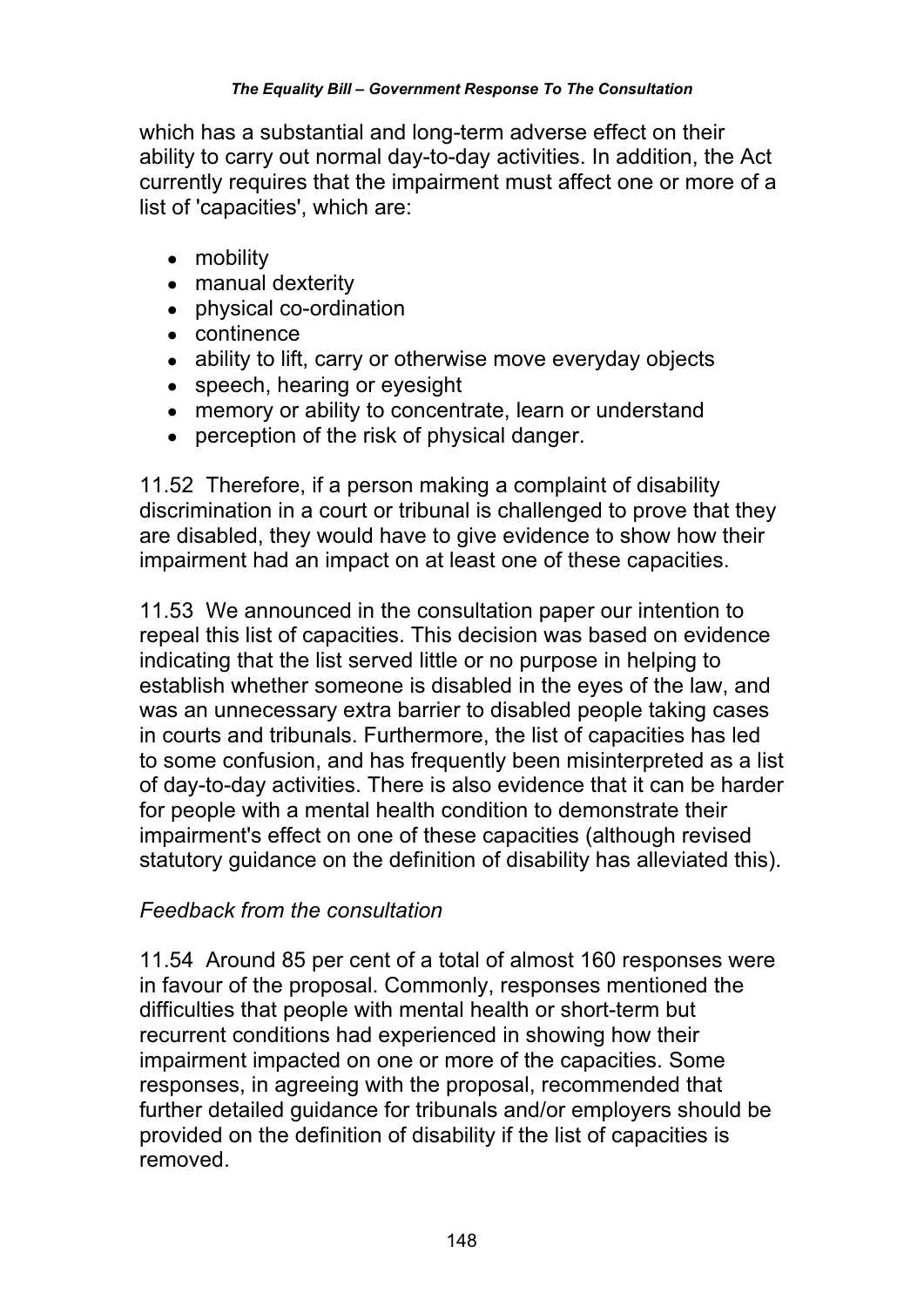11.55 The Disability Rights Commission, while agreeing that repealing the list would help some disabled people who currently struggle to exercise their legal rights, argued that we could do more by pursuing the approach recommended by their review of the definition of disability. This would involve the removal of the requirement that a person's impairment must be long-term in order to satisfy the law's definition of disability. This argument was supported in a number of other responses, including several major disability organisations.

11.56 Responses which expressed either outright opposition to removing the list, or a preference for retaining it, all came from organisations which felt that the list had a useful role in clarifying the law. A number of these responses, such as that of the National Disabled Staff Network, also suggested that additions could be made to the list of capacities to make it easier for people with a mental health condition to show that they had legal protection as a disabled person.

#### . *Assessment*

11.57 We remain committed to simplifying the definition of disability by removing the list of capacities, and the majority of responses were in favour of this. While noting the argument that the list provides useful clarity, we also note the acknowledgement in other responses - such as the Disability Rights Commission's that guidance available to courts, employers etc has proved to be effective in explaining the definition of disability. A number of responses in favour of the list's removal emphasised the need for clear guidance, and we agree that this is an important element in helping both those with rights and responsibilities to navigate and understand the law.

11.58 We also note that the proposal has prompted a number of calls, led by the Disability Rights Commission, for a fundamental overhaul of the definition of disability. However, we continue to believe that disability discrimination law should continue to protect only those people who are disabled in the generally recognised sense of that term - i.e. because they have a long-term or permanent impairment with substantial adverse effects - and that a substantial change to the definition risks broadening coverage of disability discrimination law too widely.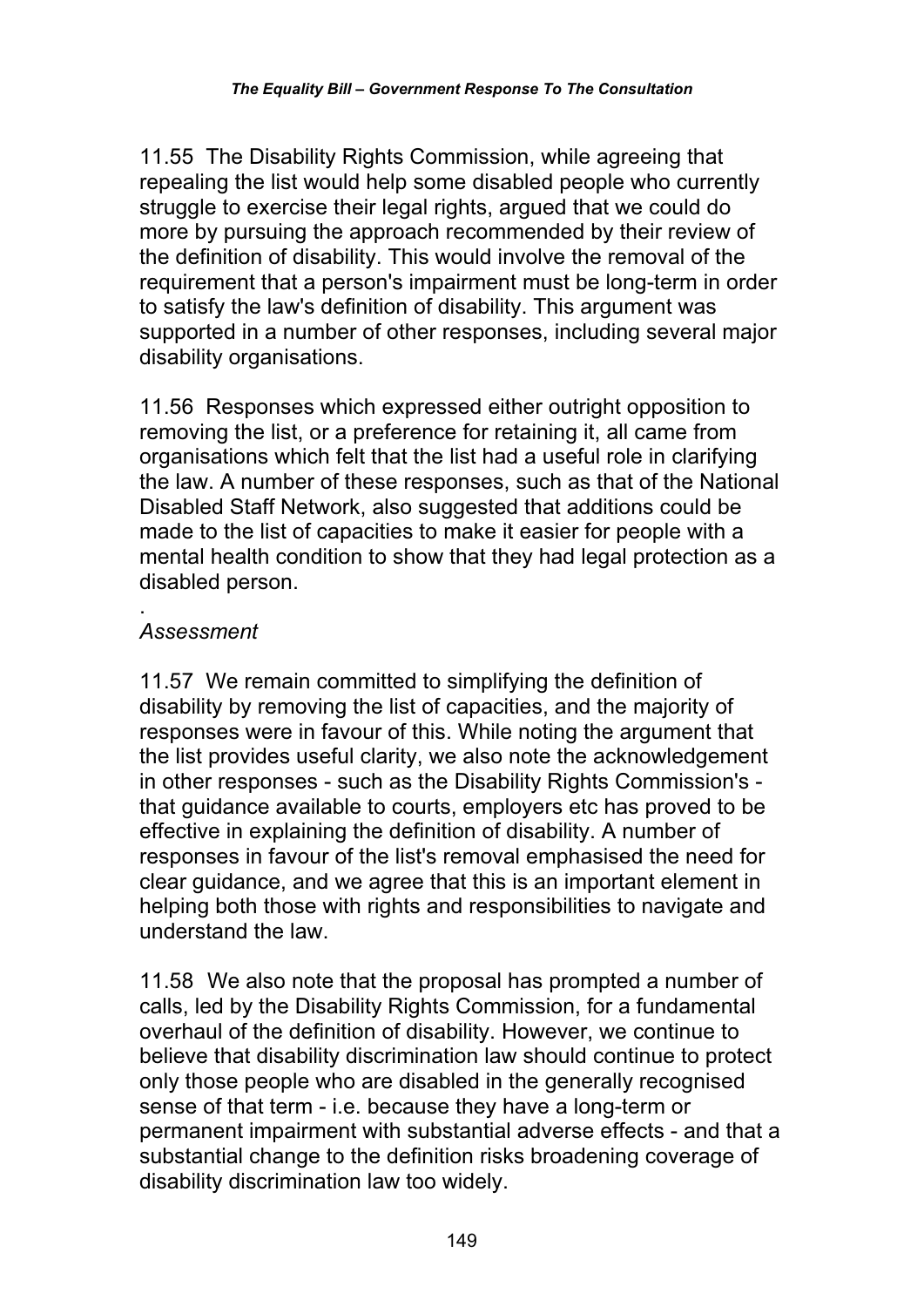11.59 Furthermore, our proposals for the Equality Bill will have wide implications for those with rights and duties under antidiscrimination legislation, and it is only recently that significant changes to the law were introduced by the Disability Discrimination Act 2005, which have still to bed in. We do not consider that it would currently be right to add significantly to the changes we have already made or plan to introduce by recasting radically the definition of disability as the Disability Rights Commission proposed.

### Adjustments to Common Parts

11.60 In the consultation paper, we proposed to place a duty on landlords to make disability-related alterations to the common parts of residential premises (hallways, stairs etc), where reasonable and when requested to do so. This would apply where the disabled person is placed at a substantial disadvantage compared to a nondisabled person. Failure to comply with the duty would be treated as discrimination. This proposal followed a recommendation of the Review Group on Common Parts in its report of 2006.<sup>19</sup>

11.61 Some disabled people can become confined to their own homes because their use and enjoyment of the common parts of the premises, including access to and from their own property, can be limited without reasonable adaptations being made. Our proposal will increase disabled people's independence by allowing them to request and have installed disability-related alterations to the common parts where it is reasonable to do so. The tenant would be responsible for paying for the alteration and any reasonable maintenance costs.

#### *Feedback from the consultation*

 $\overline{a}$ 

11.62 Over 90 per cent of more than 150 responses on this issue were in favour of the proposal.

 $19$  The Review Group on Common Parts was established in 2005 to review the law on common parts of residential premises and to make recommendations to Government in order to improve access for disabled people. It was made up of a broad spectrum of housing and disability experts, and of representatives of relevant Government departments. A range of other organisations was also involved in its work.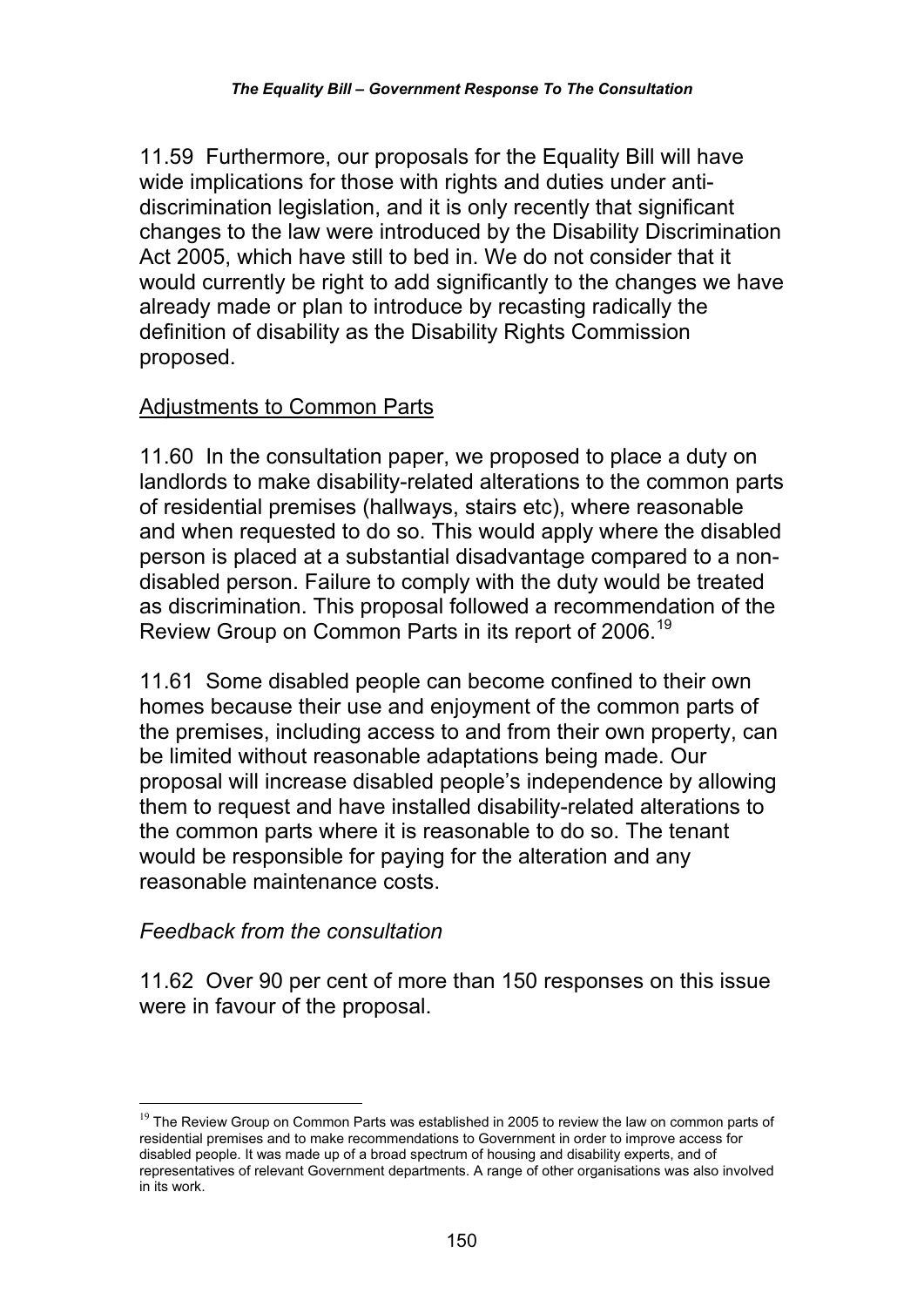11.63 Respondents who supported the proposal included disability groups, local authorities, public service providers and private individuals. The main benefit identified by most respondents was lowering the risk of disabled people being isolated in their homes.

11.64 However, the main concern raised, both by individuals and organisations that were for and against the proposal, was the issue of the cost of the alterations. Many private individuals raised the point that disabled people would not be able to afford the alterations, so few alterations would be made and the current situation would prevail. Some councils were concerned about the extra burden that placing the costs on the disabled person would mean. Stonewall Housing made the point that all alterations would be to the benefit of all tenants, whether disabled or not, and so the costs should not be the sole responsibility of the disabled tenant or occupier.

11.65 Several responses mentioned the importance of the Disabled Facilities Grant, and Leonard Cheshire suggested that, without adequate funding, only more prosperous disabled people would benefit. Some responses went further to argue that the disabled person should not have to pay for the alteration. The Access Association's response suggested including it in tenants' service charges. The Royal National Institute of Blind People questioned the extent to which a disabled person should have to pay for an alteration if this could have been borne by the landlord or manager at no additional cost as part of a refurbishment programme.

11.66 Responses from landlords' organisations were broadly in favour, but the British Property Federation, which was a member of the Review Group on Common Parts, said that its support was conditional on full consultation. The National Landlords Association stated that the terms 'reasonable' and 'common parts' should be clearly defined in a statutory Code and guidance respectively. The Chartered Institute of Housing also stated the case for a Code of Practice, and recommended that all new accommodation and services should ensure access to / use of premises for disabled people.

11.67 Opposition to the proposal was prompted mainly by concern about the additional burdens it would place on landlords, including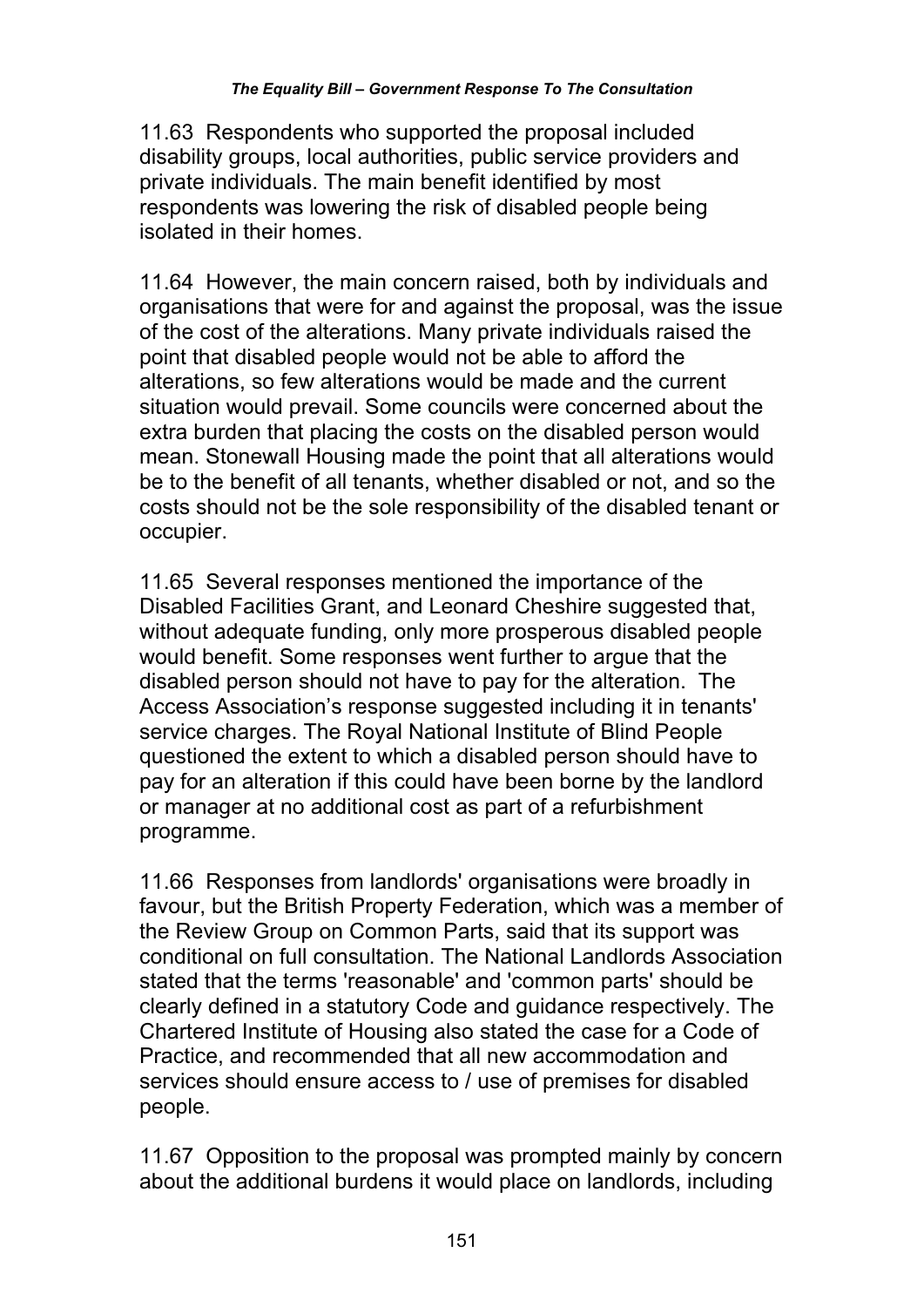#### *The Equality Bill – Government Response To The Consultation*

court costs incurred in the event of a dispute. Enfield Council, while not expressly registering opposition in their response, raised queries about funding for costs of initial compliance and for setting up mechanisms to enforce repayment, and on provisions regarding recouping costs where tenancies are short-lived. The British Property Federation stated that it was opposed to the linked proposal to lower the threshold for making reasonable adjustments to that of 'substantial disadvantage', and the Association of Residential Managing Agents also expressed a reservation about that proposal.

#### *Assessment*

11.68 We welcome the clear support for this proposal whilst appreciating the concerns expressed about the question of who pays for a disability-related alteration to common parts. However, our primary aim is to facilitate disability-related alterations to common parts in order to improve disabled people's opportunities to participate in society.

11.69 On balance, we consider it appropriate to introduce a new measure to require landlords and managers of premises to make disability-related alterations to the common parts of residential premises, where it is reasonable to do so, and when requested by a disabled tenant or occupier.

11.70 However, this does not mean that forward-thinking landlords, who can see the benefits of having accessible housing to let, should not install alterations at their own expense, or during refurbishment of the premises as suggested by the Royal National Institute of Blind People. The Review Group on Common Parts noted that some private and social landlords were already providing alterations for disabled tenants. Good practices and detailed information about the proposal would be included in relevant Codes of Practice.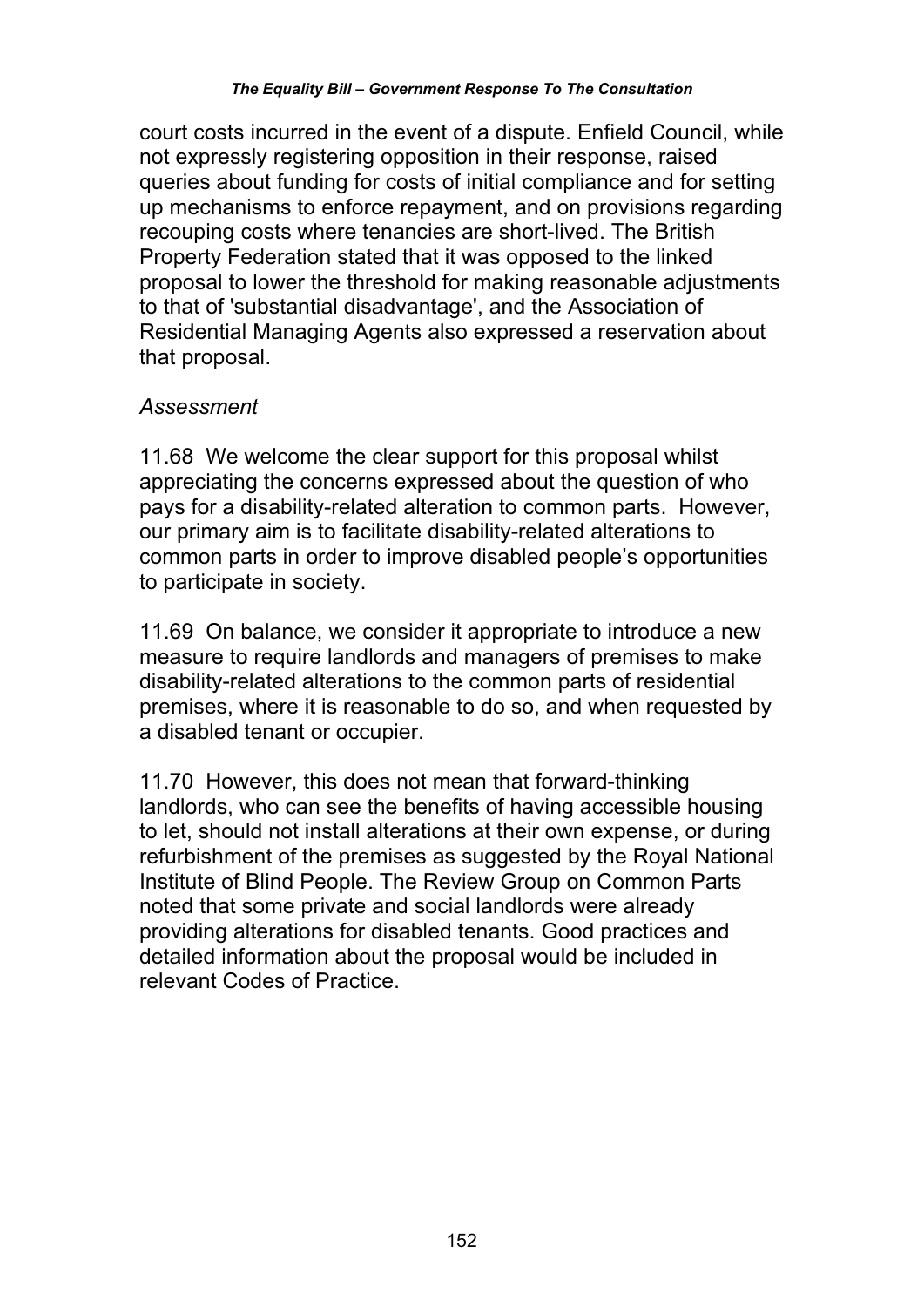### Other improvements to disability anti-discrimination law

## *Discriminatory advertisements*

11.71 Under current disability anti-discrimination law, discriminatory advertisements are only unlawful in relation to employment and education. In contrast, such advertisements are also already unlawful in race, gender and sexual orientation legislation in the provision of goods, facilities and services. We consider that the law should be harmonised across all strands, including disability, so we have decided to make this change in the Equality Bill.

### *Relationships which have ended*

11.72 Currently disability anti-discrimination law outlaws discrimination by an employer of a disabled person who no longer works for them, i.e. where the employer/employee relationship has ended.

11.73 While the Race Relations Act extends this protection to cover the provision of goods, facilities and services, disability legislation, in common with all other equality strands except race, does not. And whereas such protection exists for disabled students who have left further or higher education, schools are excluded.

11.74 We intend to harmonise the law so that all equality strands will benefit from the same protection as now applies to race. We will therefore extend protection from disability discrimination in respect of relationships which have ended to cover the provision of goods, facilities and services and the provision of education, including in schools.

### *Collective agreements and validity of contracts*

11.75 All of the current anti-discrimination laws contain provisions which invalidate any terms of contracts, collective agreements or rules of undertakings which would be unlawful, or would require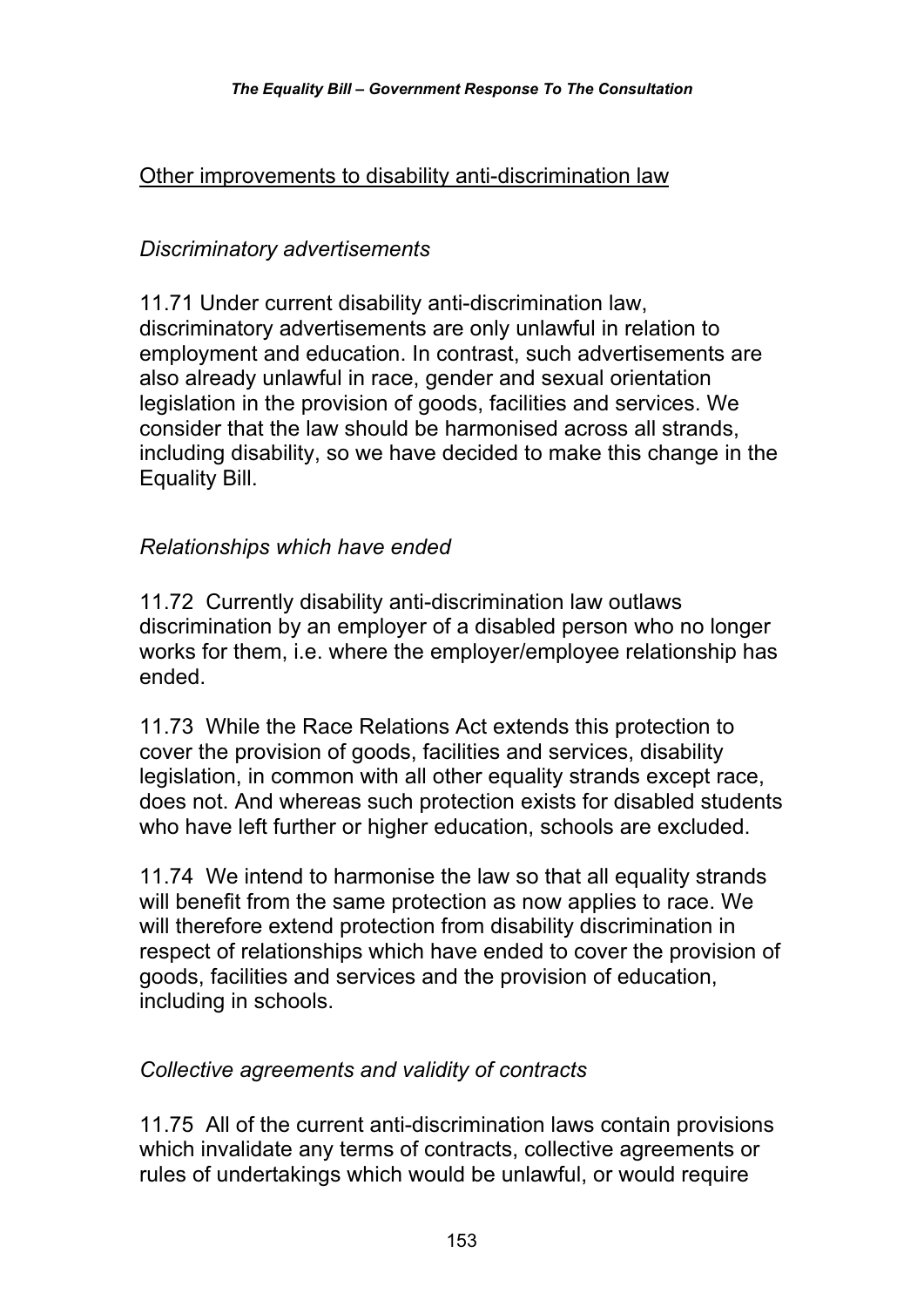someone to act unlawfully, under the employment provisions of those laws.

11.76 The employment provisions of the Disability Discrimination Act, however, restrict the right of complaint about any such term in a contract etc to someone who is a disabled person. We have decided to harmonise the law by extending this provision to permit non-disabled people to make a complaint in these circumstances.

# *Reversing the burden of proof*

11.77 Current anti-discrimination law for all equality strands specifies that, once it has been established that there is a discrimination case to answer, the person making the complaint no longer has to prove that unlawful discrimination occurred. Instead, the burden of proof is reversed so that it is up to the subject of the complaint (the respondent) to show that discrimination did not occur.

11.78 However, the Disability Discrimination Act is out of step with other anti-discrimination law in that the burden of proof is reversed only in employment cases, and not for the goods, facilities and services and education fields. We have decided to harmonise disability anti-discrimination law with the other equality strands so that the burden of proof is reversed in such cases.

### *The power to exclude certain cancers from disability antidiscrimination law coverage*

11.79 The Disability Discrimination Act 2005 introduced a regulation-making power to exclude certain types of cancer as a disability for the purposes of the law. At the time, the intention was to exclude some minor cancers where a complete cure and full recovery would not be in doubt. However, after consulting in 2005 on the use of the power, we concluded that it would be too difficult to exclude any minor cancers without also risking the exclusion of more serious conditions.

11.80 We have no intention of exercising this power, and we have therefore decided to repeal it.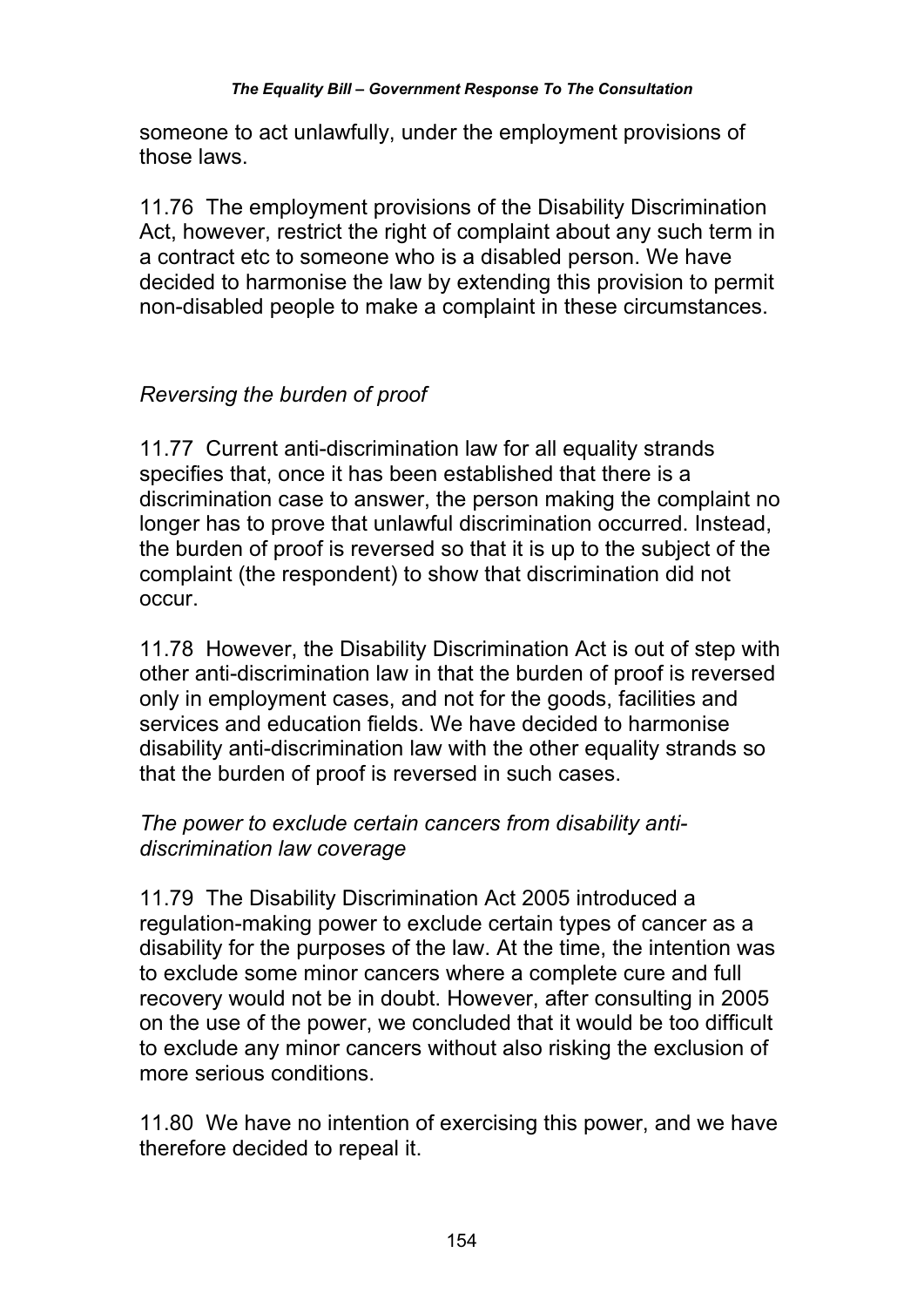*Reasonable adjustment duty to prospective members and prospective guests in private members clubs* 

11.81 The Disability Discrimination Act 2005 extended protection for disabled people to cover access to private clubs (with 25 members or more), and it was always the intention that prospective members and prospective guests would be included in this protection. However, it has become apparent that they do not currently have full coverage: the reasonable adjustment duty for these cases covers policies, practices and procedures, and auxiliary aids, but it does not cover physical features.

11.82 We will rectify this in the Equality Bill by including prospective members and prospective guests of private clubs in all aspects of the reasonable adjustment duty.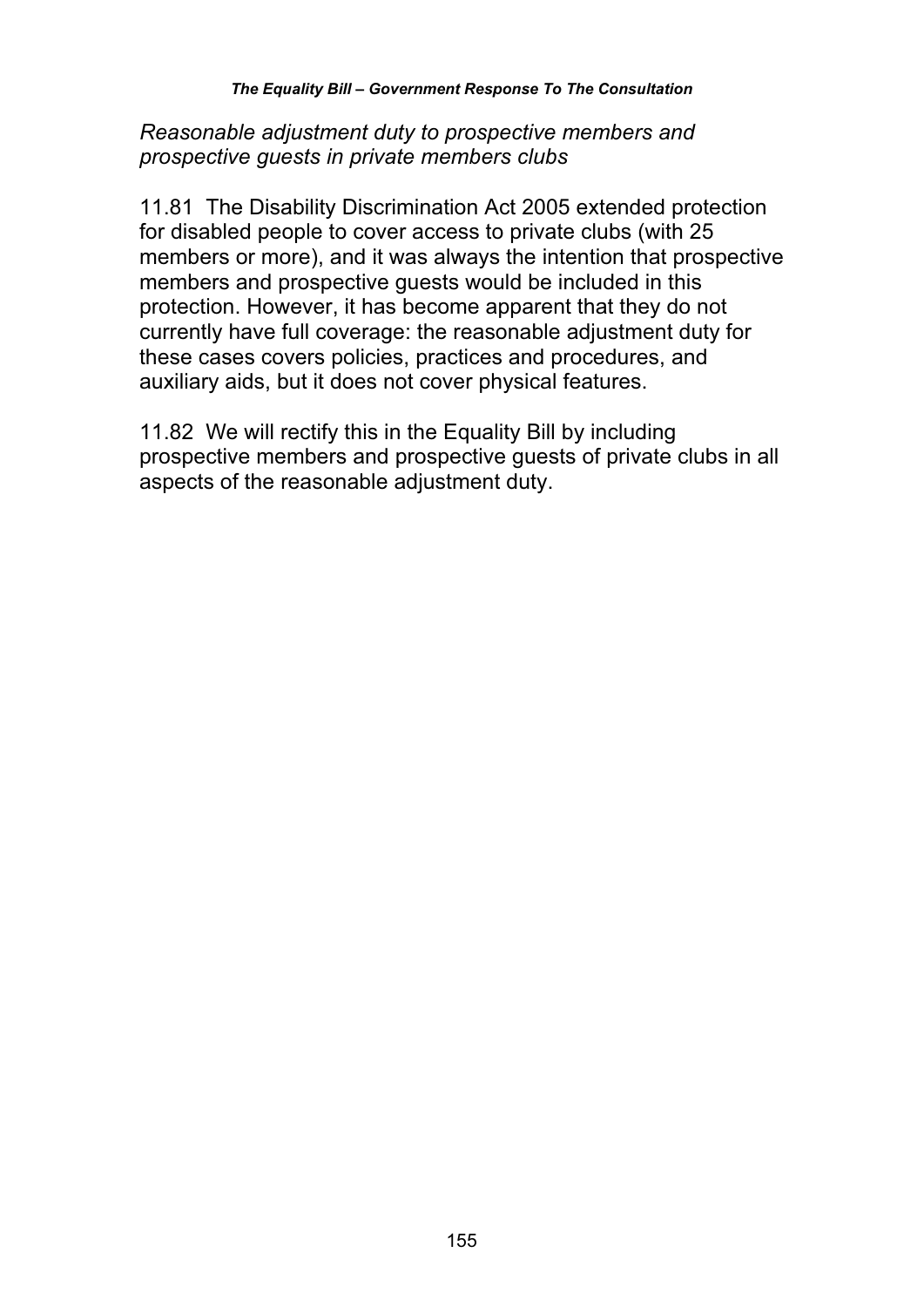#### **Chapter 12: Private clubs**

**12.1 We have decided to make it unlawful for private clubs with 25 or more members to discriminate:** 

- **between men and women members where they have mixed-sex membership (but this would not apply to single-sex clubs);**
- **on grounds of religion or belief, (but this would not apply to clubs for members of a particular religion or belief);**
- **against pregnant women or young mothers, but to allow specific clubs for pregnant women and young mothers;**
- **against transsexual people, but to allow specific clubs for transsexual people;**
- **against people on grounds of their age, (but this would not apply to clubs for people of particular ages);**
- **against guests on any of the above grounds, as well as on grounds of race or sexual orientation.**

#### *Feedback from the consultation*

12.2 We consulted on whether to standardise protection against discrimination in private clubs, across the equality strands. It is already unlawful for a private club (with 25 or more members) to discriminate against its members, associates or applicants for membership on grounds of race, disability or sexual orientation. In addition, private clubs are also prohibited from discriminating against disabled people as guests. This leaves gaps in protection from discrimination against members on grounds of sex, religion or belief, pregnancy and maternity, gender reassignment and age; as well as there being no protection from discrimination against guests other than disabled guests.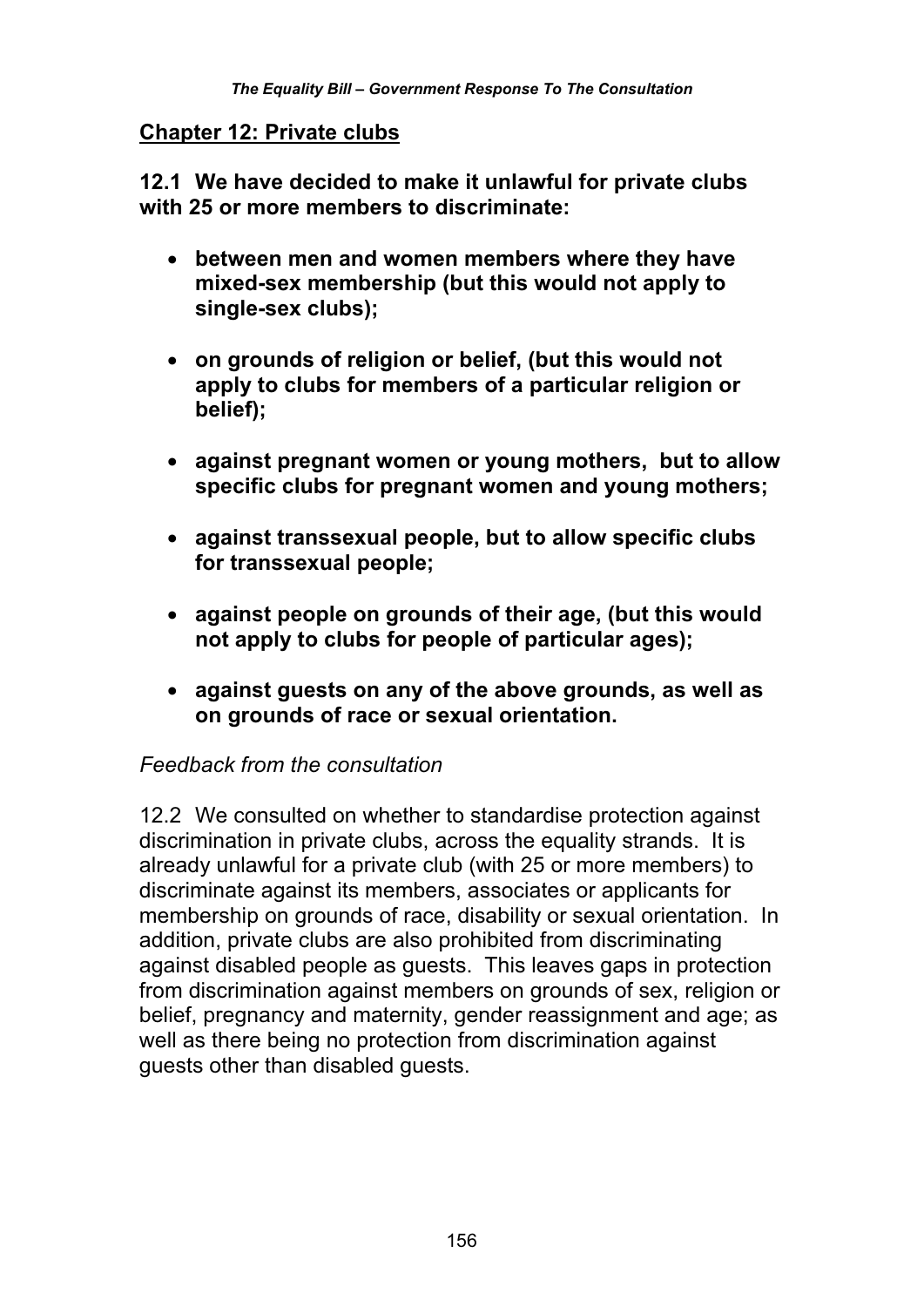# Sex

12.3 We received nearly 200 consultation responses to the question whether to extend protection on grounds of sex in mixedsex clubs, of which about 75 per cent were in favour. These included the Equality and Human Rights Commission, the Fawcett Society, Justice, Unison, the Equality Network and the National Secular Society. The main reason for supporting the proposal was given as fairness and consistency of protection across the equality strands, since it is already unlawful for private clubs to discriminate on grounds of race, disability and sexual orientation.

12.4 The majority of business responses (including representatives of the leisure industry) were also in favour of the proposal. Among the golf clubs in favour, England Golf and the English Ladies Golf Association agreed that protection should be extended as this would have, in the long term, a beneficial impact on the participation of women in golf. The Royal Yacht Club also supported the proposal on the basis that, where a club is open to all and is not established for a particular group, there should be no place for discrimination. However, the Royal Yacht Club pointed out that clubs should still be able to have different classes of membership which attract different fees and offer different benefits provided these were open to all; and that because of the very competitive nature of sports clubs, they should be able to run competitions which were limited to particular sex/age/ability.

12.5 A number of golf clubs were against this proposal because of concern that the new law might actually lead to a reduction in female membership as female members would have to pay full membership. One golf club asked for a five year period to phase in the changes, during which female golfers could elect to pay full membership or not.

# Religion or belief

12.6 Half of the responses from religion or belief groups supported the proposal to extend protection on this basis. The National Secular Society, however, considered that the trigger of 25 members was too high (a significant number of other respondents also queried the rationale for the threshold of 25 people). The Church of England cautioned that it is important to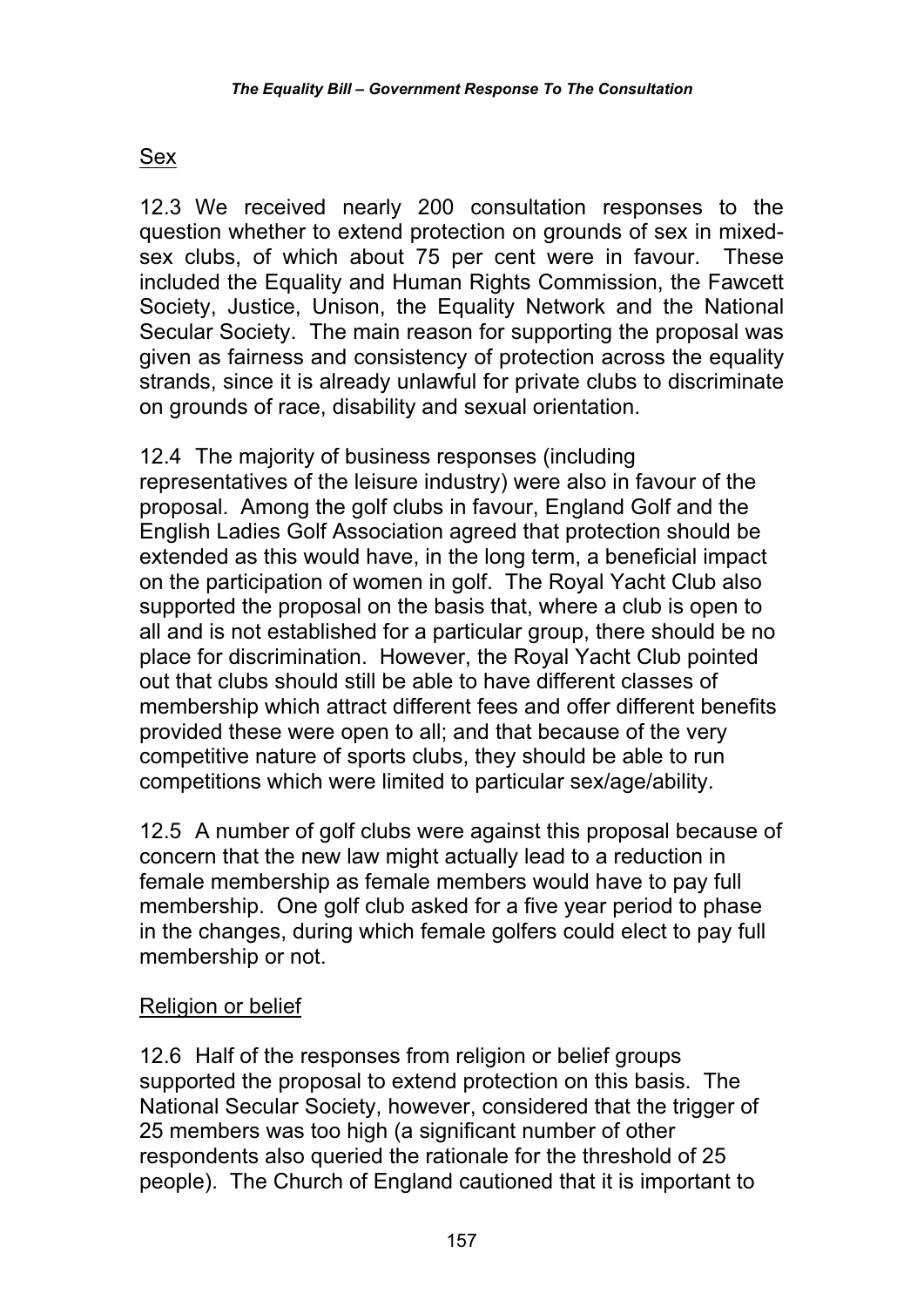ensure that provisions in this area do not confuse the issue in relation to religious organisations. The Catholic Parliamentary Office was concerned that clubs would be prevented from selectively choosing members who uphold their religious principles.

#### **Other**

12.7 Some respondents, for example, a:gender, Press for Change, and the Equality Network argued for protection to be extended to transsexual people and pregnant women and new mothers explicitly.

### *Assessment*

12.8 In the light of the consultation responses, which broadly supported the consultation proposals, we intend to make it unlawful for clubs with 25 or more members to discriminate against a member, associate member or prospective (applicant) member because of their sex, religion or belief, because they are intending to undergo, undergoing or have gone through gender reassignment or because they are pregnant or a new mother; or because they are of a particular age.

12.9 We consider that there are good reasons of fairness and consistency to extend protection in this way. The response to the consultation made clear that there are difficulties at present, particularly in relation to sex discrimination. There have been reports that some clubs with mixed male/female membership do not allow women to vote as full members; or they restrict women's access to the club's facilities. Women golf players have written to complain about their playing times being restricted or lack of access to the bar. As recently as October 2006, the Club and Institute Union (CIU) stated that some 40 per cent of the 2,500 working men's clubs in the Union still deny their female members full rights, including access to the Annual General Meeting.

12.10 We do not think it is right for mixed-membership clubs thus to treat some of their members or guests on less favourable terms than others and the consultation response broadly confirms this, with trade union, sexual orientation, race, legal, disability and gender stakeholders unanimous in their support of the proposals.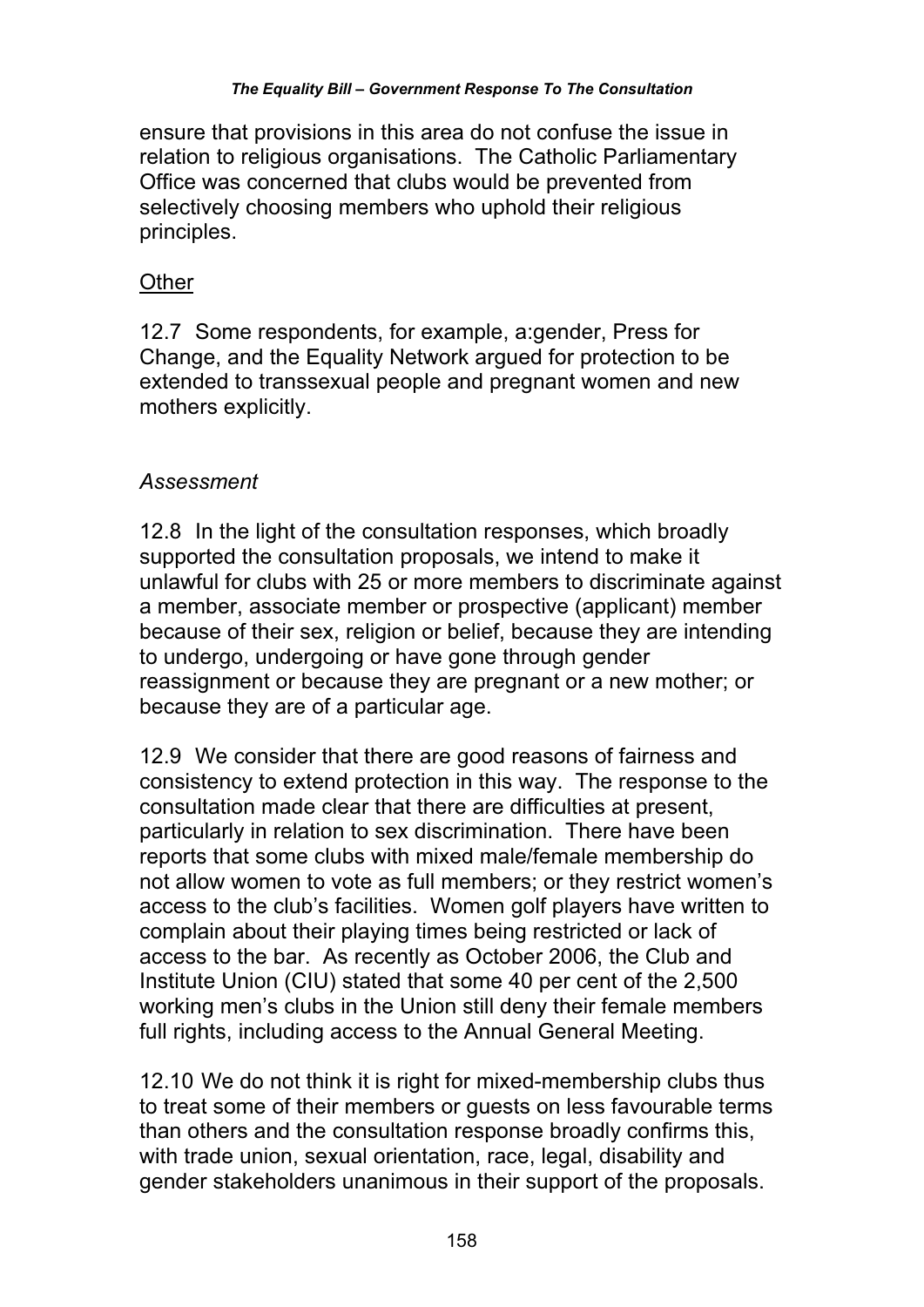12.11 We see no reason why this approach should not be harmonised across all the remaining equality strands. We therefore also intend to extend the protection against discrimination by private clubs on grounds of religion or belief, pregnancy and maternity, gender reassignment and age.

12.12 In none of these cases will it be unlawful to set up or to maintain private clubs for people with a shared characteristic: single-sex clubs will continue to be lawful, as will clubs for people of a particular race, ethnicity or nationality, disability, sexual orientation, religion or belief, people undergoing gender reassignment, women who are pregnant or new mothers, or for people in a particular age range. Over 90 per cent of respondents on this point agreed, recognising that it can be a positive benefit to have clubs set up for groups against whom discrimination is prohibited; and that it is important for groups of people to have their own space. We agree that this must not provide an excuse for people to set up clubs just so as to exclude particular vulnerable groups of people and that it should be for a real positive benefit rather than for purposes of segregation.

12.13 The protection will therefore come into play where clubs admit a variety of members. A single law based on a single set of principles will make it easier for all private clubs to understand their rights and responsibilities.

12.14 We are maintaining the existing threshold of 25 members. People are familiar with this threshold in relation to race, disability and sexual orientation. It has not proved problematic, and setting the threshold at this number, as it applies to clubs and associations, will ensure that the law does not impinge on private gatherings.

### Extension to cover guests as well as members and associates

### *Feedback from the consultation*

12.15 We received nearly 150 consultation responses on whether we should extend protection to cover guests of private members' clubs as well as members and associates. Over 90 per cent were in favour of this proposal.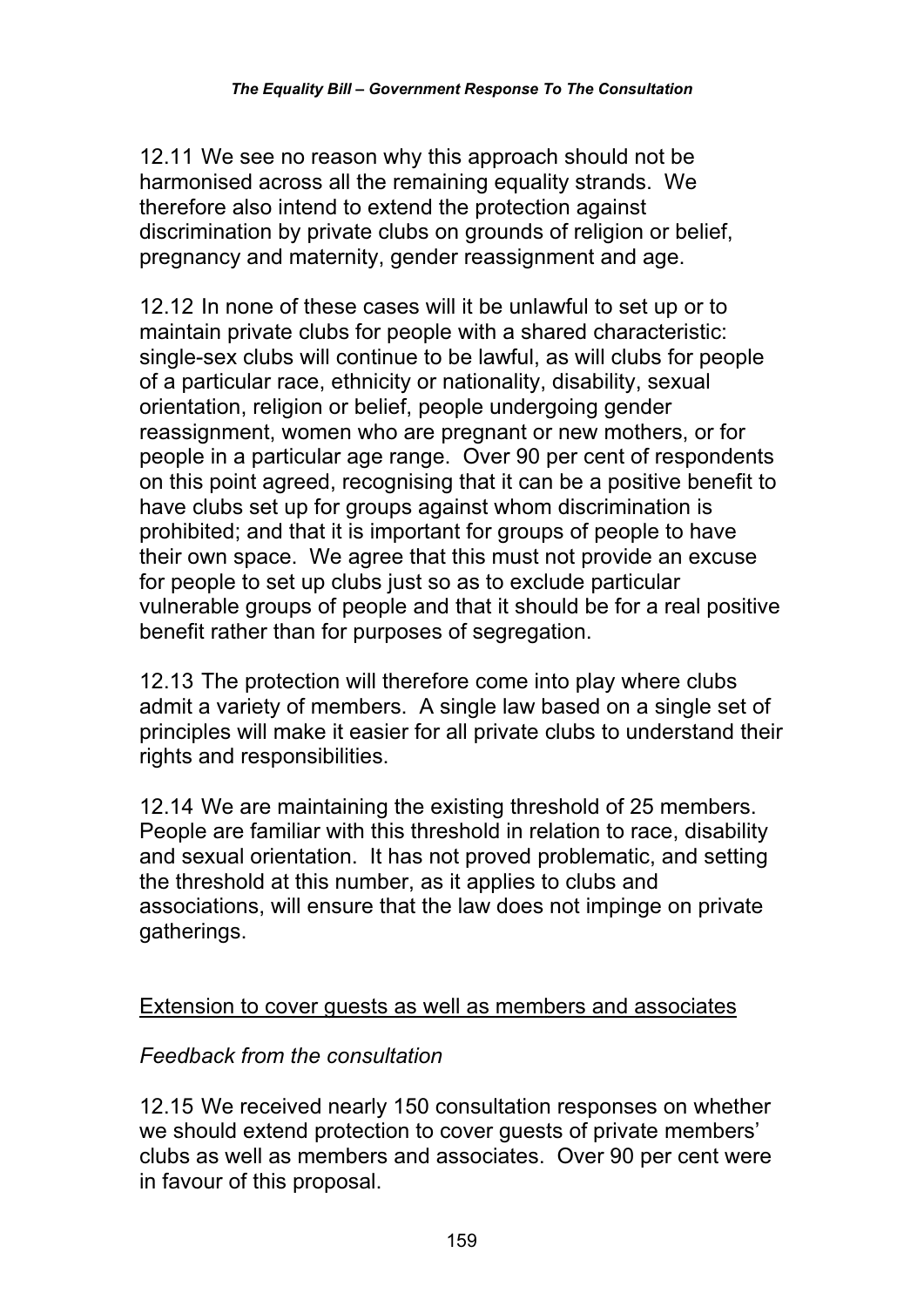12.16 Typical of the supportive responses was that from the former Equal Opportunities Commission which made clear that it could see no reason for protecting members, but not guests, against discrimination; that some members would have been guests before becoming members and that to permit discrimination against them to continue would be to deny them the business and social opportunities afforded by becoming a member. Likewise, the Equality Network considered that this change would remove an anomaly in the law, and would harmonise the provision for private clubs across the strands.

12.17 Similar support was expressed by business respondents, including a number of private club representatives.

12.18 Most of the religious bodies and belief organisations which responded were in favour of the proposal.

### *Assessment*

12.19 We consider that extending protection to guests of private clubs would provide clarity and consistency. Such protection is already available for disabled guests. It is difficult to justify why it would be acceptable to discriminate against a guest when it would not be acceptable to discriminate against a member.

12.20 This means that where both men and women are invited to a private club as guests, for example, it will be unlawful to treat women guests less favourably than men guests. Thus if a male guest is free to use the main staircase, or buy a drink at the bar, it will be unacceptable to require a woman guest to use the back stairs or rely on a man to purchase her drinks.

12.21 Clubs will, if they wish, be able to distinguish between the services and facilities available to members and those available to guests.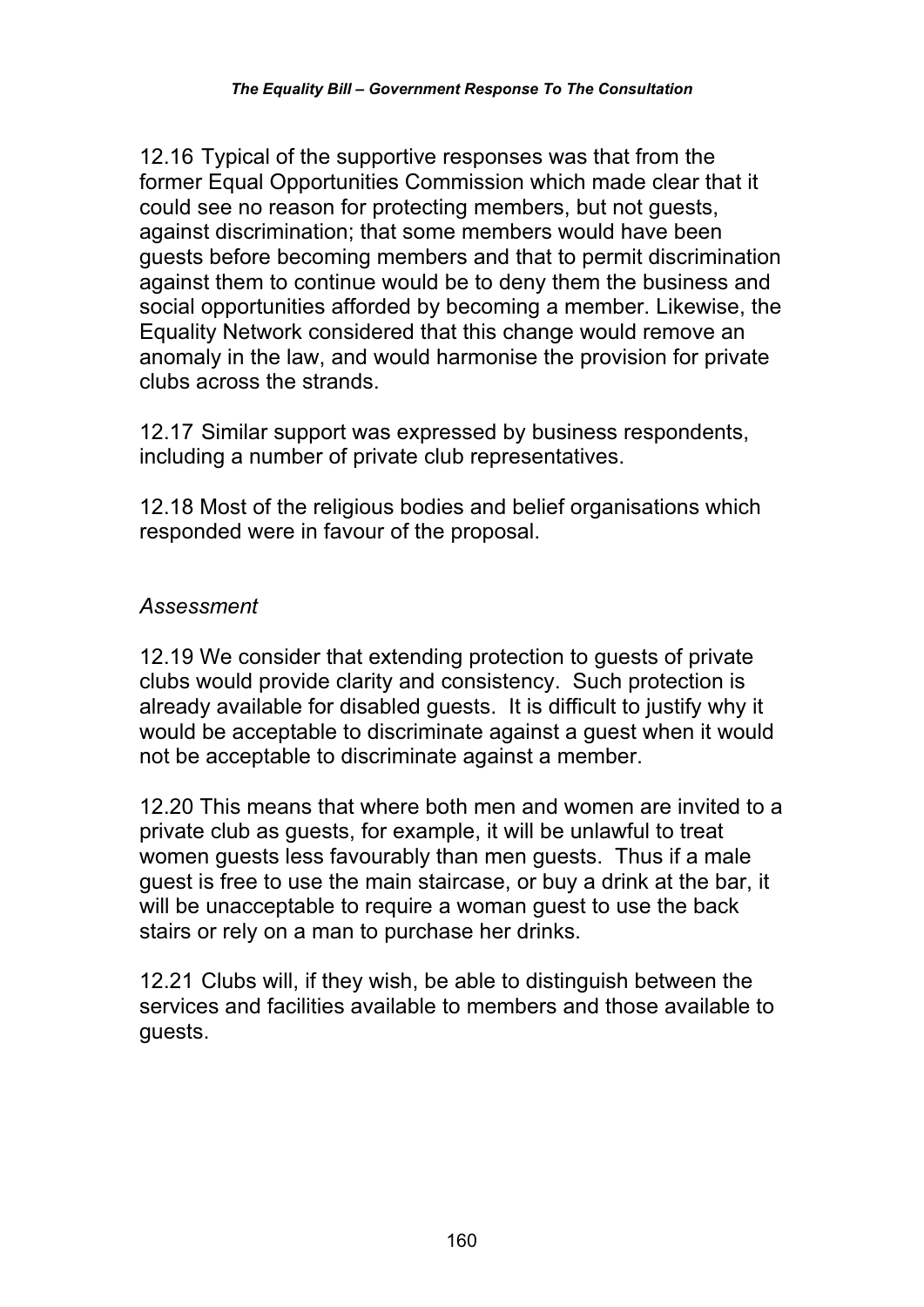#### **Chapter 13: Harassment**

#### **13.1 We have decided:**

- **to extend the freestanding statutory protection against harassment in the Race Relations Act 1976 to apply to colour and nationality in the same way as it applies to race and ethnic and national origins. This could not be done when race harassment provisions were first introduced domestically because colour and nationality were not covered by the European Race Directive that required EU countries to introduce such provisions;**
- **to extend statutory protection against harassment related to sex, in schools, and harassment on the grounds of gender reassignment, in the exercise of public functions. These areas were outside the scope of the Gender Directive so could not be covered by the Regulations which implemented this Directive in Britain;**
- **not to extend express statutory protection against harassment on grounds of sexual orientation or religion or belief, in the provision of goods, facilities and services, education in schools, the management or disposal of premises, and the exercise of public functions;**
- **to give further consideration to the case for extending liability of employers for persistent harassment of their employees by third parties in relation to race, disability, sexual orientation, religion or belief and age;**
- **not to impose liability on providers for third party harassment outside the employment field, e.g. by customer on customer; and**
- **to provide statutory protection against age harassment as part of our proposals to prohibit age discrimination outside the workplace (see chapter 6).**

**13.2 We have not yet come to a decision on how far the different definitions of harassment in discrimination law can**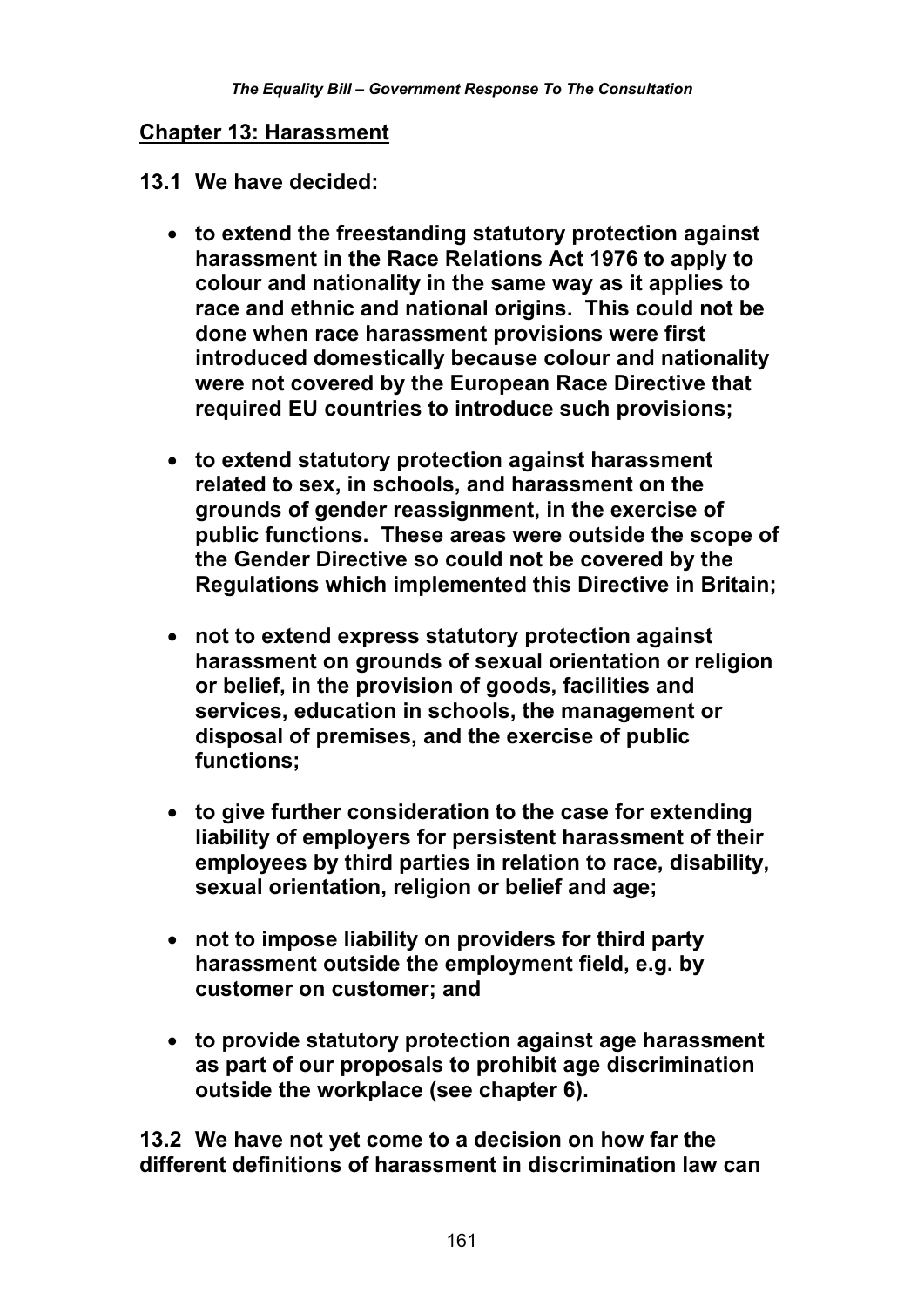**be harmonised. To arrive at this decision, we have been taking account of consultation responses and considering them in the context of the following key principles set out in the consultation paper:** 

- **not eroding existing levels of protection;**
- **ensuring that harassment provisions in the Equality Bill meet the requirements of EU law; and**
- **legislating on harassment only if this is a proportionate response to a real problem.**

**13.3 It is important that we take this decision in the light of all relevant information available. The European Court of Justice has only recently handed down a judgment in the** *Coleman* **case20 which covers, among other things, the definition of harassment. It would be premature for us to come to a decision on how to define harassment in the Equality Bill before we have had an opportunity to consider the** *Coleman* **judgment carefully.** 

**13.4 Subject to our decision about how harassment should be defined, we will also consider:** 

 **extending statutory protection against harassment to the ground of disability in the provision of goods, facilities and services, education in schools, the management or disposal of premises, and the exercise of public functions.** 

13.5 The consultation document set out the current patchwork of statutory protection against harassment both in and outside the workplace. In the workplace, employees are already explicitly protected against harassment (e.g. by the employer or by fellow employees) on all the equality grounds (race, sex including gender reassignment, disability, sexual orientation, religion or belief and age). Separately, following judicial review of our implementation of

 $\overline{a}$ <sup>20</sup> C-303/06 *Coleman v Attridge Law. <sup>20</sup> M*s Coleman, the mother of a disabled child, was employed at a law firm. She asked for particular working arrangements so that she could care for her child but was refused and brought a case for compensation. The tribunal referred the case to the ECJ for a decision whether the relevant EU Directive protects not just disabled people but also people "associated with" (i.e. carers) disabled people.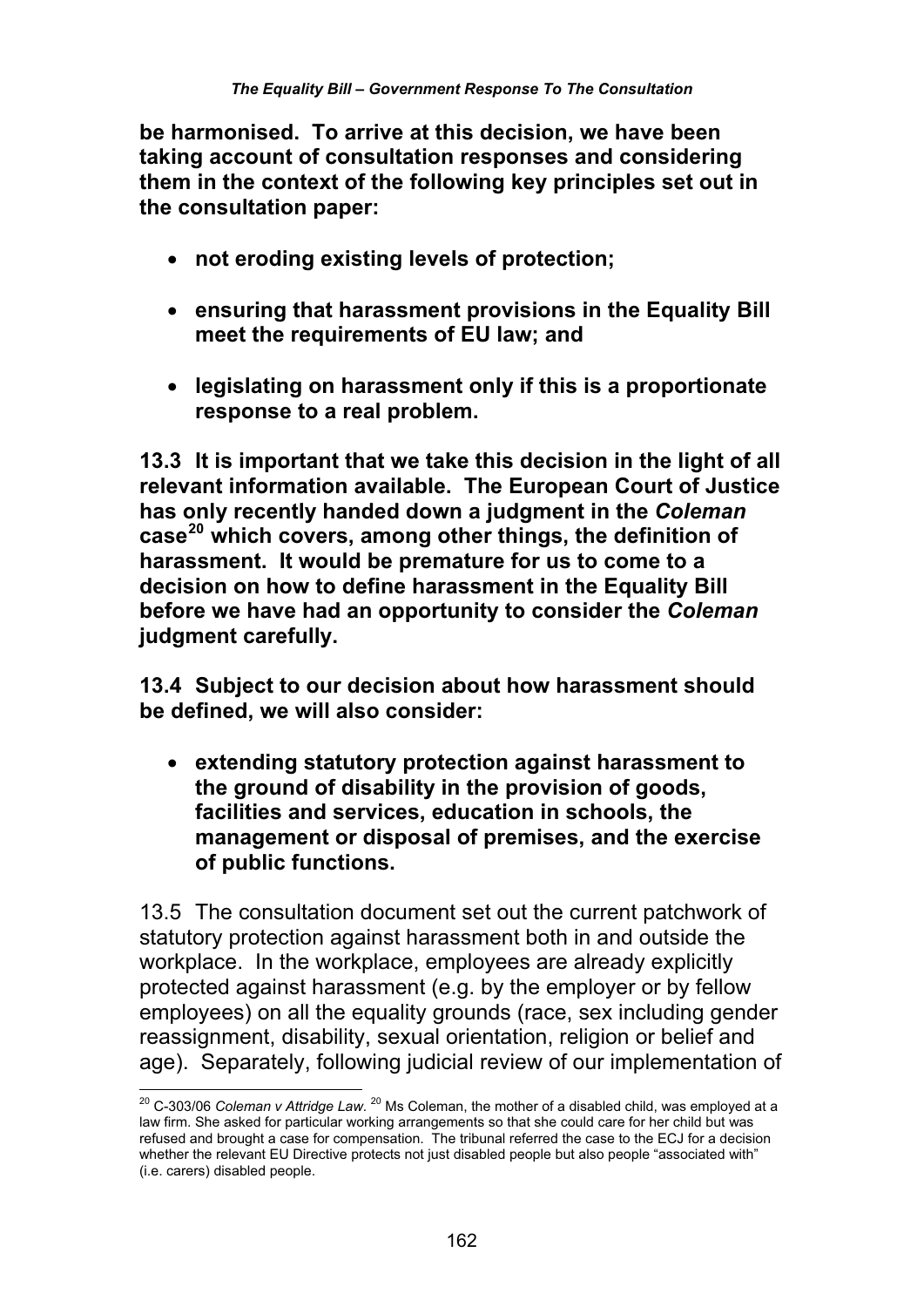the Equal Treatment Amendment Directive in Britain, the Court judgment obliged us to amend the Sex Discrimination Act 1975 to provide protection for employees whose employer knowingly fails to protect them from repeated harassment by a third party such as a customer or supplier, so that the law reflects what is set out in a Government factsheet published by the former Women and Equality Unit in October 2005. This protection is purely a domestic measure as the Court did not hold that such liability was required to comply with European law. Such protection against harassment by third parties at work does not, however, currently exist in relation to the other equality protected grounds. Outside work (i.e. in the provision of goods, facilities and services, education in schools, the disposal and management of premises and in the exercise of public functions), explicit statutory protection against harassment is provided related to sex $21$  and on grounds of race  $22$ but not on grounds of sexual orientation, religion or belief, age or disability.

13.6 The consultation document therefore asked:

- for examples of harassment outside the workplace on grounds of religion or belief, sexual orientation, age or disability which would fall outside the existing protections in discrimination and other law;
- for views on whether express statutory protection against harassment should be provided on grounds of religion or belief, sexual orientation, age or disability and if so, in which fields: the provision of goods, facilities and services, education in schools, the management or disposal of premises, and the exercise of public functions;
- for views on whether specific exceptions would be desirable, if protection were extended;
- whether harassment on grounds of religion or belief should be treated differently and whether a different definition of harassment would be appropriate in this case;

 $\overline{\phantom{a}}$  $^{21}$  Protection is not yet provided for education, but we will provide this in the Equality Bill  $^{22}$  Excluding colour and nationality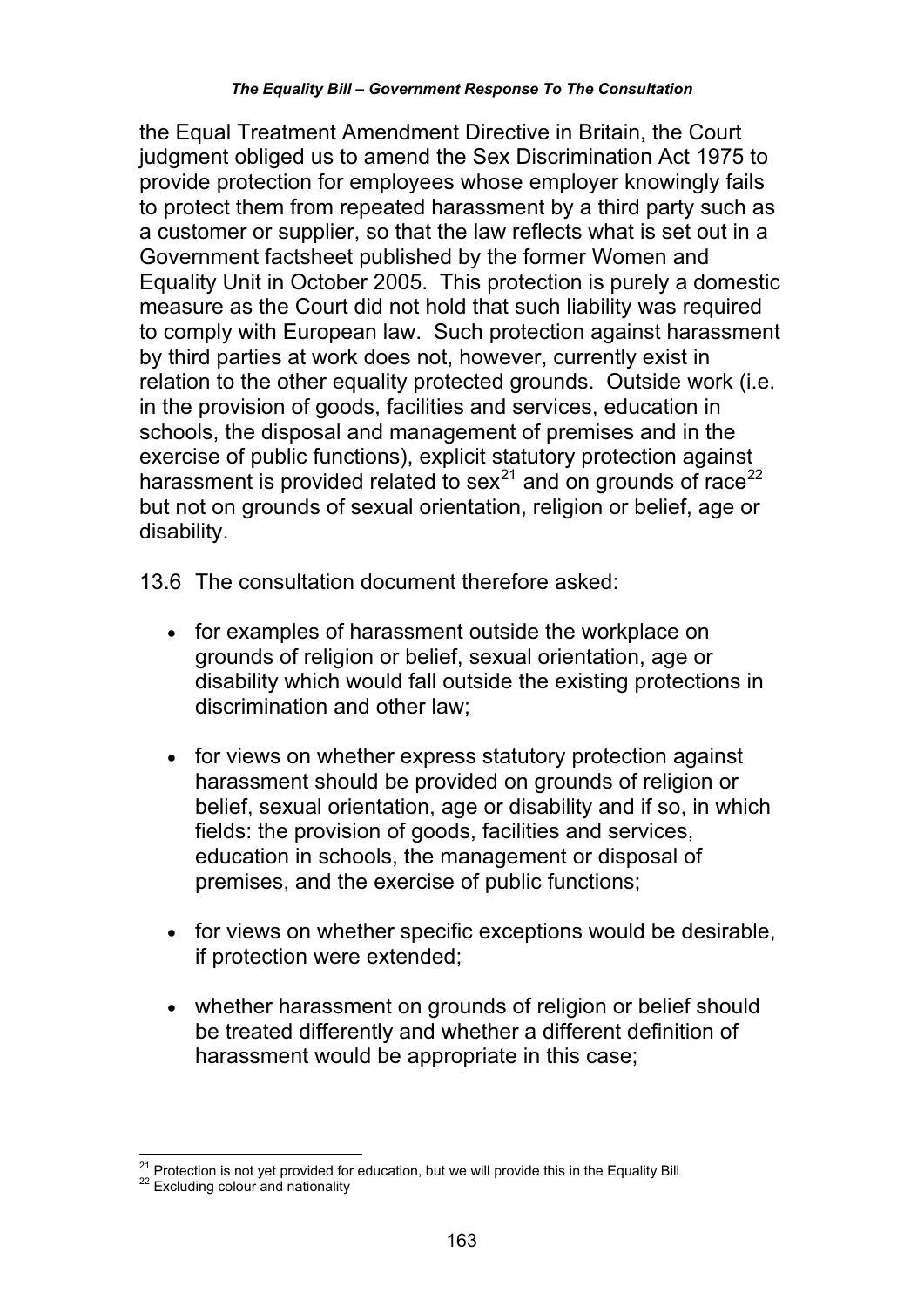- whether there is a valid distinction, and whether there should be an appropriate differentiation, between harassment in an "open" environment and in a "closed" environment; and
- for evidence of harassment by third parties in the workplace on grounds other than sex, and if so, whether such harassment should be dealt with in a similar way to harassment related to sex.

Examples of harassment outside the workplace on grounds of religion or belief, sexual orientation, age or disability

## *Feedback from the consultation*

13.7 Just over 60 responses were received to the request to provide examples of harassment which occurs or could occur on the grounds of religion or belief, sexual orientation, age or disability which would fall outside the existing protections in discrimination and other law.

13.8 The former Equal Opportunities Commission drew on a number of sources for examples of harassment, referring to a report by Stonewall<sup>23</sup> which found that homophobic bullying is almost endemic in Britain's schools; and that almost two-thirds of young lesbian, gay and bisexual people attending faith schools have experienced homophobic bullying. The Commission also referred to research by the former Disability Rights Commission which found that one in four disabled people – and nine in ten people with learning difficulties – have had their self esteem, dignity and personal safety compromised by verbal or physical abuse and harassment.24 The Equal Opportunities Commission recognised, however, that some of these incidents might fall outside the activities caught by discrimination law, e.g. incidents of harassment in the street.

13.9 According to further research referred to by the Equal Opportunities Commission, transphobic bullying is widespread: 91 per cent of natal females with a male identify and 66 per cent of natal males with a female identity were reported to experience harassment or bullying at school, leading to depression, isolation

<sup>&</sup>lt;sup>23</sup> The School Report: the experiences of young gay people in Britain's schools (2007).

<sup>&</sup>lt;sup>24</sup> http://83.137.212.42/sitearchive/DRC/newsroom/news\_releases/2003/government-

\_moves\_to\_outlaw\_dis.html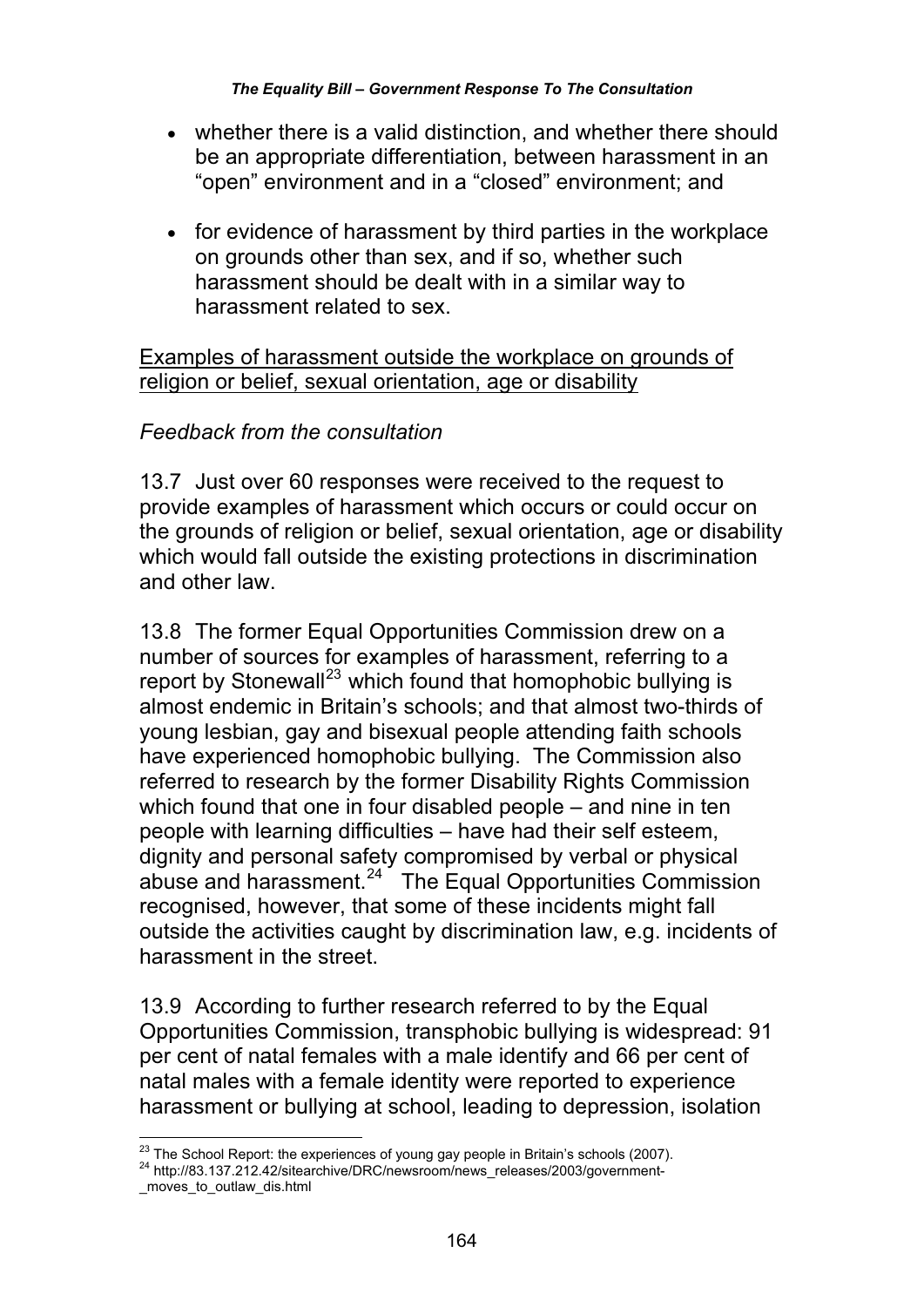and a desire to leave education as early as possible $^{25}$ . Some specific examples quoted include:

- a teacher trying to "toughen up" natal male students with female identities in sports classes;
- natal female students with male identities victimised for wearing trousers to school rather than a uniform skirt or dress; and
- trans pupils suffering constant harassment and bullying, the result being that they are withdrawn from school and taught at home.

13.10 A number of the responses were from disability organisations. However, in the main, examples they provided would fall outside the fields to be covered by the Equality Bill.

13.11 We received a handful of responses from lesbian, gay, bisexual and transgender stakeholders. The Lesbian & Gay Christian Movement drew attention particularly to problems of homophobic bullying in schools.

13.12 We had a similar number of responses from religious organisations, although most of these provided general comment rather than examples.

13.13 There were a small number of responses from age stakeholders on this issue. They drew attention in particular to concerns about the human rights of older people in a healthcare context.

### *Assessment*

13.14 A large number of these responses provided broad statements about the desirability of providing protection equally across all grounds for reasons of fairness and consistency, but comparatively few provided examples outside the employment field. And where examples were provided, they tended to address issues such as bullying, abuse between individuals, and physical

 $\overline{\phantom{a}}$  $^{25}$  Whittle et al (2007). The authors point out that the difference in numbers between students with make and female identities who experienced harassment at school may be due to a tendency in boys to hide their cross-gender behaviour of identity.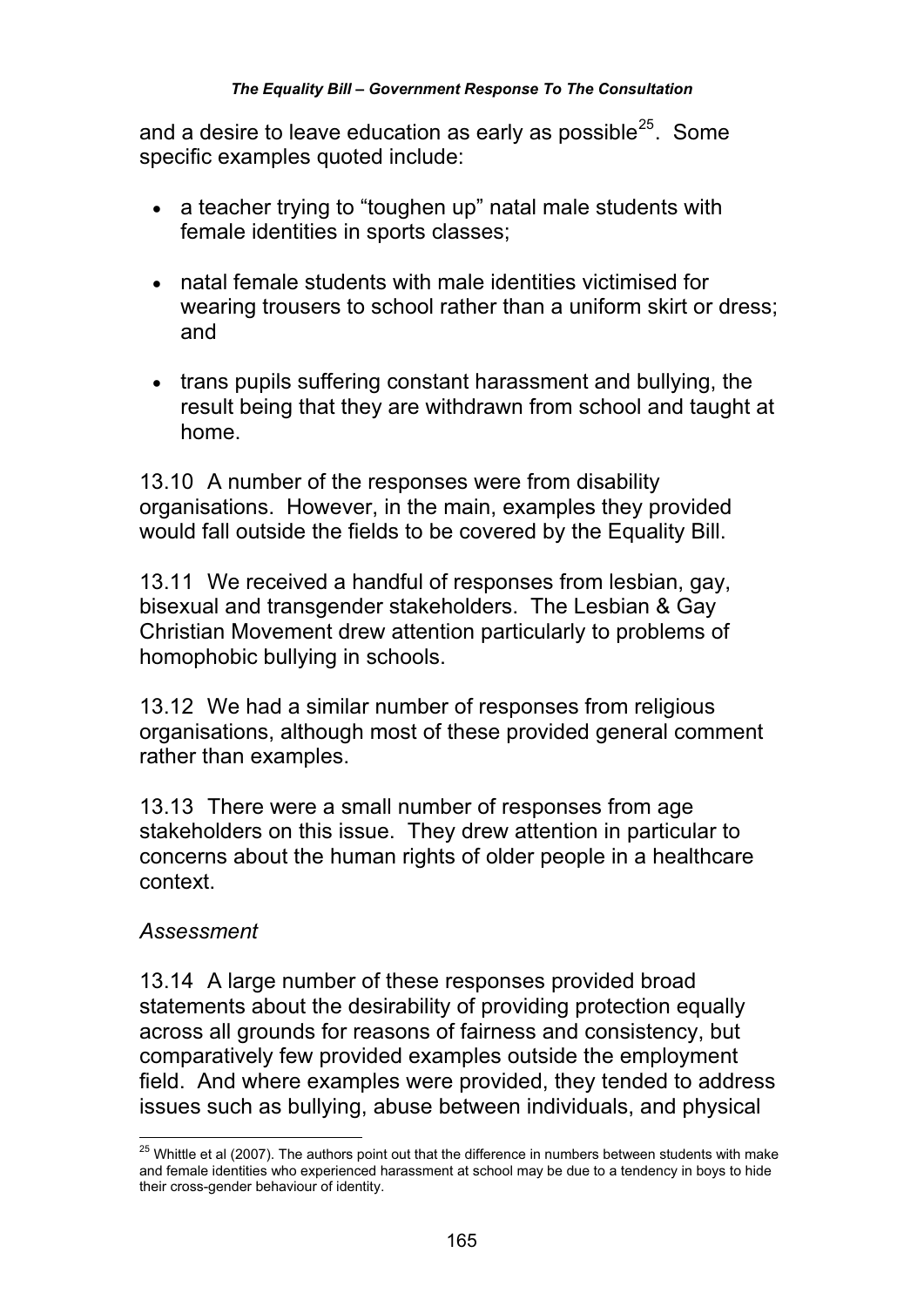or verbal attacks in the street, none of which are intended to be covered by the Equality Bill.

Explicit statutory protection against harassment on the grounds of religion or belief, sexual orientation, age and disability, in the provision of goods, facilities and services, education in schools, disposal or management of premises or exercise of public functions

### *Feedback from the consultation*

13.15 More than 2,000 responses were received on this issue of which just over 1,800 were from individual Christian people writing in as part of a campaign. They argued against extending protection from harassment in any of the above-mentioned areas and particularly in relation to sexual orientation and religion or belief. In doing so they reflected views expressed by religious bodies such as the Evangelical Alliance, the Christian Institute and the Lawyers Christian Fellowship.

13.16 The great majority of some 30 religious, faith or belief bodies which responded on this question were opposed to extending protection against harassment to sexual orientation or religion or belief. The Church of England was concerned to ensure that the correct balance is struck between the right not to suffer harassment, and the right to freedom to manifest religion or belief. including through evangelism/proselytising. However, while Christian organisations were against extending protection against harassment on grounds of religion or belief, they were also concerned to ensure that whatever protection might be offered in relation to sexual orientation should also be offered in relation to religion or belief. So, if it was decided to provide protection against harassment outside the workplace on grounds of sexual orientation, these bodies argued that there would also need to be similar protection against harassment on grounds of religion or belief. The Muslim Council of Britain was one of the few religious organisations supporting extension of protection against harassment on grounds of religion or belief.

13.17 All of the small numbers of gender and race organisations responding were in favour of extending protection from harassment, as were all of the ten or so responding lesbian, gay, bisexual and transgender organisations, all the similar number of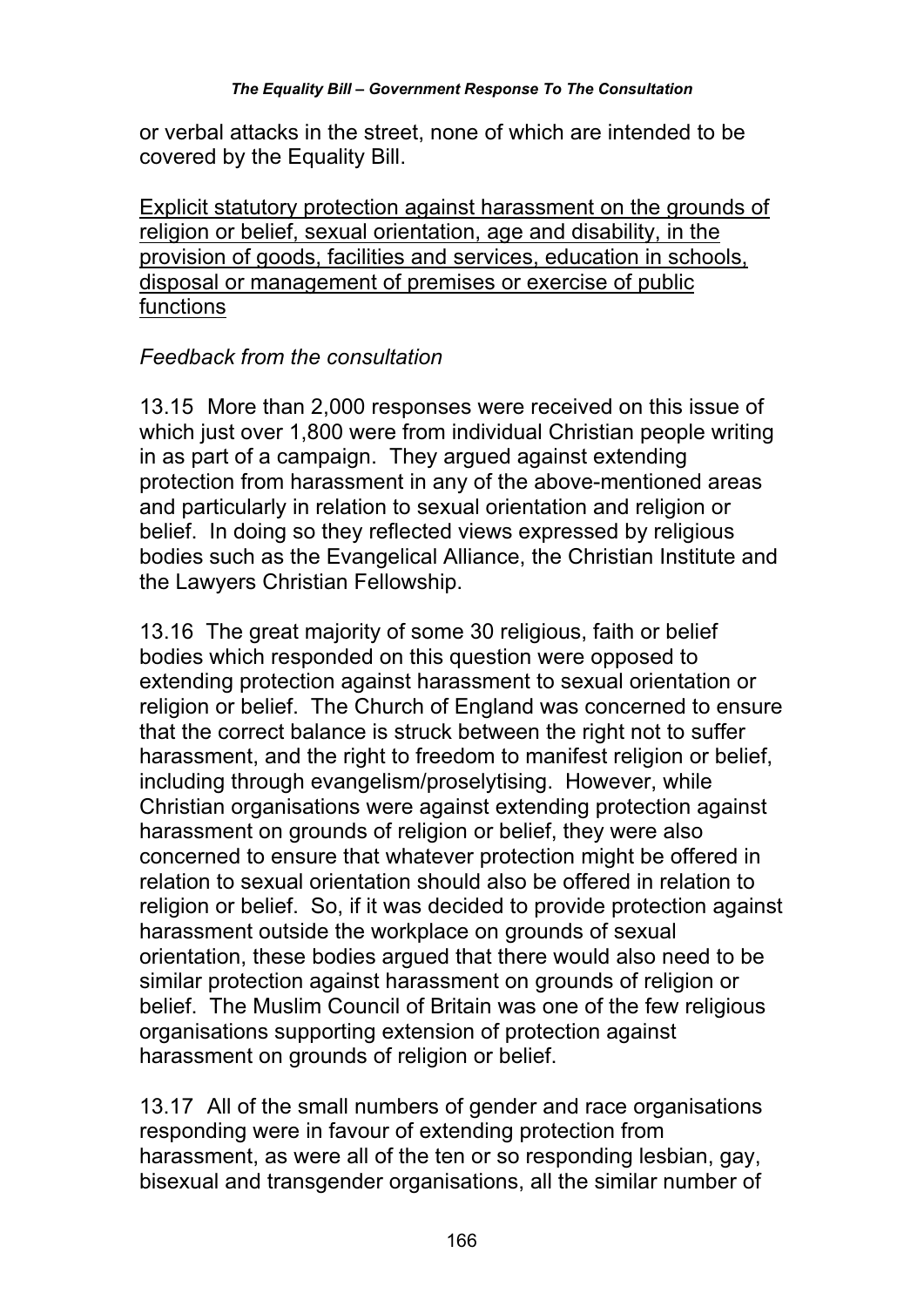trade unions and all but one of the 19 disability organisations. The former Disability Rights Commission supported extending protection to all protected grounds. The Disability Charities Consortium made clear that it would welcome a freestanding statutory protection against harassment in goods, facilities and services, education in schools, the disposal and management of premises, and in the exercise of public functions. The Consortium noted that almost nine out of ten people with learning disabilities had reported bullying $^{26}$ .

13.18 Although only a small number of age organisations responded to this question, all of which supported extending protection, they stressed that it is recognised that harassment of older people occurs in the health and social fields. Examples of such conduct were provided in response to the previous question.

13.19 Five private sector organisations responded, of which only B&Q provided comment. They welcomed extension of protection into the area of goods, facilities and services but only on the grounds of sexual orientation, religion or belief and disability, and only if there are sufficient safeguards to prevent unmeritorious claims that would not be severe enough to be regarded properly as harassment.

13.20 A significant majority of the almost 40 local authorities which responded were in favour of extending protection to cover harassment to all protected grounds in all fields for reasons of consistency and fairness. Calderdale Council recognised that there might be some different considerations relating to freedom of speech, but that this should be able to be protected by statutory means, for example by providing a more stringent reasonable consideration test.

### *Assessment*

13.21 We have considered carefully whether to provide freestanding protection from harassment outside employment and vocational training to cover any or all of the grounds of religion or belief, sexual orientation, age or disability. The obvious benefit of doing so would be harmonisation and simplification of the

 $\overline{a}$ <sup>26</sup> Mencap (1999) *Living in Fear: The need to combat bullying of people with a learning disability*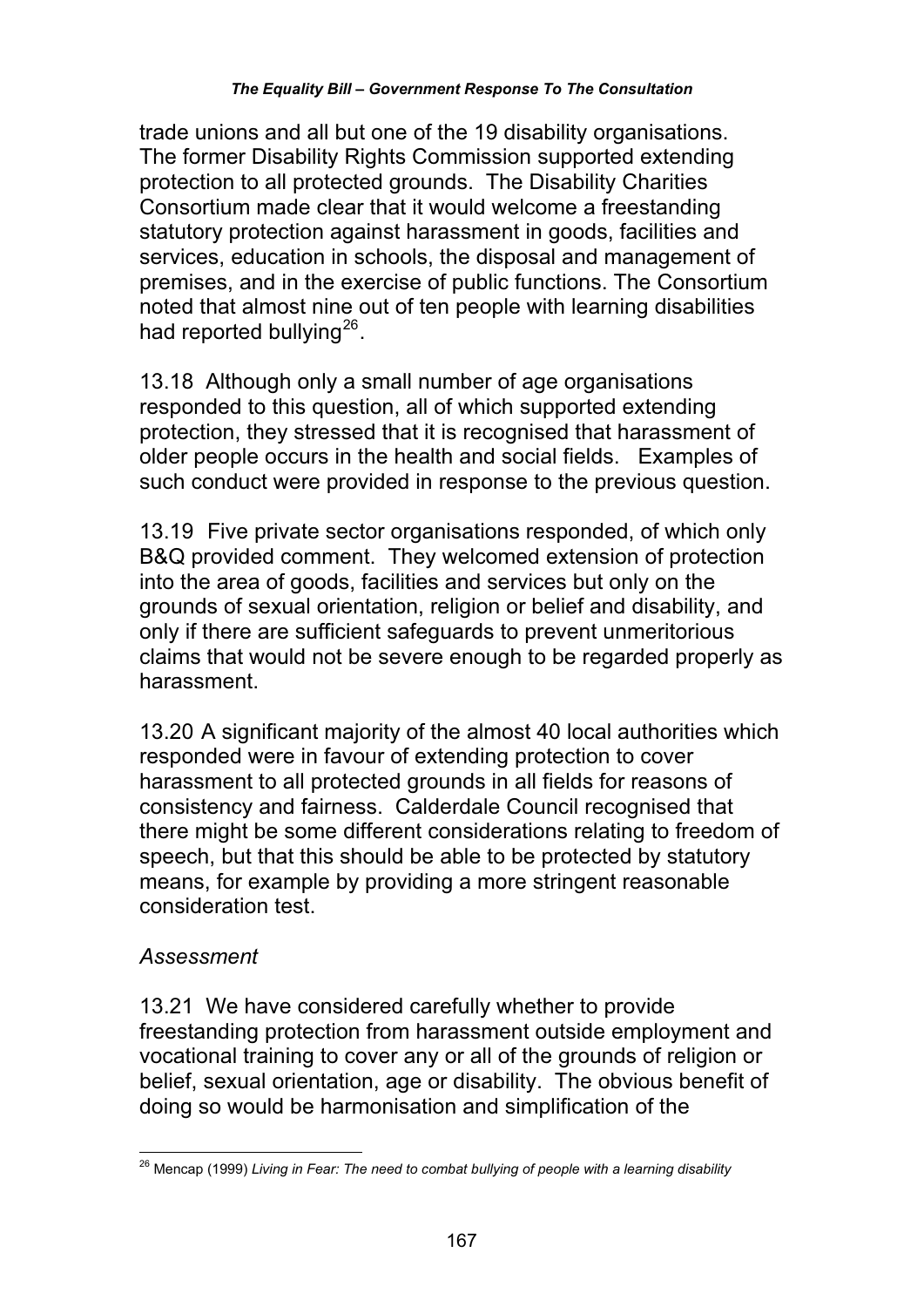harassment provisions across all protected grounds. However, the consultation did not throw up substantial evidence that there is a need for such protection except in the case of age-based harassment where concerns raised by respondents were similar. There was a limited amount of evidence to indicate that disabilityrelated harassment in the areas outside employment covered by discrimination law causes real problems for people with disabilities. Nevertheless, we recognise that many of the types of situations faced by old people, in care homes for example, will also apply to disabled people in similar circumstances.

13.22 We consider that there is a case for providing protection against age harassment outside the workplace. We believe that such protection would provide important protection for older people at risk of maltreatment in segregated services such as care homes, where there may be no comparator thus making it difficult if not impossible to prove discrimination – an issue raised in responses to our consultation. We have therefore decided to provide freestanding statutory protection against age harassment as part of our proposals to prohibit age discrimination outside the workplace (see chapter 6).

13.23 Once we have considered the implications of the *Coleman*  judgment for the definition of disability harassment, we will consider further whether there is a case for extending the freestanding statutory protection against harassment to disability.

13.24 We do not consider that consultation responses have demonstrated sufficient evidence of need for us to extend explicit statutory protection against harassment outside the workplace on grounds of sexual orientation or religion or belief. Furthermore, we do not consider that harmonisation alone, which some respondents supported, is sufficient reason to extend protection.

#### Specific exceptions

### *Feedback from the consultation*

13.25 Of almost 150 responses to this consultation question, over 65 per cent did not support specific exceptions if protection were to be extended to one or more of the above grounds in one or more of the above areas.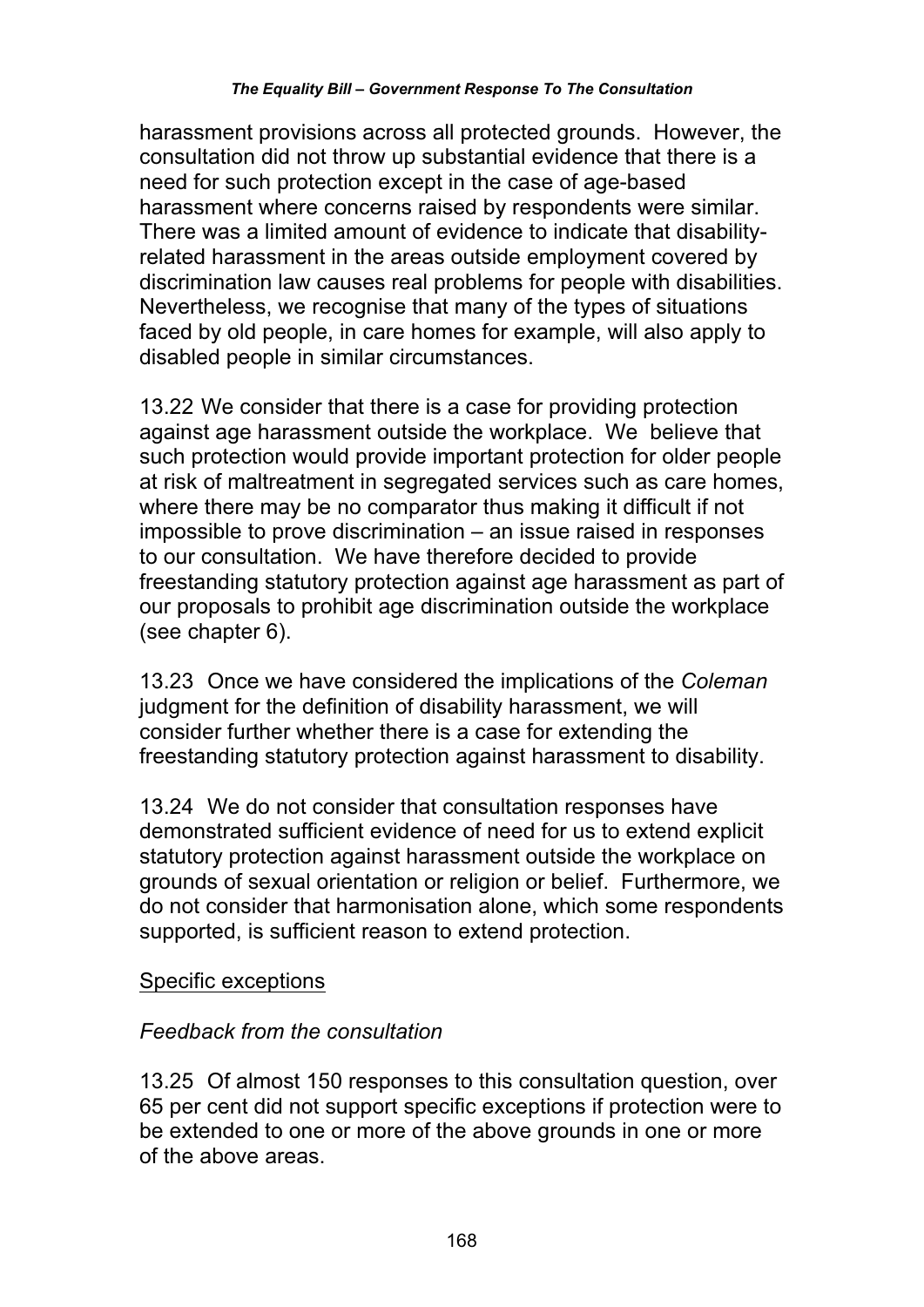13.26 The vast majority of gender, race, disability, age and lesbian, gay, bisexual and transgender stakeholders did not want any exceptions. The Equal Opportunities Commission stated that apart from ensuring that the guarantees contained within the Human Rights Act were not in any way undermined by the protections afforded against harassment (e.g. freedom of speech), then they consider that no exceptions should be introduced. The Disability Rights Commission made similar points, as did Press for Change.

13.27 Almost all of the responses from religion or belief organisations were in favour of specific exceptions if harassment protection were to be extended to sexual orientation or religion or belief. The Christian Institute argued that in these circumstances, robust exceptions would be needed to protect freedom of speech and freedom of religion.

13.28 The majority of almost 30 local authorities which responded were in favour of not having any exceptions. Manchester City Council for example argued that exceptions (e.g. for special interest groups) run the risk of undermining the legislation. However, Calderdale County Council made the point that it may be necessary to make some exceptions in relation to religion and belief in order to safeguard freedom of speech, and that at the least, it would be important to create a more robust reasonable consideration test for religion and belief.

### *Assessment*

13.29 We have decided to extend explicit protection against harassment outside the workplace to the ground of age; no responses made a case for specific exceptions on this ground.

Whether harassment on the grounds of religion or belief should be treated differently from the other protected grounds

### *Feedback from the consultation*

13.30 Around 60 per cent of just over 130 responses to this consultation question expressed the view that harassment on the grounds of religion or belief should not be treated differently from the other protected grounds so there would be no need for a different definition of harassment.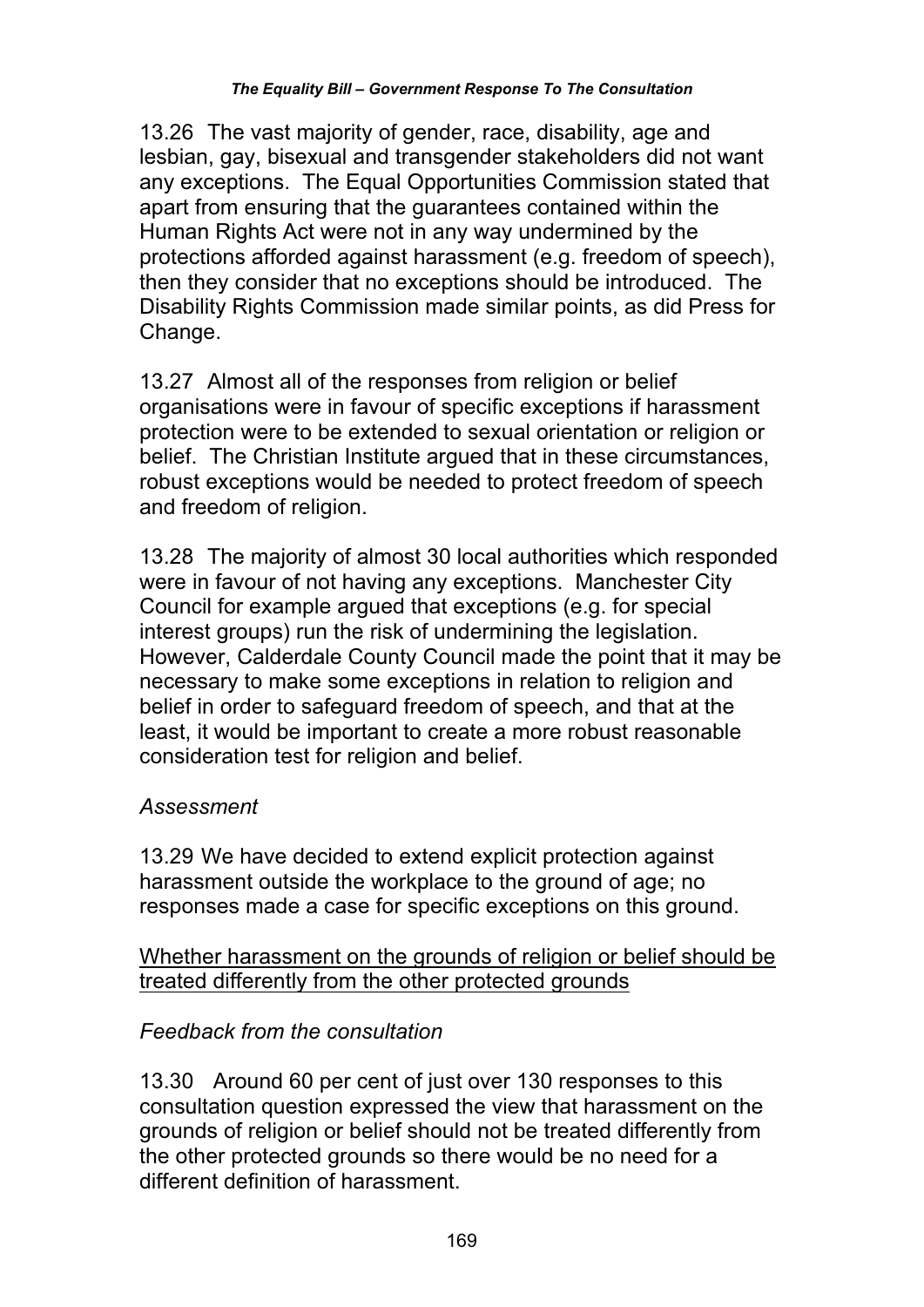13.31 Religion and belief organisations seemed split on this issue. Four organisations thought that there should be different treatment and six thought that there should not. Of those which thought that there should be different treatment the National Secular Society responded that the harassment provision for religion or belief should be different from the other areas in that there should be a more stringent reasonable consideration test. Similarly the Scottish Inter Faith Council responded that their Members felt that there must be an effective way to legislate on harassment based on religious grounds, in a way that does not unduly interfere with the right to freedom of speech. Among those organisations which considered that there was no good reason for treating religion or belief differently, the Evangelical Alliance stated that it is not acceptable to have different definitions of harassment applying to different groups.

13.32 The majority of local authorities did not consider that there was any reason to treat harassment on the grounds of religion or belief differently.

13.33 Race, gender, disability and age organisations expressed a range of views. The Grampian Racial Equality Council, for example, said that they believed it would be more effective to have a consistent definition across all the protected areas and protected grounds. The former Equal Opportunities Commission responded that to provide for some broader or specific exemption for religion or belief would undermine the aspiration for harmonisation and assume a hierarchy of protected grounds and even classes within grounds (with some religious groups enjoying the enhanced protection of the Race Relations Act 1976 because they also constitute racial groups). They also said that experience shows that religion is often used as a proxy for race and that free speech issues might also arise in the context of the other protected grounds. However, the National Disabled Staff Network argued that religion or belief should be treated differently from other grounds because of the need to uphold free speech and the subtle but crucial difference between harassment and giving offence.

13.34 Fewer than 10 lesbian, gay, bisexual and transgender organisations responded with the majority being opposed to differential treatment on grounds of religion or belief.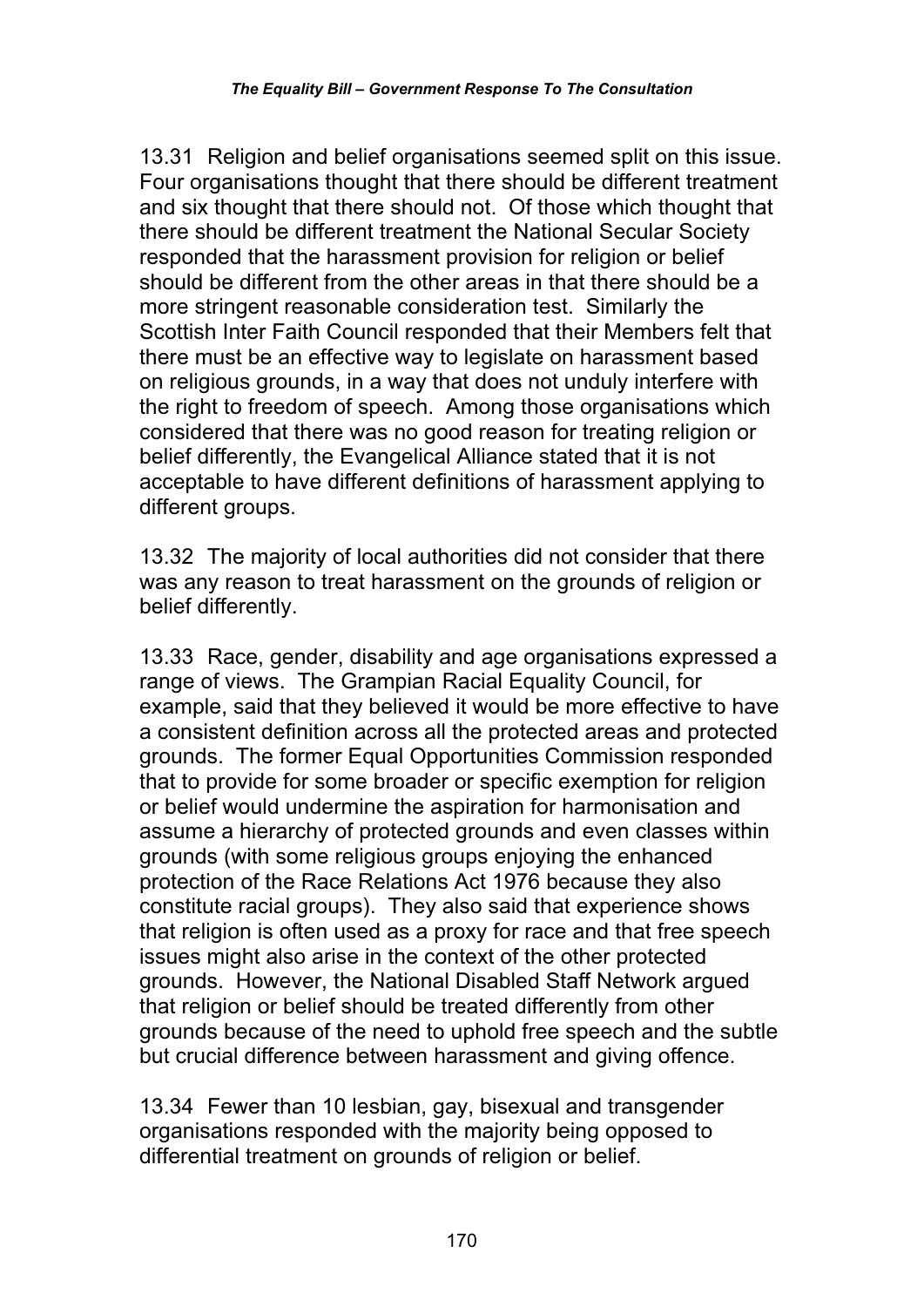13.35 A small number of legal organisations responded to this question of which all but one also opposed differential treatment.

## *Assessment*

13.36 Whilst the majority of respondents favoured not treating harassment on grounds of religion or belief differently, a significant minority took the opposing view; they considered that a different definition of harassment on the grounds of religion or belief should be provided to ensure that discrimination law does not interfere with the right to freedom of speech. However, to date, no compelling evidence of material interference with the freedom to manifest religious belief has been brought to our attention. In legislating to outlaw discrimination, we fully recognise the importance of respecting other fundamental rights and freedoms, and we consider that the current definition strikes the right balance between these competing rights. It should be noted however that we have yet to come to a decision on the definitional aspect of harassment (see paragraph 13.2) but will retain the principle of balancing competing rights.

### Distinction between harassment in an "open" and "closed" environment

# *Feedback from the consultation*

13.37 Around 70 per cent of more than 120 responses to this question took the view that there is no real distinction to be made between harassment in an "open" and in a "closed" environment.

13.38 This was the view taken by the vast majority of the gender equality and the lesbian, gay, bisexual and transgender organisations which responded. Similarly 10 of the 12 disability organisations which responded saw no distinction; nor did the sole age organisation.

13.39 However, all but one of the small number of religion and belief organisations that responded supported different treatment in "open" and "closed" environments. The Christian Institute stated that whilst it is difficult for a person to leave the workplace to get away from an environment they find hostile, it is very easy to walk out of a shop in similar circumstances.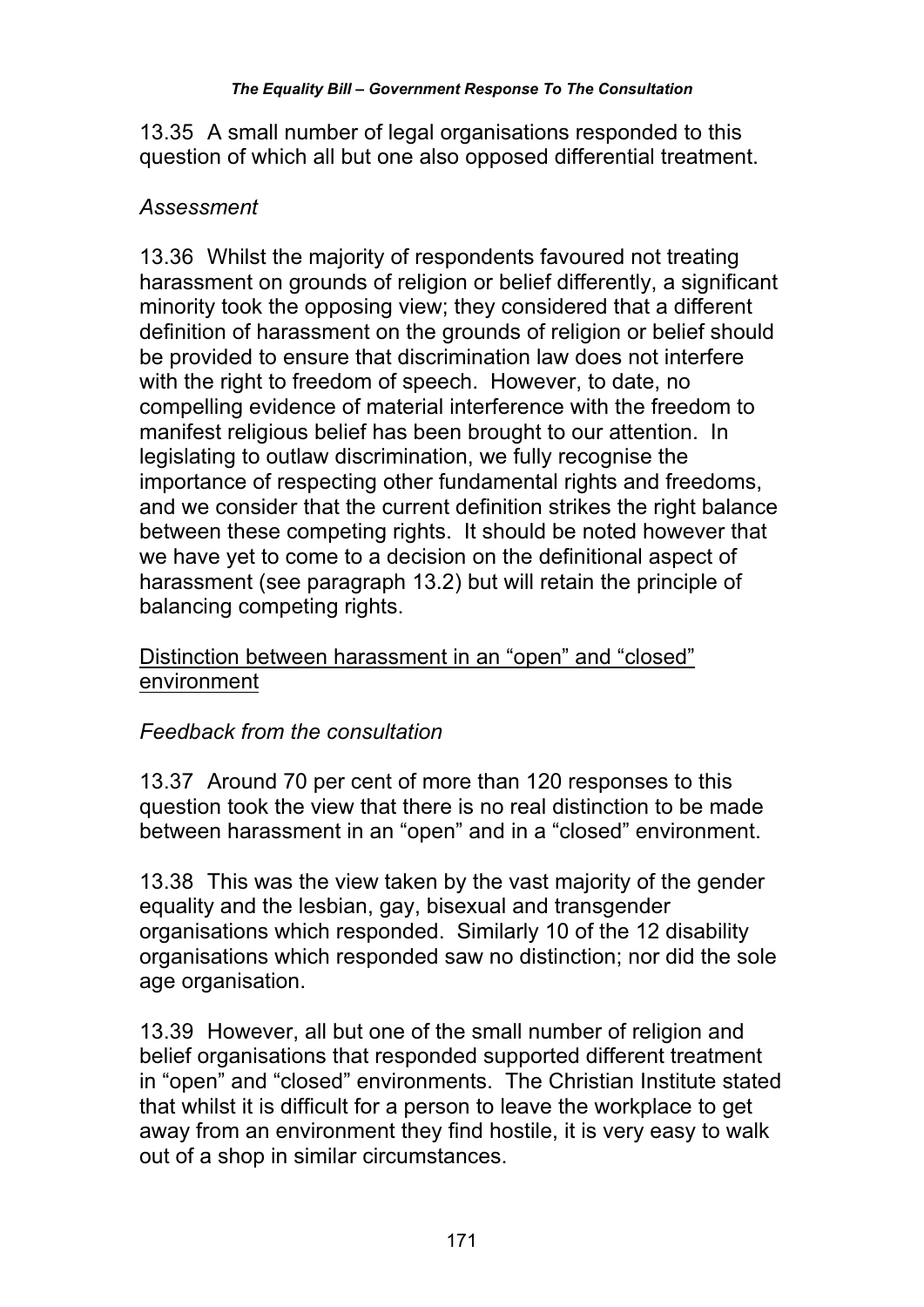13.40 A small number of legal organisations responded on this point, the majority of which considered that there is a distinction between harassment in "open" and "closed" environments. The Bar Council said that a service provider's liability for harassment should not go beyond the extent of what the provider can control.

#### Harassment by third parties in the workplace

#### *Feedback from the consultation*

13.41 Almost 70 per cent of just over 100 responses to this question stated that they had evidence of harassment by third parties in the workplace in relation to protected grounds other than sex.

13.42 The Equal Opportunities Commission cited examples of caselaw under race and sexual orientation legislation $27$ . They added that in their view there is no reason why a service provider should not be liable for customer on customer harassment where that provider could have taken reasonably practicable steps to prevent it, and that this would ensure that harassment was discouraged and prevented by service providers.

13.43 A small number of disability organisations responded to this question all stating that there were many examples of discrimination by third parties in the workplace. The UK Disabled People's Council provided an example of a deaf person working for a local authority in their post room who faced daily harassment because his colleagues would deliberately turn away from him to talk so that he was unable to lip-read what they were saying  $28$ .

13.44 The Public Sector People Managers' Association Diversity Network stated that there is anecdotal evidence that could be substantiated with limited research that reception staff in a number of contexts have been subjected to harassment including on grounds of race and sexual orientation by service users and that employers have had to take action to protect them using health and safety considerations among others.

 $\overline{a}$ <sup>27</sup> *Burton & Rhule v De Vere Hotels* [1996] IRLR 596 (race discrimination) and *Pearce v Governing Body of Mayfields School* [2003] IRLR 512 (sexual orientation discrimination) <sup>28</sup> This organisation also referred us to the Human Rights Violations Database created and run by

Disability Awareness in Action – www.daa.org.uk – as a source of evidence of workplace harassment.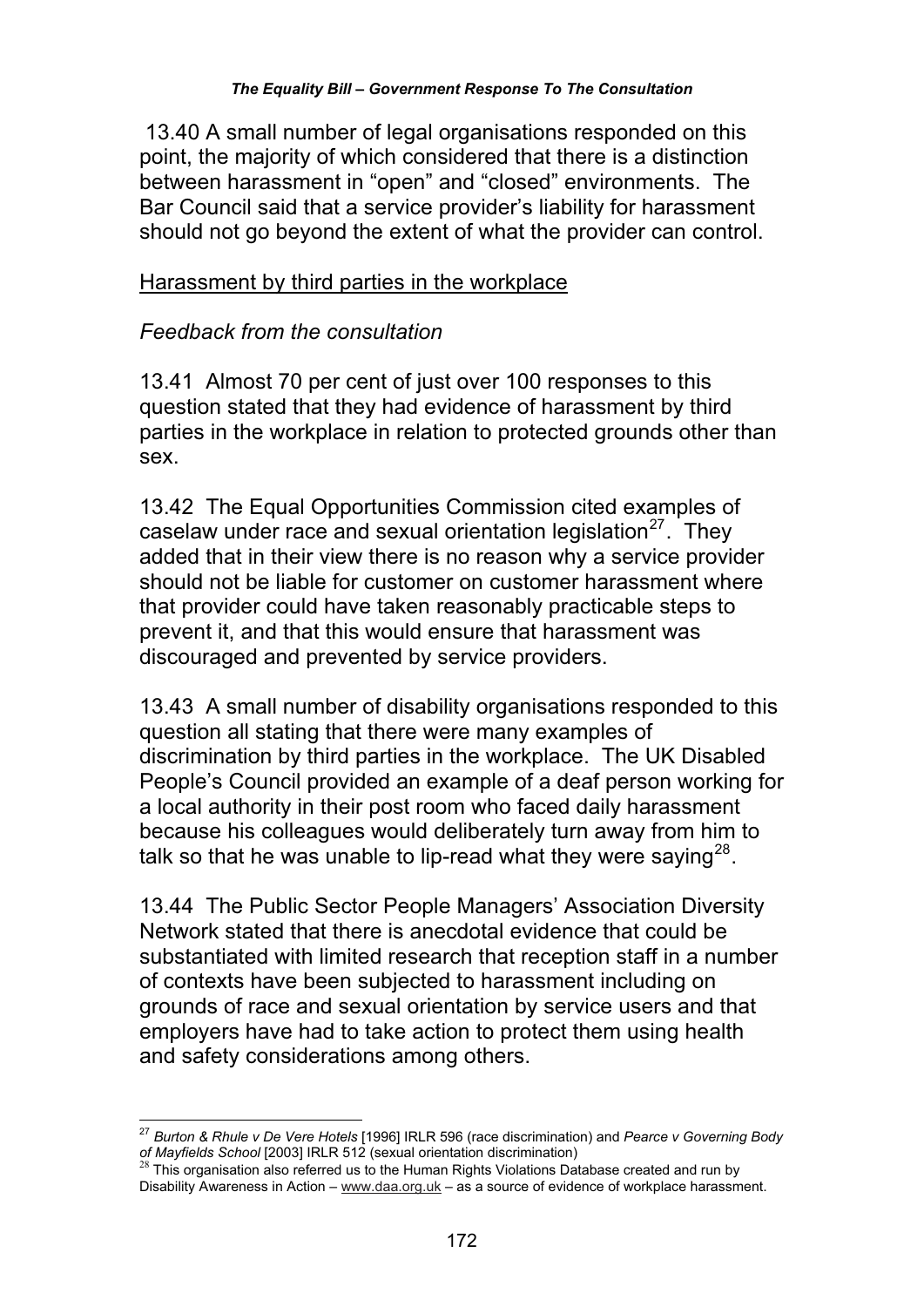13.45 All six responses from lesbian, gay, bisexual and transgender stakeholders provided a number of anecdotal examples.

13.46 The Trades Union Congress responded that they are aware of examples of public service workers e.g. traffic wardens, teachers, care assistants, nurses frequently experiencing racial harassment in the course of their jobs. Other Unions supported this view.

13.47 The Evangelical Alliance cited examples of discrimination based on Christian beliefs. They said that they have increasing anecdotal evidence of Christians facing mounting hostility from employers and employees, many of which are in the public sector, not least over being required to work on religious holy days. They further stated that there is an increasing perceived threat to silence or remove expression of faith in public which appears to single out religion and belief and appears unfair and discriminatory.

## *Assessment ("open" and "closed" environment; third party harassment)*

13.48 A number of responses supporting no distinction between "open" and "closed" environments referred to equality of treatment whether a person was at home or elsewhere. Our consultation paper indicated that a "closed" environment referred to the type of close relationship enjoyed by an employer and employee, whereas an "open" environment is one where no such relationship exists, and an individual is not bound to enter that environment. We do not consider the arguments presented for a single approach to dealing with harassment in both of these environments are compelling. Therefore we consider that it is appropriate to differentiate in the way we prohibit harassment according to the environment.

13.49 We considered carefully whether to extend employer liability for third party harassment of employees, based on the model introduced in the Sex Discrimination Act 1975, to all other protected grounds in the employment context. When we introduced the harassment provisions into the Sex Discrimination Act, we took the view that where harassment under that Act is repeated, and the employer knows that it has been occurring and fails to take reasonably practicable steps to stop it happening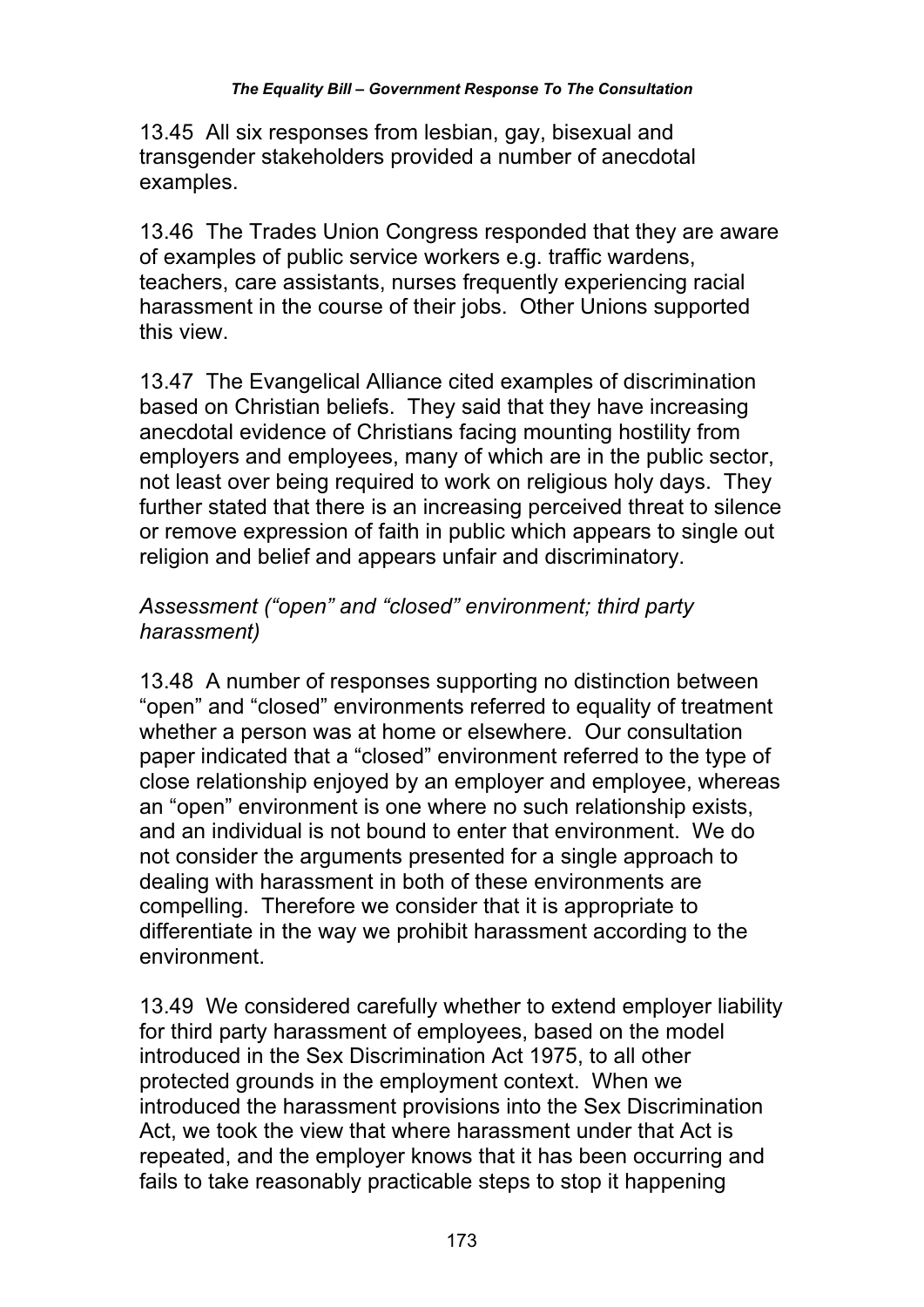again, this is sufficiently serious as to incur the employer's liability for harassment. We wish however to consider further whether there is a case for extending such employer liability under any or all of the protected grounds.

13.50 Our assessment of the responses on different approaches to the prohibition of harassment in "open" and "closed" environments and the evidence of harassment occurring has led to our decision that extending liability for third party harassment outside the employment context would be neither necessary nor desirable.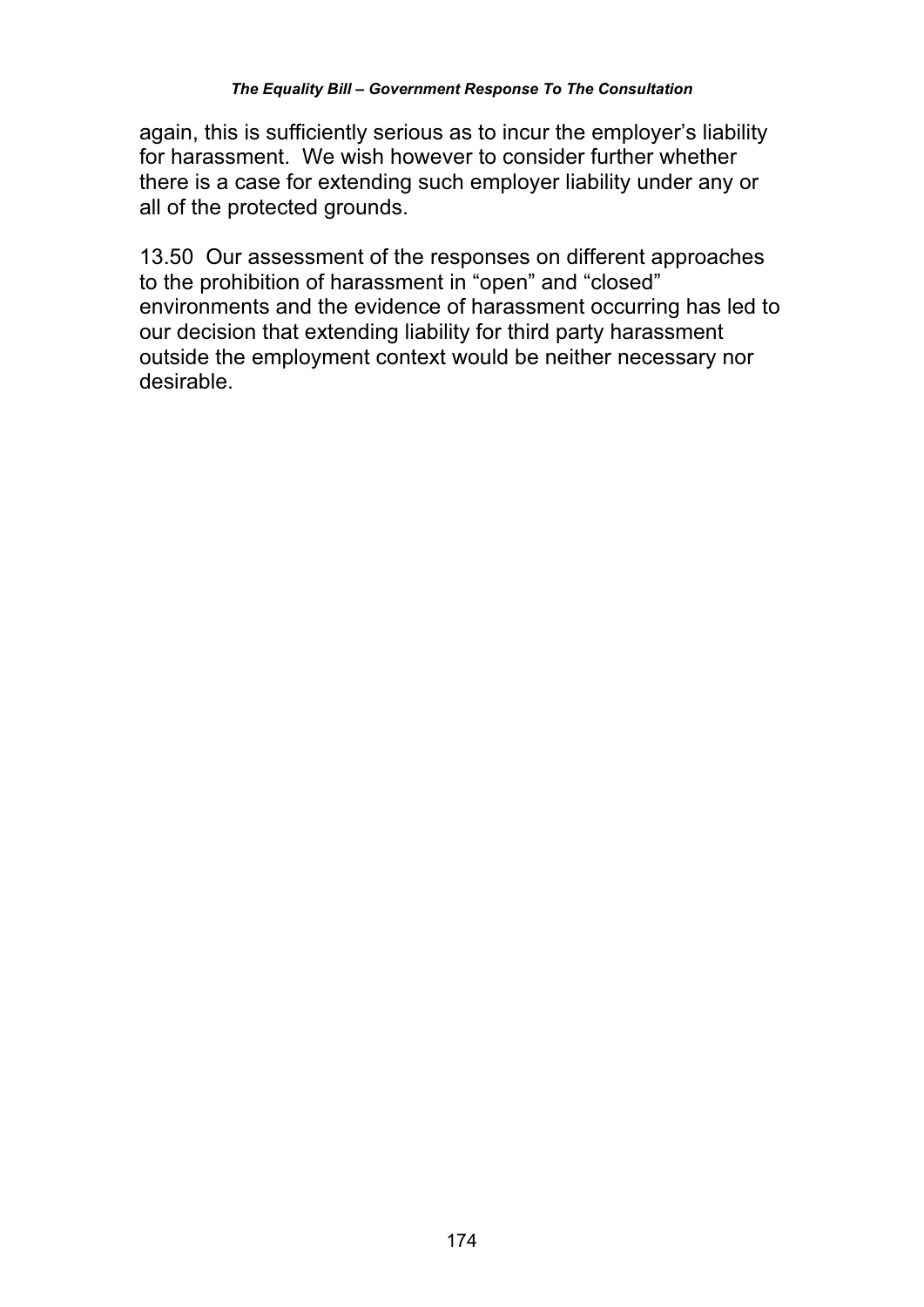#### **Chapter 14: Purpose clause**

#### **14.1 We have decided:**

 **not to have a purpose clause in the Equality Bill. Our priority is to have legislation that is as clear as possible, and we do not believe that a purpose clause will assist that aim. We will shortly be consulting on the possibility of a Bill of Rights and Responsibilities including a constitutional equality provision.** 

### *Consultation Feedback*

14.2 The consultation document referred to earlier suggestions that the new Equality Bill should have a purpose clause. It did not ask specifically for comments on this, but a number of respondents raised the issue, nearly all favouring inclusion of a clause. Generally, arguments in favour concerned the need for clarity in interpreting the Act and/or providing guidance on its requirements, or broad principle-based statements about the importance of equality.

#### *Assessment*

14.3 Our aim is to have legislation which is as clear as possible and which achieves legal certainty. We believe that those who are calling for a purpose clause share this aim. The difference is that we do not consider that a purpose clause is the right means for achieving the necessary clarity.

14.4 One of the main aims of the Bill is to set out the law in clear and unambiguous terms. A purpose clause would undermine that aim because there would be an inevitable tension between a general statement of purpose and specific provisions in the Bill. There could well be an increase in litigation as a result, with perhaps unexpected outcomes in some cases. If the purpose clause is intended to mean the same as the substantive provisions, it would be unnecessary duplication. And it might still be interpreted by the courts and tribunals as meaning something different on the basis that Parliament must have decided to include the clause for a reason. Or, if it was intended to mean something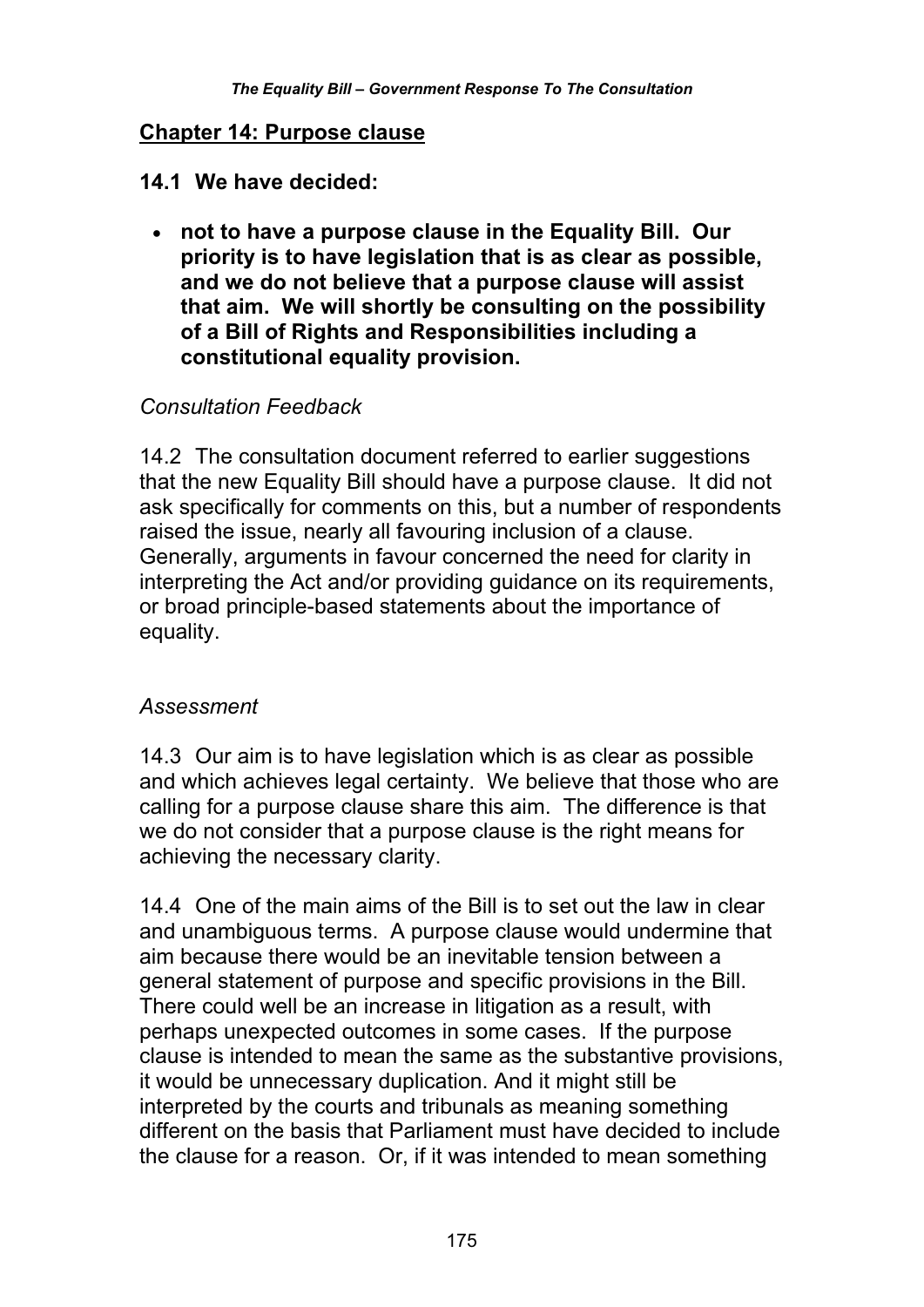different or otherwise provide some kind of interpretative gloss, the meaning of the specific provisions in the Bill would be undermined.

14.5 So, while appreciating the desire for clarity and consistency which underlies the call for a purpose clause from many of the respondents on this issue, we do not believe that ultimately it will lead to an improvement in the way the courts or tribunals interpret the legislation, or provide guidance to others. In fact, we believe it is likely to have the opposite effect. Instead, we consider that the right place for a statement on the objectives of the Bill is in Parliament, typically at Second Reading.

14.6 We are shortly to publish proposals for a Bill of Rights and Responsibilities for the United Kingdom, building on the Human Rights Act. There will be a public consultation on these proposals, which will include the possibility that a Bill of Rights and Responsibilities should include a constitutional equality provision, reflecting the central place of equality in our society as one of the values which informs governmental and public authority decisionmaking.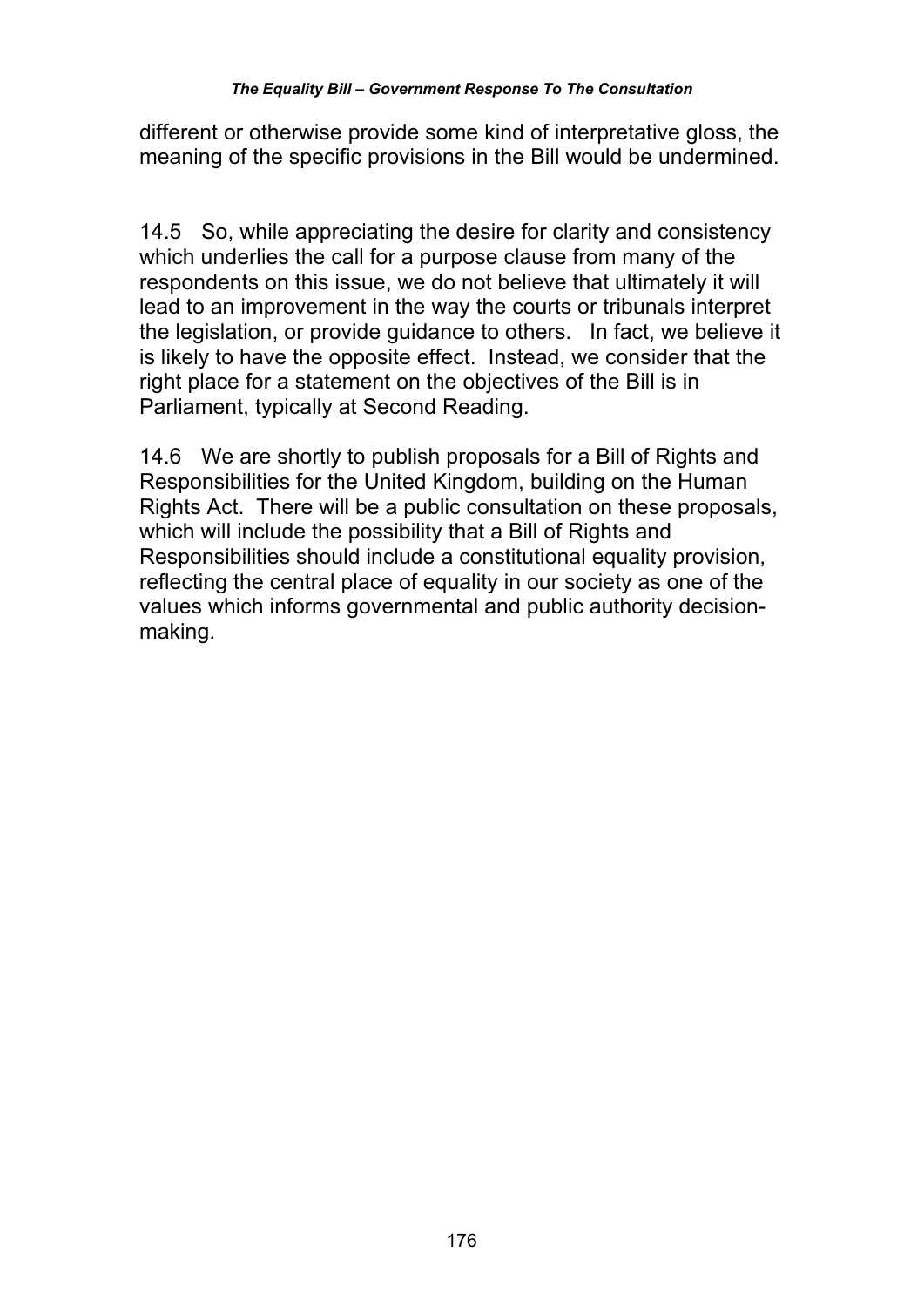#### **Chapter 15: Who is protected by the law**

#### **15.1 We have decided:**

- **not to extend protection against discrimination specifically on the grounds of parenting or caring responsibilities. However, in the light of the European Court of Justice judgment in the** *Coleman* **case, we will consider what the implications may be for protection from discrimination against a person who associates with someone who is disabled, or with someone of a particular age.**
- **not to extend protection against discrimination on the ground of genetic predisposition. We have recently agreed to the insurance industry's proposal to extend until 2014 the existing arrangements for a voluntary moratorium on insurers' use of predictive genetic test results and consider that this, along with continued monitoring of the use of genetic testing in the UK, should provide sufficient reassurance.**
- **not to extend protection against caste discrimination. While recognising that caste discrimination is unacceptable, we have found no strong evidence of such discrimination in Britain, in the context of employment or the provision of goods, facilities or services. We would, however, consult the Equality and Human Rights Commission about monitoring the position.**
- **not to extend protection against discrimination on grounds of Welsh-speaking. We are not convinced of the need to legislate on grounds of language alone.**
- **to preserve the existing protection against discrimination in employment on grounds of a person being married or a civil partner.**

#### Carers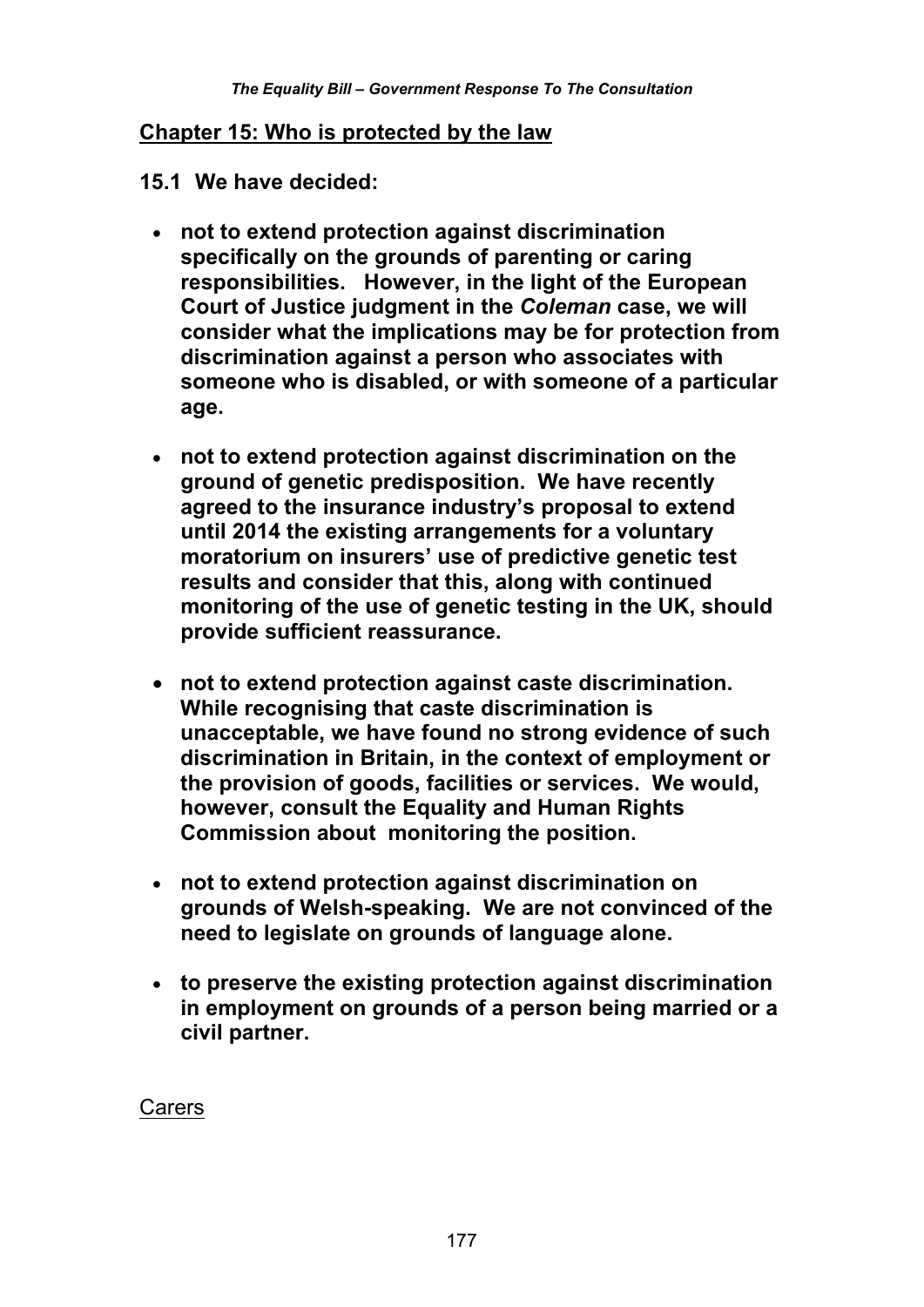15.2 The consultation document set out the substantial support which the Government has provided to date for carers and indicated that we were not persuaded of the need to create broadbased freestanding discrimination legislation for carers, considering it more appropriate to continue with targeted provisions and specific measures instead. We asked for comments on this approach.

### *Feedback from the consultation*

15.3 A majority of the more than 150 responses received on this issue supported extending protection to carers.

15.4 There was a strong response from carers' organisations and equality groups, particularly disability organisations, in favour of providing specific protection for carers as an additional ground under discrimination law.

15.5 Carers UK argued for all-round protection for carers. The Princess Royal Trust for Carers wanted specifically to extend protection by association with disabled people (the point at issue in the *Coleman* case) and argued that usually carers do not choose their role but do so due to lack of viable alternative sources of care. The former Disability Rights Commission argued for extension of protection to all carers, including parents, a view which was also expressed by the Equal Opportunities Commission.

15.6 Clear views in favour of extending protection were also received from various disability and equality groups, legal bodies, healthcare organisations, trade unions and other respondents. For example, the Trades Union Congress acknowledged the significant measures the Government had put in place to recognise the vital role of parents and carers, but considered that the Equality Bill should recognise the employment and other disadvantages which many carers suffer as a result of their status.

15.7 Respondents objecting to specific protection for carers included, but were not confined to, businesses. Various business respondents considered that such an extension would be problematic. The Confederation of British Industry supported the current, targeted approach to addressing the needs of parents and carers and found that the right to request flexible working had a positive impact on employee relations for 74 per cent of employers.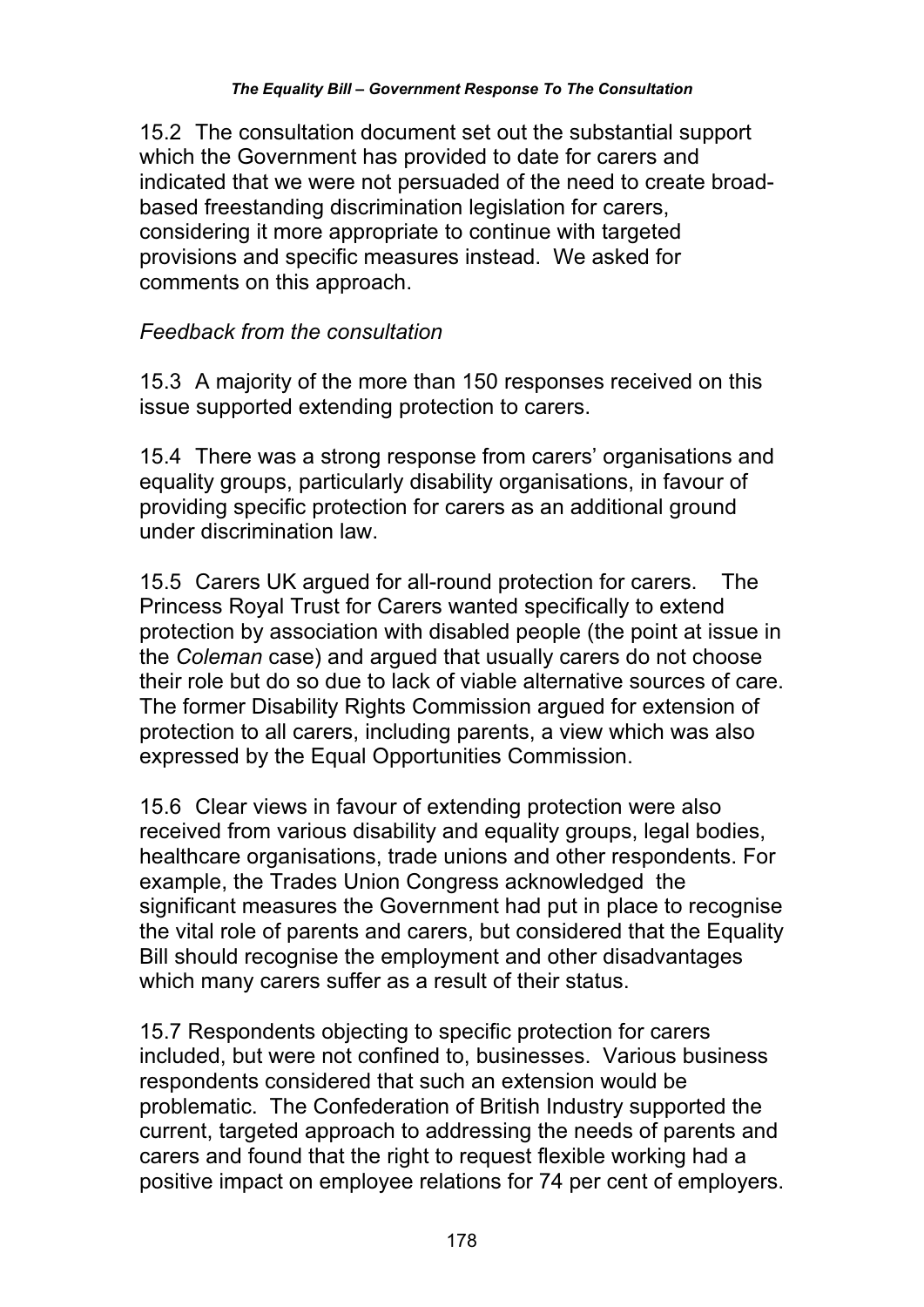Other respondents stressed the risk of unintended consequences; the view that flexible working arrangements had taken the law far enough for the time being, making a broader-based antidiscrimination provision unnecessary; and that any extension of protection specifically to parents or carers would dilute current equality legislation. For example, the London Borough of Enfield considered that we should continue to deal with issues relating to parents and carers through targeted provisions and specific measures rather than a broad anti-discrimination provision.

15.8 The Welsh Assembly Government agreed that a broad antidiscrimination approach would not be appropriate. The Scottish Executive would welcome a clearer assessment of the implications of extending rights to unpaid carers.

### *Assessment*

15.9 We have decided not to extend protection against discrimination for carers as carers; or for parents as parents. We recognise the very valuable role which carers play and the additional responsibilities and challenges that people face when they act as carers – and have acted to target specific measures that support people in this position, particularly to help them balance work/life responsibilities.

15.10 In particular, following the recent report by Imelda Walsh, we have decided to extend the right to request flexible working to apply to all parents of children up to the age of 16. We have also adopted a new 10-year carers strategy, announced on 10 June 2008. The strategy focuses on providing greater services and support for carers, including an additional £150 million on breaks for carers, up to £38 million in helping carers combine paid employment and caring; and over £6 million in support for young carers, within a total of £255 million on short-term improvements, on top of the £244 million granted to local authorities to support carers in 2008/09. In the longer term, we will be examining the structure of the benefits available to carers.

15.11 We continue to believe that such measures are better suited to supporting carers than the provision of an additional ground in discrimination law. The role of carer applies more to what a person does, than to what a person is (their innate or chosen characteristics). A person may be in a caring role for only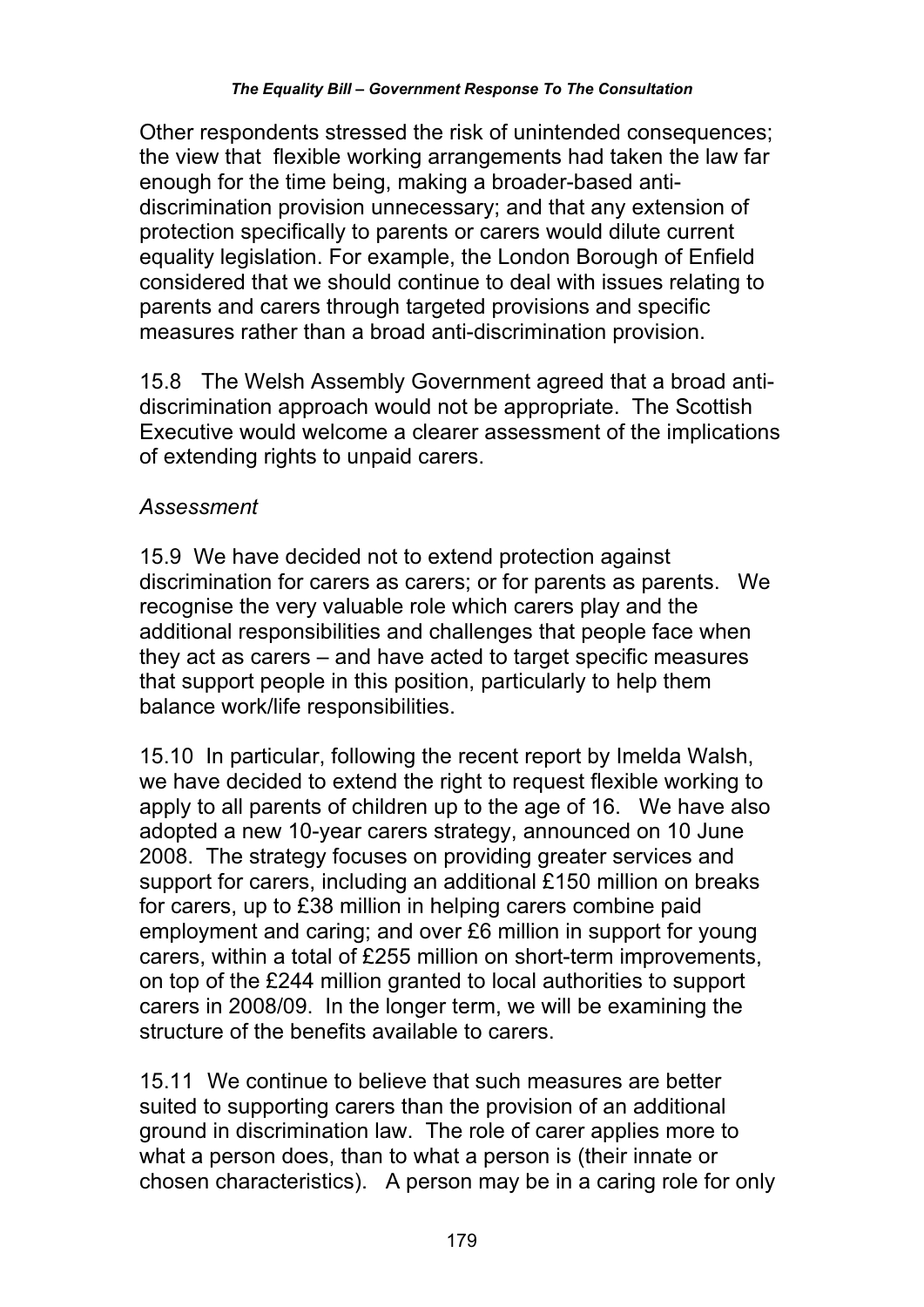a very short period, or for a substantially extended period – but it is unlikely to be an unchanging situation. Furthermore, there may be large numbers of people who do not identify themselves as "carers", even though they take care of another person from time to time.

15.12 As such, being a carer is less appropriate as a separate specifically protected characteristic than the existing strands of race, age, disability, gender etc.

15.13 We will be studying the implications of the Coleman ruling further, to assess whether the Equality Bill should make further changes, for example by extending protection to cover discrimination by association on grounds of disability, in the employment field.

# Genetic Predisposition

15.14 The consultation document asked for views on whether protection should be introduced to prevent discrimination based on genetic predisposition: that is to say, the increased likelihood of a particular individual developing a health condition in the future. There had been some concern that people with a genetic predisposition might be discriminated against by employers and insurers, but we considered that there was currently no need to legislate to prohibit discrimination on grounds of genetic predisposition.

15.15 The existing situation is closely monitored by the Human Genetics Commission, an independent body which advises Government on genetics issues. While there is currently no protection against discrimination on grounds of genetic predisposition, the use of genetic data is subject to the Data Protection Act. In 2005 the Government and the insurance industry published a Concordat which included a moratorium on insurers' use of predictive genetic test results until 2011 so that customers are not required to disclose the results of any such test if their policy falls below specific financial limits. The Association of British Insurers announced a further extension of the moratorium in June, to 2014.

*Feedback from the consultation*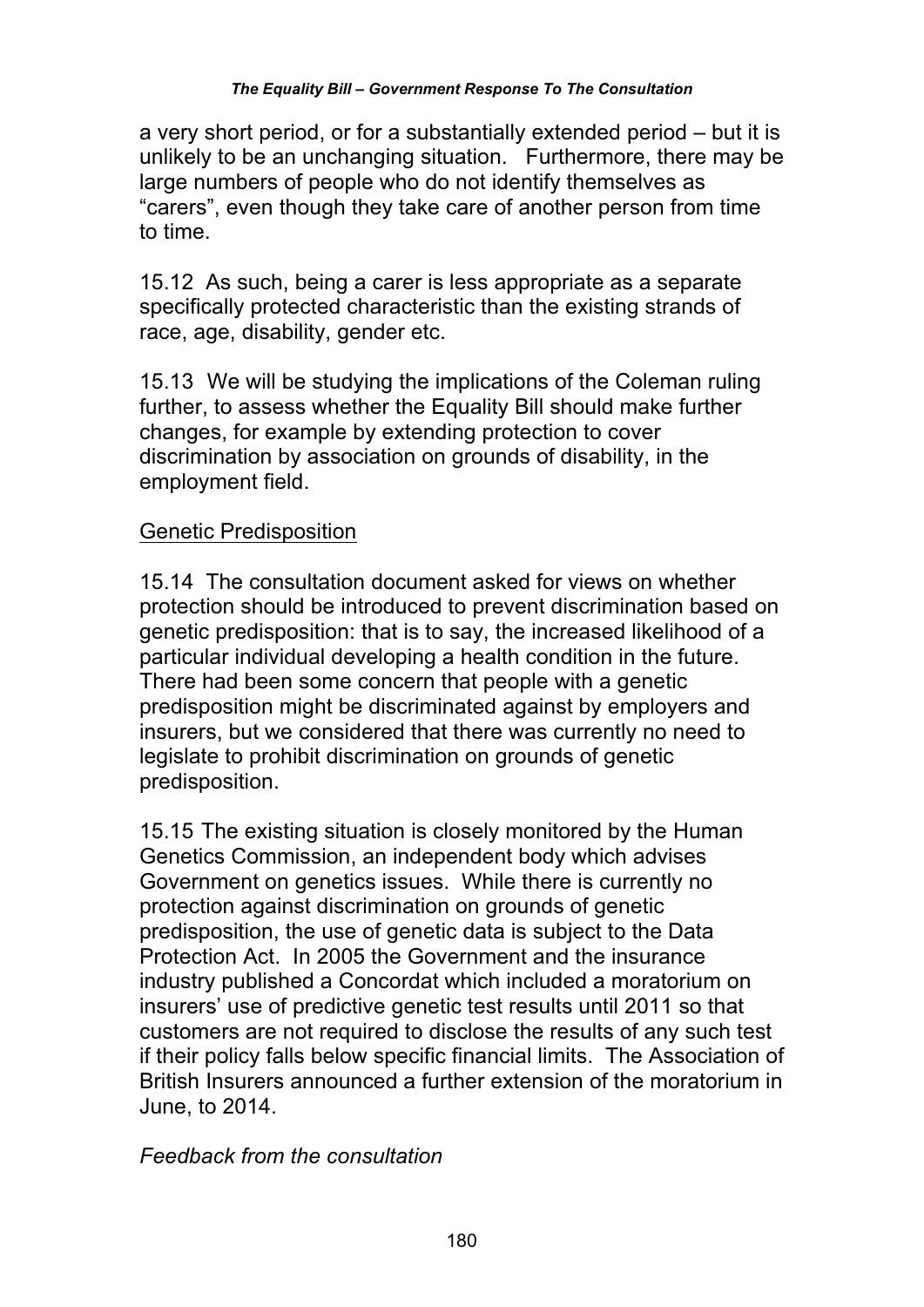15.16 There were mixed views from a variety of respondents on this issue. The response was fairly evenly split: around 40 per cent agreed with the proposal in the consultation document (i.e. that there should not be new protection against discrimination on grounds of genetic predisposition), around 60 per cent disagreed.

15.17 Those in favour of legislation included the Human Genetics Commission which considered that there is anecdotal evidence of genetic discrimination which constitutes an adequate justification for legislating now; and that there are reasons to believe that opportunities for genetic discrimination will increase. The Commission recognised that existing voluntary arrangements and codes of practice appeared to secure a high level of compliance in some important contexts; but saw legislation through the Equality Bill as the most effective way of addressing individuals' fears. Other specialist groups in favour of legislation included GeneWatch UK, the Genetic Interest Group, the British Psychological Society and Breakthrough Breast Cancer, A large number of disability groups also favoured legislation. Trades unions were also strongly in favour of legislation as was some legal opinion, including the Bar Council who argued that the Government should introduce primary legislation giving the Minister powers to quickly prohibit discriminatory practices as they arise by means of secondary legislation.

15.18 On the other hand, a variety of respondents agreed with the view expressed in the consultation document that there was no need to legislate at present. Most prominent amongst these were insurance companies and other businesses or their representatives.

15.19 The Association of British Insurers pointed out that there already exists an agreed Concordat and Moratorium on insurers' use of predictive genetic test results (recently extended to 2014); that this struck the right balance between the customers' access to insurance and the insurer's right of equal access to information about the risks they were managing; that the number of policies affected by non-disclosure of predictive genetic test results was low, and as such the risks could be spread round the larger pool of customers. Various individual insurers supported this line, A number of respondents took the view that it is too early to legislate yet and that the situation should be monitored – these respondents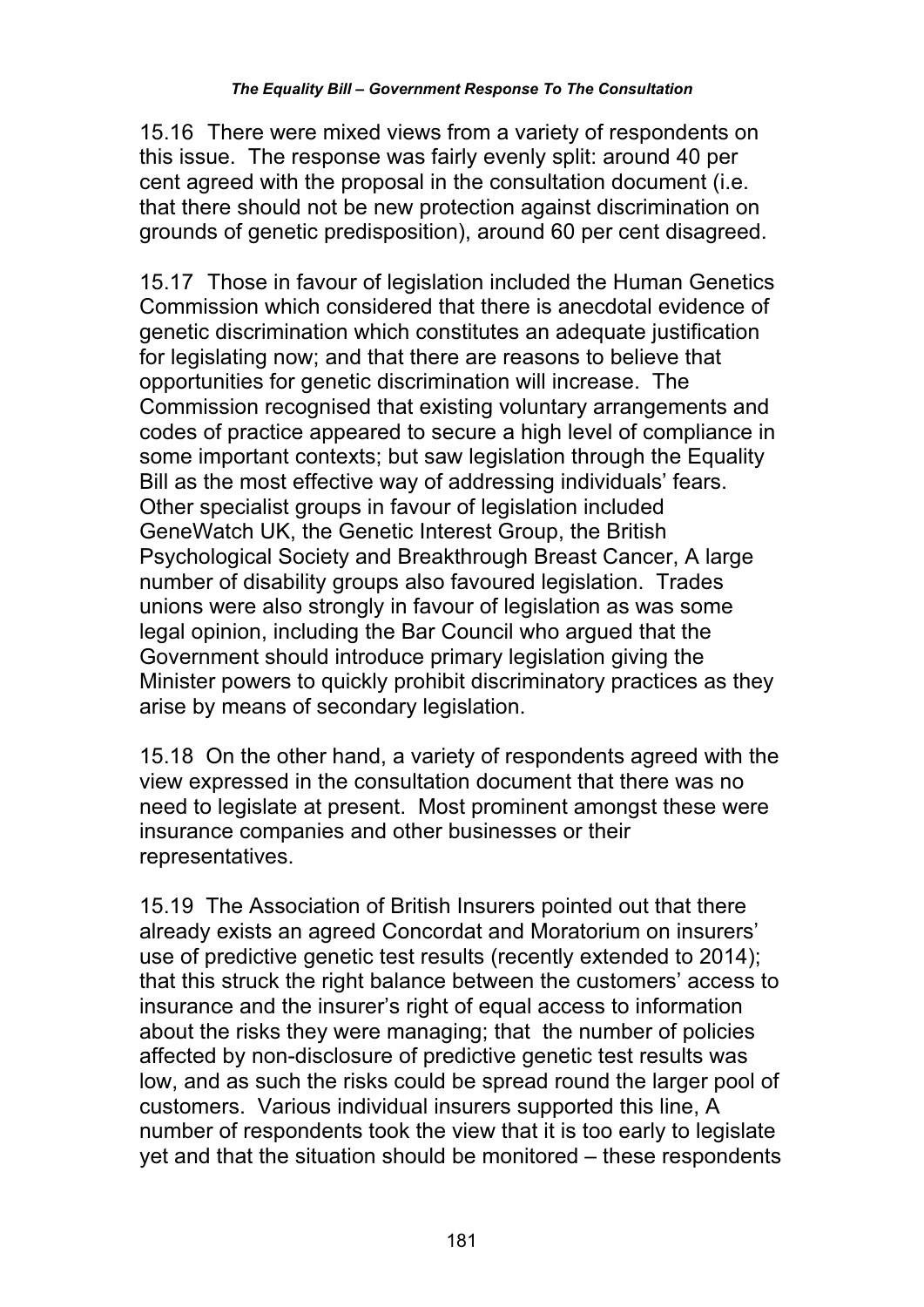included some trade and employers associations, local authorities and NHS bodies.

15.20 The Law Society considered a decision should be deferred until the Equality and Human Rights Commission had had an opportunity to consider it. The Chartered Institute of Personnel and Development were not aware of any reason for legislating at the moment but considered this may need to be reviewed in the longer term on the basis of evidence of poor practice leading to unfair exclusion and disadvantage.

## *Assessment*

15.21 The situation is not clear-cut, as the mixed responses indicate. Different respondents, even in the same category, took different views as to whether legislation is appropriate at this moment.

15.22 To a large extent, this comes down to a question of evidence. We consider there is little practical evidence of discrimination against individuals on the ground of genetic predisposition. The anecdotal evidence provided by some respondents is not, in our view, persuasive and does not point to any systemic use of data in a discriminatory way.

15.23 A number of respondents mentioned the existing moratorium and the Government's concordat with the insurance industry, as providing a degree of safeguard against discriminatory practices.

15.24 We have considered the arguments on both sides and decided that the balance does not, at this time, favour legislation to prohibit genetic discrimination, for the following reasons:

- there remains little hard evidence of a problem at present;
- the moratorium appears to be working and has recently been extended to 2014;
- it is not clear that discrimination law is the right route to deal with any problems that might now or in the future exist;
- we would expect, along with the Human Genetics Commission, the Equality and Human Rights Commission to take an interest in this area, under its duty to keep the need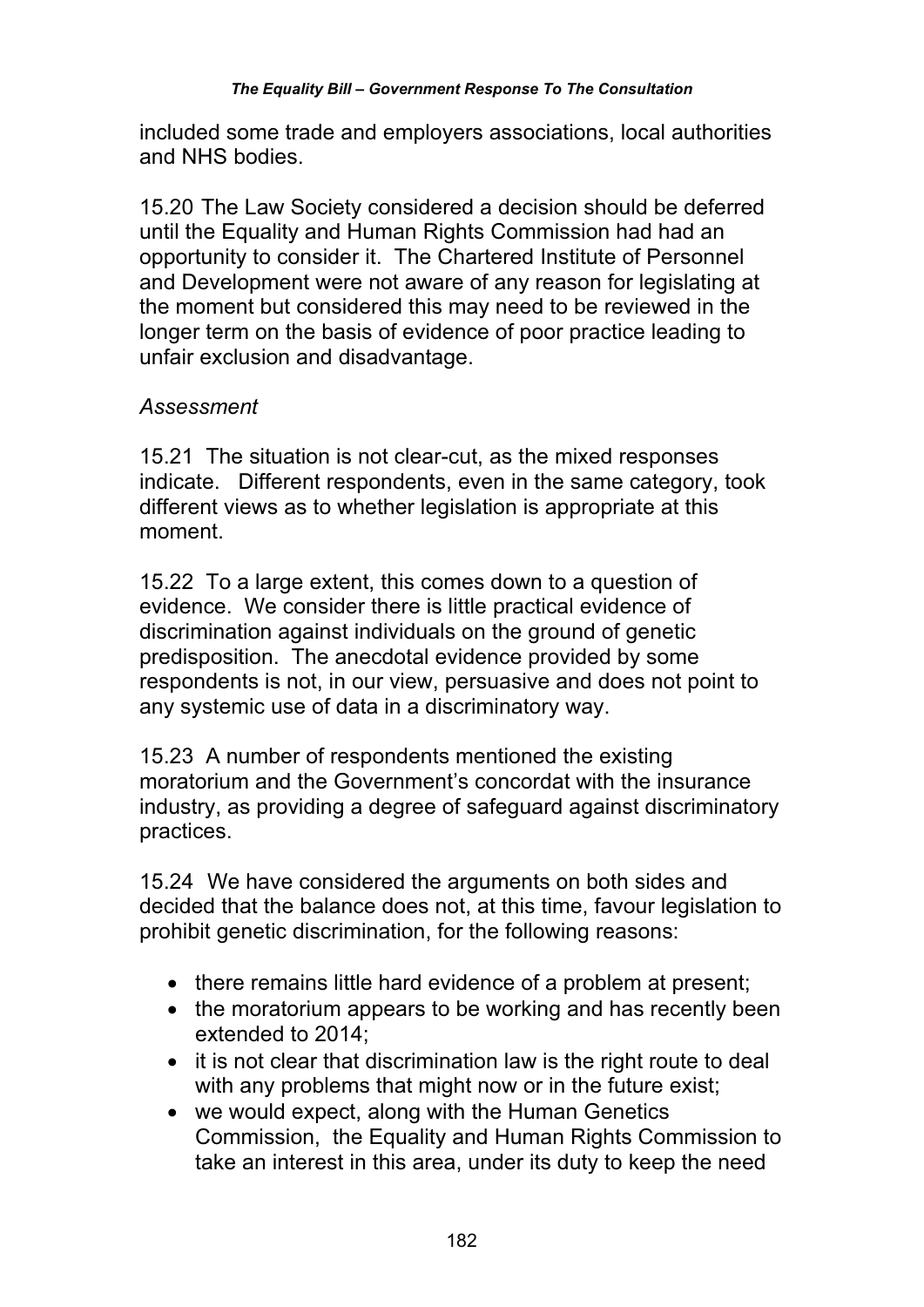#### *The Equality Bill – Government Response To The Consultation*

for legislation under review, taking into account scientific advances and the effectiveness of non-legislative options.

15.25 Should legislation appear necessary in the future, it may be more appropriate to strengthen data protection legislation or make specific rules as to what can be done with genetic information in this respect.

#### Caste discrimination

15.26 The consultation document did not specifically address the issue of caste discrimination. However, a number of representations have been received on this matter before and since the consultation, particularly since publication of a 2006 Dalit Solidarity Network Report on caste discrimination in the UK $^{29}$ . It is the Dalits (or "untouchables") who are seen as the victims of caste discrimination.

15.27 Caste discrimination is claimed to affect around 300 million people worldwide. The Communities and Local Government department has recently concluded an informal survey of around 20 key stakeholders to determine whether they were aware of any evidence that individuals or communities had been discriminated against on grounds of caste, in the UK.

15.28 On the basis of the responses received to the recent informal survey, we have concluded that there is no strong evidence of caste discrimination in the UK. In particular, there is no evidence of caste discrimination occurring in the specific fields which discrimination law covers: employment; vocational training; provision of goods, facilities and services; management or disposal of premises; education; the exercise of public functions.

15.29 To the extent that caste may be a factor in individual decision-making, some anecdotal evidence suggests that this would appear to be a reflection of social or cultural considerations, for example in choice of whom to marry. However, an individual's marriage choice is not a matter for discrimination law. We have therefore decided not to provide protection against caste discrimination in the Equality Bill.

 $\overline{a}$ <sup>29</sup> http://www.dsnuk.org/other/Caste%20Discrimination%20in%20the%20UK%202006%20\_latest\_.pdf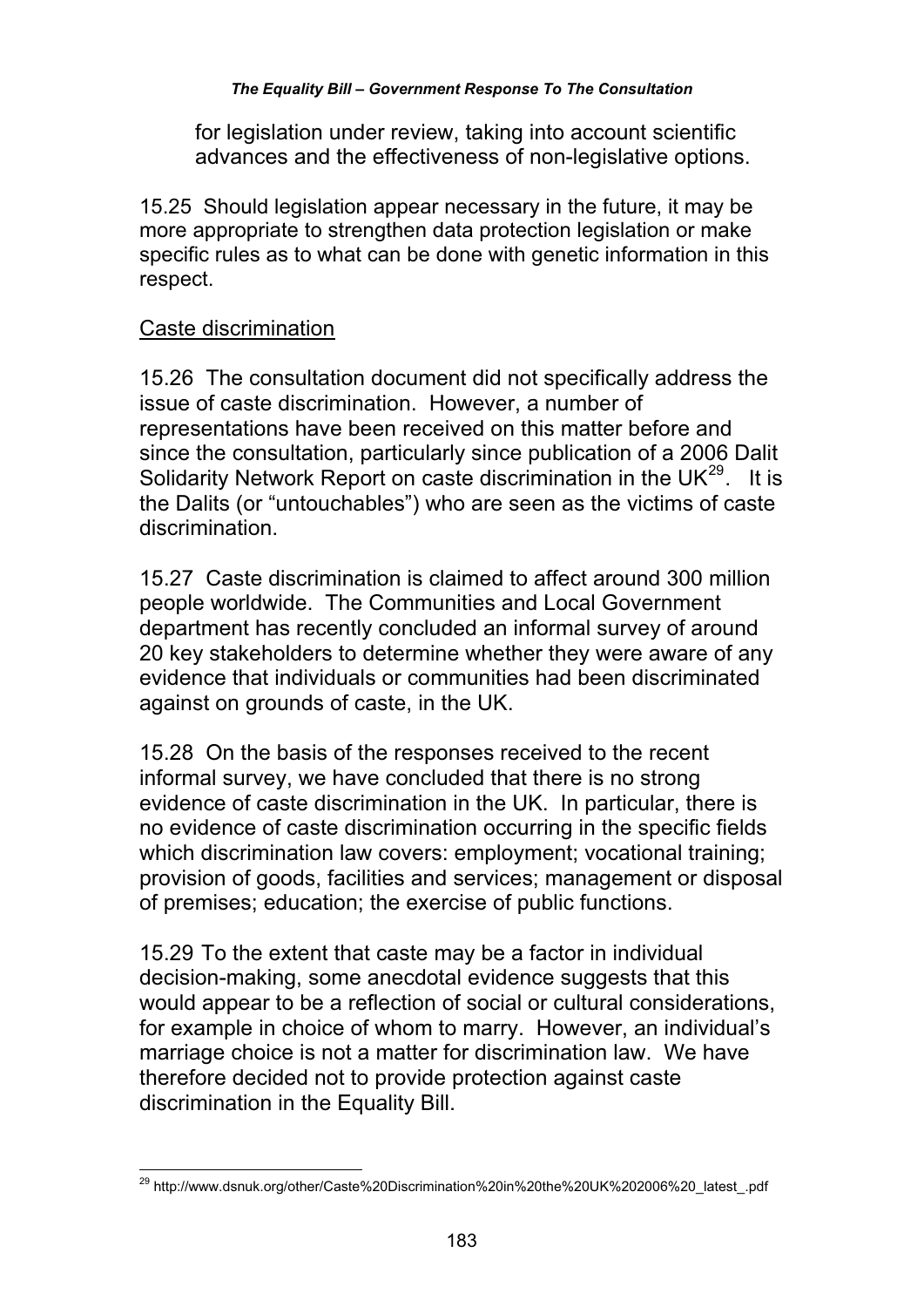15.30 We will consult the Equality and Human Rights Commission about monitoring for any future evidence of caste discrimination in the UK and advising Government accordingly, in line with its statutory duties.

## Language (Welsh speakers)

### *Feedback from the consultation*

15.31 The consultation document did not specifically address the issue of discrimination on grounds of language. A small number of responses were received, specifically on protection of Welsh speakers against discrimination, of which the most substantial was from the Welsh Language Board. In its written response and in follow-up meetings on this subject, the Board argued that;

- the Welsh language is an equality issue and has a special status in the law under the Welsh Language Act;
- there are references to language as an equality issue in various statutes including the Scotland Act (Schedule 5);
- there is evidence of firms discriminating against Welsh speakers by preventing staff communicating with each other in Welsh;
- Welsh speakers suffer discrimination because certain public services such as health care, childcare, education may not be provided in Welsh;
- Existing enforcement powers under the Welsh Language Act are too weak and Crown bodies such as Government departments are not required to comply.

15.32 The Board pointed out that it was not seeking protection for Welsh speakers against direct discrimination, because it had found no evidence of this. Instead, it wanted protection against indirect discrimination for Welsh speakers in Wales.

### *Assessment*

15.33 Even though there are references to language under an equality head in the Scotland Act, as also elsewhere in European legislation, language is not included as a protected ground in existing European or domestic discrimination law. There would be significant policy implications in introducing language generally as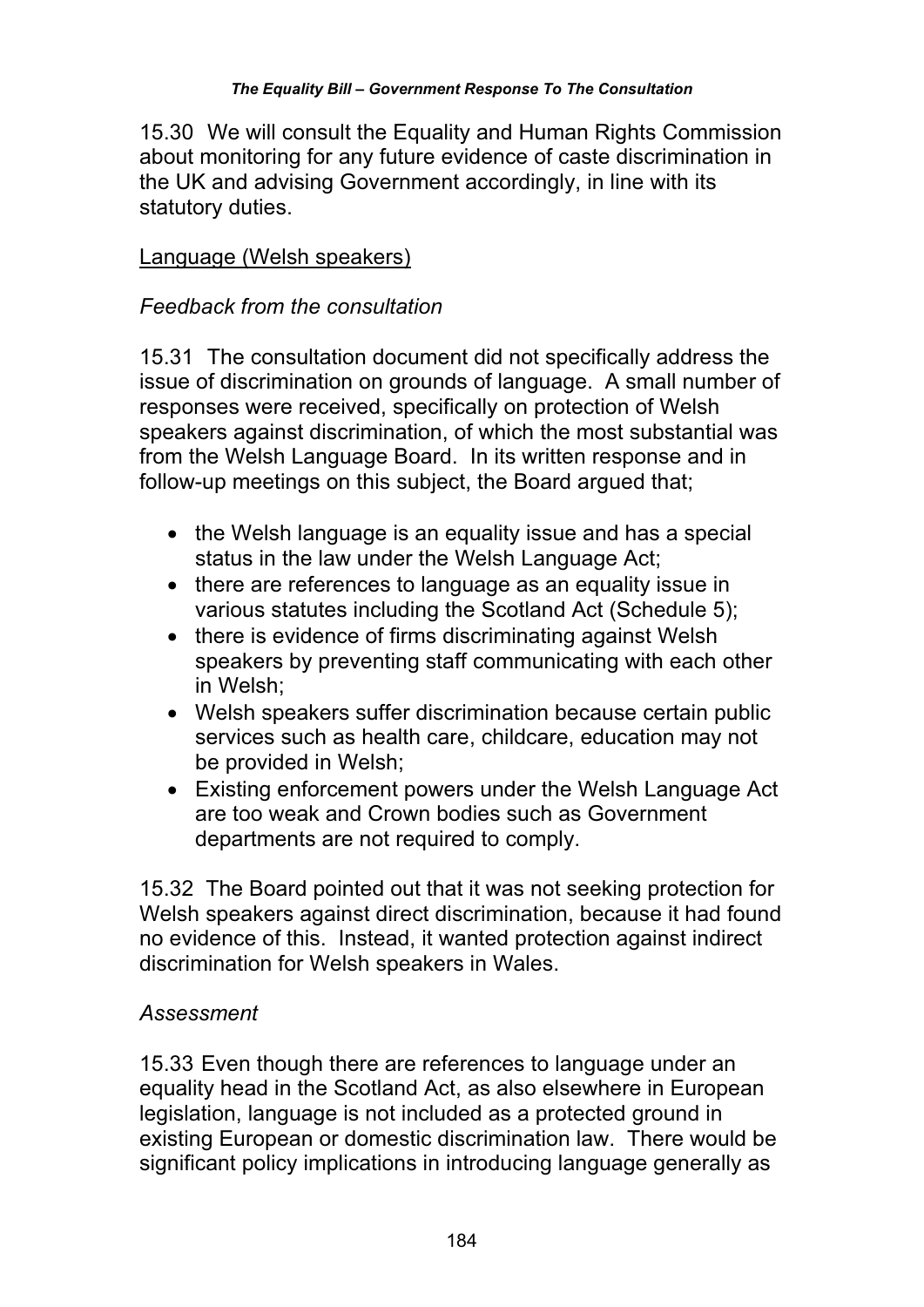an additional protected ground because this would raise questions about the equivalence or otherwise of the many languages spoken in this country. There would also be significant practical implications, given the large number of different languages used. We do not therefore consider that it is appropriate to add an additional protected ground of "language", and do not envisage having provisions on language within the Equality Bill. Nor does it seem appropriate to legislate in the discrimination field specifically to protect Welsh speakers. It would be unusual to protect Welsh speakers against indirect discrimination but not direct discrimination; and the Welsh Language Board has found little evidence of direct discrimination. It is more appropriate that duties relating to the use of the Welsh language in the provision of public services should continue to be provided through the Welsh Language Act or equivalent legislation.

15.34 The Welsh Assembly Government is seeking legislative competence to be conferred on the National Assembly of Wales in respect to the Welsh Language, by means of an Order in Council under the Government of Wales Act 2006. The Government and Welsh Assembly Government are currently discussing the proposals.

# Married persons/civil partners

15.35 The consultation document asked for views on whether section 3 of the Sex Discrimination Act, which makes it unlawful to discriminate against a person who is married or a civil partner, should be retained. It pointed out that it might be argued that the original purpose of the provision (to prevent women having to leave a job on getting married) was no longer needed; and that the provision was in fact having a counter-productive effect as a result of case law which had ruled that employers could not discriminate by keeping married couples or civil partners out of the same management chain.

# *Feedback from the consultation*

15.36 The response on this issue was split almost 50/50 for and against retention of the existing protection.

15.37 Examples of those in favour of retention included Liberty, on the basis that the protection does not just address marriage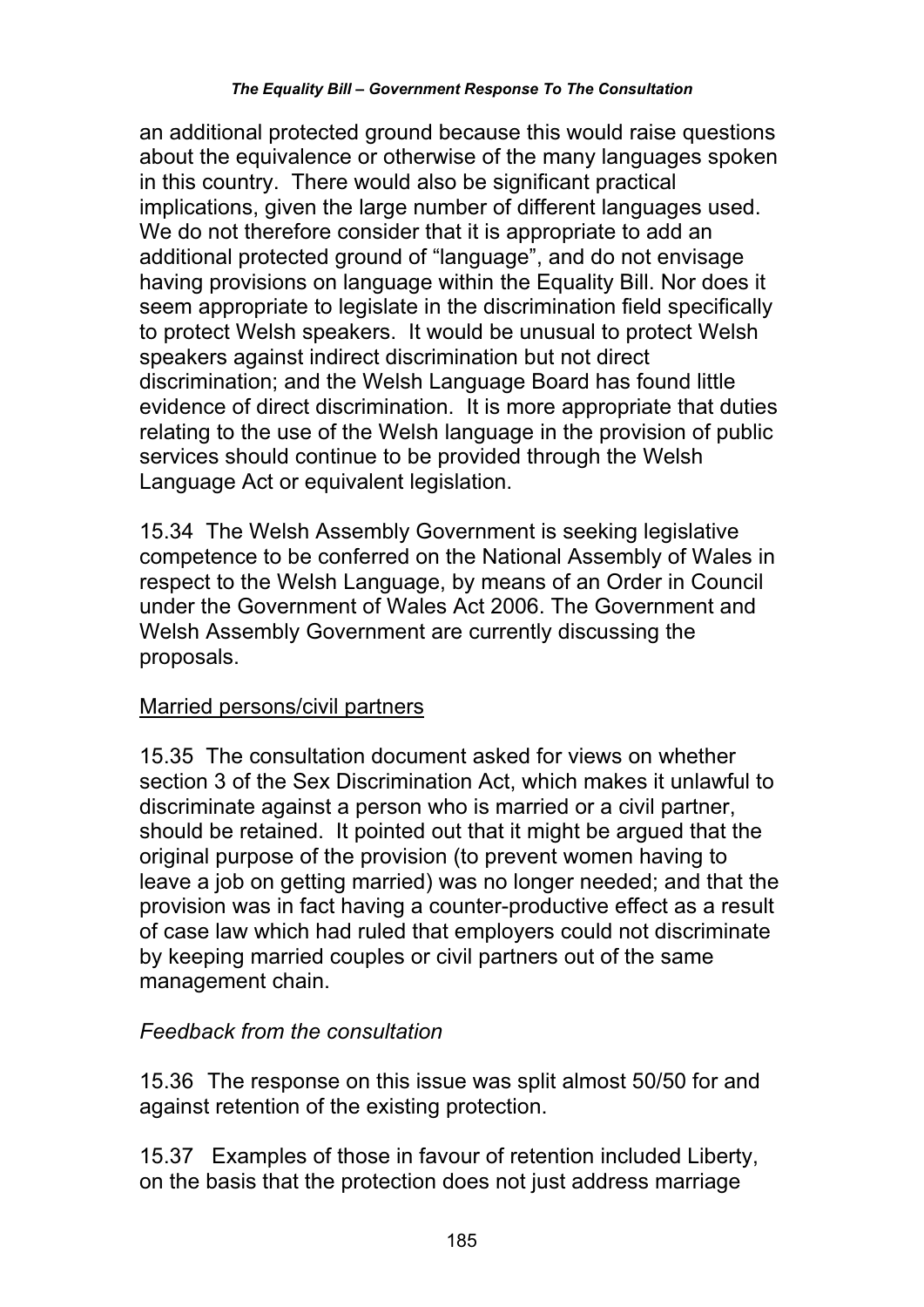bars, but also discrimination connected to marriage and there is evidence that such discrimination continues. The City of London was concerned that religious and faith-based organisations might attempt to discriminate on the basis of marital or civil partnership status. Both the Church of England and the Catholic Bishops' Conference favoured retaining the existing protection, with modification to allow for cases which could be justified – such as preventing husbands and wives working in the same management chain or having similar budget or spending responsibilities. Among those favouring retention, a number supported extending protection to include unmarried couples and single people as well as married people. The former Equal Opportunities Commission, the Gay London Police Monitoring Group and the Bar Council were among those who took this line.

15.38 Respondents who favoured removing the existing protection included the British Bankers Association which could not envisage any employment circumstances in which a person could be required to resign on marrying. Zurich Financial Services considered that there was sufficient protection under other employment legislation. Stonewall recognised that the provision might not be required for its original purpose but wanted to be sure that its repeal would not inadvertently lead to civil partners being treated less favourably than married people.

### *Assessment*

15.39 On further reflection and in the light of the consultation feedback, we have decided to retain this provision. We consider that removing this protection may run the risk of discrimination against married partners and civil partners re-emerging.

15.40 The existing provision will continue to enable employers to keep husbands and wives and civil partners in different parts of an organisation, following rules that prevent family members or people in relationships from working together, or to assign them to different tasks, so long as this is a proportionate means of achieving a legitimate aim.

15.41 We do not consider that additional protection is required for single people or unmarried couples. While single people without children, for example, do not currently have a right to request flexible working, the Government has extended this right for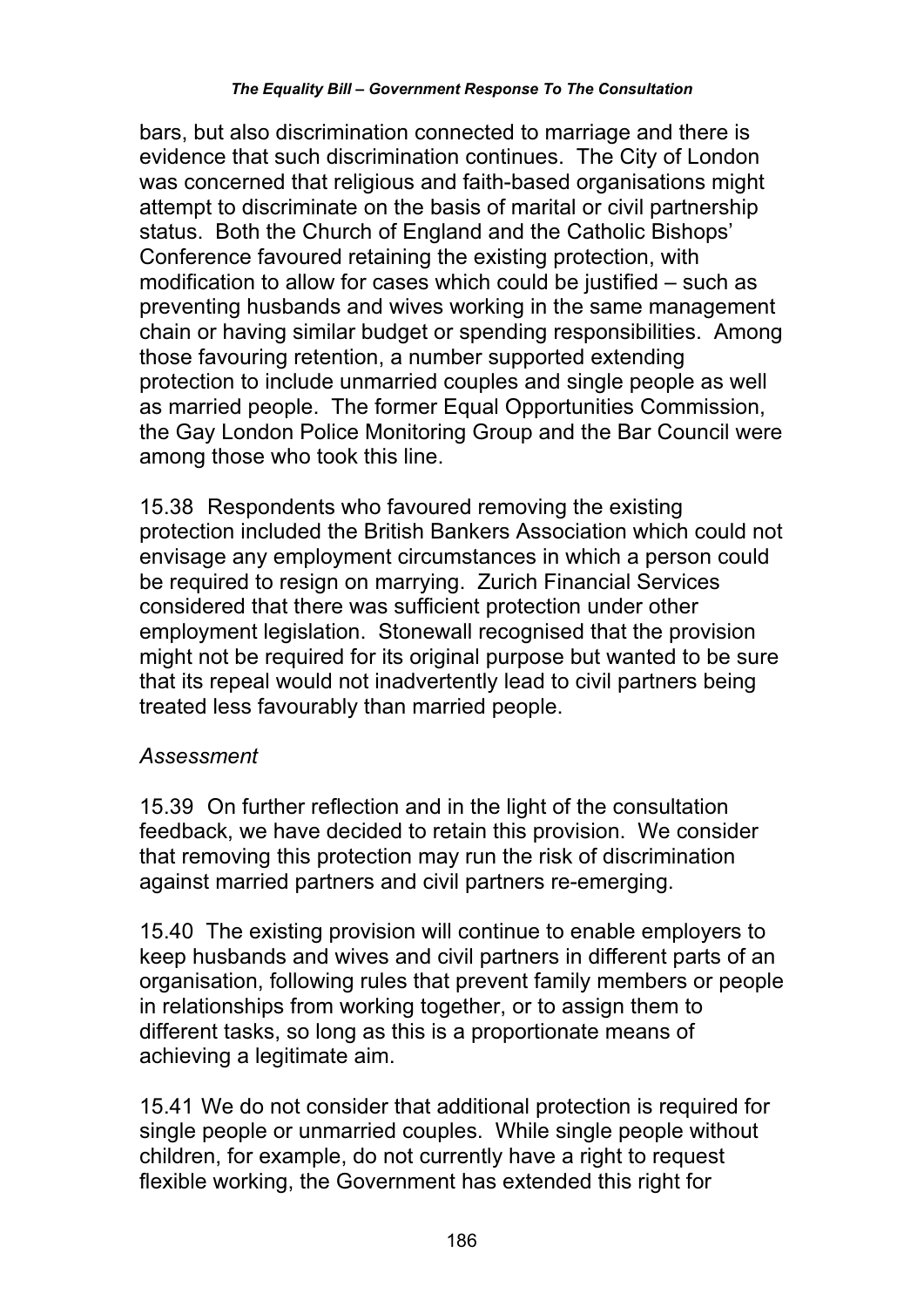parents as a matter of public policy, designed to improve work/life balance in a family context. As regards unmarried couples, any legislation would have difficulty in drawing a line reflecting the permanence or otherwise of any particular relationship.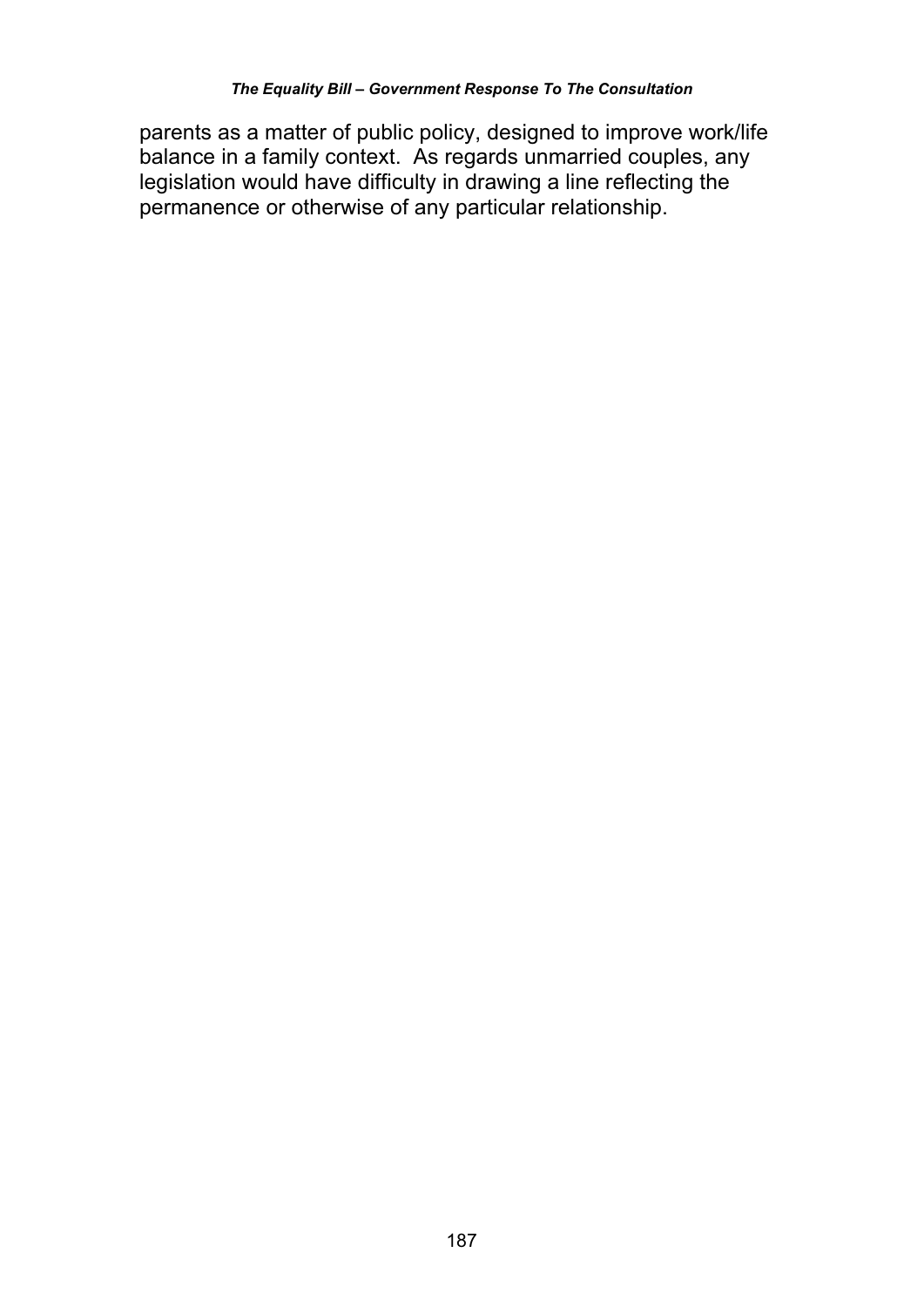#### **Chapter 16: The Gender Directive**

**16.1 We have:** 

- **extended protection from direct discrimination on grounds of gender reassignment to the provision of goods, facilities, services and premises;**
- **made it explicit that sexual harassment, sex harassment and gender reassignment harassment in the provision of goods, facilities, services and premises are unlawful;**
- **made it explicit that less favourable treatment on the ground of a woman's pregnancy (subject to a health and safety exemption) or maternity in the provision of goods, facilities, services and premises is unlawful; and**
- **made it clear that, in relation to financial and insurance products, where there are differences in an individual's premiums and benefits as a result of sex being a determinant factor in risk assessment, then these differences must be proportionate, based on relevant and accurate data, and this data must be compiled, published and regularly updated.**

16.2 The European Gender Directive<sup>30</sup> required Member States to implement it by 21 December 2007. We notified the European Commission in advance of the deadline that there would be a short delay in implementing the Directive in the United Kingdom. Implementation was achieved through the Sex Discrimination (Amendment of Legislation) Regulations  $2008<sup>31</sup>$  which came into force on 6 April 2008. These Regulations amended both the Sex Discrimination Act 1975 and the Sex Discrimination (Northern Ireland) Order 1976. The Regulations and accompanying Explanatory Memorandum can be accessed from the Office of Public Sector Information website<sup>32</sup>. A guide to the 2008

<sup>&</sup>lt;sup>30</sup> 2004/113 EC

 $\frac{31}{31}$  SI 2008/963<br> $\frac{32}{32}$  http://www.opsi.gov.uk/si/si2008/uksi\_20080963\_en\_1 and http://www.opsi.gov.uk/si/si2008/em/uksiem\_20080963\_en.pdf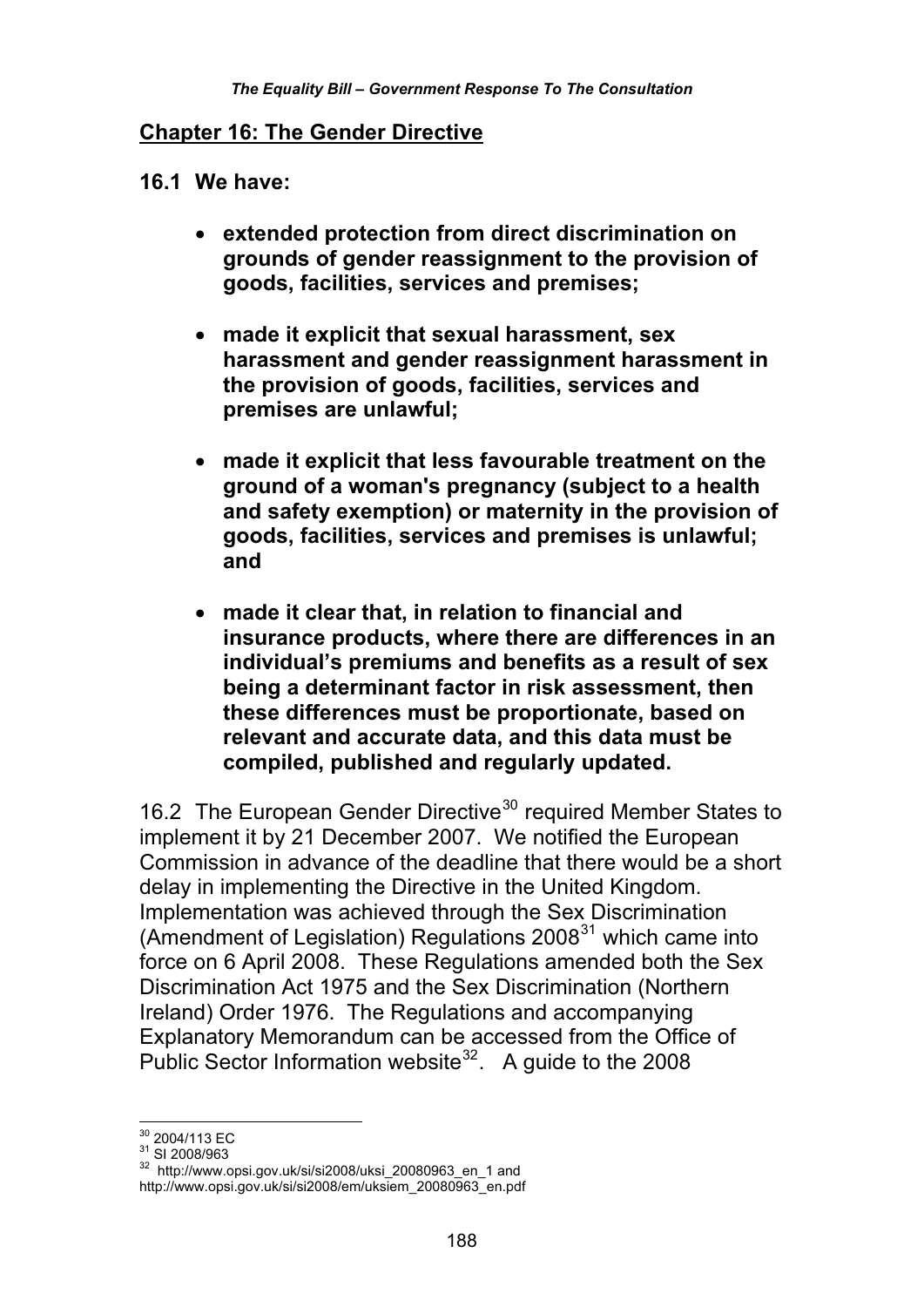#### *The Equality Bill – Government Response To The Consultation*

Regulations is available on the Government Equalities Office website $33$ 

16.3 The Gender Directive implements the principle of equal treatment between men and women in relation to the access to and supply of goods and services. The Sex Discrimination Act and the Sex Discrimination Order, which apply to both women and men, are the main pieces of legislation in Great Britain and Northern Ireland respectively which prohibit certain kinds of discrimination on the ground of sex, including gender reassignment.

16.4 In some respects the Sex Discrimination Act and Sex Discrimination Order already provided wider protection than that required by the Gender Directive, and already went a long way towards meeting the United Kingdom's obligations under it. However, some amendments had to be made to the Act and the Order to make them compatible with the Directive.

16.5 Separate consultations on implementation of the Gender Directive took place in Britain and Northern Ireland. The consultation feedback that follows relates to the consultation in Britain only.

### Retaining, removing or amending existing exceptions in the Sex Discrimination Act 1975

16.6 The Sex Discrimination Act includes a small number of exceptions that allow facilities or services to be provided on a single-sex basis, e.g. for reasons of privacy and decency. The Directive permits different treatment of women and men in two respects. Firstly, where there is a legitimate aim and the different treatment is a proportionate means of achieving that aim. And secondly, where the different treatment has the aim of preventing or compensating for disadvantages linked to sex, i.e. positive action. The consultation paper sought views on proposals to bring the pre-existing exceptions in the Sex Discrimination Act into line with the Gender Directive. These exceptions range through services provided for men or women only for reasons of decency to facilities or services restricted to one sex in a place occupied or used by an organised religion and the restriction is made in order

 $\overline{\phantom{a}}$ <sup>33</sup> http://www.equalities.gov.uk/publications/080408\_Fact%20sheet\_GD\_final.doc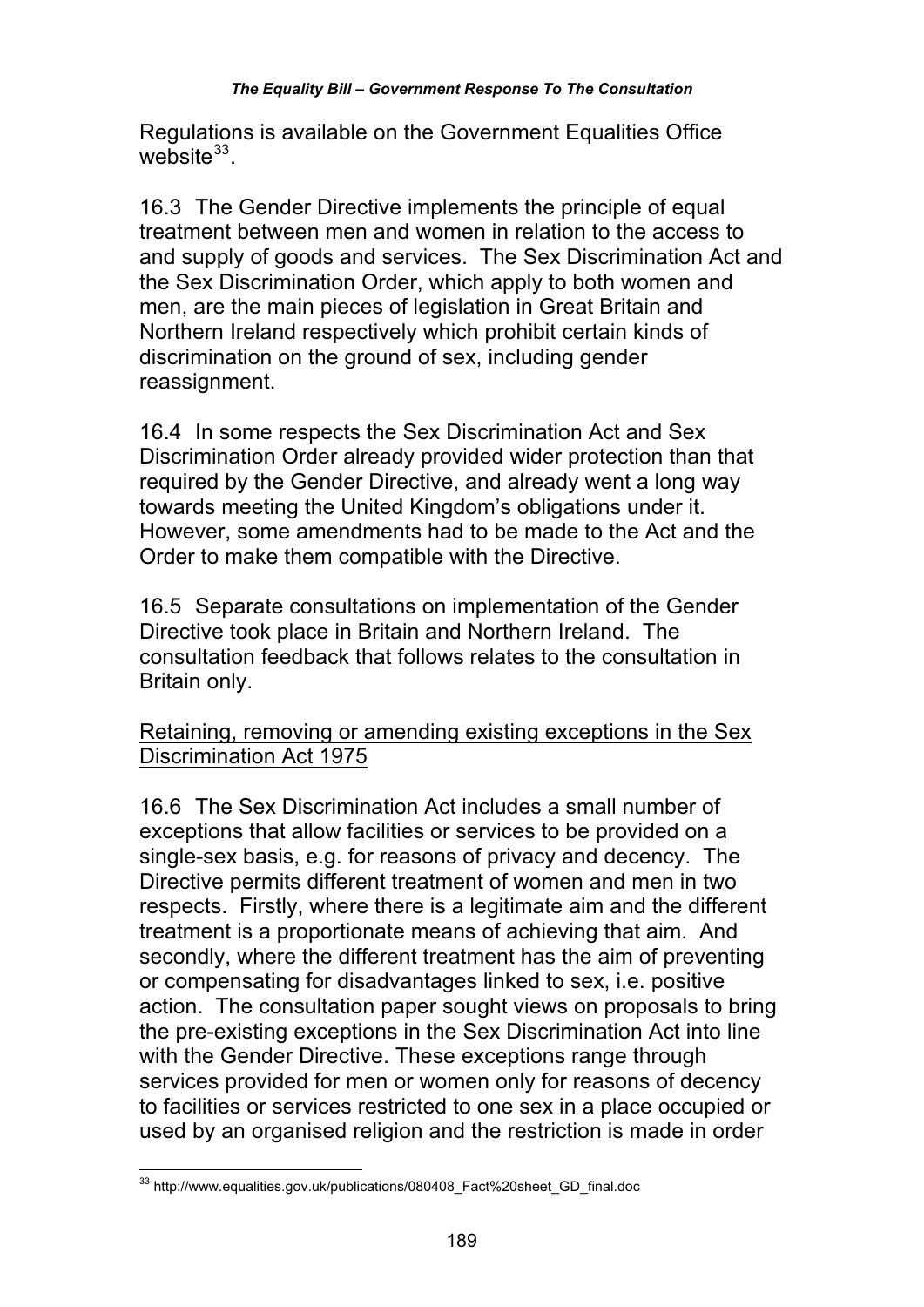to comply with the doctrines of the religion or to avoid offending the religious susceptibilities of a significant number of its followers.

#### *Feedback from the consultation*

16.7 Nearly 100 responses to this question were received. The response from lesbian, gay, bisexual and transgender organisations was mixed. Press for Change welcomed proposals to clarify the circumstances under these sections, where discrimination is lawful, and where it is not. However a:gender disagreed with what they considered to be the virtually blanket religious exception being proposed in respect of transsexual people.

16.8 The responses received from business organisations were unanimous in their support for the proposed changes, and nearly all local authorities and other public bodies that responded were in favour.

16.9 All of the religious organisations which responded expressed the view that there should be exceptions to allow religious organisations, religious business owners and religious professionals to ensure freedom of conscience, religion and speech.

#### *Assessment*

16.10 The main focus of the responses on exceptions was how they might affect religious organisations. The need to respect the right to freedom of religion when prohibiting discrimination was foreseen in Recital 3 of the Gender Directive. Accordingly, the implementing Regulations specifically put out of scope goods, facilities or services, which are likely to be related to religious observance or worship. The Regulations do not introduce into the Sex Discrimination Act an exemption for individual religious believers or organisations who, like anyone else, are bound by the prohibition on discrimination, or harassment, on grounds of sex and gender reassignment. We believe that this strikes the correct balance between the rights of transsexual people (Article 8 of the European Convention on Human Rights) and the right to manifest a religious belief and freedom of expression (Articles 9 and 10).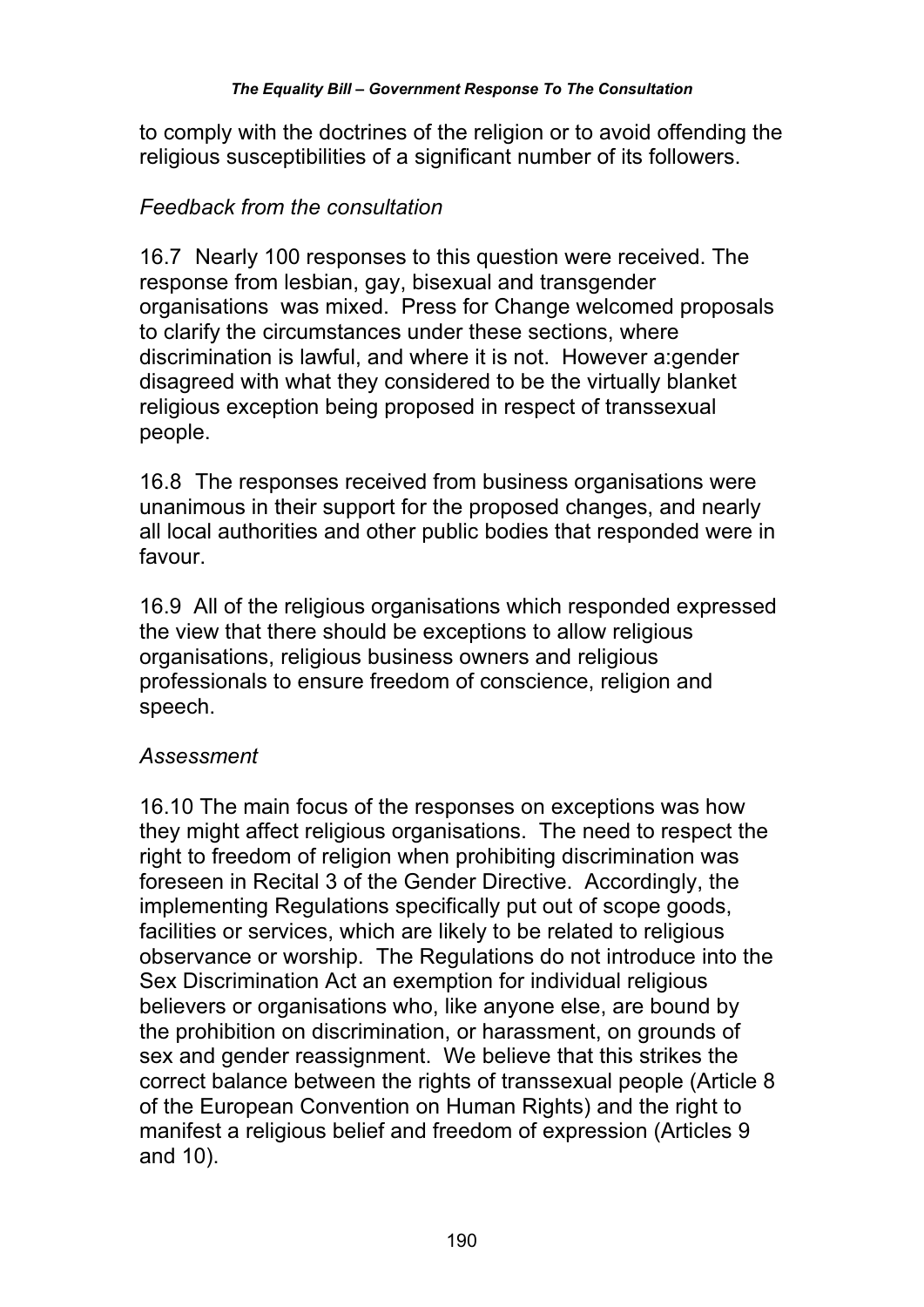16.11 Where the exceptions as they existed in the Sex Discrimination Act before 6 April 2008 ran the risk of not complying fully with the Directive, the Regulations have tightened the drafting so that the differential treatment of men and women that the exceptions permit is compatible with European law.

16.12 The Regulations have also amended the specific exceptions in the Sex Discrimination Act that allow provision to women or to men only, other than in relation to the excluded matters<sup>34</sup>, to allow for different treatment of transsexual people on the ground of gender reassignment, but only where such treatment is a proportionate means of achieving a legitimate aim, or in respect of voluntary bodies and charities, as positive action measures.

#### Insurance and related financial products

16.13 Pre-existing provisions in the Sex Discrimination Act enabled the insurance industry to offer differential premiums and policies on the grounds of sex provided that the treatment is reasonable and is supported by reliable, actuarial evidence. The consultation paper sought views on the likely impact of the Gender Directive's insurance provisions on providers and/or customers of insurance and related financial products.

#### *Feedback from the consultation*

16.14 More than 70 responses provided comments on this issue.

16.15 Around 75 per cent of the private sector organisations which responded on this issue were in favour of our proposals on insurance. In particular, the Association of British Insurers was pleased that the Government secured provisions for insurance which minimise the cost and anti-competitiveness effects on the industry. Nearly all the local authorities which responded were in favour of this proposal as were all fire authorities, and a significant majority of police and health authorities. Equality groups stressed the need for safeguards. For example, the former Equal Opportunities Commission recommended as essential mandatory record keeping and full disclosure of underwriting data and assumptions by insurance companies, with new reporting,

 $\overline{\phantom{a}}$  $34$  "Excluded matters" in the 2008 Regulations set out those areas with which we consider the Gender Directive is not concerned.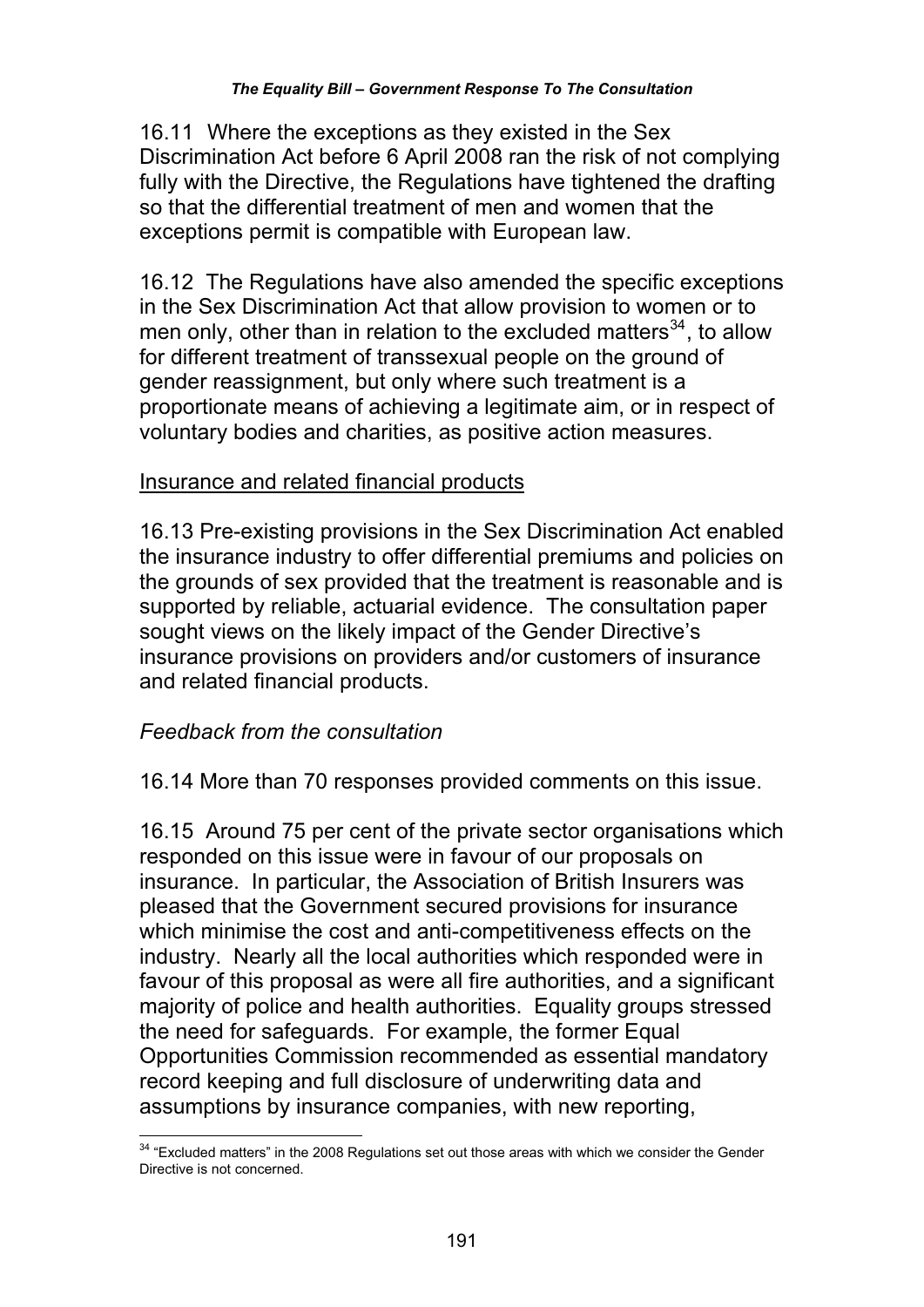inspection and compliance functions for the Financial Services Authority. They also recommended that insurance be provided in the acquired gender to those who fall within the definition of gender reassignment a:gender put forward similar arguments. They welcomed proposals to provide clarity for transsexual people in this area so that both transsexual people and the insurance companies know where they stand. This general approach was supported by all of the lesbian, gay, bisexual and transgender stakeholders and by the women's organisations which responded.

#### *Assessment*

16.16 We have worked closely with the insurance industry to amend the exception in a way that satisfies the requirements of the Directive while still allowing the insurance sector to operate effectively as a competitive market. So the Sex Discrimination Act now requires the insurance industry to compile, publish and regularly update data on which any gender differences in premiums or benefits which are different, in line with Treasury guidance. The Treasury's guidance is available on its website<sup>35</sup>.

16.17 The premiums and benefits for a transsexual person should only be based on that person's acquired gender if they hold a Gender Recognition Certificate and have therefore legally changed their gender from their birth sex; in all other cases premiums and benefits will be based on birth gender.

## Deferring the ban on differences in insurance premiums and benefits due to maternity or pregnancy

16.18 The Gender Directive permits Member States to defer implementing the required ban on differences in insurance premiums and benefits due to maternity or pregnancy until 20 December 2009. The consultation paper asked whether we should take advantage of this opportunity to defer.

*Feedback from the consultation* 

 $\overline{\phantom{a}}$ <sup>35</sup> http://www.hm-

treasury.gov.uk./consultations\_and\_legislation/gender\_insurance/consult\_gender\_insurance.cfm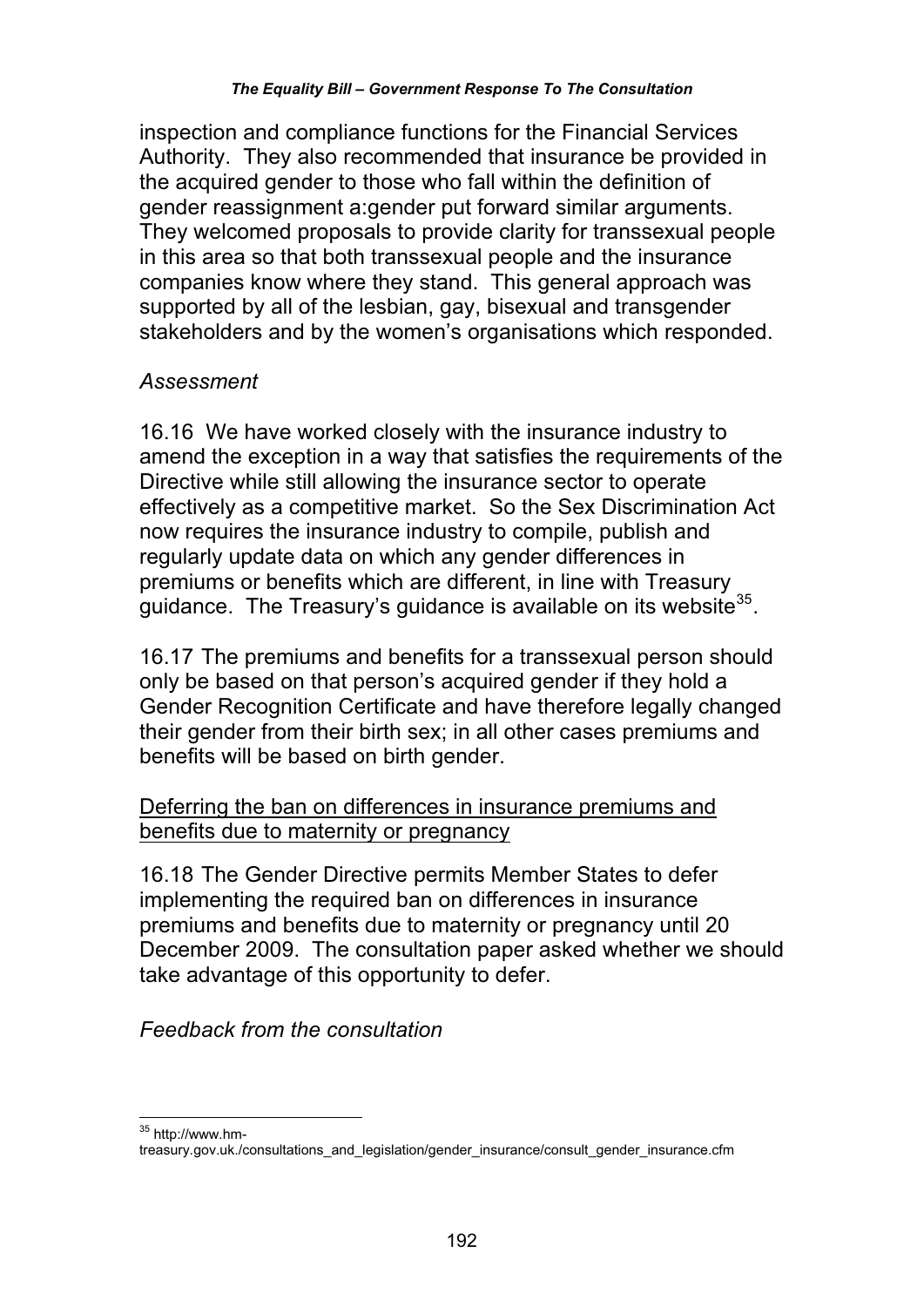16.19 Over 50 responses were received to this question, of which around 75 per cent took the view that a ban on differences due to maternity or pregnancy costs should be implemented in 2007. The remaining responses supported deferred implementation in 2009. Equality groups, lesbian, gay, bisexual and transgender stakeholders, nearly all the local authorities, the fire authorities, most police authorities and half of the health authorities responding on this issue favoured implementation in 2007.

16.20 All responses from insurance representatives were in favour of implementation in 2009 in order to provide time to adapt to the changes. The Association of British Insurers stated that removing these exclusions earlier would expose insurers to additional costs, part of which would fall on other policyholders. They also considered that preparing for the prohibition would take considerable resource and time in e.g. re-printing policy documentation. They estimated the cost to be around £3.25 million.

## *Assessment*

16.21 We have deferred implementation of the requirement that costs related to pregnancy or maternity shall not result in differences in insurance premiums and benefits, but for one year and not the full two years which the Directive permits. So differences in treatment resulting from costs related to pregnancy or maternity will be prohibited from 22 December 2008. We are satisfied that this will allow insurers sufficient time to introduce the necessary adaptations to their policies and systems, bringing about compliance with the Directive as early as possible.

# Definition of maternity

16.22 The consultation paper asked for views on whether maternity should be defined for the purposes of the Sex Discrimination Act provisions covering goods, facilities or services and premises and, if so, how it should be defined. It offered four options.

### *Feedback from the consultation*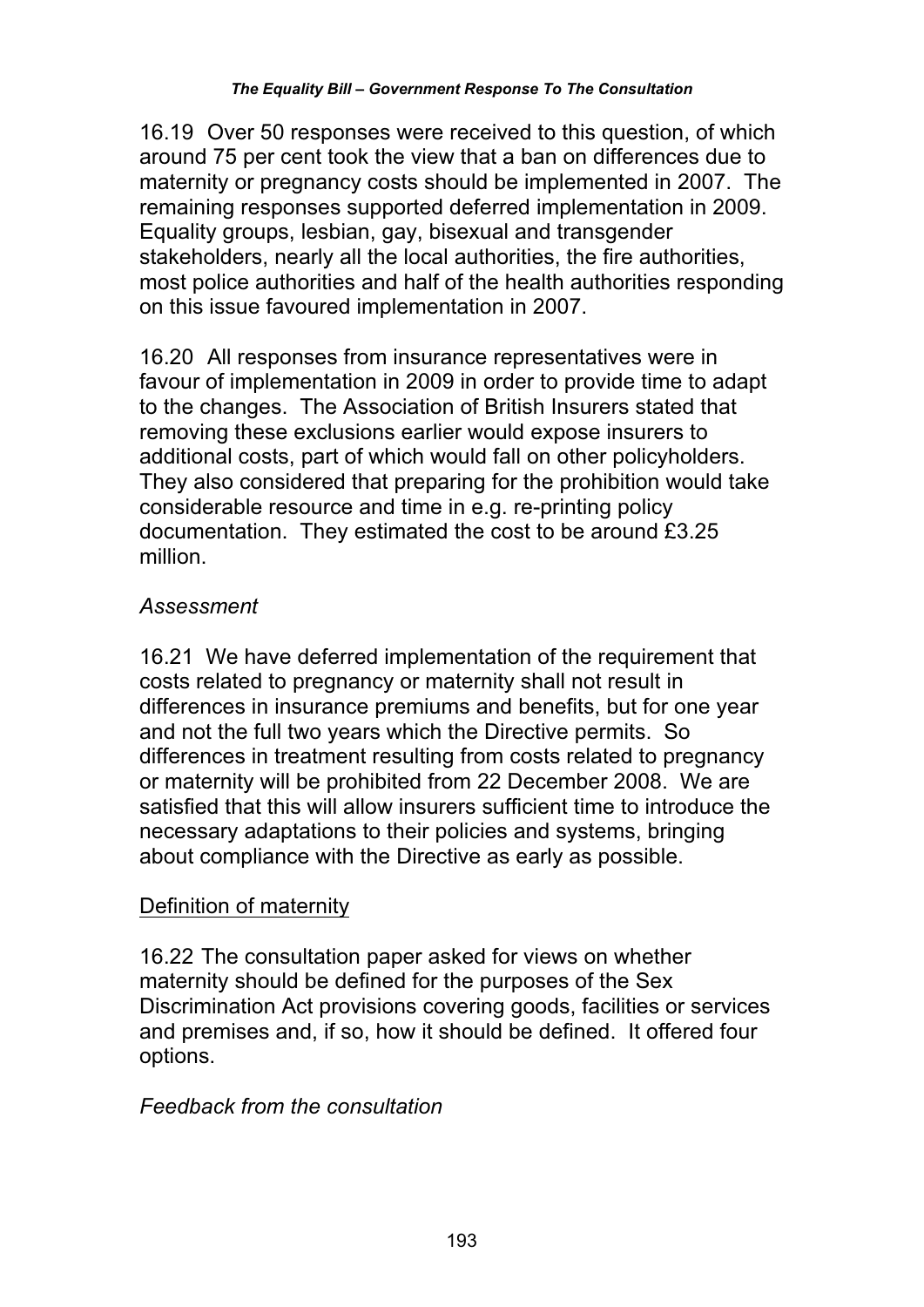16.23 Over 70 responses were received on this issue and nearly all agreed that maternity should be defined for the purposes of the relevant Sex Discrimination Act provisions.

### *Assessment*

16.24 The Regulations amended the Sex Discrimination Act 1975 to make it explicitly unlawful to subject a woman to less favourable treatment because she is pregnant or because of her maternity. Maternity is defined by reference to the period of time that has elapsed since childbirth, so as to provide the greatest legal certainty – this period of time is 26 weeks. An exception permits a service provider to not offer a pregnant woman certain services if that provider believes this would put her or her unborn child's health at risk, provided such health and safety considerations are also applied to other people with health conditions which make them vulnerable.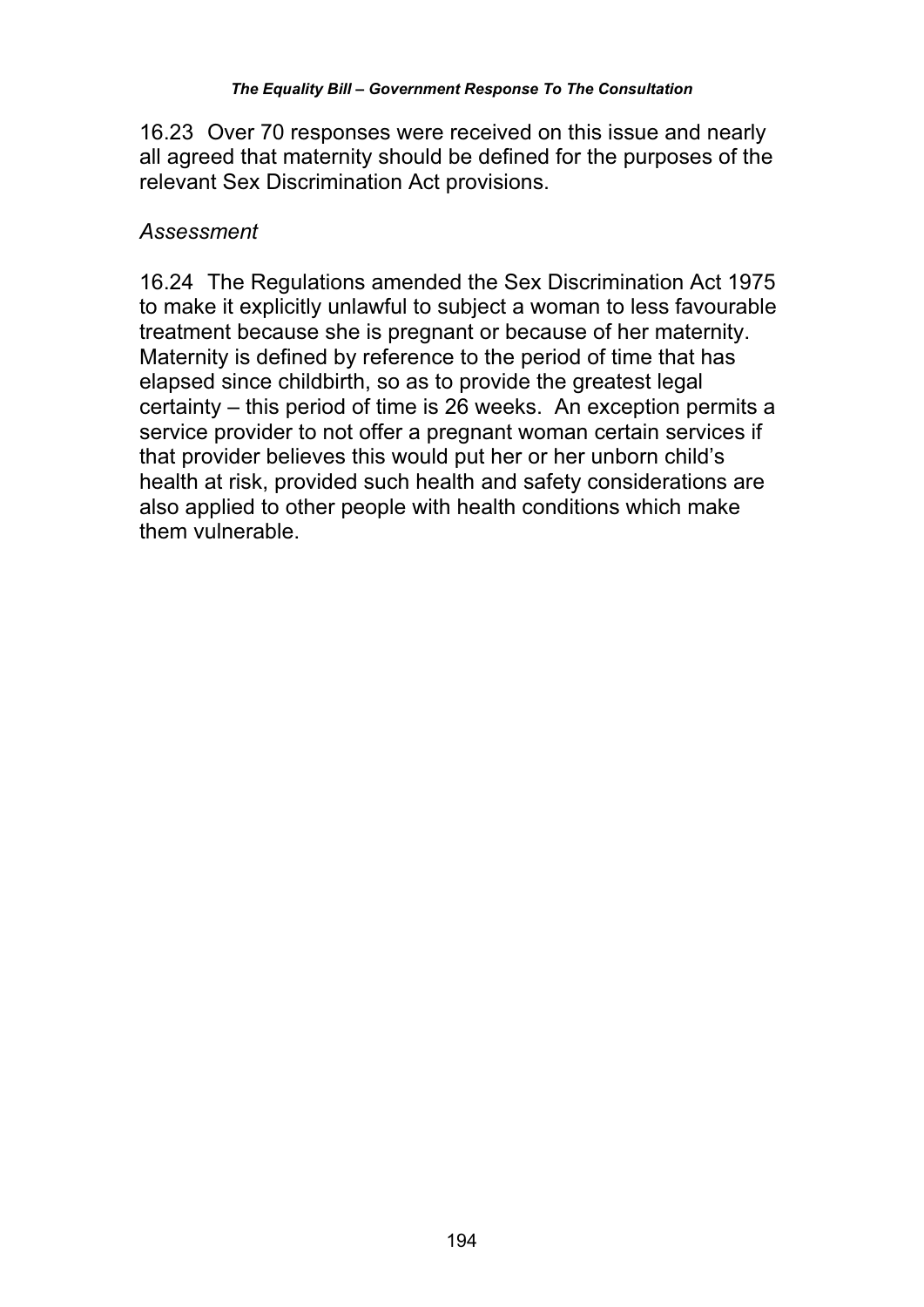ANNEX A

#### **ORGANISATIONS WHICH RESPONDED TO THE CONSULTATION**

Note: for privacy reasons, the names of the individuals who responded are not shown

1990 Trust A:Gender Aberdeen City Council Aberdeenshire Council Access Association Accord Housing Group Action for Blind People Action for M.E Additional Support Needs Tribunals for Scotland Advisory, Conciliation and Arbitration Service (ACAS) Advocates Europe AEGON Affinity Affinity Sutton Group Age and Employment Network Age Concern Cymru Age Concern England Age Concern Hampshire All Party Parliamentary Group Against Anti Semitism All Party Parliamentary Group on Disability Alliance for Inclusive Education Al-Manaar Muslim Cultural Heritage Centre Alzheimer's Society Amber Valley Borough Council Amnesty International Ann Craft Trust, Voice UK and Respond [joint response] Arthritis Care Arts and Humanities Research Council Centre for Law, Gender and Sexuality ASDA Aspect Consultation Response Aspire Associated Society of Locomotive Engineers and Firemen (ASLEF) Association of Directors of Adult Social Services, and Local Government Association [joint response] Association for Spina Bifida and Hydrocephalus (ASBAH) Association of Breastfeeding Mothers Association of British Insurers Association of Chief Police Officers Association of Colleges Association of Directors of Children's Services Association of Disabled Professionals Association of Greater London older Women Association of Greater Manchester Authorities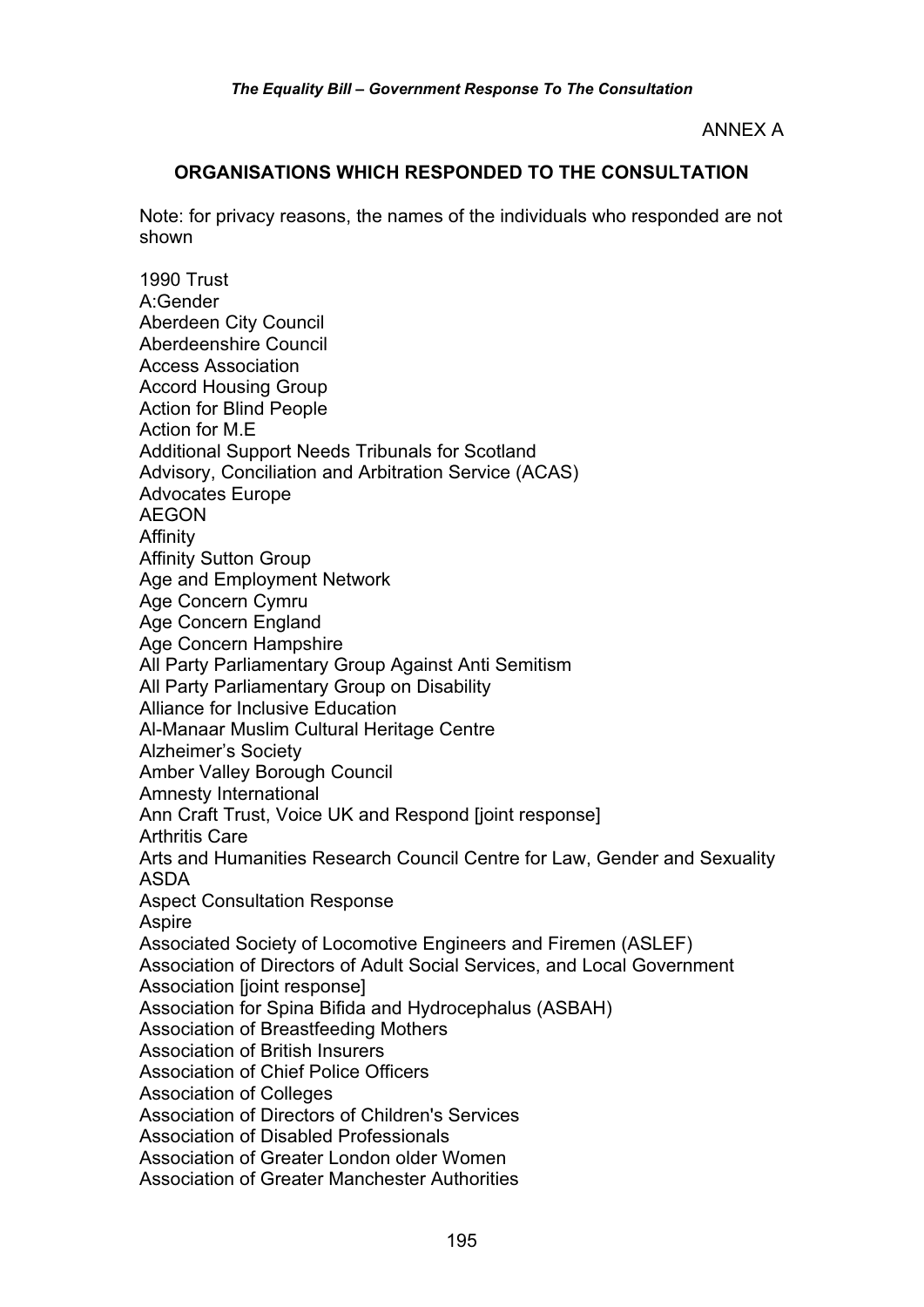Association of Police Authorities Association of Registration and Celebratory Services Association of Residential Managing Agents Association of Retirement Housing Managers Association of School and college Leaders Association of Scotland's Colleges Association of Teachers and Lecturers Association of Women Barristers, Association of Women Solicitors Audit Commission Aurora Group in Croydon B&Q Basingstoke and Deane Borough Council Basingstoke Community Churches Berkshire Consultancy Ltd Beverley & East Riding Golf Club Birmingham Law Society's Employment Law Committee Birmingham Public Care Trust Black and Minority Ethnic Network East of England Black Majority Church Conservative Consortium Blackpool North Shore Golf Club Blandford Evangelical Church Board of Deputies of British Jews Bord Na Gaidhlig Boston Belles Transgendered Support Group Braintree Pensioners Action Group Breakthrough Breast Cancer Breakthrough UK Ltd Breastfeeding Manifesto Coalition Breastfeeding Network Brecknock & Radnor Crossroads Brecknock Access Group Brethren Christian Fellowship Bristol Employment Tribunal Members' Association British Air Transportation Association British Airways Plc British Bankers Association British Broadcasting Corporation British Chambers of Commission British Holiday and Homeparks Association British Hospitality Association British Humanist Association British Institute for Human Rights British Library British Medical Association British Property Federation British Psychological Society British Retail Consortium British Stammering Association British Transport Police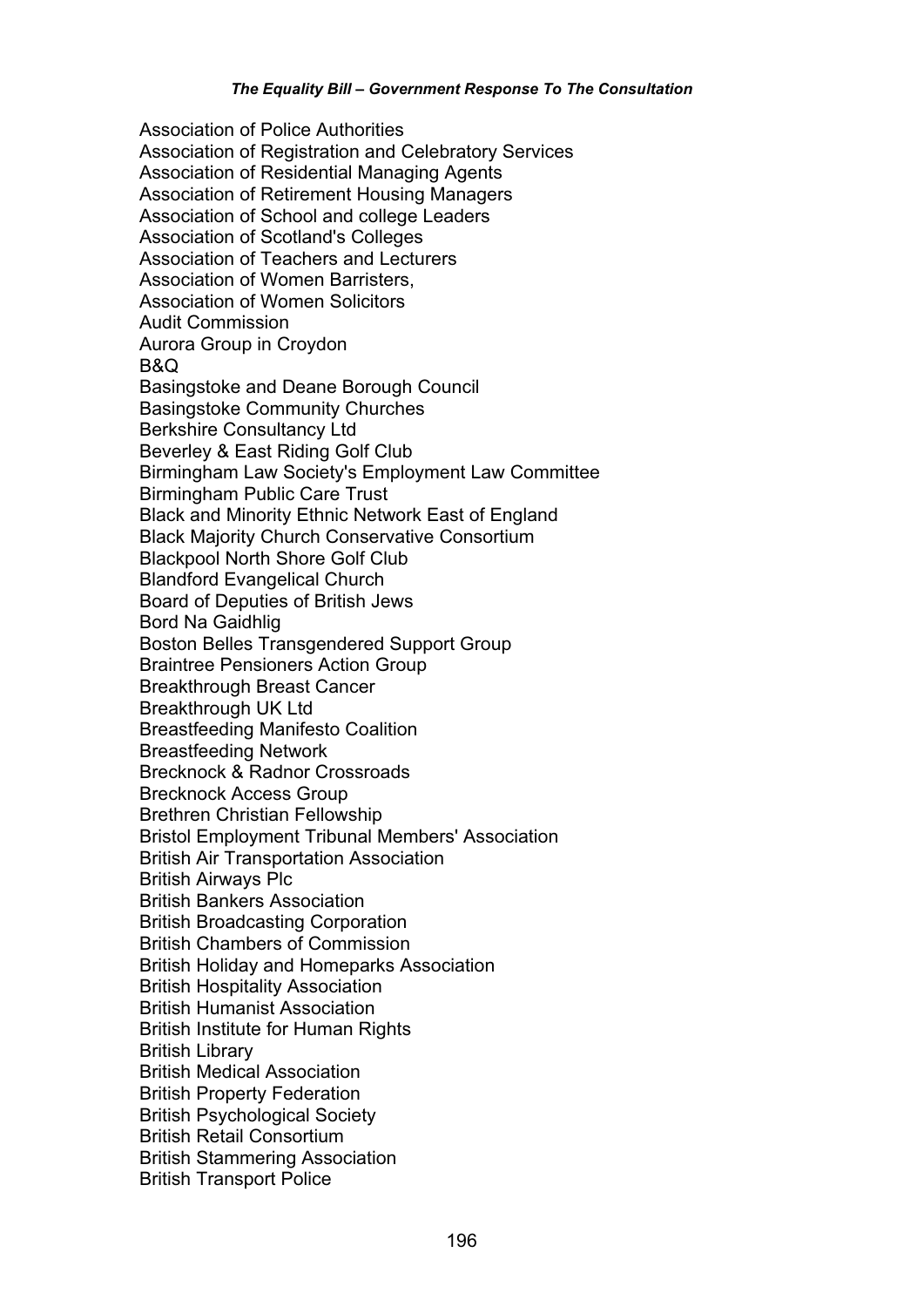British Youth Council BT Kaleidoscope Buckinghamshire County Council Building Societies Association BUPA Business Services Association Calderdale Metropolitan Borough Council CALL Centre Cambridgeshire County Council Cancer Backup Capability Scotland Careers Scotland Carers Association Rochdale Carers Group - Durham CC Carers Subgroup of the Learning Difficulties Partnership Board in Bristol Carers UK Cathkin Braes Golf Club Catholic Bishops' Conference of England and Wales Catholic Parliamentary Office Cayman Minister's Association Central Council of Recreative Physical Training (CCPR) Central Scotland Racial Equality Council Centre for Equality and Diversity Centre for European Law and Integration, University of Leicester Centre for Excellence Centre for Research in Equality and Diversity Centre for the Analysis of Social Exclusion. Chamber of Shipping Changing Faces Charity Commission Chartered Institute of Housing Chartered Institute of Personnel and Development Chartered Society of Physiotherapy Chief Fire Officers Association, Wales Children and Family Court Advisory and Support Service Children in Scotland Children's Commissioner for England Children's Commissioner for Wales Children's Law Centre Children's Legal Centre Children's Rights Alliance for England Children's Society Christian Action Research and Education Christian Council of Britain Christian Institute Church of England Church of Scotland Church Society Churches Together in Oxfordshire Chwarae Teg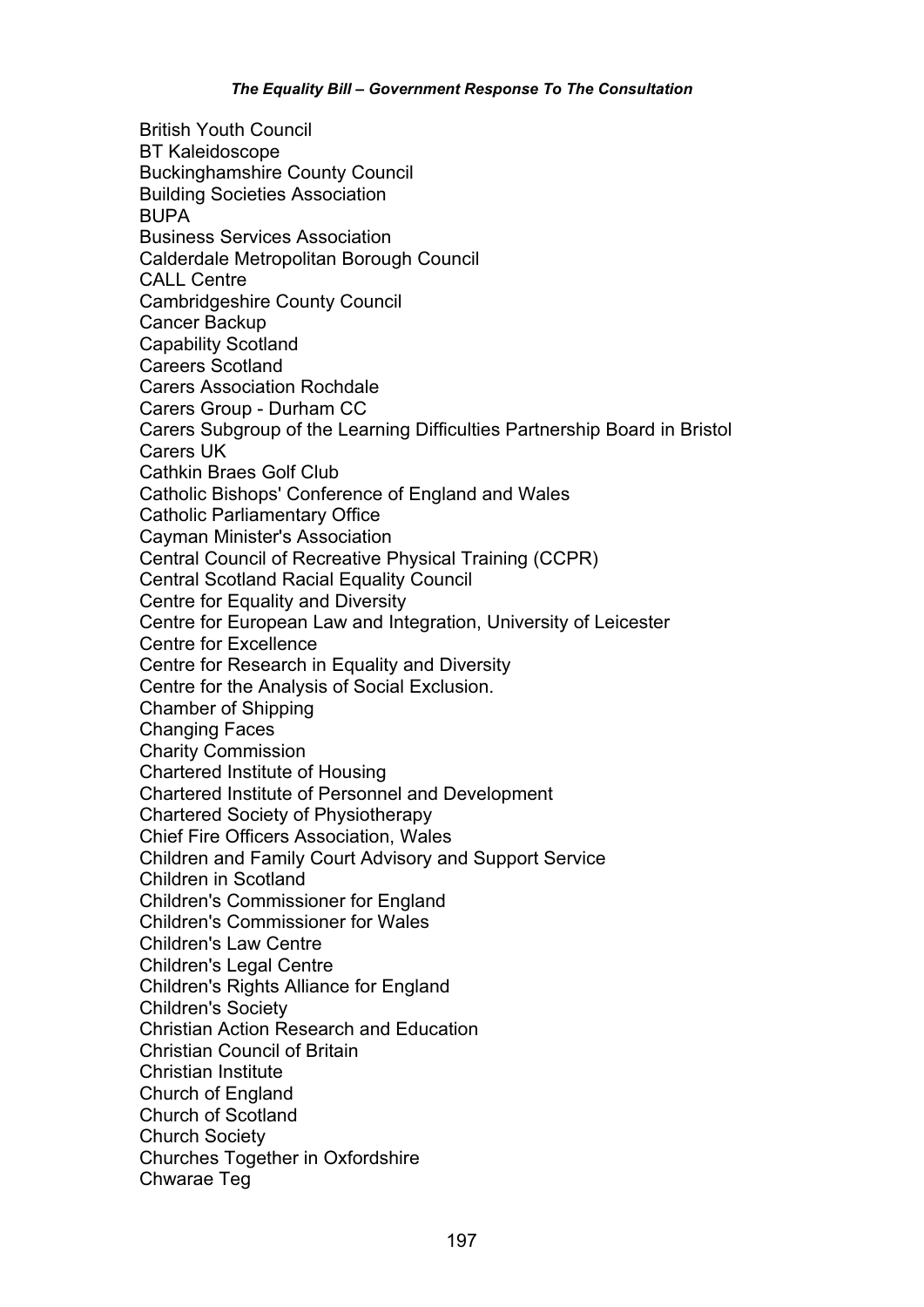Citizens Advice Bureau City & Hackney Older Peoples Advisory Group City and Guilds City of London City of London Access Group City of London Police City of York Council Clearpoint Consulting Coalition on Sexual Orientation Cobbetts Solicitors Employment Department Colchester Borough Council Commission for Equality & Human Rights Commission for Racial Equality Commission for Social Care Inspection Communication Workers Union Comparative Organisation and Equality Research Centre and Working Lives Confederation of British Industry **Connect** Convention of Scottish Local Authorities Co-operative, The Cornwall Equality and Diversity Group Corporate Equality Unit East Renfrewshire Council Council for Disabled Children Council of Her Majesty's Circuit Judges and Association of District Judges, Council on Tribunals Coventry City Council Crown Prosecution Service Croydon Volunteer Centre Cumbria County Council Cumbria police Authority Cyngor Bwrdeistref Sirol CONWY County Borough Council DEFRA LGBT Network Denbighshire County Council Department for Christian Responsibility and Citizenship Derby City Council's Diversity Forums and Employee Networks Derby Racial Equality Council Derbyshire County Council Devon County Branch of Unison Devon NHS trust Disability Action Disability Action in Islington Disability Agenda Scotland Disability Charities Consortium Disability Equals Business Disability Law Service Disability Rights Commission Disability Wales Disabled Persons Transport Advisory Committee Discrimination Law Association Diversity and Citizen Focus Directorate Metropolitan Police Service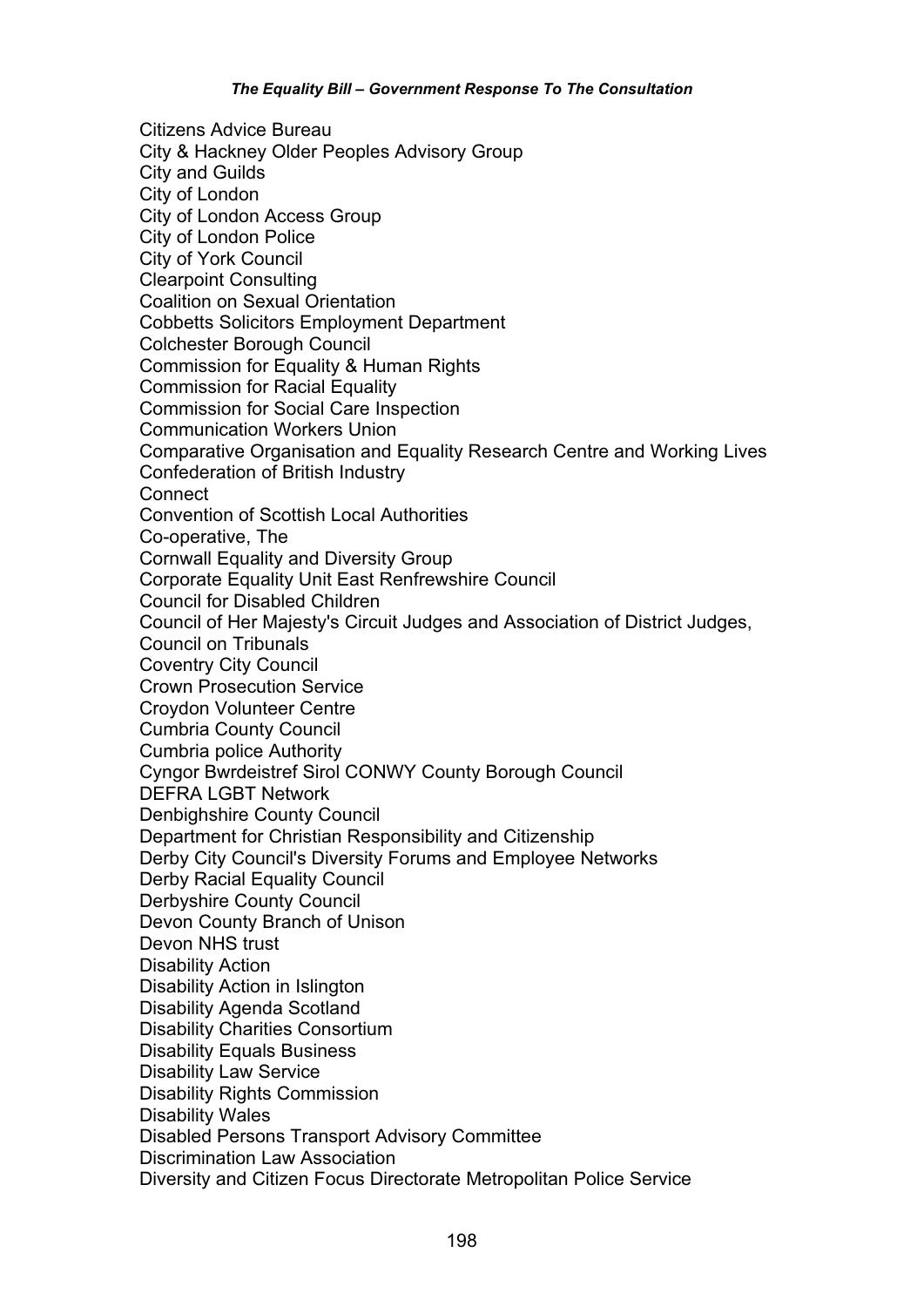DLA Piper UK LLP Dorset Fire and Rescue Service Dunstable and District Association of Senior Citizens East Ayrshire Council East Dunbartonshire Council East Lindsey District Council East Staffordshire Borough Council EAVES ECAS Employers' Forum on Age Employers' Forum on Disability Employment Lawyers Association Employment Tribunal Chairmen End Violence against Women Enfield Council Engender England Golf English Association of Self Catering Operators English Ladies Golf Assoc Epilepsy Action Equal Ability CIC Equal Opportunities Commission Equalities Coordinating Group Equalities in Service Provision Group Equality 2025 Equality and Diversity Committee of the Bar Council Equality and Diversity Forum Equality and Diversity Lead, Cornwall and Isles of Scilly Primary Care Trust Equality and Human Rights Commission Equality Challenge Unit Equality Commission for Northern Ireland Equality Network Equality North East Equality South West **Equity** Equity Partnership, Bradford LGB Strategic Partnership Ernst & Young ESRC Deafness, Cognition and Language Research Centre Essex County Council Ethnic Minority Advisory Group Ethox Centre European Centre for Law and Justice Evangelical Alliance Faculty of Advocates Faculty of Law, University of Cambridge Fair for All LGBT Fairplay South West Faithworks Families Need Fathers Family Education Trust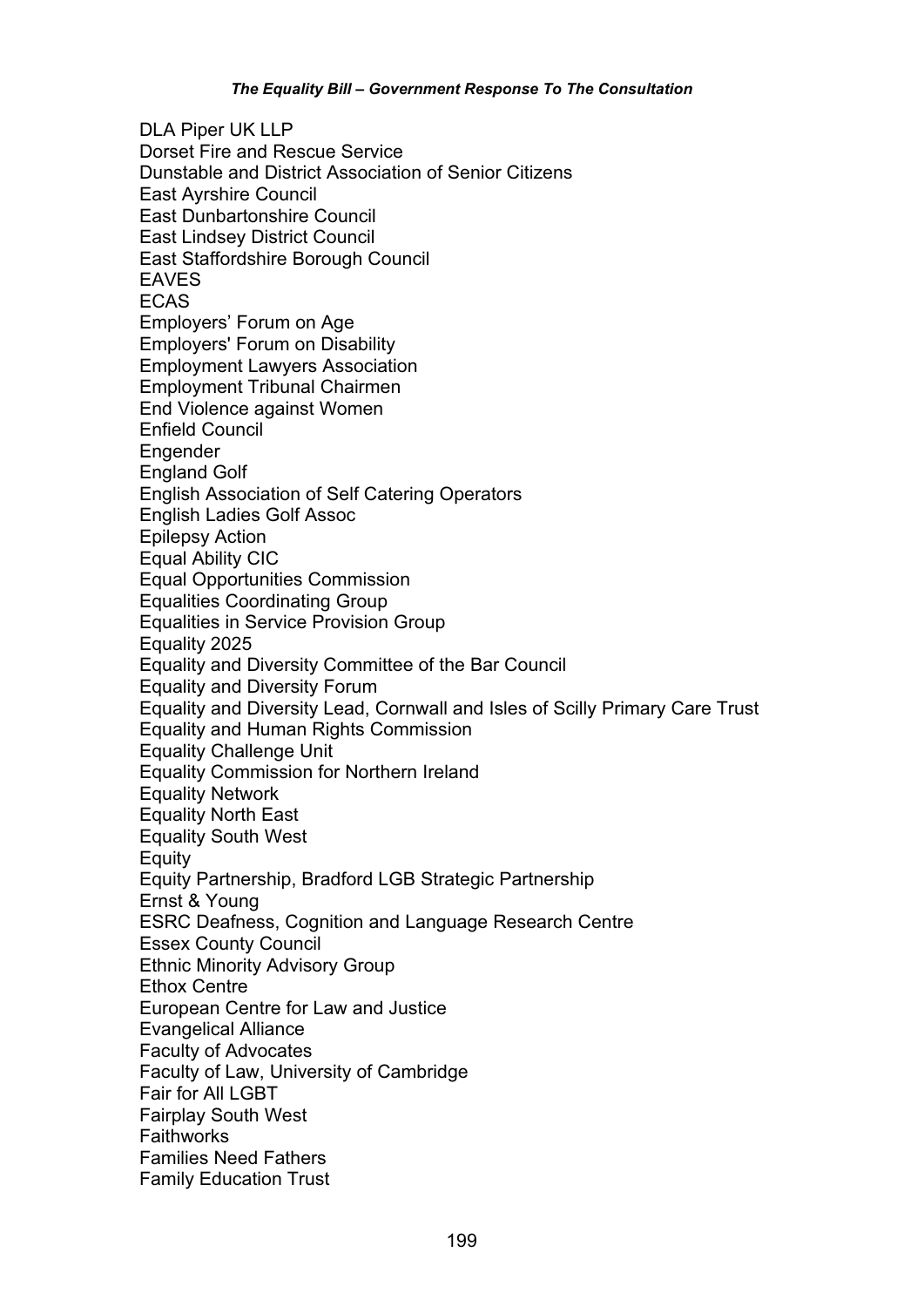FATIMA Women's Network Fawcett Society Federation of Irish Societies Federation of Private Residents' Associations Federation of Small Business Fife Partnership Ford Motor Company Forth Valley College of Further and Higher Education Free Representation Unit Freshfields Bruckhaus Deringer Friends Provident Froud Consultancy Ltd Future East Future Inclusion Gallant 2000 ltd Gateshead Metropolitan Borough Council Gay and Lesbian Humanist Association Gay and Lesbian Youth in Calderdale Gay London Police Monitoring Group General Secretary of the Police Federation of England and Wales Genetic Interest Group Genetics and Insurance Committee GeneWatch UK GirlGuiding UK Glasgow Access Panel Glasgow Centre for Inclusive Living Glasgow City Council Glaxo Smith Kline Gloucestershire Constabulary Disability Association Gloucestershire County Council Grampian Racial Equality Council Greater London Authority Group for Solicitors with Disabilities Halton Borough Council Hampshire County Council Hanover Housing Association Help the Aged Her Majesty's Inspectorate of Constabulary Herriot-Watt university Higher Education Disability Co-ordinators Advisers National Network Higher Education Funding Council for England HM Inspectorate of Court Administration HMI Probation Unit Human Genetics Commission Human Rights Coalition Wales Imam Al-Khoei Foundation Implementation Review Unit In Trust Community Empowerment Network Inclusion Scotland Inclusion South West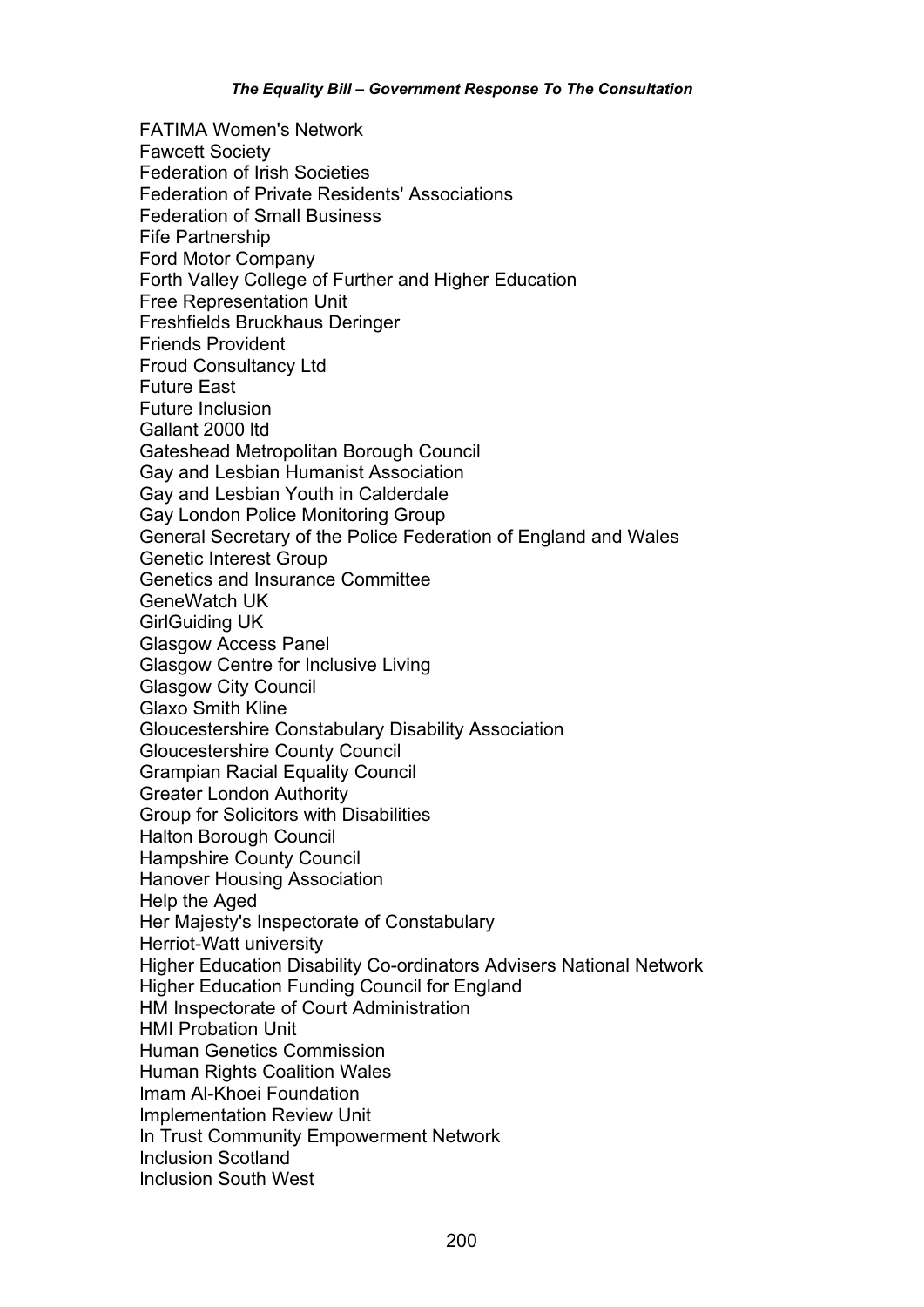Inspectorate for the Crown Prosecution Service Investment and Life Assurance Group Ipswich and Suffolk Council for Racial Equality Irish Traveller Movement Isle of Wight Council Islington Deaf Campaign Joint Council for the Welfare of Immigrants Jubilee Campaign NL **Justice** King's Church International La Leche League Great Britain Lambeth Teachers Association Lancashire County Council Lancashire Probation Unit Law Society Scotland Law Society Lawyer's Christian Fellowship Learning and Skills Council Learning and Skills Network Leeds City Council Leeds Racial Equality Council Leeds University Business School Legal action Group Leicester Equality and Diversity Partnership Leicestershire County Council Leighton Christian Fellowship Leonard Cheshire Lesbian and Gay Christian Movement Lewisham Council Lewisham Public Care Trust LGBT Carers Group of the Alzheimers Society LGBT Labour LGBT Tayside Forum LGBT Youth Scotland Liberal Democrat Disability Association Libertarian Alliance Liberty Liverpool Law Society Lobby to End Age Discrimination Local Authority Coordinators of Regulatory Services Local Government Association, the Improvement and Development Agency and Local Government Employers [joint response] Local Government East Midlands London Borough of Barking and Dagenham London Borough of Camden London Borough of Southwark London Borough of Tower Hamlets London Borough of Waltham Forest London Councils London Development Agency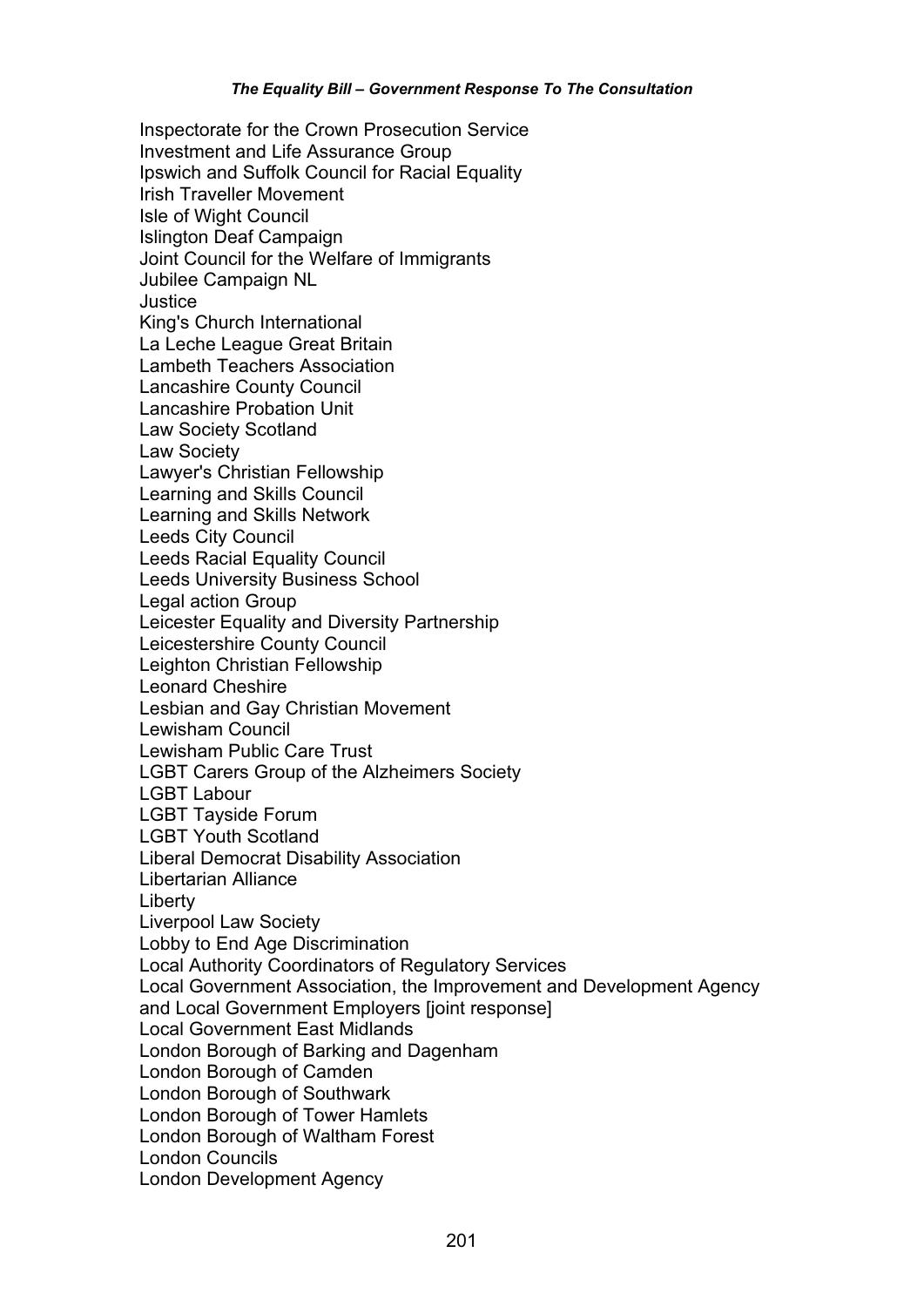London Fire and Emergency Planning Authority London Older People's Strategies Group London School of Islamics London Voluntary Service Council Manchester City Council Maranatha Community Mayor of London MENCAP Men's Health Forum Men's Probus Club, Exeter and District Mental Health Act Commission Mercer Human Resource Consulting Merseyside Employment Relations Forum Merseyside Fire and Rescue Service Merseyside Police Unit Metropolitan Police Authority Migrants Rights Network MIND Monmouthshire County Council Multiple Sclerosis Society Muslim Council of Britain Muslim Women's Network UK Nabarro Nathansen Nacro National Aids Trust National Assembly Against Racism National Assembly of Women National Association of Head Teachers National Association of Round Tables of Great Britain and Ireland National Association of Schoolmasters, Union of Women Teachers National Autistic Society National Black Boys Can Association National Caravan Council Ltd National Childbirth Trust National Children's Bureau National Coalition of Black led Organisations National Council of Women of Great Britain National Deaf Children's Society National Disabled Staff Network National Employment Panel National Housing Federation National Institute of Adult Continuing Education National Landlords Association National Museum Wales National Organisation of Disabled Lesbians, Gay Men, Bisexual and Transgendered People National Pensioners Convention National Public Health Service for Wales National Resource Centre for Ethnic Minority Health National Secular Society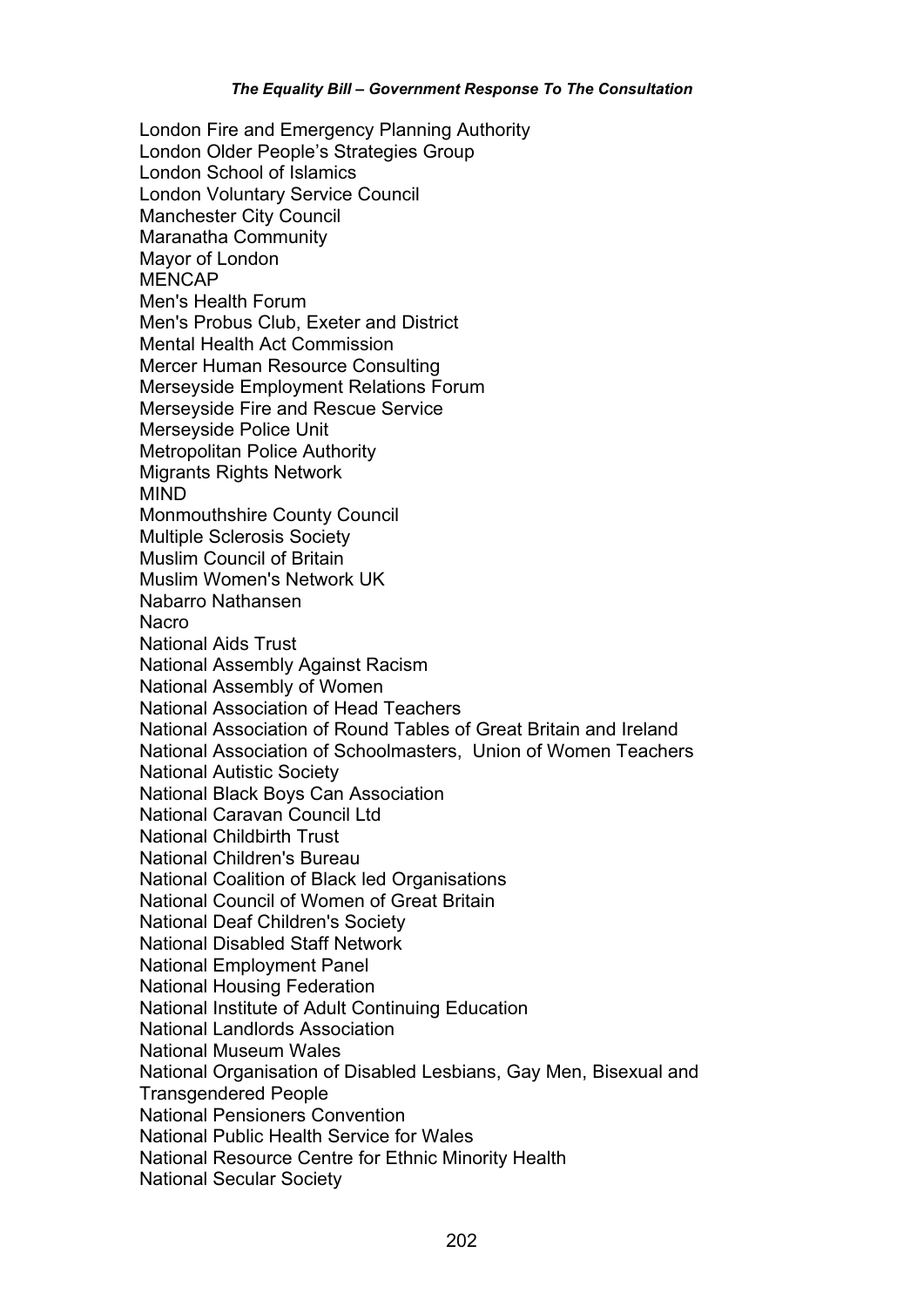National Union of Journalists National Union of Rail, Maritime and Transport Workers, National Union of Students National Union of Teachers National Youth Advocacy Service National Youth Agency Nautilus UK Network Partnership New Club Edinburgh New College Swindon Newspaper Society NHS Ayrshire and Arran NHS Centre for Equality and Human rights NHS Confederation NHS Greater Glasgow and Clyde NHS North East North West Employers North West Equality and Diversity Group North West London NHS Trust North West Regional Development Agency Northamptonshire Lesbian, Gay and Bisexual Alliance Northumbria Police Norwich and Norfolk Racial Equality Council Norwich Union Notting Hill Housing Group Nottinghamshire Police Nuffield Council on Bioethics Nursing and Midwifery Council Office of the Scottish Charity Regulator **Ofsted** Open University Organisation Development Orkney Islands Council Oxfordshire County Council Papworth Trust Parliamentary and Health Service Ombudsman PATH National Ltd People First Peterborough City Council, The Register Office PHG Foundation Police Federation of England and Wales Police Superintendents' Association of England and Wales Policy Research Centre on Ageing and Ethnicity Polygender Scotland PPMA Diversity Network Press for Change Preston City Council PricewaterhouseCoopers Princess Royal Trust for Carers Professional Contractors Group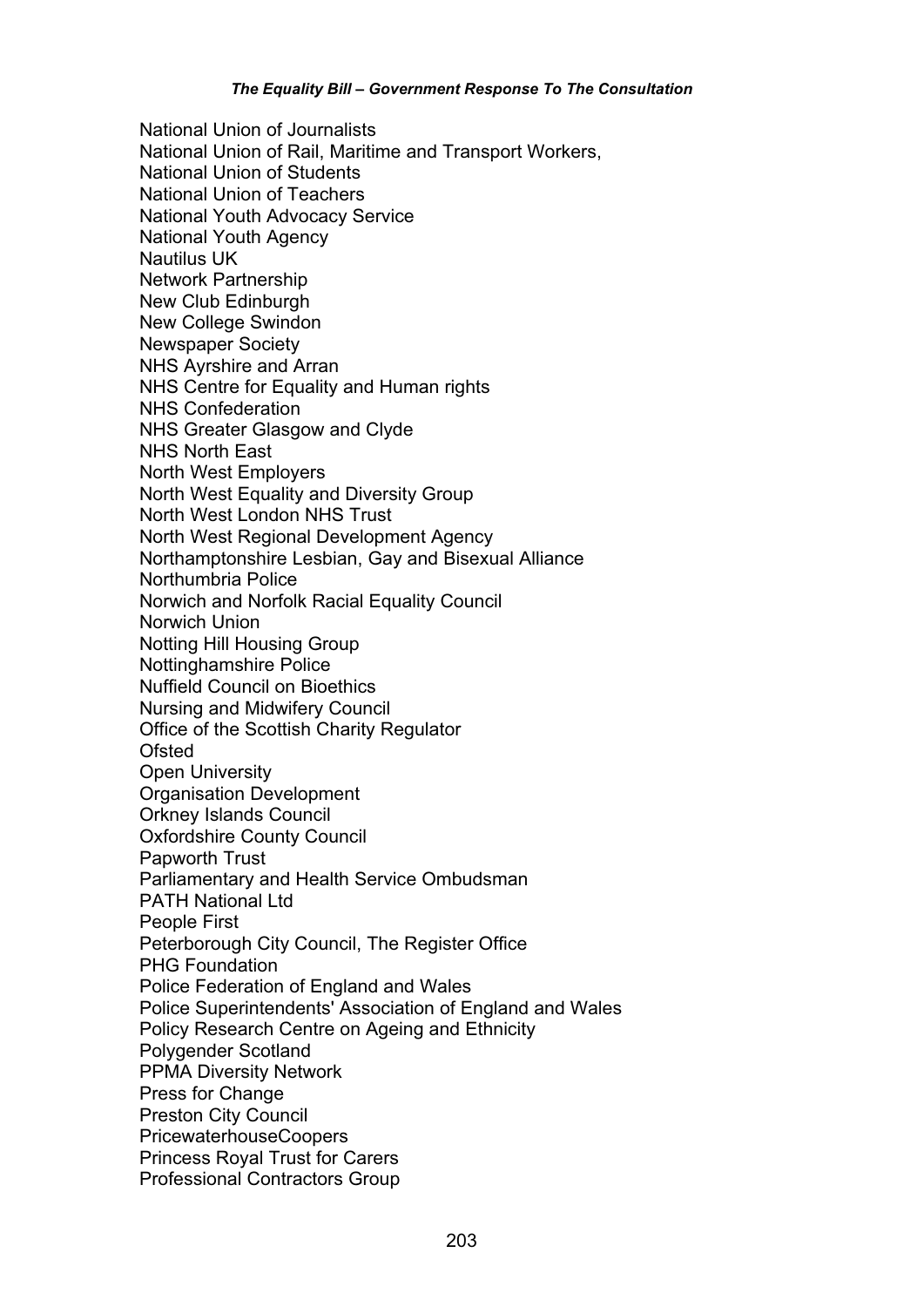Prospect Union for Professionals **Prospects** Public Commercial and Services Union **Quarriers** Queen Margaret University Queer Youth Network, Gay Youth UK, Gendered Intelligence and NUS LGBT Race Equality First Race Equality Foundation Rainbow Forum RBS Insurance Recruitment and Employment Confederation Refugee Council Regional Action and Involvement South East Registrar Births, Deaths and Marriages Rescare Research Institute, London Metropolitan University Resolve ASL and Common Ground Mediation Rethink Rhondda Cynon Taf CBC Rhwydiaith- Welsh Language Officers Network Rights of Women Royal College of Nursing Royal College of Psychiatrists Royal Mail Group Plc Royal National Institute of Blind People Royal National Institute of Deaf People Royal Yachting Assoc Runnymede Trust SAGA Group Ltd Salford City Council Save the Children Schools Out Scope Response Scottish Child Law Centre Scottish Consumer Council Scottish Council on Deafness Scottish Disability Equality Forum Scottish Discrimination Law Association Scottish Enterprise Scottish Executive Health Department Scottish Golf Union Scottish Government Scottish Inter Faith Council Scottish Low Pay Scottish National Equalities Organisations Scottish Social Services Council Scottish Trades Union Congress Scottish Transgender Alliance Scottish Traveller Education Programme Scottish Women's Aid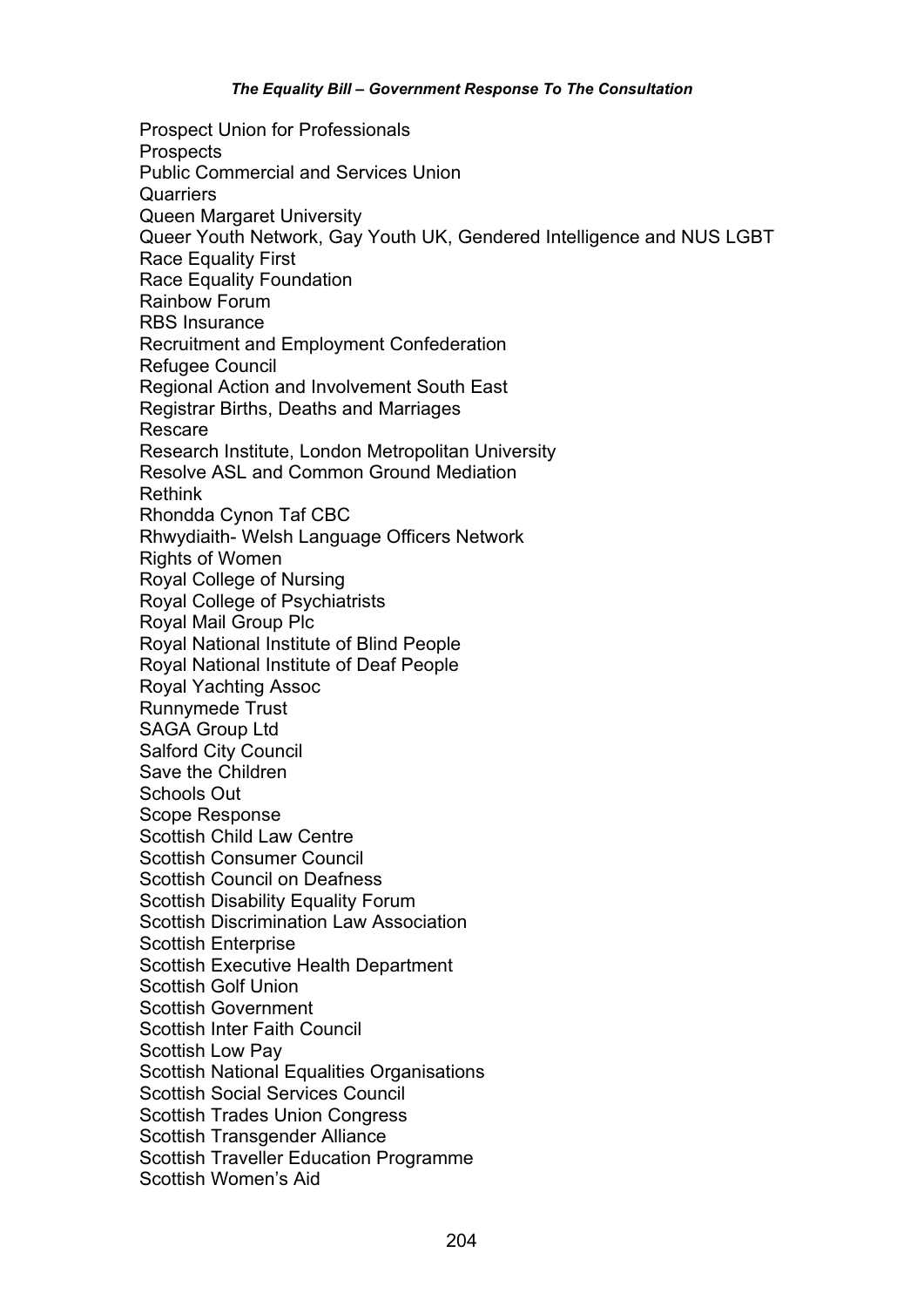Scottish Women's Convention Sefton Equalities Partnership Sense Sense Scotland Sheffield Care Trust Sheffield City Council Sheriffs' Association Shropshire Fire and Rescue Service Skill National Bureau for Students with Disabilities Society of Pension Consultants Solicitors Regulation Authority South Ayrshire Council South East England Development Agency South East Leeds South London Fawcett Group South West Fire Services Equality Practitioners South West LGB Network and Union out West South Western Ambulance Service Southampton City Council Southampton Seniors Council Southwark Council Black and Minority Ethnic Staff Consultative Group Special Education Consortium Sport Scotland St Theresa's Catholic Church Staffordshire Fire and Rescue Service Staffordshire Moorlands District Council Stirling Council **Stonewall** Stonewall Housing Stonewall Scotland Stratford Employment Tribunal Stratford Upon Avon Baptist Church Strathclyde Fire and Rescue Suffolk Staff Disability Network Surrey Police Surrey Police Authority Swansea Disability Forum Tameside Racial Equality Council Ltd Telford Race, Equality and Diversity Partnership Terrence Higgins Trust The Manufacturers' Organisation Thompson Solicitors Trade union and Professional Association for CAFCASS and Probation Staff Trade Union Congress Trade Union Disability Transport for London (TFL) Transport Salaried Staffs' Association Traveller Law Reform Project Trust Housing Association ltd Tunbridge Wells Borough Council and Sevenoaks District Council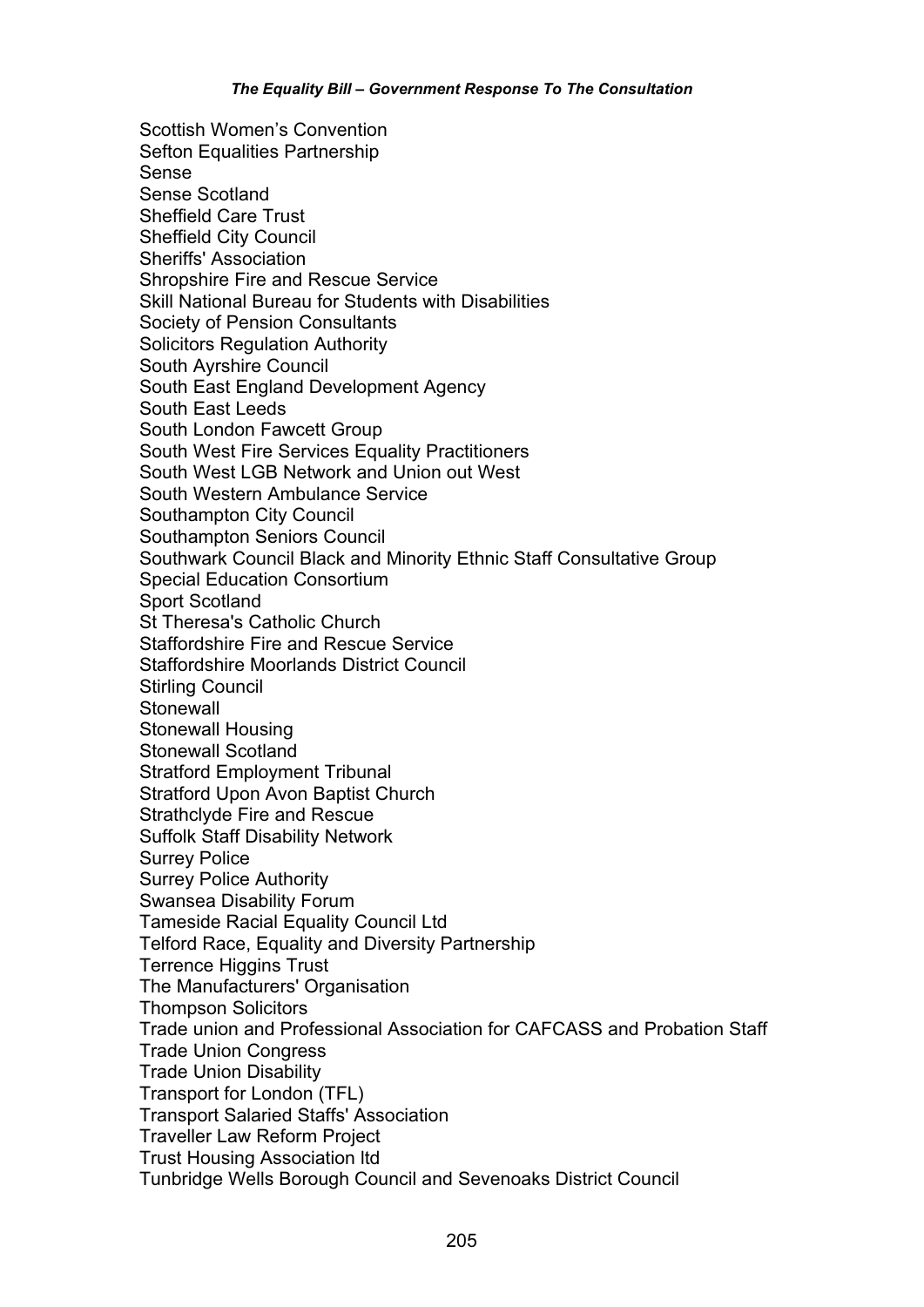UK Coalition Against Poverty UK Resource Centre for Women in Science, Engineering or Technology UK Sport Union of Shop, Distributive and Allied Workers UNISON Unite Unite Amicus Section United Kingdom's Disabled People's Council University and College Union University of Edinburgh University of Glasgow University of Hertfordshire University of Paisley Vale of Glamorgan council Velindre NHS Trust Virgin Atlantic Warwick Pride Warwickshire Children, Young People and Families Directorate Watson Wyatt Worldwide Wealden District Council Wear Valley District Council Welsh Assembly Government Welsh Language Board Welsh Women's Aid Wembley Christian Centre West Dunbartonshire Council West Midlands Racial Equality Consortium West Yorks Fire and Rescue Service West Yorkshire Police Authority Wigan Metropolitan Borough Council Wiltshire and Swindon Users Network Wise Thoughts Wolverhampton LGBT Network Women and Manual Trades Women's Aid Women's National Commission Women's Resource Centre Women's Voice Working Families Wygeston and Queen Elizabeth 1 College YWCA England and Wales Zurich Financial Services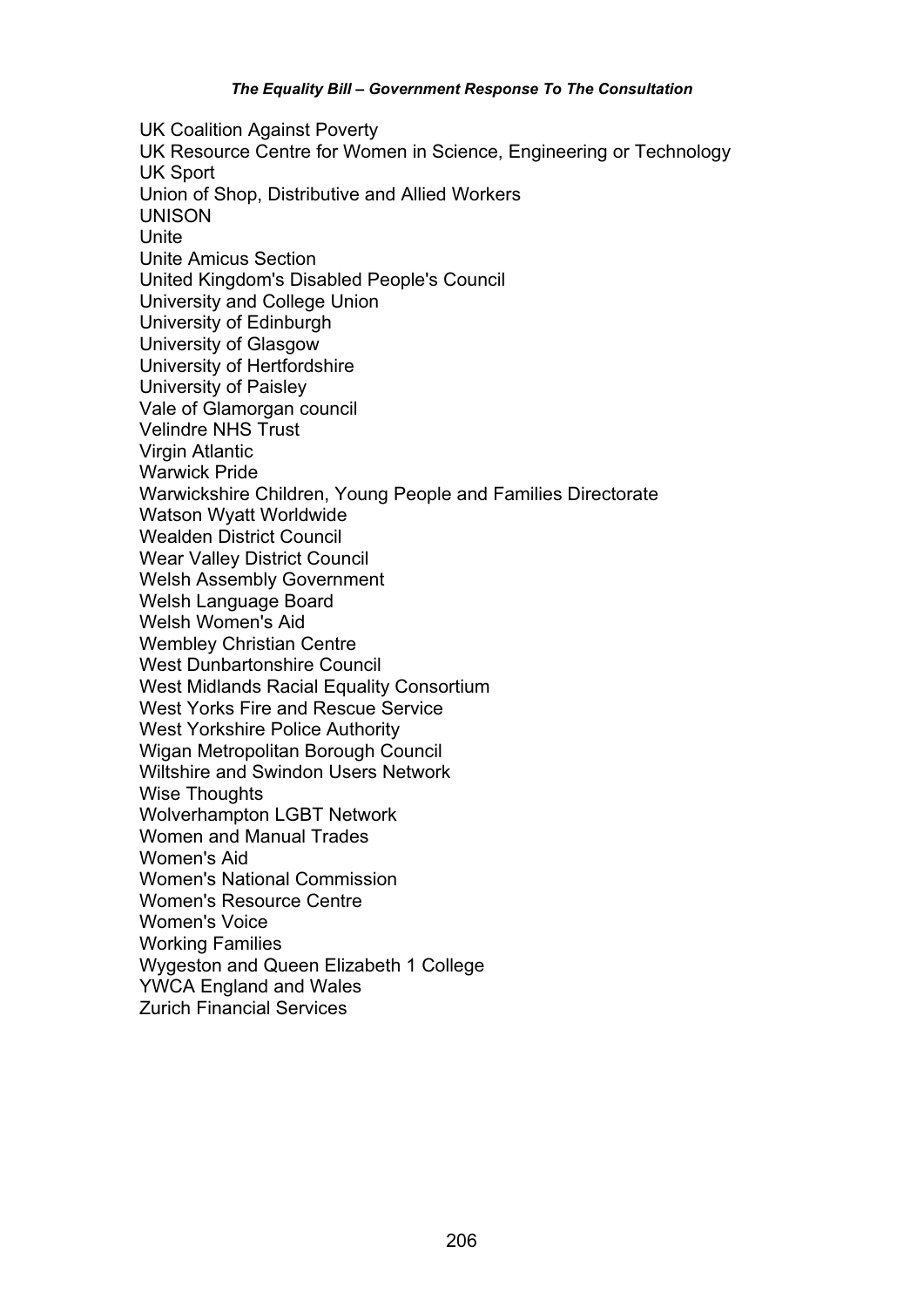ANNEX B

### **Glossary**

### **Direct discrimination**

Treating a person less favourably on the ground of their sex, sexual orientation, gender reassignment, status as a married person or civil partner, race, religion or belief, disability or age, compared with a person who does not possess the relevant characteristic. Only in the case of pregnancy/maternity/leave is a comparator not required.

#### **Harassment**

Unwanted conduct which focuses on, for example, a person's sex (including their physical characteristics), sexual orientation or race and which has the purpose or effect of violating their dignity/demeaning them or creating an intimidating, hostile, degrading humiliating or offensive environment for that person.

#### **Indirect discrimination**

Broadly speaking, indirect discrimination occurs when a provision, criterion or practice is applied equally to everybody, but creates a disproportionate disadvantage for people who share a protected characteristic (race, gender, disability etc), when compared to the impact on people who do not have that characteristic. It may be justified if there is a legitimate reason for doing it and what is done is proportionate to the aim being pursued.

### **Reasonable Adjustment**

The Disability Discrimination Act requires 'reasonable adjustments' to be made by employers and service providers etc. in order to accommodate the needs of disabled people. . In practice this means doing things differently if the usual way would significantly disadvantage a disabled person. Or it might mean providing additional services or equipment.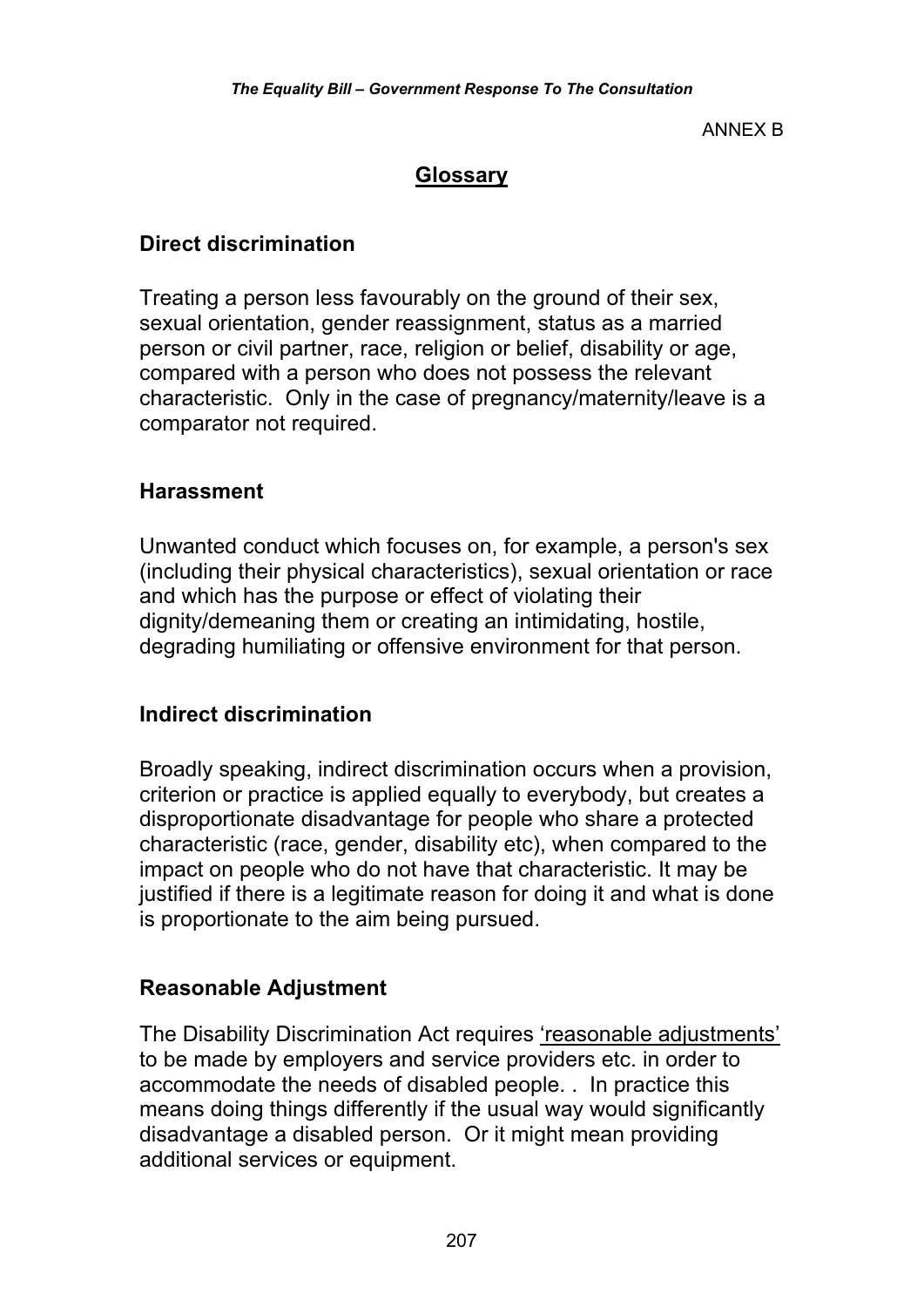### **Sex harassment**

Harassment (unwanted conduct as defined as above) which is related to a person's sex. So an example might me an employer calling his female secretary an "airhead" - a derogatory term generally used about women

#### **Sexual harassment**

Sexual harassment is unwanted conduct with the purpose or effect described under 'harassment', but which differs from sex harassment in that it is unwanted conduct of a sexual nature. For example, a city worker, female or male who has been told to attend a team outing to a strip-club despite making it clear that s/he was not happy to do so might have a claim from sexual harassment.

### **Victimisation**

The less favourable treatment of a person because they have done, or intend to do (or are suspected of doing or intending to do) a protected act. Protected acts include making a complaint of discrimination or bringing proceedings, supporting someone else's complaint ,or raising any other concerns under the discrimination legislation.